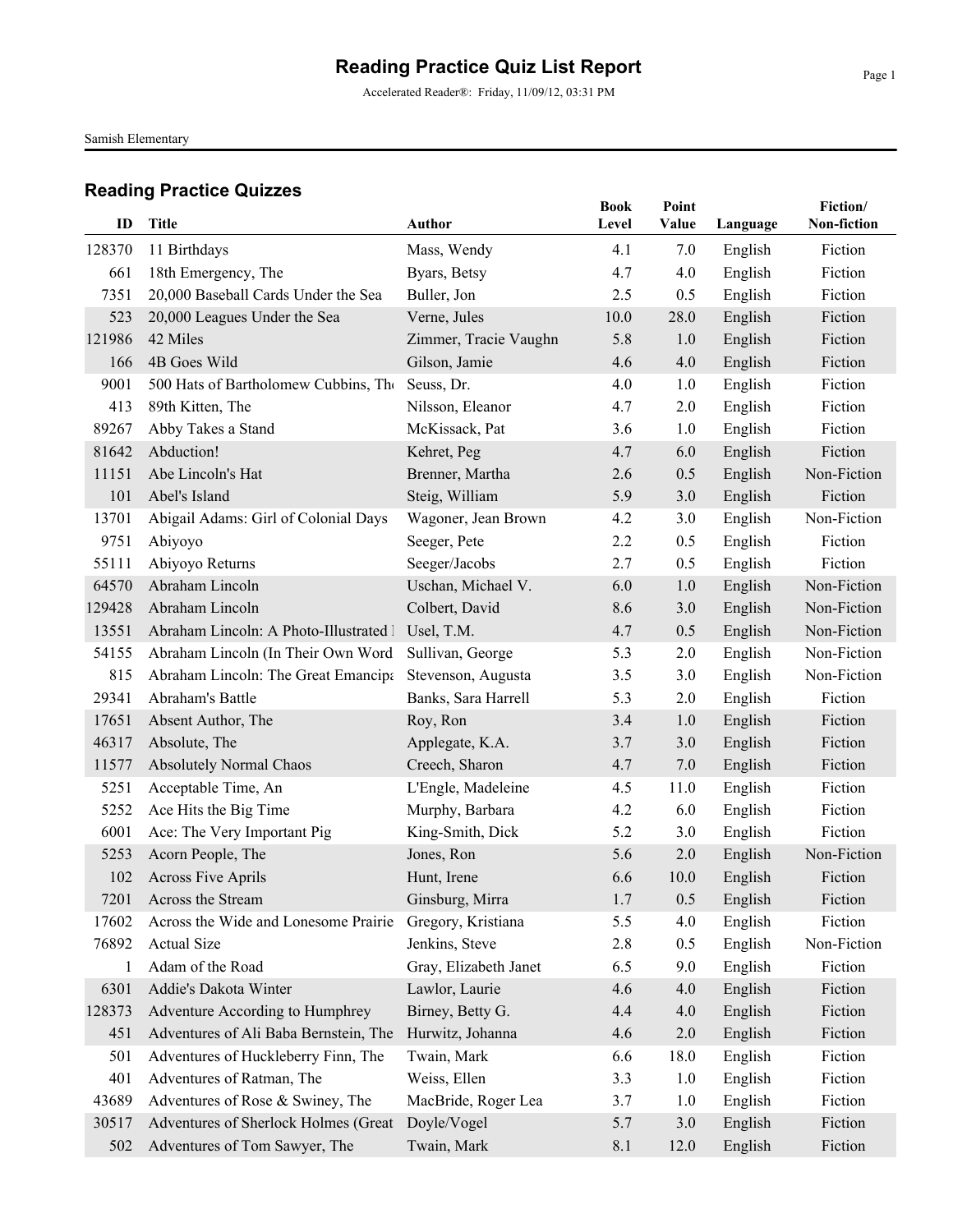Accelerated Reader®: Friday, 11/09/12, 03:31 PM

Samish Elementary

| ID     | Title                                                    | Author                   | <b>Book</b><br>Level | Point<br>Value | Language | Fiction/<br>Non-fiction |
|--------|----------------------------------------------------------|--------------------------|----------------------|----------------|----------|-------------------------|
| 41119  | Adventures of Tom Sawyer, The                            | Twain/Fuentes            | 6.2                  | 5.0            | English  | Fiction                 |
| 46696  | After Hamelin                                            | Richardson, Bill         | 4.2                  | 8.0            | English  | Fiction                 |
| 351    | After the Dancing Days                                   | Rostkowski, Margaret I.  | 3.8                  | 8.0            | English  | Fiction                 |
| 352    | After the Rain                                           | Mazer, Norma Fox         | 3.7                  | 8.0            | English  | Fiction                 |
| 59348  | After the Rain: Virginia's Civil War Di                  | Osborne, Mary Pope       | 4.6                  | 2.0            | English  | Fiction                 |
| 353    | Afternoon of the Elves                                   | Lisle, Janet             | 5.0                  | 4.0            | English  | Fiction                 |
| 14651  | Afternoon on the Amazon                                  | Osborne, Mary Pope       | 2.6                  | 1.0            | English  | Fiction                 |
| 117245 | Against the Empire                                       | Watson, Jude             | 4.7                  | 4.0            | English  | Fiction                 |
| 77393  | Agent A to Agent Z                                       | Rash, Andy               | 3.3                  | 0.5            | English  | Fiction                 |
| 201    | Agony of Alice, The                                      | Naylor, Phyllis Reynolds | 5.3                  | 5.0            | English  | Fiction                 |
| 5901   | Aida                                                     | Price, Leontyne          | 5.1                  | 0.5            | English  | Fiction                 |
| 13503  | Air Assault Teams                                        | Stapleton, Gerard        | 6.5                  | 0.5            | English  | Non-Fiction             |
| 24665  | Air Forces of World War II                               | Taylor, Mike             | 6.7                  | 1.0            | English  | Non-Fiction             |
| 4574   | Air Rescue Teams                                         | Green, Michael           | 5.3                  | 0.5            | English  | Non-Fiction             |
| 102137 | Airball: My Life in Briefs                               | Harkrader, Lisa          | 4.4                  | 6.0            | English  | Fiction                 |
| 83024  | Akhenaten Adventure, The                                 | Kerr, P.B.               | 5.7                  | 13.0           | English  | Fiction                 |
| 27701  | Akiak: A Tale from the Iditarod                          | Blake, Robert J.         | 3.3                  | 0.5            | English  | Fiction                 |
| 74909  | Al Capone Does My Shirts                                 | Choldenko, Gennifer      | 3.5                  | 7.0            | English  | Fiction                 |
| 5051   | Alan and Naomi                                           | Levoy, Myron             | 3.3                  | 5.0            | English  | Fiction                 |
| 47314  | Albert                                                   | Napoli, Donna Jo         | 3.2                  | 0.5            | English  | Fiction                 |
| 807    | Albert Einstein: Young Thinker                           | Hammontree, Marie        | 3.9                  | 3.0            | English  | Fiction                 |
| 18601  | Albert's Christmas                                       | Tryon, Leslie            | 2.4                  | 0.5            | English  | Fiction                 |
| 136589 | Alchemy and Meggy Swann                                  | Cushman, Karen           | 5.6                  | 6.0            | English  | Fiction                 |
| 651    | Aldo Applesauce                                          | Hurwitz, Johanna         | 4.7                  | 2.0            | English  | Fiction                 |
| 5401   | Aldo Ice Cream                                           | Hurwitz, Johanna         | 4.8                  | 2.0            | English  | Fiction                 |
| 452    | Alex Fitzgerald's Cure for Nightmares                    | Krull, Kathleen          | 3.2                  | 1.0            | English  | Fiction                 |
| 5451   | Alexander and theVery Bad Day                            | Viorst, Judith           | 3.7                  | 0.5            | English  | Fiction                 |
| 30949  | Alexander Graham Bell: A Photo-Illust Linder, Greg       |                          | 3.9                  | 0.5            | English  | Non-Fiction             |
| 35349  | Alexander Graham Bell: An Inventive   MacLeod, Elizabeth |                          | 6.2                  | 1.0            | English  | Non-Fiction             |
| 7301   | Alexander, Who Used to Be Rich Last Viorst, Judith       |                          | 3.4                  | 0.5            | English  | Fiction                 |
| 5052   | Alice in Rapture, Sort Of                                | Naylor, Phyllis Reynolds | 4.9                  | 6.0            | English  | Fiction                 |
| 503    | Alice in Wonderland and Through the I                    | Carroll, Lewis           | 7.8                  | 10.0           | English  | Fiction                 |
| 11451  | Alice the Brave                                          | Naylor, Phyllis Reynolds | 5.1                  | 5.0            | English  | Fiction                 |
| 83029  | Alice the Fairy                                          | Shannon, David           | 2.5                  | 0.5            | English  | Fiction                 |
| 54803  | Alien and Possum: Friends No Matter V                    | Johnston, Tony           | 2.1                  | 0.5            | English  | Fiction                 |
| 18951  | Alien, The                                               | Applegate, K.A.          | 3.7                  | 4.0            | English  | Fiction                 |
| 5339   | Aliens Ate My Homework                                   | Coville, Bruce           | 4.8                  | 5.0            | English  | Fiction                 |
| 10651  | Aliens Don't Wear Braces                                 | Dadey/Jones              | 3.7                  | 1.0            | English  | Fiction                 |
| 402    | Aliens for Breakfast                                     | Etra, Jonathan           | 3.2                  | 1.0            | English  | Fiction                 |
| 20645  | Aliens Stole My Body                                     | Coville, Bruce           | 5.2                  | 6.0            | English  | Fiction                 |
| 83160  | All Because of a Cup of Coffee                           | Stilton, Geronimo        | 3.2                  | 1.0            | English  | Fiction                 |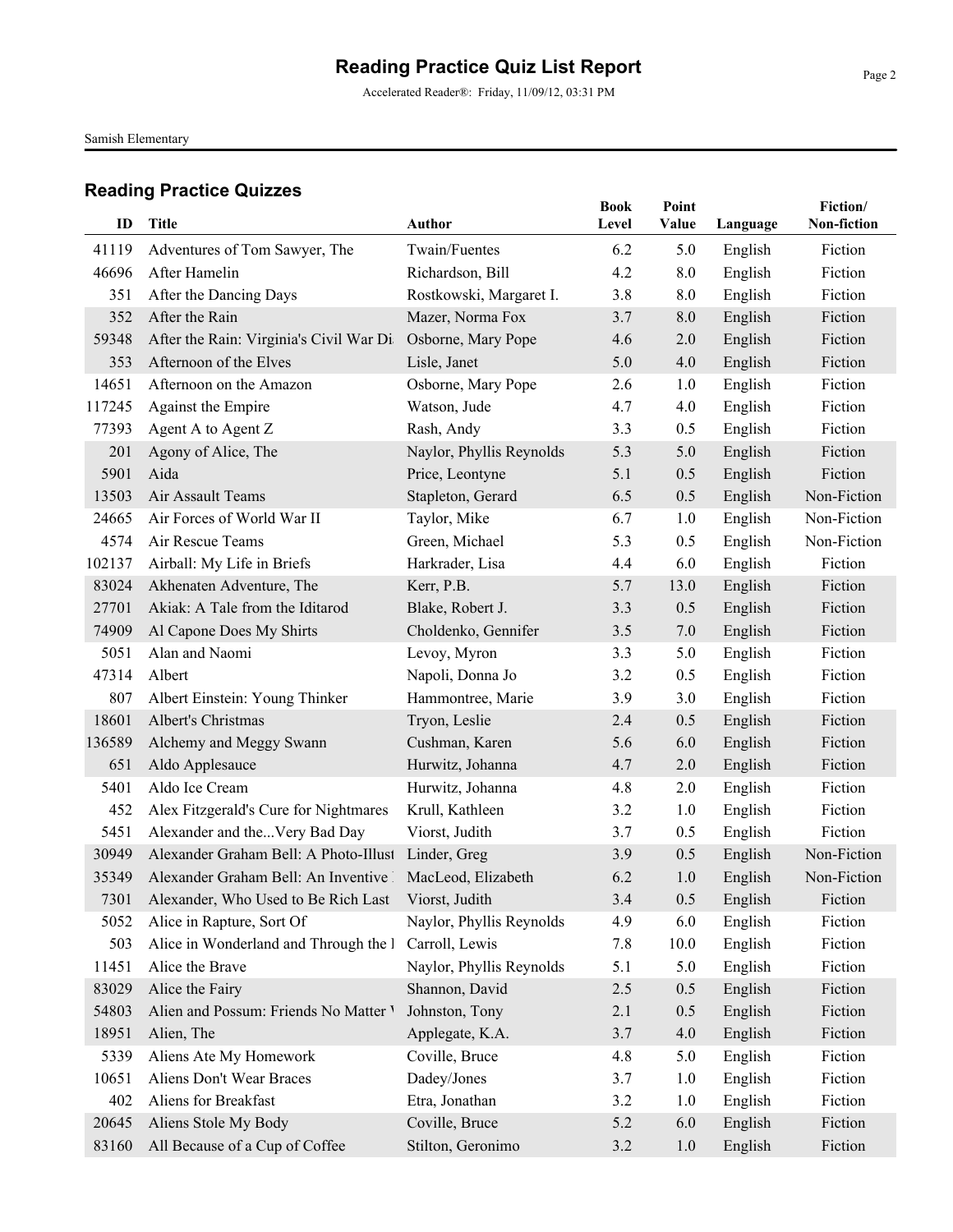Accelerated Reader®: Friday, 11/09/12, 03:31 PM

Samish Elementary

| ID     | <b>Title</b>                                            | Author                    | <b>Book</b><br>Level | Point<br>Value | Language | Fiction/<br>Non-fiction |
|--------|---------------------------------------------------------|---------------------------|----------------------|----------------|----------|-------------------------|
| 7202   | All By Myself                                           | Mayer, Mercer             | 1.3                  | 0.5            | English  | Fiction                 |
| 251    | All New Jonah Twist, The                                | Honeycutt, Natalie        | 3.8                  | 3.0            | English  | Fiction                 |
| 2      | All-of-a-Kind Family                                    | Taylor, Sydney            | 4.9                  | 5.0            | English  | Fiction                 |
| 5254   | All Together Now                                        | Bridgers, Sue Ellen       | 5.7                  | 10.0           | English  | Fiction                 |
| 453    | <b>Almost Starring Skinnybones</b>                      | Park, Barbara             | 4.0                  | 3.0            | English  | Fiction                 |
| 151    | Along Came a Dog                                        | DeJong, Meindert          | 5.7                  | 5.0            | English  | Fiction                 |
| 130118 | Along for the Ride                                      | Dessen, Sarah             | 4.7                  | 15.0           | English  | Fiction                 |
| 123779 | Alvin Ho: Allergic to Girls, School, and                | Look, Lenore              | 3.8                  | 3.0            | English  | Fiction                 |
| 9251   | Amanda Pig on Her Own                                   | VanLeeuwen, Jean          | 2.4                  | 0.5            | English  | Fiction                 |
| 18602  | Amanda Pig, Schoolgirl                                  | VanLeeuwen, Jean          | 2.5                  | 0.5            | English  | Fiction                 |
| 5452   | Amazing Grace                                           | Hoffman, Mary             | 3.5                  | 0.5            | English  | Fiction                 |
| 146632 | Amazing Voyage, The                                     | Stilton, Geronimo         | 4.2                  | 2.0            | English  | Fiction                 |
| 44562  | Amber Spyglass, The                                     | Pullman, Philip           | 6.7                  | 26.0           | English  | Fiction                 |
| 5453   | Amelia Bedelia                                          | Parish, Peggy             | 2.5                  | 0.5            | English  | Fiction                 |
| 10501  | Amelia Bedelia and the Baby                             | Parish, Peggy             | 2.0                  | 0.5            | English  | Fiction                 |
| 10503  | Amelia Bedelia Goes Camping                             | Parish, Peggy             | 1.8                  | 0.5            | English  | Fiction                 |
| 20001  | Amelia Bedelia Helps Out                                | Parish, Peggy             | 2.3                  | 0.5            | English  | Fiction                 |
| 89521  | Amelia Bedelia, Rocket Scientist?                       | Parish, Herman            | 2.8                  | 0.5            | English  | Fiction                 |
| 9584   | Amelia Bedelia's Family Album                           | Parish, Peggy             | 2.2                  | 0.5            | English  | Fiction                 |
| 24073  | Amelia Bloomer: A Photo-Illustrated B Lickteig, Mary J. |                           | 3.5                  | 0.5            | English  | Non-Fiction             |
| 30950  | Amelia Earhart: A Photo-Illustrated Bio                 | Rosenthal, Marilyn        | 3.8                  | 0.5            | English  | Non-Fiction             |
| 17605  | Amelia Earhart: Courage in the Sky                      | Kerby, Mona               | 4.6                  | 1.0            | English  | Non-Fiction             |
| 35277  | Amelia Earhart: Young Aviator                           | Gormley, Beatrice         | 6.6                  | 6.0            | English  | Fiction                 |
| 29330  | Amelina Carrett: Bayou Grand Coeur, 1                   | Duey, Kathleen            | 5.5                  | 4.0            | English  | Fiction                 |
| 59690  | American Flag, The                                      | Ferry, Joseph             | 7.6                  | 1.0            | English  | Non-Fiction             |
| 41130  | American Hero: The True Story of Cha                    | Denenberg, Barry          | 8.2                  | 8.0            | English  | Non-Fiction             |
| 5454   | Amigo                                                   | Baylor, Byrd              | 3.6                  | 0.5            | English  | Fiction                 |
| 69053  | Among the Barons                                        | Haddix, Margaret Petersor | 4.8                  | 6.0            | English  | Fiction                 |
| 59349  | Among the Betrayed                                      | Haddix, Margaret Petersoi | 4.9                  | 5.0            | English  | Fiction                 |
| 78248  | Among the Brave                                         | Haddix, Margaret Petersol | 5.1                  | 7.0            | English  | Fiction                 |
| 87624  | Among the Enemy                                         | Haddix, Margaret Peterson | 5.3                  | 7.0            | English  | Fiction                 |
| 106210 | Among the Free                                          | Haddix, Margaret Petersor | 5.6                  | 7.0            | English  | Fiction                 |
| 29501  | Among the Hidden                                        | Haddix, Margaret Petersor | 4.8                  | 5.0            | English  | Fiction                 |
| 50379  | Among the Impostors                                     | Haddix, Margaret Petersoi | 4.9                  | 5.0            | English  | Fiction                 |
| 3      | Amos Fortune, Free Man                                  | Yates, Elizabeth          | 6.5                  | 5.0            | English  | Non-Fiction             |
| 65636  | Ananse and the Lizard: A West Africar                   | Cummings, Pat             | 4.0                  | 0.5            | English  | Fiction                 |
| 53902  | Anansi and the Magic Stick                              | Kimmel, Eric A.           | 2.4                  | 0.5            | English  | Fiction                 |
| 20676  | Anansi and the Moss-Covered Rock                        | Kimmel, Eric A.           | 2.4                  | 0.5            | English  | Fiction                 |
| 13943  | Anansi and the Talking Melon                            | Kimmel, Eric A.           | 2.6                  | 0.5            | English  | Fiction                 |
| 10216  | Anansi Goes Fishing                                     | Kimmel, Eric A.           | 2.3                  | 0.5            | English  | Fiction                 |
| 32896  | Anansi the Spider                                       | McDermott, Gerald         | 2.8                  | 0.5            | English  | Fiction                 |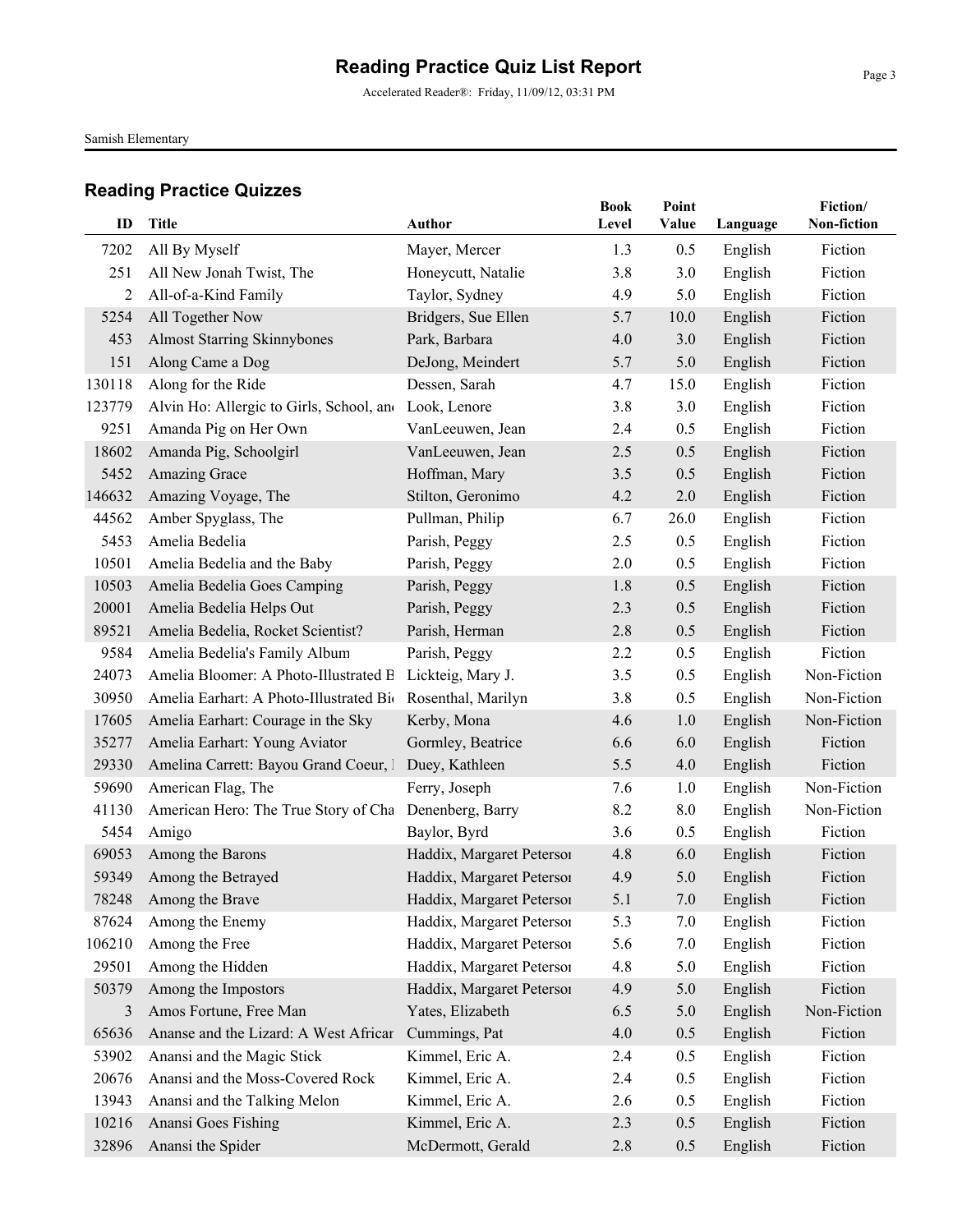Accelerated Reader®: Friday, 11/09/12, 03:31 PM

Samish Elementary

| ID             | <b>Title</b>                          | <b>Author</b>             | <b>Book</b><br>Level | Point<br>Value | Language | Fiction/<br>Non-fiction |
|----------------|---------------------------------------|---------------------------|----------------------|----------------|----------|-------------------------|
| 5053           | Anastasia Again!                      | Lowry, Lois               | 4.5                  | 5.0            | English  | Fiction                 |
| 5001           | Anastasia, Ask Your Analyst           | Lowry, Lois               | 4.2                  | 3.0            | English  | Fiction                 |
| 454            | Anastasia at Your Service             | Lowry, Lois               | 4.3                  | 5.0            | English  | Fiction                 |
| 202            | Anastasia Krupnik                     | Lowry, Lois               | 4.5                  | 3.0            | English  | Fiction                 |
| 6302           | Anastasia On Her Own                  | Lowry, Lois               | 4.4                  | 4.0            | English  | Fiction                 |
| 354            | Anastasia's Chosen Career             | Lowry, Lois               | 4.5                  | 4.0            | English  | Fiction                 |
| 44806          | Anastasia: The Last Grand Duchess     | Meyer, Carolyn            | 5.8                  | 5.0            | English  | Fiction                 |
| 5054           | And Condors Danced                    | Snyder, Zilpha Keatley    | 6.1                  | 9.0            | English  | Fiction                 |
| 7203           | And I Mean It, Stanley                | Bonsall, Crosby           | 0.9                  | 0.5            | English  | Fiction                 |
| $\overline{4}$ | And Now Miguel                        | Krumgold, Joseph          | 4.8                  | 8.0            | English  | Fiction                 |
| 5255           | And One for All                       | Nelson, Theresa           | 5.2                  | 6.0            | English  | Fiction                 |
| 43508          | And the Dish Ran Away with the Spoo.  | Stevens, Janet            | 2.6                  | 0.5            | English  | Fiction                 |
| 5402           | And Then What Happened, Paul Rever    | Fritz, Jean               | 5.3                  | 1.0            | English  | Non-Fiction             |
| 9002           | And to Think That IMulberry Street    | Seuss, Dr.                | 3.6                  | 0.5            | English  | Fiction                 |
| 64287          | Andiamo, Weasel!                      | Grant, Rose Marie         | 2.8                  | 0.5            | English  | Fiction                 |
| 13553          | Andrew Jackson: A Photo-Illustrated B | Potts, Steve              | 4.0                  | 0.5            | English  | Non-Fiction             |
| 5455           | Angel Child, Dragon Child             | Surat, Michele Maria      | 2.8                  | 0.5            | English  | Fiction                 |
| 403            | Angel In Charge                       | Delton, Judy              | 4.7                  | 3.0            | English  | Fiction                 |
| 455            | Angel's Mother's Wedding              | Delton, Judy              | 5.0                  | 4.0            | English  | Fiction                 |
| 82536          | Animal Snackers                       | Lewin, Betsy              | 3.6                  | 0.5            | English  | Fiction                 |
| 5403           | Animal, the Vegetable and John D. Jon | Byars, Betsy              | 4.6                  | 4.0            | English  | Fiction                 |
| 47320          | Animals in Camouflage                 | Tildes, Phyllis Limbacher | 3.0                  | 0.5            | English  | Non-Fiction             |
| 29998          | Anna Is Still Here                    | Vos, Ida                  | 3.3                  | 4.0            | English  | Fiction                 |
| 30897          | Annabelle Swift, Kindergartner        | Schwartz, Amy             | 2.8                  | 0.5            | English  | Fiction                 |
| 128812         | Anne Frank                            | Colbert, David            | 6.7                  | 3.0            | English  | Non-Fiction             |
| 8453           | Anne Frank: Beyond the Diary          | VanDerRol/Verhoeven       | 6.8                  | 3.0            | English  | Non-Fiction             |
| 203            | Anne of Green Gables                  | Montgomery, L.M.          | 7.3                  | 17.0           | English  | Fiction                 |
| 5256           | Anne of the Island                    | Montgomery, L.M.          | 6.3                  | 12.0           | English  | Fiction                 |
| 652            | Annie and the Old One                 | Miles, Miska              | 4.4                  | 0.5            | English  | Fiction                 |
|                | 13703 Annie Oakley: Young Markswoman  | Wilson, Ellen             | 3.7                  | 3.0            | English  | Non-Fiction             |
| 53680          | Anpao: An American Indian Odyssey     | Highwater, Jamake         | 5.7                  | 9.0            | English  | Fiction                 |
| 18603          | Ant Plays Bear                        | Byars, Betsy              | 1.6                  | 0.5            | English  | Fiction                 |
| 355            | Anthony Burns: The Defeat and Trium   | Hamilton, Virginia        | 5.8                  | 7.0            | English  | Non-Fiction             |
| 29322          | Anywhere But Here                     | Dueck, Adele              | 4.6                  | 4.0            | English  | Fiction                 |
| 15187          | Arabian Horses (Horses)               | Gammie, Janet L.          | 4.0                  | 0.5            | English  | Non-Fiction             |
| 106501         | Archer's Quest                        | Park, Linda Sue           | 4.6                  | 5.0            | English  | Fiction                 |
| 5257           | Are You in the House Alone?           | Peck, Richard             | 4.9                  | 6.0            | English  | Fiction                 |
| 5456           | Are You My Mother?                    | Eastman, P.D.             | 1.6                  | 0.5            | English  | Fiction                 |
| 5055           | Are You There God? It's Me, Margaret  | Blume, Judy               | 3.6                  | 4.0            | English  | Fiction                 |
| 11155          | Armadillo Rodeo                       | Brett, Jan                | 3.4                  | 0.5            | English  | Fiction                 |
| 4900           | Armed Forces (War in the Gulf), The   | Italia, Bob               | 7.2                  | 1.0            | English  | Fiction                 |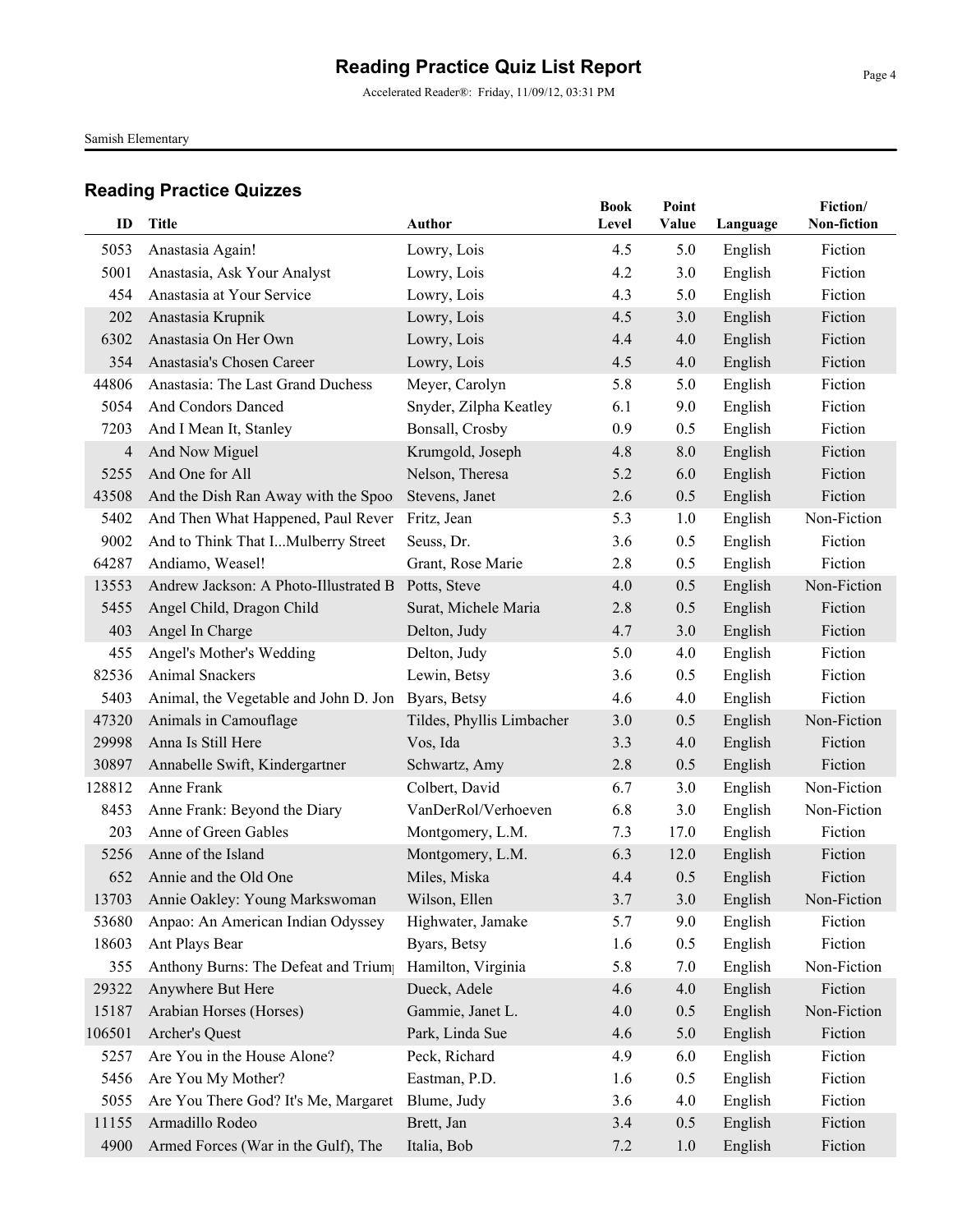Accelerated Reader®: Friday, 11/09/12, 03:31 PM

Samish Elementary

| ID            | <b>Title</b>                                                                                              | <b>Author</b>        | <b>Book</b><br>Level | Point<br>Value | Language           | Fiction/<br>Non-fiction |
|---------------|-----------------------------------------------------------------------------------------------------------|----------------------|----------------------|----------------|--------------------|-------------------------|
|               |                                                                                                           |                      |                      |                |                    | Non-Fiction             |
| 1745<br>30527 | Arnold Schwarzenegger: Man of Actio Bial, Daniel<br>Around the World in 80 Days (Great Ill Verne/Leighton |                      | 7.0<br>5.0           | 2.0<br>2.0     | English<br>English | Fiction                 |
| 504           | Around the World in Eighty Days                                                                           | Verne, Jules         | 9.6                  | 12.0           |                    | Fiction                 |
| 42582         | Arrival, The                                                                                              | Applegate, K.A.      | 4.2                  | 3.0            | English            | Fiction                 |
| 5341          | Arrow to the Sun                                                                                          | McDermott, Gerald    | 2.7                  | 0.5            | English<br>English | Fiction                 |
| 77372         | Arrowhawk                                                                                                 | Schaefer, Lola M.    | 4.2                  | 0.5            | English            | Fiction                 |
| 54675         | Artemis Fowl                                                                                              | Colfer, Eoin         | 5.0                  | 9.0            | English            | Fiction                 |
| 59973         | Artemis Fowl: The Arctic Incident                                                                         | Colfer, Eoin         | 5.0                  | 9.0            | English            | Fiction                 |
| 139060        | Artemis Fowl: The Atlantis Complex                                                                        | Colfer, Eoin         | 6.2                  | 12.0           | English            | Fiction                 |
| 68990         | Artemis Fowl: The Eternity Code                                                                           | Colfer, Eoin         | 5.0                  | 10.0           | English            | Fiction                 |
| 109333        | Artemis Fowl: The Lost Colony                                                                             | Colfer, Eoin         | 5.3                  | 13.0           | English            | Fiction                 |
| 87709         | Artemis Fowl: The Opal Deception                                                                          | Colfer, Eoin         | 5.7                  | 12.0           | English            | Fiction                 |
| 123436        | Artemis Fowl: The Time Paradox                                                                            | Colfer, Eoin         | 5.6                  | 13.0           | English            | Fiction                 |
| 20002         | Arthur Accused!                                                                                           | Brown/Krensky        | 3.1                  | 1.0            | English            | Fiction                 |
| 51891         | Arthur and the Best Coach Ever                                                                            | Brown/Krensky        | 3.3                  | 1.0            | English            | Fiction                 |
| 39789         | Arthur and the Big Blow-Up                                                                                | Brown/Krensky        | 3.3                  | 1.0            | English            | Fiction                 |
| 34560         | Arthur and the Cootie-Catcher                                                                             | Brown/Krensky        | 3.1                  | 1.0            | English            | Fiction                 |
| 20003         | Arthur and the Crunch Cereal Contest                                                                      | Brown/Krensky        | 3.0                  | 1.0            | English            | Fiction                 |
| 32080         | Arthur and the Lost Diary                                                                                 | Brown/Krensky        | 3.2                  | 1.0            | English            | Fiction                 |
| 39790         | Arthur and the Perfect Brother                                                                            | Brown/Krensky        | 3.3                  | 1.0            | English            | Fiction                 |
| 34563         | Arthur and the Poetry Contest                                                                             | Brown/Krensky        | 3.4                  | 1.0            | English            | Fiction                 |
| 32919         | Arthur and the Popularity Test                                                                            | Brown/Krensky        | 3.5                  | 1.0            | English            | Fiction                 |
| 49397         | Arthur and the Race to Read                                                                               | Brown/Krensky        | 3.4                  | 1.0            | English            | Fiction                 |
| 50940         | Arthur and the Recess Rookie                                                                              | Brown/Krensky        | 3.1                  | 1.0            | English            | Fiction                 |
| 20004         | Arthur and the Scare-Your-Pants-Off C Brown, Marc                                                         |                      | 3.1                  | 1.0            | English            | Fiction                 |
| 49523         | Arthur and the Seventh-Inning Stretche Brown/Krensky                                                      |                      | 3.3                  | 1.0            | English            | Fiction                 |
| 16965         | Arthur and the True Francine                                                                              | Brown, Marc          | 2.3                  | 0.5            | English            | Fiction                 |
| 6102          | <b>Arthur Babysits</b>                                                                                    | Brown, Marc          | 2.4                  | 0.5            | English            | Fiction                 |
| 204           | Arthur, for the Very First Time                                                                           | MacLachlan, Patricia | 4.2                  | 3.0            | English            | Fiction                 |
|               | 16966 Arthur Goes to Camp                                                                                 | Brown, Marc          | 2.9                  | 0.5            | English            | Fiction                 |
| 66524         | Arthur, It's Only Rock 'n' Roll                                                                           | Brown, Marc          | 2.8                  | 0.5            | English            | Fiction                 |
| 34903         | Arthur Lost and Found                                                                                     | Brown, Marc          | 2.6                  | 0.5            | English            | Fiction                 |
| 20005         | Arthur Makes the Team                                                                                     | Brown, Marc          | 2.9                  | 1.0            | English            | Fiction                 |
| 6051          | Arthur Meets the President                                                                                | Brown, Marc          | 3.2                  | 0.5            | English            | Fiction                 |
| 32920         | Arthur Rocks with BINKY                                                                                   | Brown/Krensky        | 3.4                  | 1.0            | English            | Fiction                 |
| 10451         | Arthur's April Fool                                                                                       | Brown, Marc          | 2.7                  | 0.5            | English            | Fiction                 |
| 16967         | Arthur's Baby                                                                                             | Brown, Marc          | 2.2                  | 0.5            | English            | Fiction                 |
| 16968         | Arthur's Birthday                                                                                         | Brown, Marc          | 2.3                  | 0.5            | English            | Fiction                 |
| 9106          | Arthur's Chicken Pox                                                                                      | Brown, Marc          | 2.9                  | 0.5            | English            | Fiction                 |
| 10452         | Arthur's Christmas                                                                                        | Brown, Marc          | 3.0                  | 0.5            | English            | Fiction                 |
| 16973         | Arthur's Computer Disaster                                                                                | Brown, Marc          | 2.4                  | 0.5            | English            | Fiction                 |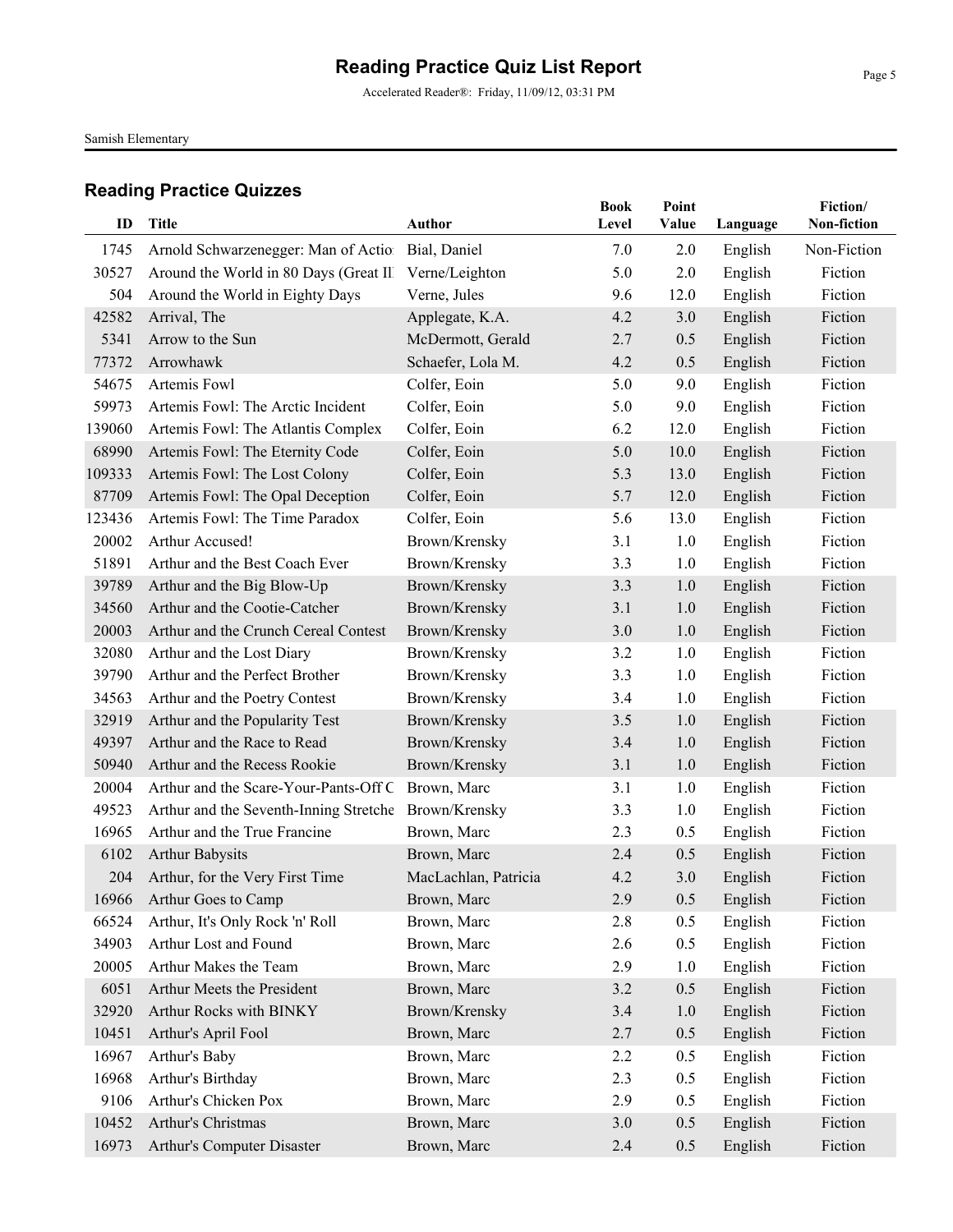Accelerated Reader®: Friday, 11/09/12, 03:31 PM

Samish Elementary

| ID    | <b>Title</b>                           | <b>Author</b>        | <b>Book</b><br>Level | Point<br>Value |          | Fiction/<br>Non-fiction |
|-------|----------------------------------------|----------------------|----------------------|----------------|----------|-------------------------|
|       |                                        |                      |                      |                | Language |                         |
| 9755  | Arthur's Eyes                          | Brown, Marc          | 2.2                  | 0.5            | English  | Fiction                 |
| 9051  | Arthur's Family Vacation               | Brown, Marc          | 2.7                  | 0.5            | English  | Fiction                 |
| 12759 | Arthur's First Sleepover               | Brown, Marc          | 2.7                  | 0.5            | English  | Fiction                 |
| 16969 | Arthur's Halloween                     | Brown, Marc          | 2.8                  | 0.5            | English  | Fiction                 |
| 7302  | Arthur's Halloween Costume             | Hoban, Lillian       | 2.6                  | 0.5            | English  | Fiction                 |
| 7303  | Arthur's Honey Bear                    | Hoban, Lillian       | 2.9                  | 0.5            | English  | Fiction                 |
| 7304  | Arthur's Loose Tooth                   | Hoban, Lillian       | 2.9                  | 0.5            | English  | Fiction                 |
| 20006 | Arthur's Mystery Envelope              | Brown/Krensky        | 3.0                  | 1.0            | English  | Fiction                 |
| 11157 | Arthur's New Puppy                     | Brown, Marc          | 2.7                  | 0.5            | English  | Fiction                 |
| 16970 | Arthur's Nose                          | Brown, Marc          | 1.6                  | 0.5            | English  | Fiction                 |
| 44362 | Arthur's Perfect Christmas             | Brown, Marc          | 2.4                  | 0.5            | English  | Fiction                 |
| 7305  | Arthur's Prize Reader                  | Hoban, Lillian       | 2.9                  | 0.5            | English  | Fiction                 |
| 21260 | Arthur's Reading Race                  | Brown, Marc          | 1.5                  | 0.5            | English  | Fiction                 |
| 44363 | Arthur's Teacher Moves In              | Brown, Marc          | 2.4                  | 0.5            | English  | Fiction                 |
| 13948 | Arthur's Teacher Trouble               | Brown, Marc          | 2.7                  | 0.5            | English  | Fiction                 |
| 10453 | Arthur's Thanksgiving                  | Brown, Marc          | 3.1                  | 0.5            | English  | Fiction                 |
| 5502  | Arthur's Tooth                         | Brown, Marc          | 2.8                  | 0.5            | English  | Fiction                 |
| 16972 | Arthur's TV Trouble                    | Brown, Marc          | 2.6                  | 0.5            | English  | Fiction                 |
| 10454 | Arthur's Valentine                     | Brown, Marc          | 2.5                  | 0.5            | English  | Fiction                 |
| 16974 | Arthur Writes a Story                  | Brown, Marc          | 2.6                  | 0.5            | English  | Fiction                 |
| 21545 | Asher and the Capmakers: A Hanukkal    | Kimmel, Eric A.      | 2.8                  | 0.5            | English  | Fiction                 |
| 82179 | Assassin                               | Cavendish, Grace     | 5.8                  | 6.0            | English  | Fiction                 |
| 45903 | Astronaut: Living in Space             | Hayden, Kate         | 3.9                  | 0.5            | English  | Non-Fiction             |
| 9252  | At the Ball Game                       | Kramer, S.A.         | 3.4                  | 0.5            | English  | Fiction                 |
| 5457  | At the Crossroads                      | Isadora, Rachel      | 1.9                  | 0.5            | English  | Fiction                 |
| 64946 | Attack of the Amazons                  | Morris, Gilbert      | 4.7                  | 6.0            | English  | Fiction                 |
| 83793 | Attack of the Bandit Cats              | Stilton, Geronimo    | 3.8                  | 1.0            | English  | Fiction                 |
| 32173 | Attack of the Two-Inch Teacher, The    | Coville, Bruce       | 4.9                  | 3.0            | English  | Fiction                 |
| 54157 | Attack on Pearl Harbor                 | Tanaka, Shelley      | 5.7                  | 1.0            | English  | Non-Fiction             |
| 33626 | Attack, The                            | Applegate, K.A.      | 4.2                  | 4.0            | English  | Fiction                 |
| 7352  | Aunt Eater Loves a Mystery             | Cushman, Doug        | 2.4                  | 0.5            | English  | Fiction                 |
| 6451  | Aunt Harriet's Underground Railroad in | Ringgold, Faith      | 4.1                  | 0.5            | English  | Fiction                 |
| 41280 | Austere Academy, The                   | Snicket, Lemony      | 6.7                  | 6.0            | English  | Fiction                 |
| 53447 | Awful Ogre's Awful Day                 | Prelutsky, Jack      | 5.7                  | 0.5            | English  | Fiction                 |
| 34605 | Axle Annie                             | Pulver, Robin        | 3.6                  | 0.5            | English  | Fiction                 |
| 44522 | Aztec News (The History News), The     | Steele, Philip       | 6.2                  | 1.0            | English  | Non-Fiction             |
| 7451  | B. Bears Accept No Substitutes, The    | Berenstain, Stan/Jan | 3.7                  | 1.0            | English  | Fiction                 |
| 7452  | B. Bears and Mama's New Job, The       | Berenstain, Stan/Jan | 3.9                  | 0.5            | English  | Fiction                 |
| 7453  | B. Bears and the Bad Dream, The        | Berenstain, Stan/Jan | 3.2                  | 0.5            | English  | Fiction                 |
| 7454  | B. Bears and the Bad Habit, The        | Berenstain, Stan/Jan | 3.9                  | 0.5            | English  | Fiction                 |
| 7455  | B. Bears and the Big Road Race, The    | Berenstain, Stan/Jan | 1.7                  | 0.5            | English  | Fiction                 |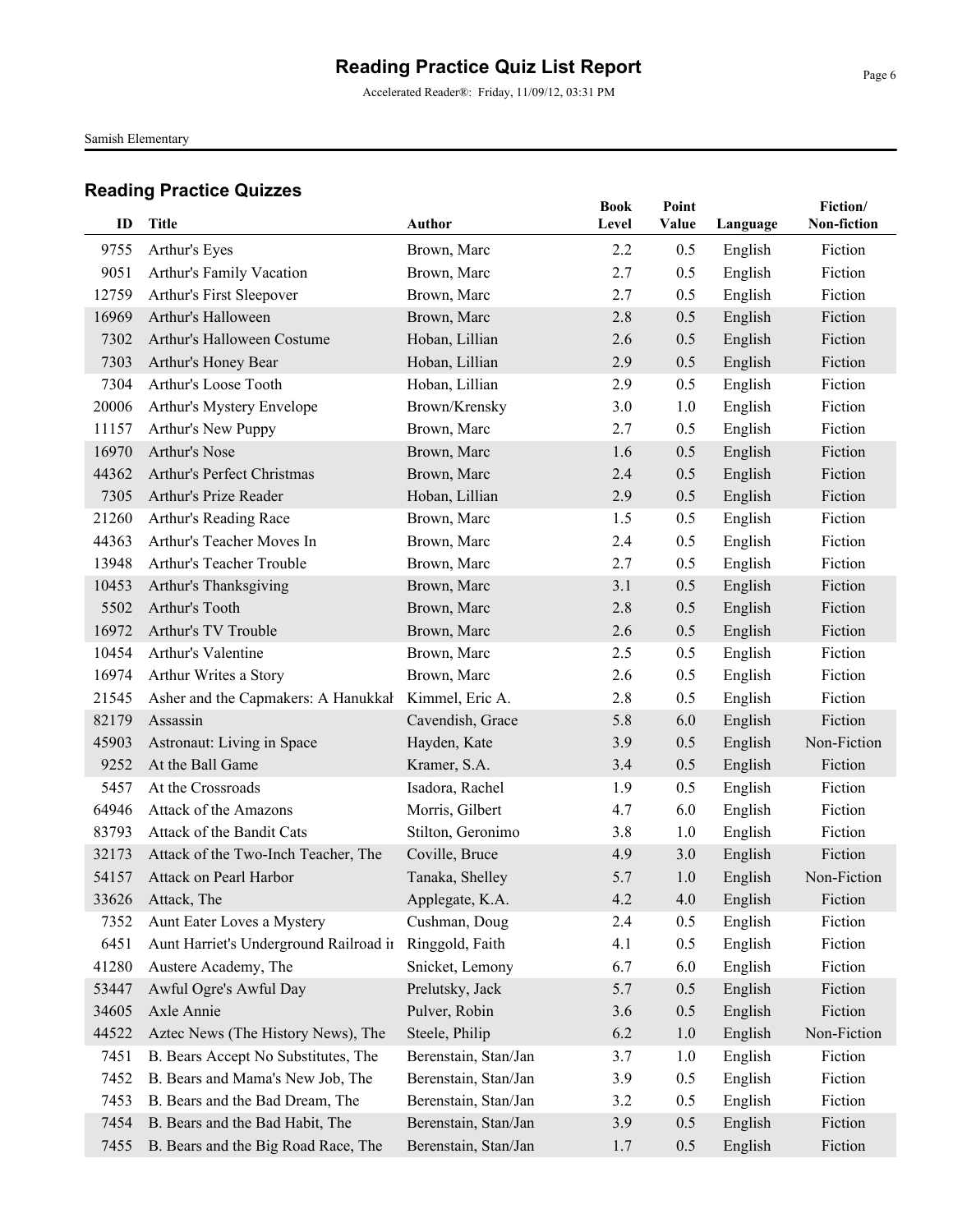Accelerated Reader®: Friday, 11/09/12, 03:31 PM

Samish Elementary

| ID    | Title                                                    | <b>Author</b>        | Book<br>Level | Point<br>Value | Language | Fiction/<br>Non-fiction |
|-------|----------------------------------------------------------|----------------------|---------------|----------------|----------|-------------------------|
|       |                                                          |                      |               |                |          |                         |
| 7456  | B. Bears and the Bully, The                              | Berenstain, Stan/Jan | 3.4           | 0.5            | English  | Fiction                 |
| 7457  | B. Bears and the Double Dare, The                        | Berenstain, Stan/Jan | 3.1           | 0.5            | English  | Fiction                 |
| 10653 | B. Bears and the Dress Code, The                         | Berenstain, Stan/Jan | 4.2           | 1.0            | English  | Fiction                 |
| 7458  | B. Bears and the Drug Free Zone, The                     | Berenstain, Stan/Jan | 4.4           | 1.0            | English  | Fiction                 |
| 7459  | B. Bears and the Female Fullback, The                    | Berenstain, Stan/Jan | 4.1           | 1.0            | English  | Fiction                 |
| 9254  | B. Bears and the Galloping Ghost, The                    | Berenstain, Stan/Jan | 4.4           | 1.0            | English  | Fiction                 |
| 7460  | B. Bears and the Ghost of the Forest, T.                 | Berenstain, Stan/Jan | 2.8           | 0.5            | English  | Fiction                 |
| 9255  | B. Bears and the Giddy Grandma, The                      | Berenstain, Stan/Jan | 3.9           | 1.0            | English  | Fiction                 |
| 7461  | B. Bears and the In-Crowd, The                           | Berenstain, Stan/Jan | 4.3           | 0.5            | English  | Fiction                 |
| 7462  | B. Bears and the Messy Room, The                         | Berenstain, Stan/Jan | 4.1           | 0.5            | English  | Fiction                 |
| 9009  | B. Bears and the Missing Dinosaur Bor                    | Berenstain, Stan/Jan | 1.8           | 0.5            | English  | Fiction                 |
| 7463  | B. Bears and the Missing Honey, The                      | Berenstain, Stan/Jan | 2.6           | 0.5            | English  | Fiction                 |
| 7464  | B. Bears and the Nerdy Nephew, The                       | Berenstain, Stan/Jan | 3.9           | 1.0            | English  | Fiction                 |
| 7465  | B. Bears and the New Girl in Town, Th                    | Berenstain, Stan/Jan | 3.8           | 1.0            | English  | Fiction                 |
| 7466  | B. Bears and the Prize Pumpkin, The                      | Berenstain, Stan/Jan | 4.2           | 0.5            | English  | Fiction                 |
| 7467  | B. Bears and the Red-Handed Thief, Th                    | Berenstain, Stan/Jan | 3.7           | 1.0            | English  | Fiction                 |
| 7468  | B. Bears and the School Scandal Sheet,                   | Berenstain, Stan/Jan | 4.4           | 1.0            | English  | Fiction                 |
| 7469  | B. Bears and the Sitter, The                             | Berenstain, Stan/Jan | 3.4           | 0.5            | English  | Fiction                 |
| 7470  | B. Bears and the Slumber Party, The                      | Berenstain, Stan/Jan | 4.2           | 0.5            | English  | Fiction                 |
| 9046  | B. Bears and the Spooky Old Tree, The                    | Berenstain, Stan/Jan | 1.1           | 0.5            | English  | Fiction                 |
| 7471  | B. Bears and the Trouble with Friends,                   | Berenstain, Stan/Jan | 3.5           | 0.5            | English  | Fiction                 |
| 7472  | B. Bears and the Trouble with Grownu                     | Berenstain, Stan/Jan | 3.9           | 0.5            | English  | Fiction                 |
| 7473  | B. Bears and the Truth, The                              | Berenstain, Stan/Jan | 3.6           | 0.5            | English  | Fiction                 |
| 7474  | B. Bears and the Week at Grandma's, T                    | Berenstain, Stan/Jan | 3.8           | 0.5            | English  | Fiction                 |
| 7475  | B. Bears and the Wheelchair Commanc Berenstain, Stan/Jan |                      | 3.8           | 1.0            | English  | Fiction                 |
| 7476  | B. Bears and Too Much Birthday, The                      | Berenstain, Stan/Jan | 3.6           | 0.5            | English  | Fiction                 |
| 7477  | B. Bears and Too Much Pressure, The                      | Berenstain, Stan/Jan | 3.9           | 0.5            | English  | Fiction                 |
| 653   | B. Bears and Too Much TV, The                            | Berenstain, Stan/Jan | 3.8           | 0.5            | English  | Fiction                 |
| 7478  | B. Bears and Too Much Vacation, The                      | Berenstain, Stan/Jan | 3.8           | 0.5            | English  | Fiction                 |
| 9257  | B. Bears at Camp Crush, The                              | Berenstain, Stan/Jan | 4.2           | 1.0            | English  | Fiction                 |
| 7479  | B. Bears Blaze a Trail, The                              | Berenstain, Stan/Jan | 2.3           | 0.5            | English  | Fiction                 |
| 7480  | B. Bears Don't Pollute (Anymore), The                    | Berenstain, Stan/Jan | 4.5           | 0.5            | English  | Fiction                 |
| 7481  | B. Bears Forget Their Manners, The                       | Berenstain, Stan/Jan | 4.3           | 0.5            | English  | Fiction                 |
| 7482  | B. Bears Get in a Fight, The                             | Berenstain, Stan/Jan | 3.7           | 0.5            | English  | Fiction                 |
| 7483  | B. Bears Get Stage Fright, The                           | Berenstain, Stan/Jan | 3.8           | 0.5            | English  | Fiction                 |
| 7484  | B. Bears Get the Gimmies, The                            | Berenstain, Stan/Jan | 3.6           | 0.5            | English  | Fiction                 |
| 7485  | B. Bears Go Out for the Team, The                        | Berenstain, Stan/Jan | 4.0           | 0.5            | English  | Fiction                 |
| 7486  | B. Bears Go to Camp, The                                 | Berenstain, Stan/Jan | 4.0           | 0.5            | English  | Fiction                 |
| 7487  | B. Bears Go to School, The                               | Berenstain, Stan/Jan | 3.2           | 0.5            | English  | Fiction                 |
| 7488  | B. Bears Go to the Doctor, The                           | Berenstain, Stan/Jan | 3.2           | 0.5            | English  | Fiction                 |
| 7489  | B. Bears Gotta Dance!, The                               | Berenstain, Stan/Jan | 3.6           | 1.0            | English  | Fiction                 |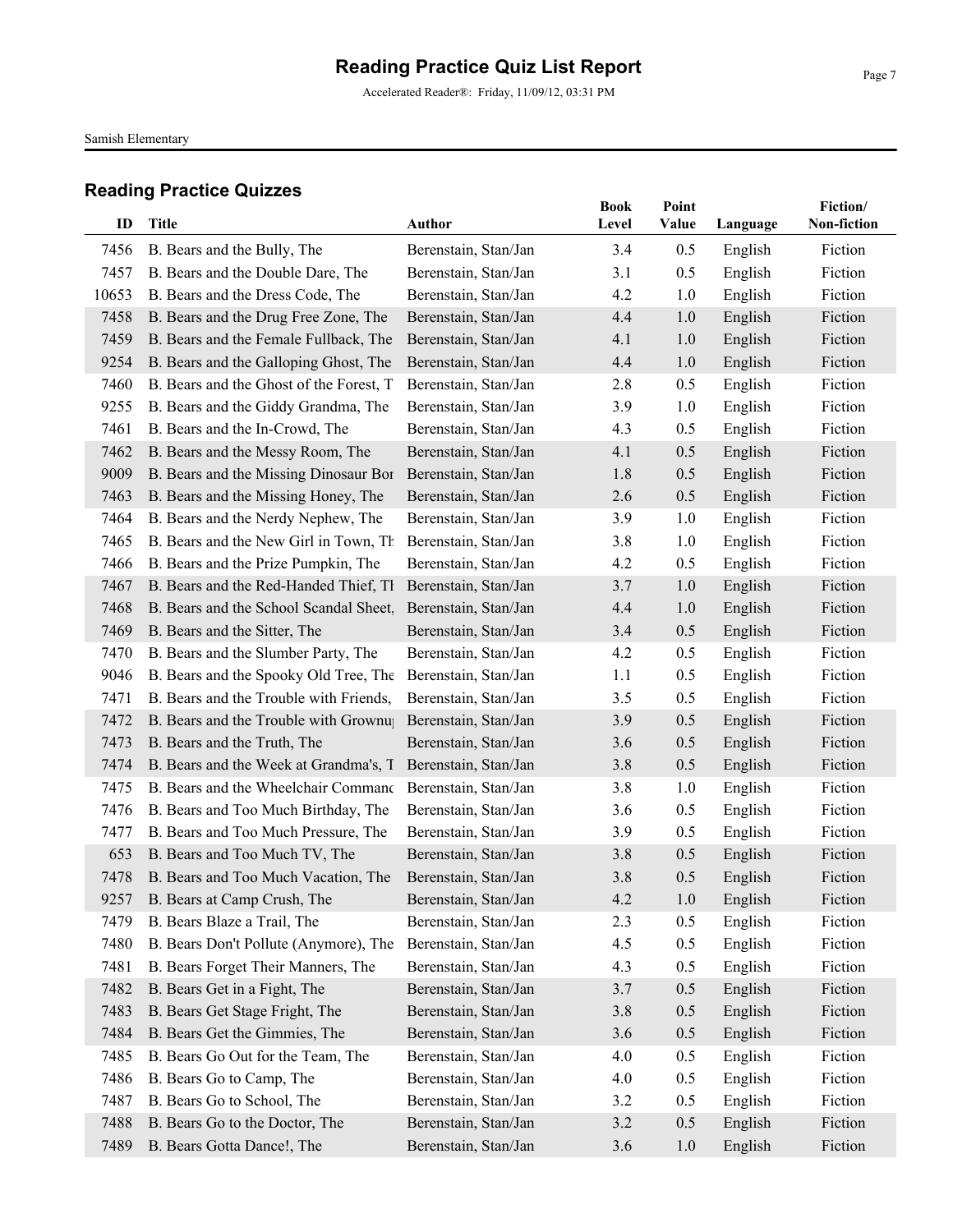Accelerated Reader®: Friday, 11/09/12, 03:31 PM

Samish Elementary

| ID             | Title                                                             | Author                      | <b>Book</b><br>Level | Point<br>Value | Language | Fiction/<br>Non-fiction |
|----------------|-------------------------------------------------------------------|-----------------------------|----------------------|----------------|----------|-------------------------|
|                |                                                                   |                             |                      |                |          |                         |
| 7490           | B. Bears in the Dark, The                                         | Berenstain, Stan/Jan        | 3.8                  | 0.5            | English  | Fiction                 |
| 7491           | B. Bears Learn about Strangers, The                               | Berenstain, Stan/Jan        | 3.6                  | 0.5            | English  | Fiction                 |
| 10654          | B. Bears' Media Madness, The                                      | Berenstain, Stan/Jan        | 4.4                  | 1.0            | English  | Fiction                 |
| 7492           | B. Bears Meet Santa Bear, The                                     | Berenstain, Stan/Jan        | 4.1                  | 0.5            | English  | Fiction                 |
| 7493           | B. Bears' Moving Day, The                                         | Berenstain, Stan/Jan        | 3.7                  | 0.5            | English  | Fiction                 |
| 9256           | B. Bears' New Neighbors, The                                      | Berenstain, Stan/Jan        | 3.4                  | 0.5            | English  | Fiction                 |
| 7494           | B. Bears: No Girls Allowed, The                                   | Berenstain, Stan/Jan        | 3.7                  | 0.5            | English  | Fiction                 |
| 7495           | B. Bears on the Job, The                                          | Berenstain, Stan/Jan        | 2.5                  | 0.5            | English  | Fiction                 |
| 7239           | B. Bears Ready, Get Set, Go!, The                                 | Berenstain, Stan/Jan        | 1.2                  | 0.5            | English  | Fiction                 |
| 7496           | B. Bears Trick or Treat, The                                      | Berenstain, Stan/Jan        | 4.0                  | 0.5            | English  | Fiction                 |
| 7497           | B. Bears' Trouble at School, The                                  | Berenstain, Stan/Jan        | 4.0                  | 0.5            | English  | Fiction                 |
| 7498           | B. Bears' Trouble with Money, The                                 | Berenstain, Stan/Jan        | 4.0                  | 0.5            | English  | Fiction                 |
| 7499           | B. Bears' Trouble with Pets, The                                  | Berenstain, Stan/Jan        | 3.6                  | 0.5            | English  | Fiction                 |
| 7500           | B. Bears Visit the Dentist, The                                   | Berenstain, Stan/Jan        | 3.6                  | 0.5            | English  | Fiction                 |
| $\mathfrak{S}$ | <b>B</b> Is for Betsy                                             | Haywood, Carolyn            | 4.3                  | 2.0            | English  | Fiction                 |
| 7353           | Babar and the Ghost                                               | Brunhoff, Laurent de        | 2.1                  | 0.5            | English  | Fiction                 |
| 7306           | Babar Learns to Cook                                              | Brunhoff, Laurent de        | 3.6                  | 0.5            | English  | Fiction                 |
| 7204           | Babar's Little Circus Star                                        | Brunhoff, Laurent de        | 1.5                  | 0.5            | English  | Fiction                 |
| 7205           | Babar's Picnic                                                    | Brunhoff, Laurent de        | 1.2                  | 0.5            | English  | Fiction                 |
| 36037          | Babe & Me: A Baseball Card Adventur                               | Gutman, Dan                 | 4.3                  | 4.0            | English  | Fiction                 |
| 821            | Babe Ruth: One of Baseball's Greatest                             | VanRiper, Guernsey          | 3.5                  | 3.0            | English  | Fiction                 |
| 205            | Babe, the Gallant Pig                                             | King-Smith, Dick            | 5.6                  | 3.0            | English  | Fiction                 |
| 82077          | <b>Baby Brains</b>                                                | James, Simon                | 3.5                  | 0.5            | English  | Fiction                 |
| 206            | Baby-sitting is a Dangerous Job                                   | Roberts, Willo Davis        | 5.3                  | 6.0            | English  | Fiction                 |
| 32493          | <b>Bachelor Girl</b>                                              | MacBride, Roger Lea         | 5.4                  | 6.0            | English  | Fiction                 |
| 15504          | Back of Beyond: A Story About Lewis                               | Bowen, Andy Russell         | 6.8                  | 1.0            | English  | Non-Fiction             |
| 152            | <b>Back Yard Angel</b>                                            | Delton, Judy                | 4.3                  | 2.0            | English  | Fiction                 |
| 41281          | Bad Beginning, The                                                | Snicket, Lemony             | 6.4                  | 4.0            | English  | Fiction                 |
| 27685          | Bad Case of Stripes, A                                            | Shannon, David              | 3.8                  | 0.5            | English  | Fiction                 |
|                | 131426 Bad News for Outlaws: TheLife of B Nelson, Vaunda Micheaux |                             | 5.2                  | 0.5            | English  | Non-Fiction             |
| 17657          | Bald Bandit, The                                                  | Roy, Ron                    | 3.2                  | 1.0            | English  | Fiction                 |
| 6002           | <b>Ballad of Belle Dorcas</b>                                     | Hooks, William              | 4.1                  | 0.5            | English  | Fiction                 |
| 14989          | Ballad of Lucy Whipple, The                                       | Cushman, Karen              | 5.8                  | 7.0            | English  | Fiction                 |
| 30338          | Ballad of the Civil War, A                                        | Stolz, Mary                 | 4.0                  | 1.0            | English  | Fiction                 |
| 456            | <b>Ballet Shoes</b>                                               | Streatfeild, Noel           | 5.7                  | 9.0            | English  | Fiction                 |
| 49835          | Baloney (Henry P.)                                                | Scieszka, Jon               | 2.7                  | 0.5            | English  | Fiction                 |
| 6              | Bambi                                                             | Salten, Felix               | 4.9                  | 6.0            | English  | Fiction                 |
| 457            | Banana Twist                                                      | Heide, Florence Parry       | 5.1                  | 3.0            | English  | Fiction                 |
| 29532          | <b>Bandit's Moon</b>                                              | Fleischman, Sid             | 4.2                  | 3.0            | English  | Fiction                 |
| 207            | Banner in the Sky                                                 | <b>Ullman, James Ramsey</b> | 5.1                  | 11.0           | English  | Fiction                 |
| 135009         | Barack Obama                                                      | Sutcliffe, Jane             | 4.1                  | 1.0            | English  | Non-Fiction             |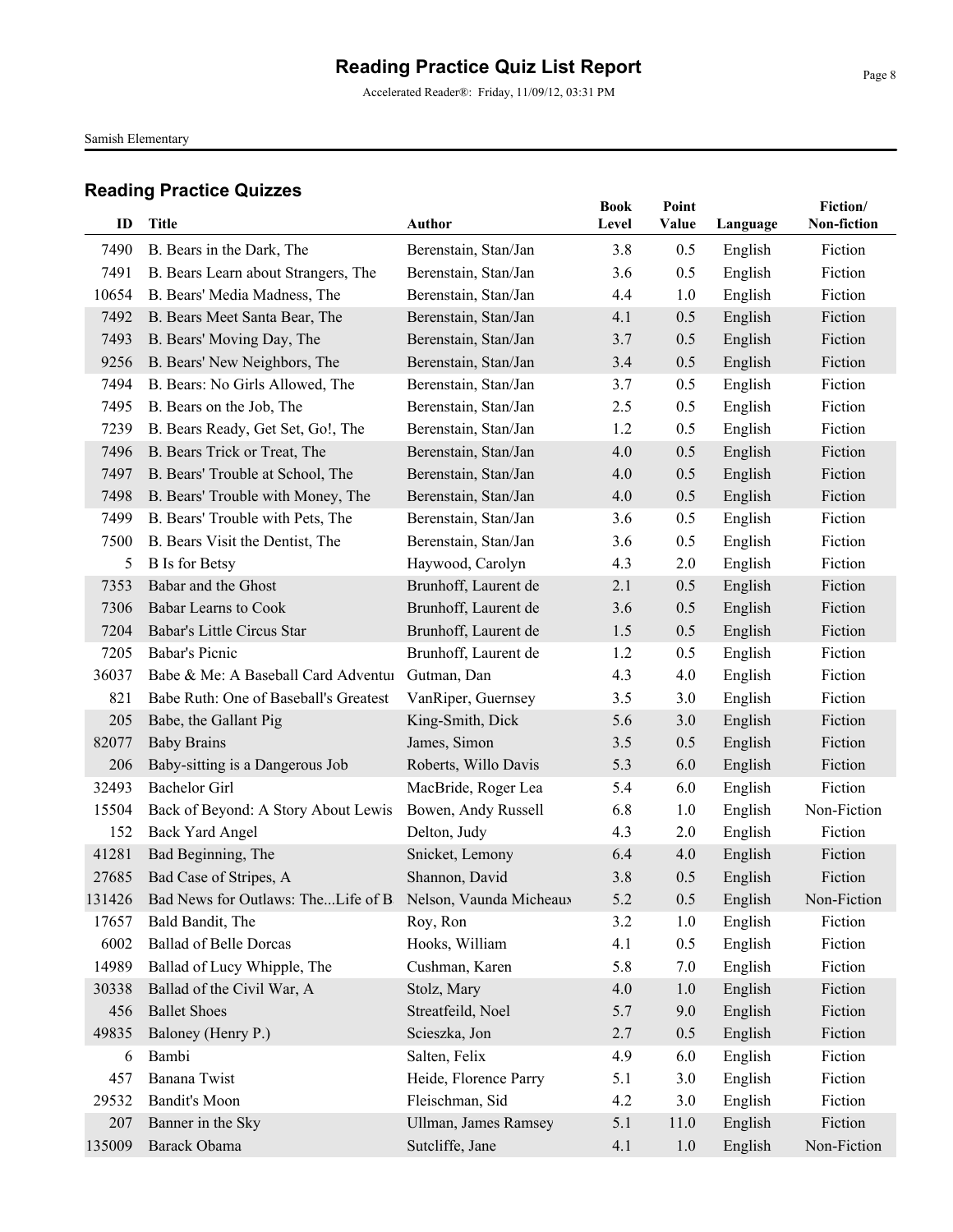Accelerated Reader®: Friday, 11/09/12, 03:31 PM

Samish Elementary

|        |                                         |                         | <b>Book</b> | Point   |          | Fiction/    |
|--------|-----------------------------------------|-------------------------|-------------|---------|----------|-------------|
| ID     | <b>Title</b>                            | Author                  | Level       | Value   | Language | Non-fiction |
| 6351   | Bard of Avon: The Story of William SI   | Stanley/Vennema         | 6.2         | 1.0     | English  | Non-Fiction |
| 7251   | Barney's Horse                          | Hoff, Syd               | 2.2         | 0.5     | English  | Fiction     |
| 9003   | Bartholomew and the Oobleck             | Seuss, Dr.              | 3.2         | 0.5     | English  | Fiction     |
| 7354   | Baseball Ballerina                      | Cristaldi, Kathryn      | 2.2         | 0.5     | English  | Fiction     |
| 10652  | <b>Baseball Flyhawk</b>                 | Christopher, Matt       | 3.6         | 2.0     | English  | Fiction     |
| 4846   | Baseball (How-To Sports)                | Joseph, Paul            | 4.4         | 0.5     | English  | Non-Fiction |
| 9253   | <b>Baseball's Greatest Pitchers</b>     | Kramer, S.A.            | 4.2         | 1.0     | English  | Non-Fiction |
| 17706  | <b>Baseball Saved Us</b>                | Mochizuki, Ken          | 3.9         | 0.5     | English  | Fiction     |
| 5056   | Basement Baseball Club, The             | Kelly, Jeffrey          | 4.8         | 6.0     | English  | Fiction     |
| 25883  | Basher Five-Two                         | O'Grady/French          | 7.0         | 5.0     | English  | Non-Fiction |
| 4838   | Basketball (How-To Sports)              | Joseph, Paul            | 4.9         | 0.5     | English  | Non-Fiction |
| 27501  | Bat Jamboree                            | Appelt, Kathi           | 3.3         | 0.5     | English  | Fiction     |
| 29497  | <b>Bat Six</b>                          | Wolff, Virginia Euwer   | 5.1         | 8.0     | English  | Fiction     |
| 135539 | Batboy, The                             | Lupica, Mike            | 5.7         | 8.0     | English  | Fiction     |
| 27484  | <b>Bathtime for Biscuit</b>             | Capucilli, Alyssa Satin | 1.1         | 0.5     | English  | Fiction     |
| 121443 | Battle for Skandia, The                 | Flanagan, John          | 6.7         | 14.0    | English  | Fiction     |
| 10232  | Battle for the Castle, The              | Winthrop, Elizabeth     | 4.4         | 6.0     | English  | Fiction     |
| 122983 | Battle of the Labyrinth, The            | Riordan, Rick           | 4.1         | 12.0    | English  | Fiction     |
| 24663  | Battles of World War II                 | Taylor, Mike            | 7.3         | 1.0     | English  | Non-Fiction |
| 153    | Be a Perfect Person in Just Three Days! | Manes, Stephen          | 4.2         | 1.0     | English  | Fiction     |
| 27760  | Beagles (Dogs)                          | Kallen, Stuart A.       | 3.5         | 0.5     | English  | Non-Fiction |
| 6352   | Beans on the Roof                       | Byars, Betsy            | 2.4         | 1.0     | English  | Fiction     |
| 154    | Bear Called Paddington, A               | Bond, Michael           | 4.7         | 4.0     | English  | Fiction     |
| 9004   | Bear Detectives, The                    | Berenstain, Stan/Jan    | 2.2         | 0.5     | English  | Fiction     |
| 9005   | Bear Scouts, The                        | Berenstain, Stan/Jan    | 2.3         | 0.5     | English  | Fiction     |
| 60893  | Bear Snores On                          | Wilson, Karma           | 2.2         | 0.5     | English  | Fiction     |
| 9632   | Beardance                               | Hobbs, Will             | 5.7         | 8.0     | English  | Fiction     |
| 19489  | Beardream                               | Hobbs, Will             | 3.6         | 0.5     | English  | Fiction     |
| 12374  | Bearhead: A Russian Folktale            | Kimmel, Eric A.         | 3.2         | 0.5     | English  | Fiction     |
|        | 9006 Bears' Christmas, The              | Berenstain, Stan/Jan    | 1.9         | 0.5     | English  | Fiction     |
| 252    | Bears' House, The                       | Sachs, Marilyn          | 4.1         | 2.0     | English  | Fiction     |
| 43129  | Bears on Hemlock Mountain, The          | Dalgliesh, Alice        | 3.5         | 1.0     | English  | Fiction     |
| 9008   | Bears' Picnic, The                      | Berenstain, Stan/Jan    | 1.9         | 0.5     | English  | Fiction     |
| 9007   | Bears' Vacation, The                    | Berenstain, Stan/Jan    | 2.0         | 0.5     | English  | Fiction     |
| 5057   | Bearstone                               | Hobbs, Will             | 5.0         | 6.0     | English  | Fiction     |
| 106527 | Beasts of Clawstone Castle, The         | Ibbotson, Eva           | 6.1         | $8.0\,$ | English  | Fiction     |
| 82078  | Beatrice Doesn't Want To                | Numeroff, Laura         | 2.2         | 0.5     | English  | Fiction     |
| 30521  | Beauty and the Beast                    | Brett, Jan              | 5.3         | 0.5     | English  | Fiction     |
| 39557  | Because of Winn-Dixie                   | DiCamillo, Kate         | 3.9         | 3.0     | English  | Fiction     |
| 82864  | Becoming Naomi Leon                     | Ryan, Pam Muñoz         | 5.4         | 6.0     | English  | Fiction     |
| 7252   | <b>Bedtime Mouse</b>                    | Stoddard, Sandol        | 2.7         | 0.5     | English  | Fiction     |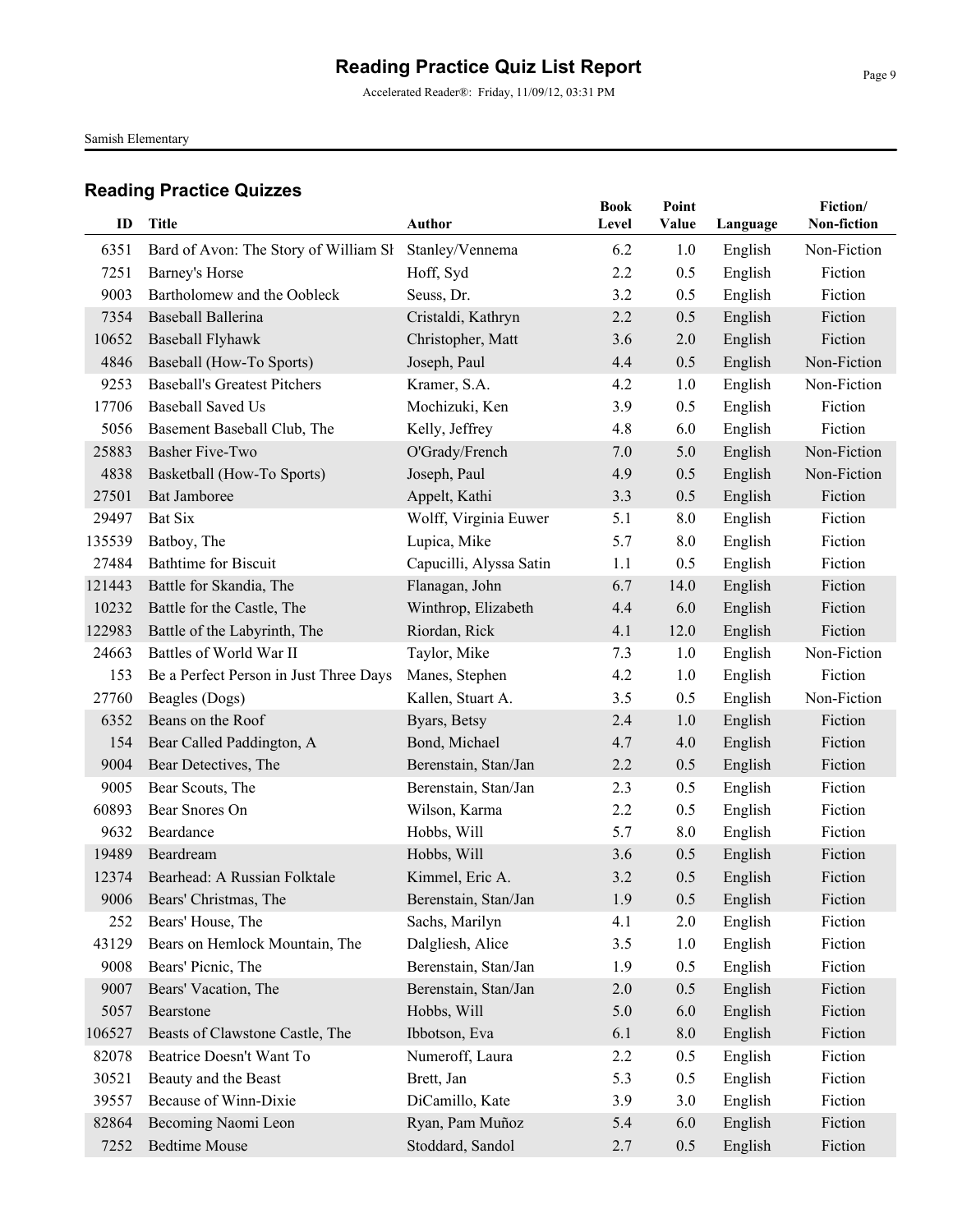Samish Elementary

| ID     | <b>Title</b>                            | Author                   | <b>Book</b><br>Level | Point<br>Value | Language | Fiction/<br>Non-fiction |
|--------|-----------------------------------------|--------------------------|----------------------|----------------|----------|-------------------------|
| 7206   | <b>Beef Stew</b>                        | Brenner, Barbara         | 1.8                  | 0.5            | English  | Fiction                 |
| 356    | Beetles, Lightly Toasted                | Naylor, Phyllis Reynolds | 5.7                  | 5.0            | English  | Fiction                 |
| 304    | Beezus and Ramona                       | Cleary, Beverly          | 4.8                  | 3.0            | English  | Fiction                 |
| 50418  | Beginning, The                          | Applegate, K.A.          | 4.8                  | 4.0            | English  | Fiction                 |
| 5258   | Begonia for Miss Applebaum, A           | Zindel, Paul             | 6.6                  | 7.0            | English  | Fiction                 |
| 139477 | Behemoth                                | Westerfeld, Scott        | 5.4                  | 13.0           | English  | Fiction                 |
| 6303   | <b>Behind Rebel Lines</b>               | Reit, Seymour            | 5.7                  | 3.0            | English  | Non-Fiction             |
| 554    | Behind the Attic Wall                   | Cassedy, Sylvia          | 4.9                  | 9.0            | English  | Fiction                 |
| 155    | Bella Arabella                          | Fosburgh, Liza           | 4.4                  | 4.0            | English  | Fiction                 |
| 118912 | Belle                                   | Mills, Elizabeth         | 3.3                  | 0.5            | English  | Fiction                 |
| 15791  | <b>Belle Prater's Boy</b>               | White, Ruth              | 4.4                  | 5.0            | English  | Fiction                 |
| 10755  | Bellmaker, The                          | Jacques, Brian           | 5.7                  | 14.0           | English  | Fiction                 |
| 208    | Ben and Me                              | Lawson, Robert           | 6.9                  | 3.0            | English  | Fiction                 |
| 59781  | Ben Franklin and His First Kite         | Krensky, Stephen         | 2.5                  | 0.5            | English  | Non-Fiction             |
| 13556  | Benjamin Franklin: A Photo-Illustrated  | Usel, T.M.               | 3.8                  | 0.5            | English  | Non-Fiction             |
| 809    | Benjamin Franklin: Young Printer        | Stevenson, Augusta       | 3.9                  | 3.0            | English  | Fiction                 |
| 5319   | Benny Uncovers a Mystery                | Warner, Gertrude Chandle | 3.8                  | 2.0            | English  | Fiction                 |
| 209    | Berries Goodman                         | Neville, Emily Cheney    | 4.4                  | 5.0            | English  | Fiction                 |
| 58261  | Bertie Was a Watchdog                   | Walton, Rick             | 2.1                  | 0.5            | English  | Fiction                 |
| 6452   | Best Bad Thing, The                     | Uchida, Yoshiko          | 4.9                  | 4.0            | English  | Fiction                 |
| 7207   | Best Castle Ever, The                   | Ziefert, Harriet         | 1.0                  | 0.5            | English  | Fiction                 |
| 253    | Best Christmas Pageant Ever, The        | Robinson, Barbara        | 5.1                  | 2.0            | English  | Fiction                 |
| 65669  | Best Fall of All, The                   | Godwin, Laura            | 0.8                  | 0.5            | English  | Fiction                 |
| 7355   | <b>Best Friends</b>                     | Kellogg, Steven          | 3.4                  | 0.5            | English  | Fiction                 |
| 5458   | <b>Best Friends for Frances</b>         | Hoban, Russell           | 3.4                  | 0.5            | English  | Fiction                 |
| 7356   | Best Little Monkeys in the World, The   | Standiford, Natalie      | 2.0                  | 0.5            | English  | Fiction                 |
| 82839  | Betrayal                                | Cavendish, Grace         | 5.5                  | 5.0            | English  | Fiction                 |
| 458    | Betsy and the Boys                      | Haywood, Carolyn         | 3.7                  | 3.0            | English  | Fiction                 |
| 5404   | Betsy and the Circus                    | Haywood, Carolyn         | 3.8                  | 3.0            | English  | Fiction                 |
|        | 59782 Betsy Ross and the Silver Thimble | Greene, Stephanie        | 2.3                  | 0.5            | English  | Non-Fiction             |
| 820    | Betsy Ross: Designer of Our Flag        | Weil, Ann                | 3.8                  | 3.0            | English  | Fiction                 |
| 459    | Betsy's Busy Summer                     | Haywood, Carolyn         | 3.7                  | 3.0            | English  | Fiction                 |
| 654    | Betsy's Little Star                     | Haywood, Carolyn         | 3.6                  | 2.0            | English  | Fiction                 |
| 7      | Betsy-Tacy                              | Lovelace, Maud Hart      | 4.0                  | 3.0            | English  | Fiction                 |
| 58366  | Betsy Who Cried Wolf!                   | Levine, Gail Carson      | 2.3                  | 0.5            | English  | Fiction                 |
| 18604  | Better Than TV                          | Miller, Sara Swan        | 2.0                  | 0.5            | English  | Fiction                 |
| 130961 | Beyond the Grave                        | Watson, Jude             | 4.0                  | 5.0            | English  | Fiction                 |
| 101196 | Beyond the Valley of Thorns             | Carman, Patrick          | 6.2                  | 8.0            | English  | Fiction                 |
| 5058   | BFG, The                                | Dahl, Roald              | 4.8                  | 6.0            | English  | Fiction                 |
| 5315   | <b>Bicycle Mystery</b>                  | Warner, Gertrude Chandle | 3.2                  | 2.0            | English  | Fiction                 |
| 6254   | Big Al                                  | Clements, Andrew         | 3.8                  | 0.5            | English  | Fiction                 |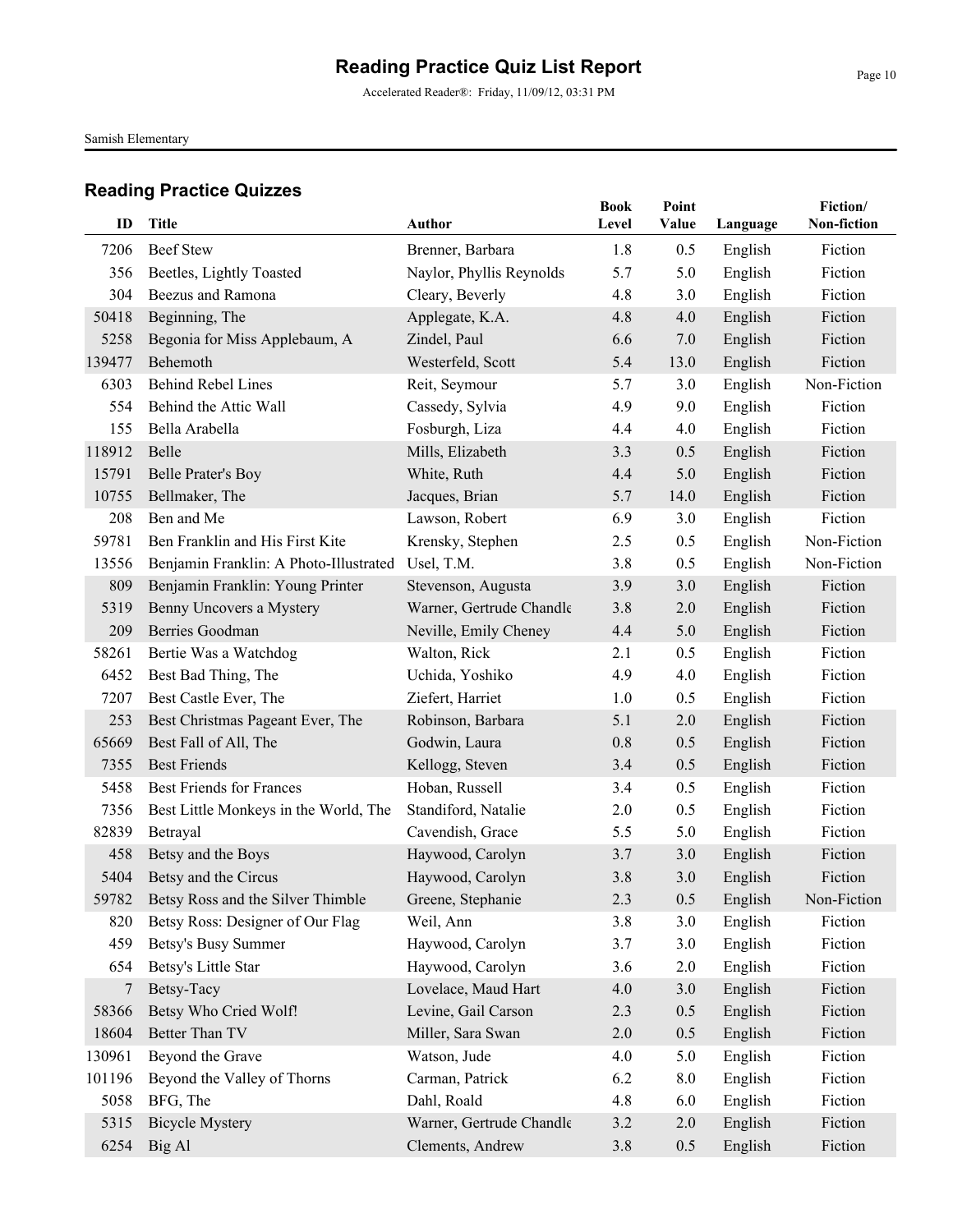Accelerated Reader®: Friday, 11/09/12, 03:31 PM

Samish Elementary

| ID     | Title                                   | Author                  | <b>Book</b><br>Level | Point<br>Value | Language | Fiction/<br>Non-fiction |
|--------|-----------------------------------------|-------------------------|----------------------|----------------|----------|-------------------------|
| 7357   | Big Balloon Race, The                   | Coerr, Eleanor          | 2.6                  | 0.5            | English  | Fiction                 |
| 460    | Big Base Hit                            | Hughes, Dean            | 3.7                  | 1.0            | English  | Fiction                 |
| 7208   | <b>Big Bird's Copycat Day</b>           | Lerner, Sharon          | 1.7                  | 0.5            | English  | Fiction                 |
| 31584  | <b>Big Brown Bear</b>                   | McPhail, David          | 0.4                  | 0.5            | English  | Fiction                 |
| 5902   | <b>Big Cats</b>                         | Simon, Seymour          | 5.8                  | 1.0            | English  | Non-Fiction             |
| 36573  | Big Egg                                 | Coxe, Molly             | 0.4                  | 0.5            | English  | Fiction                 |
| 120560 | Big Field, The                          | Lupica, Mike            | 5.3                  | 8.0            | English  | Fiction                 |
| 9010   | Big Honey Hunt, The                     | Berenstain, Stan/Jan    | 1.7                  | 0.5            | English  | Fiction                 |
| 45904  | <b>Big Machines</b>                     | Wallace, Karen          | 2.3                  | 0.5            | English  | Non-Fiction             |
| 7307   | Big Max                                 | Platt, Kin              | 2.1                  | 0.5            | English  | Fiction                 |
| 7209   | Big Mile Race, The                      | Kessler, Leonard        | 1.7                  | 0.5            | English  | Fiction                 |
| 46452  | Big Pig and Little Pig                  | McPhail, David          | 0.9                  | 0.5            | English  | Fiction                 |
| 44100  | <b>Big Rain Coming</b>                  | Germein, Katrina        | 2.1                  | 0.5            | English  | Fiction                 |
| 103    | <b>Big Red</b>                          | Kjelgaard, Jim          | 5.6                  | 9.0            | English  | Fiction                 |
| 7358   | Big Snow, The                           | Hader, Berta            | 4.3                  | 0.5            | English  | Fiction                 |
| 6656   | Big Wander, The                         | Hobbs, Will             | 5.1                  | 8.0            | English  | Fiction                 |
| 5209   | Big Wave, The                           | Buck, Pearl S.          | 5.2                  | 2.0            | English  | Fiction                 |
| 7253   | <b>Biggest Dinosaurs</b> , The          | Berenstain, Michael     | 3.2                  | 0.5            | English  | Non-Fiction             |
| 9011   | Bike Lesson, The                        | Berenstain, Stan/Jan    | 1.6                  | 0.5            | English  | Fiction                 |
| 43657  | <b>Bill Clinton</b>                     | Joseph, Paul            | 4.9                  | 0.5            | English  | Non-Fiction             |
| 14403  | Billy Lazroe and the King of the Sea: A | Kimmel, Eric A.         | 4.4                  | 0.5            | English  | Fiction                 |
| 5002   | Bingo Brown and the Language of Lov     | Byars, Betsy            | 4.3                  | 4.0            | English  | Fiction                 |
| 5059   | Bingo Brown, Gypsy Lover                | Byars, Betsy            | 4.5                  | 3.0            | English  | Fiction                 |
| 36398  | Birchbark House, The                    | Erdrich, Louise         | 6.1                  | 7.0            | English  | Fiction                 |
| 17286  | Birdie's Lighthouse                     | Hopkinson, Deborah      | 4.1                  | 0.5            | English  | Fiction                 |
| 5060   | Birds' Christmas Carol, The             | Wiggin, Kate Douglas    | 7.3                  | 2.0            | English  | Fiction                 |
| 27757  | Birds (Popular Pet Care)                | Hansen, Ann Larkin      | 4.2                  | 0.5            | English  | Non-Fiction             |
| 24436  | Birds (Rourke Guide to State Symbols)   | Cooper, Jason           | 4.7                  | 1.0            | English  | Non-Fiction             |
| 79908  | <b>Birthday Pony</b>                    | Haas, Jessie            | 3.0                  | 1.0            | English  | Fiction                 |
|        | 31587 Biscuit                           | Capucilli, Alyssa Satin | 1.4                  | 0.5            | English  | Fiction                 |
| 84976  | Biscuit and the Baby                    | Capucilli, Alyssa Satin | 0.9                  | 0.5            | English  | Fiction                 |
| 43663  | <b>Biscuit Finds a Friend</b>           | Capucilli, Alyssa Satin | 0.8                  | 0.5            | English  | Fiction                 |
| 61032  | <b>Biscuit Goes to School</b>           | Capucilli, Alyssa Satin | 0.9                  | 0.5            | English  | Fiction                 |
| 70783  | <b>Biscuit's Big Friend</b>             | Capucilli, Alyssa Satin | 0.8                  | 0.5            | English  | Fiction                 |
| 49399  | <b>Biscuit's New Trick</b>              | Capucilli, Alyssa Satin | 1.0                  | 0.5            | English  | Fiction                 |
| 106265 | Biscuit Visits the Big City             | Capucilli, Alyssa Satin | 1.0                  | 0.5            | English  | Fiction                 |
| 45490  | <b>Biscuit Wants to Play</b>            | Capucilli, Alyssa Satin | 0.9                  | 0.5            | English  | Fiction                 |
| 75643  | <b>Biscuit Wins a Prize</b>             | Capucilli, Alyssa Satin | 0.9                  | 0.5            | English  | Fiction                 |
| 44136  | <b>Black and White</b>                  | Macaulay, David         | 3.4                  | 0.5            | English  | Fiction                 |
| 505    | Black Arrow, The                        | Stevenson, Robert Louis | 9.0                  | 14.0           | English  | Fiction                 |
| $8\,$  | <b>Black Beauty</b>                     | Sewell, Anna            | 7.7                  | 11.0           | English  | Fiction                 |
|        |                                         |                         |                      |                |          |                         |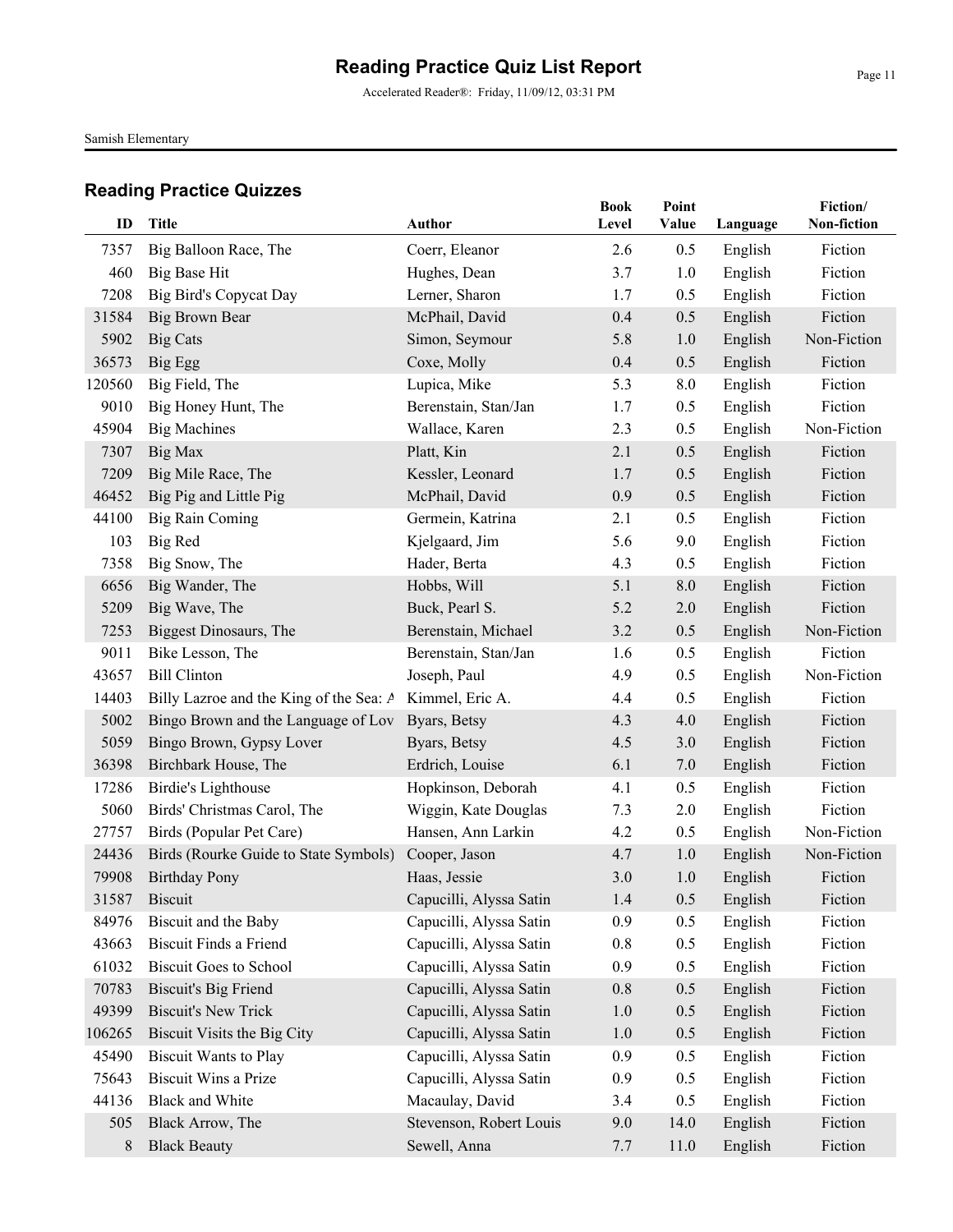Accelerated Reader®: Friday, 11/09/12, 03:31 PM

Samish Elementary

| ID     | <b>Title</b>                          | <b>Author</b>            | <b>Book</b><br>Level | Point<br>Value |          | Fiction/<br>Non-fiction |
|--------|---------------------------------------|--------------------------|----------------------|----------------|----------|-------------------------|
|        |                                       |                          |                      |                | Language |                         |
| 210    | Black Cauldron, The                   | Alexander, Lloyd         | 5.2                  | 7.0            | English  | Fiction                 |
| 132348 | Black Circle, The                     | Carman, Patrick          | 4.7                  | 5.0            | English  | Fiction                 |
| 104    | Black Pearl, The                      | O'Dell, Scott            | 5.4                  | 4.0            | English  | Fiction                 |
| 655    | Black Snowman, The                    | Mendez, Phil             | 3.7                  | 0.5            | English  | Fiction                 |
| 18756  | Black Stallion and Flame, The         | Farley, Walter           | 6.4                  | 6.0            | English  | Fiction                 |
| 10556  | Black Stallion and Satan, The         | Farley, Walter           | 5.4                  | 7.0            | English  | Fiction                 |
| 10557  | Black Stallion and the Girl, The      | Farley, Walter           | 6.0                  | 8.0            | English  | Fiction                 |
| 10555  | Black Stallion Legend, The            | Farley, Walter           | 6.3                  | 7.0            | English  | Fiction                 |
| 56002  | Black Stallion Mystery, The           | Farley, Walter           | 5.5                  | 8.0            | English  | Fiction                 |
| 601    | Black Stallion Returns, The           | Farley, Walter           | 6.1                  | 8.0            | English  | Fiction                 |
| 65965  | Black Stallion Revolts, The           | Farley, Walter           | 5.3                  | 10.0           | English  | Fiction                 |
| 10558  | Black Stallion's Blood Bay Colt, The  | Farley, Walter           | 6.0                  | 12.0           | English  | Fiction                 |
| 45889  | Black Stallion's Courage, The         | Farley, Walter           | 5.8                  | 9.0            | English  | Fiction                 |
| 65966  | Black Stallion's Filly, The           | Farley, Walter           | 5.8                  | 10.0           | English  | Fiction                 |
| 11591  | Black Stallion's Ghost, The           | Farley, Walter           | 6.6                  | 7.0            | English  | Fiction                 |
| 17759  | Black Stallion's Steeplechaser, The   | Farley, Steven           | 4.9                  | 5.0            | English  | Fiction                 |
| 112888 | Black Stallion's Sulky Colt, The      | Farley, Walter           | 5.2                  | 8.0            | English  | Fiction                 |
| 105    | Black Stallion, The                   | Farley, Walter           | 5.2                  | 7.0            | English  | Fiction                 |
| 555    | Black Star, Bright Dawn               | O'Dell, Scott            | 4.3                  | 4.0            | English  | Fiction                 |
| 6304   | <b>Black Suits from Outer Space</b>   | DeWeese, Gene            | 5.4                  | 5.0            | English  | Fiction                 |
| 656    | Blackberries in the Dark              | Jukes, Mavis             | 3.6                  | 1.0            | English  | Fiction                 |
| 5259   | Bless the Beasts & Children           | Swarthout, Glendon       | 6.3                  | 6.0            | English  | Fiction                 |
| 20257  | Blizzard Disaster, The                | Kehret, Peg              | 4.6                  | 4.0            | English  | Fiction                 |
| 109522 | Blizzard of the Blue Moon             | Osborne, Mary Pope       | 3.9                  | 2.0            | English  | Fiction                 |
| 68987  | Blizzard, The                         | Wright, Betty Ren        | 3.4                  | 0.5            | English  | Fiction                 |
| 34713  | Bloomability                          | Creech, Sharon           | 5.2                  | 7.0            | English  | Fiction                 |
| 461    | Blossom Promise, A                    | Byars, Betsy             | 4.1                  | 4.0            | English  | Fiction                 |
| 6453   | Blubber                               | Blume, Judy              | 3.8                  | 4.0            | English  | Fiction                 |
| 5306   | <b>Blue Bay Mystery</b>               | Warner, Gertrude Chandle | 2.9                  | 2.0            | English  | Fiction                 |
|        | 104779 Blue Djinn of Babylon, The     | Kerr, P.B.               | 5.9                  | 14.0           | English  | Fiction                 |
| 156    | <b>Blue Moose</b>                     | Pinkwater, Daniel Manus  | 4.4                  | 0.5            | English  | Fiction                 |
| 658    | Blue Skies, French Fries              | Delton, Judy             | 3.1                  | 1.0            | English  | Fiction                 |
| 106    | Blue Sword, The                       | McKinley, Robin          | 6.8                  | 17.0           | English  | Fiction                 |
| 9      | <b>Blue Willow</b>                    | Gates, Doris             | 6.5                  | 6.0            | English  | Fiction                 |
| 5459   | Blueberries for Sal                   | McCloskey, Robert        | 4.1                  | 0.5            | English  | Fiction                 |
| 7042   | Boggart, The                          | Cooper, Susan            | 6.1                  | $8.0\,$        | English  | Fiction                 |
| 30503  | Bold Journey: West with Lewis and Cla | Bohner, Charles          | 5.5                  | 6.0            | English  | Fiction                 |
| 506    | Book of King Arthur, The              | Pyle, Howard             | 9.4                  | 21.0           | English  | Fiction                 |
| 6658   | Book of Three, The                    | Alexander, Lloyd         | 5.3                  | 7.0            | English  | Fiction                 |
| 15152  | Booker T. Washington: A Photo-Illustr | McLoone, Margo           | 3.6                  | 0.5            | English  | Non-Fiction             |
| 19209  | Boomer Goes to School                 | McGeorge, Constance W.   | 2.3                  | 0.5            | English  | Fiction                 |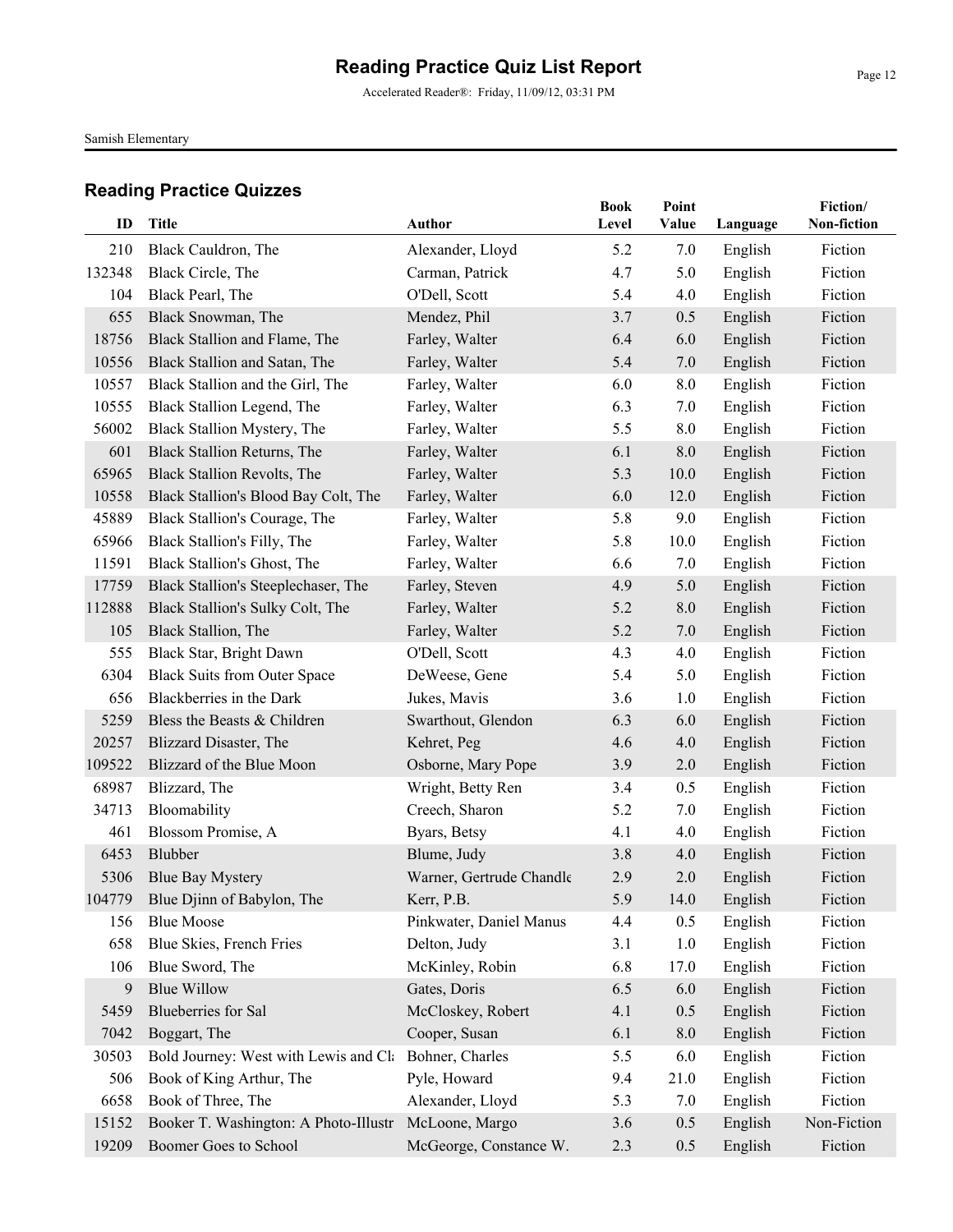Accelerated Reader®: Friday, 11/09/12, 03:31 PM

Samish Elementary

|        |                                      |                          | <b>Book</b> | Point   |          | Fiction/    |
|--------|--------------------------------------|--------------------------|-------------|---------|----------|-------------|
| ID     | <b>Title</b>                         | <b>Author</b>            | Level       | Value   | Language | Non-fiction |
| 6353   | Boonsville Bombers, The              | Herzig, Alison Cragin    | 3.1         | 1.0     | English  | Fiction     |
| 5003   | Borrowers Afloat, The                | Norton, Mary             | 6.0         | 6.0     | English  | Fiction     |
| 10     | Borrowers, The                       | Norton, Mary             | 5.3         | 5.0     | English  | Fiction     |
| 27670  | Boston Tea Party, The                | Kroll, Steven            | 6.0         | 0.5     | English  | Non-Fiction |
| 5301   | Boxcar Children, The                 | Warner, Gertrude Chandle | 3.9         | 2.0     | English  | Fiction     |
| 27974  | Boxes, The                           | Sleator, William         | 4.5         | 6.0     | English  | Fiction     |
| 6454   | Boy and the Ghost, The               | SanSouci, Robert D.      | 4.3         | 0.5     | English  | Fiction     |
| 5460   | Boy of the Three-Year Nap, The       | Snyder, Dianne           | 3.7         | 0.5     | English  | Fiction     |
| 9543   | Boy: Tales of Childhood              | Dahl, Roald              | 6.0         | 6.0     | English  | Non-Fiction |
| 20954  | Boy Wants a Dinosaur, A              | Oram, Hiawyn             | 3.7         | 0.5     | English  | Fiction     |
| 404    | Boy Who Ate Dog Biscuits, The        | Sachs, Betsy             | 2.6         | 1.0     | English  | Fiction     |
| 29999  | Boy Who Lost His Face, The           | Sachar, Louis            | 4.0         | 6.0     | English  | Fiction     |
| 6305   | Boy Who Owned the School, The        | Paulsen, Gary            | 5.5         | 2.0     | English  | Fiction     |
| 70572  | Boy Who Saved Baseball, The          | Ritter, John H.          | 4.4         | 7.0     | English  | Fiction     |
| 102934 | <b>Brave Charlotte</b>               | Stohner, Anu             | 3.3         | 0.5     | English  | Fiction     |
| 10655  | <b>Brave Maddie Egg</b>              | Standiford, Natalie      | 2.8         | 1.0     | English  | Fiction     |
| 27971  | <b>Brave Margaret</b>                | Souci, Robert D. San     | 4.6         | 0.5     | English  | Fiction     |
| 6306   | Bread Winner, The                    | Whitmore, Arvella        | 4.1         | 5.0     | English  | Fiction     |
| 118066 | Brendan Buckley's Universe and Every | Frazier, Sundee T.       | 4.0         | 6.0     | English  | Fiction     |
| 76894  | Brian's Hunt                         | Paulsen, Gary            | 5.9         | 3.0     | English  | Fiction     |
| 25297  | Brian's Return                       | Paulsen, Gary            | 5.5         | 4.0     | English  | Fiction     |
| 11704  | Brian's Winter                       | Paulsen, Gary            | 5.9         | 5.0     | English  | Fiction     |
| 42800  | Briar's Book                         | Pierce, Tamora           | 5.9         | 9.0     | English  | Fiction     |
| 11     | Bridge to Terabithia                 | Paterson, Katherine      | 4.6         | 5.0     | English  | Fiction     |
| 12     | Brighty of the Grand Canyon          | Henry, Marguerite        | 5.6         | 7.0     | English  | Fiction     |
| 125940 | <b>Brisingr</b>                      | Paolini, Christopher     | 7.8         | 45.0    | English  | Fiction     |
| 6307   | Broccoli Tapes, The                  | Slepian, Jan             | 4.0         | 6.0     | English  | Fiction     |
| 13     | Bronze Bow, The                      | Speare, Elizabeth George | 5.0         | 10.0    | English  | Fiction     |
| 5061   | Brothers of the Heart                | Blos, Joan W.            | 6.0         | 6.0     | English  | Fiction     |
| 659    | Brutus the Wonder Poodle             | Gondosch, Linda          | 2.5         | $1.0\,$ | English  | Fiction     |
| 7359   | Buck-Buck the Chicken                | Ehrlich, Amy             | 2.9         | 0.5     | English  | Fiction     |
| 110677 | Bud and Gabby                        | Davis, Anne              | 1.7         | 0.5     | English  | Fiction     |
| 29554  | Bud, Not Buddy                       | Curtis, Christopher Paul | 5.0         | 8.0     | English  | Fiction     |
| 31058  | <b>Buffalo Before Breakfast</b>      | Osborne, Mary Pope       | 3.3         | 1.0     | English  | Fiction     |
| 13704  | Buffalo Bill: Frontier Daredevil     | Stevenson, Augusta       | 3.6         | 3.0     | English  | Non-Fiction |
| 357    | <b>Building Blocks</b>               | Voigt, Cynthia           | 4.2         | 5.0     | English  | Fiction     |
| 8455   | <b>Bull Run</b>                      | Fleischman, Paul         | 5.3         | 2.0     | English  | Fiction     |
| 6606   | Bully for You, Teddy Roosevelt!      | Fritz, Jean              | 6.8         | 4.0     | English  | Non-Fiction |
| 7360   | <b>Bully Trouble</b>                 | Cole, Joanna             | 2.0         | 0.5     | English  | Fiction     |
| 254    | Bunnicula                            | Howe, Deborah/James      | 4.2         | 2.0     | English  | Fiction     |
| 32448  | Bunnicula Strikes Again!             | Howe, James              | 4.8         | 3.0     | English  | Fiction     |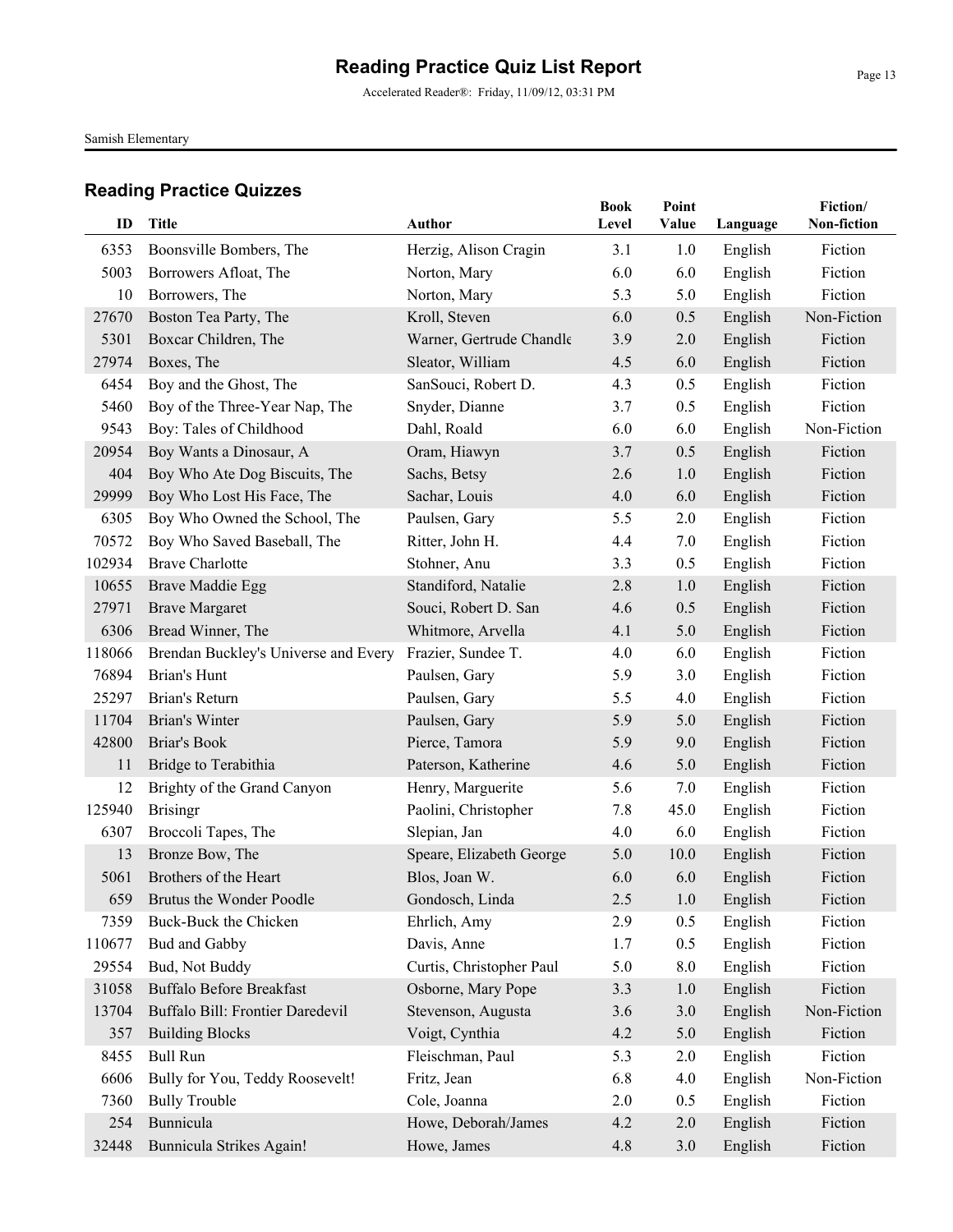Accelerated Reader®: Friday, 11/09/12, 03:31 PM

Samish Elementary

| ID     | <b>Title</b>                                        | Author                   | <b>Book</b><br>Level | Point<br>Value | Language | Fiction/<br>Non-fiction |
|--------|-----------------------------------------------------|--------------------------|----------------------|----------------|----------|-------------------------|
| 1959   | <b>Bunnies and Their Hobbies</b>                    | Carlson, Nancy           | 2.3                  | 0.5            | English  | Fiction                 |
| 19212  | <b>Bunny Cakes</b>                                  | Wells, Rosemary          | 2.6                  | 0.5            | English  | Fiction                 |
| 7254   | Bunny Hop, The                                      | Slater, Teddy            | 1.0                  | 0.5            | English  | Fiction                 |
| 25293  | Bunyans, The                                        | Wood, Audrey             | 5.1                  | 0.5            | English  | Fiction                 |
| 106349 | Burning Bridge, The                                 | Flanagan, John           | 6.3                  | 12.0           | English  | Fiction                 |
| 211    | Burning Questions of Bingo Brown, Th                | Byars, Betsy             | 4.1                  | 4.0            | English  | Fiction                 |
| 83001  | Burning, The                                        | Lasky, Kathryn           | 5.4                  | 6.0            | English  | Fiction                 |
| 54237  | Bus of Our Own, A                                   | Evans, Freddi Williams   | 3.4                  | 0.5            | English  | Fiction                 |
| 5318   | <b>Bus Station Mystery</b>                          | Warner, Gertrude Chandle | 3.6                  | 2.0            | English  | Fiction                 |
| 25213  | <b>Buster's Dino Dilemma</b>                        | Brown/Krensky            | 3.2                  | 1.0            | English  | Fiction                 |
| 484    | <b>Busybody Nora</b>                                | Hurwitz, Johanna         | 4.1                  | 1.0            | English  | Fiction                 |
| 9012   | Butter Battle Book, The                             | Seuss, Dr.               | 3.9                  | 0.5            | English  | Fiction                 |
| 9473   | Buttons for General Washington                      | Roop, Peter/Connie       | 2.9                  | 0.5            | English  | Non-Fiction             |
| 139497 | Buzz Boy and Fly Guy                                | Arnold, Tedd             | 1.3                  | 0.5            | English  | Fiction                 |
| 212    | By the Shores of Silver Lake                        | Wilder, Laura Ingalls    | 5.3                  | 9.0            | English  | Fiction                 |
| 158    | Cabin Faced West, The                               | Fritz, Jean              | 5.1                  | 3.0            | English  | Fiction                 |
| 78020  | Cabin on Trouble Creek                              | Van Leeuwen, Jean        | 4.5                  | 6.0            | English  | Fiction                 |
| 5311   | Caboose Mystery                                     | Warner, Gertrude Chandle | 3.2                  | 2.0            | English  | Fiction                 |
| 27517  | Cactus Hotel                                        | Guiberson, Brenda Z.     | 4.7                  | 0.5            | English  | Fiction                 |
| 14     | Caddie Woodlawn                                     | Brink, Carol Ryrie       | 6.0                  | 8.0            | English  | Fiction                 |
| 41027  | Cafeteria Lady from the Black Lagoon,               | Thaler, Mike             | 2.8                  | 0.5            | English  | Fiction                 |
| 122452 | Calder Game, The                                    | Balliett, Blue           | 5.8                  | 8.0            | English  | Fiction                 |
| 5004   | Calico Bush                                         | Field, Rachel            | 6.2                  | 9.0            | English  | Fiction                 |
| 5062   | Calico Captive                                      | Speare, Elizabeth George | 6.0                  | 9.0            | English  | Fiction                 |
| 15     | Call It Courage                                     | Sperry, Armstrong        | 6.2                  | 3.0            | English  | Fiction                 |
| 14136  | Call Me Francis Tucket                              | Paulsen, Gary            | 5.5                  | 3.0            | English  | Fiction                 |
| 107    | Call of the Wild, The                               | London, Jack             | 8.0                  | 7.0            | English  | Fiction                 |
| 14661  | Cam JansenU.F.O.                                    | Adler, David A.          | 3.4                  | 1.0            | English  | Fiction                 |
| 405    | Camp Ghost-Away                                     | Delton, Judy             | 3.1                  | 1.0            | English  | Fiction                 |
|        | 5405 Can't You Make Them Behave, King G Fritz, Jean |                          | 5.6                  | 1.0            | English  | Non-Fiction             |
| 9113   | Can't You Sleep, Little Bear?                       | Waddell, Martin          | 3.3                  | 0.5            | English  | Fiction                 |
| 7255   | Can You Play?                                       | Ziefert, Harriet         | 0.5                  | 0.5            | English  | Fiction                 |
| 32834  | Can You See the Wind?                               | Fowler, Allan            | 3.1                  | 0.5            | English  | Non-Fiction             |
| 20014  | Canary Caper, The                                   | Roy, Ron                 | 3.4                  | 1.0            | English  | Fiction                 |
| 119123 | Candy Shop War, The                                 | Mull, Brandon            | 5.0                  | 14.0           | English  | Fiction                 |
| 7361   | Cannonball Chris                                    | Marzollo, Jean           | 2.5                  | 0.5            | English  | Fiction                 |
| 9258   | Canoe Trip Mystery, The                             | Warner, Gertrude Chandle | 4.1                  | 2.0            | English  | Fiction                 |
| 5461   | Caps for Sale                                       | Slobodkina, Esphyr       | 3.1                  | 0.5            | English  | Fiction                 |
| 32520  | Captain's Dog, The                                  | Smith, Roland            | 5.8                  | 8.0            | English  | Fiction                 |
| 13611  | Captains Courageous (Bloomsbury)                    | Kipling, Rudyard         | 7.9                  | 9.0            | English  | Fiction                 |
| 30530  | Captains Courageous (Great Illustrated              | Kipling/Vogel            | 5.3                  | 3.0            | English  | Fiction                 |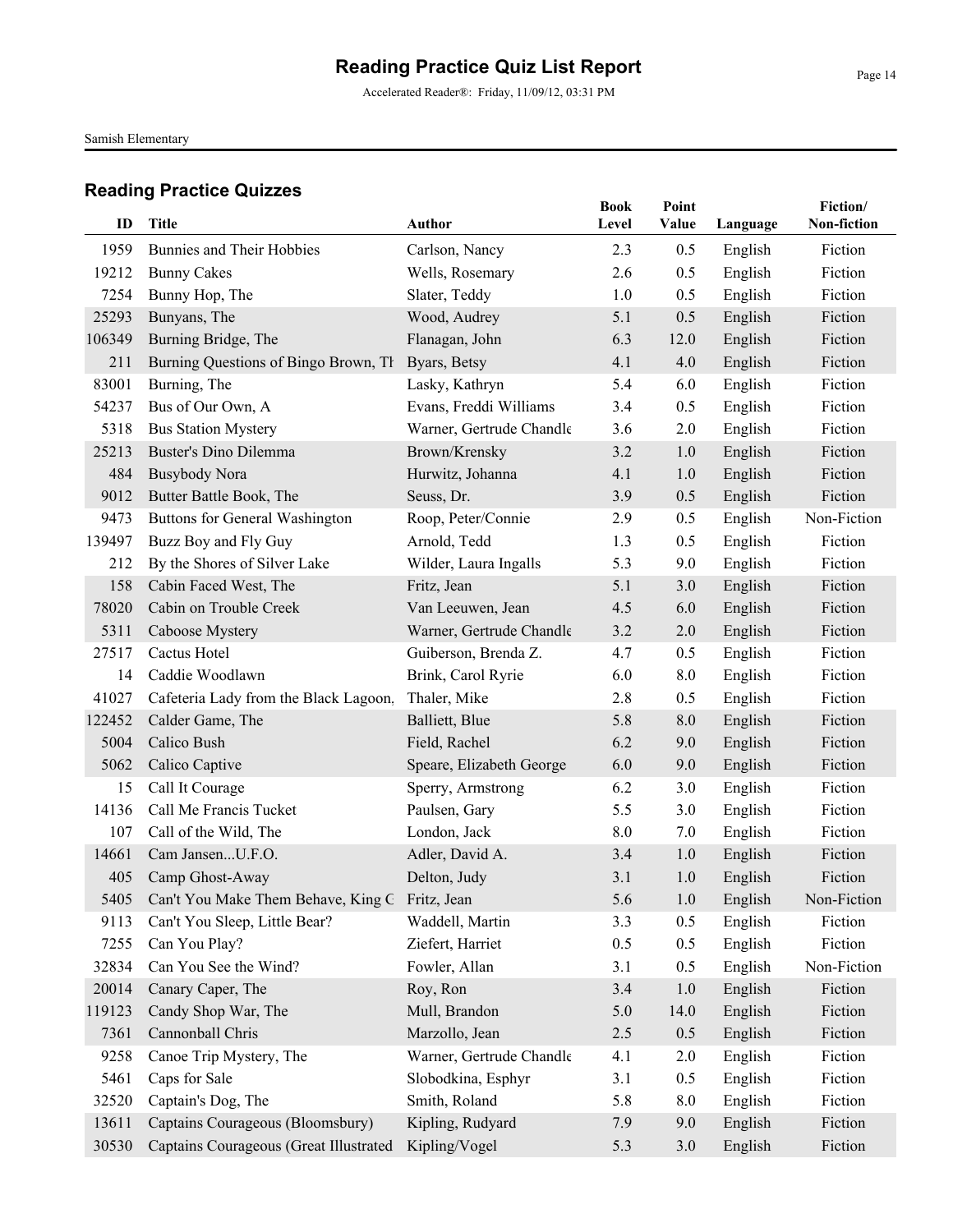Accelerated Reader®: Friday, 11/09/12, 03:31 PM

Samish Elementary

| ID     | Title                                   | <b>Author</b>            | <b>Book</b><br>Level | Point<br>Value | Language | Fiction/<br>Non-fiction |
|--------|-----------------------------------------|--------------------------|----------------------|----------------|----------|-------------------------|
| 54963  | Captive Temple, The                     | Watson, Jude             | 5.0                  | 4.0            | English  | Fiction                 |
| 18956  | Capture, The                            | Applegate, K.A.          | 3.6                  | 4.0            | English  | Fiction                 |
| 70101  | Capture, The                            | Lasky, Kathryn           | 4.8                  | 7.0            | English  | Fiction                 |
| 111147 | Care and Feeding of Sprites             | DiTerlizzi, Tony         | 7.1                  | 1.0            | English  | Fiction                 |
| 86191  | Carnival at Candlelight                 | Osborne, Mary Pope       | 3.9                  | 2.0            | English  | Fiction                 |
| 63667  | Carnivorous Carnival, The               | Snicket, Lemony          | 6.6                  | 7.0            | English  | Fiction                 |
| 462    | Carp in the Bathtub, The                | Cohen, Barbara           | 3.9                  | 0.5            | English  | Fiction                 |
| 29233  | Carrot Seed, The                        | Krauss, Ruth             | 1.9                  | 0.5            | English  | Fiction                 |
| 16     | Carry on, Mr. Bowditch                  | Latham, Jean             | 4.1                  | 8.0            | English  | Fiction                 |
| 5406   | Case for Jenny Archer, A                | Conford, Ellen           | 3.0                  | 1.0            | English  | Fiction                 |
| 10656  | Case of the Double Bumblebee Sting, 7   | Erickson, John R.        | 4.8                  | 3.0            | English  | Fiction                 |
| 7308   | Case of the Double Cross, The           | Bonsall, Crosby          | 2.6                  | 0.5            | English  | Fiction                 |
| 159    | Case of the Elevator Duck, The          | Berends, Polly           | 4.0                  | 1.0            | English  | Fiction                 |
| 32475  | Case of the Lion Dance, The             | Yep, Laurence            | 4.8                  | 7.0            | English  | Fiction                 |
| 10657  | Case of the Midnight Rustler, The       | Erickson, John R.        | 5.5                  | 3.0            | English  | Fiction                 |
| 10658  | Case of the Vampire Cat, The            | Erickson, John R.        | 5.0                  | 3.0            | English  | Fiction                 |
| 5005   | Cassie Binegar                          | MacLachlan, Patricia     | 4.3                  | 3.0            | English  | Fiction                 |
| 5006   | Cassie Bowen Takes Witch Lessons        | Hines, Anna              | 3.8                  | 4.0            | English  | Fiction                 |
| 47662  | Castaways of the Flying Dutchman        | Jacques, Brian           | 5.4                  | 12.0           | English  | Fiction                 |
| 2130   | Castle Diary: The Journal of Tobias Bu  | Platt, Richard           | 5.8                  | 2.0            | English  | Fiction                 |
| 160    | Castle in the Attic, The                | Winthrop, Elizabeth      | 4.9                  | 6.0            | English  | Fiction                 |
| 9259   | Castle Mystery, The                     | Warner, Gertrude Chandle | 3.9                  | 2.0            | English  | Fiction                 |
| 6387   | Castle of Llyr, The                     | Alexander, Lloyd         | 5.4                  | 7.0            | English  | Fiction                 |
| 101627 | Cat and Dog                             | Minarik, Else Holmelund  | 0.8                  | 0.5            | English  | Fiction                 |
| 77123  | Cat and Mouse in a Haunted House        | Stilton, Geronimo        | 3.4                  | 1.0            | English  | Fiction                 |
| 213    | Cat Ate My Gymsuit, The                 | Danziger, Paula          | 3.9                  | 4.0            | English  | Fiction                 |
| 9013   | Cat in the Hat Comes Back, The          | Seuss, Dr.               | 2.1                  | 0.5            | English  | Fiction                 |
| 9014   | Cat's Quizzer, The                      | Seuss, Dr.               | 2.7                  | 0.5            | English  | Fiction                 |
| 6455   | Cat That Was Left Behind, The           | Adler, C.S.              | 4.3                  | 4.0            | English  | Fiction                 |
|        | 6354 Cat Who Escaped from Steerage, The | Mayerson, Evelyn         | 5.8                  | 2.0            | English  | Fiction                 |
| 17     | Cat Who Went to Heaven, The             | Coatsworth, Elizabeth    | 5.9                  | 2.0            | English  | Fiction                 |
| 84412  | Catalina Magdalena                      | Arnold, Tedd             | 2.8                  | 0.5            | English  | Fiction                 |
| 7256   | Catch Me, Catch Me!                     | Awdry, Rev. W.           | 0.7                  | 0.5            | English  | Fiction                 |
| 8693   | Catherine, Called Birdy                 | Cushman, Karen           | 6.4                  | 8.0            | English  | Fiction                 |
| 463    | Catnapping Caper, The                   | Anderson, Mary           | 4.1                  | 2.0            | English  | Fiction                 |
| 51277  | Cats                                    | Gibbons, Gail            | 4.1                  | 0.5            | English  | Non-Fiction             |
| 27755  | Cats (Popular Pet Care)                 | Hansen, Ann Larkin       | 3.8                  | 0.5            | English  | Non-Fiction             |
| 7210   | Cave Boy                                | Dubowski, Cathy          | 1.2                  | 0.5            | English  | Fiction                 |
| 64955  | Caves that Time Forgot, The             | Morris, Gilbert          | 4.1                  | 5.0            | English  | Fiction                 |
| 108    | Cay, The                                | Taylor, Theodore         | 5.3                  | 4.0            | English  | Fiction                 |
| 660    | Celery Stalks at Midnight, The          | Howe, James              | 4.0                  | 2.0            | English  | Fiction                 |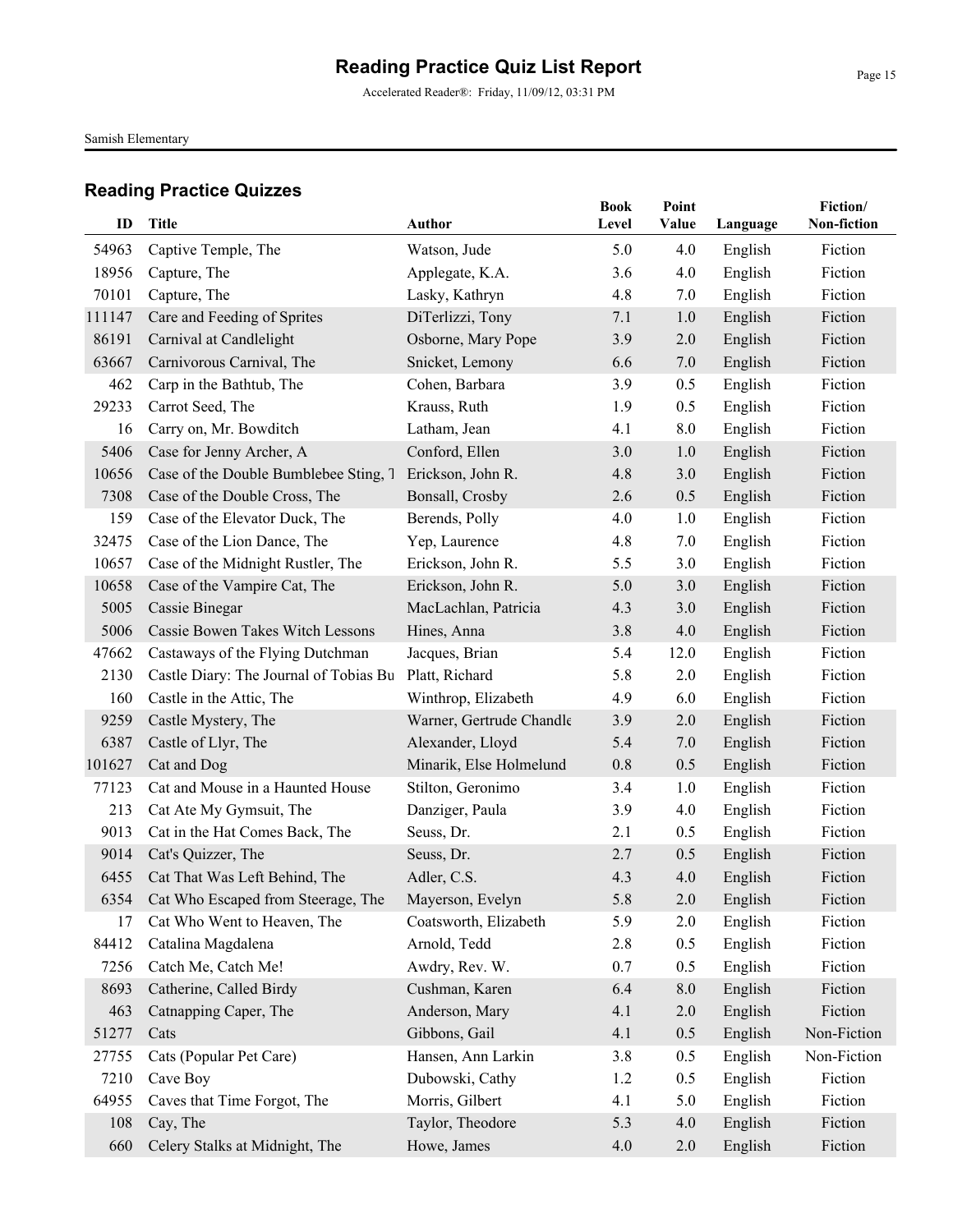Accelerated Reader®: Friday, 11/09/12, 03:31 PM

Samish Elementary

| ID     | <b>Title</b>                           | Author                    | <b>Book</b><br>Level | Point<br>Value | Language | Fiction/<br>Non-fiction |
|--------|----------------------------------------|---------------------------|----------------------|----------------|----------|-------------------------|
| 28005  | Cendrillon: A Caribbean Cinderella     | Souci, Robert D. San      | 3.7                  | 0.5            | English  | Fiction                 |
| 18     | Centerburg Tales                       | McCloskey, Robert         | 6.0                  | 5.0            | English  | Fiction                 |
| 16357  | César Chavez: A Photo-Illustrated Biog | Davis, Lucile             | 3.5                  | 0.5            | English  | Non-Fiction             |
| 105555 | Cha-Cha Chimps                         | Durango, Julia            | 2.4                  | 0.5            | English  | Fiction                 |
| 255    | Chalk Box Kid, The                     | Bulla, Clyde Robert       | 2.7                  | 1.0            | English  | Fiction                 |
| 5407   | Changes for Kirsten                    | Shaw, Janet               | 3.9                  | 1.0            | English  | Fiction                 |
| 5408   | Changes for Molly                      | Tripp, Valerie            | 3.7                  | 1.0            | English  | Fiction                 |
| 5409   | Changes for Samantha                   | Tripp, Valerie            | 3.9                  | 1.0            | English  | Fiction                 |
| 73924  | Changes in Latitudes                   | Hobbs, Will               | 4.8                  | 5.0            | English  | Fiction                 |
| 78104  | Changing of the Guard, The             | Watson, Jude              | 5.0                  | 4.0            | English  | Fiction                 |
| 30951  | Charles Lindbergh: A Photo-Illustrated | Davis, Lucile             | 3.9                  | 0.5            | English  | Non-Fiction             |
| 559    | Charley Skedaddle                      | Beatty, Patricia          | 5.2                  | 7.0            | English  | Fiction                 |
| 20     | Charlie and the Chocolate Factory      | Dahl, Roald               | 4.8                  | 5.0            | English  | Fiction                 |
| 5063   | Charlie and the Great Glass Elevator   | Dahl, Roald               | 4.4                  | 5.0            | English  | Fiction                 |
| 115222 | Charlie Bone and the Beast             | Nimmo, Jenny              | 4.5                  | 9.0            | English  | Fiction                 |
| 88697  | Charlie Bone and the Castle of Mirrors | Nimmo, Jenny              | 4.9                  | 10.0           | English  | Fiction                 |
| 107039 | Charlie Bone and the Hidden King       | Nimmo, Jenny              | 4.6                  | 10.0           | English  | Fiction                 |
| 78185  | Charlie Bone and the Invisible Boy     | Nimmo, Jenny              | 4.9                  | 10.0           | English  | Fiction                 |
| 126497 | Charlie Bone and the Shadow            | Nimmo, Jenny              | 4.9                  | 10.0           | English  | Fiction                 |
| 71302  | Charlie Bone and the Time Twister      | Nimmo, Jenny              | 4.7                  | 9.0            | English  | Fiction                 |
| 107927 | Charlie Cook's Favorite Book           | Donaldson, Julia          | 3.5                  | 0.5            | English  | Fiction                 |
| 19     | Charlotte's Web                        | White, E.B.               | 4.4                  | 5.0            | English  | Fiction                 |
| 69074  | Charm Bracelet, The                    | Rodda, Emily              | 4.3                  | 2.0            | English  | Fiction                 |
| 17762  | Chasing Redbird                        | Creech, Sharon            | 5.0                  | 7.0            | English  | Fiction                 |
| 86639  | Chasing the Falconers                  | Korman, Gordon            | 4.9                  | 4.0            | English  | Fiction                 |
| 78186  | <b>Chasing Vermeer</b>                 | Balliett, Blue            | 5.4                  | 6.0            | English  | Fiction                 |
| 214    | Cheaper By the Dozen                   | Gilbreth, Ernestine/Frank | 6.0                  | 10.0           | English  | Non-Fiction             |
| 86804  | Cheese-Colored Camper, A               | Stilton, Geronimo         | 3.1                  | 1.0            | English  | Fiction                 |
| 113964 | Cheese, The                            | Palatini, Margie          | 2.7                  | 0.5            | English  | Fiction                 |
|        | 7211 Chester                           | Hoff, Syd                 | 1.9                  | 0.5            | English  | Fiction                 |
| 116744 | Chester                                | Watt, Mélanie             | 1.8                  | 0.5            | English  | Fiction                 |
| 9114   | Chester's Way                          | Henkes, Kevin             | 3.4                  | 0.5            | English  | Fiction                 |
| 83613  | Chestnut Soldier, The                  | Nimmo, Jenny              | 5.2                  | 8.0            | English  | Fiction                 |
| 36424  | Chick That Wouldn't Hatch, The         | Daniel, Claire            | 1.0                  | 0.5            | English  | Fiction                 |
| 88484  | Chicken Boy                            | Dowell, Frances O'Roark   | 5.1                  | 5.0            | English  | Fiction                 |
| 17283  | Chicken Doesn't Skate, The             | Korman, Gordon            | 4.8                  | 6.0            | English  | Fiction                 |
| 110400 | Chickens to the Rescue                 | Himmelman, John           | 1.7                  | 0.5            | English  | Fiction                 |
| 16358  | Chief Joseph of the Nez Perce: A Photo | McAuliffe, Bill           | 3.5                  | 0.5            | English  | Non-Fiction             |
| 358    | Child of the Owl                       | Yep, Laurence             | 5.5                  | 10.0           | English  | Fiction                 |
| 5064   | Children of Green Knowe, The           | Boston, L.M.              | 5.3                  | 6.0            | English  | Fiction                 |
| 6456   | Children of Promise                    | Tedrow, T.L.              | 4.9                  | 6.0            | English  | Fiction                 |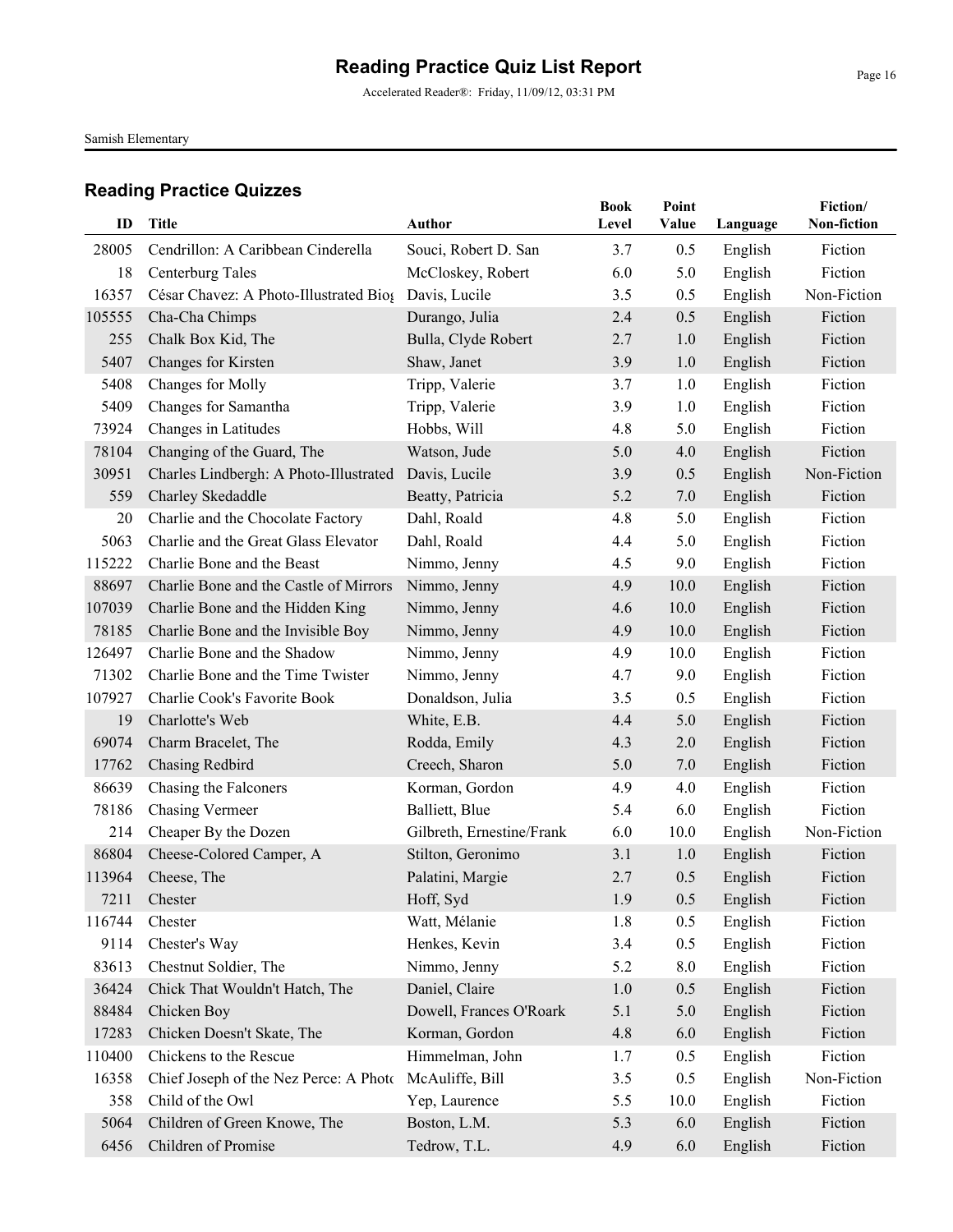Accelerated Reader®: Friday, 11/09/12, 03:31 PM

Samish Elementary

| ID     | <b>Title</b>                           | <b>Author</b>             | <b>Book</b><br>Level | Point<br>Value |          | Fiction/<br>Non-fiction |
|--------|----------------------------------------|---------------------------|----------------------|----------------|----------|-------------------------|
|        |                                        |                           |                      |                | Language |                         |
| 25399  | Children of the Westward Trail         | Stefoff, Rebecca          | 6.8                  | 3.0            | English  | Non-Fiction             |
| 18468  | Children of the Wild West              | Freedman, Russell         | 6.9                  | 2.0            | English  | Non-Fiction             |
| 5462   | Chita's Christmas Tree                 | Howard, Elizabeth Fitzger | 2.5                  | 0.5            | English  | Fiction                 |
| 6308   | Chocolate-Covered Ants                 | Manes, Stephen            | 3.1                  | 3.0            | English  | Fiction                 |
| 256    | Chocolate Touch, The                   | Catling, Patrick          | 4.7                  | 2.0            | English  | Fiction                 |
| 5260   | Chocolate War, The                     | Cormier, Robert           | 5.4                  | 8.0            | English  | Fiction                 |
| 5261   | Choosing Sides                         | Cooper, Ilene             | 4.4                  | 6.0            | English  | Fiction                 |
| 109411 | Chowder                                | Brown, Peter              | 4.9                  | 0.5            | English  | Fiction                 |
| 257    | Christina's Ghost                      | Wright, Betty Ren         | 4.1                  | 3.0            | English  | Fiction                 |
| 55193  | Christmas After All: The Diary of Mini | Lasky, Kathryn            | 5.4                  | 5.0            | English  | Fiction                 |
| 24970  | Christmas Candle, The                  | Evans, Richard Paul       | 3.8                  | 0.5            | English  | Fiction                 |
| 58025  | Christmas in Camelot                   | Osborne, Mary Pope        | 3.7                  | 2.0            | English  | Fiction                 |
| 54081  | Christmas Is                           | Gibbons, Gail             | 3.5                  | 0.5            | English  | Non-Fiction             |
| 18605  | Christmas Star Called Hannah, A        | French, Vivian            | 2.8                  | 0.5            | English  | Fiction                 |
| 6457   | Christmas With Ida Early               | Burch, Robert             | 5.1                  | 5.0            | English  | Fiction                 |
| 6109   | Chrysanthemum                          | Henkes, Kevin             | 3.3                  | 0.5            | English  | Fiction                 |
| 9355   | Cinderella at the Ball                 | Hillert, Margaret         | 0.7                  | 0.5            | English  | Fiction                 |
| 51023  | Cinderella Skeleton                    | Souci, Robert D. San      | 5.2                  | 0.5            | English  | Fiction                 |
| 2485   | Circuit, The                           | Jiménez, Francisco        | 5.3                  | 4.0            | English  | Fiction                 |
| 69274  | City of Ember, The                     | DuPrau, Jeanne            | 5.0                  | 9.0            | English  | Fiction                 |
| 6661   | City of Gold and Lead, The             | Christopher, John         | 6.5                  | 8.0            | English  | Fiction                 |
| 59046  | City of the Rats                       | Rodda, Emily              | 5.1                  | 4.0            | English  | Fiction                 |
| 44894  | Civil War on Sunday                    | Osborne, Mary Pope        | 3.4                  | 1.0            | English  | Fiction                 |
| 7309   | Clara and the Bookwagon                | Levinson, Nancy Smiler    | 2.2                  | 0.5            | English  | Fiction                 |
| 803    | Clara Barton: Founder of the American  | Stevenson, Augusta        | 4.2                  | 3.0            | English  | Non-Fiction             |
| 406    | <b>Class President</b>                 | Hurwitz, Johanna          | 4.3                  | 2.0            | English  | Fiction                 |
| 108873 | Clementine                             | Pennypacker, Sara         | 4.5                  | 2.0            | English  | Fiction                 |
| 121948 | Clementine's Letter                    | Pennypacker, Sara         | 4.0                  | 2.0            | English  | Fiction                 |
| 32238  | Cleopatra VII: Daughter of the Nile    | Gregory, Kristiana        | 6.2                  | 6.0            | English  | Fiction                 |
|        | 19215 Clifford and the Big Parade      | Bridwell, Norman          | 2.4                  | 0.5            | English  | Fiction                 |
| 59499  | Clifford and the Halloween Parade      | Bridwell, Norman          | 0.9                  | 0.5            | English  | Fiction                 |
| 41848  | Clifford Gets a Job                    | Bridwell, Norman          | 1.8                  | 0.5            | English  | Fiction                 |
| 42139  | Clifford Grows Up                      | Bridwell, Norman          | 1.9                  | 0.5            | English  | Fiction                 |
| 7257   | Clifford's Christmas                   | Bridwell, Norman          | 1.9                  | 0.5            | English  | Fiction                 |
| 7258   | Clifford's Puppy Days                  | Bridwell, Norman          | 1.9                  | 0.5            | English  | Fiction                 |
| 14613  | Clifford's Sports Day                  | Bridwell, Norman          | 1.8                  | 0.5            | English  | Fiction                 |
| 7259   | Clifford's Thanksgiving Visit          | Bridwell, Norman          | 2.1                  | 0.5            | English  | Fiction                 |
| 17518  | Clifford's Tricks                      | Bridwell, Norman          | 1.8                  | 0.5            | English  | Fiction                 |
| 36693  | Clifford to the Rescue                 | Bridwell, Norman          | 1.6                  | 0.5            | English  | Fiction                 |
| 143080 | Close to Famous                        | Bauer, Joan               | 3.6                  | 6.0            | English  | Fiction                 |
| 5463   | Cloudy with a Chance of Meatballs      | Barrett, Judi             | 4.3                  | 0.5            | English  | Fiction                 |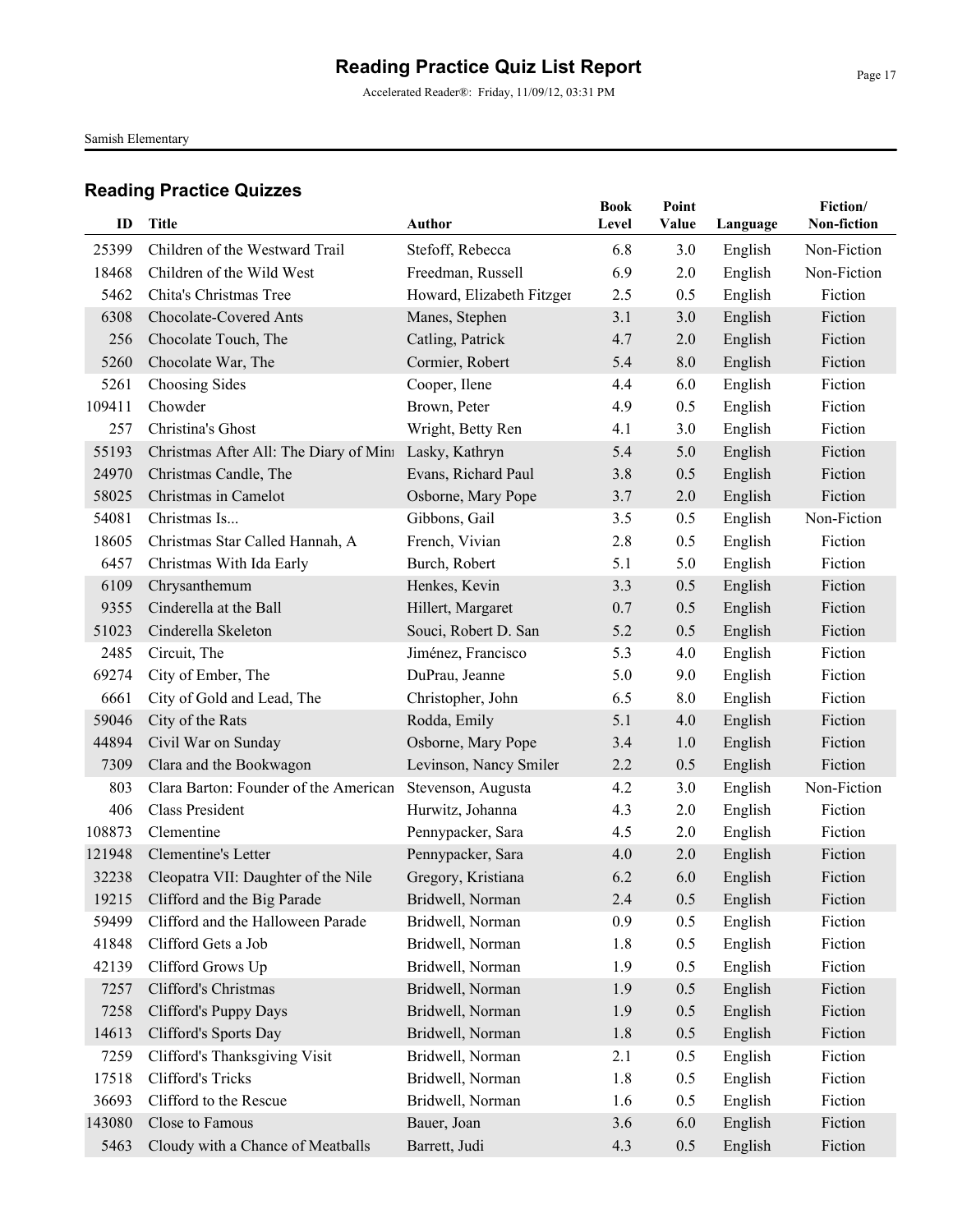Accelerated Reader®: Friday, 11/09/12, 03:31 PM

Samish Elementary

| ID     | Title                                             | <b>Author</b>             | <b>Book</b><br>Level | Point<br>Value | Language | Fiction/<br>Non-fiction |
|--------|---------------------------------------------------|---------------------------|----------------------|----------------|----------|-------------------------|
| 6309   | Clues in the Woods                                | Parish, Peggy             | 3.4                  | 2.0            | English  | Fiction                 |
| 42429  | Coal Miner's Bride: The Diary of Anetl            | Bartoletti, Susan Campbel | 5.5                  | 6.0            | English  | Fiction                 |
| 112567 | Cobra King of Kathmandu, The                      | Kerr, P.B.                | 5.8                  | 14.0           | English  | Fiction                 |
| 15181  | Cocker Spaniels (Dogs)                            | Kallen, Stuart A.         | 3.7                  | 0.5            | English  | Non-Fiction             |
| 31162  | Cody Unplugged                                    | Duffey, Betsy             | 3.7                  | 1.0            | English  | Fiction                 |
| 407    | Cold and Hot Winter, The                          | Hurwitz, Johanna          | 4.4                  | 3.0            | English  | Fiction                 |
| 74529  | Colder Than Ice                                   | Patneaude, David          | 3.8                  | 4.0            | English  | Fiction                 |
| 27761  | Collies (Dogs)                                    | Kallen, Stuart A.         | 3.8                  | 0.5            | English  | Non-Fiction             |
| 35834  | Color Me Dark: The Diary of Nellie Le             | McKissack, Patricia C.    | 4.9                  | 5.0            | English  | Fiction                 |
| 49248  | Color of His Own, A                               | Lionni, Leo               | 2.3                  | 0.5            | English  | Fiction                 |
| 7310   | Come Back, Amelia Bedelia                         | Parish, Peggy             | 2.1                  | 0.5            | English  | Fiction                 |
| 162    | Come Sing, Jimmy Jo                               | Paterson, Katherine       | 4.7                  | 8.0            | English  | Fiction                 |
| 49776  | Come What May                                     | Brooke, Lauren            | 4.5                  | 5.0            | English  | Fiction                 |
| 161    | Comeback Dog, The                                 | Thomas, Jane Resh         | 4.9                  | 1.0            | English  | Fiction                 |
| 9260   | Comeback! Four True Stories                       | O'Connor, Jim             | 4.5                  | 1.0            | English  | Non-Fiction             |
| 43733  | Coming Home                                       | Brooke, Lauren            | 4.3                  | 4.0            | English  | Fiction                 |
| 108288 | Coming of Hoole, The                              | Lasky, Kathryn            | 5.2                  | 6.0            | English  | Fiction                 |
| 78570  | Coming on Home Soon                               | Woodson, Jacqueline       | 2.9                  | 0.5            | English  | Fiction                 |
| 73959  | Conch Bearer, The                                 | Divakaruni, Chitra Banerj | 5.4                  | 10.0           | English  | Fiction                 |
| 86069  | Conspiracy                                        | Cavendish, Grace          | 6.0                  | 6.0            | English  | Fiction                 |
| 59693  | Constitution, The                                 | Marcovitz, Hal            | 8.7                  | 1.0            | English  | Non-Fiction             |
| 5262   | Contender, The                                    | Lipsyte, Robert           | 4.5                  | 5.0            | English  | Fiction                 |
| 34653  | Cook-a-doodle-doo!                                | Stevens/Crummel           | 2.7                  | 0.5            | English  | Fiction                 |
| 5969   | Cookcamp, The                                     | Paulsen, Gary             | 5.0                  | 3.0            | English  | Fiction                 |
| 408    | Cookies and Crutches                              | Delton, Judy              | 3.0                  | 1.0            | English  | Fiction                 |
| 54261  | Copper Treasure, The                              | Burgess, Melvin           | 4.6                  | 2.0            | English  | Fiction                 |
| 60645  | Coraline                                          | Gaiman, Neil              | 5.1                  | 5.0            | English  | Fiction                 |
| 5464   | Corduroy                                          | Freeman, Don              | 3.5                  | 0.5            | English  | Fiction                 |
| 464    | Cory Coleman, Grade 2                             | Brimner, Larry Dane       | 2.9                  | 1.0            | English  | Fiction                 |
|        | 2124 Cosmo Zooms                                  | Howard, Arthur            | 2.1                  | 0.5            | English  | Fiction                 |
| 23666  | Count Karlstein                                   | Pullman, Philip           | 6.2                  | 8.0            | English  | Fiction                 |
| 30531  | Count of Monte Cristo (Great Illustrate           | Dumas/Yamamoto            | 5.6                  | 3.0            | English  | Fiction                 |
| 15804  | Countdown                                         | Mikaelsen, Ben            | 4.6                  | 8.0            | English  | Fiction                 |
| 137204 | Countdown                                         | Wiles, Deborah            | 4.4                  | 9.0            | English  | Fiction                 |
| 17308  | <b>Counting Crocodiles</b>                        | Sierra, Judy              | 3.8                  | 0.5            | English  | Fiction                 |
| 6355   | Courage at Indian Deep                            | Thomas, Jane Resh         | 5.6                  | 4.0            | English  | Fiction                 |
| 21     | Courage of Sarah Noble, The                       | Dalgliesh, Alice          | 3.9                  | 1.0            | English  | Fiction                 |
| 18606  | Cow in the House, The                             | Ziefert, Harriet          | 1.6                  | 0.5            | English  | Fiction                 |
| 54238  | Cowboy Christmas: The Miracle at Lor Wood, Audrey |                           | 4.2                  | 0.5            | English  | Fiction                 |
| 29333  | Cowboy Ghost                                      | Peck, Robert Newton       | 4.5                  | 5.0            | English  | Fiction                 |
| 18404  | Coyote: A Trickster Tale from the Ame             | McDermott, Gerald         | 2.6                  | 0.5            | English  | Fiction                 |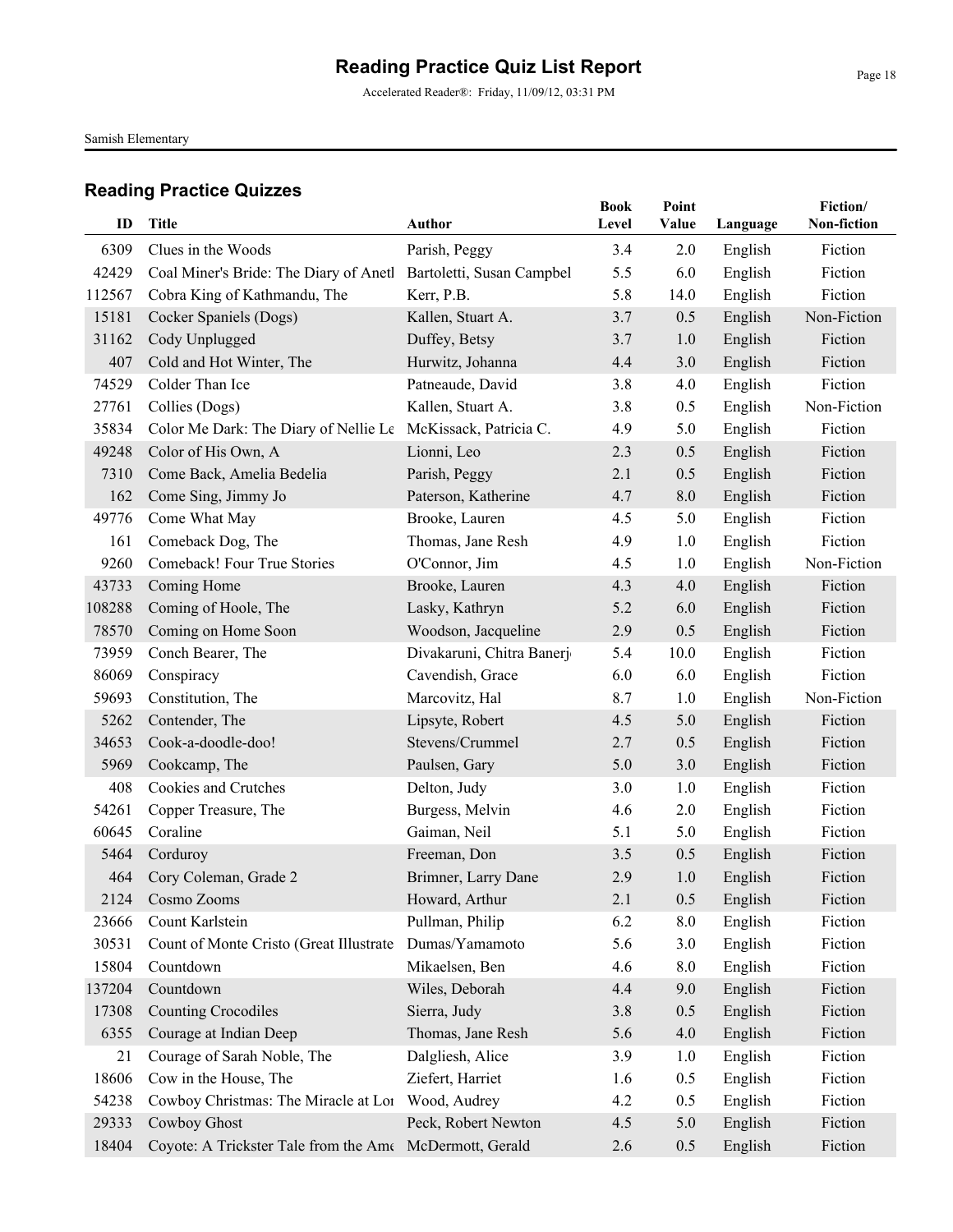Accelerated Reader®: Friday, 11/09/12, 03:31 PM

Samish Elementary

| ID     | <b>Title</b>                           | Author                   | <b>Book</b><br>Level | Point<br>Value | Language           | Fiction/<br>Non-fiction |
|--------|----------------------------------------|--------------------------|----------------------|----------------|--------------------|-------------------------|
| 7126   | Coyote Steals the Blanket              | Stevens, Janet           | 2.8                  | 0.5            |                    | Fiction                 |
| 215    | Cracker Jackson                        | Byars, Betsy             | 4.2                  | 4.0            | English<br>English | Fiction                 |
| 14993  | Crash                                  | Spinelli, Jerry          | 3.6                  | 4.0            | English            | Fiction                 |
| 141774 | Crazy Day with Cobras, A               | Osborne, Mary Pope       | 4.0                  | 2.0            | English            | Fiction                 |
| 72121  | Crazy Hair Day                         | Saltzberg, Barney        | 2.8                  | 0.5            | English            | Fiction                 |
| 8513   | Crazy Lady!                            | Conly, Jane Leslie       | 3.8                  | 5.0            | English            | Fiction                 |
| 5465   | Cream of Creature from the School Cal  | Thaler, Mike             | 2.7                  | 0.5            | English            | Fiction                 |
| 6356   | Cricket and the Crackerbox Kid         | Ferguson, Alane          | 4.1                  | 4.0            | English            | Fiction                 |
| 22     | Cricket in Times Square, The           | Selden, George           | 4.9                  | 4.0            | English            | Fiction                 |
| 44252  | Crickwing                              | Cannon, Janell           | 4.2                  | 0.5            | English            | Fiction                 |
| 108313 | Crispin: At the Edge of the World      | Avi                      | 4.8                  | 7.0            | English            | Fiction                 |
| 58513  | Crispin: The Cross of Lead             | Avi                      | 5.0                  | 7.0            | English            | Fiction                 |
| 802    | Crispus Attucks: Black Leader of Color | Millender, Dharathula H. | 4.9                  | 4.0            | English            | Fiction                 |
| 101361 | Criss Cross                            | Perkins, Lynne Rae       | 5.5                  | 7.0            | English            | Fiction                 |
| 49740  | Cross-Country Cat                      | Calhoun, Mary            | 3.9                  | 0.5            | English            | Fiction                 |
| 11706  | Crossing, The                          | Paulsen, Gary            | 5.8                  | 3.0            | English            | Fiction                 |
| 105478 | Crossing the Wire                      | Hobbs, Will              | 4.3                  | 8.0            | English            | Fiction                 |
| 29329  | Crush                                  | Conford, Ellen           | 4.1                  | 3.0            | English            | Fiction                 |
| 18607  | Cry Baby                               | Brown, Ruth              | 1.9                  | 0.5            | English            | Fiction                 |
| 10659  | Cupid Doesn't Flip Hamburgers          | Dadey/Jones              | 3.6                  | 1.0            | English            | Fiction                 |
| 7212   | Curious George at the Beach            | Rey, Margret             | 2.2                  | 0.5            | English            | Fiction                 |
| 409    | Curious George Flies a Kite            | Rey, Margret             | 2.7                  | 0.5            | English            | Fiction                 |
| 7213   | Curious George Visits the Zoo          | Rey, Margret             | 2.6                  | 0.5            | English            | Fiction                 |
| 9873   | Curse of the Blue Figurine, The        | Bellairs, John           | 5.1                  | 8.0            | English            | Fiction                 |
| 77131  | Curse of the Cheese Pyramid, The       | Stilton, Geronimo        | 3.7                  | 1.0            | English            | Fiction                 |
| 410    | Curse of the Squirrel, The             | Yep, Laurence            | 3.0                  | 1.0            | English            | Fiction                 |
| 53079  | Custodian from the Black Lagoon, The   | Thaler, Mike             | 3.5                  | 0.5            | English            | Fiction                 |
| 411    | Cybil War, The                         | Byars, Betsy             | 4.2                  | 3.0            | English            | Fiction                 |
| 16975  | D.W. All Wet                           | Brown, Marc              | 1.4                  | 0.5            | English            | Fiction                 |
|        | 16976 D.W. Flips                       | Brown, Marc              | $1.5$                | 0.5            | English            | Fiction                 |
| 36595  | D.W., Go to Your Room!                 | Brown, Marc              | 2.4                  | 0.5            | English            | Fiction                 |
| 16978  | D.W. Rides Again                       | Brown, Marc              | 2.2                  | 0.5            | English            | Fiction                 |
| 53532  | D.W.'s Library Card                    | Brown, Marc              | 2.5                  | 0.5            | English            | Fiction                 |
| 16979  | D.W. Thinks Big                        | Brown, Marc              | 2.4                  | 0.5            | English            | Fiction                 |
| 45702  | Daja's Book                            | Pierce, Tamora           | 5.7                  | 8.0            | English            | Fiction                 |
| 15182  | Dalmatians (Dogs)                      | Kallen, Stuart A.        | 3.5                  | 0.5            | English            | Non-Fiction             |
| 11166  | Dance at Grandpa's: AdaptedBooks b     | Wilder, Laura Ingalls    | 3.7                  | 0.5            | English            | Fiction                 |
| 17766  | Danger Along the Ohio                  | Willis, Patricia         | 5.4                  | 6.0            | English            | Fiction                 |
| 5916   | Danger in Quicksand Swamp              | Wallace, Bill            | 4.3                  | 5.0            | English            | Fiction                 |
| 6458   | Dangerous Ground                       | Skurzynski, Gloria       | 4.6                  | 5.0            | English            | Fiction                 |
| 78940  | Dangerous Path, A                      | Hunter, Erin             | 5.9                  | 12.0           | English            | Fiction                 |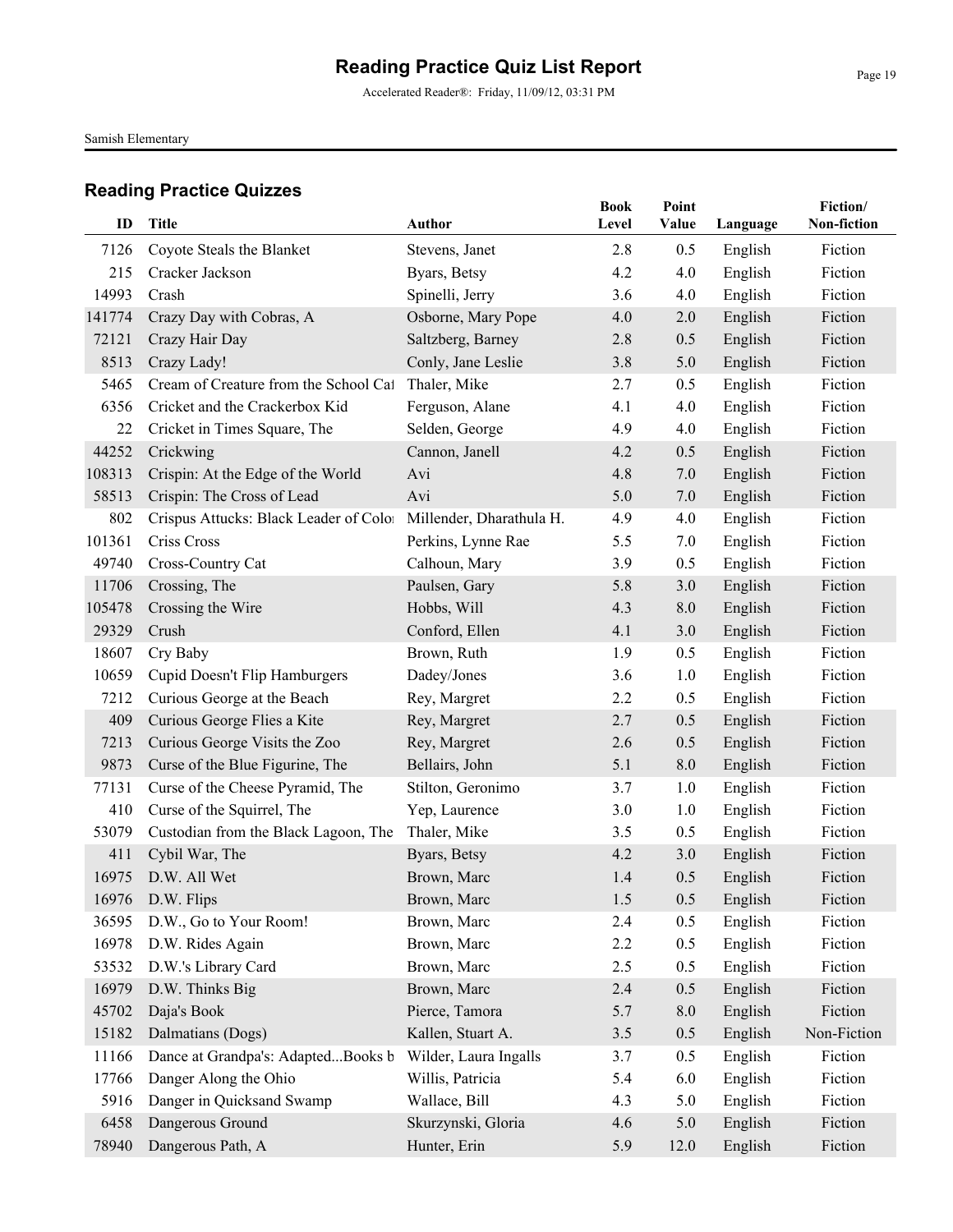Accelerated Reader®: Friday, 11/09/12, 03:31 PM

Samish Elementary

| ID     | <b>Title</b>                              | <b>Author</b>          | <b>Book</b><br>Level | Point<br>Value | Language | Fiction/<br>Non-fiction |
|--------|-------------------------------------------|------------------------|----------------------|----------------|----------|-------------------------|
| 23     | Daniel Boone                              | Daugherty, James       | 7.7                  | 4.0            | English  | Non-Fiction             |
| 804    | Daniel Boone: Young Hunter and Tracl      | Stevenson, Augusta     | 3.7                  | 3.0            | English  | Fiction                 |
| 7362   | Daniel's Duck                             | Bulla, Clyde Robert    | 2.0                  | 0.5            | English  | Fiction                 |
| 50081  | Daniel's Mystery Egg                      | Ada, Alma Flor         | 1.6                  | 0.5            | English  | Fiction                 |
| 64100  | Daniel's Pet                              | Ada, Alma Flor         | 0.5                  | 0.5            | English  | Fiction                 |
| 27486  | Danny and the Dinosaur Go to Camp         | Hoff, Syd              | 1.8                  | 0.5            | English  | Fiction                 |
| 29798  | Danny Dunn and the Homework Machi         | Williams/Abrashkin     | 4.1                  | 3.0            | English  | Fiction                 |
| 5007   | Danny, the Champion of the World          | Dahl, Roald            | 4.7                  | 6.0            | English  | Fiction                 |
| 465    | Daphne's Book                             | Hahn, Mary Downing     | 4.2                  | 6.0            | English  | Fiction                 |
| 58677  | Darby                                     | Fuqua, Jonathon Scott  | 4.8                  | 7.0            | English  | Fiction                 |
| 412    | Daring Rescue of Marlon the Swimmin       | Saunders, Susan        | 4.5                  | 1.0            | English  | Fiction                 |
| 121639 | Dark Day in the Deep Sea                  | Osborne, Mary Pope     | 3.8                  | 2.0            | English  | Fiction                 |
| 136997 | Dark Fire                                 | d'Lacey, Chris         | 5.2                  | 14.0           | English  | Fiction                 |
| 86676  | Dark Hills Divide, The                    | Carman, Patrick        | 6.1                  | 10.0           | English  | Fiction                 |
| 109    | Dark Is Rising, The                       | Cooper, Susan          | 6.2                  | 13.0           | English  | Fiction                 |
| 33623  | Dark Rival, The                           | Watson, Jude           | 4.6                  | 3.0            | English  | Fiction                 |
| 20382  | Dark Starry Morning                       | Patneaude, David       | 4.1                  | 3.0            | English  | Fiction                 |
| 7855   | Dark-Thirty, The                          | McKissack, Patricia C. | 4.6                  | 4.0            | English  | Fiction                 |
| 101556 | Dark Warning                              | Watson, Jude           | 5.1                  | 4.0            | English  | Fiction                 |
| 144762 | Darke                                     | Sage, Angie            | 5.8                  | 19.0           | English  | Fiction                 |
| 82929  | Darkest Hour, The                         | Hunter, Erin           | 6.3                  | 12.0           | English  | Fiction                 |
| 35635  | Dave at Night                             | Levine, Gail Carson    | 3.6                  | 8.0            | English  | Fiction                 |
| 7260   | David and the Giant                       | Little, Emily          | 1.5                  | 0.5            | English  | Fiction                 |
| 36596  | David Goes to School                      | Shannon, David         | 0.9                  | 0.5            | English  | Fiction                 |
| 805    | Davy Crockett: Young Rifleman             | Parks, Aileen Wells    | 4.1                  | 3.0            | English  | Non-Fiction             |
| 101203 | Dawn of Fear                              | Cooper, Susan          | 6.0                  | 6.0            | English  | Fiction                 |
| 32031  | Day at Seagull Beach, A                   | Wallace, Karen         | 1.9                  | 0.5            | English  | Non-Fiction             |
| 6357   | Day Before Christmas, The                 | Bunting, Eve           | 3.0                  | 0.5            | English  | Fiction                 |
| 45918  | Day in the Life of a Builder, A           | Hayward, Linda         | 2.0                  | 0.5            | English  | Non-Fiction             |
|        | 45902 Day in the Life of a Firefighter, A | Hayward, Linda         | $2.0\,$              | 0.5            | English  | Non-Fiction             |
| 5466   | Day Jimmy's Boa Ate the Wash, The         | Noble, Trinka Hakes    | 2.2                  | 0.5            | English  | Fiction                 |
| 100084 | Day Joanie Frankenhauser Became a B       | Lantz, Francess Lin    | 3.8                  | 4.0            | English  | Fiction                 |
| 359    | Day No Pigs Would Die, A                  | Peck, Robert Newton    | 4.4                  | 4.0            | English  | Fiction                 |
| 120570 | Day of the Djinn Warriors, The            | Kerr, P.B.             | 5.6                  | 14.0           | English  | Fiction                 |
| 20015  | Day of the Dragon King                    | Osborne, Mary Pope     | 3.3                  | 1.0            | English  | Fiction                 |
| 74624  | Day the Babies Crawled Away, The          | Rathmann, Peggy        | 2.5                  | 0.5            | English  | Fiction                 |
| 6061   | Days with Frog and Toad                   | Lobel, Arnold          | 2.5                  | 0.5            | English  | Fiction                 |
| 146010 | Dead End in Norvelt                       | Gantos, Jack           | 5.7                  | 12.0           | English  | Fiction                 |
| 5410   | Dead Man in Indian Creek, The             | Hahn, Mary Downing     | 4.9                  | 4.0            | English  | Fiction                 |
| 88592  | Deadly Drive                              | Patneaude, David       | 3.9                  | 6.0            | English  | Fiction                 |
| 20016  | Deadly Dungeon, The                       | Roy, Ron               | 3.4                  | 1.0            | English  | Fiction                 |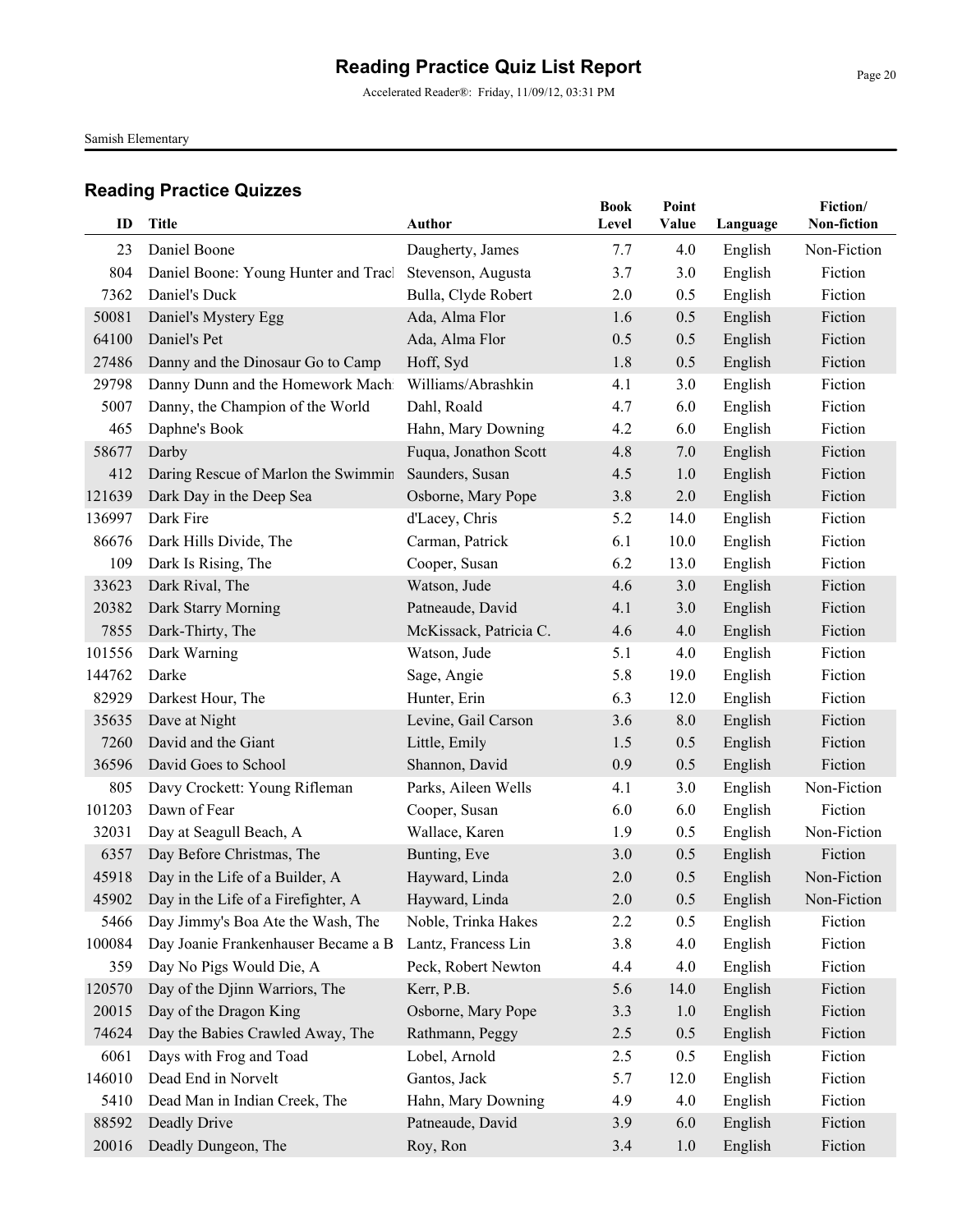Accelerated Reader®: Friday, 11/09/12, 03:31 PM

Samish Elementary

| ID     | <b>Title</b>                                             | <b>Author</b>         | <b>Book</b><br>Level | Point<br>Value | Language | Fiction/<br>Non-fiction |
|--------|----------------------------------------------------------|-----------------------|----------------------|----------------|----------|-------------------------|
|        |                                                          |                       |                      |                |          |                         |
| 4215   | Dear Bear                                                | Harrison, Joanna      | 2.8                  | 0.5            | English  | Fiction                 |
| 8514   | Dear Dr. Bell: Your Friend Helen Kell George, Judith St. |                       | 7.6                  | 3.0            | English  | Fiction                 |
| 24     | Dear Mr. Henshaw                                         | Cleary, Beverly       | 4.9                  | 3.0            | English  | Fiction                 |
| 63613  | Dear Mrs. Larue: Letters from Obedien                    | Teague, Mark          | 3.6                  | 0.5            | English  | Fiction                 |
| 63614  | Dear Santa, Please Come to the 19th Fl Yin               |                       | 3.2                  | 0.5            | English  | Fiction                 |
| 106163 | Death on Naboo                                           | Watson, Jude          | 5.2                  | 4.0            | English  | Fiction                 |
| 5065   | December Rose, The                                       | Garfield, Leon        | 6.3                  | 9.0            | English  | Fiction                 |
| 101826 | Deception                                                | Cavendish, Grace      | 5.7                  | 6.0            | English  | Fiction                 |
| 18961  | Decision, The                                            | Applegate, K.A.       | 4.5                  | 4.0            | English  | Fiction                 |
| 114624 | Deep and Dark and Dangerous: A Ghos                      | Hahn, Mary Downing    | 4.0                  | 7.0            | English  | Fiction                 |
| 11167  | Deer in the Wood: AdaptedBooks by                        | Wilder, Laura Ingalls | 3.2                  | 0.5            | English  | Fiction                 |
| 54968  | Defenders of the Dead, The                               | Watson, Jude          | 5.1                  | 4.0            | English  | Fiction                 |
| 100506 | Defiance                                                 | Hobbs, Valerie        | 4.0                  | 3.0            | English  | Fiction                 |
| 20384  | Departure, The                                           | Applegate, K.A.       | 3.8                  | 4.0            | English  | Fiction                 |
| 7363   | Deputy Dan and the Bank Robbers                          | Rosenbloom, Joseph    | 2.2                  | 0.5            | English  | Fiction                 |
| 7364   | Deputy Dan Gets His Man                                  | Rosenbloom, Joseph    | 2.4                  | 0.5            | English  | Fiction                 |
| 89054  | Desperate Mission, The                                   | Watson, Jude          | 4.9                  | 5.0            | English  | Fiction                 |
| 30501  | Devil in Vienna, The                                     | Orgel, Doris          | 4.4                  | 8.0            | English  | Fiction                 |
| 23305  | Dial-a-Ghost                                             | Ibbotson, Eva         | 5.8                  | 6.0            | English  | Fiction                 |
| 6310   | Diamond Champs, The                                      | Christopher, Matt     | 4.5                  | 2.0            | English  | Fiction                 |
| 125598 | Diamond of Darkhold, The                                 | DuPrau, Jeanne        | 5.2                  | 10.0           | English  | Fiction                 |
| 123490 | Diamond Willow                                           | Frost, Helen          | 4.3                  | 2.0            | English  | Fiction                 |
| 88561  | Diary of a Fairy Godmother                               | Codell, Esmé Raji     | 4.9                  | 5.0            | English  | Fiction                 |
| 36484  | Diary of a Monster's Son                                 | Conford, Ellen        | 2.9                  | 1.0            | English  | Fiction                 |
| 113950 | Diary of a Wimpy Kid                                     | Kinney, Jeff          | 5.2                  | 3.0            | English  | Fiction                 |
| 147741 | Diary of a Wimpy Kid: Cabin Fever                        | Kinney, Jeff          | 5.8                  | 3.0            | English  | Fiction                 |
| 133167 | Diary of a Wimpy Kid: Dog Days                           | Kinney, Jeff          | 5.2                  | 3.0            | English  | Fiction                 |
| 119441 | Diary of a Wimpy Kid: Rodrick Rules                      | Kinney, Jeff          | 5.2                  | 3.0            | English  | Fiction                 |
| 127979 | Diary of a Wimpy Kid: The Last Straw                     | Kinney, Jeff          | 5.4                  | 3.0            | English  | Fiction                 |
|        | 140879 Diary of a Wimpy Kid: The Ugly Truth Kinney, Jeff |                       | 5.5                  | 3.0            | English  | Fiction                 |
| 72276  | Diary of a Worm                                          | Cronin, Doreen        | 2.8                  | 0.5            | English  | Fiction                 |
| 110    | Dicey's Song                                             | Voigt, Cynthia        | 5.0                  | 11.0           | English  | Fiction                 |
| 9015   | Did I Ever Tell You How Lucky You A                      | Seuss, Dr.            | 3.5                  | 0.5            | English  | Fiction                 |
| 163    | Different Dragons                                        | Little, Jean          | 3.7                  | 3.0            | English  | Fiction                 |
| 18608  | Digby and Kate and the Beautiful Day                     | Baker, Barbara        | 1.9                  | 0.5            | English  | Fiction                 |
| 35832  | Dingoes at Dinnertime                                    | Osborne, Mary Pope    | 3.2                  | $1.0\,$        | English  | Fiction                 |
| 7261   | Dinosaur Babies                                          | Penner, Lucille Recht | 2.1                  | 0.5            | English  | Non-Fiction             |
| 7365   | Dinosaur Days                                            | Milton, Joyce         | 2.6                  | 0.5            | English  | Non-Fiction             |
| 59503  | <b>Dinosaur Detectives</b>                               | Cole/Stamper          | 3.9                  | 1.0            | English  | Fiction                 |
| 20690  | <b>Dinosaur Dinners</b>                                  | Davis, Lee            | 2.4                  | 0.5            | English  | Non-Fiction             |
| 7262   | Dinosaur Garden                                          | Donnelly, Liza        | 0.7                  | 0.5            | English  | Fiction                 |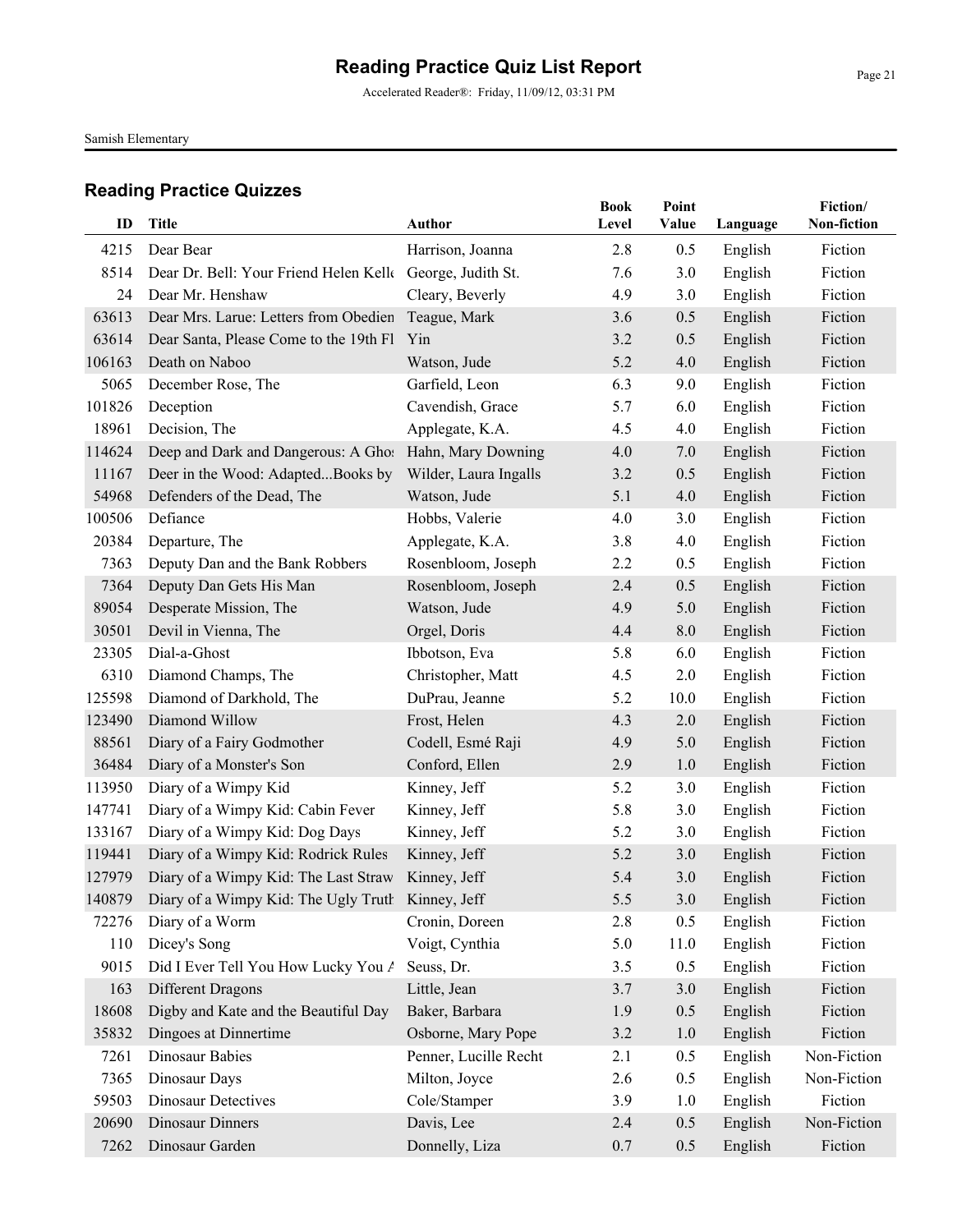Accelerated Reader®: Friday, 11/09/12, 03:31 PM

Samish Elementary

|        |                                        |                          | <b>Book</b> | Point |          | Fiction/    |
|--------|----------------------------------------|--------------------------|-------------|-------|----------|-------------|
| ID     | Title                                  | <b>Author</b>            | Level       | Value | Language | Non-fiction |
| 10660  | Dinosaur Mystery, The                  | Warner, Gertrude Chandle | 4.2         | 3.0   | English  | Fiction     |
| 45492  | Dinosaur's Day                         | Thomson, Ruth            | 2.0         | 0.5   | English  | Fiction     |
| 32371  | Dinosaur That Followed Me Home, Th     | Coville, Bruce           | 4.2         | 3.0   | English  | Fiction     |
| 7263   | Dinosaur Who Lived In My Backyard,     | Hennessy, B.G.           | 2.7         | 0.5   | English  | Fiction     |
| 31414  | Dinosaurs                              | Gibbons, Gail            | 3.7         | 0.5   | English  | Non-Fiction |
| 57569  | Dinosaurs                              | Osborne, Will/Mary       | 5.0         | 1.0   | English  | Non-Fiction |
| 6311   | Dinosaurs Before Dark                  | Osborne, Mary Pope       | 2.6         | 1.0   | English  | Fiction     |
| 7214   | Dinosaurs, Dinosaurs                   | Barton, Byron            | 2.9         | 0.5   | English  | Non-Fiction |
| 216    | Dirt Bike Racer                        | Christopher, Matt        | 4.0         | 4.0   | English  | Fiction     |
| 9261   | Disappearing Friend Mystery, The       | Warner, Gertrude Chandle | 3.8         | 2.0   | English  | Fiction     |
| 25251  | Discovering the Inca Ice Maiden: My A  | Reinhard, Johan          | 7.3         | 1.0   | English  | Non-Fiction |
| 6312   | Discovery of the Americas, The         | Maestro, Betsy/Giulio    | 6.3         | 0.5   | English  | Non-Fiction |
| 26641  | Discovery, The                         | Applegate, K.A.          | 3.8         | 4.0   | English  | Fiction     |
| 69278  | Dive Book One: The Discovery           | Korman, Gordon           | 5.5         | 4.0   | English  | Fiction     |
| 71239  | Dive Book Three: The Danger            | Korman, Gordon           | 5.3         | 4.0   | English  | Fiction     |
| 69834  | Dive Book Two: The Deep                | Korman, Gordon           | 5.6         | 4.0   | English  | Fiction     |
| 45906  | Diving Dolphin                         | Wallace, Karen           | 2.1         | 0.5   | English  | Non-Fiction |
| 6459   | Do Bananas Chew Gum?                   | Gilson, Jamie            | 4.2         | 5.0   | English  | Fiction     |
| 57718  | Do Like a Duck Does!                   | Hindley, Judy            | 1.6         | 0.5   | English  | Fiction     |
| 18609  | Dog and Cat Make a Splash              | Spohn, Kate              | 2.2         | 0.5   | English  | Fiction     |
| 125599 | Dog Lost                               | Lee, Ingrid              | 4.1         | 4.0   | English  | Fiction     |
| 164    | Dog on Barkham Street, A               | Stolz, Mary              | 4.6         | 5.0   | English  | Fiction     |
| 101885 | Dog's Life: The Autobiography of a Str | Martin, Ann M.           | 5.1         | 5.0   | English  | Fiction     |
| 51279  | Dogs                                   | Gibbons, Gail            | 3.6         | 0.5   | English  | Non-Fiction |
| 145430 | Dogs in the Dead of Night              | Osborne, Mary Pope       | 3.8         | 2.0   | English  | Fiction     |
| 27754  | Dogs (Popular Pet Care)                | Hansen, Ann Larkin       | 3.9         | 0.5   | English  | Non-Fiction |
| 360    | Dogsong                                | Paulsen, Gary            | 5.2         | 5.0   | English  | Fiction     |
| 58230  | Doing Time Online                      | Siebold, Jan             | 3.9         | 2.0   | English  | Fiction     |
| 5008   | Doll in the Garden, The                | Hahn, Mary Downing       | 4.8         | 4.0   | English  | Fiction     |
|        | 41789 Doll People, The                 | Martin, Ann M.           | $4.0\,$     | 5.0   | English  | Fiction     |
| 258    | Dollhouse Murders, The                 | Wright, Betty Ren        | 4.3         | 5.0   | English  | Fiction     |
| 7366   | Dolphins!                              | Bokoske, Sharon          | 2.8         | 0.5   | English  | Non-Fiction |
| 17563  | Dolphins at Daybreak                   | Osborne, Mary Pope       | 3.1         | 1.0   | English  | Fiction     |
| 86031  | Don't Be Silly, Mrs. Millie!           | Cox, Judy                | 2.0         | 0.5   | English  | Fiction     |
| 466    | Don't Call Me Toad!                    | Shura, Mary Francis      | 4.9         | 3.0   | English  | Fiction     |
| 9157   | Don't Cry, Big Bird                    | Roberts, Sarah           | 1.9         | 0.5   | English  | Fiction     |
| 24921  | Don't Eat Too Much Turkey!             | Cohen, Miriam            | 2.9         | 0.5   | English  | Fiction     |
| 42574  | Don't Fry My Veeblax!                  | Coville, Bruce           | 5.4         | 3.0   | English  | Fiction     |
| 72788  | Don't Let the Pigeon Drive the Bus!    | Willems, Mo              | 0.9         | 0.5   | English  | Fiction     |
| 44367  | Don't Need Friends                     | Crimi, Carolyn           | 2.6         | 0.5   | English  | Fiction     |
| 5263   | Don't Rent My Room!                    | Angell, Judie            | 3.6         | 5.0   | English  | Fiction     |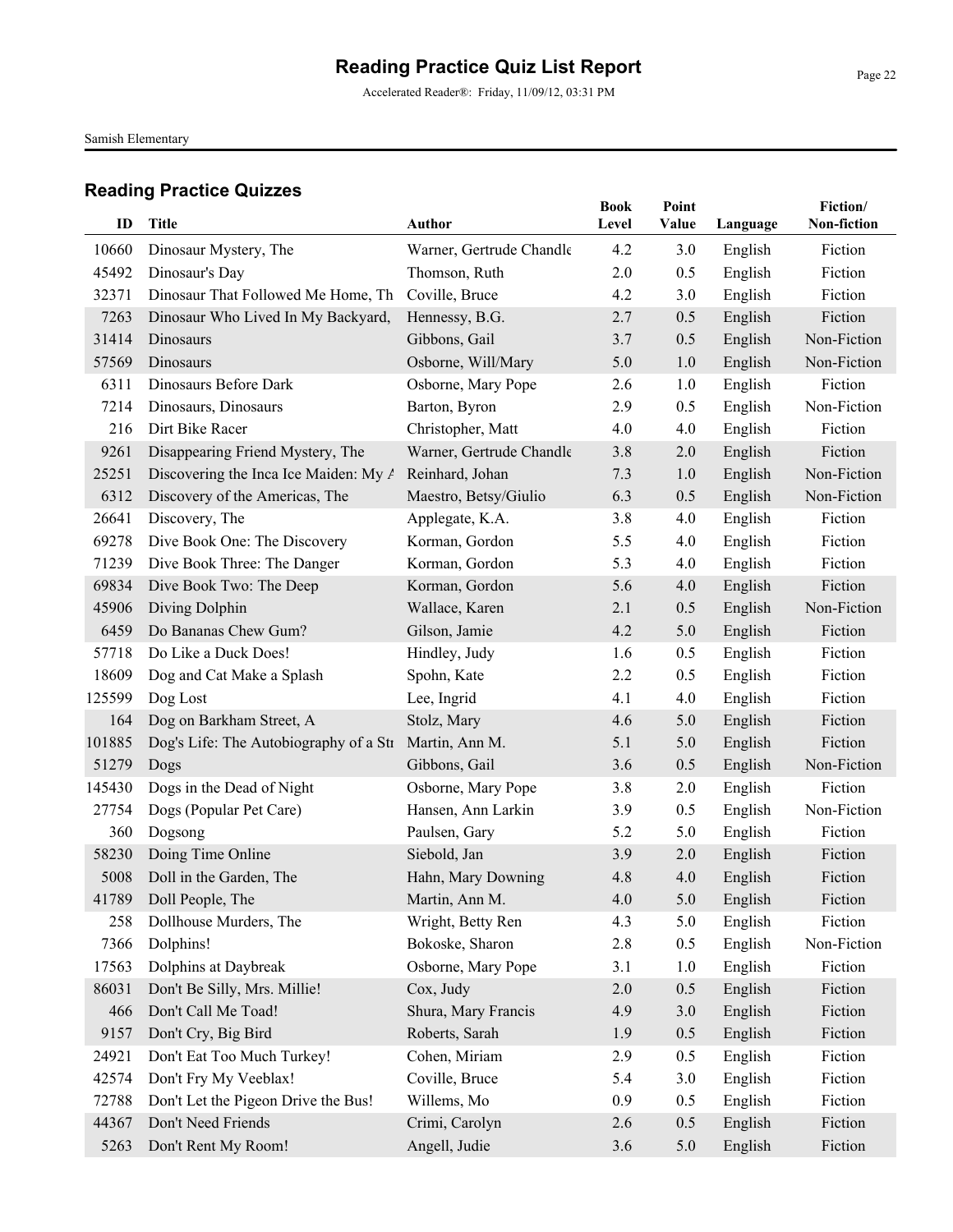Accelerated Reader®: Friday, 11/09/12, 03:31 PM

Samish Elementary

| ID     | Title                                | <b>Author</b>             | <b>Book</b><br>Level | Point<br>Value | Language | Fiction/<br>Non-fiction |
|--------|--------------------------------------|---------------------------|----------------------|----------------|----------|-------------------------|
| 58253  | Don't Tell Anyone                    | Kehret, Peg               | 4.8                  | 4.0            | English  | Fiction                 |
| 43014  | Don't Wake Up Mama!                  | Christelow, Eileen        | 1.9                  | 0.5            | English  | Fiction                 |
| 25     | Door in the Wall, The                | Angeli, Marguerite de     | 6.2                  | 4.0            | English  | Fiction                 |
| 39900  | Dork in Disguise                     | Gorman, Carol             | 4.2                  | 4.0            | English  | Fiction                 |
| 59350  | Dork on the Run                      | Gorman, Carol             | 4.1                  | 5.0            | English  | Fiction                 |
| 5411   | Double Dog Dare                      | Gilson, Jamie             | 4.0                  | 3.0            | English  | Fiction                 |
| 61267  | Double Fudge                         | Blume, Judy               | 3.6                  | 5.0            | English  | Fiction                 |
| 7264   | Double-Header                        | Herman, Gail              | 1.5                  | 0.5            | English  | Fiction                 |
| 101056 | Double Identity                      | Haddix, Margaret Petersoi | 5.0                  | 8.0            | English  | Fiction                 |
| 6460   | Double Life of Pocahontas, The       | Fritz, Jean               | 5.9                  | 4.0            | English  | Non-Fiction             |
| 5264   | Dove                                 | Graham, Robin Lee         | 6.6                  | 10.0           | English  | Non-Fiction             |
| 114455 | Down and Out Down Under              | Stilton, Geronimo         | 3.8                  | 1.0            | English  | Fiction                 |
| 7367   | Down on the Funny Farm               | King, P.E.                | 2.4                  | 0.5            | English  | Fiction                 |
| 48325  | Down the Yukon                       | Hobbs, Will               | 5.4                  | 7.0            | English  | Fiction                 |
| 7006   | Downriver                            | Hobbs, Will               | 4.9                  | 8.0            | English  | Fiction                 |
| 7215   | Dozen Dogs, A                        | Ziefert, Harriet          | 1.0                  | 0.5            | English  | Fiction                 |
| 135010 | Dr. Seuss                            | Waxman, Laura Hamilton    | 3.7                  | 0.5            | English  | Non-Fiction             |
| 9016   | Dr. Seuss's ABC                      | Seuss, Dr.                | 2.1                  | 0.5            | English  | Fiction                 |
| 9017   | Dr. Seuss's Sleep Book               | Seuss, Dr.                | 4.0                  | 0.5            | English  | Fiction                 |
| 10689  | Dracula Doesn't Drink Lemonade       | Dadey/Jones               | 3.6                  | 1.0            | English  | Fiction                 |
| 117212 | Dragon Egg                           | Loehr, Mallory            | 1.0                  | 0.5            | English  | Fiction                 |
| 29324  | Dragon in the Ghetto Caper, The      | Konigsburg, E.L.          | 4.9                  | 4.0            | English  | Fiction                 |
| 113579 | Dragon of the Red Dawn               | Osborne, Mary Pope        | 3.9                  | 2.0            | English  | Fiction                 |
| 82162  | Dragon Rider                         | Funke, Cornelia           | 4.9                  | 16.0           | English  | Fiction                 |
| 10113  | Dragon's Gate                        | Yep, Laurence             | 5.3                  | 10.0           | English  | Fiction                 |
| 42280  | Dragon's Tapestry, The               | Bates, Martine            | 6.1                  | 8.0            | English  | Fiction                 |
| 84004  | <b>Dragon Secrets</b>                | Golden, Christopher       | 6.9                  | 12.0           | English  | Fiction                 |
| 118865 | Dragon Slippers                      | George, Jessica Day       | 5.7                  | 12.0           | English  | Fiction                 |
| 103339 | Dragon Snatcher, The                 | Robertson, M.P.           | 4.0                  | 0.5            | English  | Fiction                 |
|        | 130875 Dragonbreath                  | Vernon, Ursula            | 4.3                  | 1.0            | English  | Fiction                 |
| 5412   | Dragonling, The                      | Koller, Jackie French     | 4.0                  | 1.0            | English  | Fiction                 |
| 14879  | Dragonslayers, The                   | Coville, Bruce            | 4.6                  | 3.0            | English  | Fiction                 |
| 111    | Dragonwings                          | Yep, Laurence             | 5.3                  | 10.0           | English  | Fiction                 |
| 18762  | Dreams in the Golden Country: The Di | Lasky, Kathryn            | 4.5                  | 4.0            | English  | Fiction                 |
| 104784 | Drift House: The First Voyage        | Peck, Dale                | 6.4                  | 16.0           | English  | Fiction                 |
| 259    | Drinking Gourd, The                  | Monjo, F.N.               | 3.0                  | 0.5            | English  | Fiction                 |
| 87321  | Drowned Wednesday                    | Nix, Garth                | 5.9                  | 13.0           | English  | Fiction                 |
| 32567  | Drummer Boy: Marching to the Civil V | Turner, Ann               | 3.8                  | 0.5            | English  | Fiction                 |
| 77201  | Duck for President                   | Cronin, Doreen            | 3.9                  | 0.5            | English  | Fiction                 |
| 43666  | Duckling Days                        | Wallace, Karen            | 1.8                  | 0.5            | English  | Non-Fiction             |
| 28077  | Duke Ellington                       | Pinkney, Andrea Davis     | 5.0                  | 0.5            | English  | Non-Fiction             |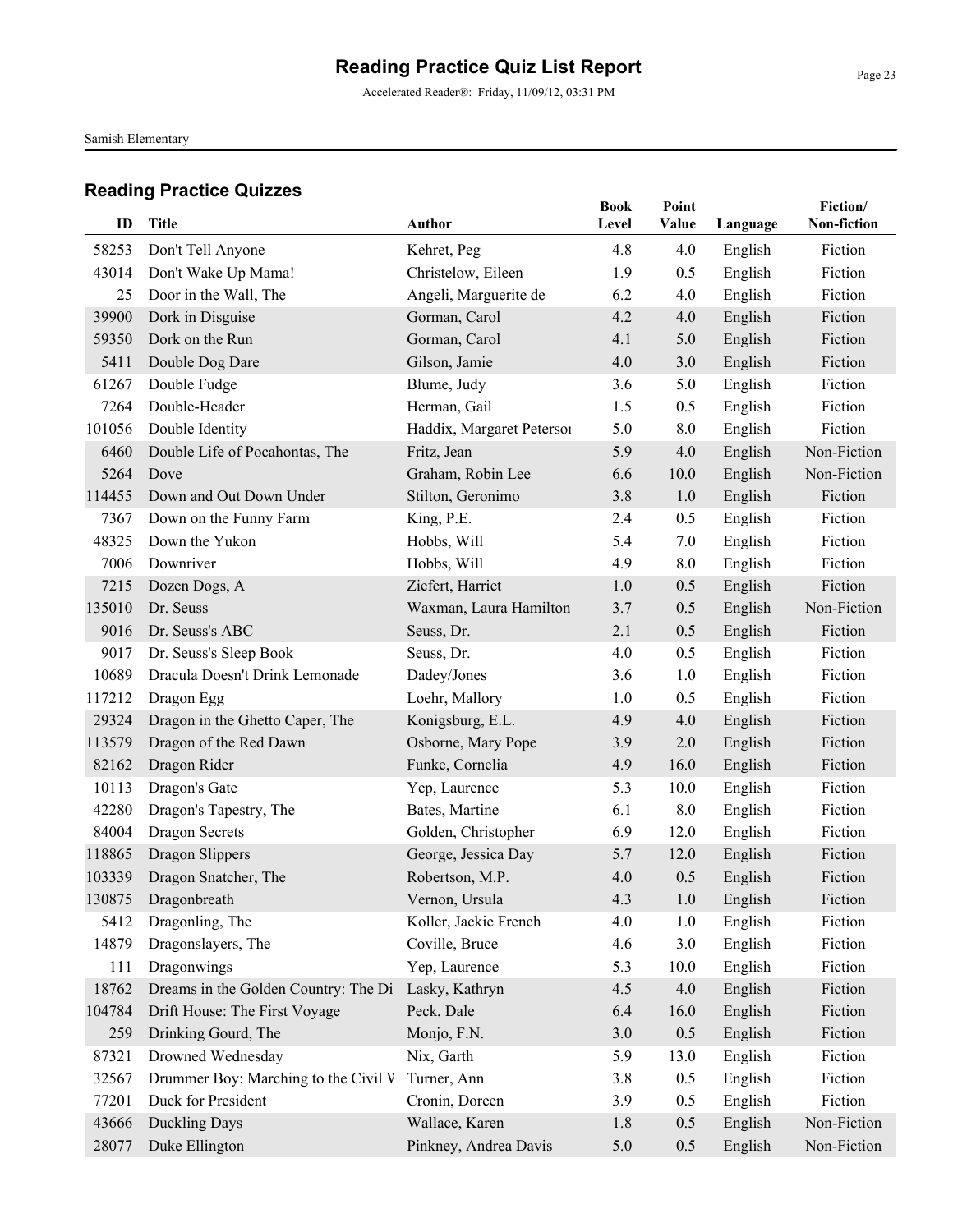Accelerated Reader®: Friday, 11/09/12, 03:31 PM

Samish Elementary

|        |                                                              |                          | <b>Book</b> | Point   |          | Fiction/    |
|--------|--------------------------------------------------------------|--------------------------|-------------|---------|----------|-------------|
| ID     | <b>Title</b>                                                 | <b>Author</b>            | Level       | Value   | Language | Non-fiction |
| 9122   | Dumpling Soup                                                | Rattigan, Jama Kim       | 3.4         | 0.5     | English  | Fiction     |
| 24681  | Dwight D. Eisenhower                                         | Joseph, Paul             | 5.1         | 0.5     | English  | Non-Fiction |
| 129821 | Dying to Meet You                                            | Klise, Kate              | 4.9         | 2.0     | English  | Fiction     |
| 6461   | Dynamite Dinah                                               | Mills, Claudia           | 5.0         | 4.0     | English  | Fiction     |
| 28013  | Each One Special                                             | Wishinsky, Frieda        | 2.7         | 0.5     | English  | Fiction     |
| 78560  | Eager                                                        | Fox, Helen               | 5.0         | 9.0     | English  | Fiction     |
| 30615  | Eagle Song                                                   | Bruchac, Joseph          | 4.3         | 2.0     | English  | Fiction     |
| 11713  | Ear, the Eye, and the Arm, The                               | Farmer, Nancy            | 4.7         | 12.0    | English  | Fiction     |
| 55469  | Early Battles of the American Revoluti                       | Wade, Linda R.           | 5.4         | 0.5     | English  | Non-Fiction |
| 24651  | Early Battles of the Civil War                               | Wade, Linda R.           | 5.2         | 1.0     | English  | Non-Fiction |
| 54162  | Early Sunday Morning: The Pearl Harb                         | Denenberg, Barry         | 5.6         | 3.0     | English  | Fiction     |
| 9262   | Earthquake!: A Story of Old San Franc Kudlinski, Kathleen V. |                          | 3.7         | 1.0     | English  | Fiction     |
| 51896  | Earthquake in the Early Morning                              | Osborne, Mary Pope       | 3.3         | 1.0     | English  | Fiction     |
| 13756  | Earthquake Terror                                            | Kehret, Peg              | 4.6         | 4.0     | English  | Fiction     |
| 71134  | East                                                         | Pattou, Edith            | 6.1         | 16.0    | English  | Fiction     |
| 57570  | Easter                                                       | Gibbons, Gail            | 3.7         | 0.5     | English  | Non-Fiction |
| 5413   | Easter Cat, The                                              | deJong, Meindert         | 5.0         | 3.0     | English  | Fiction     |
| 28135  | Easy Work! An Old Tale                                       | Kimmel, Eric A.          | 3.5         | 0.5     | English  | Fiction     |
| 26     | Eddie and Gardenia                                           | Haywood, Carolyn         | 3.8         | 3.0     | English  | Fiction     |
| 27     | Eddie and the Fire Engine                                    | Haywood, Carolyn         | 4.2         | 3.0     | English  | Fiction     |
| 5414   | Eddie's Blue-Winged Dragon                                   | Adler, C.S.              | 4.4         | 4.0     | English  | Fiction     |
| 28     | Eddie's Green Thumb                                          | Haywood, Carolyn         | 3.7         | 3.0     | English  | Fiction     |
| 51862  | Edison Mystery, The                                          | Gutman, Dan              | 4.8         | 4.0     | English  | Fiction     |
| 43628  | Eensy-Weensy Spider, The                                     | Hoberman, Mary Ann       | 2.2         | 0.5     | English  | Fiction     |
| 114833 | Eggs                                                         | Spinelli, Jerry          | 3.6         | 4.0     | English  | Fiction     |
| 217    | Egypt Game, The                                              | Snyder, Zilpha Keatley   | 6.4         | 7.0     | English  | Fiction     |
| 40876  | Egyptian News (The History News), The                        | Steedman, Scott          | 6.7         | 1.0     | English  | Non-Fiction |
| 260    | Einstein Anderson, Science Sleuth                            | Simon, Seymour           | 4.4         | 2.0     | English  | Fiction     |
| 51660  | Elbert's Bad Word                                            | Wood, Audrey             | 3.6         | 0.5     | English  | Fiction     |
| 89884  | Eldest                                                       | Paolini, Christopher     | $7.0\,$     | 36.0    | English  | Fiction     |
| 28318  | Eleanor Everywhere: The Life of Elean                        | Kulling, Monica          | 4.0         | 0.5     | English  | Non-Fiction |
| 8464   | Eleanor Roosevelt: A Life of Discovery                       | Freedman, Russell        | 7.8         | 6.0     | English  | Non-Fiction |
| 16364  | Eleanor Roosevelt: A Photo-Illustrated                       | Davis, Lucile            | 3.5         | 0.5     | English  | Non-Fiction |
| 13705  | Eleanor Roosevelt: Fighter for Social Ju                     | Weil, Ann                | 4.1         | 3.0     | English  | Non-Fiction |
| 120111 | Eleven                                                       | Giff, Patricia Reilly    | 4.1         | 4.0     | English  | Fiction     |
| 117751 | Elijah of Buxton                                             | Curtis, Christopher Paul | 5.4         | 12.0    | English  | Fiction     |
| 68060  | Elisabeth: The Princess Bride                                | Denenberg, Barry         | 7.4         | 3.0     | English  | Fiction     |
| 13706  | Elizabeth Blackwell: Girl Doctor                             | Henry, Joanne Landers    | 4.2         | 3.0     | English  | Non-Fiction |
| 24083  | Elizabeth Cady Stanton: A Photo-Illust                       | Davis, Lucile            | 3.4         | 0.5     | English  | Non-Fiction |
| 32239  | Elizabeth I: Red Rose of the House of 1 Lasky, Kathryn       |                          | 5.5         | 6.0     | English  | Fiction     |
| 17769  | Ella Enchanted                                               | Levine, Gail Carson      | 4.6         | $8.0\,$ | English  | Fiction     |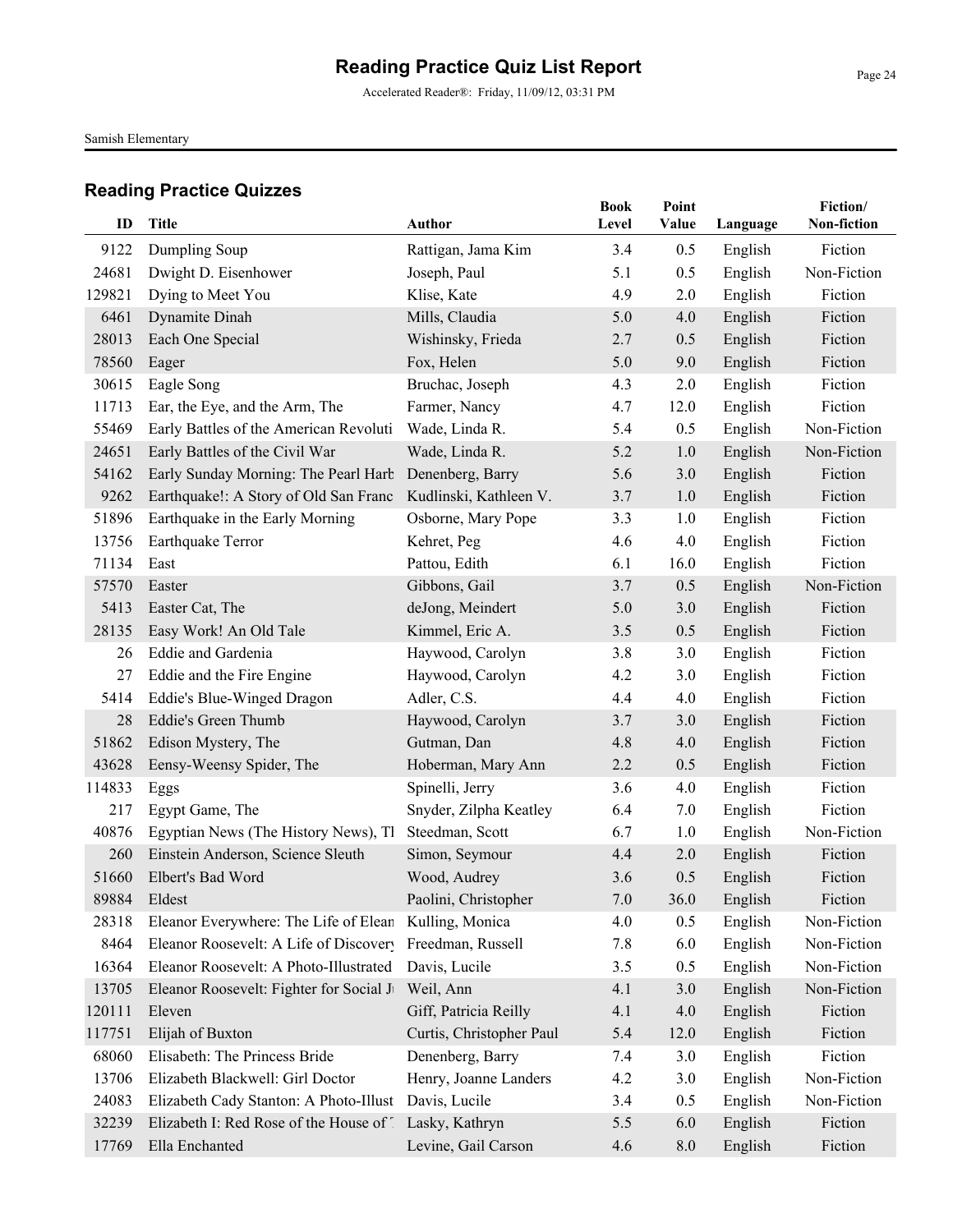Samish Elementary

| ID     | Title                                 | <b>Author</b>            | <b>Book</b><br>Level | Point<br>Value | Language | Fiction/<br>Non-fiction |
|--------|---------------------------------------|--------------------------|----------------------|----------------|----------|-------------------------|
| 67821  | Ella Sarah Gets Dressed               | Chodos-Irvine, Margaret  | 2.6                  | 0.5            | English  | Fiction                 |
| 5009   | Ellen Tebbits                         | Cleary, Beverly          | 4.9                  | 3.0            | English  | Fiction                 |
| 124490 | Ellie McDoodle: New Kid in School     | Barshaw, Ruth McNally    | 3.2                  | 2.0            | English  | Fiction                 |
| 59651  | Ellis Island                          | Marcovitz, Hal           | 8.0                  | 1.0            | English  | Non-Fiction             |
| 78246  | Elves and the Shoemaker, The          | Marche, Grimm/La         | 4.4                  | 0.5            | English  | Fiction                 |
| 9263   | Emily Arrow Promises to Do Better Th  | Giff, Patricia Reilly    | 2.6                  | 1.0            | English  | Fiction                 |
| 137894 | Emily's Fortune                       | Naylor, Phyllis Reynolds | 5.2                  | 3.0            | English  | Fiction                 |
| 75014  | Emily Upham's Revenge                 | Avi                      | 4.3                  | 4.0            | English  | Fiction                 |
| 7265   | Emma                                  | Kesselman, Wendy         | 2.9                  | 0.5            | English  | Fiction                 |
| 118263 | Emmy and the Incredible Shrinking Ra  | Jonell, Lynne            | 4.7                  | 9.0            | English  | Fiction                 |
| 64948  | Empress of the Underworld             | Morris, Gilbert          | 4.4                  | 6.0            | English  | Fiction                 |
| 24939  | Empty Envelope, The                   | Roy, Ron                 | 3.5                  | 1.0            | English  | Fiction                 |
| 6313   | Encounter                             | Yolen, Jane              | 4.2                  | 0.5            | English  | Fiction                 |
| 18964  | Encounter, The                        | Applegate, K.A.          | 3.8                  | 4.0            | English  | Fiction                 |
| 5415   | Ency. Brown Boy Detective             | Sobol, Donald J.         | 4.1                  | 1.0            | English  | Fiction                 |
| 10661  | Ency. BrownDead Eagles                | Sobol, Donald J.         | 4.3                  | 1.0            | English  | Fiction                 |
| 10664  | Ency. Brown's Book of Strange but Tru | Sobol, Donald/Rose       | 5.3                  | 3.0            | English  | Non-Fiction             |
| 10662  | Ency. BrownSecret Pitch               | Sobol, Donald J.         | 4.4                  | 2.0            | English  | Fiction                 |
| 10663  | Ency. Brown Takes the Case            | Sobol, Donald J.         | 4.2                  | 1.0            | English  | Fiction                 |
| 112103 | End, The                              | LaRochelle, David        | 3.5                  | 0.5            | English  | Fiction                 |
| 110253 | End, The                              | Snicket, Lemony          | 7.3                  | 9.0            | English  | Fiction                 |
| 361    | Endless Steppe, The                   | Hautzig, Esther          | 6.3                  | 10.0           | English  | Non-Fiction             |
| 45222  | Enemy Pie                             | Munson, Derek            | 3.2                  | 0.5            | English  | Fiction                 |
| 5265   | Episode of Sparrows, An               | Godden, Rumer            | 5.9                  | 11.0           | English  | Fiction                 |
| 63489  | Epossumondas                          | Salley, Coleen           | 3.9                  | 0.5            | English  | Fiction                 |
| 74404  | Eragon                                | Paolini, Christopher     | 5.6                  | 25.0           | English  | Fiction                 |
| 135070 | Erak's Ransom                         | Flanagan, John           | 6.1                  | 17.0           | English  | Fiction                 |
| 41390  | Ereth's Birthday                      | Avi                      | 4.7                  | 5.0            | English  | Fiction                 |
| 46103  | Ersatz Elevator, The                  | Snicket, Lemony          | 6.6                  | 7.0            | English  | Fiction                 |
|        | 13000 Escape from Fire Mountain       | Paulsen, Gary            | 4.1                  | 1.0            | English  | Fiction                 |
| 5266   | Escape from Warsaw                    | Serraillier, Ian         | 5.5                  | 6.0            | English  | Fiction                 |
| 64949  | Escape with the Dream Maker           | Morris, Gilbert          | 4.6                  | 6.0            | English  | Fiction                 |
| 362    | Eternal Spring of Mr. Ito, The        | Garrigue, Shelia         | 4.2                  | 5.0            | English  | Fiction                 |
| 125558 | Eve of the Emperor Penguin            | Osborne, Mary Pope       | 3.7                  | 2.0            | English  | Fiction                 |
| 55472  | Events Leading to the American Revolv | Wade, Linda R.           | 5.9                  | 0.5            | English  | Non-Fiction             |
| 63434  | Everest Book One: The Contest         | Korman, Gordon           | 5.1                  | 4.0            | English  | Fiction                 |
| 63435  | Everest Book Three: The Summit        | Korman, Gordon           | 5.2                  | 4.0            | English  | Fiction                 |
| 63436  | Everest Book Two: The Climb           | Korman, Gordon           | 5.2                  | 4.0            | English  | Fiction                 |
| 5066   | Everlasting Hills, The                | Hunt, Irene              | 6.1                  | 9.0            | English  | Fiction                 |
| 134206 | Everwild                              | Shusterman, Neal         | 5.9                  | 16.0           | English  | Fiction                 |
| 126118 | Every Soul a Star                     | Mass, Wendy              | 4.7                  | 11.0           | English  | Fiction                 |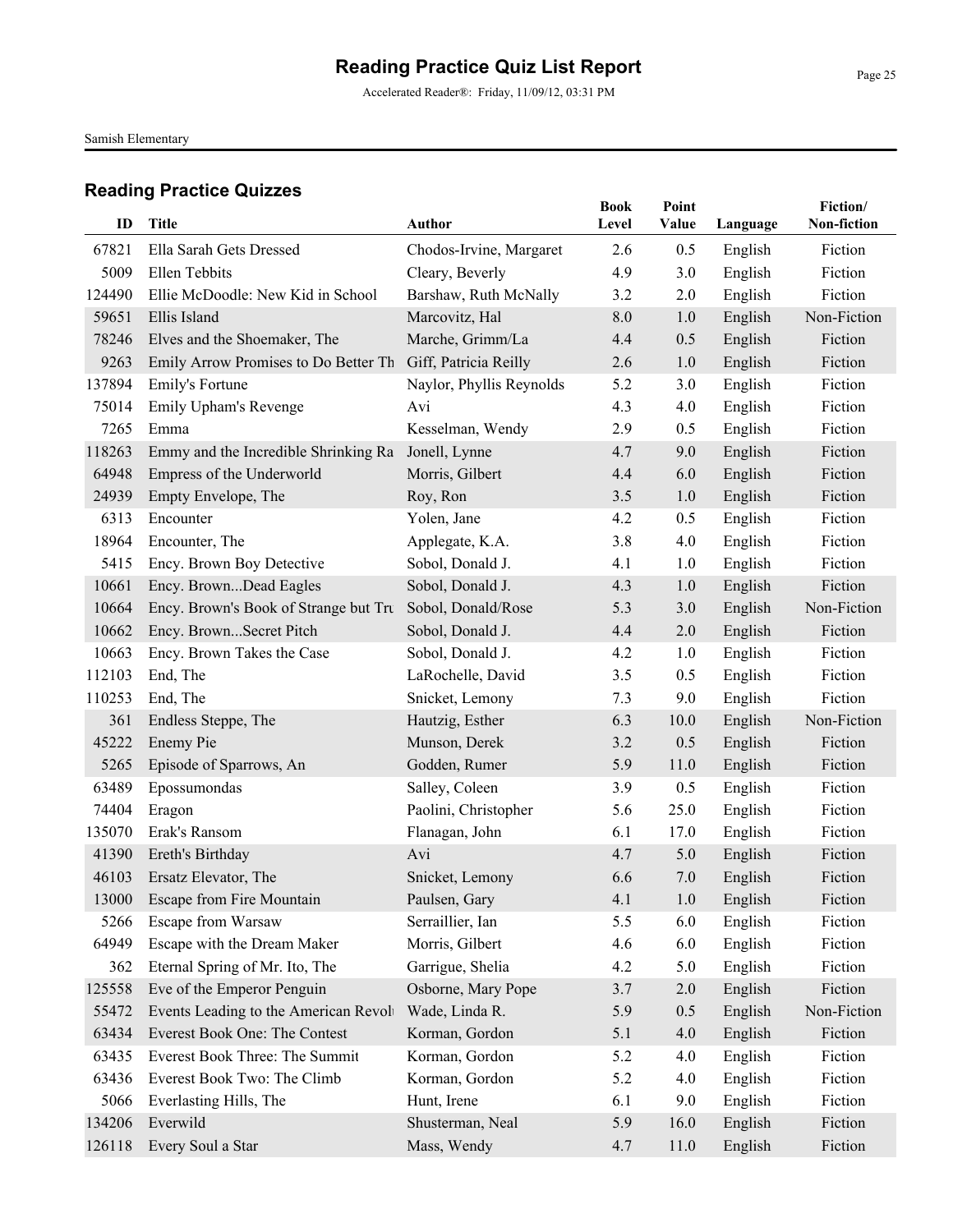Accelerated Reader®: Friday, 11/09/12, 03:31 PM

Samish Elementary

| ID              | Title                                                     | <b>Author</b>                    | <b>Book</b><br>Level | Point<br>Value | Language           | Fiction/<br>Non-fiction |
|-----------------|-----------------------------------------------------------|----------------------------------|----------------------|----------------|--------------------|-------------------------|
|                 |                                                           |                                  | 5.4                  |                |                    |                         |
| 133937<br>48071 | Everything for a Dog<br>Everything on a Waffle            | Martin, Ann M.<br>Horvath, Polly | 5.8                  | 7.0<br>5.0     | English            | Fiction<br>Fiction      |
| 6358            |                                                           | Brooks, Bruce                    | 5.2                  | 2.0            | English            | Fiction                 |
| 54969           | Everywhere                                                | Watson, Jude                     | 4.5                  | 4.0            | English<br>English | Fiction                 |
| 106861          | Evil Experiment, The<br>Evil Star                         | Horowitz, Anthony                | 4.7                  | 13.0           |                    | Fiction                 |
| 130075          |                                                           | Kelly, Jacqueline                | 5.3                  | 12.0           | English            | Fiction                 |
| 106042          | Evolution of Calpurnia Tate, The<br>Exile                 | Cavendish, Grace                 | 5.4                  | 6.0            | English            | Fiction                 |
|                 | Exile                                                     | Lasky, Kathryn                   |                      |                | English            |                         |
| 120567          |                                                           |                                  | 5.3                  | 6.0            | English            | Fiction                 |
| 51726           | Explorers (The History News)                              | Johnstone, Michael               | 6.3                  | 2.0            | English            | Non-Fiction             |
| 6723            | <b>Exploring the Bismarck</b>                             | Ballard, Robert D.               | 6.6                  | 2.0            | English            | Non-Fiction             |
| 130571          | Extra Credit                                              | Clements, Andrew                 | 5.3                  | 5.0            | English            | Fiction                 |
| 10665           | Extraordinary Adventures of an Ordina                     | Hanel, Wolfram                   | 4.0                  | 0.5            | English            | Fiction                 |
| 54802           | <b>Extreme Sports</b>                                     | Platt, Richard                   | 5.3                  | 0.5            | English            | Non-Fiction             |
| 127489          | Eye of the Forest, The                                    | Kerr, P.B.                       | 5.4                  | 15.0           | English            | Fiction                 |
| 131388          | Fabumouse School Adventure, A                             | Stilton, Geronimo                | 4.2                  | 1.0            | English            | Fiction                 |
| 5267            | Face at the Edge of the World                             | Bunting, Eve                     | 4.2                  | 6.0            | English            | Fiction                 |
| 5268            | Face on the Milk Carton, The                              | Cooney, Caroline B.              | 4.8                  | 6.0            | English            | Fiction                 |
| 5010            | Facts and Fiction of Minna Pratt                          | MacLachlan, Patricia             | 5.7                  | 4.0            | English            | Fiction                 |
| 109084          | Fairest                                                   | Levine, Gail Carson              | 4.1                  | 8.0            | English            | Fiction                 |
| 118697          | Fairy Haven and the Quest for the Wan Levine, Gail Carson |                                  | 3.9                  | 4.0            | English            | Fiction                 |
| 25211           | Falcon's Feathers, The                                    | Roy, Ron                         | 3.3                  | 1.0            | English            | Fiction                 |
| 54104           | Fall, The                                                 | Nix, Garth                       | 5.9                  | 6.0            | English            | Fiction                 |
| 5903            | <b>Family Pictures</b>                                    | Garza, Carmen Lomas              | 4.3                  | 0.5            | English            | Fiction                 |
| 467             | Family Under the Bridge, The                              | Carlson, Natalie                 | 4.7                  | 3.0            | English            | Fiction                 |
| 103067          | Fancy Nancy                                               | O'Connor, Jane                   | 2.1                  | 0.5            | English            | Fiction                 |
| 5011            | Fantastic Mr. Fox                                         | Dahl, Roald                      | 4.1                  | 1.0            | English            | Fiction                 |
| 17813           | Far North                                                 | Hobbs, Will                      | 5.3                  | 9.0            | English            | Fiction                 |
| 134016          | Faraway Island, A                                         | Thor, Annika                     | 4.4                  | 8.0            | English            | Fiction                 |
| 51842           | Farewell to Earth                                         | Coville, Bruce                   | 5.4                  | 4.0            | English            | Fiction                 |
| 363             | Farewell to Manzanar                                      | Houston, Jeanne                  | 6.7                  | 7.0            | English            | Non-Fiction             |
| 112             | Farmer Boy                                                | Wilder, Laura Ingalls            | 5.2                  | 9.0            | English            | Fiction                 |
| 45223           | Farmer Brown Shears His Sheep: A Ya                       | Sloat, Teri                      | 2.7                  | 0.5            | English            | Fiction                 |
| 6462            | Farthest-Away Mountain, The                               | Reid-Banks, Lynne                | 5.2                  | 4.0            | English            | Fiction                 |
| 7311            | Father Bear Comes Home                                    | Minarik, Else Holmelund          | 2.1                  | 0.5            | English            | Fiction                 |
| 113352          | Feathers                                                  | Woodson, Jacqueline              | 4.4                  | 4.0            | English            | Fiction                 |
| 6414            | Felicity Learns a Lesson: A School Sto                    | Tripp, Valerie                   | 4.3                  | 1.0            | English            | Fiction                 |
| 737             | Fellowship of the Ring, The                               | Tolkien, J.R.R.                  | 6.1                  | 29.0           | English            | Fiction                 |
| 261             | Ferret in the Bedroom, Lizards in the F                   | Wallace, Bill                    | 4.4                  | 4.0            | English            | Fiction                 |
| 70127           | Field Guide, The                                          | DiTerlizzi, Tony                 | 4.2                  | 1.0            | English            | Fiction                 |
| 105177          | Field Trip to Niagara Falls                               | Stilton, Geronimo                | 3.5                  | 1.0            | English            | Fiction                 |
| 6314            | Fifth Grade Magic                                         | Gormley, Beatrice                | 4.5                  | 4.0            | English            | Fiction                 |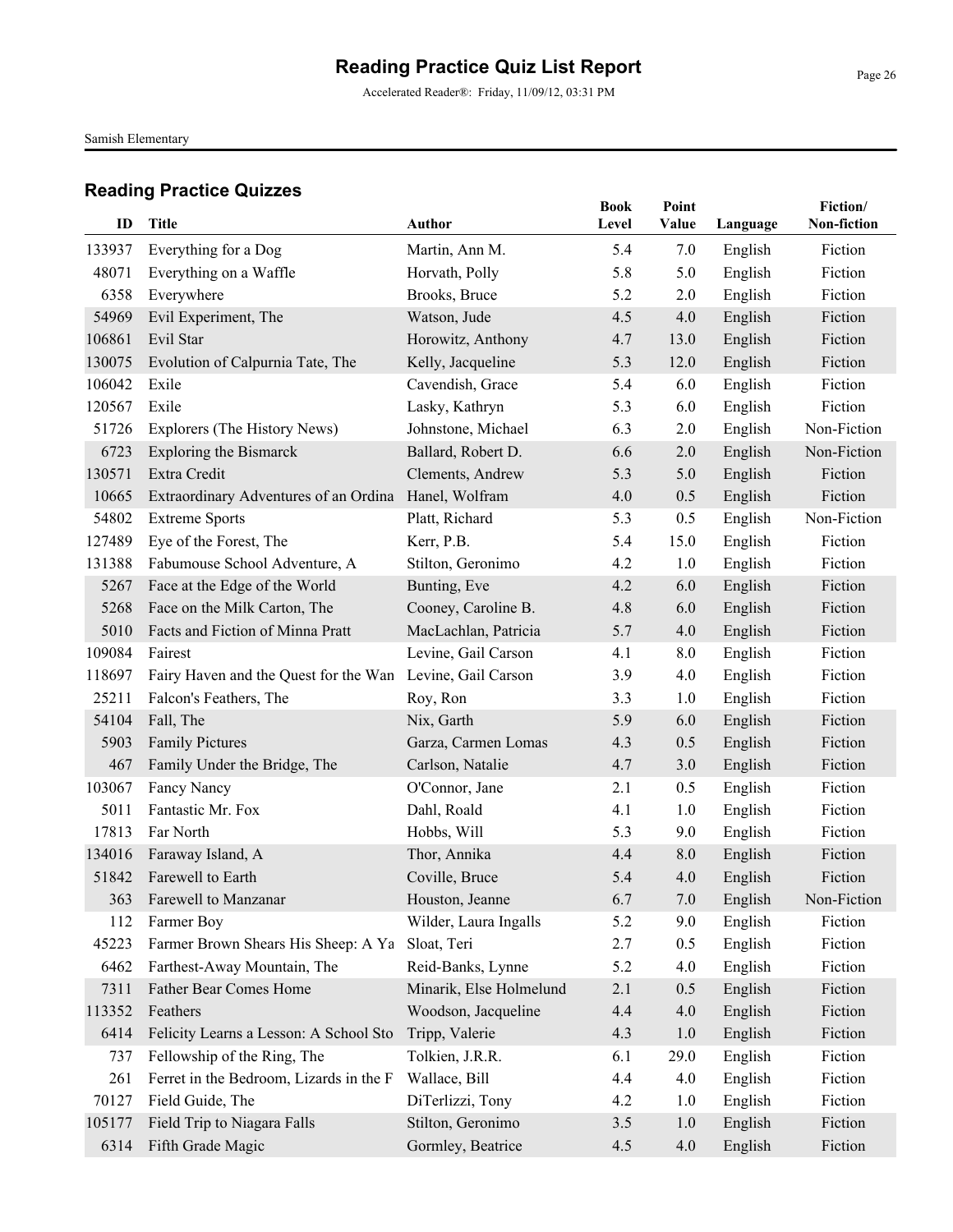Accelerated Reader®: Friday, 11/09/12, 03:31 PM

Samish Elementary

| ID     | Title                                                      | <b>Author</b>         | <b>Book</b><br>Level | Point<br>Value | Language | Fiction/<br>Non-fiction |
|--------|------------------------------------------------------------|-----------------------|----------------------|----------------|----------|-------------------------|
| 54970  | Fight for Truth, The                                       | Watson, Jude          | 4.6                  | 4.0            | English  | Fiction                 |
| 8911   | Figure in the Shadows, The                                 | Bellairs, John        | 4.8                  | 5.0            | English  | Fiction                 |
| 7562   | Fill It Up!                                                | Gibbons, Gail         | 3.6                  | 0.5            | English  | Non-Fiction             |
| 64956  | Final Kingdom, The                                         | Morris, Gilbert       | 4.9                  | 6.0            | English  | Fiction                 |
| 55473  | Final Years of the American Revolution                     | Wade, Linda R.        | 6.9                  | 1.0            | English  | Non-Fiction             |
| 18610  | Finders Keepers for Franklin                               | Bourgeois, Paulette   | 2.8                  | 0.5            | English  | Fiction                 |
| 53195  | Fine, Fine School, A                                       | Creech, Sharon        | 3.3                  | 0.5            | English  | Fiction                 |
| 70122  | Fire and Ice                                               | Hunter, Erin          | 5.4                  | 11.0           | English  | Fiction                 |
| 122984 | Fire Eternal, The                                          | d'Lacey, Chris        | 4.8                  | 12.0           | English  | Fiction                 |
| 24915  | Fire Fighter!                                              | Royston, Angela       | 2.2                  | 0.5            | English  | Non-Fiction             |
| 7563   | Fire! Fire!                                                | Gibbons, Gail         | 3.5                  | 0.5            | English  | Non-Fiction             |
| 137747 | Fire in the Sky                                            | Hunter, Erin          | 5.0                  | 9.0            | English  | Fiction                 |
| 111259 | Fire Star                                                  | d'Lacey, Chris        | 4.8                  | 12.0           | English  | Fiction                 |
| 87157  | Fire Within, The                                           | d'Lacey, Chris        | 4.1                  | 7.0            | English  | Fiction                 |
| 63491  | Fireboat: The Heroic Adventures of the Kalman, Maira       |                       | 3.1                  | 0.5            | English  | Non-Fiction             |
| 7368   | Fireflies!                                                 | Brinckloe, Julie      | 3.2                  | 0.5            | English  | Fiction                 |
| 20800  | Fires of Merlin, The                                       | Barron, T.A.          | 5.0                  | 9.0            | English  | Fiction                 |
| 23667  | Firework-Maker's Daughter, The                             | Pullman, Philip       | 5.3                  | 2.0            | English  | Fiction                 |
| 105860 | First Collier, The                                         | Lasky, Kathryn        | 5.5                  | 6.0            | English  | Fiction                 |
| 41001  | First Day Jitters                                          | Danneberg, Julie      | 2.4                  | 0.5            | English  | Fiction                 |
| 5012   | First Four Years, The                                      | Wilder, Laura Ingalls | 5.8                  | 4.0            | English  | Fiction                 |
| 115393 | First Light                                                | Stead, Rebecca        | 4.8                  | 10.0           | English  | Fiction                 |
| 7369   | First Thanksgiving, The                                    | Hayward, Linda        | 2.9                  | 0.5            | English  | Non-Fiction             |
| 6417   | First Woman Doctor, The                                    | Baker, Rachel         | 7.8                  | 10.0           | English  | Non-Fiction             |
| 11360  | Fish Faces                                                 | Wu, Norbert           | 1.5                  | 0.5            | English  | Non-Fiction             |
| 18611  | Fish Is Fish                                               | Lionni, Leo           | 3.7                  | 0.5            | English  | Fiction                 |
| 27756  | Fish (Popular Pet Care)                                    | Hansen, Ann Larkin    | 4.3                  | 0.5            | English  | Non-Fiction             |
| 43228  | Five Little Monkeys Sitting in a Tree                      | Christelow, Eileen    | 1.7                  | 0.5            | English  | Fiction                 |
| 43609  | Five Little Monkeys Wash the Car                           | Christelow, Eileen    | 2.2                  | 0.5            | English  | Fiction                 |
|        | 113 Five Little Peppers and How They Grev Sidney, Margaret |                       | 7.9                  | 13.0           | English  | Fiction                 |
| 7216   | Five Silly Fishermen                                       | Edwards, Roberta      | 1.5                  | 0.5            | English  | Fiction                 |
| 50150  | Five Smooth Stones: Hope's Diary                           | Gregory, Kristiana    | 4.4                  | 2.0            | English  | Fiction                 |
| 10466  | Flag for Our Country, A                                    | Spencer, Eve          | 3.3                  | 0.5            | English  | Non-Fiction             |
| 41663  | Flag We Love, The                                          | Ryan, Pam Muñoz       | 5.9                  | 0.5            | English  | Non-Fiction             |
| 24437  | Flags (Rourke Guide to State Symbols)                      | Cooper, Jason         | 6.6                  | 1.0            | English  | Non-Fiction             |
| 13392  | Flat Stanley (Unabridged)                                  | Brown, Jeff           | 4.0                  | 1.0            | English  | Fiction                 |
| 114    | Fledgling, The                                             | Langton, Jane         | 5.0                  | 6.0            | English  | Fiction                 |
| 5904   | Flight                                                     | Burleigh, Robert      | 3.5                  | 0.5            | English  | Non-Fiction             |
| 6003   | Flight of Angels                                           | Trease, Geoffrey      | 5.1                  | 3.0            | English  | Fiction                 |
| 64950  | Flight of the Eagles                                       | Morris, Gilbert       | 4.7                  | 7.0            | English  | Fiction                 |
| 132418 | Flight of the Phoenix                                      | LaFevers, R.L.        | 4.2                  | 3.0            | English  | Fiction                 |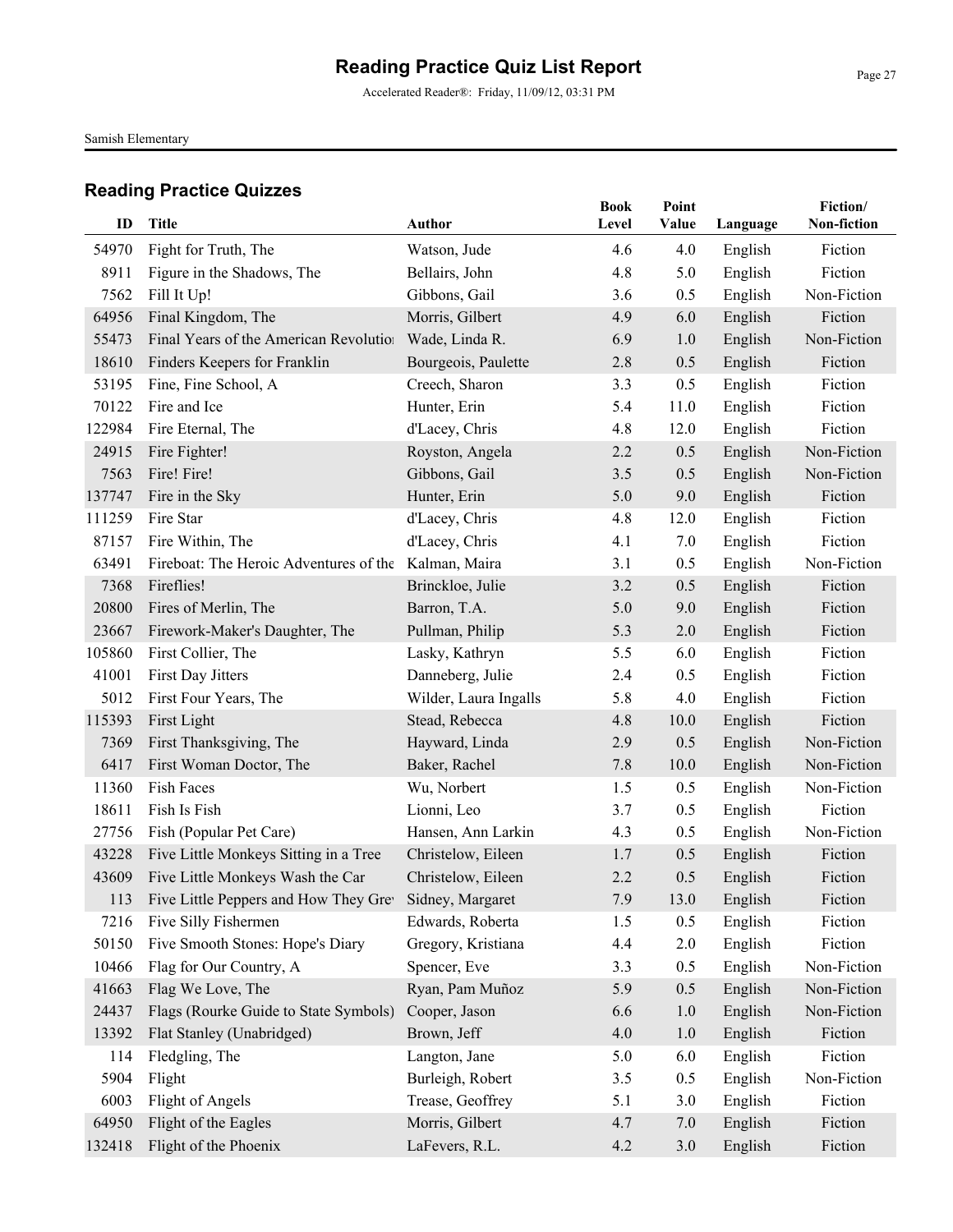Accelerated Reader®: Friday, 11/09/12, 03:31 PM

Samish Elementary

|        |                                                           |                           | <b>Book</b> | Point |          | Fiction/    |
|--------|-----------------------------------------------------------|---------------------------|-------------|-------|----------|-------------|
| ID     | <b>Title</b>                                              | <b>Author</b>             | Level       | Value | Language | Non-fiction |
| 10244  | Flip-Flop Girl                                            | Paterson, Katherine       | 4.6         | 5.0   | English  | Fiction     |
| 27706  | Flood Disaster, The                                       | Kehret, Peg               | 4.9         | 4.0   | English  | Fiction     |
| 30952  | Florence Nightingale: A Photo-Illustrat                   | Davis, Lucile             | 4.3         | 0.5   | English  | Non-Fiction |
| 5013   | Flossie and the Fox                                       | McKissack, Patricia C.    | 3.2         | 0.5   | English  | Fiction     |
| 69075  | Flower Fairies, The                                       | Rodda, Emily              | 4.2         | 2.0   | English  | Fiction     |
| 24438  | Flowers (Rourke Guide to State Symbo                      | Cooper, Jason             | 5.5         | 1.0   | English  | Non-Fiction |
| 108093 | Fluffy and Baron                                          | Rankin, Laura             | 2.7         | 0.5   | English  | Fiction     |
| 165    | Flunking of Joshua T. Bates, The                          | Shreve, Susan             | 5.1         | 2.0   | English  | Fiction     |
| 101038 | Flush                                                     | Hiaasen, Carl             | 5.0         | 9.0   | English  | Fiction     |
| 143889 | Flutter: The Story of Four Sisters and C Moulton, Erin E. |                           | 4.5         | 6.0   | English  | Fiction     |
| 145162 | Fly Guy vs. the Flyswatter!                               | Arnold, Tedd              | 2.1         | 0.5   | English  | Fiction     |
| 122340 | Fly High, Fly Guy!                                        | Arnold, Tedd              | 1.4         | 0.5   | English  | Fiction     |
| 58680  | Flying Free: Corey's Underground Rail                     | Wyeth, Sharon Dennis      | 3.3         | 1.0   | English  | Fiction     |
| 29320  | <b>Flying Ghosts</b>                                      | Matheson, Shirlee Smith   | 4.4         | 6.0   | English  | Fiction     |
| 32018  | Flying with the Eagle, Racing the Grea                    | Bruchac, Joseph           | 5.3         | 5.0   | English  | Non-Fiction |
| 105651 | Flyte                                                     | Sage, Angie               | 6.0         | 16.0  | English  | Fiction     |
| 57133  | Foals in the Field                                        | Baglio, Ben M.            | 3.8         | 3.0   | English  | Fiction     |
| 468    | Fog Magic                                                 | Sauer, Julia              | 6.1         | 4.0   | English  | Fiction     |
| 7217   | Follow the Monsters!                                      | Lerner, Sharon            | 1.4         | 0.5   | English  | Fiction     |
| 6315   | Following the Mystery Man                                 | Hahn, Mary Downing        | 5.1         | 6.0   | English  | Fiction     |
| 9018   | Foot Book, The                                            | Seuss, Dr.                | 0.6         | 0.5   | English  | Fiction     |
| 4845   | Football (How-To Sports)                                  | Joseph, Paul              | 4.5         | 0.5   | English  | Non-Fiction |
| 5661   | Footprints Under the Window                               | Dixon, Franklin W.        | 6.1         | 5.0   | English  | Fiction     |
| 86108  | Forest Explorer: A Life-Size Field Guid                   | Bishop, Nic               | 5.1         | 1.0   | English  | Non-Fiction |
| 73953  | Forest of Secrets                                         | Hunter, Erin              | 5.8         | 11.0  | English  | Fiction     |
| 59064  | Forests of Silence, The                                   | Rodda, Emily              | 5.0         | 4.0   | English  | Fiction     |
| 6359   | Forgotten Door, The                                       | Key, Alexander            | 5.0         | 5.0   | English  | Fiction     |
| 28525  | Fortune's Journey                                         | Coville, Bruce            | 5.5         | 8.0   | English  | Fiction     |
| 6360   | Fortune-Tellers, The                                      | Alexander, Lloyd          | 4.6         | 0.5   | English  | Fiction     |
|        | 27750 Forty Acres and Maybe a Mule                        | Robinet, Harriette Gillem | 4.3         | 5.0   | English  | Fiction     |
| 121302 | Found                                                     | Haddix, Margaret Peterson | 5.0         | 9.0   | English  | Fiction     |
| 77124  | Four Mice Deep in the Jungle                              | Stilton, Geronimo         | 3.1         | 1.0   | English  | Fiction     |
| 7312   | Four on the Shore                                         | Marshall, Edward          | 2.3         | 0.5   | English  | Fiction     |
| 5416   | Fourth-Grade Celebrity                                    | Giff, Patricia Reilly     | 5.6         | 3.0   | English  | Fiction     |
| 6361   | Fourth Grade Rats                                         | Spinelli, Jerry           | 2.6         | 2.0   | English  | Fiction     |
| 36489  | Fourth Grade Weirdo                                       | Freeman, Martha           | 4.0         | 3.0   | English  | Fiction     |
| 23867  | Fox All Week                                              | Marshall, Edward          | 2.0         | 0.5   | English  | Fiction     |
| 36425  | Fox and the Stork, The                                    | McDermott, Gerald         | 1.8         | 0.5   | English  | Fiction     |
| 17524  | Fox at School                                             | Marshall, Edward          | 2.2         | 0.5   | English  | Fiction     |
| 40703  | Fox Be Nimble                                             | Marshall, James           | 2.0         | 0.5   | English  | Fiction     |
| 10518  | Fox in Love                                               | Marshall, Edward          | 1.8         | 0.5   | English  | Fiction     |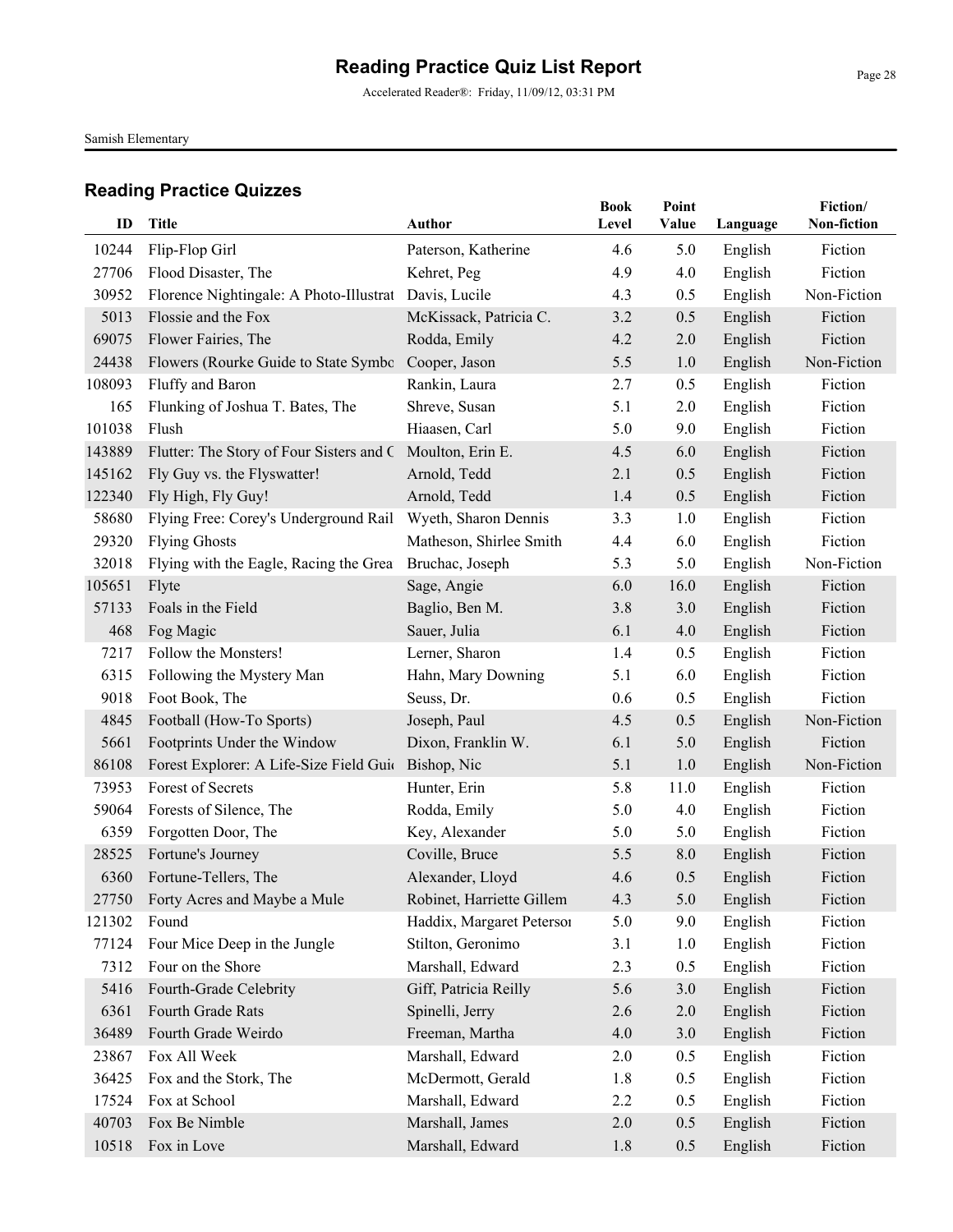Accelerated Reader®: Friday, 11/09/12, 03:31 PM

Samish Elementary

| ID     | <b>Title</b>                            | <b>Author</b>        | <b>Book</b><br>Level | Point<br>Value |          | Fiction/<br>Non-fiction |
|--------|-----------------------------------------|----------------------|----------------------|----------------|----------|-------------------------|
|        |                                         |                      |                      |                | Language |                         |
| 9019   | Fox in Socks                            | Seuss, Dr.           | 2.1                  | 0.5            | English  | Fiction                 |
| 9588   | Fox on Stage                            | Marshall, James      | 2.1                  | 0.5            | English  | Fiction                 |
| 7313   | Fox on the Job                          | Marshall, James      | 2.0                  | 0.5            | English  | Fiction                 |
| 23868  | Fox Outfoxed                            | Marshall, James      | 2.2                  | 0.5            | English  | Fiction                 |
| 218    | Fox Steals Home, The                    | Christopher, Matt    | 4.5                  | 4.0            | English  | Fiction                 |
| 7266   | Fox Went Out on a Chilly Night, The     | Spier, Peter         | 2.7                  | 0.5            | English  | Fiction                 |
| 8566   | Foxman, The                             | Paulsen, Gary        | 4.9                  | 3.0            | English  | Fiction                 |
| 138136 | Framed                                  | Korman, Gordon       | 5.2                  | 6.0            | English  | Fiction                 |
| 31185  | Framed in Fire                          | Patneaude, David     | 3.8                  | 5.0            | English  | Fiction                 |
| 34559  | Francine, Believe It or Not             | Brown/Krensky        | 3.2                  | 1.0            | English  | Fiction                 |
| 43118  | Francine the Superstar                  | Brown/Krensky        | 3.6                  | 1.0            | English  | Fiction                 |
| 41111  | Frankenstein                            | Shelley/Burgan       | 4.5                  | 4.0            | English  | Fiction                 |
| 10666  | Frankenstein Doesn't Plant Petunias     | Dadey/Jones          | 3.7                  | 1.0            | English  | Fiction                 |
| 45579  | Franklin and Harriet                    | Bourgeois, Paulette  | 2.5                  | 0.5            | English  | Fiction                 |
| 18612  | Franklin and the Tooth Fairy            | Bourgeois, Paulette  | 2.6                  | 0.5            | English  | Fiction                 |
| 42304  | Franklin D. Roosevelt                   | Joseph, Paul         | 4.6                  | 0.5            | English  | Non-Fiction             |
| 13563  | Franklin D. Roosevelt: A Photo-Illustra | Potts, Steve         | 4.2                  | 0.5            | English  | Non-Fiction             |
| 6982   | Franklin Delano Roosevelt               | Freedman, Russell    | 8.1                  | 6.0            | English  | Non-Fiction             |
| 18613  | Franklin Fibs                           | Bourgeois, Paulette  | 2.7                  | 0.5            | English  | Fiction                 |
| 18614  | Franklin Goes to School                 | Bourgeois, Paulette  | 2.9                  | 0.5            | English  | Fiction                 |
| 18615  | Franklin Has a Sleepover                | Bourgeois, Paulette  | 2.6                  | 0.5            | English  | Fiction                 |
| 18616  | Franklin in the Dark                    | Bourgeois, Paulette  | 2.5                  | 0.5            | English  | Fiction                 |
| 18617  | Franklin Is Bossy                       | Bourgeois, Paulette  | 2.2                  | 0.5            | English  | Fiction                 |
| 18618  | Franklin Is Lost                        | Bourgeois, Paulette  | 2.6                  | 0.5            | English  | Fiction                 |
| 18619  | Franklin Is Messy                       | Bourgeois, Paulette  | 2.8                  | 0.5            | English  | Fiction                 |
| 18620  | Franklin Plays the Game                 | Bourgeois, Paulette  | 2.8                  | 0.5            | English  | Fiction                 |
| 16877  | Franklin Rides a Bike                   | Bourgeois, Paulette  | 2.6                  | 0.5            | English  | Fiction                 |
| 50233  | Franklin's Bicycle Helmet               | Bourgeois/Moore      | 2.8                  | 0.5            | English  | Fiction                 |
| 18622  | Franklin's Blanket                      | Bourgeois, Paulette  | 3.0                  | 0.5            | English  | Fiction                 |
|        | 30709 Franklin's Class Trip             | Bourgeois, Paulette  | 2.5                  | 0.5            | English  | Fiction                 |
| 18623  | Franklin's Halloween                    | Bourgeois, Paulette  | 2.7                  | 0.5            | English  | Fiction                 |
| 18624  | Franklin's New Friend                   | Bourgeois, Paulette  | 2.7                  | 0.5            | English  | Fiction                 |
| 18625  | Franklin's School Play                  | Bourgeois, Paulette  | 3.0                  | 0.5            | English  | Fiction                 |
| 18621  | Franklin Wants a Pet                    | Bourgeois, Paulette  | 2.5                  | 0.5            | English  | Fiction                 |
| 5067   | Freaky Friday                           | Rodgers, Mary        | 4.4                  | 4.0            | English  | Fiction                 |
| 262    | Freckle Juice                           | Blume, Judy          | 3.1                  | 0.5            | English  | Fiction                 |
| 88049  | Fred and Ted Go Camping                 | Eastman, Peter       | 1.2                  | 0.5            | English  | Fiction                 |
| 7267   | Freddie's Spaghetti                     | Doyle, Charlotte     | 1.1                  | 0.5            | English  | Fiction                 |
| 15159  | Frederick Douglass: A Photo-Illustrated | McLoone, Margo       | 3.5                  | 0.5            | English  | Non-Fiction             |
| 29996  | Freedom Crossing                        | Clark, Margaret Goff | 4.6                  | 5.0            | English  | Fiction                 |
| 52592  | Freedom's Wings: Corey's Undergroun     | Wyeth, Sharon Dennis | 3.0                  | 1.0            | English  | Fiction                 |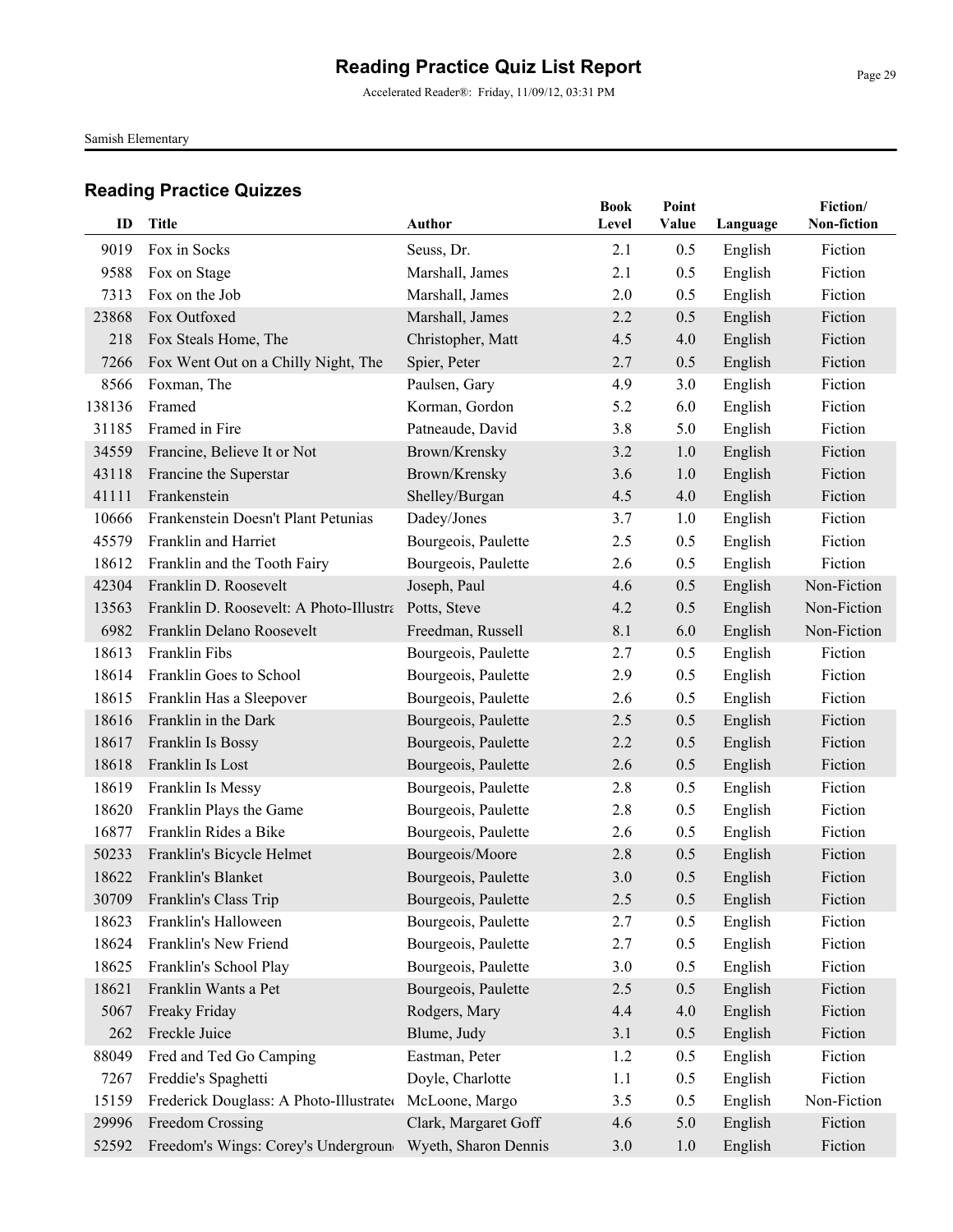Accelerated Reader®: Friday, 11/09/12, 03:31 PM

Samish Elementary

| ID     | <b>Title</b>                           | <b>Author</b>          | <b>Book</b><br>Level | Point<br>Value | Language | Fiction/<br>Non-fiction |
|--------|----------------------------------------|------------------------|----------------------|----------------|----------|-------------------------|
| 34983  | Freedom Train: The Story of Harriet Tu | Sterling, Dorothy      | 6.2                  | 6.0            | English  | Non-Fiction             |
| 135752 | Freefall                               | Gordon, Roderick       | 6.5                  | 25.0           | English  | Fiction                 |
| 364    | Friedrich                              | Richter, Hans Peter    | 4.7                  | 5.0            | English  | Fiction                 |
| 18626  | Friend for Minerva Louise, A           | Stoeke, Janet Morgan   | 1.2                  | 0.5            | English  | Fiction                 |
| 5417   | Friend Like That, A                    | Slote, Alfred          | 3.3                  | 4.0            | English  | Fiction                 |
| 86277  | Friendship According to Humphrey       | Birney, Betty G.       | 4.0                  | 4.0            | English  | Fiction                 |
| 2114   | Frightful's Mountain                   | George, Jean Craighead | 4.7                  | 8.0            | English  | Fiction                 |
| 16637  | Frindle                                | Clements, Andrew       | 5.4                  | 2.0            | English  | Fiction                 |
| 5512   | Frog and Toad All Year                 | Lobel, Arnold          | 2.6                  | 0.5            | English  | Fiction                 |
| 6116   | Frog and Toad Are Friends              | Lobel, Arnold          | 2.9                  | 0.5            | English  | Fiction                 |
| 5467   | Frog and Toad Together                 | Lobel, Arnold          | 2.9                  | 0.5            | English  | Fiction                 |
| 6065   | Frog Prince Continued, The             | Scieszka, Jon          | 3.2                  | 0.5            | English  | Fiction                 |
| 68474  | Frog Princess, The                     | Baker, E.D.            | 4.8                  | 7.0            | English  | Fiction                 |
| 10166  | Frogs                                  | Gibbons, Gail          | 3.5                  | 0.5            | English  | Non-Fiction             |
| 29483  | From One Experience to Another         | Weiss, Jerry/Helen     | 4.7                  | 8.0            | English  | Fiction                 |
| 24913  | From Seed to Plant                     | Gibbons, Gail          | 3.4                  | 0.5            | English  | Non-Fiction             |
| 29     | From the Mixed-Up Files of Mrs. Basil  | Konigsburg, E.L.       | 4.7                  | 5.0            | English  | Fiction                 |
| 167    | Frozen Fire                            | Houston, James         | 4.9                  | 5.0            | English  | Fiction                 |
| 414    | Fudge                                  | Graeber, Charlotte     | 3.7                  | 3.0            | English  | Fiction                 |
| 5220   | Fudge-a-Mania                          | Blume, Judy            | 3.3                  | 3.0            | English  | Fiction                 |
| 88919  | Fugitive Factor, The                   | Korman, Gordon         | 5.1                  | 4.0            | English  | Fiction                 |
| 219    | Gaffer Samson's Luck                   | Paton-Walsh, Jill      | 4.7                  | 4.0            | English  | Fiction                 |
| 7370   | Galimoto                               | Williams, Karen Lynn   | 3.0                  | 0.5            | English  | Fiction                 |
| 220    | Gammage Cup, The                       | Kendall, Carol         | 5.9                  | 8.0            | English  | Fiction                 |
| 29340  | Gate in the Wall, The                  | Howard, Ellen          | 5.7                  | 5.0            | English  | Fiction                 |
| 64957  | Gates of Neptune, The                  | Morris, Gilbert        | 4.9                  | 6.0            | English  | Fiction                 |
| 44063  | Gathering Blue                         | Lowry, Lois            | 5.0                  | 7.0            | English  | Fiction                 |
| 221    | Gathering of Days, A                   | Blos, Joan W.          | 6.7                  | 5.0            | English  | Fiction                 |
| 77834  | Gator Gumbo                            | Fleming, Candace       | 2.8                  | 0.5            | English  | Fiction                 |
| 30     | Gay-Neck: The Story of a Pigeon        | Mukerji, Dhan Gopal    | 6.5                  | 6.0            | English  | Fiction                 |
| 10667  | Genies Don't Ride Bicycles             | Dadey/Jones            | 3.6                  | 1.0            | English  | Fiction                 |
| 6362   | Gentle Annie                           | Shura, Mary Francis    | 5.2                  | 5.0            | English  | Non-Fiction             |
| 222    | Gentle Ben                             | Morey, Walt            | 4.8                  | 8.0            | English  | Fiction                 |
| 13753  | Gentleman Outlaw and Me, Eli: A Stor   | Hahn, Mary Downing     | 5.5                  | 7.0            | English  | Fiction                 |
| 5468   | George and Martha                      | Marshall, James        | 2.7                  | 0.5            | English  | Fiction                 |
| 29165  | George Bush                            | Joseph, Paul           | 4.3                  | 0.5            | English  | Non-Fiction             |
| 10776  | George's Marvelous Medicine            | Dahl, Roald            | 4.0                  | 2.0            | English  | Fiction                 |
| 23749  | George Speaks                          | King-Smith, Dick       | 3.9                  | 1.0            | English  | Fiction                 |
| 44277  | George W. Bush                         | Ryan, Patrick          | 4.6                  | 0.5            | English  | Non-Fiction             |
| 24682  | George Washington                      | Welsbacher, Anne       | 4.0                  | 0.5            | English  | Non-Fiction             |
| 64579  | George Washington                      | Stout, Mary            | 6.0                  | 1.0            | English  | Non-Fiction             |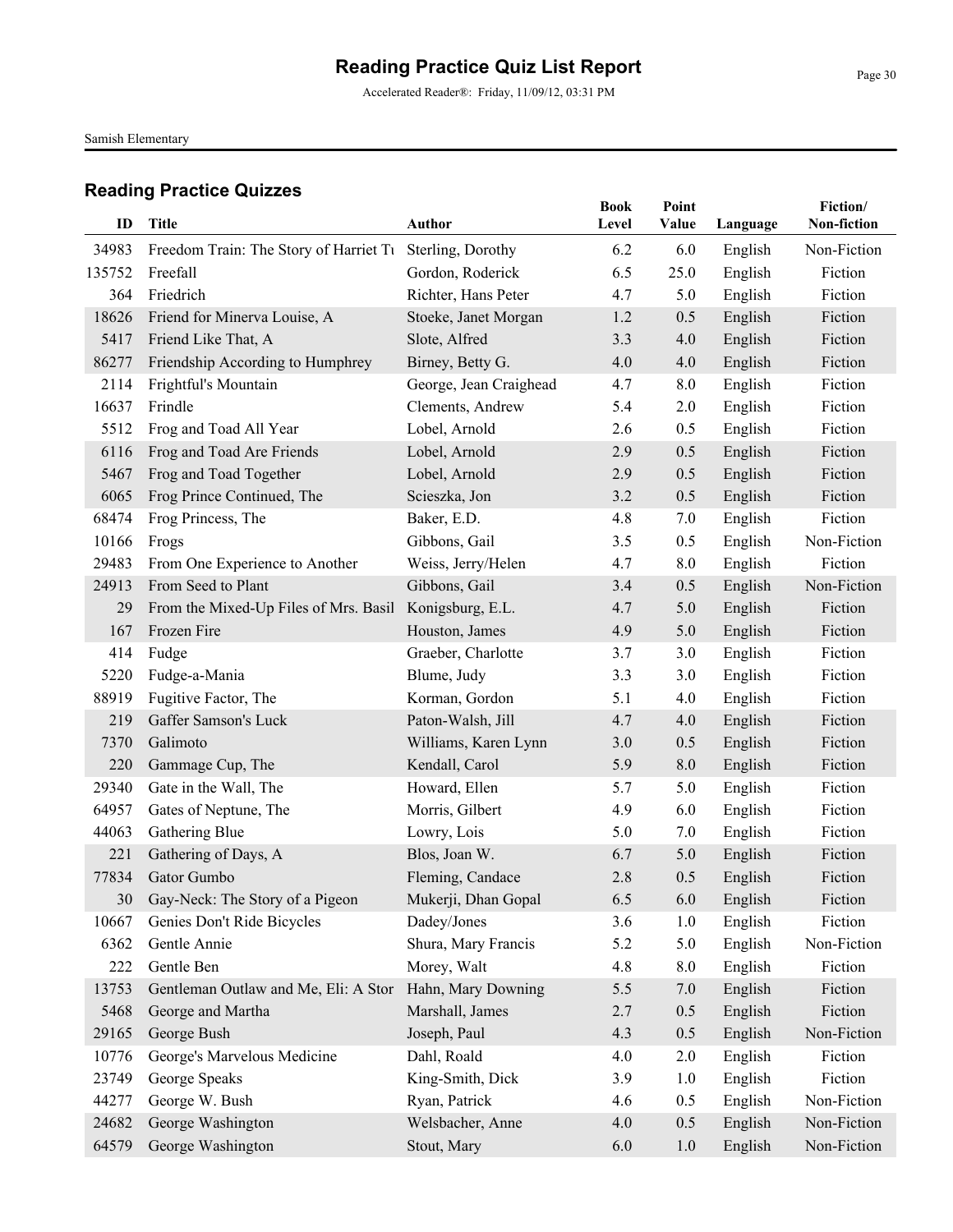Accelerated Reader®: Friday, 11/09/12, 03:31 PM

Samish Elementary

| ID     | <b>Title</b>                           | <b>Author</b>            | <b>Book</b><br>Level | Point<br>Value | Language | Fiction/<br>Non-fiction |
|--------|----------------------------------------|--------------------------|----------------------|----------------|----------|-------------------------|
| 13565  | George Washington: A Photo-Illustrate  | Usel, T.M.               | 4.1                  | 0.5            | English  | Non-Fiction             |
| 11764  | George Washington: A Picture Book B    | Giblin, James Cross      | 4.5                  | 1.0            | English  | Non-Fiction             |
| 5418   | George Washington's Breakfast          | Fritz, Jean              | 4.1                  | 0.5            | English  | Fiction                 |
| 823    | George Washington: Young Leader        | Stevenson, Augusta       | 3.7                  | 3.0            | English  | Fiction                 |
| 7268   | Geraldine's Blanket                    | Keller, Holly            | 1.7                  | 0.5            | English  | Fiction                 |
| 15183  | German Shepherds (Dogs)                | Kallen, Stuart A.        | 3.7                  | 0.5            | English  | Non-Fiction             |
| 127909 | Geronimo's Valentine                   | Stilton, Geronimo        | 3.8                  | 1.0            | English  | Fiction                 |
| 123673 | Geronimo Stilton, Secret Agent         | Stilton, Geronimo        | 3.6                  | 1.0            | English  | Fiction                 |
| 53564  | Geronimo: Young Warrior                | Stanley, George Edward   | 5.0                  | 3.0            | English  | Fiction                 |
| 48051  | Gershon's Monster: A Story for the Jew | Kimmel, Eric A.          | 3.6                  | 0.5            | English  | Fiction                 |
| 42154  | Get That Pest!                         | Douglas, Erin            | 1.0                  | 0.5            | English  | Fiction                 |
| 61039  | Get Well, Good Knight                  | Thomas, Shelley Moore    | 2.3                  | 0.5            | English  | Fiction                 |
| 32742  | Getting Near to Baby                   | Couloumbis, Audrey       | 5.1                  | 6.0            | English  | Fiction                 |
| 263    | Getting Something on Maggie Marmels    | Sharmat, Marjorie Weinm  | 4.2                  | 2.0            | English  | Fiction                 |
| 5014   | Ghost Brother                          | Adler, C.S.              | 4.2                  | 5.0            | English  | Fiction                 |
| 6363   | <b>Ghost Cadet</b>                     | Alphin, Elaine Marie     | 5.5                  | 6.0            | English  | Fiction                 |
| 20113  | <b>Ghost Canoe</b>                     | Hobbs, Will              | 5.9                  | 8.0            | English  | Fiction                 |
| 415    | Ghost in Tent 19, The                  | O'Connor, Jim/Jane       | 3.3                  | 1.0            | English  | Fiction                 |
| 6364   | Ghost in the House, A                  | Wright, Betty Ren        | 4.4                  | 5.0            | English  | Fiction                 |
| 31178  | Ghost in the Tokaido Inn, The          | Hoobler, Dorothy/Thomas  | 5.1                  | 7.0            | English  | Fiction                 |
| 5419   | Ghost in the Window, A                 | Wright, Betty Ren        | 5.5                  | 5.0            | English  | Fiction                 |
| 7314   | Ghost Named Fred, A                    | Benchley, Nathaniel      | 2.4                  | 0.5            | English  | Fiction                 |
| 29339  | Ghost of a Chance                      | Roberts, Laura Peyton    | 4.6                  | 7.0            | English  | Fiction                 |
| 10668  | Ghost of Popcorn Hill, The             | Wright, Betty Ren        | 3.5                  | 1.0            | English  | Fiction                 |
| 118320 | Ghost of Poplar Point, The             | DeFelice, Cynthia        | 5.2                  | 5.0            | English  | Fiction                 |
| 123492 | Ghost of Spirit Bear                   | Mikaelsen, Ben           | 4.8                  | 5.0            | English  | Fiction                 |
| 101953 | Ghost's Grave, The                     | Kehret, Peg              | 5.0                  | 6.0            | English  | Fiction                 |
| 9264   | Ghost Ship Mystery, The                | Warner, Gertrude Chandle | 4.0                  | 3.0            | English  | Fiction                 |
| 139440 | Ghost Tale for Christmas Time, A       | Osborne, Mary Pope       | 3.6                  | 2.0            | English  | Fiction                 |
| 17566  | Ghost Town at Sundown                  | Osborne, Mary Pope       | $3.0$                | $1.0$          | English  | Fiction                 |
| 10669  | Ghosts Don't Eat Potato Chips          | Dadey/Jones              | 3.4                  | 1.0            | English  | Fiction                 |
| 5068   | Ghosts I Have Been                     | Peck, Richard            | 5.7                  | 9.0            | English  | Fiction                 |
| 53499  | Giant Germ, The                        | Cole/Capeci              | 4.7                  | 1.0            | English  | Fiction                 |
| 125592 | Giant Problem, A                       | DiTerlizzi, Tony         | 4.3                  | 2.0            | English  | Fiction                 |
| 85481  | Giant Rat of Sumatra: Or Pirates Galor | Fleischman, Sid          | 4.5                  | 4.0            | English  | Fiction                 |
| 29328  | Gift for Beth, A                       | Pfeffer, Susan Beth      | 3.9                  | 2.0            | English  | Fiction                 |
| 29327  | Gift for Jo, A                         | Pfeffer, Susan Beth      | 4.3                  | 2.0            | English  | Fiction                 |
| 5269   | Gift of Magic, A                       | Duncan, Lois             | 6.0                  | 7.0            | English  | Fiction                 |
| 5015   | Gift of the Pirate Queen, The          | Giff, Patricia Reilly    | 5.0                  | 4.0            | English  | Fiction                 |
| 22543  | Ginger                                 | Voake, Charlotte         | 2.9                  | 0.5            | English  | Fiction                 |
| 31     | Ginger Pye                             | Estes, Eleanor           | 6.0                  | 9.0            | English  | Fiction                 |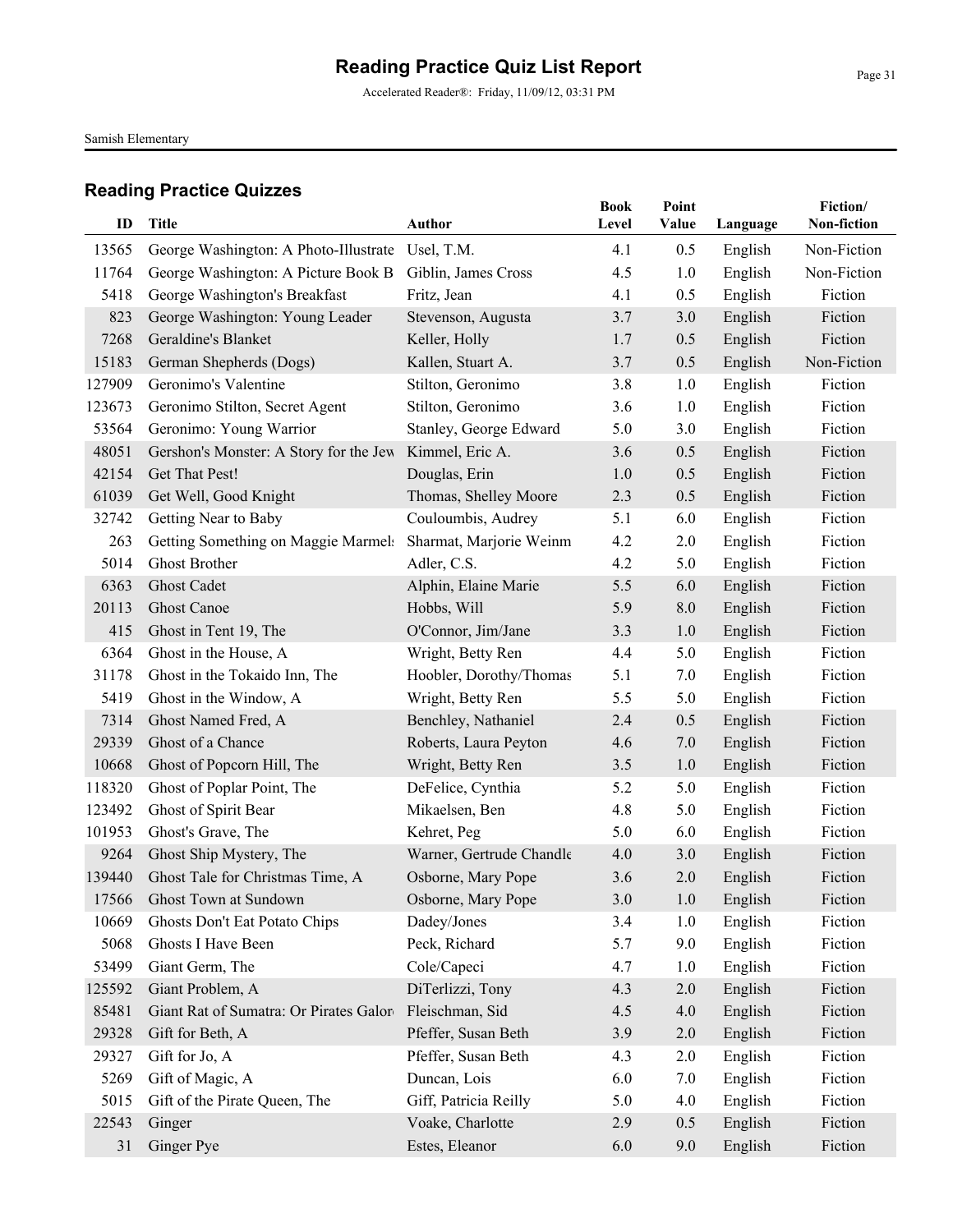Accelerated Reader®: Friday, 11/09/12, 03:31 PM

Samish Elementary

| ID     | Title                                               | Author                | <b>Book</b><br>Level | Point<br>Value | Language | Fiction/<br>Non-fiction |
|--------|-----------------------------------------------------|-----------------------|----------------------|----------------|----------|-------------------------|
| 34613  | Gingerbread Baby                                    | Brett, Jan            | 3.5                  | 0.5            | English  | Fiction                 |
| 51923  | Gingerbread Boy, The                                | Ziefert, Harriet      | 1.9                  | 0.5            | English  | Fiction                 |
| 110321 | Gingerbread Girl, The                               | Ernst, Lisa Campbell  | 4.4                  | 0.5            | English  | Fiction                 |
| 9060   | Gingerbread Man, The                                | Kimmel, Eric A.       | 2.4                  | 0.5            | English  | Fiction                 |
| 9265   | Giraffe and the Pelly and Me, The                   | Dahl, Roald           | 4.7                  | 1.0            | English  | Fiction                 |
| 223    | Girl Called Al, A                                   | Greene, Constance C.  | 3.8                  | 3.0            | English  | Fiction                 |
| 32208  | Girl Who Chased Away Sorrow: The L                  | Turner, Ann           | 5.1                  | 5.0            | English  | Fiction                 |
| 5069   | Girl Who Owned a City, The                          | Nelson, O.T.          | 4.7                  | 7.0            | English  | Fiction                 |
| 18768  | Girl with the Silver Eyes, The                      | Roberts, Willo Davis  | 5.3                  | 7.0            | English  | Fiction                 |
| 53627  | Girls: A History of Growing up Female Colman, Penny |                       | 7.4                  | 6.0            | English  | Non-Fiction             |
| 168    | Give Us a Great Big Smile, Rosy Cole                | Greenwald, Sheila     | 3.8                  | 1.0            | English  | Fiction                 |
| 8568   | Giver, The                                          | Lowry, Lois           | 5.7                  | 7.0            | English  | Fiction                 |
| 26745  | <b>Giving Thanks</b>                                | Swamp, Chief Jake     | 3.3                  | 0.5            | English  | Fiction                 |
| 5469   | Giving Tree, The                                    | Silverstein, Shel     | 2.6                  | 0.5            | English  | Fiction                 |
| 6463   | Glass Angels, The                                   | Hill, Susan           | 5.7                  | 2.0            | English  | Fiction                 |
| 58515  | Gloria Rising                                       | Cameron, Ann          | 3.9                  | 1.0            | English  | Fiction                 |
| 4860   | Go-Carts (Action Sports Library)                    | Italia, Bob           | 5.8                  | 0.5            | English  | Non-Fiction             |
| 45962  | Go, Dog. Go!                                        | Eastman, P.D.         | 1.2                  | 0.5            | English  | Fiction                 |
| 29997  | Goblins in the Castle                               | Coville, Bruce        | 4.5                  | 5.0            | English  | Fiction                 |
| 6464   | Godmother Tree, The                                 | Brodeur, Ruth         | 5.5                  | 3.0            | English  | Fiction                 |
| 169    | Going Home                                          | Mohr, Nicholasa       | 4.4                  | 6.0            | English  | Fiction                 |
| 170    | Gold Cadillac, The                                  | Taylor, Mildred D.    | 4.1                  | 1.0            | English  | Fiction                 |
| 103187 | Gold Miner's Daughter: A Melodramat                 | Hopkins, Jackie       | 3.8                  | 0.5            | English  | Fiction                 |
| 662    | Golden Bird, The                                    | Stolp, Hans           | 4.0                  | 1.0            | English  | Fiction                 |
| 15085  | Golden Compass, The                                 | Pullman, Philip       | 7.1                  | 19.0           | English  | Fiction                 |
| 20316  | Golden Goblet, The                                  | McGraw, Eloise Jarvis | 6.3                  | 11.0           | English  | Fiction                 |
| 44354  | Golden Knights: The U.S. Army Paracl                | Hopkins, Ellen        | 5.7                  | 0.5            | English  | Non-Fiction             |
| 27764  | Golden Retrievers (Dogs)                            | Kallen, Stuart A.     | 3.7                  | 0.5            | English  | Non-Fiction             |
| 114312 | Golden Tree, The                                    | Lasky, Kathryn        | 5.5                  | 6.0            | English  | Fiction                 |
|        | 72364 Goldie and the Three Bears                    | Stanley, Diane        | 2.6                  | 0.5            | English  | Fiction                 |
| 39897  | Goldilocks and the Three Bears                      | Brett, Jan            | 4.4                  | 0.5            | English  | Fiction                 |
| 43489  | Goldilocks Returns                                  | Ernst, Lisa Campbell  | 3.8                  | 0.5            | English  | Fiction                 |
| 52317  | Golem                                               | Wisniewski, David     | 4.3                  | 0.5            | English  | Fiction                 |
| 41446  | Golly Sisters Go West, The                          | Byars, Betsy          | 2.1                  | 0.5            | English  | Fiction                 |
| 121613 | Gollywhopper Games, The                             | Feldman, Jody         | 3.9                  | 6.0            | English  | Fiction                 |
| 224    | Gone-Away Lake                                      | Enright, Elizabeth    | 5.3                  | 7.0            | English  | Fiction                 |
| 6466   | Good-bye, Chicken Little                            | Byars, Betsy          | 4.4                  | 3.0            | English  | Fiction                 |
| 48526  | Good Fight: How World War II Was W                  | Ambrose, Stephen E.   | 8.2                  | 2.0            | English  | Non-Fiction             |
| 32     | Good Master, The                                    | Seredy, Kate          | 4.4                  | 5.0            | English  | Fiction                 |
| 115900 | Good Masters! Sweet Ladies! Voices fi               | Schlitz, Laura Amy    | 5.6                  | 2.0            | English  | Fiction                 |
| 7269   | Good Morning, Chick                                 | Ginsburg, Mirra       | 2.2                  | 0.5            | English  | Fiction                 |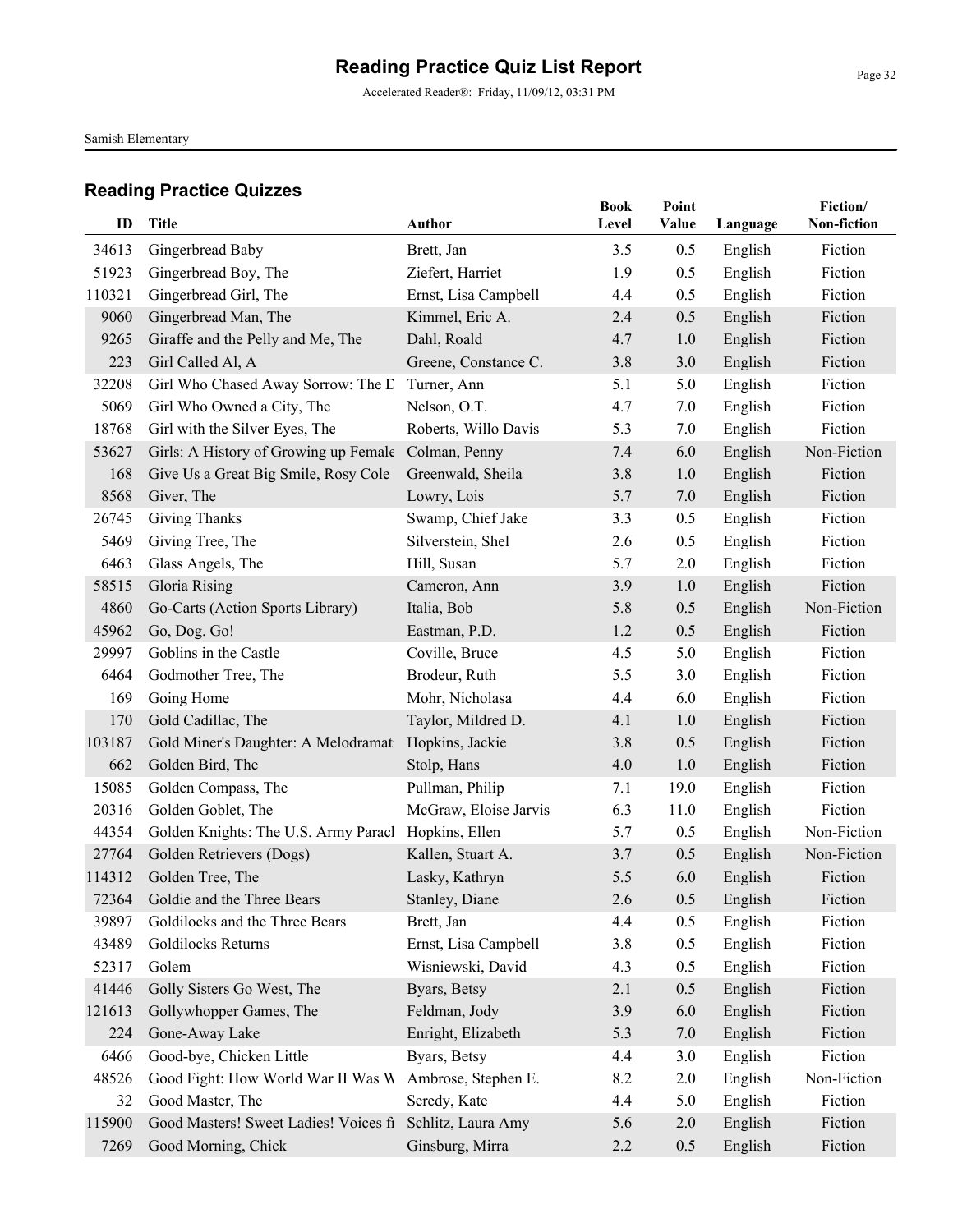Accelerated Reader®: Friday, 11/09/12, 03:31 PM

Samish Elementary

| ID     | Title                                  | Author                   | <b>Book</b><br>Level | Point<br>Value | Language | Fiction/<br>Non-fiction |
|--------|----------------------------------------|--------------------------|----------------------|----------------|----------|-------------------------|
| 61516  | Good Morning, Gorillas                 | Osborne, Mary Pope       | 3.3                  | 1.0            | English  | Fiction                 |
| 7315   | Good Morning, Miss Gator               | Kraus, Robert            | 2.7                  | 0.5            | English  | Fiction                 |
| 6465   | Good Neighbors                         | Tedrow, T.L.             | 4.4                  | 8.0            | English  | Fiction                 |
| 39566  | Good Night, Good Knight                | Thomas, Shelley Moore    | 2.1                  | 0.5            | English  | Fiction                 |
| 6316   | Good Night, Mr. Tom                    | Magorian, Michelle       | 4.8                  | 12.0           | English  | Fiction                 |
| 20019  | Good Work, Amelia Bedelia              | Parish, Peggy            | 2.1                  | 0.5            | English  | Fiction                 |
| 7218   | Goodnight Moon                         | Brown, Margaret Wise     | 1.8                  | 0.5            | English  | Fiction                 |
| 105799 | Goose on the Loose                     | Rogers, Jacqueline       | 1.1                  | 0.5            | English  | Fiction                 |
| 28321  | Goose's Gold, The                      | Roy, Ron                 | 3.3                  | 1.0            | English  | Fiction                 |
| 59916  | Goose's Story                          | Best, Cari               | 2.7                  | 0.5            | English  | Fiction                 |
| 64604  | Goosed!                                | Wallace, Bill            | 3.5                  | 2.0            | English  | Fiction                 |
| 105737 | Gossamer                               | Lowry, Lois              | 4.4                  | 4.0            | English  | Fiction                 |
| 39808  | Grace's Letter to Lincoln              | Roop, Peter/Connie       | 3.7                  | 1.0            | English  | Fiction                 |
| 7570   | Grandfather's Journey                  | Say, Allen               | 3.6                  | 0.5            | English  | Fiction                 |
| 171    | Grandmother for the Orphelines, A      | Carlson, Natalie         | 4.7                  | 2.0            | English  | Fiction                 |
| 71135  | Granny Torrelli Makes Soup             | Creech, Sharon           | 4.2                  | 2.0            | English  | Fiction                 |
| 34576  | Grannyman, The                         | Schachner, Judith Byron  | 4.1                  | 0.5            | English  | Fiction                 |
| 7371   | Grasshopper on the Road                | Lobel, Arnold            | 2.9                  | 0.5            | English  | Fiction                 |
| 125535 | Graveyard Book, The                    | Gaiman, Neil             | 5.1                  | 10.0           | English  | Fiction                 |
| 128929 | Great Bear Lake                        | Hunter, Erin             | 5.2                  | 11.0           | English  | Fiction                 |
| 469    | Great Brain at the Academy, The        | Fitzgerald, John D.      | 5.8                  | 6.0            | English  | Fiction                 |
| 115    | Great Brain, The                       | Fitzgerald, John         | 5.2                  | 7.0            | English  | Fiction                 |
| 6467   | Great Christmas Kidnaping Caper, The   | VanLeeuwen, Jean         | 4.9                  | 3.0            | English  | Fiction                 |
| 9020   | Great Day for Up!                      | Seuss, Dr.               | 0.8                  | 0.5            | English  | Fiction                 |
| 6468   | Great Debate, The                      | Tedrow, T.L.             | 4.4                  | 9.0            | English  | Fiction                 |
| 14532  | Great Fire, The                        | Murphy, Jim              | 7.6                  | 4.0            | English  | Non-Fiction             |
| 88641  | Great Fuzz Frenzy, The                 | Stevens, Janet           | 1.9                  | 0.5            | English  | Fiction                 |
| 116    | Great Gilly Hopkins, The               | Paterson, Katherine      | 4.6                  | 5.0            | English  | Fiction                 |
| 264    | Great Ideas of Lila Fenwick, The       | McMullan, Kate           | 4.8                  | 4.0            | English  | Fiction                 |
| 6021   | Great Little Madison, The              | Fritz, Jean              | 7.7                  | 6.0            | English  | Non-Fiction             |
| 6469   | Great Mom Swap, The                    | Haynes, Betsy            | 5.6                  | 5.0            | English  | Fiction                 |
| 6365   | Great Northern Diver: The Loon         | Esbensen, Barbara Juster | 5.2                  | 0.5            | English  | Non-Fiction             |
| 31190  | Great Railroad Race: The Diary of Libl | Gregory, Kristiana       | 5.7                  | 5.0            | English  | Fiction                 |
| 16915  | Great Redwall Feast, The               | Jacques, Brian           | 4.9                  | 0.5            | English  | Fiction                 |
| 6470   | Great Rescue Operation, The            | VanLeeuwen, Jean         | 4.0                  | 4.0            | English  | Fiction                 |
| 53501  | Great Shark Escape, The                | Cole/Johnston            | 4.0                  | 1.0            | English  | Fiction                 |
| 14619  | Great Snake Escape, The                | Coxe, Molly              | 2.3                  | 0.5            | English  | Fiction                 |
| 6366   | Great Summer Camp Catastrophe, The     | VanLeeuwen, Jean         | 3.7                  | 5.0            | English  | Fiction                 |
| 25153  | Great Turkey Walk, The                 | Karr, Kathleen           | 4.5                  | 6.0            | English  | Fiction                 |
| 40878  | Greek News (The History News), The     | Powell/Steele            | 6.3                  | 1.0            | English  | Non-Fiction             |
| 13514  | Green Berets, The                      | Streissguth, Tom         | 6.4                  | 0.5            | English  | Non-Fiction             |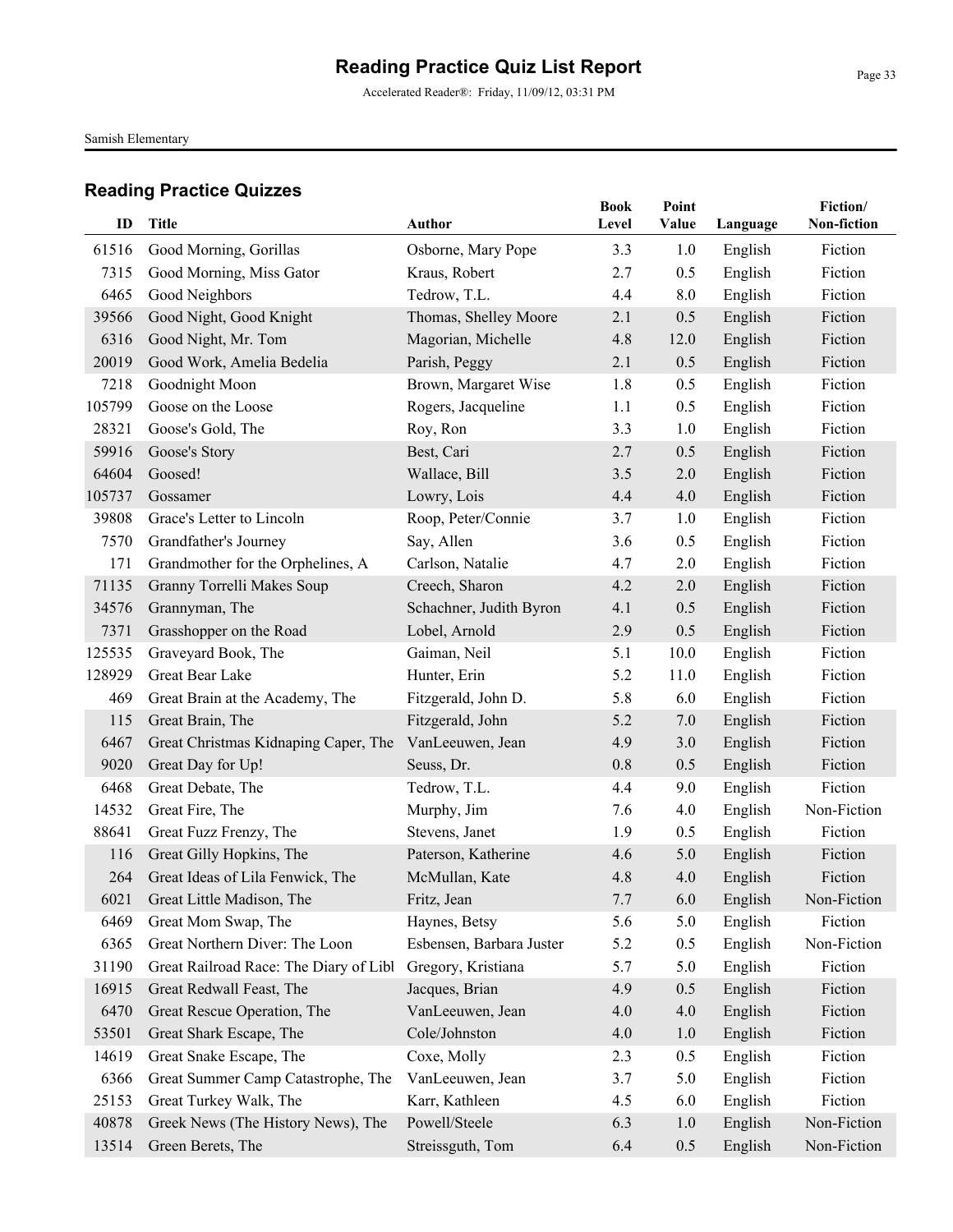Accelerated Reader®: Friday, 11/09/12, 03:31 PM

Samish Elementary

| ID          | <b>Title</b>                                              | <b>Author</b>                     | <b>Book</b><br>Level | Point<br>Value | Language           | Fiction/<br>Non-fiction |
|-------------|-----------------------------------------------------------|-----------------------------------|----------------------|----------------|--------------------|-------------------------|
|             |                                                           |                                   |                      |                |                    |                         |
| 470<br>9021 | Green Book, The<br>Green Eggs and Ham                     | Paton-Walsh, Jill<br>Seuss, Dr.   | 5.5<br>1.5           | 2.0<br>0.5     | English            | Fiction<br>Fiction      |
| 11466       | Greenwitch                                                |                                   | 5.3                  | 6.0            | English<br>English | Fiction                 |
| 114627      | Gregor and the Code of Claw                               | Cooper, Susan<br>Collins, Suzanne | 5.0                  | 12.0           | English            | Fiction                 |
| 88381       | Gregor and the Curse of the Warmbloo                      | Collins, Suzanne                  | 4.8                  | 10.0           | English            | Fiction                 |
| 106347      | Gregor and the Marks of Secret                            | Collins, Suzanne                  | 5.0                  | 9.0            | English            | Fiction                 |
| 82278       | Gregor and the Prophecy of Bane                           | Collins, Suzanne                  | 4.7                  | 8.0            | English            | Fiction                 |
| 71754       | Gregor the Overlander                                     | Collins, Suzanne                  | 4.8                  | 8.0            | English            | Fiction                 |
| 7372        | Gregory, the Terrible Eater                               | Sharmat, Mitchell                 | 2.8                  | 0.5            | English            | Fiction                 |
| 10670       | Gremlins Don't Chew Bubble Gum                            | Dadey/Jones                       | 3.7                  | 1.0            | English            | Fiction                 |
| 33          | Grey King, The                                            | Cooper, Susan                     | 6.2                  | 9.0            | English            | Fiction                 |
| 81705       | Grim Grotto, The                                          | Snicket, Lemony                   | 6.5                  | 8.0            | English            | Fiction                 |
| 76340       | Grim Tuesday                                              | Nix, Garth                        | 6.0                  | 10.0           | English            | Fiction                 |
| 27768       | Grizzly Bears (Bears)                                     | Kallen, Stuart A.                 | 4.3                  | 0.5            | English            | Non-Fiction             |
| 7316        | Grizzwold                                                 | Hoff, Syd                         | 2.0                  | 0.5            | English            | Fiction                 |
| 5514        | Grouchy Ladybug, The                                      | Carle, Eric                       | 2.8                  | 0.5            | English            | Fiction                 |
| 225         | Groundhog's Horse                                         | Rockwood, Joyce                   | 4.3                  | 3.0            | English            | Fiction                 |
| 44237       | Growl! A Book About Bears                                 | Berger, Melvin                    | 2.8                  | 0.5            | English            | Non-Fiction             |
| 42387       | Gruffalo, The                                             | Donaldson, Julia                  | 2.3                  | 0.5            | English            | Fiction                 |
| 11467       | Guests                                                    | Dorris, Michael                   | 5.2                  | 3.0            | English            | Fiction                 |
| 507         | Gulliver's Travels                                        | Swift, Jonathan                   | 13.5                 | 25.0           | English            | Fiction                 |
| 46280       | Guts: The True Stories Behind Hatchet                     | Paulsen, Gary                     | 6.5                  | 4.0            | English            | Non-Fiction             |
| 12754       | Gym Teacher from the Black Lagoon,                        | Thaler, Mike                      | 2.2                  | 0.5            | English            | Fiction                 |
| 41644       | Hail to the Chief: The American Presid                    | Robb, Don                         | 6.7                  | 0.5            | English            | Non-Fiction             |
| 471         | Half Magic                                                | Eager, Edward                     | 5.0                  | 5.0            | English            | Fiction                 |
| 365         | Halfback Tough                                            | Dygard, Thomas J.                 | 5.1                  | 7.0            | English            | Fiction                 |
| 51282       | Halloween                                                 | Gibbons, Gail                     | 2.8                  | 0.5            | English            | Non-Fiction             |
| 140347      | Halt's Peril                                              | Flanagan, John                    | 5.8                  | 17.0           | English            | Fiction                 |
| 115608      | Ham the Astrochimp                                        | Hilliard, Richard                 | 7.3                  | 0.5            | English            | Non-Fiction             |
| 27758       | Hamsters and Gerbils (Popular Pet Care Hansen, Ann Larkin |                                   | 4.1                  | 0.5            | English            | Non-Fiction             |
| 60541       | Hana's Suitcase                                           | Levine, Karen                     | 5.0                  | 2.0            | English            | Non-Fiction             |
| 6367        | Hannah                                                    | Whelan, Gloria                    | 4.3                  | 1.0            | English            | Fiction                 |
| 30549       | Hans Brinker (Great Illustrated Classic:                  | Dodge/Vogel                       | 5.2                  | 3.0            | English            | Fiction                 |
| 508         | Hans Brinker, or The Silver Skates                        | Dodge, Mary Mapes                 | 8.2                  | 14.0           | English            | Fiction                 |
| 6004        | Happily After All                                         | Stevenson, Laura                  | 4.1                  | 9.0            | English            | Fiction                 |
| 53066       | Happy Birthday, Biscuit!/Biscuit's Birtl                  | Capucilli, Alyssa Satin           | 1.2                  | 0.5            | English            | Fiction                 |
| 7219        | Happy Birthday, Cookie Monster!                           | Haus, Felice                      | 1.1                  | 0.5            | English            | Fiction                 |
| 44313       | Happy Birthday, Danny and the Dinosa                      | Hoff, Syd                         | 1.9                  | 0.5            | English            | Fiction                 |
| 5016        | Happy Birthday, Kirsten!                                  | Shaw, Janet                       | 4.0                  | 1.0            | English            | Fiction                 |
| 5017        | Happy Birthday, Molly!                                    | Tripp, Valerie                    | 3.5                  | 1.0            | English            | Fiction                 |
| 5018        | Happy Birthday, Samantha!                                 | Tripp, Valerie                    | 3.7                  | 1.0            | English            | Fiction                 |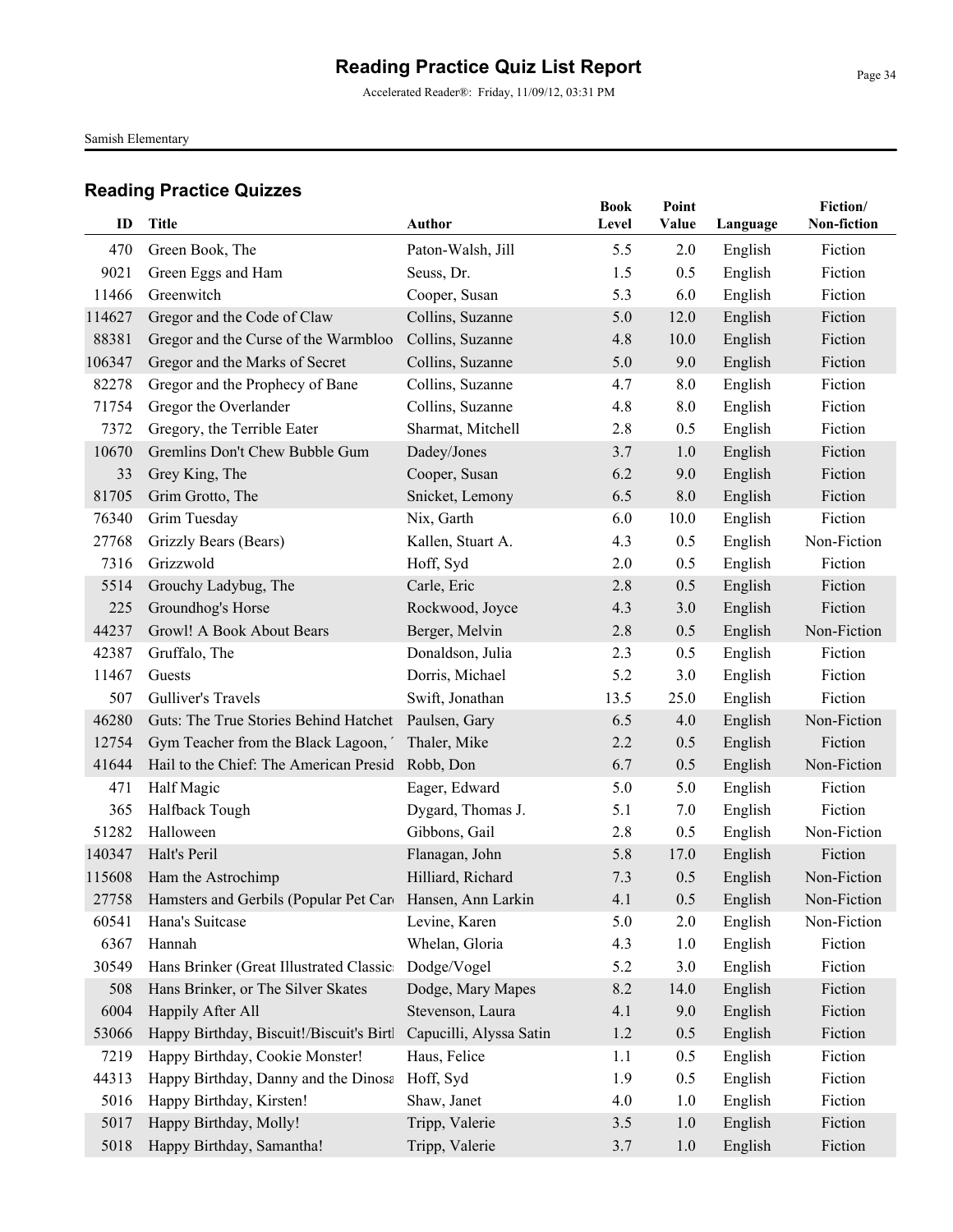Accelerated Reader®: Friday, 11/09/12, 03:31 PM

Samish Elementary

| ID            | <b>Title</b>                                                       | <b>Author</b>                           | <b>Book</b><br>Level | Point<br>Value | Language           | Fiction/<br>Non-fiction |
|---------------|--------------------------------------------------------------------|-----------------------------------------|----------------------|----------------|--------------------|-------------------------|
|               |                                                                    |                                         |                      |                |                    |                         |
| 7220          | Happy Birthday, Thomas!                                            | Awdry, Rev. W.                          | 1.1                  | 0.5            | English            | Fiction<br>Fiction      |
| 9022          | Happy Birthday to You!<br>Happy Mother's Day!                      | Seuss, Dr.                              | 3.1                  | 0.5            | English            | Fiction                 |
| 7270          |                                                                    | Hautzig, Deborah                        | 1.4                  | 0.5            | English            |                         |
| 7317          | Happy Mother's Day                                                 | Kroll, Steven                           | 2.7                  | 0.5<br>0.5     | English            | Fiction<br>Fiction      |
| 18627<br>7318 | Happy Valentine's Day, Miss Hildy!<br>Harold and the Purple Crayon | Grambling, Lois G.<br>Johnson, Crockett | 3.1<br>3.0           | 0.5            | English<br>English | Fiction                 |
| 7319          | Harold's Runaway Nose                                              |                                         | 2.7                  | 0.5            |                    | Fiction                 |
| 4197          | Harriet and the Roller Coaster                                     | Sonnenschein, Harriet                   |                      |                | English            | Fiction                 |
|               |                                                                    | Carlson, Nancy                          | 1.7                  | 0.5            | English            |                         |
| 4198          | Harriet and Walt                                                   | Carlson, Nancy                          | 1.7                  | 0.5            | English            | Fiction                 |
| 4199          | Harriet's Halloween Candy                                          | Carlson, Nancy                          | 1.8                  | 0.5            | English            | Fiction                 |
| 10671         | Harriet's Hare                                                     | King-Smith, Dick                        | 4.1                  | 2.0            | English            | Fiction                 |
| 4200          | Harriet's Recital                                                  | Carlson, Nancy                          | 1.8                  | 0.5            | English            | Fiction                 |
| 226           | Harriet the Spy                                                    | Fitzhugh, Louise                        | 4.5                  | 8.0            | English            | Fiction                 |
| 366           | Harriet TubmanUnderground Railroa                                  | Petry, Ann                              | 6.6                  | 9.0            | English            | Non-Fiction             |
| 5332          | Harris and Me: A Summer Remembere Paulsen, Gary                    |                                         | 5.7                  | 5.0            | English            | Fiction                 |
| 7271          | Harry Goes to Day Camp                                             | Ziefert, James                          | 1.5                  | 0.5            | English            | Fiction                 |
| 13707         | Harry Houdini: Young Magician                                      | Borland/Speicher                        | 4.7                  | 4.0            | English            | Non-Fiction             |
| 416           | Harry Kitten and Tucker Mouse                                      | Selden, George                          | 4.0                  | 1.0            | English            | Fiction                 |
| 32081         | Harry Potter and the Chamber of Secret                             | Rowling, J.K.                           | 6.7                  | 14.0           | English            | Fiction                 |
| 116230        | Harry Potter and the Deathly Hallows                               | Rowling, J.K.                           | 6.9                  | 34.0           | English            | Fiction                 |
| 40670         | Harry Potter and the Goblet of Fire                                | Rowling, J.K.                           | 6.8                  | 32.0           | English            | Fiction                 |
| 89154         | Harry Potter and the Half-Blood Prince                             | Rowling, J.K.                           | 7.2                  | 29.0           | English            | Fiction                 |
| 69785         | Harry Potter and the Order of the Phoen                            | Rowling, J.K.                           | 7.2                  | 44.0           | English            | Fiction                 |
| 32082         | Harry Potter and the Prisoner of Azkab                             | Rowling, J.K.                           | 6.7                  | 18.0           | English            | Fiction                 |
| 26759         | Harry Potter and the Sorcerer's Stone                              | Rowling, J.K.                           | 5.5                  | 12.0           | English            | Fiction                 |
| 29168         | Harry S. Truman                                                    | Joseph, Paul                            | 4.3                  | 0.5            | English            | Non-Fiction             |
| 172           | Harvey's Horrible Snake Disaster                                   | Clifford, Eth                           | 4.4                  | 3.0            | English            | Fiction                 |
| 6317          | Harvey's Wacky Parrot Adventure                                    | Clifford, Eth                           | 4.3                  | 3.0            | English            | Fiction                 |
| 26639         | Hat, The                                                           | Brett, Jan                              | 2.6                  | 0.5            | English            | Fiction                 |
| 367           | Hatchet                                                            | Paulsen, Gary                           | 5.7                  | $7.0\,$        | English            | Fiction                 |
| 88920         | Hatchling, The                                                     | Lasky, Kathryn                          | 5.0                  | 7.0            | English            | Fiction                 |
| 60384         | Hats off for the Fourth of July!                                   | Ziefert, Harriet                        | 1.6                  | 0.5            | English            | Fiction                 |
| 51217         | Hatshepsut, His Majesty, Herself                                   | Andronik, Catherine M.                  | 7.7                  | 1.0            | English            | Non-Fiction             |
| 5019          | Hattie and the Wild Waves                                          | Cooney, Barbara                         | 4.6                  | 0.5            | English            | Fiction                 |
| 109096        | Hattie Big Sky                                                     | Larson, Kirby                           | 4.4                  | 10.0           | English            | Fiction                 |
| 7221          | Hattie Rabbit                                                      | Gackenbach, Dick                        | 2.5                  | 0.5            | English            | Fiction                 |
| 74667         | Haunted Castle on Hallows Eve                                      | Osborne, Mary Pope                      | 3.6                  | 1.0            | English            | Fiction                 |
| 145412        | Haunted Castle, The                                                | Stilton, Geronimo                       | 4.1                  | 1.0            | English            | Fiction                 |
| 31059         | Haunted Hotel, The                                                 | Roy, Ron                                | 3.4                  | 1.0            | English            | Fiction                 |
| 43405         | Haunting at Home Plate                                             | Patneaude, David                        | 4.0                  | 4.0            | English            | Fiction                 |
| 173           | Have You Seen Hyacinth Macaw?                                      | Giff, Patricia Reilly                   | 3.6                  | 3.0            | English            | Fiction                 |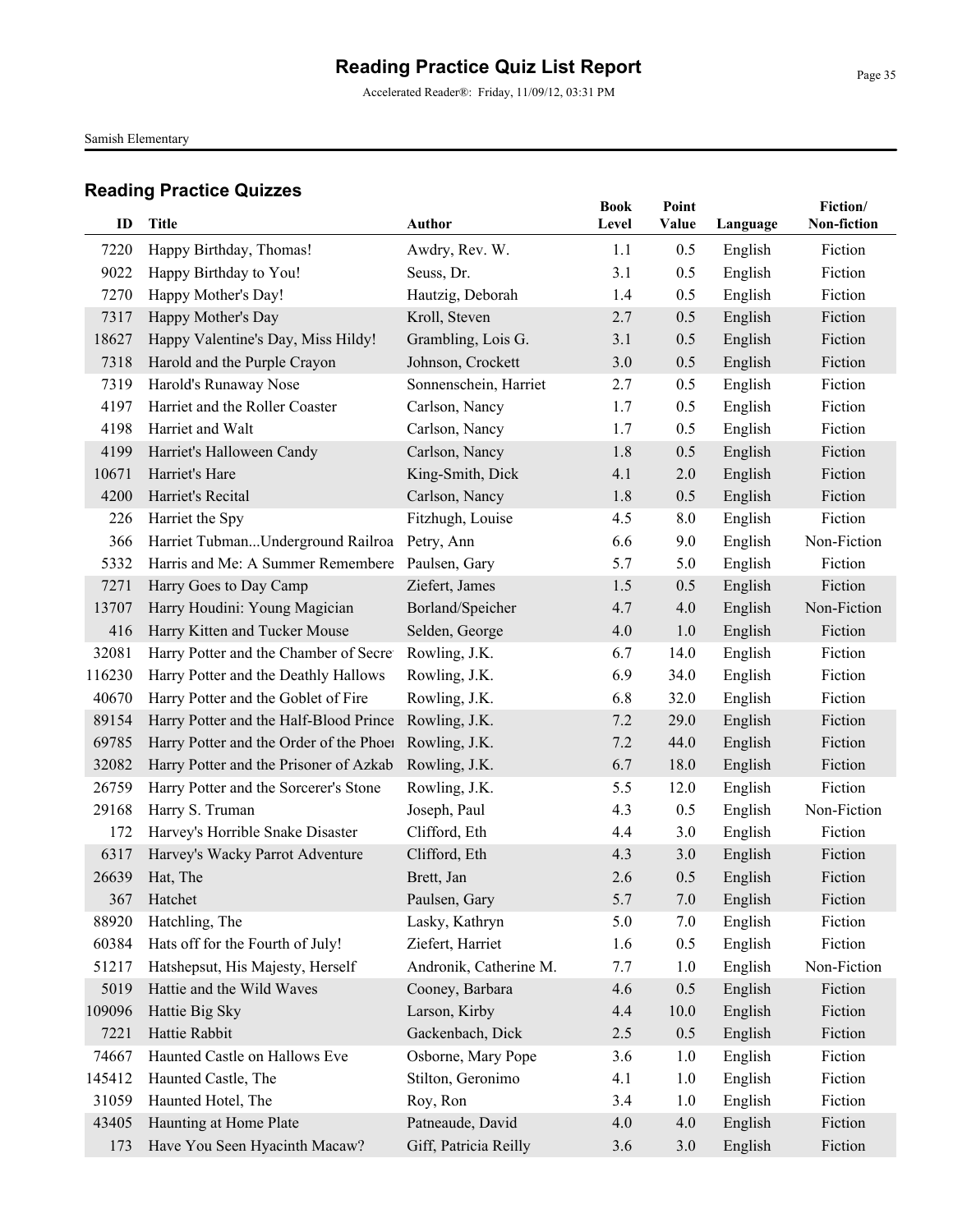Accelerated Reader®: Friday, 11/09/12, 03:31 PM

Samish Elementary

| ID     | <b>Title</b>                           | <b>Author</b>          | <b>Book</b><br>Level | Point<br>Value | Language | Fiction/<br>Non-fiction |
|--------|----------------------------------------|------------------------|----------------------|----------------|----------|-------------------------|
| 101048 | He Came with the Couch                 | Slonim, David          | 1.5                  | 0.5            | English  | Fiction                 |
| 117    | Headless Cupid, The                    | Snyder, Zilpha Keatley | 5.3                  | 8.0            | English  | Fiction                 |
| 139383 | Heart of a Samurai                     | Preus, Margi           | 5.4                  | 8.0            | English  | Fiction                 |
| 13843  | Heart of a Tiger                       | Arnold, Marsha         | 4.3                  | 0.5            | English  | Fiction                 |
| 77515  | Heartbeat                              | Creech, Sharon         | 5.0                  | 2.0            | English  | Fiction                 |
| 106285 | Heat                                   | Lupica, Mike           | 5.3                  | 9.0            | English  | Fiction                 |
| 6221   | Heckedy Peg                            | Wood, Audrey           | 3.2                  | 0.5            | English  | Fiction                 |
| 5420   | Hedgehogs in the Closet                | Carris, Joan           | 4.2                  | 4.0            | English  | Fiction                 |
| 44037  | Hedgie's Surprise                      | Brett, Jan             | 3.5                  | 0.5            | English  | Fiction                 |
| 509    | Heidi                                  | Spyri, Johanna         | 8.2                  | 16.0           | English  | Fiction                 |
| 34985  | Helen Keller                           | Davidson, Margaret     | 3.9                  | 1.0            | English  | Non-Fiction             |
| 18723  | Helen Keller: Courage in the Dark      | Hurwitz, Johanna       | 3.7                  | 0.5            | English  | Non-Fiction             |
| 811    | Helen Keller: From Tragedy to Triump   | Wilkie, Katharine E.   | 4.5                  | 4.0            | English  | Fiction                 |
| 34986  | Helen Keller's Teacher                 | Davidson, Margaret     | 4.3                  | 4.0            | English  | Non-Fiction             |
| 88393  | Hello, Goodbye Window, The             | Juster, Norton         | 3.4                  | 0.5            | English  | Fiction                 |
| 5020   | Hello, Mrs. Piggle-Wiggle              | MacDonald, Betty       | 5.2                  | 4.0            | English  | Fiction                 |
| 265    | Hello, My Name Is Scrambled Eggs       | Gilson, Jamie          | 4.0                  | 4.0            | English  | Fiction                 |
| 46566  | Hello Ocean                            | Ryan, Pam Muñoz        | 3.9                  | 0.5            | English  | Fiction                 |
| 115909 | Help! A Story of Friendship            | Keller, Holly          | 2.3                  | 0.5            | English  | Fiction                 |
| 472    | Help! I'm a Prisoner in the Library    | Clifford, Eth          | 4.0                  | 2.0            | English  | Fiction                 |
| 31590  | Henny-Penny                            | Ziefert, Harriet       | 1.5                  | 0.5            | English  | Fiction                 |
| 266    | Henry and Beezus                       | Cleary, Beverly        | 4.6                  | 4.0            | English  | Fiction                 |
| 6070   | Henry and Mudge and the Bedtime Thu    | Rylant, Cynthia        | 2.6                  | 0.5            | English  | Fiction                 |
| 17529  | Henry and Mudge and the Best Day of    | Rylant, Cynthia        | 2.6                  | 0.5            | English  | Fiction                 |
| 87210  | Henry and Mudge and the Great Grand    | Rylant, Cynthia        | 2.6                  | 0.5            | English  | Fiction                 |
| 17530  | Henry and Mudge and the Sneaky Crac    | Rylant, Cynthia        | 2.5                  | 0.5            | English  | Fiction                 |
| 7320   | Henry and Mudge in Puddle Trouble      | Rylant, Cynthia        | 2.5                  | 0.5            | English  | Fiction                 |
| 417    | Henry and Ribsy                        | Cleary, Beverly        | 4.6                  | 3.0            | English  | Fiction                 |
| 418    | Henry and the Clubhouse                | Cleary, Beverly        | 5.1                  | 4.0            | English  | Fiction                 |
|        | 663 Henry and the Paper Route          | Cleary, Beverly        | 5.3                  | 4.0            | English  | Fiction                 |
| 808    | Henry Ford: Young Man with Ideas       | Aird/Ruddiman          | 4.3                  | 3.0            | English  | Fiction                 |
| 34     | Henry Huggins                          | Cleary, Beverly        | 4.7                  | 3.0            | English  | Fiction                 |
| 35     | Henry Reed, Inc.                       | Robertson, Keith       | 5.5                  | 8.0            | English  | Fiction                 |
| 36     | Henry Reed's Baby-Sitting Service      | Robertson, Keith       | 5.1                  | 6.0            | English  | Fiction                 |
| 6472   | Henry Reed's Journey                   | Robertson, Keith       | 5.5                  | 7.0            | English  | Fiction                 |
| 473    | Henry Reed's Think Tank                | Robertson, Keith       | 5.6                  | 7.0            | English  | Fiction                 |
| 113369 | Henry's Freedom Box                    | Levine, Ellen          | 3.0                  | 0.5            | English  | Fiction                 |
| 88729  | Henry & the Buccaneer Bunnies          | Crimi, Carolyn         | 3.8                  | 0.5            | English  | Fiction                 |
| 11367  | Henry the Sailor Cat                   | Calhoun, Mary          | 2.8                  | 0.5            | English  | Fiction                 |
| 880    | Herbert Hoover: Thirty-First President | Clinton, Susan         | 8.2                  | 2.0            | English  | Non-Fiction             |
| 7573   | Here Comes the Strikeout               | Kessler, Leonard       | 2.0                  | 0.5            | English  | Fiction                 |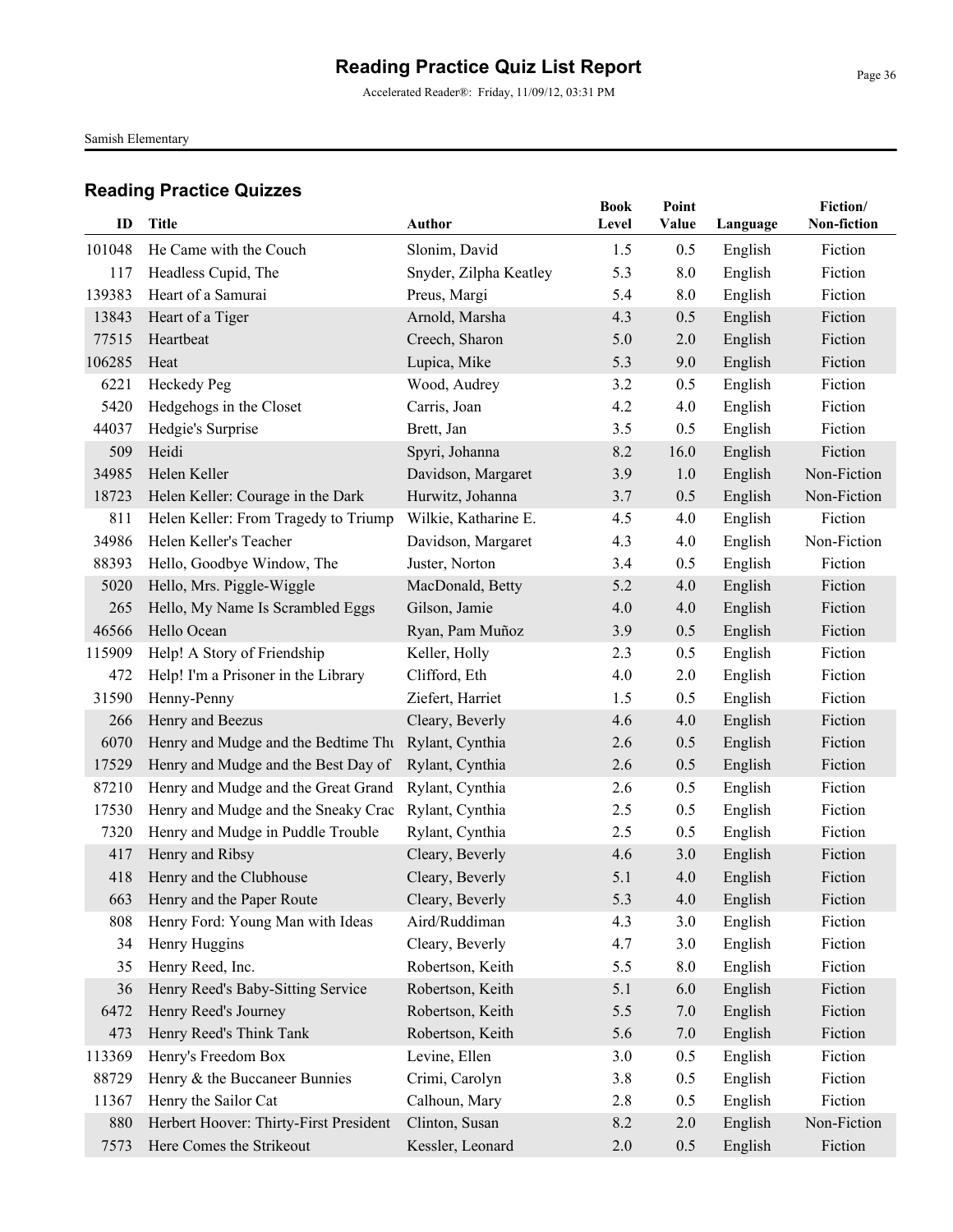Accelerated Reader®: Friday, 11/09/12, 03:31 PM

Samish Elementary

|        |                                                                  |                           | <b>Book</b> | Point |          | Fiction/           |
|--------|------------------------------------------------------------------|---------------------------|-------------|-------|----------|--------------------|
| ID     | <b>Title</b>                                                     | <b>Author</b>             | Level       | Value | Language | <b>Non-fiction</b> |
| 474    | Here Comes Zelda ClausHoliday Dis                                | Hall, Lynn                | 4.6         | 3.0   | English  | Fiction            |
| 47015  | Hernando de Soto and the Exploration                             | Gallagher, Jim            | 6.2         | 1.0   | English  | Non-Fiction        |
| 139482 | Hero                                                             | Lupica, Mike              | 4.6         | 8.0   | English  | Fiction            |
| 227    | Hero and the Crown, The                                          | McKinley, Robin           | 7.0         | 15.0  | English  | Fiction            |
| 14982  | Heroes                                                           | Mochizuki, Ken            | 3.3         | 0.5   | English  | Fiction            |
| 510    | Heroes, The                                                      | Kingsley, Charles         | 7.4         | 11.0  | English  | Fiction            |
| 6318   | Heroine of the Titanic, The                                      | Blos, Joan                | 4.9         | 1.0   | English  | Fiction            |
| 42030  | Hershel and the Hanukkah Goblins                                 | Kimmel, Eric              | 3.0         | 0.5   | English  | Fiction            |
| 5470   | Hey! Get Off Our Train                                           | Burningham, John          | 2.4         | 0.5   | English  | Fiction            |
| 101305 | Hi, Fly Guy!                                                     | Arnold, Tedd              | 1.5         | 0.5   | English  | Fiction            |
| 55161  | Hiawatha                                                         | Longfellow/Jeffers        | 5.2         | 0.5   | English  | Fiction            |
| 14621  | Hiccups for Elephant                                             | Preller, James            | 1.1         | 0.5   | English  | Fiction            |
| 54971  | Hidden Past, The                                                 | Watson, Jude              | 4.6         | 4.0   | English  | Fiction            |
| 30502  | Hide and Seek                                                    | Vos, Ida                  | 3.6         | 4.0   | English  | Fiction            |
| 7373   | Hide and Seek Fog                                                | Tresselt, Alvin           | 4.3         | 0.5   | English  | Fiction            |
| 50393  | Hideout, The                                                     | Kehret, Peg               | 4.8         | 4.0   | English  | Fiction            |
| 37     | High King, The                                                   | Alexander, Lloyd          | 6.1         | 11.0  | English  | Fiction            |
| 68287  | High Tide in Hawaii                                              | Osborne, Mary Pope        | 3.4         | 1.0   | English  | Fiction            |
| 110101 | Higher Power of Lucky, The                                       | Patron, Susan             | 5.9         | 5.0   | English  | Fiction            |
| 7374   | Hill of Fire                                                     | Lewis, Thomas P.          | 2.9         | 0.5   | English  | Fiction            |
| 18677  | Hired Hand, The                                                  | Souci, Robert D. San      | 4.0         | 0.5   | English  | Fiction            |
| 52467  | Historic and Famous Cities (The Rourk                            | Armentrout, David/Patrici | 5.9         | 1.0   | English  | Non-Fiction        |
| 52468  | Historic Sites and Monuments (The Ro                             | Armentrout, David/Patrici | 6.3         | 1.0   | English  | Non-Fiction        |
| 87191  | Hitler Youth: Growing Up in Hitler's S Bartoletti, Susan Campbel |                           | 7.8         | 6.0   | English  | Non-Fiction        |
| 38     | Hitty: Her First Hundred Years                                   | Field, Rachel             | 7.1         | 11.0  | English  | Fiction            |
| 511    | Hobbit, The                                                      | Tolkien, J.R.R.           | 6.6         | 16.0  | English  | Fiction            |
| 14470  | Hobby                                                            | Yolen, Jane               | 5.0         | 2.0   | English  | Fiction            |
| 7730   | Hoboken Chicken Emergency, The                                   | Pinkwater, Daniel         | 4.9         | 2.0   | English  | Fiction            |
| 5368   | Hockey Machine, The                                              | Christopher, Matt         | 4.8         | 3.0   | English  | Fiction            |
| 14748  | Hog-Eye                                                          | Meddaugh, Susan           | 3.1         | 0.5   | English  | Fiction            |
| 28081  | Holes                                                            | Sachar, Louis             | 4.6         | 7.0   | English  | Fiction            |
| 6319   | Home at Last                                                     | deVries, David            | 4.7         | 6.0   | English  | Fiction            |
| 104858 | Home for the Holidays                                            | Black, Sonia W.           | 1.2         | 0.5   | English  | Fiction            |
| 6473   | Home to the Prairie                                              | Tedrow, T.L.              | 4.4         | 7.0   | English  | Fiction            |
| 368    | Homecoming                                                       | Voigt, Cynthia            | 4.4         | 16.0  | English  | Fiction            |
| 39     | Homer Price                                                      | McCloskey, Robert         | 6.6         | 4.0   | English  | Fiction            |
| 118    | Homesick, My Own Story                                           | Fritz, Jean               | 5.1         | 6.0   | English  | Non-Fiction        |
| 103771 | Homework Machine, The                                            | Gutman, Dan               | 4.8         | 4.0   | English  | Fiction            |
| 58830  | Hondo and Fabian                                                 | McCarty, Peter            | 1.2         | 0.5   | English  | Fiction            |
| 24987  | Honey Makers, The                                                | Gibbons, Gail             | 4.8         | 0.5   | English  | Fiction            |
| 26738  | Honus and Me: A Baseball Card Adver                              | Gutman, Dan               | 4.3         | 3.0   | English  | Fiction            |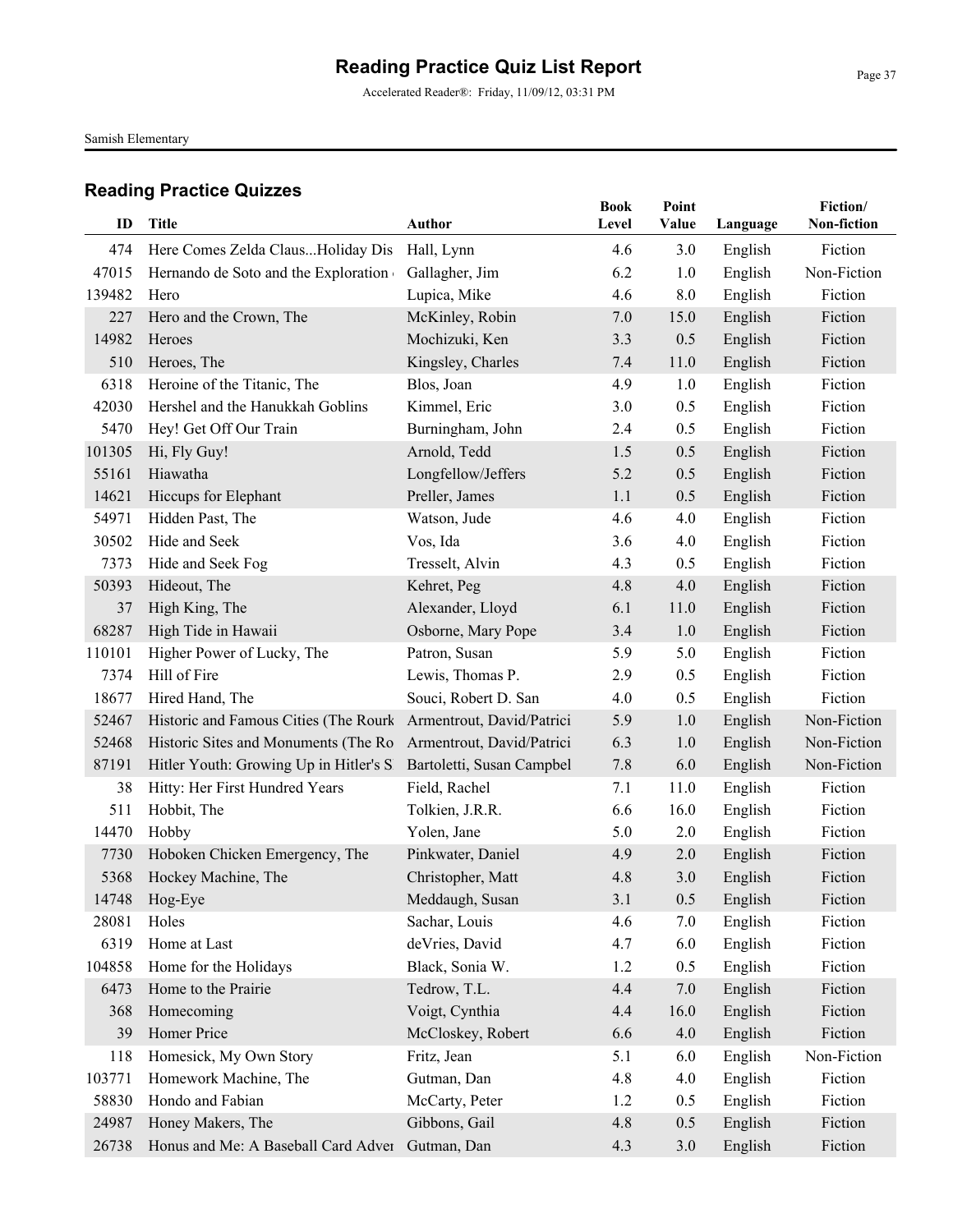Accelerated Reader®: Friday, 11/09/12, 03:31 PM

Samish Elementary

| ID           | Title                                        | Author                           | <b>Book</b><br>Level | Point<br>Value | Language           | Fiction/<br>Non-fiction |
|--------------|----------------------------------------------|----------------------------------|----------------------|----------------|--------------------|-------------------------|
|              |                                              |                                  |                      |                |                    |                         |
| 50084<br>419 | Hoodwinked<br>Hooples' Horrible Holiday, The | Howard, Arthur<br>Manes, Stephen | 2.9<br>4.2           | 0.5<br>4.0     | English            | Fiction<br>Fiction      |
| 420          | Hooples on the Highway                       | Manes, Stephen                   | 4.3                  | 3.0            | English            | Fiction                 |
| 126340       | Hooray for Fly Guy!                          | Arnold, Tedd                     | 1.6                  | 0.5            | English<br>English | Fiction                 |
| 5471         | Hooray for the Golly Sisters!                | Byars, Betsy                     | 2.4                  | 0.5            | English            | Fiction                 |
| 61464        | Hoot                                         | Hiaasen, Carl                    | 5.2                  | 9.0            | English            | Fiction                 |
| 31662        | Hooway for Wodney Wat                        | Lester, Helen                    | 3.1                  | 0.5            | English            | Fiction                 |
| 9023         | Hop on Pop                                   | Seuss, Dr.                       | 1.5                  | 0.5            | English            | Fiction                 |
| 29550        | Horace and Morris but Mostly Dolores         | Howe, James                      | 2.6                  | 0.5            | English            | Fiction                 |
| 6270         | Horrible Harry and the Ant Invasion          | Kline, Suzy                      | 3.1                  | 1.0            | English            | Fiction                 |
| 20023        | Horrible Harry and the Drop of Doom          | Kline, Suzy                      | 2.8                  | 1.0            | English            | Fiction                 |
| 15298        | Horrible Harry and the Dungeon               | Kline, Suzy                      | 3.1                  | 1.0            | English            | Fiction                 |
| 6272         | Horrible Harry and the Green Slime           | Kline, Suzy                      | 3.3                  | 1.0            | English            | Fiction                 |
| 20024        | Horrible Harry and the Kickball Weddi        | Kline, Suzy                      | 2.9                  | 0.5            | English            | Fiction                 |
| 18725        | Horrible Harry and the Purple People         | Kline, Suzy                      | 2.9                  | 0.5            | English            | Fiction                 |
| 487          | Horrible Harry in Room 2B                    | Kline, Suzy                      | 3.2                  | 0.5            | English            | Fiction                 |
| 6273         | Horrible Harry's Secret                      | Kline, Suzy                      | 2.8                  | 0.5            | English            | Fiction                 |
| 8529         | Horror at the Haunted House                  | Kehret, Peg                      | 5.2                  | 5.0            | English            | Fiction                 |
| 612          | Horse and His Boy, The                       | Lewis, C.S.                      | 5.8                  | 8.0            | English            | Fiction                 |
| 7222         | Horse in Harry's Room, The                   | Hoff, Syd                        | 2.3                  | 0.5            | English            | Fiction                 |
| 45910        | Horse Show                                   | Hayden, Kate                     | 3.1                  | 0.5            | English            | Non-Fiction             |
| 5472         | Horton Hatches the Egg                       | Seuss, Dr.                       | 3.1                  | 0.5            | English            | Fiction                 |
| 9024         | Horton Hears a Who!                          | Seuss, Dr.                       | 3.3                  | 0.5            | English            | Fiction                 |
| 53273        | Hostile Hospital, The                        | Snicket, Lemony                  | 6.9                  | 6.0            | English            | Fiction                 |
| 6695         | Hot-Air Henry                                | Calhoun, Mary                    | 3.6                  | 0.5            | English            | Fiction                 |
| 87582        | Hot Air: The Mostly True StoryFirst          | Priceman, Marjorie               | 2.9                  | 0.5            | English            | Fiction                 |
| 267          | Hot and Cold Summer, The                     | Hurwitz, Johanna                 | 4.2                  | 3.0            | English            | Fiction                 |
| 117628       | Hot Hand                                     | Lupica, Mike                     | 5.0                  | 4.0            | English            | Fiction                 |
| 5906         | Houdini Box, The                             | Selznick, Brian                  | 5.0                  | 0.5            | English            | Fiction                 |
|              | 25835 Hour of the Olympics                   | Osborne, Mary Pope               | 3.3                  | 1.0            | English            | Fiction                 |
| 58951        | House Is a House for Me, A                   | Hoberman, Mary Ann               | 2.6                  | 0.5            | English            | Non-Fiction             |
| 228          | House of Dies Drear, The                     | Hamilton, Virginia               | 4.8                  | 9.0            | English            | Fiction                 |
| 40           | House of the Sixty Fathers, The              | DeJong, Meindert                 | 5.5                  | 6.0            | English            | Fiction                 |
| 664          | House on Hackman's Hill, The                 | Nixon, Joan Lowery               | 4.6                  | 4.0            | English            | Fiction                 |
| 6368         | House on Maple Street, The                   | Pryor, Bonnie                    | 3.8                  | 0.5            | English            | Fiction                 |
| 5070         | House on the Hill, The                       | Dunlop, Eileen                   | 6.2                  | $8.0\,$        | English            | Fiction                 |
| 5312         | Houseboat Mystery                            | Warner, Gertrude Chandle         | 3.4                  | 3.0            | English            | Fiction                 |
| 51284        | How a House Is Built                         | Gibbons, Gail                    | 3.7                  | 0.5            | English            | Non-Fiction             |
| 52864        | How Big Were the Dinosaurs?                  | Most, Bernard                    | 4.1                  | 0.5            | English            | Non-Fiction             |
| 71622        | How I Became a Pirate                        | Long, Melinda                    | 3.1                  | 0.5            | English            | Fiction                 |
| 9025         | How the Grinch Stole Christmas               | Seuss, Dr.                       | 3.0                  | 0.5            | English            | Fiction                 |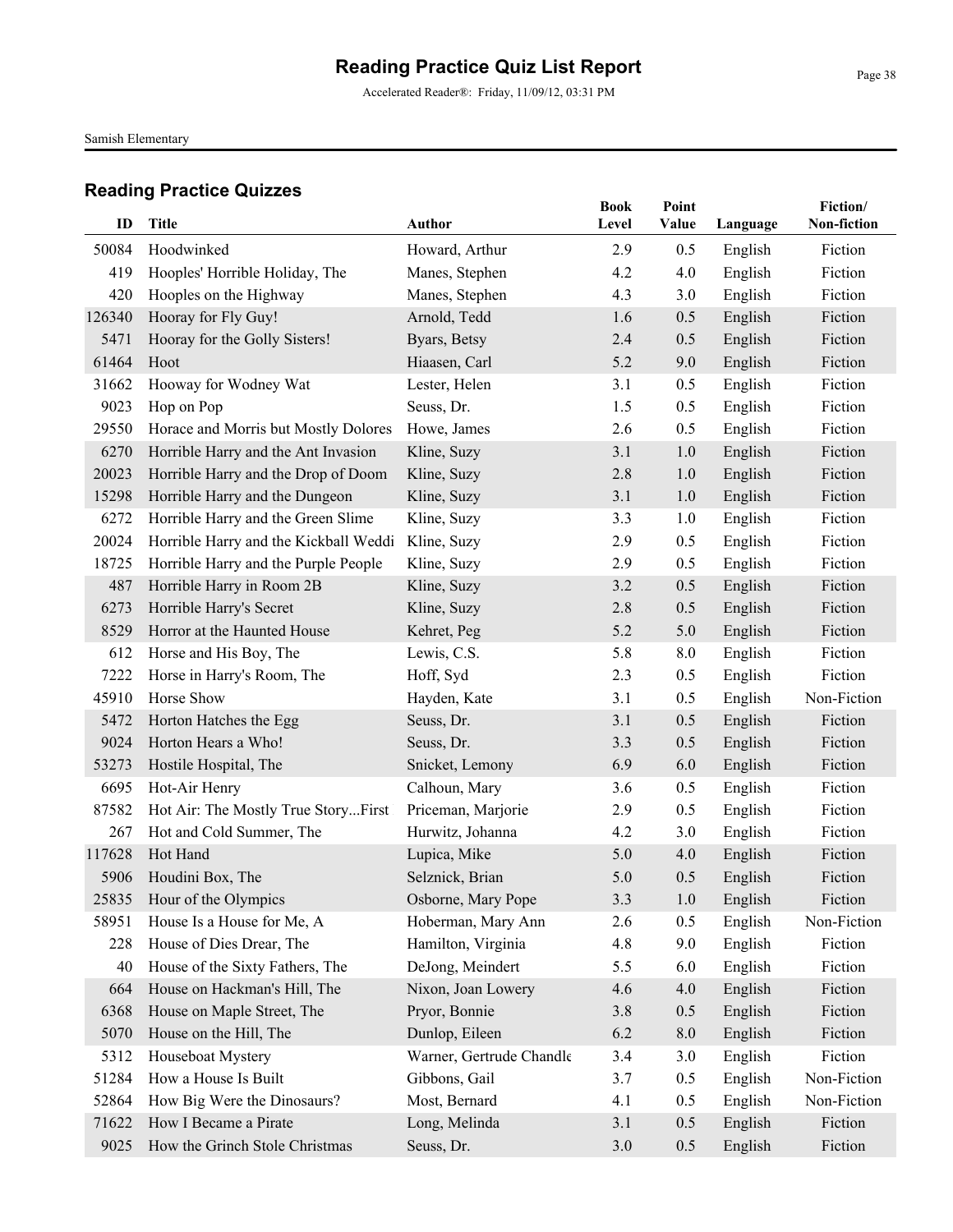Accelerated Reader®: Friday, 11/09/12, 03:31 PM

Samish Elementary

| ID             | <b>Title</b>                                                             | <b>Author</b>                     | <b>Book</b><br>Level | Point<br>Value | Language           | Fiction/<br>Non-fiction |
|----------------|--------------------------------------------------------------------------|-----------------------------------|----------------------|----------------|--------------------|-------------------------|
|                |                                                                          |                                   |                      |                |                    |                         |
| 43515<br>58682 | How Tía Lola Came to (Visit) Stay<br>How to Disappear Completely and Nev | Alvarez, Julia<br>Nickerson, Sara | 4.8<br>4.6           | 4.0<br>9.0     | English<br>English | Fiction<br>Fiction      |
| 174            | How to Eat Fried Worms                                                   | Rockwell, Thomas                  | 3.5                  | 2.0            | English            | Fiction                 |
| 106247         | How to Speak Dragonese                                                   | Cowell, Cressida                  | 6.5                  | 5.0            | English            | Fiction                 |
| 78100          | How to Train Your Dragon                                                 | Cowell, Cressida                  | 6.6                  | 5.0            | English            | Fiction                 |
| 123531         | How to Twist a Dragon's Tale                                             | Cowell, Cressida                  | 6.9                  | 5.0            | English            | Fiction                 |
| 19537          | How We Crossed the West: The Adven                                       | Schanzer, Rosalyn                 | 6.0                  | 1.0            | English            | Fiction                 |
| 268            | How Yossi Beat the Evil Urge                                             | Chaikin, Miriam                   | 3.7                  | 1.0            | English            | Fiction                 |
| 5021           | Howliday Inn                                                             | Howe, James                       | 4.0                  | 4.0            | English            | Fiction                 |
| 29206          | Howling Hill                                                             | Hobbs, Will                       | 3.8                  | 0.5            | English            | Fiction                 |
| 269            | Hugh Pine                                                                | VanDeWetering, Jan                | 4.8                  | 2.0            | English            | Fiction                 |
| 6320           | Hummer                                                                   | Gruenberg, Linda                  | 4.4                  | 6.0            | English            | Fiction                 |
| 9026           | Hunches in Bunches                                                       | Seuss, Dr.                        | 2.9                  | 0.5            | English            | Fiction                 |
| 41             | Hundred and One Dalmatians, The                                          | Smith, Dodie                      | 5.4                  | 7.0            | English            | Fiction                 |
| 42             | Hundred Dresses, The                                                     | Estes, Eleanor                    | 5.4                  | 1.0            | English            | Fiction                 |
| 320            | Hundred Penny Box, The                                                   | Mathis, Sharon Bell               | 3.9                  | 1.0            | English            | Fiction                 |
| 123740         | Hunger Games, The                                                        | Collins, Suzanne                  | 5.3                  | 15.0           | English            | Fiction                 |
| 104775         | Hunting the Hunter                                                       | Korman, Gordon                    | 5.3                  | 4.0            | English            | Fiction                 |
| 43             | Hurry Home, Candy                                                        | DeJong, Meindert                  | 5.0                  | 7.0            | English            | Fiction                 |
| 18628          | Hurry Up, Franklin                                                       | Bourgeois, Paulette               | 2.8                  | 0.5            | English            | Fiction                 |
| 9027           | I Am Not Going to Get Up Today!                                          | Seuss, Dr.                        | 2.1                  | 0.5            | English            | Fiction                 |
| 5270           | I Am the Cheese                                                          | Cormier, Robert                   | 5.2                  | 7.0            | English            | Fiction                 |
| 45411          | I Am the Mummy Heb-Nefert                                                | Bunting, Eve                      | 4.2                  | 0.5            | English            | Fiction                 |
| 9028           | I Can Lick 30 Tigers Today                                               | Seuss, Dr.                        | 2.9                  | 0.5            | English            | Fiction                 |
| 9029           | I Can Read with My Eyes Shut!                                            | Seuss, Dr.                        | 2.2                  | 0.5            | English            | Fiction                 |
| 18629          | I Can't Take You Anywhere!                                               | Naylor, Phyllis Reynolds          | 3.1                  | 0.5            | English            | Fiction                 |
| 9030           | I Had Trouble Getting to Solla Sollew                                    | Seuss, Dr.                        | 3.6                  | 0.5            | English            | Fiction                 |
| 7223           | I Hate Boots                                                             | Ziefert, Harriet                  | 1.1                  | 0.5            | English            | Fiction                 |
| 65478          | I Have a Dream                                                           | King Jr., Martin Luther           | 7.2                  | 0.5            | English            | Non-Fiction             |
|                | 88649 I Have a Dream: The Story of Martin L Davidson, Margaret           |                                   | 4.8                  | $2.0\,$        | English            | Non-Fiction             |
| 5473           | I Have a Sister - My Sister Is Deaf                                      | Peterson, Jeanne Whitehor         | 3.3                  | 0.5            | English            | Non-Fiction             |
| 5271           | I Heard the Owl Call My Name                                             | Craven, Margaret                  | 6.0                  | 6.0            | English            | Fiction                 |
| 5421           | I, Houdini                                                               | Reid-Banks, Lynne                 | 6.2                  | 5.0            | English            | Fiction                 |
| 44             | I, Juan de Pareja                                                        | Trevino, Elizabeth Borton         | 6.5                  | 7.0            | English            | Fiction                 |
| 7272           | I Just Forgot                                                            | Mayer, Mercer                     | 2.0                  | 0.5            | English            | Fiction                 |
| 33036          | I Left My Sneakers in Dimension X                                        | Coville, Bruce                    | 5.5                  | 5.0            | English            | Fiction                 |
| 7273           | I Like Ketchup Sandwiches                                                | Conway, Lisa                      | 1.7                  | 0.5            | English            | Fiction                 |
| 18631          | I'll Always Love You                                                     | Wilhelm, Hans                     | 2.6                  | 0.5            | English            | Fiction                 |
| 475            | I'll Meet You at the Cucumbers                                           | Moore, Lilian                     | 3.5                  | 1.0            | English            | Fiction                 |
| 51845          | I Lost My Grandfather's Brain                                            | Coville, Bruce                    | 5.3                  | 3.0            | English            | Fiction                 |
| 42157          | I Lost My Tooth!                                                         | Wilhelm, Hans                     | 0.7                  | 0.5            | English            | Fiction                 |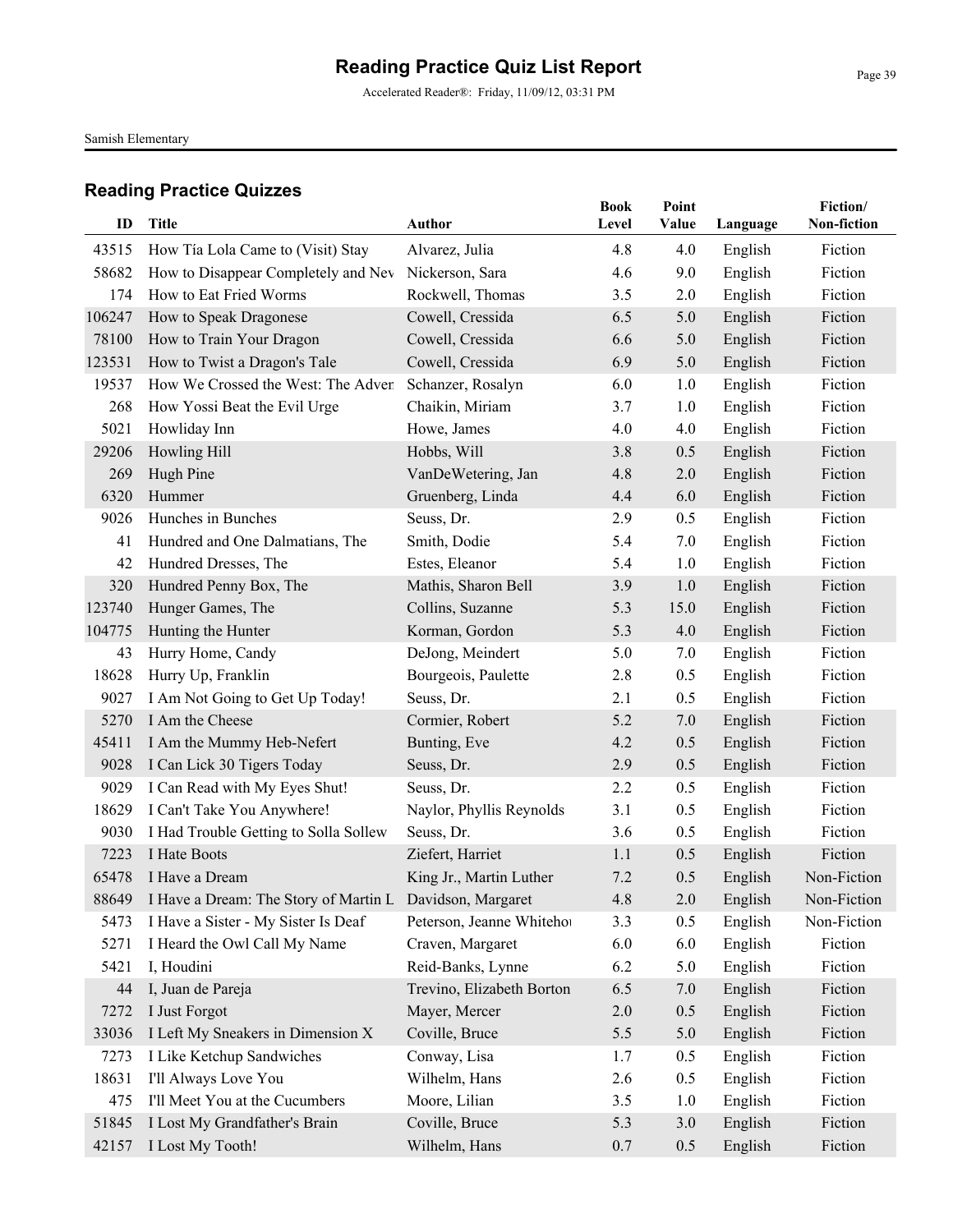Accelerated Reader®: Friday, 11/09/12, 03:31 PM

Samish Elementary

| ID             | <b>Title</b>                            | Author                          | <b>Book</b><br>Level | Point<br>Value | Language | Fiction/<br>Non-fiction |
|----------------|-----------------------------------------|---------------------------------|----------------------|----------------|----------|-------------------------|
|                |                                         |                                 |                      |                |          |                         |
| 60902          | I Love Saturdays Y Domingos             | Ada, Alma Flor                  | 3.2                  | 0.5            | English  | Fiction                 |
| 77126          | I'm Too Fond of My Fur!                 | Stilton, Geronimo               | 3.5                  | 1.0            | English  | Fiction                 |
| 29531          | I Miss You, I Miss You!                 | Pohl/Gieth                      | 5.8                  | 11.0           | English  | Fiction                 |
| 270            | I Should Worry, I Should Care           | Chaikin, Miriam                 | 3.7                  | 3.0            | English  | Fiction<br>Fiction      |
| 665<br>133847  | I Speak English for My Mom              | Stanek, Muriel                  | 2.8                  | 0.5            | English  | Fiction                 |
|                | I Spy Fly Guy!<br>I Stink!              | Arnold, Tedd                    | 1.5                  | 0.5            | English  | Fiction                 |
| 58876<br>17624 |                                         | McMullan, Kate<br>Hansen, Joyce | 1.6<br>5.0           | 0.5<br>5.0     | English  | Fiction                 |
|                | I Thought My Soul Would Rise and Fly    |                                 |                      |                | English  |                         |
| 80398          | I Wanna Iguana                          | Orloff, Karen Kaufman           | 2.7                  | 0.5            | English  | Fiction<br>Fiction      |
| 19901          | I Want a Pony                           | Betancourt, Jeanne              | 4.2                  | 2.0            | English  |                         |
| 5422           | I Want to Go Home!                      | Korman, Gordon                  | 4.3                  | 6.0            | English  | Fiction                 |
| 35642          | I Was a Rat!                            | Pullman, Philip                 | 5.2                  | 4.0            | English  | Fiction                 |
| 32022          | I Was a Sixth Grade Alien               | Coville, Bruce                  | 4.7                  | 4.0            | English  | Fiction                 |
| 18630          | I Wish My Brother Was a Dog             | Shields, Carol Diggory          | 2.7                  | 0.5            | English  | Fiction                 |
| 7224           | Ice Cream Soup                          | Herman, Gail                    | 1.1                  | 0.5            | English  | Fiction                 |
| 421            | Ice Magic                               | Christopher, Matt               | 4.8                  | 2.0            | English  | Fiction                 |
| 5272           | Iceberg Hermit, The                     | Roth, Arthur                    | 6.4                  | 8.0            | English  | Fiction                 |
| 115275         | Icebound Land, The                      | Flanagan, John                  | 6.8                  | 13.0           | English  | Fiction                 |
| 79913          | Ida Band Her Plans to Maximize Fun      | Hannigan, Katherine             | 5.3                  | 5.0            | English  | Fiction                 |
| 666            | Ida Early Comes Over the Mountain       | Burch, Robert                   | 4.8                  | 4.0            | English  | Fiction                 |
| 35405          | If a Bus Could Talk: The Story of Rosa  | Ringgold, Faith                 | 5.3                  | 0.5            | English  | Non-Fiction             |
| 9031           | If I Ran the Circus                     | Seuss, Dr.                      | 3.9                  | 0.5            | English  | Fiction                 |
| 9032           | If I Ran the Zoo                        | Seuss, Dr.                      | 4.1                  | 0.5            | English  | Fiction                 |
| 7225           | If the Dinosaurs Came Back              | Most, Bernard                   | 2.9                  | 0.5            | English  | Fiction                 |
| 175            | If You Didn't Have Me                   | Nilsson, Ulf                    | 4.2                  | 3.0            | English  | Fiction                 |
| 24918          | If You Grew Up with George Washing      | Gross, Ruth Belov               | 4.6                  | 1.0            | English  | Non-Fiction             |
| 18632          | If You Were Born a Kitten               | Bauer, Marion Dane              | 2.8                  | 0.5            | English  | Fiction                 |
| 5022           | Iggie's House                           | Blume, Judy                     | 3.5                  | 3.0            | English  | Fiction                 |
| 125742         | Ignatius MacFarland: Frequenaut!        | Feig, Paul                      | 5.9                  | 11.0           | English  | Fiction                 |
|                | 77013 Igraine the Brave                 | Funke, Cornelia                 | 5.6                  | 7.0            | English  | Fiction                 |
| 52470          | Important and Famous People (The Rot    | Armentrout, David/Patrici       | 5.4                  | 1.0            | English  | Non-Fiction             |
| 5423           | Impy for Always                         | Koller, Jackie French           | 3.5                  | 1.0            | English  | Fiction                 |
| 4868           | In-Line Skating (Action Sports Library  | Italia, Bob                     | 5.1                  | 0.5            | English  | Non-Fiction             |
| 10917          | In the Land of the Big Red Apple        | MacBride, Roger Lea             | 5.2                  | 8.0            | English  | Fiction                 |
| 229            | In the Year of the Boar and Jackie Robi | Lord, Bette Bao                 | 4.6                  | 4.0            | English  | Fiction                 |
| 134835         | Incarceron                              | Fisher, Catherine               | 4.6                  | 14.0           | English  | Fiction                 |
| 119            | Incident at Hawk's Hill                 | Eckert, Allan                   | 7.2                  | 9.0            | English  | Fiction                 |
| 230            | Incredible Journey, The                 | Burnford, Sheila                | 7.6                  | 5.0            | English  | Fiction                 |
| 231            | Indian in the Cupboard, The             | Banks, Lynne Reid               | 4.6                  | 6.0            | English  | Fiction                 |
| 81579          | Indigo's Star                           | McKay, Hilary                   | 4.9                  | 7.0            | English  | Fiction                 |
| 147778         | Inheritance                             | Paolini, Christopher            | 7.5                  | 49.0           | English  | Fiction                 |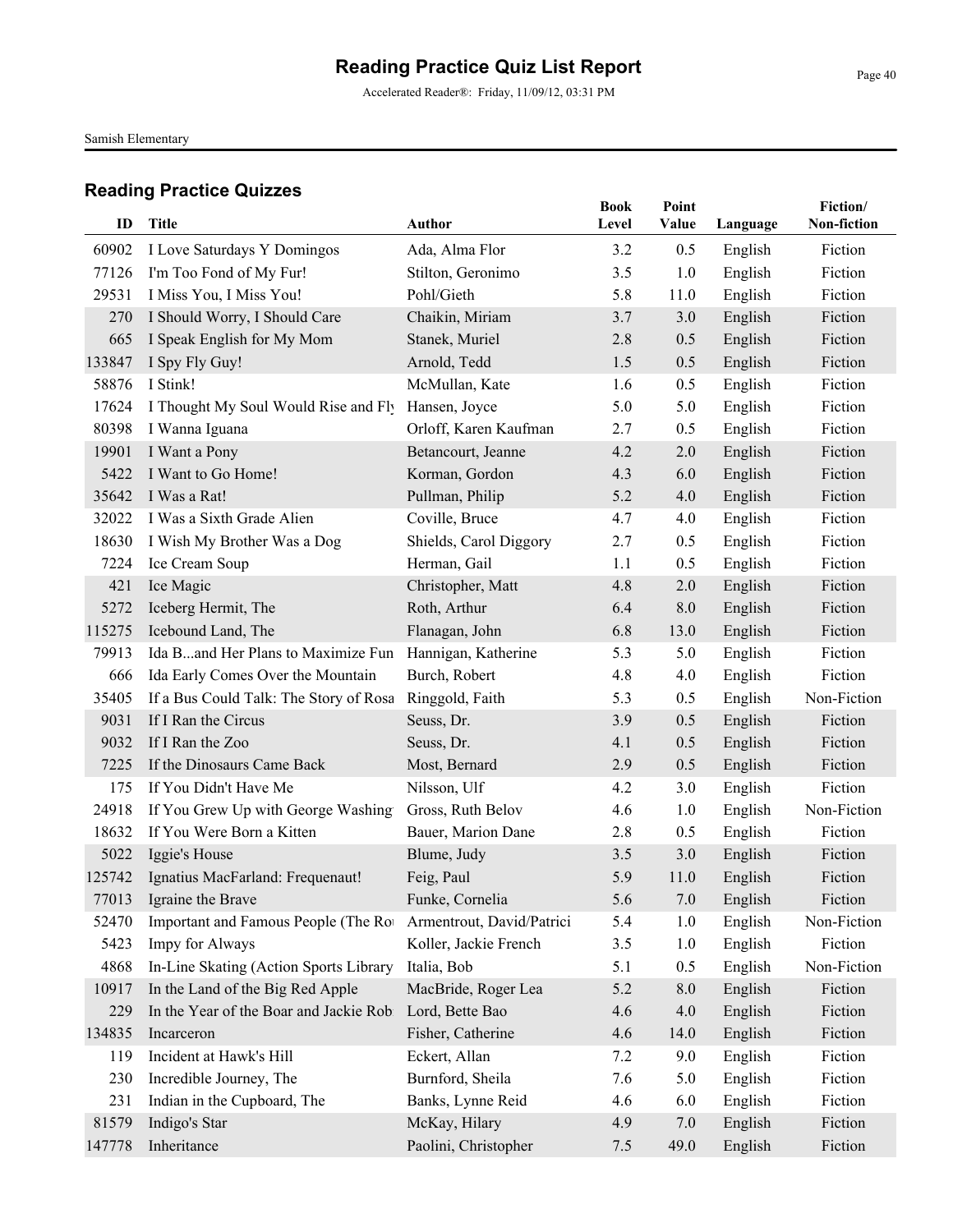Accelerated Reader®: Friday, 11/09/12, 03:31 PM

Samish Elementary

| ID     | <b>Title</b>                              | Author                | <b>Book</b><br>Level | Point<br>Value | Language | Fiction/<br>Non-fiction |
|--------|-------------------------------------------|-----------------------|----------------------|----------------|----------|-------------------------|
|        |                                           |                       |                      |                |          |                         |
| 125633 | Inkdeath                                  | Funke, Cornelia       | 5.4                  | 29.0           | English  | Fiction                 |
| 71683  | Inkheart                                  | Funke, Cornelia       | 5.4                  | 23.0           | English  | Fiction                 |
| 100861 | Inkspell                                  | Funke, Cornelia       | 5.6                  | 29.0           | English  | Fiction                 |
| 5424   | Into the Dream                            | Sleator, William      | 4.9                  | 4.0            | English  | Fiction                 |
| 67278  | Into the Wild                             | Hunter, Erin          | 5.6                  | 10.0           | English  | Fiction                 |
| 29482  | Intrepid Polly McDoodle, The              | Woodbury, Mary        | 4.5                  | 4.0            | English  | Fiction                 |
| 113692 | Invention of Hugo Cabret: A Novel in '    | Selznick, Brian       | 5.1                  | 4.0            | English  | Fiction                 |
| 17820  | Invincible Louisa                         | Meigs, Cornelia       | 8.0                  | 10.0           | English  | Fiction                 |
| 31060  | Invisible Island, The                     | Roy, Ron              | 3.6                  | 1.0            | English  | Fiction                 |
| 476    | Invisible Lissa                           | Honeycutt, Natalie    | 4.4                  | 5.0            | English  | Fiction                 |
| 30537  | Invisible Man (Great Illustrated Classic  | Wells/Vogel           | 5.5                  | 3.0            | English  | Fiction                 |
| 29345  | Invisible Polly McDoodle, The             | Woodbury, Mary        | 4.5                  | 5.0            | English  | Fiction                 |
| 5474   | Ira Sleeps Over                           | Waber, Bernard        | 2.2                  | 0.5            | English  | Fiction                 |
| 5425   | Irish Red                                 | Kjelgaard, Jim        | 5.8                  | 7.0            | English  | Fiction                 |
| 17776  | Iron Ring, The                            | Alexander, Lloyd      | 4.8                  | 10.0           | English  | Fiction                 |
| 77859  | Ironwood Tree, The                        | DiTerlizzi, Tony      | 4.3                  | 1.0            | English  | Fiction                 |
| 6121   | Is Your Mama a Llama?                     | Guarino, Deborah      | 1.6                  | 0.5            | English  | Fiction                 |
| 41554  | Isabel: Jewel of Castilla                 | Meyer, Carolyn        | 6.6                  | 5.0            | English  | Fiction                 |
| 7321   | Isabelle's New Friend                     | Brunhoff, Laurent de  | 2.3                  | 0.5            | English  | Fiction                 |
| 6369   | <b>Island Baby</b>                        | Keller, Holly         | 3.8                  | 0.5            | English  | Fiction                 |
| 58026  | Island Book One: Shipwreck                | Korman, Gordon        | 4.6                  | 3.0            | English  | Fiction                 |
| 58027  | Island Book Three: Escape                 | Korman, Gordon        | 4.9                  | 4.0            | English  | Fiction                 |
| 58028  | Island Book Two: Survival                 | Korman, Gordon        | 4.8                  | 4.0            | English  | Fiction                 |
| 45121  | Island of the Aunts                       | Ibbotson, Eva         | 5.9                  | 9.0            | English  | Fiction                 |
| 45     | Island of the Blue Dolphins               | O'Dell, Scott         | 5.4                  | 6.0            | English  | Fiction                 |
| 5475   | Island of the Skog, The                   | Kellogg, Steven       | 3.5                  | 0.5            | English  | Fiction                 |
| 5071   | Island on Bird Street, The                | Orlev, Uri            | 4.6                  | 7.0            | English  | Fiction                 |
| 10579  | Island Stallion, The                      | Farley, Walter        | 5.8                  | 8.0            | English  | Fiction                 |
| 5273   | Island, The                               | Paulsen, Gary         | 5.7                  | 8.0            | English  | Fiction                 |
|        | 2122 It's All Greek to Me                 | Scieszka, Jon         | 3.7                  | 1.0            | English  | Fiction                 |
| 46     | It's Like This, Cat                       | Neville, Emily Cheney | 4.7                  | 5.0            | English  | Fiction                 |
| 5274   | It's Not the End of the World             | Blume, Judy           | 3.4                  | 4.0            | English  | Fiction                 |
| 105488 | Ivy and Bean                              | Barrows, Annie        | 3.2                  | 1.0            | English  | Fiction                 |
| 110580 | Ivy and Bean and the Ghost That Had t     | Barrows, Annie        | 3.6                  | 1.0            | English  | Fiction                 |
| 129029 | Ivy and Bean Bound to Be Bad              | Barrows, Annie        | 3.2                  | 1.0            | English  | Fiction                 |
| 117709 | Ivy and Bean Break the Fossil Record      | Barrows, Annie        | 3.1                  | 1.0            | English  | Fiction                 |
| 134788 | Ivy and Bean Doomed to Dance              | Barrows, Annie        | 3.6                  | 1.0            | English  | Fiction                 |
| 122599 | Ivy and Bean Take Care of the Babysitt    | Barrows, Annie        | 3.1                  | 1.0            | English  | Fiction                 |
| 140845 | Ivy and Bean What's the Big Idea?         | Barrows, Annie        | 3.9                  | 1.0            | English  | Fiction                 |
| 478    | J. T.                                     | Wagner, Jane          | 4.6                  | 1.0            | English  | Fiction                 |
| 49849  | Jabuti the Tortoise: A Trickster Tale fro | McDermott, Gerald     | 3.8                  | 0.5            | English  | Fiction                 |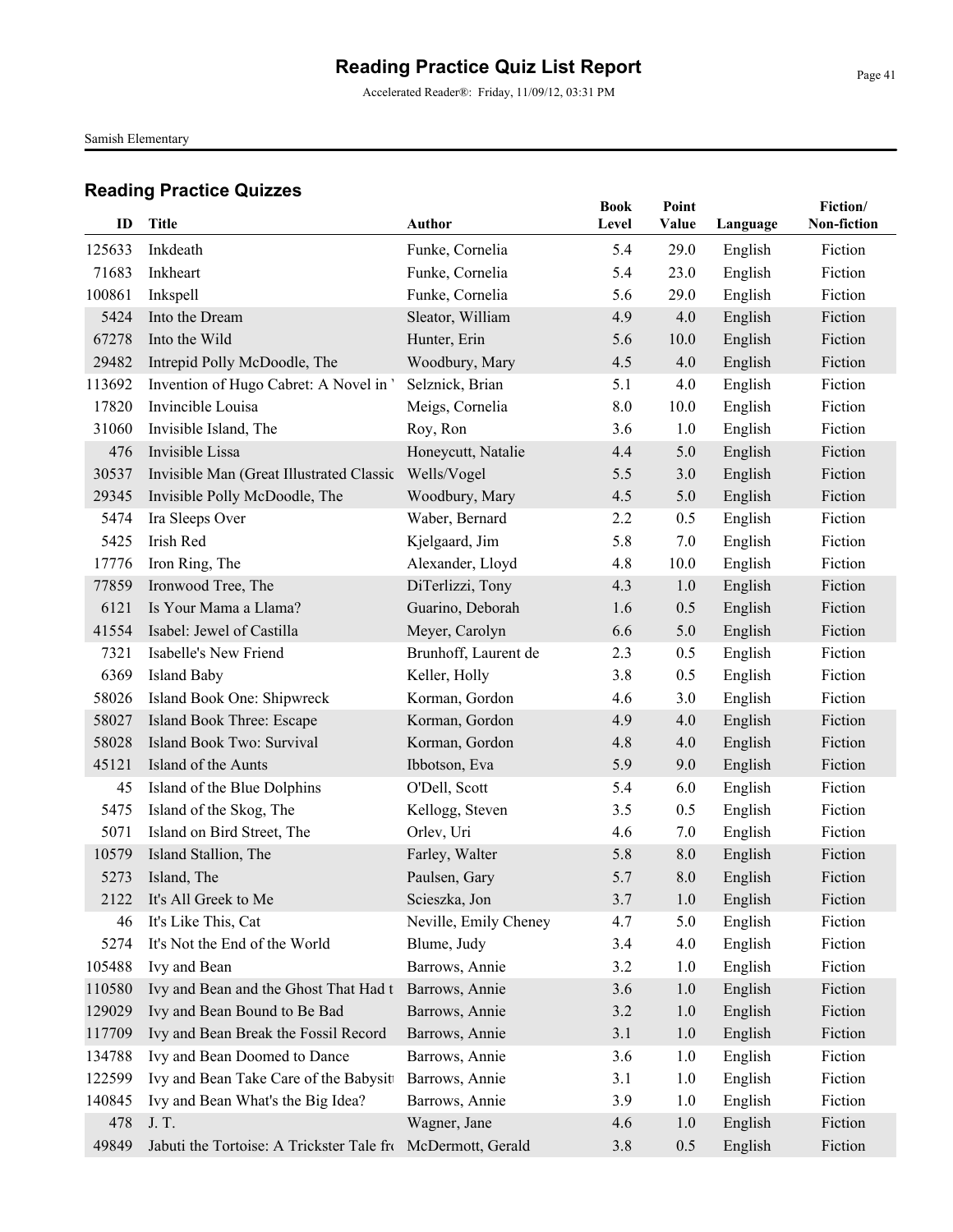Accelerated Reader®: Friday, 11/09/12, 03:31 PM

Samish Elementary

| ID     | Title                                            | Author               | <b>Book</b><br>Level | Point<br>Value | Language | Fiction/<br>Non-fiction |
|--------|--------------------------------------------------|----------------------|----------------------|----------------|----------|-------------------------|
| 25906  | Jack London: A Biography                         | Dyer, Daniel         | 7.8                  | 8.0            | English  | Non-Fiction             |
| 40653  | Jackie and Me: A Baseball Card Adven Gutman, Dan |                      | 4.3                  | 4.0            | English  | Fiction                 |
| 45122  | Jackie Robinson: Young Sports Trailbla           | Dunn, Herb           | 5.2                  | 3.0            | English  | Fiction                 |
| 68162  | Jackie's Wild Seattle                            | Hobbs, Will          | 4.6                  | 8.0            | English  | Fiction                 |
| 120    | Jacob Have I Loved                               | Paterson, Katherine  | 5.7                  | 8.0            | English  | Fiction                 |
| 271    | Jacob Two-Two Meets the Hooded Fan               | Richler, Mordecai    | 5.2                  | 2.0            | English  | Fiction                 |
| 19546  | Jaguar                                           | Smith, Roland        | 4.5                  | 8.0            | English  | Fiction                 |
| 44930  | Jaguar's Jewel, The                              | Roy, Ron             | 3.5                  | 1.0            | English  | Fiction                 |
| 50946  | Jake Drake, Bully Buster                         | Clements, Andrew     | 3.5                  | 1.0            | English  | Fiction                 |
| 60714  | Jake Drake, Class Clown                          | Clements, Andrew     | 3.4                  | 1.0            | English  | Fiction                 |
| 51897  | Jake Drake, Know-It-All                          | Clements, Andrew     | 4.1                  | 2.0            | English  | Fiction                 |
| 54845  | Jake Drake, Teacher's Pet                        | Clements, Andrew     | 4.3                  | 2.0            | English  | Fiction                 |
| 10526  | Jamaica's Find                                   | Havill, Juanita      | 2.6                  | 0.5            | English  | Fiction                 |
| 232    | James and the Giant Peach                        | Dahl, Roald          | 4.8                  | 4.0            | English  | Fiction                 |
| 888    | James Carter: Thirty-Ninth President of          | Wade, Linda R.       | 7.2                  | 1.0            | English  | Non-Fiction             |
| 24683  | James Madison                                    | Welsbacher, Anne     | 4.8                  | 0.5            | English  | Non-Fiction             |
| 29484  | James Printer: A Novel of Rebellion              | Jacobs, Paul Samuel  | 5.6                  | 7.0            | English  | Fiction                 |
| 32722  | Janey's Girl                                     | Friesen, Gayle       | 4.0                  | 6.0            | English  | Fiction                 |
| 233    | Jar of Dreams, A                                 | Uchida, Yoshiko      | 5.0                  | 4.0            | English  | Fiction                 |
| 32529  | Jason's Gold                                     | Hobbs, Will          | 5.5                  | 8.0            | English  | Fiction                 |
| 56870  | Jeb Scarecrow's Pumpkin Patch                    | Dillon, Jana         | 3.4                  | 0.5            | English  | Fiction                 |
| 54959  | Jedi Quest                                       | Watson, Jude         | 5.2                  | 5.0            | English  | Fiction                 |
| 272    | Jelly Belly                                      | Smith, Robert Kimmel | 4.1                  | 4.0            | English  | Fiction                 |
| 17675  | Jenius: The Amazing Guinea Pig                   | King-Smith, Dick     | 4.8                  | 1.0            | English  | Fiction                 |
| 176    | Jennifer, Hecate, Macbeth,and Me, E.             | Konigsburg, E.L.     | 4.5                  | 3.0            | English  | Fiction                 |
| 5918   | Jeremy Thatcher, Dragon Hatcher                  | Coville, Bruce       | 4.9                  | 4.0            | English  | Fiction                 |
| 66428  | Jessica                                          | Henkes, Kevin        | 2.6                  | 0.5            | English  | Fiction                 |
| 103953 | Jigsaw Pony                                      | Haas, Jessie         | 3.0                  | 1.0            | English  | Fiction                 |
| 26425  | Jim Abbott                                       | Rambeck, Richard     | 5.3                  | 0.5            | English  | Non-Fiction             |
| 45123  | Jim Henson: Young Puppeteer                      | Gourse, Leslie       | 6.4                  | 3.0            | English  | Fiction                 |
| 822    | Jim Thorpe: Olympic Champion                     | VanRiper, Guernsey   | 4.0                  | 3.0            | English  | Fiction                 |
| 6321   | Jim Ugly                                         | Fleischman, Sid      | 4.3                  | 3.0            | English  | Fiction                 |
| 24685  | Jimmy Carter                                     | Joseph, Paul         | 5.2                  | 0.5            | English  | Non-Fiction             |
| 7375   | Jimmy's Boa and the Big Splash Birthd            | Noble, Trinka Hakes  | 2.7                  | 0.5            | English  | Fiction                 |
| 14992  | Jip: His Story                                   | Paterson, Katherine  | 5.3                  | 7.0            | English  | Fiction                 |
| 6370   | Jo and the Bandit                                | Roberts, Willo Davis | 6.2                  | 9.0            | English  | Fiction                 |
| 41114  | Joan of Arc                                      | Twain/Selene         | 5.8                  | 4.0            | English  | Fiction                 |
| 5023   | Job for Jenny Archer, A                          | Conford, Ellen       | 3.1                  | 1.0            | English  | Fiction                 |
| 32583  | Joe DiMaggio: Young Sports Hero                  | Dunn, Herb           | 4.8                  | 3.0            | English  | Fiction                 |
| 45124  | Joey Pigza Loses Control                         | Gantos, Jack         | 4.9                  | 7.0            | English  | Fiction                 |
| 29525  | Joey Pigza Swallowed the Key                     | Gantos, Jack         | 4.9                  | 5.0            | English  | Fiction                 |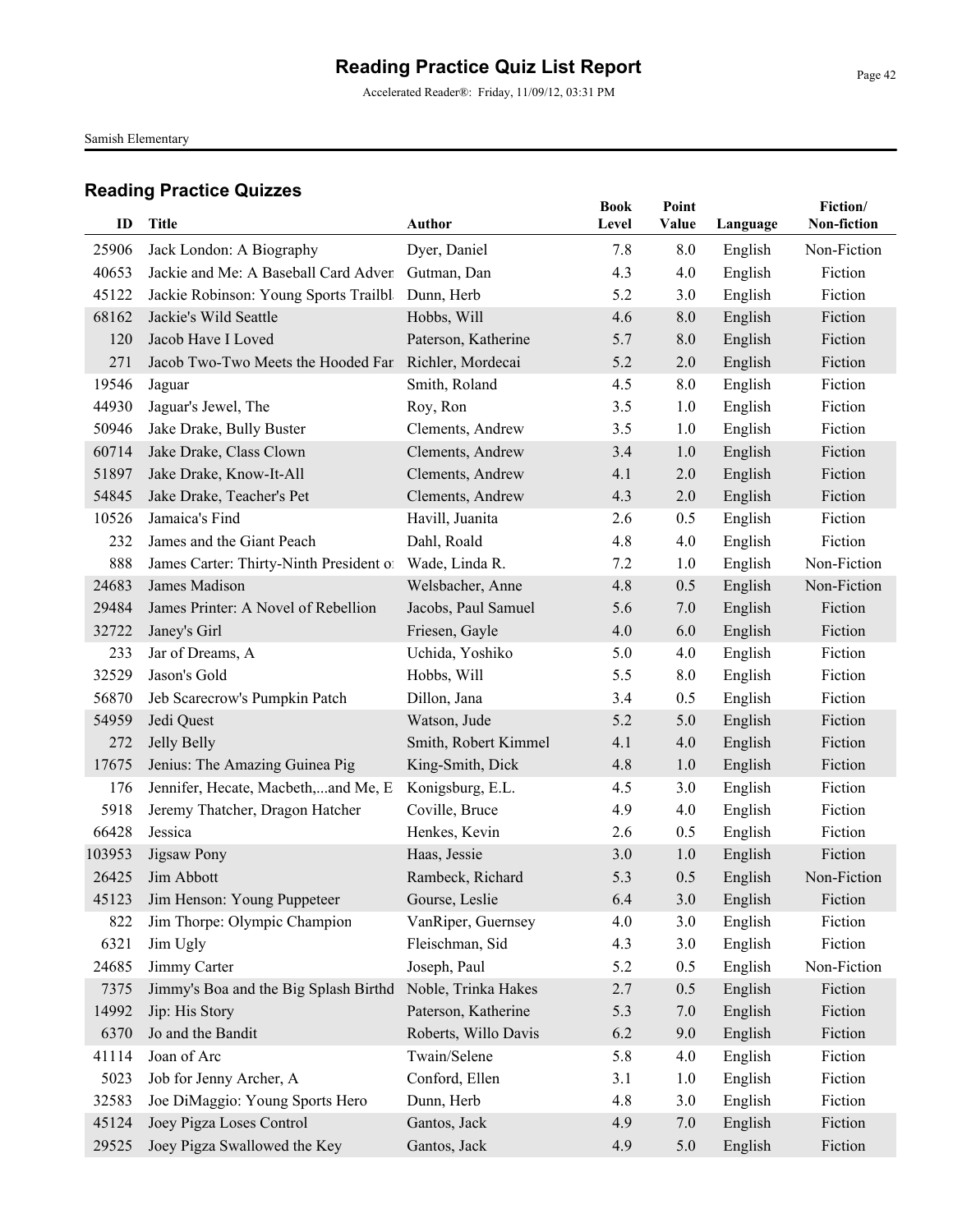Accelerated Reader®: Friday, 11/09/12, 03:31 PM

Samish Elementary

| ID    | <b>Title</b>                                             | Author              | <b>Book</b><br>Level | Point<br>Value | Language | Fiction/<br>Non-fiction |
|-------|----------------------------------------------------------|---------------------|----------------------|----------------|----------|-------------------------|
| 24686 | John Adams                                               | Welsbacher, Anne    | 3.9                  | 0.5            | English  | Non-Fiction             |
| 60434 | John Adams: Young Revolutionary                          | Adkins, Jan         | 6.7                  | 6.0            | English  | Fiction                 |
| 42312 | John F. Kennedy                                          | Joseph, Paul        | 5.0                  | 0.5            | English  | Non-Fiction             |
| 13568 | John F. Kennedy: A Photo-Illustrated E                   | Potts, Steve        | 4.0                  | 0.5            | English  | Non-Fiction             |
| 812   | John F. Kennedy: America's Youngest                      | Frisbee, Lucy Post  | 5.4                  | 4.0            | English  | Fiction                 |
| 53568 | John Glenn: Young Astronaut                              | Burgan, Michael     | 4.3                  | 4.0            | English  | Fiction                 |
| 20273 | John Muir: Young Naturalist                              | Dunham, Montrew     | 6.0                  | 4.0            | English  | Non-Fiction             |
| 29166 | John Quincy Adams                                        | Joseph, Paul        | 4.4                  | 0.5            | English  | Non-Fiction             |
| 27998 | John Willy and Freddy McGee                              | Meade, Holly        | 2.8                  | 0.5            | English  | Fiction                 |
| 7322  | Johnny Lion's Book                                       | Hurd, Edith         | 2.3                  | 0.5            | English  | Fiction                 |
| 477   | Johnny Long Legs                                         | Christopher, Matt   | 4.0                  | 2.0            | English  | Fiction                 |
| 47    | Johnny Tremain                                           | Forbes, Esther      | 5.9                  | 13.0           | English  | Fiction                 |
| 422   | Joke War, The                                            | Namovicz, Gene      | 4.0                  | 3.0            | English  | Fiction                 |
| 10527 | Josefina Story Quilt, The                                | Coerr, Eleanor      | 2.7                  | 0.5            | English  | Fiction                 |
| 18633 | Joseph and His Coat of Many Colors                       | Kassirer, Sue       | 1.7                  | 0.5            | English  | Fiction                 |
| 35829 | Joseph Had a Little Overcoat                             | Taback, Simms       | 1.7                  | 0.5            | English  | Fiction                 |
| 11472 | Joshua T. Bates Takes Charge                             | Shreve, Susan       | 4.1                  | 2.0            | English  | Fiction                 |
| 5072  | Josie Gambit, The                                        | Shura, Mary Francis | 4.8                  | 4.0            | English  | Fiction                 |
| 32209 | Journal of Ben Uchida, Citizen 13559:                    | Denenberg, Barry    | 5.2                  | 4.0            | English  | Fiction                 |
| 27944 | Journal of James Edmond Pease: A Civ                     | Murphy, Jim         | 5.7                  | 6.0            | English  | Fiction                 |
| 31189 | Journal of Joshua Loper: A Black Cowl Myers, Walter Dean |                     | 5.0                  | 4.0            | English  | Fiction                 |
| 34709 | Journal of Scott Pendleton Collins: A V                  | Myers, Walter Dean  | 5.0                  | 4.0            | English  | Fiction                 |
| 32210 | Journal of Sean Sullivan: A Transcontin Durbin, William  |                     | 5.9                  | 5.0            | English  | Fiction                 |
| 27945 | Journal of William Thomas Emerson: / Denenberg, Barry    |                     | 5.6                  | 4.0            | English  | Fiction                 |
| 48    | Journey From Peppermint Street                           | DeJong, Meindert    | 5.0                  | 8.0            | English  | Fiction                 |
| 5073  | Journey Home                                             | Uchida, Yoshiko     | 5.3                  | 4.0            | English  | Fiction                 |
| 234   | Journey Outside                                          | Steele, Mary        | 5.7                  | 5.0            | English  | Fiction                 |
| 71435 | Journey, The                                             | Lasky, Kathryn      | 5.1                  | 7.0            | English  | Fiction                 |
| 6371  | Journey to America                                       | Levitin, Sonia      | 4.7                  | 5.0            | English  | Fiction                 |
|       | 369 Journey to Jo'burg                                   | Naidoo, Beverley    | 4.6                  | 2.0            | English  | Fiction                 |
| 17627 | Journey to the New World: The Diary of                   | Lasky, Kathryn      | 6.0                  | 4.0            | English  | Fiction                 |
| 58234 | Journey to the River Sea                                 | Ibbotson, Eva       | 5.6                  | 12.0           | English  | Fiction                 |
| 45146 | Jubal's Wish                                             | Wood, Audrey        | 3.2                  | 0.5            | English  | Fiction                 |
| 43517 | Jubela                                                   | Kessler, Cristina   | 3.5                  | 0.5            | English  | Fiction                 |
| 56498 | Judy Moody Gets Famous!                                  | McDonald, Megan     | 3.5                  | 1.0            | English  | Fiction                 |
| 70047 | Judy Moody Predicts the Future                           | McDonald, Megan     | 3.1                  | 1.0            | English  | Fiction                 |
| 62253 | Judy Moody Saves the World                               | McDonald, Megan     | 3.6                  | 1.0            | English  | Fiction                 |
| 48375 | Judy Moody Was in a Mood. Not a Goo                      | McDonald, Megan     | 3.5                  | 1.0            | English  | Fiction                 |
| 667   | Julian, Dream Doctor                                     | Cameron, Ann        | 2.9                  | 1.0            | English  | Fiction                 |
| 273   | Julian's Glorious Summer                                 | Cameron, Ann        | 3.1                  | 1.0            | English  | Fiction                 |
| 423   | Julian, Secret Agent                                     | Cameron, Ann        | 3.1                  | 1.0            | English  | Fiction                 |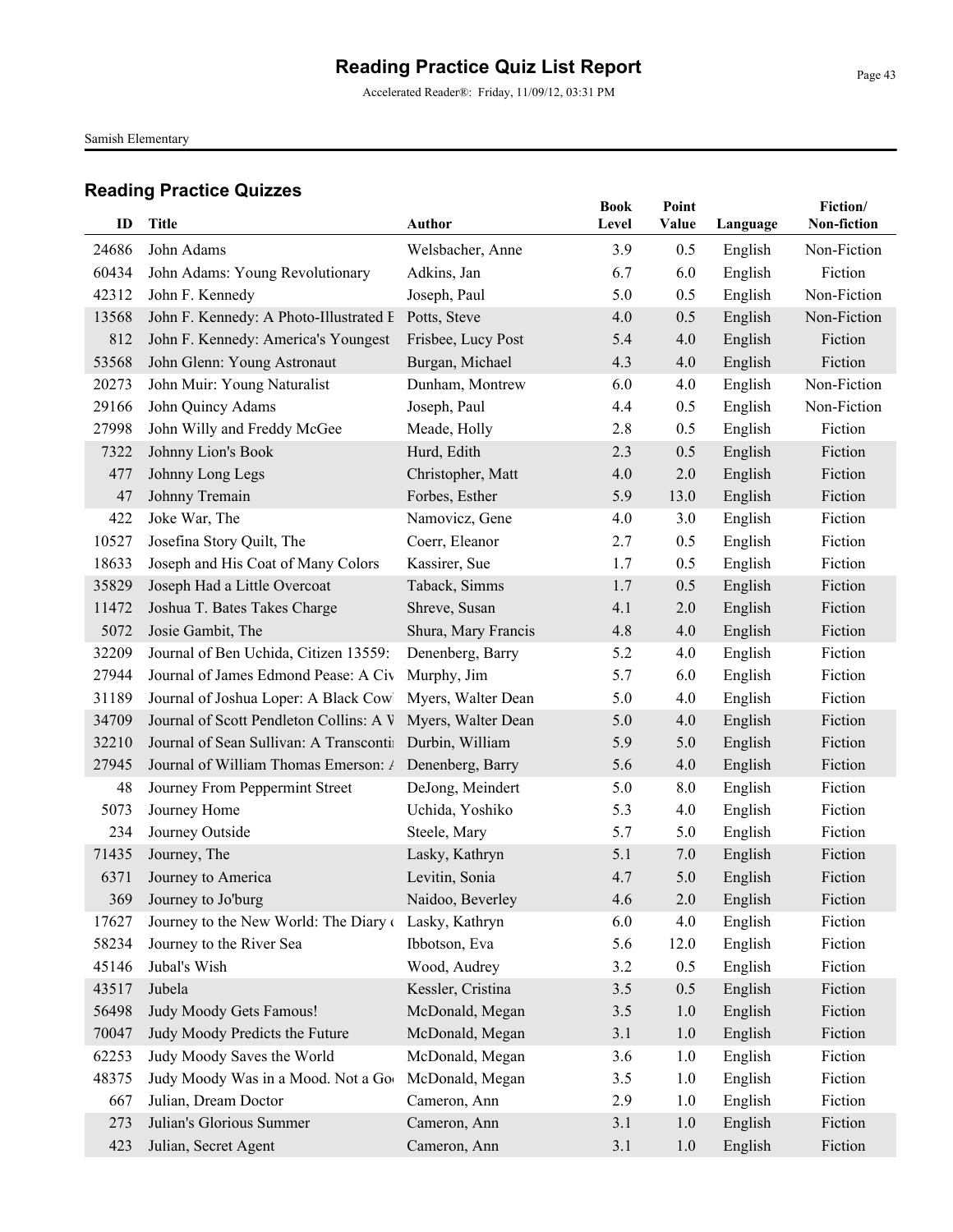Samish Elementary

| ID     | <b>Title</b>                                                   | <b>Author</b>             | <b>Book</b><br>Level | Point<br>Value | Language | Fiction/<br>Non-fiction |
|--------|----------------------------------------------------------------|---------------------------|----------------------|----------------|----------|-------------------------|
| 11720  | Julie                                                          | George, Jean Craighead    | 5.0                  | 6.0            | English  | Fiction                 |
| 49     | Julie of the Wolves                                            | George, Jean Craighead    | 5.8                  | 6.0            | English  | Fiction                 |
| 17778  | Julie's Wolf Pack                                              | George, Jean Craighead    | 5.7                  | 6.0            | English  | Fiction                 |
| 7323   | Julius                                                         | Hoff, Syd                 | 2.1                  | 0.5            | English  | Fiction                 |
| 5518   | Julius, the Baby of the World                                  | Henkes, Kevin             | 3.0                  | 0.5            | English  | Fiction                 |
| 5519   | Jumanji                                                        | Allsburg, Chris Van       | 3.9                  | 0.5            | English  | Fiction                 |
| 6322   | Jumbo                                                          | Blumberg, Rhoda           | 4.8                  | 0.5            | English  | Fiction                 |
| 30567  | Jungle Book (Great Illustrated Classics                        | Kipling/Vogel             | 4.9                  | 3.0            | English  | Fiction                 |
| 107304 | Junie B., First Grader: Aloha-ha-ha!                           | Park, Barbara             | 2.8                  | 1.0            | English  | Fiction                 |
| 80959  | Junie B., First Grader: Booand I Mea                           | Park, Barbara             | 2.9                  | 1.0            | English  | Fiction                 |
| 80075  | Junie B., First Grader: Shipwrecked                            | Park, Barbara             | 3.1                  | 1.0            | English  | Fiction                 |
| 6323   | Junie B. Jones and a Little Monkey Bus                         | Park, Barbara             | 2.9                  | 1.0            | English  | Fiction                 |
| 9266   | Junie B. Jones and Her Big Fat Mouth                           | Park, Barbara             | 3.0                  | 1.0            | English  | Fiction                 |
| 14676  | Junie B. Jones and Some Sneaky Peeky                           | Park, Barbara             | 2.9                  | 1.0            | English  | Fiction                 |
| 14677  | Junie B. Jones and That Meanie Jim's E Park, Barbara           |                           | 2.8                  | 1.0            | English  | Fiction                 |
| 32900  | Junie B. Jones and the Mushy Gushy V Park, Barbara             |                           | 2.9                  | 1.0            | English  | Fiction                 |
| 6324   | Junie B. Jones and the Stupid Smelly B Park, Barbara           |                           | 2.9                  | 1.0            | English  | Fiction                 |
| 14678  | Junie B. Jones and the Yucky Blucky F Park, Barbara            |                           | 2.7                  | 1.0            | English  | Fiction                 |
| 17570  | Junie B. Jones Has a Monster Under H <sub>(Park, Barbara</sub> |                           | 2.7                  | 1.0            | English  | Fiction                 |
| 44907  | Junie B. Jones Has a Peep in Her Pocke Park, Barbara           |                           | 2.9                  | 1.0            | English  | Fiction                 |
| 24936  | Junie B. Jones Is a Beauty Shop Guy                            | Park, Barbara             | 2.8                  | 1.0            | English  | Fiction                 |
| 49412  | Junie B. Jones Is a Graduation Girl                            | Park, Barbara             | 3.0                  | 1.0            | English  | Fiction                 |
| 17571  | Junie B. Jones Is a Party Animal                               | Park, Barbara             | 2.8                  | 1.0            | English  | Fiction                 |
| 31061  | Junie B. Jones Is (Almost) a Flower Gil Park, Barbara          |                           | 2.7                  | 1.0            | English  | Fiction                 |
| 44908  | Junie B. Jones Is Captain Field Day                            | Park, Barbara             | 2.8                  | 1.0            | English  | Fiction                 |
| 17572  | Junie B. Jones Is Not a Crook                                  | Park, Barbara             | 3.0                  | 1.0            | English  | Fiction                 |
| 12775  | Junie B. Jones Loves Handsome Warre                            | Park, Barbara             | 2.7                  | 1.0            | English  | Fiction                 |
| 28323  | Junie B. Jones Smells Something Fishy                          | Park, Barbara             | 2.6                  | 1.0            | English  | Fiction                 |
| 7226   | Just A Daydream                                                | Mayer, Mercer             | 2.5                  | 0.5            | English  | Fiction                 |
|        | 8423 Just a Few Words, Mr. Lincoln                             | Fritz, Jean               | 2.9                  | 0.5            | English  | Non-Fiction             |
| 7274   | Just A Mess                                                    | Mayer, Mercer             | 1.5                  | 0.5            | English  | Fiction                 |
| 34884  | Just Ella                                                      | Haddix, Margaret Peterson | 5.5                  | 6.0            | English  | Fiction                 |
| 7227   | Just For You                                                   | Mayer, Mercer             | 2.0                  | 0.5            | English  | Fiction                 |
| 7228   | Just Going to the Dentist                                      | Mayer, Mercer             | 2.4                  | 0.5            | English  | Fiction                 |
| 7275   | Just Grandpa and Me                                            | Mayer, Mercer             | 1.9                  | 0.5            | English  | Fiction                 |
| 30692  | Just Juice                                                     | Hesse, Karen              | 3.8                  | 3.0            | English  | Fiction                 |
| 7229   | Just Me and My Babysitter                                      | Mayer, Mercer             | 1.3                  | 0.5            | English  | Fiction                 |
| 7276   | Just Me and My Dad                                             | Mayer, Mercer             | 1.4                  | 0.5            | English  | Fiction                 |
| 7230   | Just Me and My Little Brother                                  | Mayer, Mercer             | 2.5                  | 0.5            | English  | Fiction                 |
| 7231   | Just Me and My Little Sister                                   | Mayer, Mercer             | 1.8                  | 0.5            | English  | Fiction                 |
| 7277   | Just Me and My Puppy                                           | Mayer, Mercer             | 1.6                  | 0.5            | English  | Fiction                 |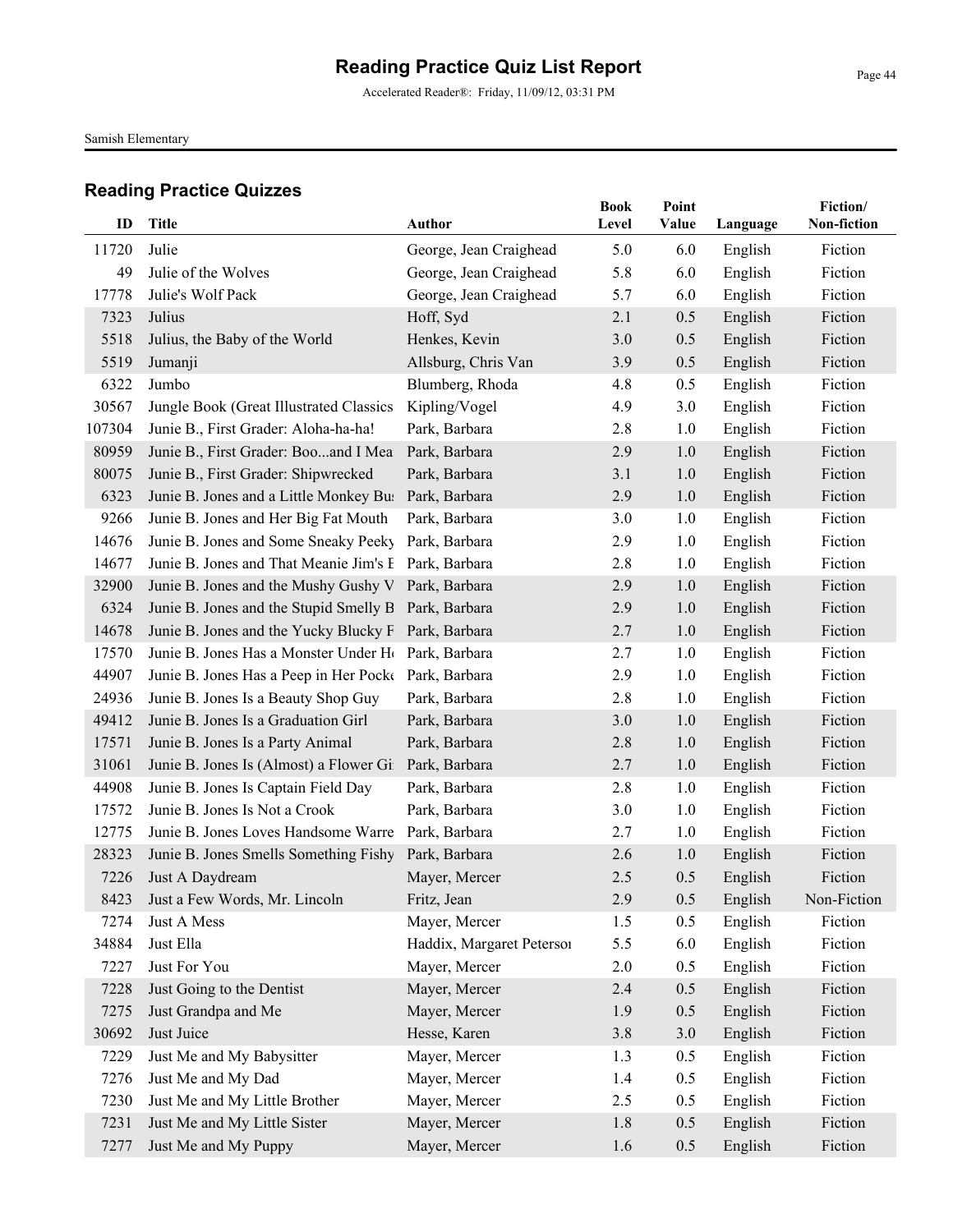Accelerated Reader®: Friday, 11/09/12, 03:31 PM

Samish Elementary

| ID     | <b>Title</b>                             | <b>Author</b>        | <b>Book</b><br>Level | Point<br>Value | Language | Fiction/<br>Non-fiction |
|--------|------------------------------------------|----------------------|----------------------|----------------|----------|-------------------------|
| 7278   | Just My Friend and Me                    | Mayer, Mercer        | 1.9                  | 0.5            | English  | Fiction                 |
| 7279   | Just Shopping With Mom                   | Mayer, Mercer        | 1.7                  | 0.5            | English  | Fiction                 |
| 18634  | Just You and Me                          | McBratney, Sam       | 3.5                  | 0.5            | English  | Fiction                 |
| 177    | Justin and the Best Biscuits in the Worl | Walter, Mildred      | 3.9                  | 3.0            | English  | Fiction                 |
| 235    | Justin Morgan Had a Horse                | Henry, Marguerite    | 5.8                  | 5.0            | English  | Fiction                 |
| 52596  | Kaiulani: The People's Princess          | White, Ellen Emerson | 6.4                  | 6.0            | English  | Fiction                 |
| 80399  | Karate Hour                              | Nevius, Carol        | 2.3                  | 0.5            | English  | Fiction                 |
| 135299 | Karate Mouse, The                        | Stilton, Geronimo    | 4.0                  | 1.0            | English  | Fiction                 |
| 9401   | Karen's Baby-Sitter                      | Martin, Ann M.       | 3.0                  | 1.0            | English  | Fiction                 |
| 9402   | Karen's Big Joke                         | Martin, Ann M.       | 2.9                  | 1.0            | English  | Fiction                 |
| 9403   | Karen's Big Lie                          | Martin, Ann M.       | 3.1                  | 1.0            | English  | Fiction                 |
| 9404   | Karen's Big Weekend                      | Martin, Ann M.       | 3.1                  | 1.0            | English  | Fiction                 |
| 9405   | Karen's Birthday                         | Martin, Ann M.       | 3.0                  | 1.0            | English  | Fiction                 |
| 9406   | Karen's Brothers                         | Martin, Ann M.       | 2.8                  | 1.0            | English  | Fiction                 |
| 9407   | Karen's Bully                            | Martin, Ann M.       | 2.7                  | 1.0            | English  | Fiction                 |
| 9408   | Karen's Carnival                         | Martin, Ann M.       | 2.8                  | 1.0            | English  | Fiction                 |
| 9409   | Karen's Cartwheel                        | Martin, Ann M.       | 2.9                  | 1.0            | English  | Fiction                 |
| 9410   | Karen's Doll                             | Martin, Ann M.       | 2.9                  | 1.0            | English  | Fiction                 |
| 9411   | Karen's Doll Hospital                    | Martin, Ann M.       | 3.0                  | 1.0            | English  | Fiction                 |
| 9412   | Karen's Ducklings                        | Martin, Ann M.       | 3.1                  | 1.0            | English  | Fiction                 |
| 9413   | Karen's Ghost                            | Martin, Ann M.       | 3.1                  | 1.0            | English  | Fiction                 |
| 9414   | Karen's Goldfish                         | Martin, Ann M.       | 3.0                  | 1.0            | English  | Fiction                 |
| 9415   | Karen's Good-Bye                         | Martin, Ann M.       | 2.8                  | 1.0            | English  | Fiction                 |
| 9416   | Karen's Grandmothers                     | Martin, Ann M.       | 3.2                  | 1.0            | English  | Fiction                 |
| 9417   | Karen's Haircut                          | Martin, Ann M.       | 3.0                  | 1.0            | English  | Fiction                 |
| 9418   | Karen's Home Run                         | Martin, Ann M.       | 2.9                  | 1.0            | English  | Fiction                 |
| 9419   | Karen's in Love                          | Martin, Ann M.       | 3.0                  | 1.0            | English  | Fiction                 |
| 9420   | Karen's Kite                             | Martin, Ann M.       | 3.1                  | 1.0            | English  | Fiction                 |
| 9421   | Karen's Kittens                          | Martin, Ann M.       | 2.8                  | 1.0            | English  | Fiction                 |
|        | 9422 Karen's Kittycat Club               | Martin, Ann M.       | 2.6                  | 1.0            | English  | Fiction                 |
| 9423   | Karen's Little Sister                    | Martin, Ann M.       | 3.0                  | 1.0            | English  | Fiction                 |
| 9424   | Karen's Little Witch                     | Martin, Ann M.       | 2.7                  | 1.0            | English  | Fiction                 |
| 9425   | Karen's Lucky Penny                      | Martin, Ann M.       | 3.0                  | 2.0            | English  | Fiction                 |
| 9426   | Karen's New Friend                       | Martin, Ann M.       | 2.9                  | 1.0            | English  | Fiction                 |
| 9427   | Karen's New Teacher                      | Martin, Ann M.       | 3.0                  | 1.0            | English  | Fiction                 |
| 9428   | Karen's New Year                         | Martin, Ann M.       | 2.8                  | 1.0            | English  | Fiction                 |
| 9429   | Karen's Newspaper                        | Martin, Ann M.       | 3.1                  | 1.0            | English  | Fiction                 |
| 9430   | Karen's Pen Pal                          | Martin, Ann M.       | 3.0                  | 1.0            | English  | Fiction                 |
| 9431   | Karen's Pizza Party                      | Martin, Ann M.       | 3.2                  | 2.0            | English  | Fiction                 |
| 9432   | Karen's Prize                            | Martin, Ann M.       | 2.9                  | 1.0            | English  | Fiction                 |
| 9433   | Karen's Pumpkin Patch                    | Martin, Ann M.       | 3.1                  | 1.0            | English  | Fiction                 |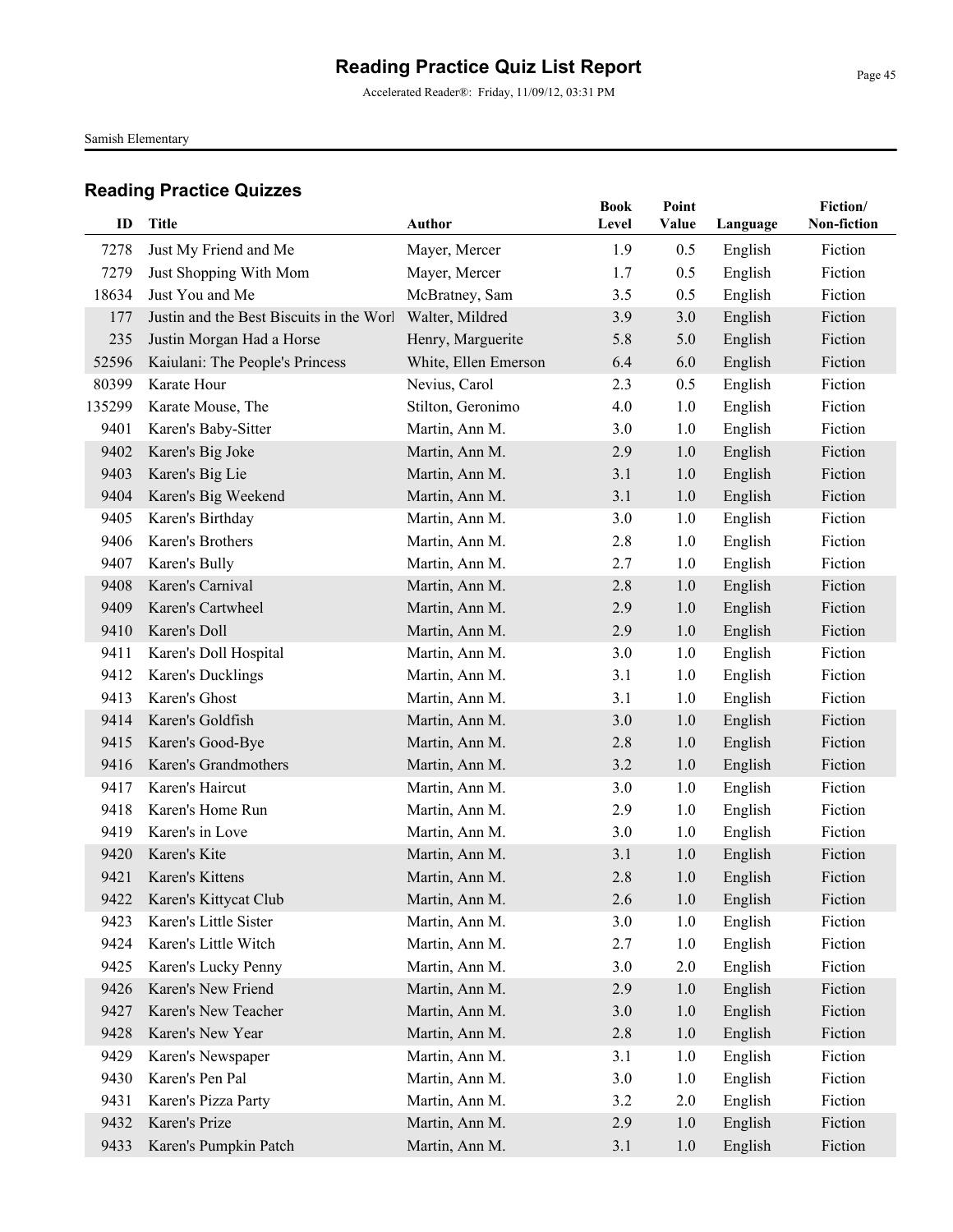Accelerated Reader®: Friday, 11/09/12, 03:31 PM

Samish Elementary

|        |                                        |                         | <b>Book</b> | Point |          | Fiction/    |
|--------|----------------------------------------|-------------------------|-------------|-------|----------|-------------|
| ID     | <b>Title</b>                           | Author                  | Level       | Value | Language | Non-fiction |
| 9434   | Karen's Roller Skates                  | Martin, Ann M.          | 2.7         | 1.0   | English  | Fiction     |
| 9435   | Karen's School                         | Martin, Ann M.          | 3.0         | 1.0   | English  | Fiction     |
| 9436   | Karen's School Picture                 | Martin, Ann M.          | 3.1         | 2.0   | English  | Fiction     |
| 9437   | Karen's School Trip                    | Martin, Ann M.          | 2.9         | 1.0   | English  | Fiction     |
| 9438   | Karen's Secret                         | Martin, Ann M.          | 2.8         | 1.0   | English  | Fiction     |
| 9439   | Karen's Sleepover                      | Martin, Ann M.          | 2.9         | 1.0   | English  | Fiction     |
| 9440   | Karen's Snow Day                       | Martin, Ann M.          | 2.9         | 1.0   | English  | Fiction     |
| 9441   | Karen's Stepmother                     | Martin, Ann M.          | 3.0         | 1.0   | English  | Fiction     |
| 9442   | Karen's Surprise                       | Martin, Ann M.          | 3.2         | 1.0   | English  | Fiction     |
| 9443   | Karen's Tea Party                      | Martin, Ann M.          | 2.8         | 1.0   | English  | Fiction     |
| 9444   | Karen's Toothache                      | Martin, Ann M.          | 3.2         | 1.0   | English  | Fiction     |
| 9445   | Karen's Tuba                           | Martin, Ann M.          | 3.1         | 1.0   | English  | Fiction     |
| 9446   | Karen's Twin                           | Martin, Ann M.          | 2.9         | 1.0   | English  | Fiction     |
| 9447   | Karen's Two Families                   | Martin, Ann M.          | 2.9         | 1.0   | English  | Fiction     |
| 9448   | Karen's Wedding                        | Martin, Ann M.          | 3.0         | 1.0   | English  | Fiction     |
| 9449   | Karen's Witch                          | Martin, Ann M.          | 2.7         | 1.0   | English  | Fiction     |
| 9450   | Karen's Worst Day                      | Martin, Ann M.          | 2.7         | 1.0   | English  | Fiction     |
| 44754  | Kate and the Beanstalk                 | Osborne, Mary Pope      | 3.6         | 0.5   | English  | Fiction     |
| 6005   | Kate Shelley & the Midnight Express    | Wetterer, Margaret      | 3.3         | 0.5   | English  | Non-Fiction |
| 50     | Katie John                             | Calhoun, Mary           | 4.2         | 4.0   | English  | Fiction     |
| 16934  | Kavik: The Wolf Dog                    | Morey, Walt             | 4.9         | 7.0   | English  | Fiction     |
| 668    | Keep the Lights Burning, Abbie         | Roop, Peter/Connie      | 2.2         | 0.5   | English  | Fiction     |
| 68163  | Kensuke's Kingdom                      | Morpurgo, Michael       | 4.7         | 5.0   | English  | Fiction     |
| 72359  | Kenya Christmas, A                     | Johnston, Tony          | 3.1         | 0.5   | English  | Fiction     |
| 274    | Kevin Corbett Eats Flies               | Hermes, Patricia        | 3.6         | 5.0   | English  | Fiction     |
| 33006  | Key to the Indian, The                 | Banks, Lynne Reid       | 4.8         | 8.0   | English  | Fiction     |
| 14626  | Kick, Pass, and Run                    | Kessler, Leonard        | 1.7         | 0.5   | English  | Fiction     |
| 178    | Kid in the Red Jacket, The             | Park, Barbara           | 3.9         | 3.0   | English  | Fiction     |
| 17779  | Kid Who Ran for President, The         | Gutman, Dan             | 4.7         | 3.0   | English  | Fiction     |
| 512    | Kidnapped                              | Stevenson, Robert Louis | 7.6         | 14.0  | English  | Fiction     |
| 30539  | Kidnapped (Great Illustrated Classics) | Stevenson/Kestel        | 4.8         | 2.0   | English  | Fiction     |
| 44931  | Kidnapped King, The                    | Roy, Ron                | 3.4         | 1.0   | English  | Fiction     |
| 5024   | Kidnapping of Courtney Van Allen & V   | Cool, Joyce             | 5.0         | 6.0   | English  | Fiction     |
| 103778 | Killer Whale's World, A                | Arnold, Caroline        | 3.9         | 0.5   | English  | Non-Fiction |
| 30500  | Kim/Kimi                               | Irwin, Hadley           | 4.3         | 6.0   | English  | Fiction     |
| 29335  | Kin: Mana's Story, The                 | Dickinson, Peter        | 4.6         | 6.0   | English  | Fiction     |
| 29334  | Kin: Po's Story, The                   | Dickinson, Peter        | 5.2         | 6.0   | English  | Fiction     |
| 34558  | King Arthur                            | Brown/Krensky           | 3.8         | 1.0   | English  | Fiction     |
| 30540  | King Arthur and the Knights of the Rou | Pyle/Hanft              | 6.2         | 3.0   | English  | Fiction     |
| 45246  | King Bidgood's in the Bathtub          | Wood, Audrey            | 1.7         | 0.5   | English  | Fiction     |
| 80077  | King o' the Cats                       | Shepard, Aaron          | 3.9         | 0.5   | English  | Fiction     |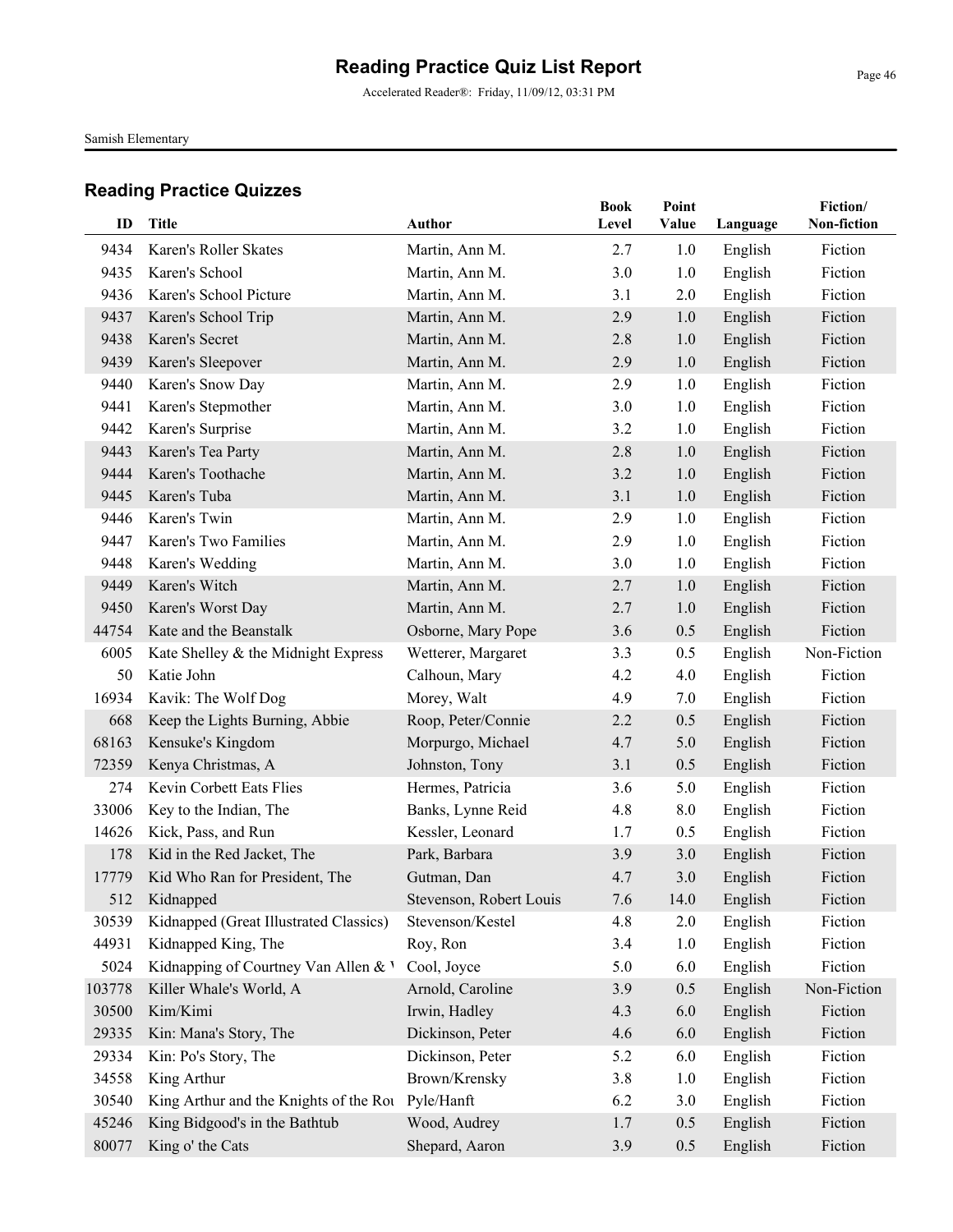Accelerated Reader®: Friday, 11/09/12, 03:31 PM

Samish Elementary

| ID     | <b>Title</b>                                     | Author                  | <b>Book</b><br>Level | Point<br><b>Value</b> | Language | Fiction/<br>Non-fiction |
|--------|--------------------------------------------------|-------------------------|----------------------|-----------------------|----------|-------------------------|
| 34721  | King of Shadows                                  | Cooper, Susan           | 6.2                  | 8.0                   | English  | Fiction                 |
| 51     | King of the Wind                                 | Henry, Marguerite       | 5.4                  | 5.0                   | English  | Fiction                 |
| 6325   | King's Equal, The                                | Paterson, Katherine     | 5.2                  | 1.0                   | English  | Fiction                 |
| 9033   | King's Stilts, The                               | Seuss, Dr.              | 4.1                  | 0.5                   | English  | Fiction                 |
| 100601 | Kingdom Keepers: Disney After Dark               | Pearson, Ridley         | 4.2                  | 9.0                   | English  | Fiction                 |
| 137507 | Kings of Clonmel, The                            | Flanagan, John          | 6.1                  | 16.0                  | English  | Fiction                 |
| 74071  | Kira-Kira                                        | Kadohata, Cynthia       | 4.7                  | 7.0                   | English  | Fiction                 |
| 479    | Kirsten Learns a Lesson                          | Shaw, Janet             | 4.0                  | 1.0                   | English  | Fiction                 |
| 669    | Kirsten's Surprise                               | Shaw, Janet             | 3.9                  | 1.0                   | English  | Fiction                 |
| 5520   | Kiss for Little Bear, A                          | Minarik, Else Holmelund | 1.4                  | 0.5                   | English  | Fiction                 |
| 68413  | <b>Kissing Coyotes</b>                           | Vaughan, Marcia         | 3.7                  | 0.5                   | English  | Fiction                 |
| 30793  | Kissing Hand, The                                | Penn, Audrey            | 2.7                  | 0.5                   | English  | Fiction                 |
| 10528  | Kit and Kat                                      | De Paola, Tomie         | 1.4                  | 0.5                   | English  | Fiction                 |
| 77204  | Kitten's First Full Moon                         | Henkes, Kevin           | 2.3                  | 0.5                   | English  | Fiction                 |
| 7280   | Kittens Are Like That                            | Pfloog, Jan             | 2.6                  | 0.5                   | English  | Non-Fiction             |
| 5426   | Kitty from the Start                             | Delton, Judy            | 5.3                  | 3.0                   | English  | Fiction                 |
| 6326   | Kitty in High School                             | Delton, Judy            | 4.8                  | 3.0                   | English  | Fiction                 |
| 275    | Kitty in the Middle                              | Delton, Judy            | 4.6                  | 3.0                   | English  | Fiction                 |
| 236    | <b>Kneeknock Rise</b>                            | Babbitt, Natalie        | 4.4                  | 2.0                   | English  | Fiction                 |
| 6327   | Knight at Dawn, The                              | Osborne, Mary Pope      | 2.9                  | 1.0                   | English  | Fiction                 |
| 102213 | Knight Who Took All Day, The                     | Mayhew, James           | 3.8                  | 0.5                   | English  | Fiction                 |
| 57573  | Knights and Castles                              | Osborne, Will/Mary      | 5.1                  | 1.0                   | English  | Non-Fiction             |
| 51285  | Knights in Shining Armor                         | Gibbons, Gail           | 5.9                  | 0.5                   | English  | Non-Fiction             |
| 8532   | Knights of the Kitchen Table                     | Scieszka, Jon           | 3.8                  | 1.0                   | English  | Fiction                 |
| 20119  | Knots in My Yo-Yo String: The Autob:             | Spinelli, Jerry         | 6.0                  | 5.0                   | English  | Fiction                 |
| 670    | Knots on a Counting Rope                         | Martin, Bill            | 2.8                  | 0.5                   | English  | Fiction                 |
| 124997 | Knucklehead: Tall TalesTrue Stories of           | Scieszka, Jon           | 4.6                  | 2.0                   | English  | Non-Fiction             |
| 82297  | Knuffle Bunny: A Cautionary Tale                 | Willems, Mo             | 1.6                  | 0.5                   | English  | Fiction                 |
| 118677 | Knuffle Bunny Too: A Case of Mistake Willems, Mo |                         | 2.4                  | 0.5                   | English  | Fiction                 |
| 818    | Knute Rockne: Young Athlete                      | VanRiper, Guernsey      | 3.5                  | 3.0                   | English  | Fiction                 |
| 22137  | Koala Lou                                        | Fox, Mem                | 3.2                  | 0.5                   | English  | Fiction                 |
| 14200  | Kokopelli's Flute                                | Hobbs, Will             | 5.3                  | 6.0                   | English  | Fiction                 |
| 101890 | Kringle                                          | Abbott, Tony            | 4.8                  | 10.0                  | English  | Fiction                 |
| 26723  | Kristi Yamaguchi                                 | Rambeck, Richard        | 5.1                  | 0.5                   | English  | Non-Fiction             |
| 15184  | Labrador Retrievers (Dogs)                       | Kallen, Stuart A.       | 3.5                  | 0.5                   | English  | Non-Fiction             |
| 114394 | Lady Friday                                      | Nix, Garth              | 6.0                  | 10.0                  | English  | Fiction                 |
| 53427  | Lady of Ch'iao Kuo: Warrior of the Sou           | Yep, Laurence           | 5.3                  | 8.0                   | English  | Fiction                 |
| 5025   | Land I Lost, The                                 | Huynh, Quang Nhuong     | 6.1                  | 4.0                   | English  | Non-Fiction             |
| 6474   | Land of Promise                                  | Tedrow, T.L.            | 4.3                  | 7.0                   | English  | Fiction                 |
| 31641  | Landry News, The                                 | Clements, Andrew        | 6.0                  | 4.0                   | English  | Fiction                 |
| 13708  | Langston Hughes: Young Black Poet                | Dunham, Montrew         | 6.1                  | 4.0                   | English  | Non-Fiction             |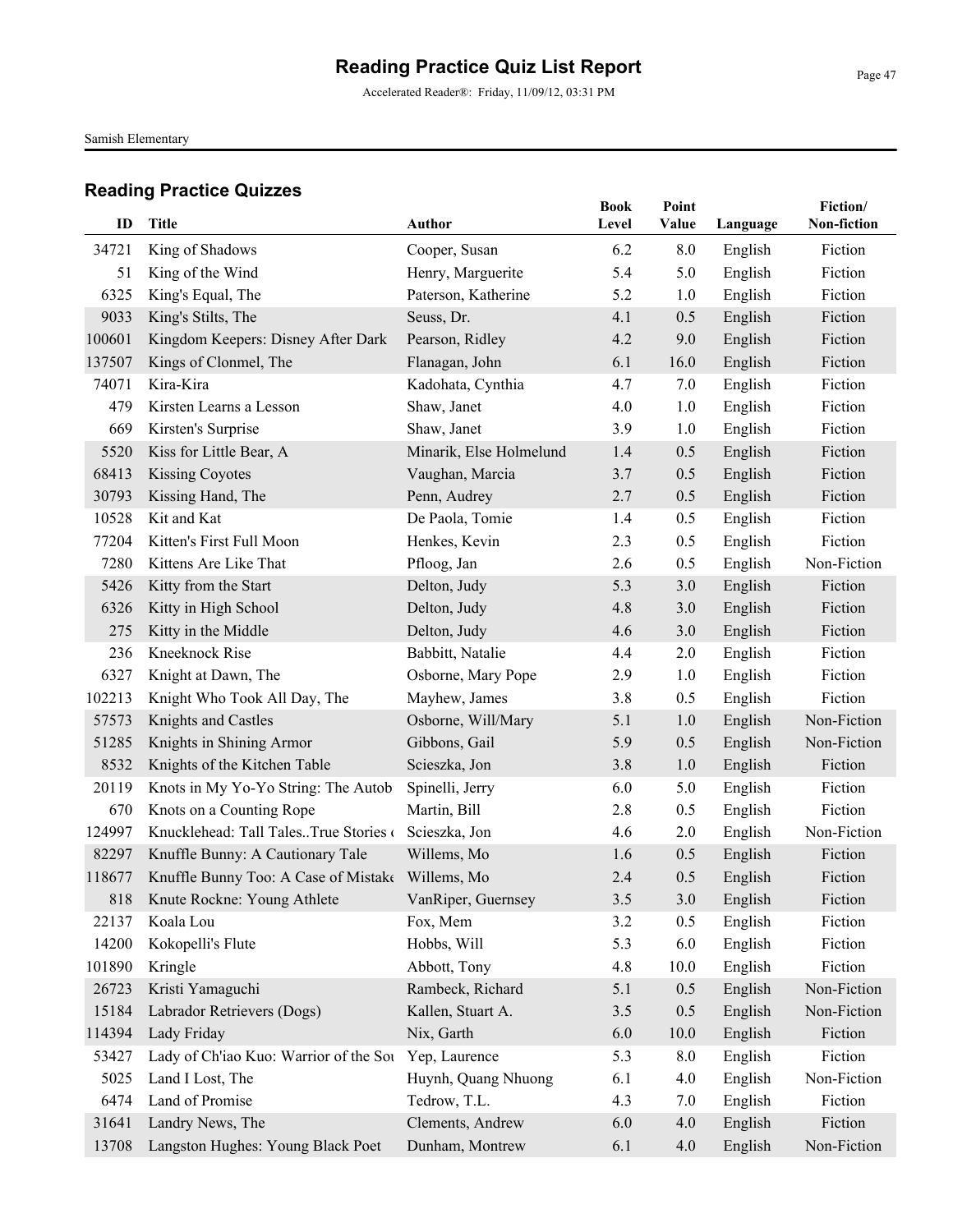Accelerated Reader®: Friday, 11/09/12, 03:31 PM

Samish Elementary

| ID     | Title                                   | <b>Author</b>          | <b>Book</b><br>Level | Point<br>Value | Language | Fiction/<br>Non-fiction |
|--------|-----------------------------------------|------------------------|----------------------|----------------|----------|-------------------------|
| 121    | Lassie Come Home                        | Knight, Eric           | 5.4                  | 9.0            | English  | Fiction                 |
| 619    | Last Battle, The                        | Lewis, C.S.            | 5.6                  | 7.0            | English  | Fiction                 |
| 75368  | Last Fairy-Apple Tree, The              | Rodda, Emily           | 3.8                  | 2.0            | English  | Fiction                 |
| 82274  | Last Holiday Concert, The               | Clements, Andrew       | 5.4                  | 4.0            | English  | Fiction                 |
| 7376   | Last Little Duckling, The               | Kennedy, Fiona         | 3.5                  | 0.5            | English  | Fiction                 |
| 16917  | Last Man's Reward, The                  | Patneaude, David       | 4.2                  | 5.0            | English  | Fiction                 |
| 130543 | Last Olympian, The                      | Riordan, Rick          | 4.3                  | 13.0           | English  | Fiction                 |
| 69250  | Last Treasure, The                      | Anderson, Janet S.     | 4.1                  | 9.0            | English  | Fiction                 |
| 136094 | Last Wilderness, The                    | Hunter, Erin           | 5.3                  | 9.0            | English  | Fiction                 |
| 6475   | Laura Ingalls Wilder: Growing UpLit     | Giff, Patricia Reilly  | 4.9                  | 1.0            | English  | Non-Fiction             |
| 53569  | Laura Ingalls Wilder: Young Pioneer     | Gormley, Beatrice      | 5.8                  | 5.0            | English  | Fiction                 |
| 115808 | Lawn Boy                                | Paulsen, Gary          | 4.3                  | 2.0            | English  | Fiction                 |
| 157    | Lazy Lions, Lucky Lambs                 | Giff, Patricia Reilly  | 2.7                  | 1.0            | English  | Fiction                 |
| 55480  | Leaders of the American Revolution      | Wade, Linda R.         | 5.9                  | 0.5            | English  | Non-Fiction             |
| 78023  | Leaving Protection                      | Hobbs, Will            | 5.2                  | 6.0            | English  | Fiction                 |
| 115148 | Leepike Ridge                           | Wilson, N.D.           | 4.8                  | 7.0            | English  | Fiction                 |
| 6328   | Legend of Jimmy Spoon, The              | Gregory, Kristiana     | 5.0                  | 5.0            | English  | Fiction                 |
| 30337  | Legend of Luke, The                     | Jacques, Brian         | 5.7                  | 16.0           | English  | Fiction                 |
| 30542  | Legend of Sleepy HollowRip Van Wi       | Irving/Kelly           | 4.8                  | 3.0            | English  | Fiction                 |
| 87214  | Legend of Spud Murphy, The              | Colfer, Eoin           | 3.8                  | 1.0            | English  | Fiction                 |
| 5476   | Legend of the Bluebonnet, The           | DePaola, Tomie         | 4.2                  | 0.5            | English  | Fiction                 |
| 114834 | Legend of the Worst Boy in the World    | Colfer, Eoin           | 4.4                  | 1.0            | English  | Fiction                 |
| 276    | Lemming Condition, The                  | Arkin, Alan            | 4.3                  | 1.0            | English  | Fiction                 |
| 114227 | Lemonade War, The                       | Davies, Jacqueline     | 4.1                  | 4.0            | English  | Fiction                 |
| 5522   | Leo the Late Bloomer                    | Kraus, Robert          | 1.2                  | 0.5            | English  | Fiction                 |
| 25238  | Leon's Story                            | Tillage, Leon Walter   | 4.9                  | 2.0            | English  | Non-Fiction             |
| 13759  | Leonardo da Vinci                       | Stanley, Diane         | 6.8                  | 1.0            | English  | Non-Fiction             |
| 88782  | Leonardo, the Terrible Monster          | Willems, Mo            | 2.3                  | 0.5            | English  | Fiction                 |
| 135283 | Leprechaun in Late Winter               | Osborne, Mary Pope     | 3.6                  | 2.0            | English  | Fiction                 |
|        | 10672 Leprechauns Don't Play Basketball | Dadey/Jones            | 3.8                  | 1.0            | English  | Fiction                 |
| 58771  | Let's Clean Up!                         | Anderson, Peggy Perry  | 1.1                  | 0.5            | English  | Fiction                 |
| 10529  | Let's Go Home, Little Bear              | Waddell, Martin        | 3.1                  | 0.5            | English  | Fiction                 |
| 237    | Let the Circle Be Unbroken              | Taylor, Mildred D.     | 5.7                  | 15.0           | English  | Fiction                 |
| 8917   | Letter, the Witch, and the Ring, The    | Bellairs, John         | 4.7                  | 6.0            | English  | Fiction                 |
| 30611  | Letter to Mrs. Roosevelt, A             | DeYoung, C. Coco       | 4.7                  | 3.0            | English  | Fiction                 |
| 8533   | Letters from Rifka                      | Hesse, Karen           | 4.2                  | 4.0            | English  | Fiction                 |
| 132849 | Leviathan                               | Westerfeld, Scott      | 5.3                  | 12.0           | English  | Fiction                 |
| 20309  | Li Lun: Lad of Courage                  | Treffinger, Carolyn    | 4.8                  | 3.0            | English  | Fiction                 |
| 142993 | Liar, Liar                              | Paulsen, Gary          | 5.8                  | 3.0            | English  | Fiction                 |
| 5026   | Libby on Wednesday                      | Snyder, Zilpha Keatley | 6.3                  | 8.0            | English  | Fiction                 |
| 59696  | Liberty Bell, The                       | Marcovitz, Hal         | 7.5                  | 1.0            | English  | Non-Fiction             |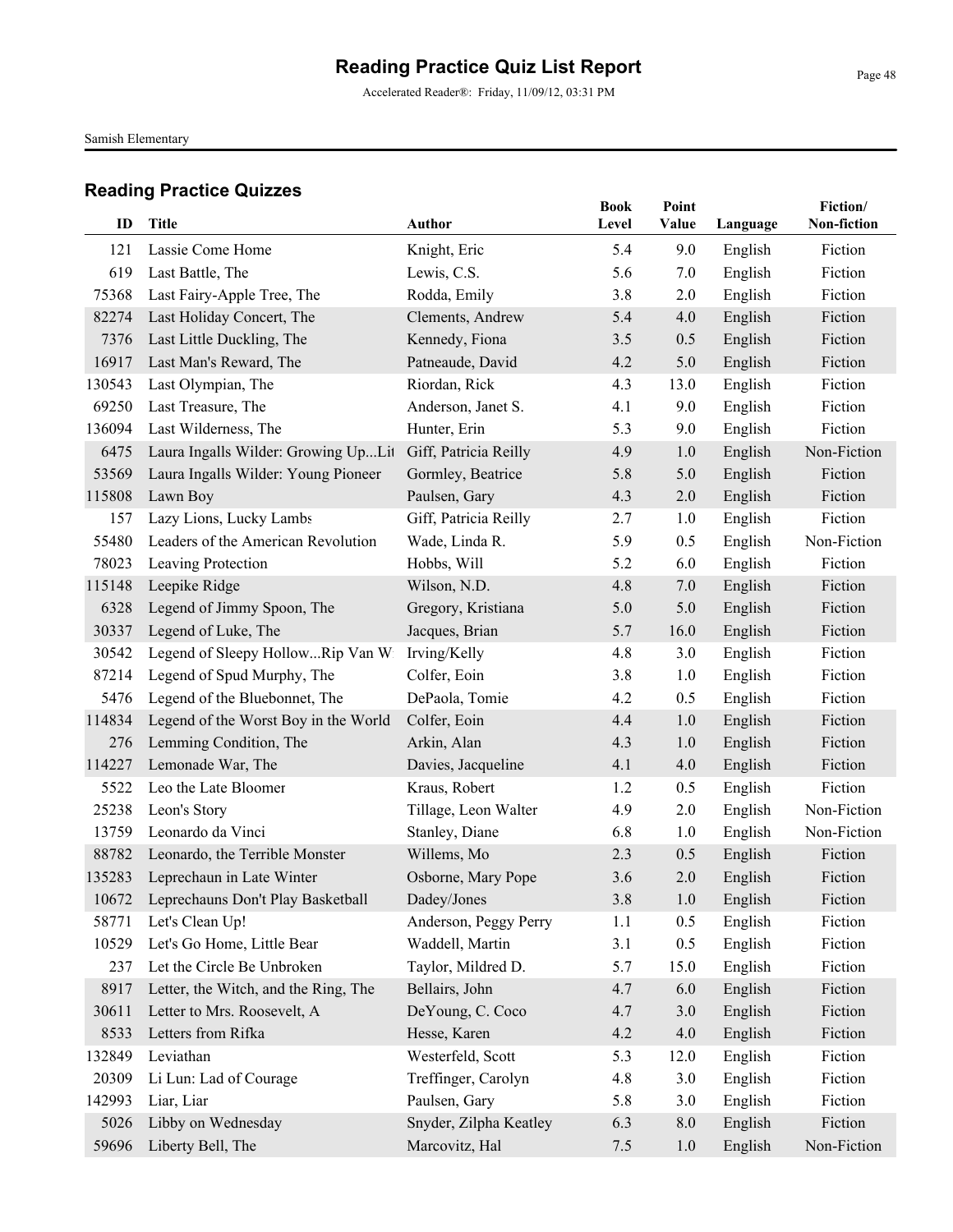Accelerated Reader®: Friday, 11/09/12, 03:31 PM

Samish Elementary

| ID     | <b>Title</b>                                      | <b>Author</b>           | <b>Book</b><br>Level | Point<br>Value | Language | Fiction/<br>Non-fiction |
|--------|---------------------------------------------------|-------------------------|----------------------|----------------|----------|-------------------------|
| 18635  | Librarian from the Black Lagoon, The              | Thaler, Mike            | 3.2                  | 0.5            | English  | Fiction                 |
| 17324  | Librarian Who Measured the Earth, The             | Lasky, Kathryn          | 5.8                  | 0.5            | English  | Non-Fiction             |
| 24962  | Library Card, The                                 | Spinelli, Jerry         | 4.3                  | 4.0            | English  | Fiction                 |
| 18636  | Library Lil                                       | Williams, Suzanne       | 4.0                  | 0.5            | English  | Fiction                 |
| 115344 | Library Mouse                                     | Kirk, Daniel            | 4.4                  | 0.5            | English  | Fiction                 |
| 55481  | Life After the American Revolution                | Wade, Linda R.          | 5.4                  | 0.5            | English  | Non-Fiction             |
| 34982  | Life and Words of Martin Luther King              | Peck, Ira               | 5.2                  | 2.0            | English  | Non-Fiction             |
| 46006  | Life in a Colonial Town                           | Isaacs, Sally Senzell   | 3.9                  | 0.5            | English  | Non-Fiction             |
| 46007  | Life in a Hopi Village                            | Isaacs, Sally Senzell   | 4.1                  | 0.5            | English  | Non-Fiction             |
| 46008  | Life in America's First Cities                    | Isaacs, Sally Senzell   | 3.8                  | 0.5            | English  | Non-Fiction             |
| 55482  | Life in Colonial America                          | Wade, Linda R.          | 5.0                  | 1.0            | English  | Non-Fiction             |
| 46010  | Life on a Pioneer Homestead                       | Isaacs, Sally Senzell   | 3.9                  | 0.5            | English  | Non-Fiction             |
| 46009  | Life on a Southern Plantation                     | Isaacs, Sally Senzell   | 4.0                  | 0.5            | English  | Non-Fiction             |
| 46011  | Life on the Oregon Trail                          | Isaacs, Sally Senzell   | 3.9                  | 0.5            | English  | Non-Fiction             |
| 122    | Light in the Forest, The                          | Richter, Conrad         | 5.5                  | 5.0            | English  | Fiction                 |
| 32207  | Light in the Storm: The Civil War Diar            | Hesse, Karen            | 5.3                  | 4.0            | English  | Fiction                 |
| 89885  | Lightning Thief, The                              | Riordan, Rick           | 4.7                  | 13.0           | English  | Fiction                 |
| 9267   | Lights, Action, Land-Ho!                          | Delton, Judy            | 3.5                  | 1.0            | English  | Fiction                 |
| 65030  | Like a Windy Day                                  | Asch, Frank             | 2.3                  | 0.5            | English  | Fiction                 |
| 671    | Lila on the Landing                               | Alexander, Sue          | 3.1                  | 1.0            | English  | Fiction                 |
| 14979  | Lilly's Purple Plastic Purse                      | Henkes, Kevin           | 3.1                  | 0.5            | English  | Fiction                 |
| 424    | Lily and the Runaway Baby                         | Shreve, Susan           | 4.4                  | 1.0            | English  | Fiction                 |
| 17781  | Lily's Crossing                                   | Giff, Patricia Reilly   | 4.6                  | 5.0            | English  | Fiction                 |
| 238    | Lincoln: A Photobiography                         | Freedman, Russell       | 7.7                  | 5.0            | English  | Non-Fiction             |
| 25891  | Line in the Sand: The Alamo Diary of I            | Garland, Sherry         | 5.6                  | 6.0            | English  | Fiction                 |
| 16674  | Line of Fire                                      | David, Peter            | 5.9                  | 4.0            | English  | Fiction                 |
| 31592  | Lion and the Mouse, The                           | Herman, Gail            | 0.7                  | 0.5            | English  | Fiction                 |
| 52     | Lion, the Witch and the Wardrobe (Una Lewis, C.S. |                         | 5.7                  | 6.0            | English  | Fiction                 |
| 672    | Lion to Guard Us, A                               | Bulla, Clyde Robert     | 2.9                  | 2.0            | English  | Fiction                 |
| 7324   | Lionel in the Fall                                | Krensky, Stephen        | 2.2                  | 0.5            | English  | Fiction                 |
| 18727  | Lions at Lunchtime                                | Osborne, Mary Pope      | 3.0                  | 1.0            | English  | Fiction                 |
| 89524  | Listening for Lions                               | Whelan, Gloria          | 5.7                  | 7.0            | English  | Fiction                 |
| 6279   | Little Bear                                       | Minarik, Else Holmelund | 2.4                  | 0.5            | English  | Fiction                 |
| 7325   | Little Bear's Friend                              | Minarik, Else Holmelund | 2.2                  | 0.5            | English  | Fiction                 |
| 7326   | Little Bear's Visit                               | Minarik, Else Holmelund | 2.3                  | 0.5            | English  | Fiction                 |
| 7327   | Little Chief                                      | Hoff, Syd               | 2.1                  | 0.5            | English  | Fiction                 |
| 9379   | Little Cowboy and the Big Cowboy, Th              | Hillert, Margaret       | 1.1                  | 0.5            | English  | Fiction                 |
| 5477   | Little Engine That Could, The                     | Piper, Watty            | 3.5                  | 0.5            | English  | Fiction                 |
| 10916  | Little Farm in the Ozarks                         | MacBride, Roger Lea     | 4.5                  | 7.0            | English  | Fiction                 |
| 44755  | Little Gold Star: A Spanish American (            | Souci, Robert D. San    | 4.6                  | 0.5            | English  | Fiction                 |
| 7232   | Little Gorilla                                    | Bornstein, Ruth         | 2.6                  | 0.5            | English  | Fiction                 |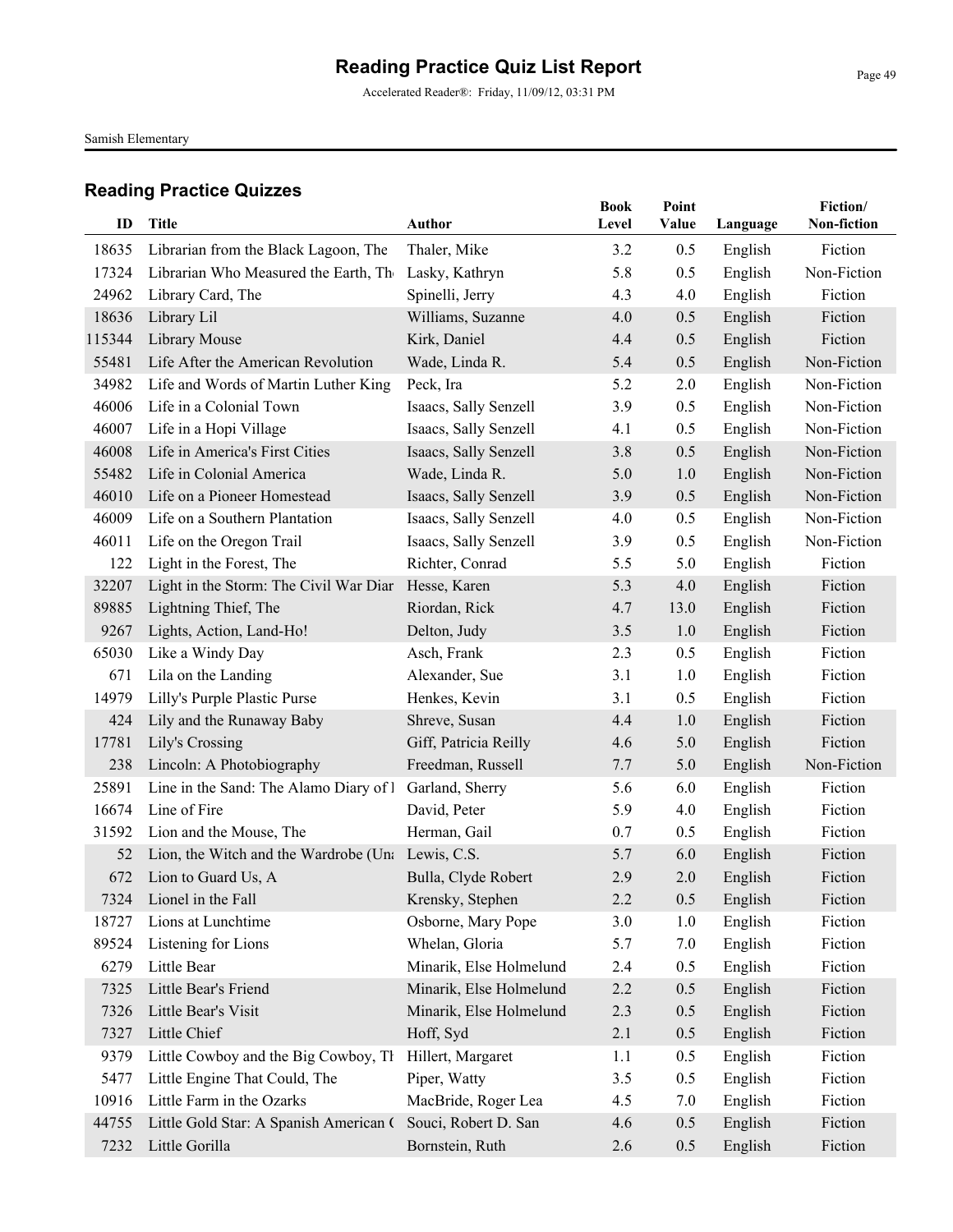Accelerated Reader®: Friday, 11/09/12, 03:31 PM

Samish Elementary

| ID     | Title                                        | Author                    | <b>Book</b><br>Level | Point<br>Value | Language | Fiction/<br>Non-fiction |
|--------|----------------------------------------------|---------------------------|----------------------|----------------|----------|-------------------------|
| 29331  | Little House by Boston Bay                   | Wiley, Melissa            | 5.4                  | 5.0            | English  | Fiction                 |
| 179    | Little House in the Big Woods                | Wilder, Laura Ingalls     | 5.3                  | 5.0            | English  | Fiction                 |
| 29332  | Little House in the Highlands                | Wiley, Melissa            | 5.5                  | 7.0            | English  | Fiction                 |
| 9595   | Little House on Rocky Ridge                  | MacBride, Roger Lea       | 4.2                  | 8.0            | English  | Fiction                 |
| 53     | Little House on the Prairie                  | Wilder, Laura Ingalls     | 4.9                  | 8.0            | English  | Fiction                 |
| 7377   | Little Island, The                           | MacDonald, Golden         | 3.6                  | 0.5            | English  | Fiction                 |
| 64282  | Little Penguin's Tale                        | Wood, Audrey              | 2.7                  | 0.5            | English  | Fiction                 |
| 10673  | Little Polar Bear and the Brave Little H     | deBeer, Hans              | 2.2                  | 0.5            | English  | Fiction                 |
| 123    | Little Prince, The                           | Saint-Exupery, Antoine de | 5.0                  | 2.0            | English  | Fiction                 |
| 124    | Little Princess, A                           | Burnett, Frances          | 6.0                  | 11.0           | English  | Fiction                 |
| 7281   | Little Rabbit, The                           | Dunn, Judy                | 3.7                  | 0.5            | English  | Fiction                 |
| 42170  | Little Red Hen, The                          | Ziefert, Harriet          | 1.6                  | 0.5            | English  | Fiction                 |
| 7328   | Little Red LighthouseBridge, The             | Swift, Hildegarde Hoyt    | 2.9                  | 0.5            | English  | Fiction                 |
| 42160  | Little Red Riding Hood                       | Ziefert, Harriet          | 2.2                  | 0.5            | English  | Fiction                 |
| 180    | Little Riders, The                           | Shemin, Margaretha        | 5.4                  | 2.0            | English  | Fiction                 |
| 7329   | Little Runner of the Longhouse               | Baker, Betty              | 2.7                  | 0.5            | English  | Fiction                 |
| 105021 | Little Spotted Cat                           | Capucilli, Alyssa Satin   | 1.6                  | 0.5            | English  | Fiction                 |
| 18730  | Little Town in the Ozarks                    | MacBride, Roger Lea       | 5.3                  | 9.0            | English  | Fiction                 |
| 327    | Little Town on the Prairie                   | Wilder, Laura Ingalls     | 5.4                  | 9.0            | English  | Fiction                 |
| 71623  | Little Whistle's Christmas                   | Rylant, Cynthia           | 3.1                  | 0.5            | English  | Fiction                 |
| 32564  | Little Wolf's Book of Badness                | Whybrow, Ian              | 3.9                  | 2.0            | English  | Fiction                 |
| 513    | Little Women                                 | Alcott, Louisa May        | 7.9                  | 33.0           | English  | Fiction                 |
| 30543  | Little Women (Great Illustrated Classic      | Alcott/Monfried           | 4.7                  | 2.0            | English  | Fiction                 |
| 5907   | Littlejim                                    | Houston, Gloria           | 5.0                  | 5.0            | English  | Fiction                 |
| 55259  | Littles and the Big Blizzard, The            | Peterson/Slater           | 2.5                  | 0.5            | English  | Fiction                 |
| 47827  | Littles and the Big Storm, The               | Peterson, John            | 3.6                  | 1.0            | English  | Fiction                 |
| 20027  | Littles and the Great Halloween Scare,       | Peterson, John            | 3.3                  | 1.0            | English  | Fiction                 |
| 7736   | Littles and the Lost Children, The           | Peterson, John            | 4.2                  | 2.0            | English  | Fiction                 |
| 54821  | Littles and the Secret Letter, The           | Peterson/Slater           | 2.7                  | 0.5            | English  | Fiction                 |
|        | 82530 Littles and the Terrible Tiny Kid, The | Peterson, John            | 4.2                  | 2.0            | English  | Fiction                 |
| 7737   | Littles and the Trash Tinies, The            | Peterson, John            | 3.7                  | 1.0            | English  | Fiction                 |
| 45526  | Littles and Their Amazing New Friend.        | Peterson, John            | 4.7                  | 2.0            | English  | Fiction                 |
| 53505  | Littles Get Trapped!, The                    | Peterson/Slater           | 2.3                  | 0.5            | English  | Fiction                 |
| 20028  | Littles Give a Party, The                    | Peterson, John            | 3.6                  | 1.0            | English  | Fiction                 |
| 45527  | Littles Go Around the World, The             | Peterson/Slater           | 2.3                  | 0.5            | English  | Fiction                 |
| 7738   | Littles Go Exploring, The                    | Peterson, John            | 3.5                  | $1.0$          | English  | Fiction                 |
| 20029  | Littles Go to School, The                    | Peterson, John            | 3.5                  | 1.0            | English  | Fiction                 |
| 7739   | Littles Have a Wedding, The                  | Peterson, John            | 3.4                  | 1.0            | English  | Fiction                 |
| 45528  | Littles Make a Friend, The                   | Peterson/Slater           | 2.4                  | 0.5            | English  | Fiction                 |
| 6227   | Littles Take a Trip, The                     | Peterson, John            | 3.6                  | 2.0            | English  | Fiction                 |
| 5231   | Littles, The                                 | Peterson, John            | 3.3                  | 1.0            | English  | Fiction                 |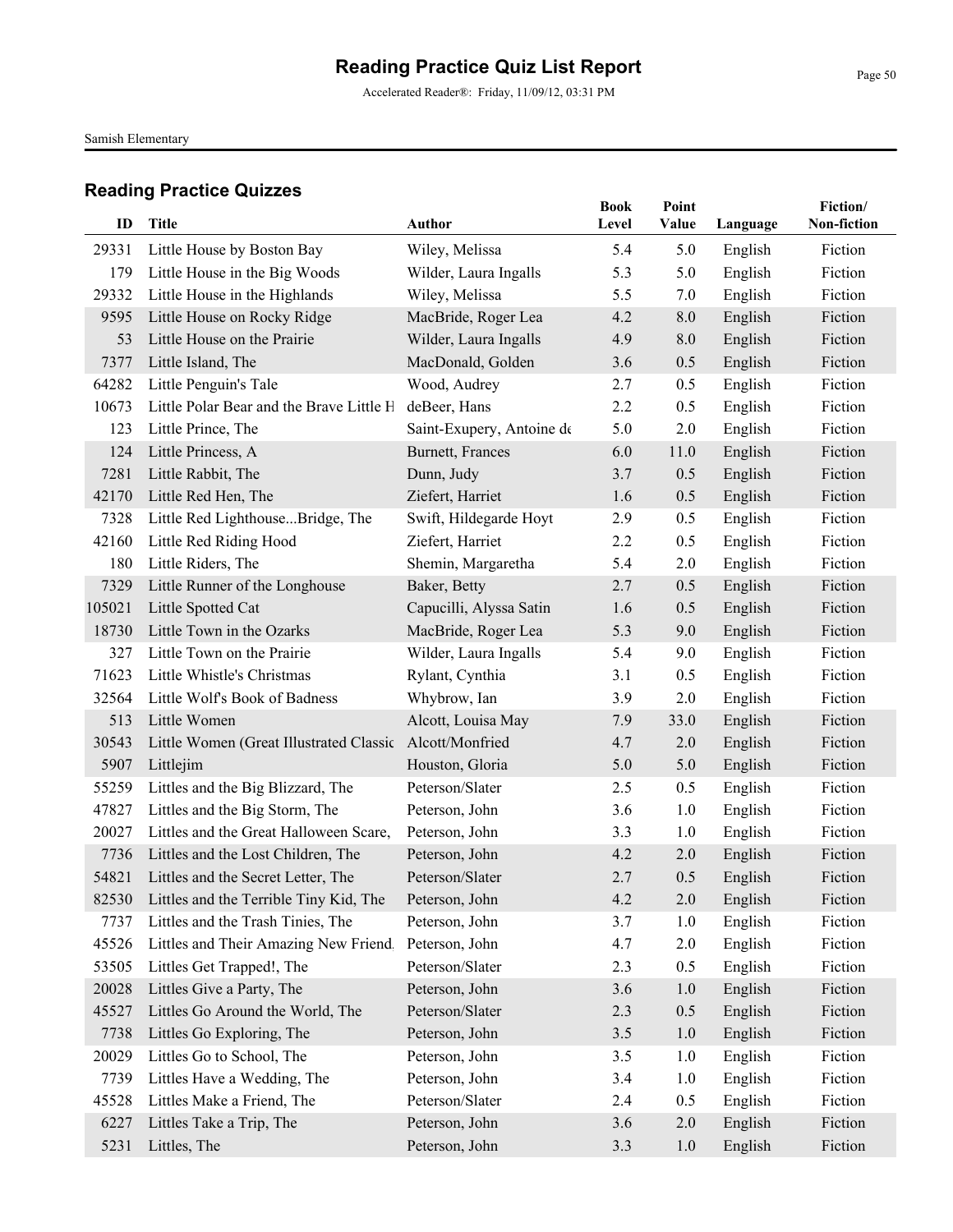Accelerated Reader®: Friday, 11/09/12, 03:31 PM

Samish Elementary

| ID     | Title                                             | <b>Author</b>                             | <b>Book</b><br>Level | Point<br>Value | Language           | Fiction/<br>Non-fiction |
|--------|---------------------------------------------------|-------------------------------------------|----------------------|----------------|--------------------|-------------------------|
| 20030  |                                                   |                                           | 3.6                  |                |                    | Fiction                 |
| 277    | Littles to the Rescue, The<br><b>Lizard Music</b> | Peterson, John<br>Pinkwater, Daniel Manus | 4.9                  | 1.0<br>5.0     | English<br>English | Fiction                 |
| 78550  | Lizzie Bright and the Buckminster Boy             | Schmidt, Gary D.                          | 5.9                  | 10.0           | English            | Fiction                 |
| 25212  | Locked in the Library!                            | Brown, Marc                               | 3.1                  | 1.0            | English            | Fiction                 |
| 5074   | Locked in Time                                    | Duncan, Lois                              | 6.5                  | 10.0           | English            | Fiction                 |
| 20083  | Long Patrol, The                                  | Jacques, Brian                            | 6.0                  | 15.0           | English            | Fiction                 |
| 126578 | Long Shot                                         | Lupica, Mike                              | 5.2                  | 5.0            | English            | Fiction                 |
| 6476   | Long Stretch at First Base                        | Christopher, Matt                         | 3.5                  | 2.0            | English            | Fiction                 |
| 27940  | Long Way from Chicago, A                          | Peck, Richard                             | 5.0                  | 5.0            | English            | Fiction                 |
| 370    | Long Winter, The                                  | Wilder, Laura Ingalls                     | 5.3                  | 10.0           | English            | Fiction                 |
| 32245  | Look out Kindergarten, Here I Come!               | Carlson, Nancy                            | 2.3                  | 0.5            | English            | Fiction                 |
| 112260 | Looking for Bapu                                  | Banerjee, Anjali                          | 3.8                  | 5.0            | English            | Fiction                 |
| 9034   | Lorax, The                                        | Seuss, Dr.                                | 3.1                  | 0.5            | English            | Fiction                 |
| 43407  | Lord Brocktree                                    | Jacques, Brian                            | 5.5                  | 16.0           | English            | Fiction                 |
| 136287 | Lord Sunday                                       | Nix, Garth                                | 6.4                  | 11.0           | English            | Fiction                 |
| 10674  | Loretta and the Little Fairy                      | Scheidl, Gerda Marie                      | 3.0                  | 0.5            | English            | Fiction                 |
| 59382  | Loser                                             | Spinelli, Jerry                           | 4.3                  | 5.0            | English            | Fiction                 |
| 123158 | Lost and Found                                    | Clements, Andrew                          | 5.0                  | 4.0            | English            | Fiction                 |
| 140427 | Lost Hero, The                                    | Riordan, Rick                             | 4.5                  | 19.0           | English            | Fiction                 |
| 6471   | Lost in the Blinded Blizzard                      | Erickson, John R.                         | 4.9                  | 3.0            | English            | Fiction                 |
| 137616 | Lost Tales of Ga'Hoole                            | Lasky, Kathryn                            | 5.7                  | 6.0            | English            | Fiction                 |
| 77127  | Lost Treasure of the Emerald Eye                  | Stilton, Geronimo                         | 3.7                  | 1.0            | English            | Fiction                 |
| 17998  | Lost Years of Merlin, The                         | Barron, T.A.                              | 5.1                  | 12.0           | English            | Fiction                 |
| 371    | Lottery Rose, The                                 | Hunt, Irene                               | 5.6                  | 7.0            | English            | Fiction                 |
| 7159   | Lotus Seed, The                                   | Garland, Sherry                           | 4.0                  | 0.5            | English            | Fiction                 |
| 810    | Lou Gehrig: One of Baseball's Greatest            | VanRiper, Guernsey                        | 3.8                  | 3.0            | English            | Fiction                 |
| 4188   | Louanne Pig in the Mysterious Valentii            | Carlson, Nancy                            | 2.6                  | 0.5            | English            | Fiction                 |
| 4190   | Louanne Pig in the Perfect Family                 | Carlson, Nancy                            | 3.0                  | 0.5            | English            | Fiction                 |
| 4187   | Louanne Pig in Witch Lady                         | Carlson, Nancy                            | 2.6                  | 0.5            | English            | Fiction                 |
|        | 4189 Louanne PigMaking the Team                   | Carlson, Nancy                            | 2.1                  | 0.5            | English            | Fiction                 |
| 4191   | Louanne PigTalent Show                            | Carlson, Nancy                            | 2.0                  | 0.5            | English            | Fiction                 |
| 117602 | Louder, Lili                                      | Choldenko, Gennifer                       | 2.7                  | 0.5            | English            | Fiction                 |
| 4192   | Loudmouth George and the Big Race                 | Carlson, Nancy                            | 2.4                  | 0.5            | English            | Fiction                 |
| 4196   | Loudmouth George and the Cornet                   | Carlson, Nancy                            | 2.5                  | 0.5            | English            | Fiction                 |
| 4193   | Loudmouth George and the Fishing Tri              | Carlson, Nancy                            | 2.3                  | 0.5            | English            | Fiction                 |
| 4195   | Loudmouth George and the Sixth-Grad               | Carlson, Nancy                            | 3.1                  | 0.5            | English            | Fiction                 |
| 14823  | Louis Armstrong: Young Music Maker                | Millender, Dharathula H.                  | 5.6                  | 4.0            | English            | Non-Fiction             |
| 29965  | Louis Braille                                     | Davidson, Margaret                        | 3.8                  | 2.0            | English            | Non-Fiction             |
| 30516  | Louisa May Alcott: Young Novelist                 | Gormley, Beatrice                         | 6.4                  | 5.0            | English            | Fiction                 |
| 78800  | Love and Roast Chicken: A Trickster T             | Knutson, Barbara                          | 3.1                  | 0.5            | English            | Fiction                 |
| 6477   | Love Flute                                        | Goble, Paul                               | 4.0                  | 0.5            | English            | Non-Fiction             |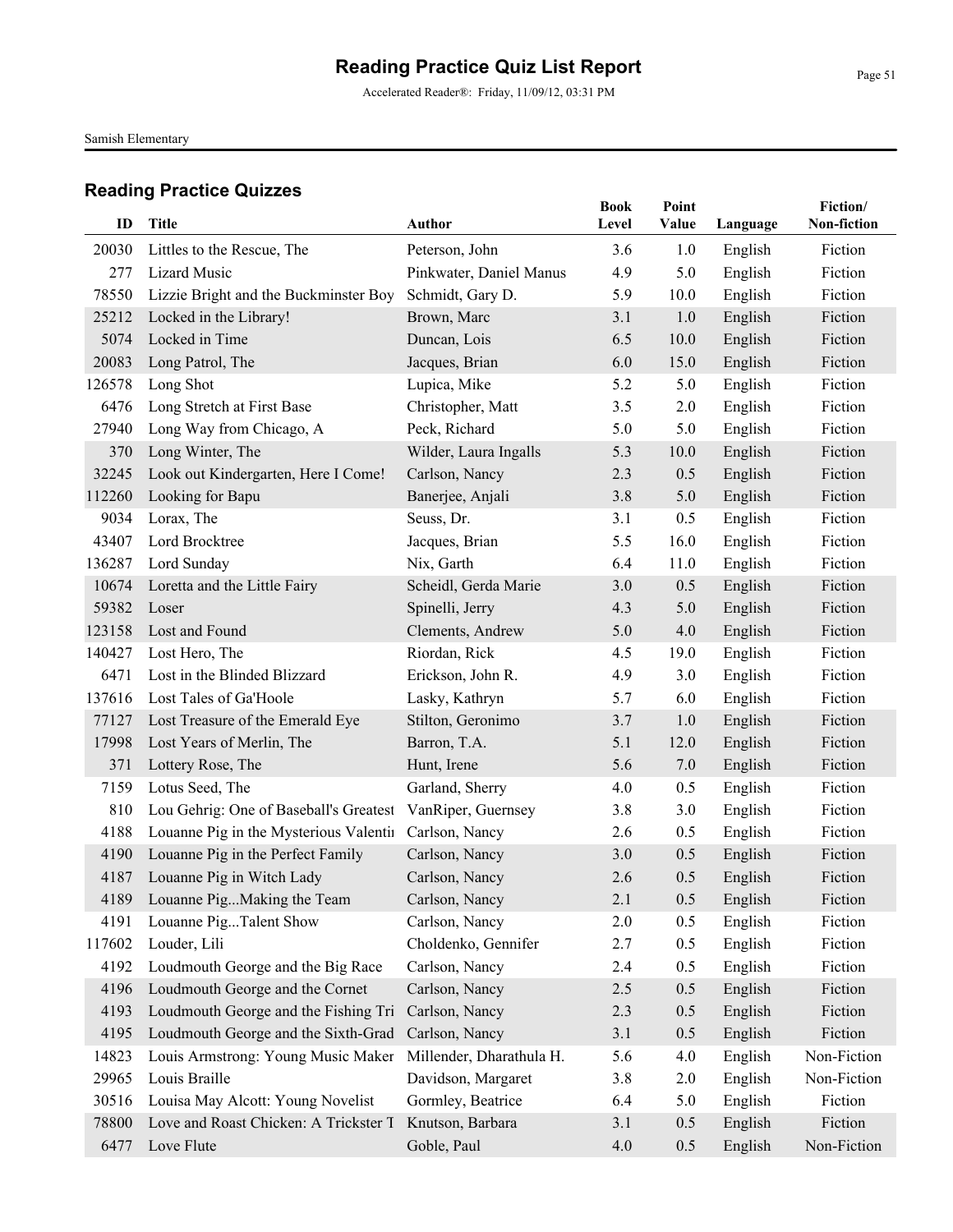Accelerated Reader®: Friday, 11/09/12, 03:31 PM

Samish Elementary

| ID     | <b>Title</b>                                      | <b>Author</b>           | <b>Book</b> | Point |          | Fiction/<br>Non-fiction |
|--------|---------------------------------------------------|-------------------------|-------------|-------|----------|-------------------------|
|        |                                                   |                         | Level       | Value | Language |                         |
| 5427   | Love, from the Fifth-Grade Celebrity              | Giff, Patricia Reilly   | 4.7         | 3.0   | English  | Fiction                 |
| 47412  | Love, Ruby Lavender                               | Wiles, Deborah          | 4.2         | 4.0   | English  | Fiction                 |
| 52616  | Love That Dog                                     | Creech, Sharon          | 4.5         | 1.0   | English  | Fiction                 |
| 35045  | Luba and the Wren                                 | Polacco, Patricia       | 4.0         | 0.5   | English  | Fiction                 |
| 73555  | Lucinda's Secret                                  | DiTerlizzi, Tony        | 3.9         | 1.0   | English  | Fiction                 |
| 115629 | Lucky                                             | Gerver, Jane E.         | 2.8         | 0.5   | English  | Fiction                 |
| 7282   | Lucky Bear                                        | Phillips, Joan          | 0.5         | 0.5   | English  | Fiction                 |
| 673    | Lucky Dog Days                                    | Delton, Judy            | 2.9         | 1.0   | English  | Fiction                 |
| 44932  | Lucky Lottery, The                                | Roy, Ron                | 3.8         | 1.0   | English  | Fiction                 |
| 181    | Lucky Stone, The                                  | Clifton, Lucille        | 4.4         | 1.0   | English  | Fiction                 |
| 24091  | Lucretia Mott: A Photo-Illustrated Bios           | Davis, Lucile           | 3.5         | 0.5   | English  | Non-Fiction             |
| 145078 | Lunch-Box Dream                                   | Abbott, Tony            | 4.9         | 5.0   | English  | Fiction                 |
| 88626  | Lunch Money                                       | Clements, Andrew        | 5.2         | 6.0   | English  | Fiction                 |
| 42314  | Lyndon B. Johnson                                 | Joseph, Paul            | 5.1         | 0.5   | English  | Non-Fiction             |
| 125    | M. C. Higgins, the Great                          | Hamilton, Virginia      | 4.4         | 10.0  | English  | Fiction                 |
| 51256  | Mabela the Clever                                 | MacDonald, Margaret Rea | 2.8         | 0.5   | English  | Fiction                 |
| 111994 | Madam C.J. Walker                                 | Aller, Susan Bivin      | 4.8         | 1.0   | English  | Non-Fiction             |
| 14575  | Madam C.J. Walker: Self-Made Million              | McKissack, Patricia     | 3.6         | 0.5   | English  | Non-Fiction             |
| 5478   | Madeline                                          | Bemelmans, Ludwig       | 3.1         | 0.5   | English  | Fiction                 |
| 11377  | Madeline and the Bad Hat                          | Bemelmans, Ludwig       | 3.6         | 0.5   | English  | Fiction                 |
| 7378   | Madeline and the Gypsies                          | Bemelmans, Ludwig       | 3.8         | 0.5   | English  | Fiction                 |
| 7578   | Madeline in London                                | Bemelmans, Ludwig       | 3.2         | 0.5   | English  | Fiction                 |
| 7283   | Madeline's Christmas                              | Bemelmans, Ludwig       | 3.2         | 0.5   | English  | Fiction                 |
| 21259  | Madeline's Rescue                                 | Bemelmans, Ludwig       | 3.2         | 0.5   | English  | Fiction                 |
| 7379   | Maebelle's Suitcase                               | Tusa, Tricia            | 2.8         | 0.5   | English  | Fiction                 |
| 5428   | Maggie, Too                                       | Nixon, Joan Lowery      | 4.7         | 4.0   | English  | Fiction                 |
| 9268   | Magic Finger, The                                 | Dahl, Roald             | 3.1         | 0.5   | English  | Fiction                 |
| 119446 | Magic Half, The                                   | Barrows, Annie          | 4.1         | 5.0   | English  | Fiction                 |
| 6329   | Magic Hat of Mortimer Wintergreen, T Levoy, Myron |                         | 4.2         | 5.0   | English  | Fiction                 |
|        | 77942 Magic Key, The                              | Rodda, Emily            | 3.8         | 2.0   | English  | Fiction                 |
| 480    | Magic of the Glits, The                           | Adler, C.S.             | 5.5         | 3.0   | English  | Fiction                 |
| 16400  | Magic Porridge Pot, The                           | Ziefert, Harriet        | 1.9         | 0.5   | English  | Fiction                 |
| 32286  | Magic School Bus and the Electric Fiel            | Cole, Joanna            | 4.4         | 0.5   | English  | Fiction                 |
| 5479   | Magic School Bus at the Waterworks,               | Cole, Joanna            | 3.7         | 0.5   | English  | Fiction                 |
| 15107  | Magic School Bus Blows Its Top, The               | Cole/Herman             | 3.7         | 0.5   | English  | Fiction                 |
| 32287  | Magic School Bus Explores the Senses              | Cole, Joanna            | 4.3         | 1.0   | English  | Fiction                 |
| 52167  | Magic School Bus Explores the World               | Cole/White              | 4.2         | 0.5   | English  | Fiction                 |
| 34857  | Magic School Bus Gets a Bright Idea, 1            | Cole/White              | 3.8         | 0.5   | English  | Fiction                 |
| 14631  | Magic School Bus Gets Ants in Its Pan             | Cole/Beech              | 3.1         | 0.5   | English  | Fiction                 |
| 21658  | Magic School Bus Gets Cold Feet: A B              | Cole/West               | 3.2         | 0.5   | English  | Fiction                 |
| 15109  | Magic School Bus Gets Eaten, The                  | Cole/Relf               | 3.2         | 0.5   | English  | Fiction                 |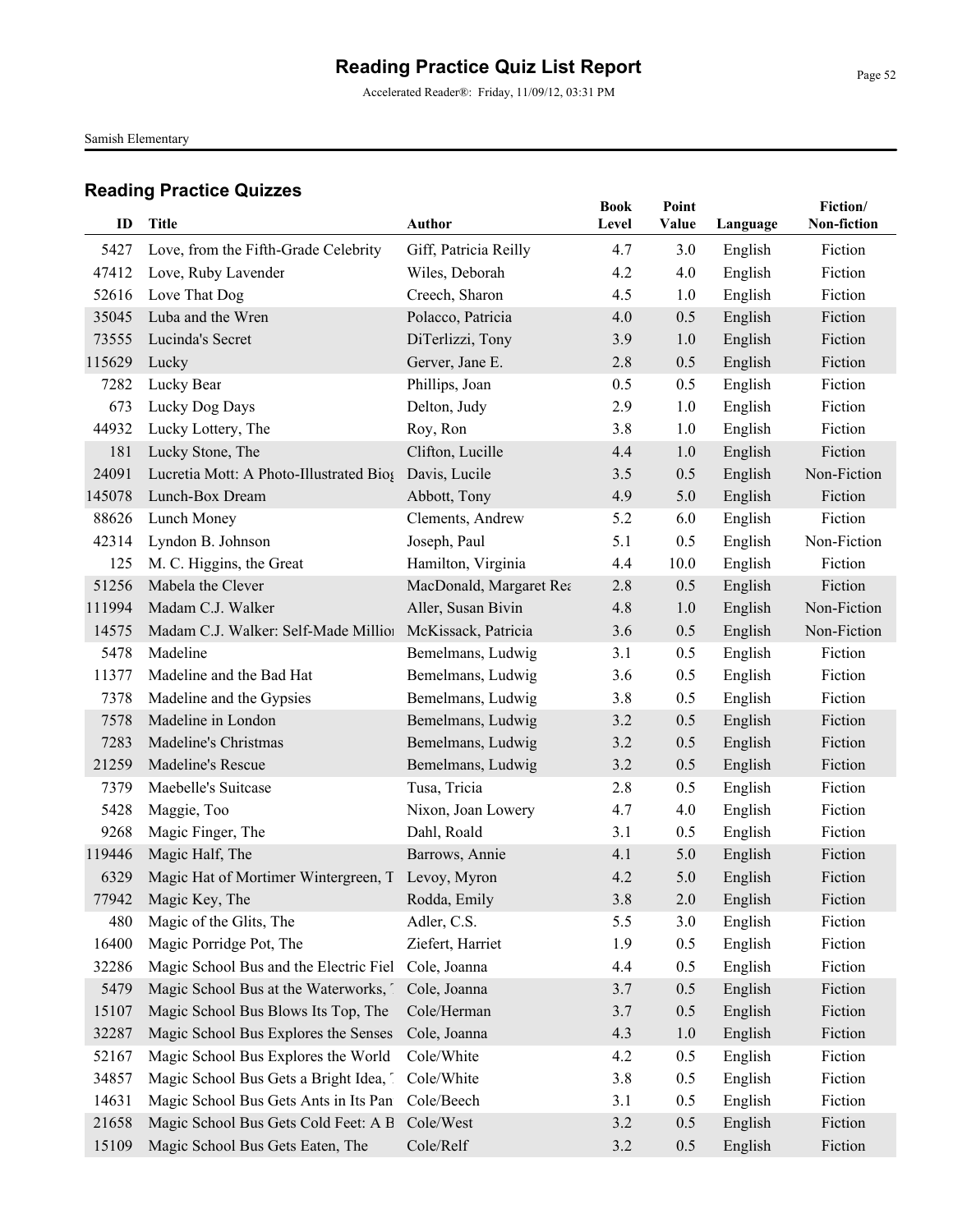Accelerated Reader®: Friday, 11/09/12, 03:31 PM

Samish Elementary

| ID     | Title                                                    | <b>Author</b>        | <b>Book</b><br>Level | Point<br>Value | Language | Fiction/<br>Non-fiction |
|--------|----------------------------------------------------------|----------------------|----------------------|----------------|----------|-------------------------|
|        |                                                          |                      |                      |                |          |                         |
| 18374  | Magic School Bus Gets Planted, The                       | Cole/Notkin          | 3.7                  | 1.0            | English  | Fiction                 |
| 34856  | Magic School Bus Gets Programmed, 1 Cole/White           |                      | 4.3                  | 0.5            | English  | Fiction                 |
| 18373  | Magic School Bus Goes Upstream, The Cole/Krulik          |                      | 3.6                  | 1.0            | English  | Fiction                 |
| 15110  | Magic School Bus Going Batty, The                        | Cole/Krulik          | 3.5                  | 1.0            | English  | Fiction                 |
| 32285  | Magic School Bus in the Arctic, The                      | Cole/Schreiber       | 4.1                  | 0.5            | English  | Fiction                 |
| 10531  | Magic School Bus in the Haunted Muse                     | Cole/Beech           | 3.3                  | 0.5            | English  | Fiction                 |
| 32288  | Magic School Bus in the Rain Forest, T Cole, Joanna      |                      | 3.5                  | 0.5            | English  | Fiction                 |
| 9597   | Magic School Bus in the Time of Dino: Cole, Joanna       |                      | 3.8                  | 0.5            | English  | Fiction                 |
| 15114  | Magic School Bus Inside a Beehive, Tl Cole, Joanna       |                      | 3.9                  | 0.5            | English  | Fiction                 |
| 10880  | Magic School Bus Inside a Hurricane, Cole, Joanna        |                      | 4.3                  | 0.5            | English  | Fiction                 |
| 11379  | Magic School Bus Inside Ralphie, The                     | Cole/Nadler          | 3.5                  | 0.5            | English  | Fiction                 |
| 5480   | Magic School Bus Inside the Earth, The Cole, Joanna      |                      | 3.6                  | 0.5            | English  | Fiction                 |
| 5481   | Magic School Bus Inside the Human B Cole, Joanna         |                      | 4.6                  | 0.5            | English  | Fiction                 |
| 54494  | Magic School Bus Kicks up a Storm, T Cole/White          |                      | 3.4                  | 0.5            | English  | Fiction                 |
| 5482   | Magic School Bus Lost in the Solar Sy: Cole, Joanna      |                      | 3.7                  | 0.5            | English  | Fiction                 |
| 21656  | Magic School Bus Makes a Rainbow, 7 Cole/Bloom/Stevenson |                      | 4.3                  | 1.0            | English  | Fiction                 |
| 15111  | Magic School Bus out of This World, T                    | Cole/Posner          | 4.2                  | 0.5            | English  | Fiction                 |
| 11381  | Magic School Bus Plants Seeds, The                       | Cole/Relf            | 3.1                  | 0.5            | English  | Fiction                 |
| 54495  | Magic School Bus Sees Stars, The                         | Cole/White           | 3.3                  | 0.5            | English  | Fiction                 |
| 18372  | Magic School Bus Shows and Tells, Th                     | Cole/Posner          | 4.3                  | 1.0            | English  | Fiction                 |
| 21659  | Magic School Bus Spins a Web, The                        | Cole/West            | 3.1                  | 0.5            | English  | Fiction                 |
| 32284  | Magic School Bus Takes a Dive, The                       | Cole/White           | 4.4                  | 0.5            | English  | Fiction                 |
| 54496  | Magic School Bus Taking Flight, The                      | Cole/Herman          | 3.1                  | 0.5            | English  | Fiction                 |
| 622    | Magician's Nephew, The                                   | Lewis, C.S.          | 5.4                  | 6.0            | English  | Fiction                 |
| 86518  | Magyk                                                    | Sage, Angie          | 6.0                  | 18.0           | English  | Fiction                 |
| 131478 | Magykal Papers, The                                      | Sage, Angie          | 6.1                  | 5.0            | English  | Fiction                 |
| 13709  | Mahalia Jackson: Young Gospel Singer                     | Dunham, Montrew      | 6.0                  | 4.0            | English  | Non-Fiction             |
| 20671  | Mailing May                                              | Tunnell, Michael O.  | 3.6                  | 0.5            | English  | Fiction                 |
| 6330   | Make Way for Sam Houston                                 | Fritz, Jean          | 7.0                  | 4.0            | English  | Non-Fiction             |
| 481    | Making the Team                                          | Hughes, Dean         | 3.6                  | 2.0            | English  | Fiction                 |
| 16368  | Malcolm X: A Photo-Illustrated Biogra                    | Davis, Lucile        | 3.5                  | 0.5            | English  | Non-Fiction             |
| 482    | Maldonado Miracle, The                                   | Taylor, Theodore     | 4.5                  | 5.0            | English  | Fiction                 |
| 5275   | Mama's Going to Buy You a Mockingh Little, Jean          |                      | 4.5                  | 8.0            | English  | Fiction                 |
| 5276   | Man in the Woods, The                                    | Wells, Rosemary      | 5.2                  | 8.0            | English  | Fiction                 |
| 70103  | Man Who Made Time Travel, The                            | Lasky, Kathryn       | 6.4                  | 1.0            | English  | Non-Fiction             |
| 77196  | Man Who Walked Between the Towers                        | Gerstein, Mordicai   | 3.7                  | 0.5            | English  | Non-Fiction             |
| 83545  | Man Who Went to the Far Side of the N                    | Schyffert, Bea Uusma | 6.0                  | 1.0            | English  | Non-Fiction             |
| 80866  | Manana, Iguana                                           | Paul, Ann Whitford   | 1.9                  | 0.5            | English  | Fiction                 |
| 5075   | Maniac Magee                                             | Spinelli, Jerry      | 4.7                  | 5.0            | English  | Fiction                 |
| 5483   | Many Moons                                               | Thurber, James       | 4.5                  | 0.5            | English  | Fiction                 |
| 16293  | Marching to Freedom: The Story of Ma                     | Milton, Joyce        | 5.1                  | 2.0            | English  | Non-Fiction             |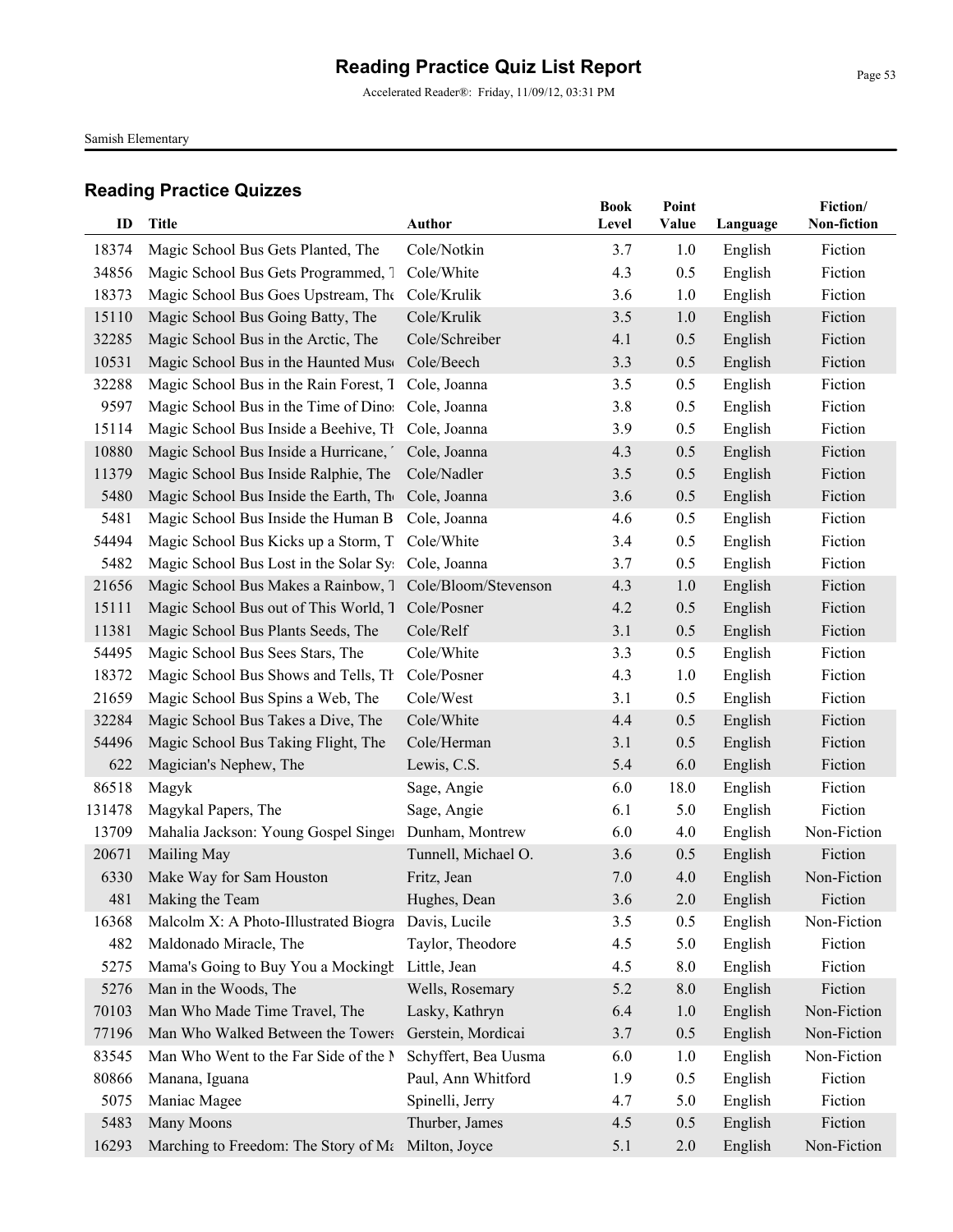Accelerated Reader®: Friday, 11/09/12, 03:31 PM

Samish Elementary

|        |                                         |                          | <b>Book</b> | Point   |          | Fiction/    |
|--------|-----------------------------------------|--------------------------|-------------|---------|----------|-------------|
| ID     | <b>Title</b>                            | Author                   | Level       | Value   | Language | Non-fiction |
| 7380   | Mare for Young Wolf, A                  | Shefelman, Janice        | 2.6         | 0.5     | English  | Fiction     |
| 13710  | Margaret Bourke-White: Young Photos     | Dunham, Montrew          | 6.1         | 4.0     | English  | Non-Fiction |
| 6478   | Maria: A Christmas Story                | Taylor, Theodore         | 4.4         | 2.0     | English  | Fiction     |
| 40137  | Marie Antoinette: Princess of Versaille | Lasky, Kathryn           | 6.2         | 7.0     | English  | Fiction     |
| 30953  | Marie Curie: A Photo-Illustrated Biogra | Linder, Greg             | 4.3         | 0.5     | English  | Non-Fiction |
| 7168   | Mariel of Redwall                       | Jacques, Brian           | 5.7         | 16.0    | English  | Fiction     |
| 54974  | Mark of the Crown, The                  | Watson, Jude             | 4.7         | 4.0     | English  | Fiction     |
| 13711  | Mark Twain: Young Writer                | Mason, Miriam E.         | 4.6         | 3.0     | English  | Non-Fiction |
| 114857 | Marley: A Dog Like No Other             | Grogan, John             | 4.9         | 6.0     | English  | Non-Fiction |
| 28453  | Marlfox                                 | Jacques, Brian           | 5.7         | 17.0    | English  | Fiction     |
| 824    | Martha Washington: America's First Fi   | Wagoner, Jean Brown      | 4.2         | 3.0     | English  | Non-Fiction |
| 128817 | Martin Luther King Jr.                  | Colbert, David           | 7.9         | 3.0     | English  | Non-Fiction |
| 813    | Martin Luther King, Jr.: Young Man w    | Millender, Dharathula H. | 6.7         | 4.0     | English  | Fiction     |
| 29762  | Martin Luther King: The Peaceful War    | Clayton, Ed              | 7.0         | 2.0     | English  | Non-Fiction |
| 10784  | Martin the Warrior                      | Jacques, Brian           | 5.5         | 14.0    | English  | Fiction     |
| 9035   | Marvin K. Mooney Will You Please Go     | Seuss, Dr.               | 1.1         | 0.5     | English  | Fiction     |
| 9269   | Marvin Redpost: Alone in His Teacher'   | Sachar, Louis            | 2.9         | 1.0     | English  | Fiction     |
| 9270   | Marvin Redpost: Is He a Girl?           | Sachar, Louis            | 2.8         | 1.0     | English  | Fiction     |
| 6331   | Marvin Redpost: Kidnapped at Birth?     | Sachar, Louis            | 2.8         | 1.0     | English  | Fiction     |
| 6332   | Marvin Redpost: Why Pick on Me?         | Sachar, Louis            | 2.7         | 1.0     | English  | Fiction     |
| 32526  | Mary Geddy's Day                        | Waters, Kate             | 3.7         | 0.5     | English  | Fiction     |
| 15166  | Mary McLeod Bethune: A Photo-Illust     | McLoone, Margo           | 3.4         | 0.5     | English  | Non-Fiction |
| 54     | Mary Poppins                            | Travers, P.L.            | 6.1         | 6.0     | English  | Fiction     |
| 58029  | Mary, Queen of Scots: Queen Without     | Lasky, Kathryn           | 6.0         | 6.0     | English  | Fiction     |
| 13712  | Mary Todd Lincoln: Girl of the Bluegra  | Wilkie, Katharine E.     | 3.9         | 3.0     | English  | Non-Fiction |
| 120142 | Master of Deception                     | Watson, Jude             | 5.0         | 5.0     | English  | Fiction     |
| 55     | Master Puppeteer, The                   | Paterson, Katherine      | 5.4         | 7.0     | English  | Fiction     |
| 125321 | Masterpiece                             | Broach, Elise            | 4.8         | 8.0     | English  | Fiction     |
| 56     | Matchlock Gun, The                      | Edmonds, Walter D.       | 5.1         | 1.0     | English  | Fiction     |
| 5429   | Matilda                                 | Dahl, Roald              | 5.0         | 6.0     | English  | Fiction     |
| 6050   | Mattimeo                                | Jacques, Brian           | 5.2         | 18.0    | English  | Fiction     |
| 44417  | Max                                     | Graham, Bob              | 3.1         | 0.5     | English  | Fiction     |
| 34686  | Max and Me and the Time Machine         | Greer, Gery              | 6.6         | 4.0     | English  | Fiction     |
| 109414 | Max's Words                             | Banks, Kate              | 2.6         | 0.5     | English  | Fiction     |
| 136424 | Maximum Ride: Fang                      | Patterson, James         | 4.6         | $8.0\,$ | English  | Fiction     |
| 107068 | Maximum Ride: School's Out--Forever     | Patterson, James         | 4.4         | 11.0    | English  | Fiction     |
| 88565  | Maximum Ride: The Angel Experimen       | Patterson, James         | 4.6         | 11.0    | English  | Fiction     |
| 109466 | May Bird Among the Stars                | Anderson, Jodi Lynn      | 5.4         | 9.0     | English  | Fiction     |
| 101829 | May Bird and the Ever After             | Anderson, Jodi Lynn      | 5.1         | 12.0    | English  | Fiction     |
| 118016 | May Bird, Warrior Princess              | Anderson, Jodi Lynn      | 5.8         | 9.0     | English  | Fiction     |
| 71689  | Mayor of Central Park, The              | Avi                      | 4.1         | 4.0     | English  | Fiction     |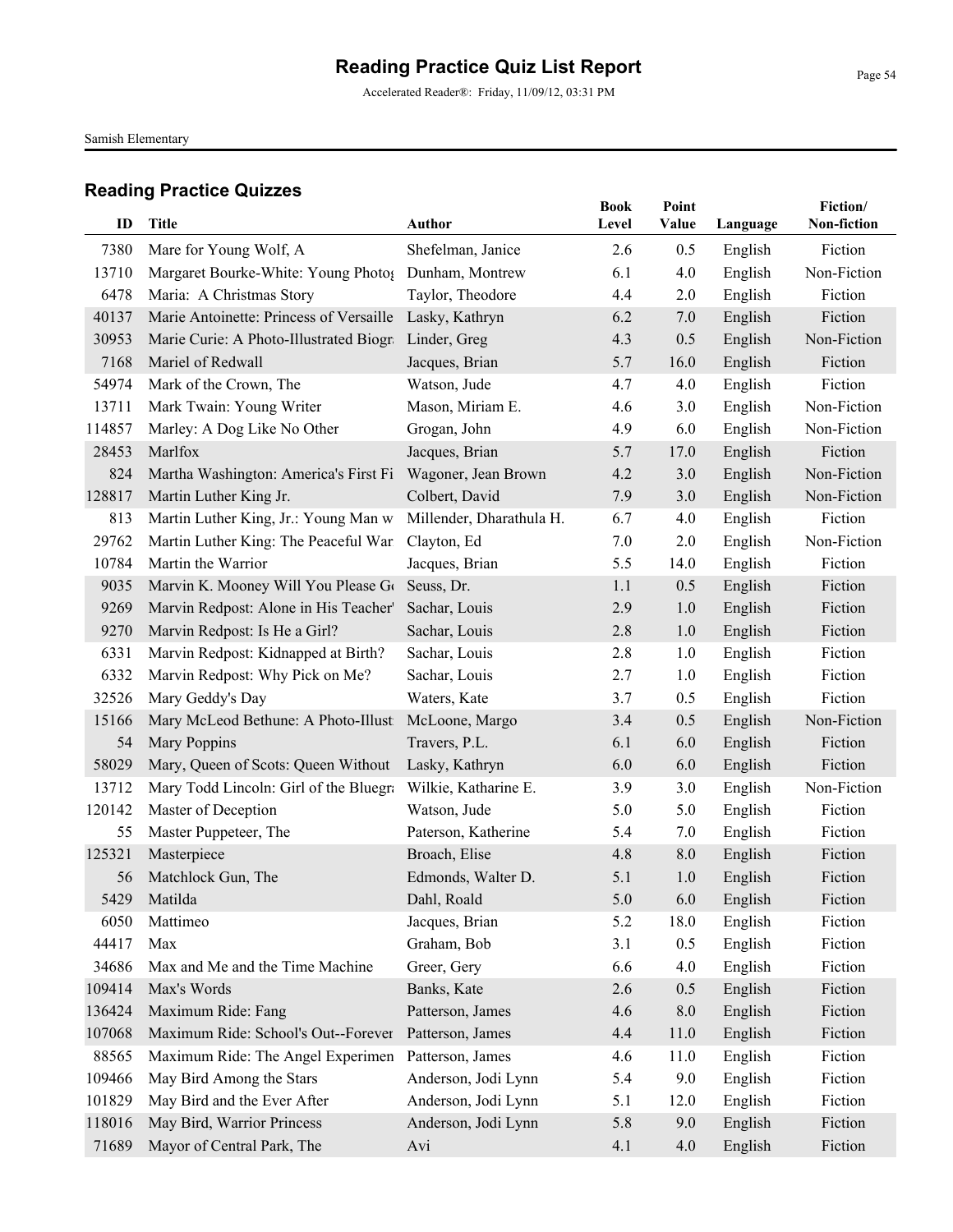Accelerated Reader®: Friday, 11/09/12, 03:31 PM

Samish Elementary

| ID     | Title                                             | Author                  | <b>Book</b><br>Level | Point<br>Value |          | Fiction/<br>Non-fiction |
|--------|---------------------------------------------------|-------------------------|----------------------|----------------|----------|-------------------------|
|        |                                                   |                         |                      |                | Language |                         |
| 125985 | Maze of Bones, The                                | Riordan, Rick           | 4.3                  | 7.0            | English  | Fiction                 |
| 59067  | Maze of the Beast, The                            | Rodda, Emily            | 5.0                  | 4.0            | English  | Fiction                 |
| 28488  | Maze, The                                         | Hobbs, Will             | 5.0                  | 7.0            | English  | Fiction                 |
| 27951  | Maze, The                                         | David, Peter            | 5.0                  | 4.0            | English  | Fiction                 |
| 9036   | McElligot's Pool                                  | Seuss, Dr.              | 3.6                  | 0.5            | English  | Fiction                 |
| 11479  | McMummy                                           | Byars, Betsy            | 4.2                  | 4.0            | English  | Fiction                 |
| 674    | Me, Mop, and the Moondance Kid                    | Myers, Walter Dean      | 3.9                  | 5.0            | English  | Fiction                 |
| 372    | Me, My Goat, and My Sister's Wedding              | Pevsner, Stella         | 3.7                  | 6.0            | English  | Fiction                 |
| 39876  | Me Tarzan                                         | Byars, Betsy            | 4.6                  | 2.0            | English  | Fiction                 |
| 7284   | Me Too!                                           | Mayer, Mercer           | 1.5                  | 0.5            | English  | Fiction                 |
| 71437  | Meanest Doll in the World, The                    | Martin, Ann M.          | 4.6                  | 5.0            | English  | Fiction                 |
| 7330   | Meet Babar and His Family                         | Brunhoff, Laurent de    | 2.8                  | 0.5            | English  | Fiction                 |
| 425    | Meet Kirsten                                      | Shaw, Janet             | 3.8                  | 1.0            | English  | Fiction                 |
| 426    | Meet Molly                                        | Tripp, Valerie          | 4.2                  | 1.0            | English  | Fiction                 |
| 427    | Meet Samantha                                     | Adler, Susan            | 3.8                  | 1.0            | English  | Fiction                 |
| 10675  | Meet the Molesons                                 | Bos, Burny              | 2.4                  | 0.5            | English  | Fiction                 |
| 9271   | Meg MackintoshCase of the Missing                 | Landon, Lucinda         | 3.6                  | 0.5            | English  | Fiction                 |
| 9272   | Meg MackintoshMystery at Camp Cr Landon, Lucinda  |                         | 4.1                  | 1.0            | English  | Fiction                 |
| 9273   | Meg MackintoshMystery in the Lock Landon, Lucinda |                         | 3.5                  | 1.0            | English  | Fiction                 |
| 29317  | Melanie Bluelake's Dream                          | Dorion, Betty           | 4.5                  | 6.0            | English  | Fiction                 |
| 514    | Men of Iron                                       | Pyle, Howard            | 9.0                  | 13.0           | English  | Fiction                 |
| 24653  | Men Who Fought the Civil War, The                 | Wade, Linda R.          | 5.4                  | 0.5            | English  | Non-Fiction             |
| 17577  | Meriwether Lewis: Boy Explorer                    | Bebenroth, Charlotta M. | 4.3                  | 4.0            | English  | Non-Fiction             |
| 16916  | Merlin                                            | Yolen, Jane             | 4.9                  | 2.0            | English  | Fiction                 |
| 30544  | Merry Adventures of Robin Hood (Gre               | Pyle/Kestel             | 5.7                  | 3.0            | English  | Fiction                 |
| 515    | Merry Adventures of Robin Hood, The               | Pyle, Howard            | 8.6                  | 21.0           | English  | Fiction                 |
| 5526   | Merry Christmas, Amelia Bedelia                   | Parish, Peggy           | 2.1                  | 0.5            | English  | Fiction                 |
| 69645  | Merry Christmas, Big Hungry Bear!                 | Wood, Don/Audrey        | 1.6                  | 0.5            | English  | Fiction                 |
| 5430   | Merry Christmas from Betsy                        | Haywood, Carolyn        | 3.9                  | 2.0            | English  | Fiction                 |
|        | 83801 Merry Christmas, Geronimo!                  | Stilton, Geronimo       | 3.2                  | 1.0            | English  | Fiction                 |
| 6333   | Merry Christmas, Miss McConnell!                  | McKenna, Colleen O'Shat | 5.6                  | 5.0            | English  | Fiction                 |
| 18976  | Message, The                                      | Applegate, K.A.         | 3.9                  | 4.0            | English  | Fiction                 |
| 31525  | Michael Jordan                                    | Lovitt, Chip            | 6.9                  | 8.0            | English  | Non-Fiction             |
| 73289  | Michelangelo                                      | Langley, Andrew         | 5.9                  | 1.0            | English  | Non-Fiction             |
| 11480  | Mick Harte Was Here                               | Park, Barbara           | 4.5                  | $2.0$          | English  | Fiction                 |
| 57     | Middle Moffat, The                                | Estes, Eleanor          | 4.6                  | 6.0            | English  | Fiction                 |
| 5076   | Middle School Blues                               | Kassem, Lou             | 3.7                  | 5.0            | English  | Fiction                 |
| 144983 | Middle School: The Worst Years of My              | Patterson, James        | 4.5                  | 4.0            | English  | Fiction                 |
| 68471  | Midnight for Charlie Bone                         | Nimmo, Jenny            | 4.8                  | 10.0           | English  | Fiction                 |
| 483    | Midnight Fox, The                                 | Byars, Betsy            | 4.9                  | 4.0            | English  | Fiction                 |
| 6372   | Midnight Horse, The                               | Fleischman, Sid         | 4.2                  | 1.0            | English  | Fiction                 |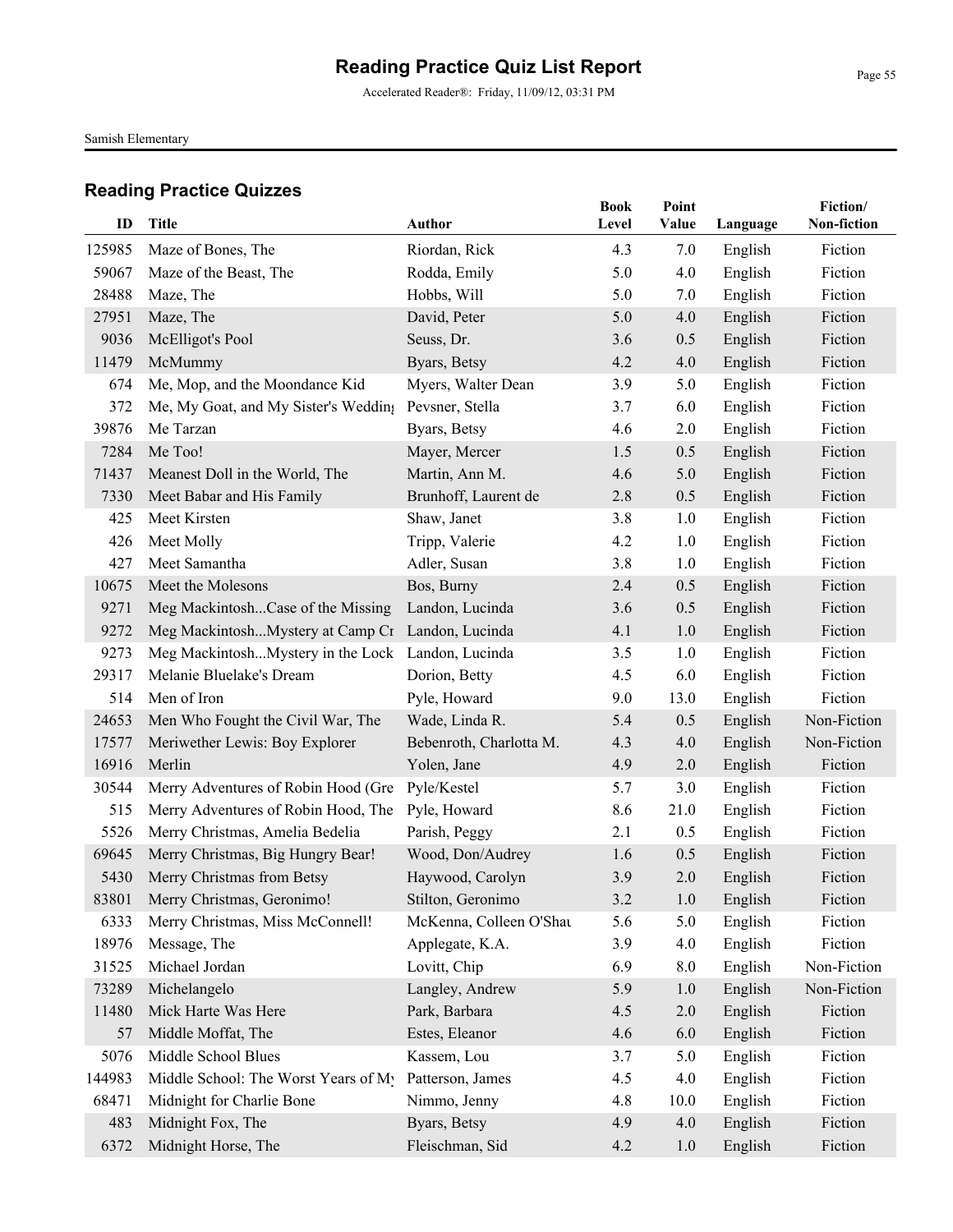Accelerated Reader®: Friday, 11/09/12, 03:31 PM

Samish Elementary

| ID     | <b>Title</b>                                        | <b>Author</b>           | <b>Book</b><br>Level | Point<br>Value | Language | Fiction/<br>Non-fiction |
|--------|-----------------------------------------------------|-------------------------|----------------------|----------------|----------|-------------------------|
| 34516  | Midnight Magic                                      | Avi                     | 4.7                  | 6.0            | English  | Fiction                 |
| 17578  | Midnight on the Moon                                | Osborne, Mary Pope      | 2.8                  | 1.0            | English  | Fiction                 |
| 11553  | Midwife's Apprentice, The                           | Cushman, Karen          | 6.0                  | 3.0            | English  | Fiction                 |
| 76199  | Mighty Jackie: The Strike-Out Queen                 | Moss, Marissa           | 4.0                  | 0.5            | English  | Non-Fiction             |
| 5484   | Mike Mulligan and His Steam Shovel                  | Burton, Virginia Lee    | 4.4                  | 0.5            | English  | Fiction                 |
| 9780   | Milk Makers, The                                    | Gibbons, Gail           | 4.1                  | 0.5            | English  | Non-Fiction             |
| 71828  | Milkweed                                            | Spinelli, Jerry         | 3.6                  | 7.0            | English  | Fiction                 |
| 73256  | Millicent Min, Girl Genius                          | Yee, Lisa               | 5.8                  | 8.0            | English  | Fiction                 |
| 57150  | Million Dollar Kick, The                            | Gutman, Dan             | 4.7                  | 5.0            | English  | Fiction                 |
| 87183  | Million Dollar Strike, The                          | Gutman, Dan             | 4.5                  | 4.0            | English  | Fiction                 |
| 133416 | Million-Dollar Throw                                | Lupica, Mike            | 5.4                  | 8.0            | English  | Fiction                 |
| 6334   | Million FishMore or Less, A                         | McKissack, Patricia     | 4.0                  | 0.5            | English  | Fiction                 |
| 80738  | Millions                                            | Boyce, Frank Cottrell   | 4.0                  | 6.0            | English  | Fiction                 |
| 65738  | Milly and the Macy's Parade                         | Corey, Shana            | 3.6                  | 0.5            | English  | Fiction                 |
| 71310  | Minn and Jake                                       | Wong, Janet S.          | 4.7                  | 2.0            | English  | Fiction                 |
| 6479   | Minn of the Mississippi                             | Holling, Holling Clancy | 5.6                  | 3.0            | English  | Fiction                 |
| 428    | Minstrel in the Tower, The                          | Skurzynski, Gloria      | 4.2                  | 1.0            | English  | Fiction                 |
| 59     | Miracles on Maple Hill                              | Sorensen, Virginia      | 4.9                  | 7.0            | English  | Fiction                 |
| 102971 | Miraculous Journey of Edward Tulane,                | DiCamillo, Kate         | 4.4                  | 2.0            | English  | Fiction                 |
| 5027   | Mirandy and Brother Wind                            | McKissack, Patricia C.  | 3.6                  | 0.5            | English  | Fiction                 |
| 6335   | Mirette on the High Wire                            | McCully, Emily          | 3.6                  | 0.5            | English  | Fiction                 |
| 32741  | Mirror of Merlin, The                               | Barron, T.A.            | 5.4                  | 9.0            | English  | Fiction                 |
| 101209 | Misadventures of Maude March, or, Tr                | Couloumbis, Audrey      | 5.1                  | 11.0           | English  | Fiction                 |
| 41284  | Miserable Mill, The                                 | Snicket, Lemony         | 6.2                  | 5.0            | English  | Fiction                 |
| 54853  | Misfits, The                                        | Howe, James             | 5.2                  | 7.0            | English  | Fiction                 |
| 278    | Mishmash                                            | Cone, Molly             | 4.2                  | 2.0            | English  | Fiction                 |
| 126    | Miss Hickory                                        | Bailey, Carolyn Sherwin | 5.9                  | 4.0            | English  | Fiction                 |
| 59434  | Miss Malarkey Doesn't Live in Room 1 Finchler, Judy |                         | 2.4                  | 0.5            | English  | Fiction                 |
| 108445 | Miss Malarkey Leaves No Reader Behi Finchler, Judy  |                         | 3.3                  | 0.5            | English  | Fiction                 |
|        | 5028 Miss Rumphius <b>Solution</b> Miss Rumphius    | Cooney, Barbara         | $3.8\,$              | $0.5\,$        | English  | Fiction                 |
| 32521  | Miss Spider's New Car                               | Kirk, David             | 2.9                  | 0.5            | English  | Fiction                 |
| 85987  | Missing!                                            | Capeci, Anne            | 4.1                  | 3.0            | English  | Fiction                 |
| 5671   | Missing Chums, The                                  | Dixon, Franklin W.      | 5.2                  | 5.0            | English  | Fiction                 |
| 46482  | Missing Mummy, The                                  | Roy, Ron                | 4.0                  | 1.0            | English  | Fiction                 |
| 5277   | Missing since Monday                                | Martin, Ann M.          | 4.3                  | 5.0            | English  | Fiction                 |
| 7381   | Missing Tooth, The                                  | Cole, Joanna            | 1.9                  | 0.5            | English  | Fiction                 |
| 5431   | Mississippi Bridge                                  | Taylor, Mildred D.      | 4.2                  | 1.0            | English  | Fiction                 |
| 6480   | Missouri Homestead                                  | Tedrow, T.L.            | 5.3                  | 7.0            | English  | Fiction                 |
| 46466  | Missouri School Days                                | MacBride, Roger Lea     | 4.2                  | 1.0            | English  | Fiction                 |
| 70137  | Mister Monday                                       | Nix, Garth              | 5.9                  | 12.0           | English  | Fiction                 |
| 60     | Misty of Chincoteague                               | Henry, Marguerite       | 5.3                  | 4.0            | English  | Fiction                 |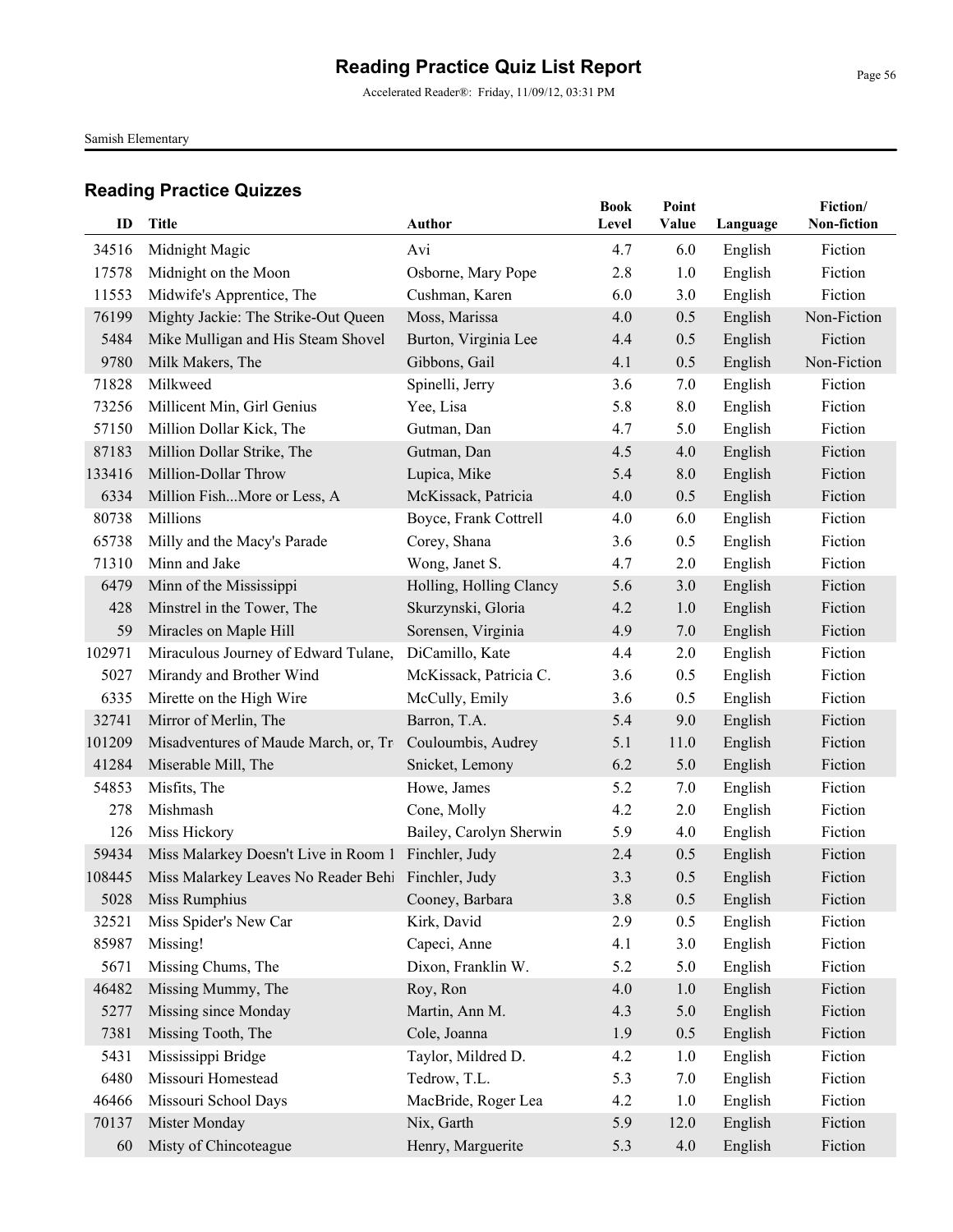Accelerated Reader®: Friday, 11/09/12, 03:31 PM

Samish Elementary

| ID     | <b>Title</b>                         | Author                  | <b>Book</b><br>Level | Point<br>Value | Language | Fiction/<br>Non-fiction |
|--------|--------------------------------------|-------------------------|----------------------|----------------|----------|-------------------------|
| 6336   | Mitch and Amy                        | Cleary, Beverly         | 6.2                  | 6.0            | English  | Fiction                 |
| 7331   | Mitchell Is Moving                   | Sharmat, Marjorie Weinm | 2.8                  | 0.5            | English  | Fiction                 |
| 6131   | Mitten, The                          | Brett, Jan              | 3.9                  | 0.5            | English  | Fiction                 |
| 109527 | Mittens                              | Schaefer, Lola M.       | 1.2                  | 0.5            | English  | Fiction                 |
| 279    | Mitzi's Honeymoon With Nana Potts    | Williams, Barbara       | 4.0                  | 3.0            | English  | Fiction                 |
| 44052  | Mixed-Up Chameleon, The              | Carle, Eric             | 1.8                  | 0.5            | English  | Fiction                 |
| 373    | Moccasin Trail                       | McGraw, Eloise          | 5.8                  | 12.0           | English  | Fiction                 |
| 136100 | Mockingbird                          | Erskine, Kathryn        | 3.6                  | 5.0            | English  | Fiction                 |
| 61     | Moffats, The                         | Estes, Eleanor          | 5.2                  | 6.0            | English  | Fiction                 |
| 29940  | Mole Music                           | McPhail, David          | 2.7                  | 0.5            |          | Fiction                 |
| 7285   | Molly                                |                         | 0.8                  | 0.5            | English  | Fiction                 |
|        |                                      | Radlauer, Ruth Shaw     |                      |                | English  |                         |
| 34596  | Molly Bannaky                        | McGill, Alice           | 4.8                  | 0.5            | English  | Non-Fiction             |
| 7286   | Molly Goes Hiking                    | Radlauer, Ruth Shaw     | 0.9                  | 0.5            | English  | Fiction                 |
| 485    | Molly Learns a Lesson                | Tripp, Valerie          | 3.7                  | 1.0            | English  | Fiction                 |
| 69127  | Molly Moon's Incredible Book of Hypr | Byng, Georgia           | 5.5                  | 12.0           | English  | Fiction                 |
| 816    | Molly Pitcher: Young Patriot         | Stevenson, Augusta      | 3.4                  | 3.0            | English  | Fiction                 |
| 5029   | Molly's Pilgrim                      | Cohen, Barbara          | 3.0                  | 0.5            | English  | Fiction                 |
| 675    | Molly's Surprise                     | Tripp, Valerie          | 3.6                  | 1.0            | English  | Fiction                 |
| 5235   | Molly Saves the Day                  | Tripp, Valerie          | 3.7                  | 1.0            | English  | Fiction                 |
| 7382   | Molly the Brave and Me               | O'Connor, Jane          | 2.0                  | 0.5            | English  | Fiction                 |
| 86064  | Mona Mousa Code, The                 | Stilton, Geronimo       | 3.5                  | 1.0            | English  | Fiction                 |
| 53918  | Monarch Butterfly                    | Gibbons, Gail           | 3.4                  | 0.5            | English  | Non-Fiction             |
| 116912 | Monday with a Mad Genius             | Osborne, Mary Pope      | 3.8                  | 2.0            | English  | Fiction                 |
| 7383   | Monkey-Monkey's Trick                | McKissack, Patricia C.  | 2.1                  | 0.5            | English  | Fiction                 |
| 10676  | Monsters Don't Scuba Dive            | Dadey/Jones             | 3.6                  | 1.0            | English  | Fiction                 |
| 5432   | Monsters of Marble Avenue, The       | Gondosch, Linda         | 2.9                  | 1.0            | English  | Fiction                 |
| 54106  | Monsters of Morley Manor, The        | Coville, Bruce          | 5.3                  | 7.0            | English  | Fiction                 |
| 41522  | Montezuma and the Fall of the Aztecs | Kimmel, Eric A.         | 4.8                  | 0.5            | English  | Non-Fiction             |
| 6933   | Monument, The                        | Paulsen, Gary           | 4.9                  | 3.0            | English  | Fiction                 |
|        | 59435 Moo Moo, Brown Cow             | Wood, Jakki             | 1.7                  | 0.5            | English  | Fiction                 |
| 140091 | Moon over Manifest                   | Vanderpool, Clare       | 5.3                  | 12.0           | English  | Fiction                 |
| 36008  | Moongame                             | Asch, Frank             | 2.6                  | 0.5            | English  | Fiction                 |
| 10677  | <b>Moonlight Madness</b>             | Erickson, John R.       | 4.5                  | 3.0            | English  | Fiction                 |
| 374    | Moonlight Man, The                   | Fox, Paula              | 5.1                  | 6.0            | English  | Fiction                 |
| 129309 | Moonlight on the Magic Flute         | Osborne, Mary Pope      | 3.7                  | $2.0\,$        | English  | Fiction                 |
| 15500  | Moorchild, The                       | McGraw, Eloise Jarvis   | 5.5                  | 9.0            | English  | Fiction                 |
| 42924  | Mooseltoe                            | Palatini, Margie        | 2.5                  | 0.5            | English  | Fiction                 |
| 375    | More Adventures of the Great Brain   | Fitzgerald, John        | 5.2                  | 6.0            | English  | Fiction                 |
| 7332   | Morris Goes to School                | Wiseman, B.             | 2.0                  | 0.5            | English  | Fiction                 |
| 45225  | Moses Goes to School                 | Millman, Isaac          | 3.3                  | 0.5            | English  | Fiction                 |
| 5485   | Moses the Kitten                     | Herriot, James          | 4.8                  | 0.5            | English  | Fiction                 |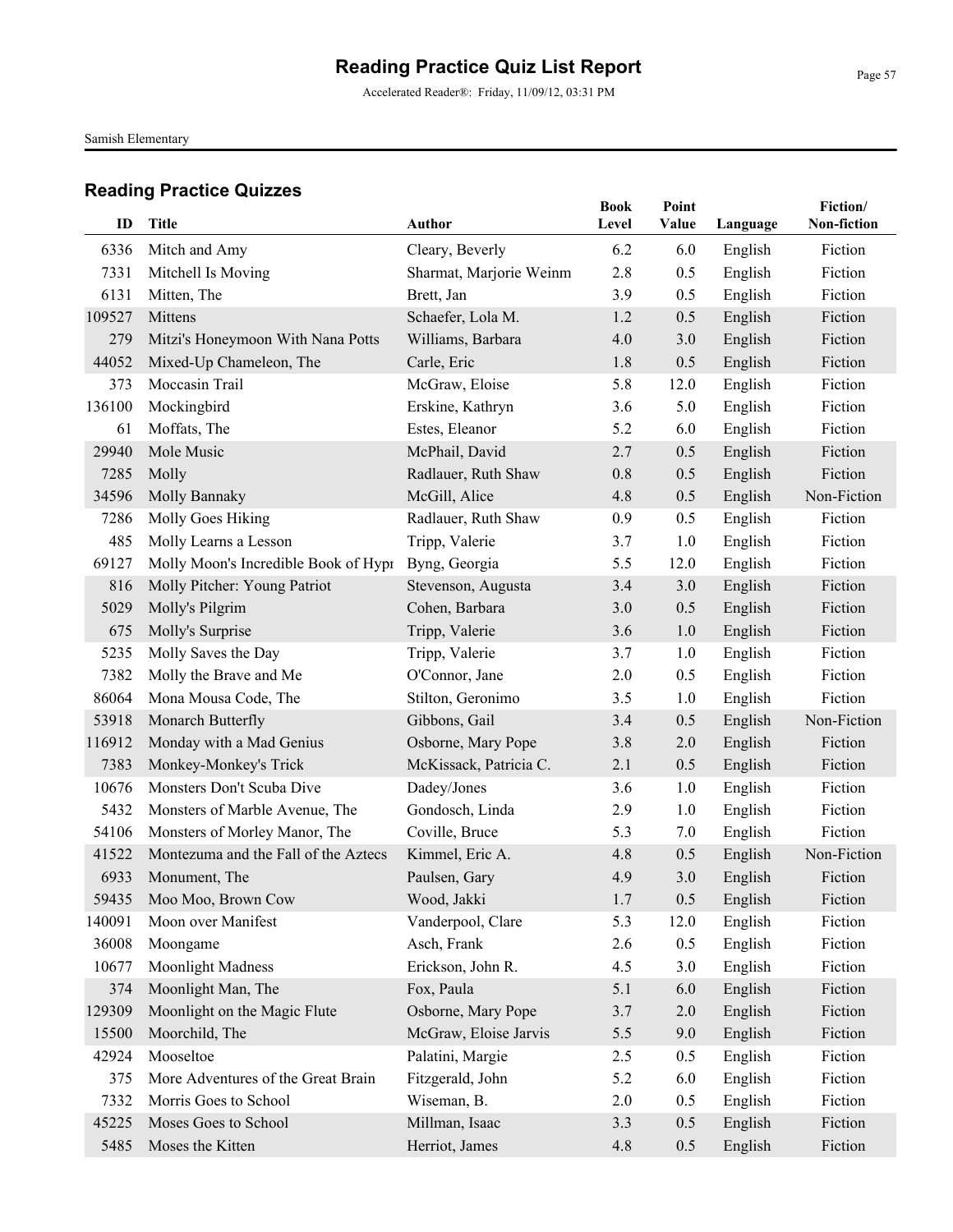Accelerated Reader®: Friday, 11/09/12, 03:31 PM

Samish Elementary

| ID     |                                                              | <b>Author</b>             | <b>Book</b> | Point<br>Value |          | Fiction/<br>Non-fiction |
|--------|--------------------------------------------------------------|---------------------------|-------------|----------------|----------|-------------------------|
|        | <b>Title</b>                                                 |                           | Level       |                | Language |                         |
| 109416 | Moses: When Harriet Tubman Led Her Weatherford, Carole Bosto |                           | 4.0         | 0.5            | English  | Fiction                 |
| 6337   | Moss Gown                                                    | Hooks, William            | 4.2         | 0.5            | English  | Fiction                 |
| 6688   | Mossflower                                                   | Jacques, Brian            | 5.1         | 17.0           | English  | Fiction                 |
| 676    | Most Beautiful Place in the World, The                       | Cameron, Ann              | 4.2         | 1.0            | English  | Fiction                 |
| 127487 | Mostly True Adventures of Homer P. F                         | Philbrick, Rodman         | 5.6         | 7.0            | English  | Fiction                 |
| 5486   | Mother, Mother I Want Another                                | Polushkin, Maria          | 1.7         | 0.5            | English  | Fiction                 |
| 61140  | Mother to Tigers                                             | Lyon, George Ella         | 4.0         | 0.5            | English  | Non-Fiction             |
| 4863   | Motocross (Action Sports Library)                            | Italia, Bob               | 5.2         | 0.5            | English  | Non-Fiction             |
| 4856   | Mountain Biking (Action Sports Librar                        | Italia, Bob               | 5.3         | 0.5            | English  | Non-Fiction             |
| 6481   | Mountain Miracle                                             | Tedrow, T.L.              | 4.1         | 8.0            | English  | Fiction                 |
| 182    | Mouse and the Motorcycle, The                                | Cleary, Beverly           | 5.1         | 3.0            | English  | Fiction                 |
| 17579  | Mouse Called Wolf, A                                         | King-Smith, Dick          | 5.3         | 2.0            | English  | Fiction                 |
| 115226 | Mouse Island Marathon, The                                   | Stilton, Geronimo         | 3.8         | 1.0            | English  | Fiction                 |
| 9461   | Mouse Paint                                                  | Walsh, Ellen Stoll        | 2.2         | 0.5            | English  | Fiction                 |
| 5278   | Mouse Rap, The                                               | Myers, Walter Dean        | 5.3         | 5.0            | English  | Fiction                 |
| 7333   | Mouse Soup                                                   | Lobel, Arnold             | 2.4         | 0.5            | English  | Fiction                 |
| 7334   | Mouse Tales                                                  | Lobel, Arnold             | 3.0         | 0.5            | English  | Fiction                 |
| 775    | Moves Make the Man, The                                      | Brooks, Bruce             | 5.4         | 11.0           | English  | Fiction                 |
| 7233   | Moving Day                                                   | Szekeres, Cyndy           | 2.1         | 0.5            | English  | Fiction                 |
| 121665 | Moving Day                                                   | Cabot, Meg                | 5.0         | 6.0            | English  | Fiction                 |
| 115048 | Moxy Maxwell Does Not Love Stuart I                          | Gifford, Peggy            | 5.2         | 1.0            | English  | Fiction                 |
| 20279  | Mr. Ape                                                      | King-Smith, Dick          | 5.5         | 3.0            | English  | Fiction                 |
| 9037   | Mr. Brown Can Moo! Can You?                                  | Seuss, Dr.                | 1.8         | 0.5            | English  | Fiction                 |
| 101363 | Mr. Chickee's Funny Money                                    | Curtis, Christopher Paul  | 5.3         | 5.0            | English  | Fiction                 |
| 12366  | Mr. Lincoln's Drummer                                        | Wisler, G. Clifton        | 5.3         | 5.0            | English  | Fiction                 |
| 53459  | Mr. Lincoln's Way                                            | Polacco, Patricia         | 3.7         | 0.5            | English  | Fiction                 |
| 19057  | Mr. Lincoln's Whiskers                                       | Winnick, Karen            | 2.7         | 0.5            | English  | Non-Fiction             |
| 58     | Mr. Popper's Penguins                                        | Atwater, Richard/Florence | 5.6         | 3.0            | English  | Fiction                 |
| 59517  | Mr. Putter & Tabby Catch the Cold                            | Rylant, Cynthia           | 2.3         | 0.5            | English  | Fiction                 |
| 46467  | Mr. Putter & Tabby Feed the Fish                             | Rylant, Cynthia           | 2.2         | 0.5            | English  | Fiction                 |
| 11481  | Mr. Tucket                                                   | Paulsen, Gary             | 5.0         | 4.0            | English  | Fiction                 |
| 7335   | Mrs. Brice's Mice                                            | Hoff, Syd                 | 2.3         | 0.5            | English  | Fiction                 |
| 62     | Mrs. Frisby and the Rats of NIMH                             | O'Brien, Robert C.        | 5.1         | 8.0            | English  | Fiction                 |
| 25861  | Mrs. Mack                                                    | Polacco, Patricia         | 4.0         | 1.0            | English  | Fiction                 |
| 63     | Mrs. Piggle-Wiggle                                           | MacDonald, Betty          | 5.2         | 3.0            | English  | Fiction                 |
| 34688  | Mrs. Piggle-Wiggle's Farm                                    | MacDonald, Betty          | 4.9         | 4.0            | English  | Fiction                 |
| 36025  | Mrs. Piggle-Wiggle's Magic                                   | MacDonald, Betty          | 5.5         | 5.0            | English  | Fiction                 |
| 78818  | Mrs. Watson Wants Your Teeth                                 | McGhee, Alison            | 2.4         | 0.5            | English  | Fiction                 |
| 677    | Much Ado About Aldo                                          | Hurwitz, Johanna          | 4.8         | 1.0            | English  | Fiction                 |
| 18637  | Mucky Pup                                                    | Brown, Ken                | 2.5         | 0.5            | English  | Fiction                 |
| 86415  | Mudball                                                      | Tavares, Matt             | 3.4         | 0.5            | English  | Fiction                 |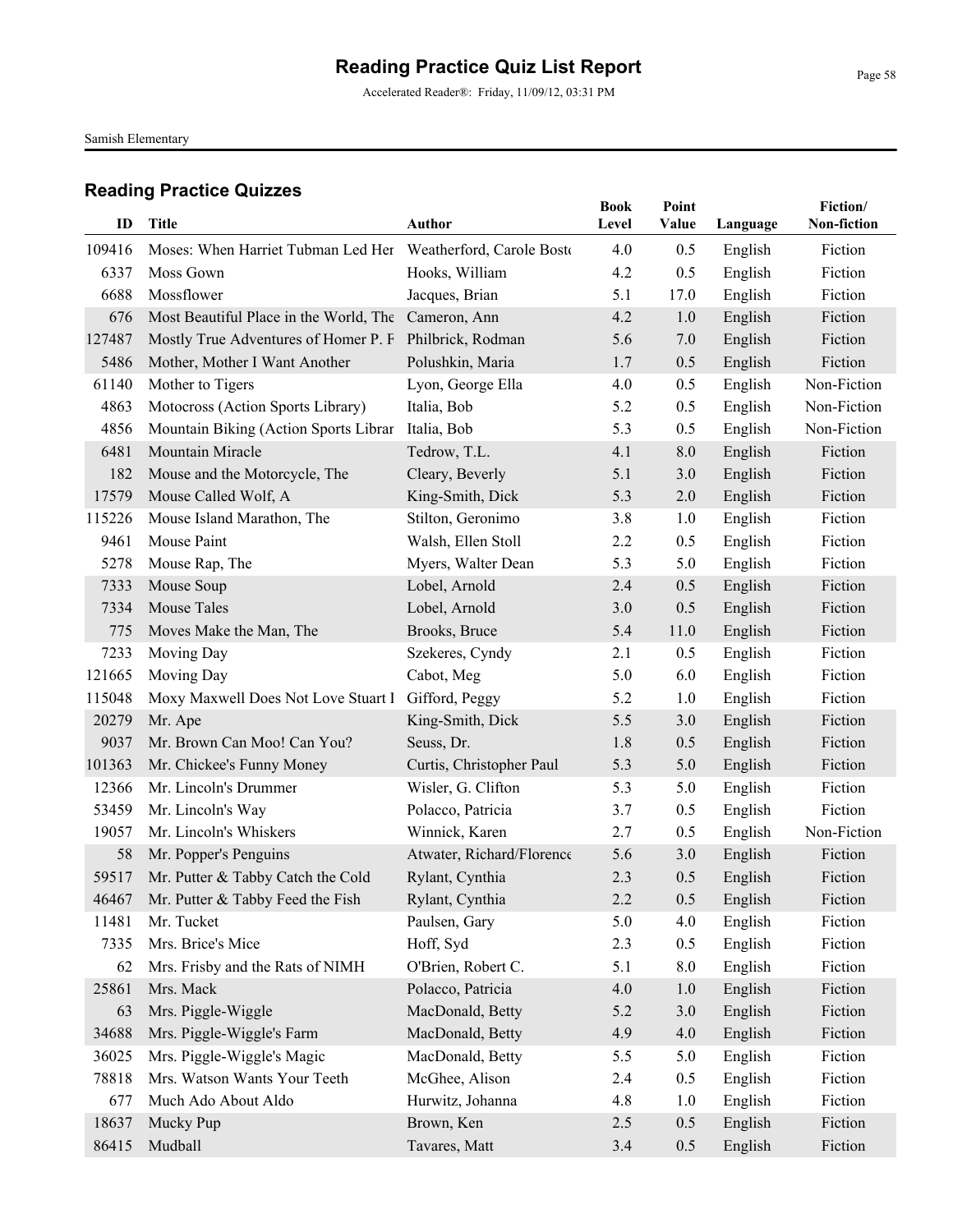Accelerated Reader®: Friday, 11/09/12, 03:31 PM

Samish Elementary

| ID     | Title                                 | Author                     | <b>Book</b><br>Level | Point<br>Value | Language | Fiction/<br>Non-fiction |
|--------|---------------------------------------|----------------------------|----------------------|----------------|----------|-------------------------|
| 5030   | Mufaro's Beautiful Daughters          | Steptoe, John              | 4.3                  | 0.5            | English  | Fiction                 |
| 429    | Muggie Maggie                         | Cleary, Beverly            | 4.5                  | 1.0            | English  | Fiction                 |
| 46468  | Mummies and Pyramids                  | Osborne, Will/Mary         | 4.9                  | 1.0            | English  | Non-Fiction             |
| 10644  | Mummies in the Morning                | Osborne, Mary Pope         | 2.7                  | 1.0            | English  | Fiction                 |
| 73261  | Mummy's Mother, The                   | Johnston, Tony             | 4.1                  | 3.0            | English  | Fiction                 |
| 573    | Mummy, the Will, and the Crypt, The   | Bellairs, John             | 5.3                  | 6.0            | English  | Fiction                 |
| 52574  | Muncha! Muncha! Muncha!               | Fleming, Candace           | 2.4                  | 0.5            | English  | Fiction                 |
| 376    | Murder for Her Majesty, A             | Hilgartner, Beth           | 5.0                  | 8.0            | English  | Fiction                 |
| 17783  | Music of Dolphins, The                | Hesse, Karen               | 3.4                  | 3.0            | English  | Fiction                 |
| 43502  | Music Teacher from the Black Lagoon,  | Thaler, Mike               | 3.4                  | 0.5            | English  | Fiction                 |
| 21318  | Musicians of the Sun                  | McDermott, Gerald          | 2.8                  | 0.5            | English  | Fiction                 |
| 280    | Mustard                               | Graeber, Charlotte         | 3.1                  | 1.0            | English  | Fiction                 |
| 112408 | Mutiny on the Bounty, The             | O'Brien, Patrick           | 5.6                  | 1.0            | English  | Fiction                 |
| 88637  | Mutt Dog!                             | King, Stephen Michael      | 2.2                  | 0.5            | English  | Fiction                 |
| 20280  | Mutt in the Iron Muzzle, The          | Friedman, Michael Jan      | 4.5                  | 4.0            | English  | Fiction                 |
| 15185  | Mutts (Dogs)                          | Kallen, Stuart A.          | 3.4                  | 0.5            | English  | Non-Fiction             |
| 42118  | My Baseball Book                      | Gibbons, Gail              | 2.9                  | 0.5            | English  | Non-Fiction             |
| 45247  | My Basketball Book                    | Gibbons, Gail              | 3.2                  | 0.5            | English  | Non-Fiction             |
| 40138  | My Brother's Keeper: Virginia's Diary | Osborne, Mary Pope         | 4.3                  | 2.0            | English  | Fiction                 |
| 127    | My Brother Sam is Dead                | Collier, Christopher/James | 4.9                  | 7.0            | English  | Fiction                 |
| 49257  | My Dream of Martin Luther King        | Ringgold, Faith            | 4.9                  | 0.5            | English  | Non-Fiction             |
| 54170  | My Face to the Wind: The Diary of Sar | Murphy, Jim                | 5.6                  | 6.0            | English  | Fiction                 |
| 486    | My Father's Dragon                    | Gannett, Ruth Stiles       | 5.6                  | 1.0            | English  | Fiction                 |
| 106071 | My Father, the Dog                    | Bluemle, Elizabeth         | 2.5                  | 0.5            | English  | Fiction                 |
| 45248  | My Football Book                      | Gibbons, Gail              | 3.2                  | 0.5            | English  | Non-Fiction             |
| 516    | My Friend Flicka                      | O'Hara, Mary               | 6.0                  | 15.0           | English  | Fiction                 |
| 281    | My Friend the Vampire                 | Bodenburg, Angela          | 4.2                  | 4.0            | English  | Fiction                 |
| 31191  | My Heart Is on the Ground: The Diary  | Rinaldi, Ann               | 4.3                  | 5.0            | English  | Fiction                 |
| 17880  | My Life as a Toasted Time Traveler    | Myers, Bill                | 4.5                  | 3.0            | English  | Fiction                 |
|        | 27703 My Life with the Wave           | Cowan, Catherine           | 4.2                  | 0.5            | English  | Fiction                 |
| 49258  | My Little Sister Ate One Hare         | Grossman, Bill             | 2.1                  | 0.5            | English  | Fiction                 |
| 5077   | My Name Is Not Angelica               | O'Dell, Scott              | 4.8                  | 4.0            | English  | Fiction                 |
| 109068 | My Name Is Sally Little Song          | Woods, Brenda              | 4.4                  | 4.0            | English  | Fiction                 |
| 73830  | My Name Is Stilton, Geronimo Stilton  | Stilton, Geronimo          | 3.2                  | 1.0            | English  | Fiction                 |
| 7234   | My New Boy                            | Phillips, Joan             | 1.0                  | 0.5            | English  | Fiction                 |
| 89124  | My Pony Jack                          | Meister, Cari              | 1.0                  | 0.5            | English  | Fiction                 |
| 102268 | My Pony Jack at Riding Lessons        | Meister, Cari              | 1.0                  | 0.5            | English  | Fiction                 |
| 6006   | My Prairie Christmas                  | Harvey, Brett              | 4.2                  | 0.5            | English  | Fiction                 |
| 183    | My Robot Buddy                        | Slote, Alfred              | 3.6                  | 1.0            | English  | Fiction                 |
| 44821  | My Secret War: The World War II Dia   | Osborne, Mary Pope         | 5.5                  | 4.0            | English  | Fiction                 |
| 64     | My Side of the Mountain               | George, Jean Craighead     | 5.2                  | 6.0            | English  | Fiction                 |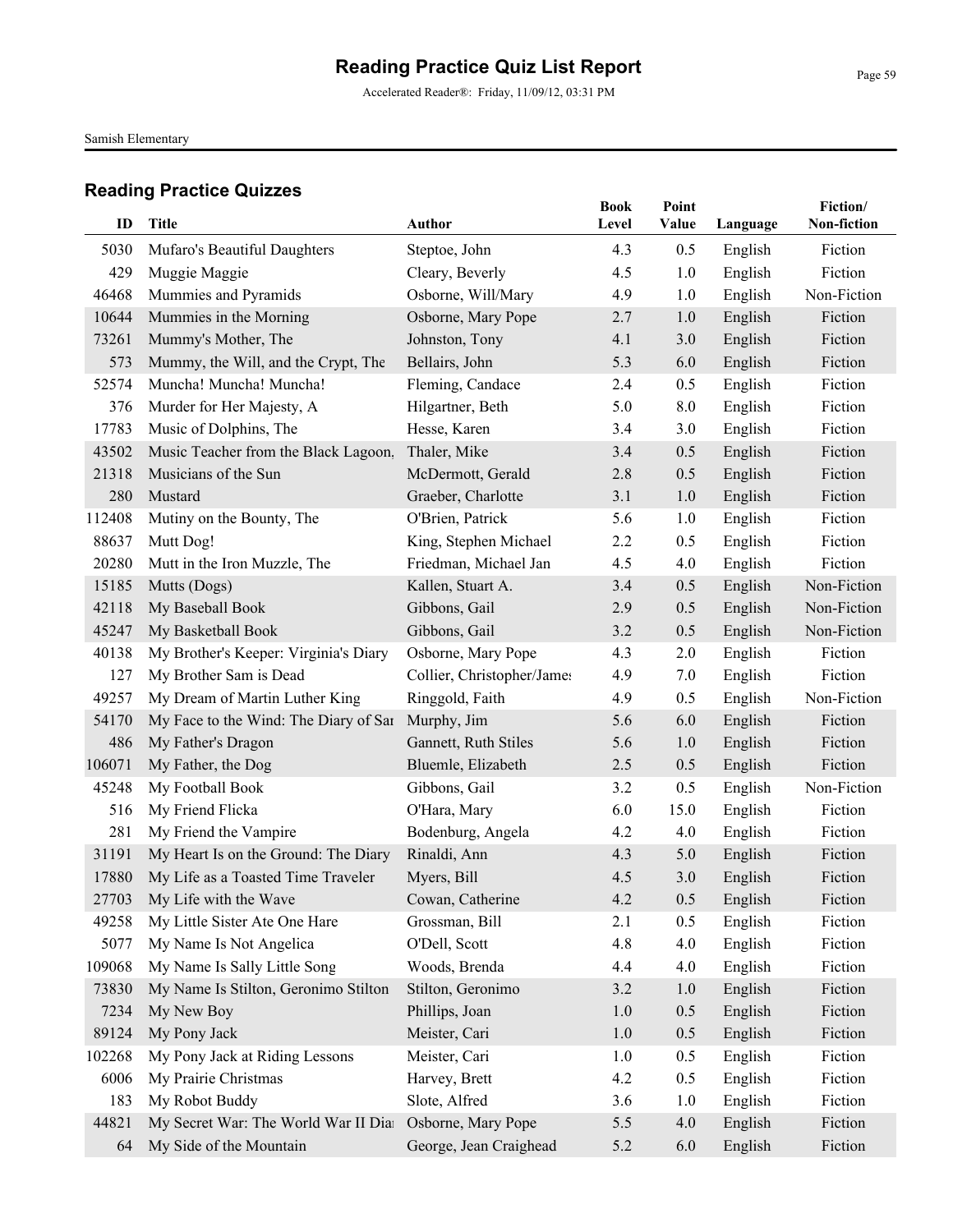Accelerated Reader®: Friday, 11/09/12, 03:31 PM

Samish Elementary

| ID             | <b>Title</b>                           | <b>Author</b>                    | <b>Book</b><br>Level | Point<br>Value | Language | Fiction/<br>Non-fiction |
|----------------|----------------------------------------|----------------------------------|----------------------|----------------|----------|-------------------------|
|                |                                        |                                  |                      |                |          |                         |
| 42119          | My Soccer Book                         | Gibbons, Gail                    | 3.0                  | 0.5            | English  | Non-Fiction             |
| 11482<br>83484 | My Teacher Flunked the Planet          | Coville, Bruce                   | 5.0                  | 5.0            | English  | Fiction                 |
|                | My Teacher for President               | Winters, Kay                     | 1.8                  | 0.5            | English  | Fiction                 |
| 11483          | My Teacher Fried My Brains             | Coville, Bruce                   | 4.8                  | 4.0            | English  | Fiction<br>Fiction      |
| 11484          | My Teacher Glows in the Dark           | Coville, Bruce<br>Coville, Bruce | 4.9                  | 4.0            | English  |                         |
| 5433<br>31611  | My Teacher Is an Alien                 |                                  | 5.3                  | 3.0            | English  | Fiction<br>Fiction      |
|                | My Tooth Is About to Fall Out          | Maccarone, Grace                 | 1.6<br>4.3           | 0.5            | English  | Fiction                 |
| 184            | My Trip to Alpha I                     | Slote, Alfred                    |                      | 1.0            | English  |                         |
| 5031           | My War With Goggle-Eyes                | Fine, Anne                       | 5.0                  | 6.0            | English  | Fiction                 |
| 122839         | Mysterious Benedict Society and the Pt | Stewart, Trenton Lee             | 6.1                  | 19.0           | English  | Fiction                 |
| 133674         | Mysterious Benedict Society and the P1 | Stewart, Trenton Lee             | 6.3                  | 15.0           | English  | Fiction                 |
| 113801         | Mysterious Benedict Society, The       | Stewart, Trenton Lee             | 5.6                  | 18.0           | English  | Fiction                 |
| 6373           | Mysteriously Yours, Maggie Marmelst    | Sharmat, Marjorie Weinm          | 4.0                  | 4.0            | English  | Fiction                 |
| 9274           | Mystery at Snowflake Inn, The          | Warner, Gertrude Chandle         | 3.9                  | 2.0            | English  | Fiction                 |
| 9275           | Mystery at the Dog Show, The           | Warner, Gertrude Chandle         | 4.0                  | 2.0            | English  | Fiction                 |
| 5317           | Mystery Behind the Wall                | Warner, Gertrude Chandle         | 3.5                  | 2.0            | English  | Fiction                 |
| 9276           | Mystery Horse, The                     | Warner, Gertrude Chandle         | 4.2                  | 3.0            | English  | Fiction                 |
| 5316           | Mystery in the Sand                    | Warner, Gertrude Chandle         | 3.7                  | 3.0            | English  | Fiction                 |
| 9277           | Mystery in the Snow, The               | Warner, Gertrude Chandle         | 3.3                  | 2.0            | English  | Fiction                 |
| 9278           | Mystery in Washington, D.C., The       | Warner, Gertrude Chandle         | 4.0                  | 2.0            | English  | Fiction                 |
| 5633           | Mystery of the 99 Steps, The           | Keene, Carolyn                   | 5.4                  | 5.0            | English  | Fiction                 |
| 8541           | Mystery of the Cupboard, The           | Banks, Lynne Reid                | 4.9                  | 7.0            | English  | Fiction                 |
| 6780           | Mystery of the Glowing Eye             | Keene, Carolyn                   | 5.3                  | 5.0            | English  | Fiction                 |
| 8923           | Mystery of the Headless Horse, The     | Arden, William                   | 5.1                  | 6.0            | English  | Fiction                 |
| 9279           | Mystery of the Hidden Beach, The       | Warner, Gertrude Chandle         | 4.2                  | 2.0            | English  | Fiction                 |
| 9280           | Mystery of the Lost Village, The       | Warner, Gertrude Chandle         | 4.1                  | 2.0            | English  | Fiction                 |
| 9281           | Mystery of the Missing Cat, The        | Warner, Gertrude Chandle         | 3.7                  | 2.0            | English  | Fiction                 |
| 9282           | Mystery of the Phantom Pony, The       | Hall, Lynn                       | 4.0                  | 1.0            | English  | Fiction                 |
| 7384           | Mystery of the Pirate Ghost, The       | Hayes, Geoffrey                  | 2.8                  | 0.5            | English  | Fiction                 |
|                | 9283 Mystery of the Purple Pool, The   | Warner, Gertrude Chandle         | 4.0                  | 2.0            | English  | Fiction                 |
| 6824           | Mystery of the Silver Star, The        | Dixon, Franklin W.               | 5.1                  | 4.0            | English  | Fiction                 |
| 9284           | Mystery of the Singing Ghost, The      | Warner, Gertrude Chandle         | 3.6                  | 2.0            | English  | Fiction                 |
| 25214          | Mystery of the Stolen Bike, The        | Brown/Krensky                    | 3.1                  | 1.0            | English  | Fiction                 |
| 10678          | Mystery of the Stolen Music, The       | Warner, Gertrude Chandle         | 3.7                  | 2.0            | English  | Fiction                 |
| 10679          | Mystery on Stage, The                  | Warner, Gertrude Chandle         | 4.2                  | 2.0            | English  | Fiction                 |
| 9285           | Mystery on the Ice, The                | Warner, Gertrude Chandle         | 3.9                  | 2.0            | English  | Fiction                 |
| 5304           | <b>Mystery Ranch</b>                   | Warner, Gertrude Chandle         | 3.3                  | 2.0            | English  | Fiction                 |
| 5530           | Napping House, The                     | Wood, Audrey                     | 2.8                  | 0.5            | English  | Fiction                 |
| 430            | Nate the Great and the Boring Beach B  | Sharmat, Marjorie Weinm          | 2.7                  | 0.5            | English  | Fiction                 |
| 9286           | Nate the Great and the Mushy Valentin  | Sharmat, Marjorie Weinm          | 3.0                  | 0.5            | English  | Fiction                 |
| 678            | Nate the Great and the Musical Note    | Sharmat, Marjorie W./Cra         | 2.9                  | 0.5            | English  | Fiction                 |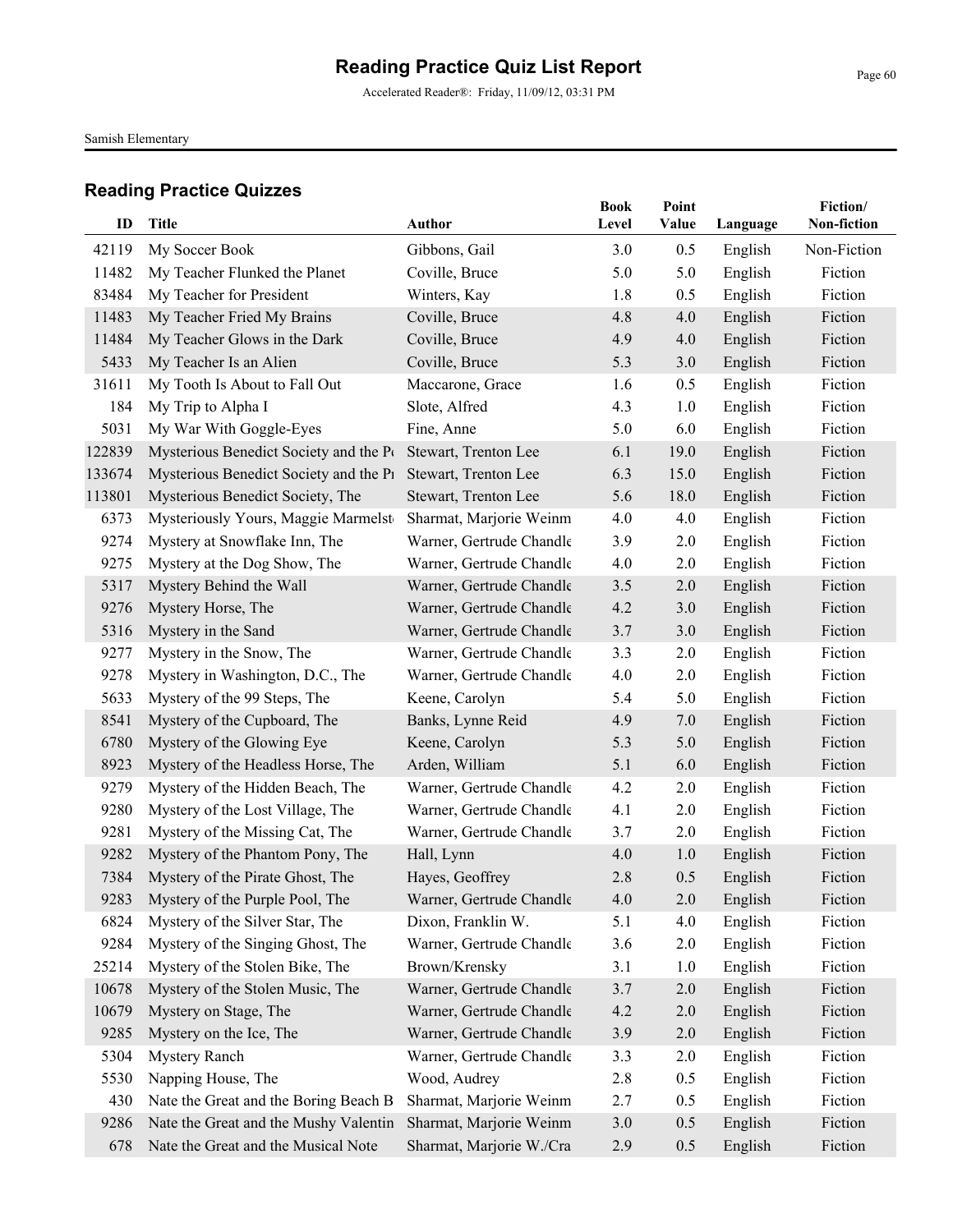Accelerated Reader®: Friday, 11/09/12, 03:31 PM

Samish Elementary

|        |                                        |                            | <b>Book</b> | Point |          | Fiction/    |
|--------|----------------------------------------|----------------------------|-------------|-------|----------|-------------|
| ID     | <b>Title</b>                           | <b>Author</b>              | Level       | Value | Language | Non-fiction |
| 9287   | Nate the Great and the Stolen Base     | Sharmat, Marjorie Weinm    | 2.9         | 0.5   | English  | Fiction     |
| 540    | National Velvet                        | Bagnold, Enid              | 5.5         | 11.0  | English  | Fiction     |
| 52576  | Nature's Green Umbrella: Tropical Rain | Gibbons, Gail              | 5.4         | 0.5   | English  | Non-Fiction |
| 24666  | Navies of World War II                 | Taylor, Mike               | 7.1         | 1.0   | English  | Non-Fiction |
| 19831  | Neil Armstrong: Young Flyer            | Dunham, Montrew            | 5.7         | 4.0   | English  | Non-Fiction |
| 128487 | Nelson Mandela                         | Josephson, Judith Pinkerto | 4.9         | 1.0   | English  | Non-Fiction |
| 29250  | Nelson Mandela: No Easy Walk to Free   | Denenberg, Barry           | 7.5         | 5.0   | English  | Non-Fiction |
| 18734  | New Dawn on Rocky Ridge                | MacBride, Roger Lea        | 5.3         | 9.0   | English  | Fiction     |
| 18638  | New Dog, The                           | Hazen, Barbara Shook       | 3.0         | 0.5   | English  | Fiction     |
| 431    | Next Spring an Oriole                  | Whelan, Gloria             | 4.5         | 1.0   | English  | Fiction     |
| 5279   | Night                                  | Wiesel, Elie               | 4.8         | 4.0   | English  | Non-Fiction |
| 9288   | Night Bird                             | Kudlinski, Kathleen V.     | 3.5         | 1.0   | English  | Fiction     |
| 377    | Night Cry                              | Naylor, Phyllis Reynolds   | 5.4         | 6.0   | English  | Fiction     |
| 5032   | Night Journey, The                     | Lasky, Kathryn             | 5.3         | 5.0   | English  | Fiction     |
| 5280   | Night Kites                            | Kerr, M.E.                 | 4.3         | 6.0   | English  | Fiction     |
| 11551  | Night of Fear                          | Kehret, Peg                | 4.7         | 5.0   | English  | Fiction     |
| 105864 | Night of the New Magicians             | Osborne, Mary Pope         | 4.0         | 2.0   | English  | Fiction     |
| 10680  | Night of the Ninjas                    | Osborne, Mary Pope         | 2.7         | 1.0   | English  | Fiction     |
| 378    | Night Swimmers, The                    | Byars, Betsy               | 4.3         | 3.0   | English  | Fiction     |
| 9993   | Nightjohn                              | Paulsen, Gary              | 3.8         | 1.0   | English  | Fiction     |
| 16681  | Nightmare Machine, The                 | Whitman, John              | 4.7         | 3.0   | English  | Fiction     |
| 282    | Nighty-Nightmare                       | Howe, James                | 4.2         | 2.0   | English  | Fiction     |
| 53082  | Ninth Nugget, The                      | Roy, Ron                   | 3.7         | 1.0   | English  | Fiction     |
| 117965 | Nixie's Song, The                      | DiTerlizzi, Tony           | 4.2         | 2.0   | English  | Fiction     |
| 6338   | No Coins, Please                       | Korman, Gordon             | 5.1         | 6.0   | English  | Fiction     |
| 35367  | No Dragons for Tea: Fire Safety for Ki | Pendziwol, Jean E.         | 4.2         | 0.5   | English  | Fiction     |
| 5487   | No Fighting, No Biting!                | Minarik, Else Holmelund    | 2.6         | 0.5   | English  | Fiction     |
| 7235   | No Good in Art                         | Cohen, Miriam              | 2.8         | 0.5   | English  | Fiction     |
| 7287   | No Mail for Mitchell                   | Siracusa, Catherine        | 2.0         | 0.5   | English  | Fiction     |
|        | 48259 No More Dead Dogs                | Korman, Gordon             | $4.5\,$     | 5.0   | English  | Fiction     |
| 7385   | No More Monsters for Me                | Parish, Peggy              | 1.7         | 0.5   | English  | Fiction     |
| 7236   | No More TV, Sleepy Dog                 | Ziefert, Harriet           | 0.9         | 0.5   | English  | Fiction     |
| 5281   | No Promises in the Wind                | Hunt, Irene                | 5.6         | 8.0   | English  | Fiction     |
| 27495  | No Such Thing                          | Koller, Jackie French      | 2.3         | 0.5   | English  | Fiction     |
| 115396 | No Talking                             | Clements, Andrew           | 5.0         | 4.0   | English  | Fiction     |
| 29343  | No Turning Back                        | Naidoo, Beverley           | 5.1         | 6.0   | English  | Fiction     |
| 7288   | Noah's Ark                             | Hayward, Linda             | 1.6         | 0.5   | English  | Fiction     |
| 18639  | Noisy Nora                             | Wells, Rosemary            | 2.6         | 0.5   | English  | Fiction     |
| 239    | Noonday Friends, The                   | Stolz, Mary                | 4.8         | 6.0   | English  | Fiction     |
| 7386   | Norma Jean, Jumping Bean               | Cole, Joanna               | 2.2         | 0.5   | English  | Fiction     |
| 36700  | Nory Ryan's Song                       | Giff, Patricia Reilly      | 4.3         | 5.0   | English  | Fiction     |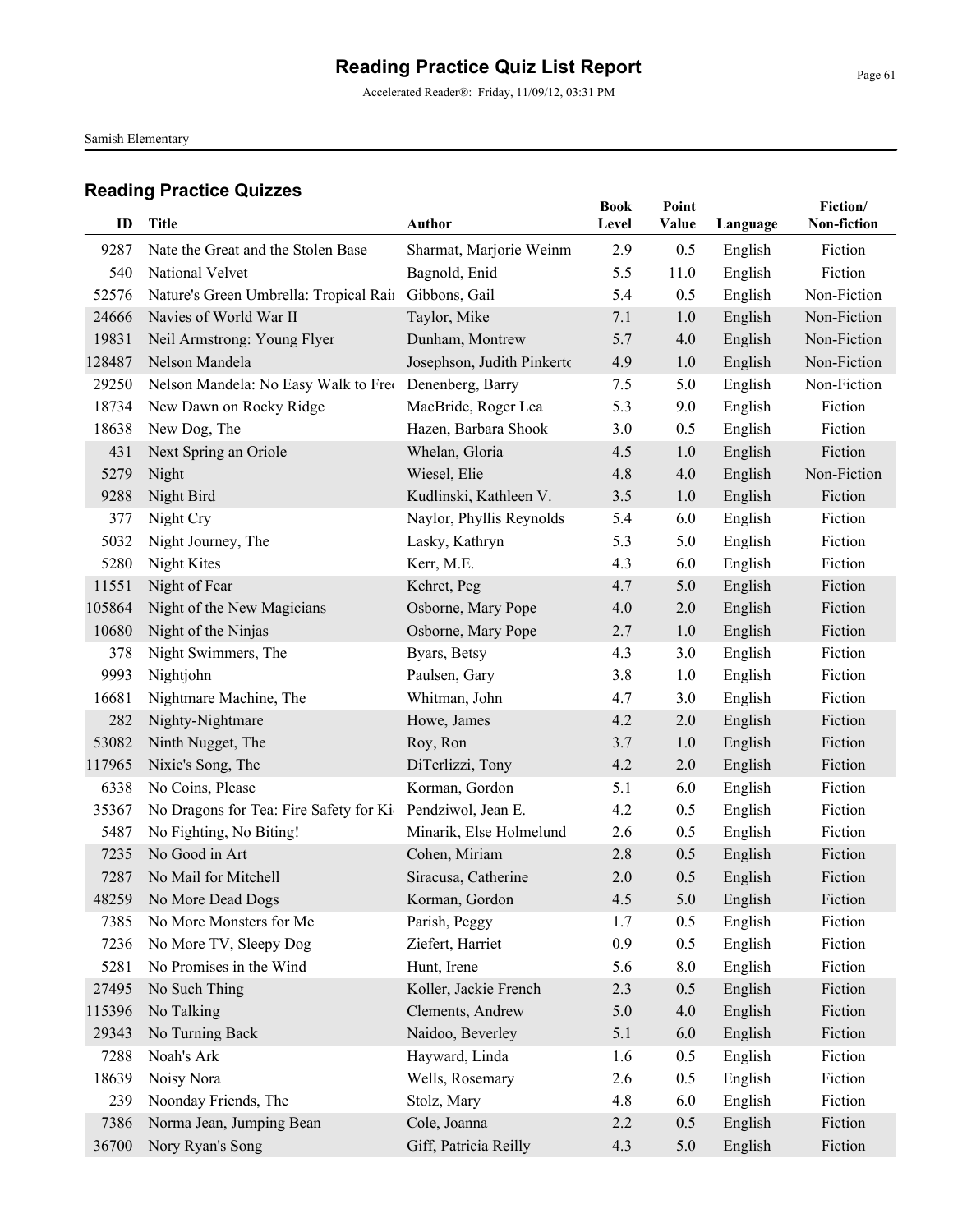Accelerated Reader®: Friday, 11/09/12, 03:31 PM

Samish Elementary

| ID     | <b>Title</b>                            | <b>Author</b>          | <b>Book</b><br>Level | Point<br>Value |          | Fiction/<br>Non-fiction |
|--------|-----------------------------------------|------------------------|----------------------|----------------|----------|-------------------------|
|        |                                         |                        |                      |                | Language |                         |
| 240    | Not-Just-Anybody Family, The            | Byars, Betsy           | 4.6                  | 4.0            | English  | Fiction                 |
| 86526  | Not Norman: A Goldfish Story            | Bennett, Kelly         | 2.4                  | 0.5            | English  | Fiction                 |
| 8542   | Not-So-Jolly Roger, The                 | Scieszka, Jon          | 3.8                  | 1.0            | English  | Fiction                 |
| 185    | Nothing's Fair in Fifth Grade           | DeClements, Barthe     | 3.7                  | 4.0            | English  | Fiction                 |
| 61670  | Nothing Sticks Like a Shadow            | Tompert, Ann           | 2.9                  | 0.5            | English  | Fiction                 |
| 379    | Number the Stars                        | Lowry, Lois            | 4.5                  | 4.0            | English  | Fiction                 |
| 51317  | Nutik & Amaroq Play Ball                | George, Jean Craighead | 2.8                  | 0.5            | English  | Fiction                 |
| 43520  | Nutik, the Wolf Pup                     | George, Jean Craighead | 2.8                  | 0.5            | English  | Fiction                 |
| 283    | Nutty for President                     | Hughes, Dean           | 4.8                  | 4.0            | English  | Fiction                 |
| 43740  | Nzingha: Warrior Queen of Matamba       | McKissack, Patricia C. | 5.6                  | 3.0            | English  | Fiction                 |
| 432    | O'Diddy                                 | Stevenson, Jocelyn     | 3.7                  | 1.0            | English  | Fiction                 |
| 46287  | Odysseus in the Serpent Maze            | Yolen/Harris           | 5.0                  | 7.0            | English  | Fiction                 |
| 41123  | Odyssey, The                            | Homer/Mattern          | 5.1                  | 2.0            | English  | Fiction                 |
| 14100  | Officer Buckle and Gloria               | Rathmann, Peggy        | 3.4                  | 0.5            | English  | Fiction                 |
| 31586  | Oh, Cats!                               | Buck, Nola             | 0.4                  | 0.5            | English  | Fiction                 |
| 433    | Oh Honestly, Angela!                    | Robinson, Nancy        | 3.7                  | 2.0            | English  | Fiction                 |
| 9038   | Oh Say Can You Say?                     | Seuss, Dr.             | 4.0                  | 0.5            | English  | Fiction                 |
| 9039   | Oh, the Places You'll Go!               | Seuss, Dr.             | 3.3                  | 0.5            | English  | Fiction                 |
| 9040   | Oh, the Thinks You Can Think!           | Seuss, Dr.             | 1.8                  | 0.5            | English  | Fiction                 |
| 143203 | Okay for Now                            | Schmidt, Gary D.       | 4.9                  | 11.0           | English  | Fiction                 |
| 10681  | Old Man and the Bear, The               | Hanel, Wolfram         | 4.0                  | 0.5            | English  | Fiction                 |
| 65     | Old Mother West Wind                    | Burgess, Thornton      | 5.2                  | 3.0            | English  | Fiction                 |
| 66     | Old Yeller                              | Gipson, Fred           | 5.0                  | 5.0            | English  | Fiction                 |
| 71432  | Olive's Ocean                           | Henkes, Kevin          | 4.7                  | 4.0            | English  | Fiction                 |
| 7336   | Oliver                                  | Hoff, Syd              | 2.1                  | 0.5            | English  | Fiction                 |
| 18640  | Oliver & Amanda and the Big Snow        | VanLeeuwen, Jean       | 2.2                  | 0.5            | English  | Fiction                 |
| 284    | Oliver Dibbs to the Rescue!             | Steiner, Barbara       | 4.0                  | 4.0            | English  | Fiction                 |
| 9289   | Oliver Pig at School                    | VanLeeuwen, Jean       | 2.5                  | 0.5            | English  | Fiction                 |
| 53573  | Oliver Twist                            | Dickens/Mattern        | 4.8                  | 3.0            | English  | Fiction                 |
|        | 9041 On Beyond Zebra                    | Seuss, Dr.             | 4.2                  | 0.5            | English  | Fiction                 |
| 128    | On My Honor                             | Bauer, Marion Dane     | 4.7                  | 2.0            | English  | Fiction                 |
| 67     | On the Banks of Plum Creek              | Wilder, Laura Ingalls  | 4.6                  | 8.0            | English  | Fiction                 |
| 40636  | On the Banks of the Bayou               | MacBride, Roger Lea    | 5.4                  | 6.0            | English  | Fiction                 |
| 35980  | On the Day Peter Stuyvesant Sailed into | Lobel, Arnold          | 3.9                  | 0.5            | English  | Fiction                 |
| 630    | On the Far Side of the Mountain         | George, Jean Craighead | 4.5                  | 6.0            | English  | Fiction                 |
| 35573  | On the Field withEmmitt Smith           | Christopher, Matt      | 6.3                  | 3.0            | English  | Non-Fiction             |
| 54011  | On the Move                             | Pluckrose, Henry       | 2.5                  | 0.5            | English  | Non-Fiction             |
| 10918  | On the Other Side of the Hill           | MacBride, Roger Lea    | 5.2                  | 9.0            | English  | Fiction                 |
| 5033   | On the Way Home                         | Wilder, Laura Ingalls  | 5.3                  | 3.0            | English  | Non-Fiction             |
| 114707 | On the Wings of Heroes                  | Peck, Richard          | 4.6                  | 4.0            | English  | Fiction                 |
| 46288  | On Tide Mill Lane                       | Wiley, Melissa         | 5.6                  | 6.0            | English  | Fiction                 |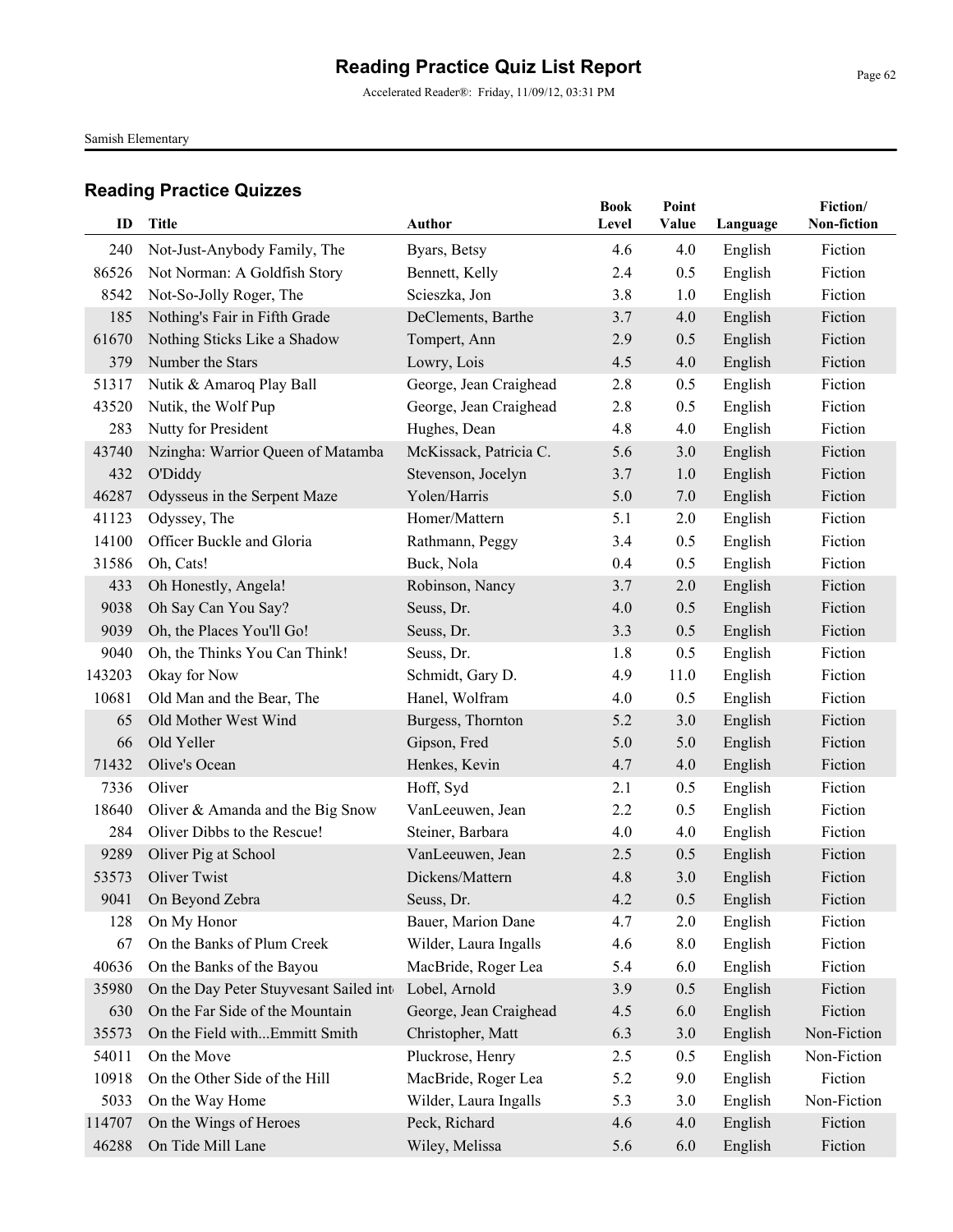Accelerated Reader®: Friday, 11/09/12, 03:31 PM

Samish Elementary

| ID              | <b>Title</b>                                           | <b>Author</b>          | <b>Book</b><br>Level | Point<br>Value | Language           | Fiction/<br>Non-fiction |
|-----------------|--------------------------------------------------------|------------------------|----------------------|----------------|--------------------|-------------------------|
|                 | On Top of Concord Hill                                 | Wilkes, Maria D.       | 5.4                  |                |                    |                         |
| 42443<br>106832 | Once I Ate a Pie                                       | MacLachlan, Patricia   | 1.9                  | 7.0<br>0.5     | English<br>English | Fiction<br>Fiction      |
| 103997          | Once Upon a Cool Motorcycle Dude                       | O'Malley, Kevin        | 3.1                  | 0.5            | English            | Fiction                 |
| 13972           | Once When I Was Shipwrecked                            | Womersley, Judith      | 4.1                  | 0.5            | English            | Fiction                 |
| 135338          | One Crazy Summer                                       | Williams-Garcia, Rita  | 4.6                  | 7.0            | English            | Fiction                 |
| 54911           | One Day at Wood Green Animal Shelte                    | Casey, Patricia        | 2.8                  | 0.5            | English            | Fiction                 |
| 11432           | One Day in the Alpine Tundra                           | George, Jean Craighead | 5.5                  | 1.0            | English            | Fiction                 |
| 14688           | One Day in the Desert                                  | George, Jean Craighead | 5.5                  | 1.0            | English            | Fiction                 |
| 14689           | One Day in the Prairie                                 | George, Jean Craighead | 5.0                  | 1.0            | English            | Fiction                 |
| 10899           | One Day in the Tropical Rain Forest                    | George, Jean Craighead | 5.2                  | 1.0            | English            | Fiction                 |
| 10898           | One Day in the Woods                                   | George, Jean Craighead | 5.4                  | 1.0            | English            | Fiction                 |
| 53789           | One Day You'll Know                                    | Brooke, Lauren         | 4.5                  | 6.0            | English            | Fiction                 |
| 59438           | One Duck Stuck                                         | Root, Phyllis          | 1.4                  | 0.5            | English            | Fiction                 |
| 44824           | One Eye Laughing, the Other Weeping                    | Denenberg, Barry       | 5.6                  | 6.0            | English            | Fiction                 |
| 241             | One-Eyed Cat                                           | Fox, Paula             | 5.4                  | 7.0            | English            | Fiction                 |
| 127226          | One False Note                                         | Korman, Gordon         | 4.9                  | 5.0            | English            | Fiction                 |
| 5488            | One Fine Day                                           | Hogrogian, Nonny       | 3.5                  | 0.5            | English            | Fiction                 |
| 9042            | One Fish, Two Fish, Red Fish, Blue Fis                 | Seuss, Dr.             | 1.7                  | 0.5            | English            | Fiction                 |
| 19539           | One Grain of Rice: A Mathematical Fo                   | Demi                   | 4.6                  | 0.5            | English            | Fiction                 |
| 18781           | One Hundredth Thing About Caroline,                    | Lowry, Lois            | 4.6                  | 4.0            | English            | Fiction                 |
| 679             | One in the Middle is a Green Kangaroo                  | Blume, Judy            | 2.5                  | 0.5            | English            | Fiction                 |
| 109627          | One Potato, Two Potato                                 | DeFelice, Cynthia      | 4.3                  | 0.5            | English            | Fiction                 |
| 43522           | One Riddle, One Answer                                 | Thompson, Lauren       | 3.5                  | 0.5            | English            | Fiction                 |
| 43741           | One Small Dog                                          | Hurwitz, Johanna       | 4.4                  | 2.0            | English            | Fiction                 |
| 58387           | One Tiny Turtle                                        | Davies, Nicola         | 4.1                  | 0.5            | English            | Non-Fiction             |
| 68              | Onion John                                             | Krumgold, Joseph       | 4.5                  | 8.0            | English            | Fiction                 |
| 18641           | Oops!                                                  | McNaughton, Colin      | 2.7                  | 0.5            | English            | Fiction                 |
| 42161           | Oops, Clifford!                                        | Bridwell, Norman       | 1.9                  | 0.5            | English            | Fiction                 |
| 4903            | Operation Desert Shield (War in the Gu Deegan, Paul J. |                        | 6.1                  | 1.0            | English            | Non-Fiction             |
|                 | 62265 Orange Outlaw, The                               | Roy, Ron               | 3.6                  | 1.0            | English            | Fiction                 |
| 83610           | Orchard of the Crescent Moon/Emlyn's                   | Nimmo, Jenny           | 4.7                  | 5.0            | English            | Fiction                 |
| 380             | Ordinary Jack                                          | Cresswell, Helen       | 5.6                  | 8.0            | English            | Fiction                 |
| 5078            | Ordinary Princess, The                                 | Kaye, M.M.             | 6.4                  | 4.0            | English            | Fiction                 |
| 7337            | Oscar Otter                                            | Benchley, Nathaniel    | 2.6                  | 0.5            | English            | Fiction                 |
| 53694           | Other Side of Truth, The                               | Naidoo, Beverley       | 5.3                  | 9.0            | English            | Fiction                 |
| 488             | Otherwise Known as Sheila the Great                    | Blume, Judy            | 3.5                  | 4.0            | English            | Fiction                 |
| 6482            | Otis Spofford                                          | Cleary, Beverly        | 4.6                  | 4.0            | English            | Fiction                 |
| 35294           | Our Only May Amelia                                    | Holm, Jennifer L.      | 4.8                  | 7.0            | English            | Fiction                 |
| 6007            | Our Sixth-Grade Sugar Babies                           | Bunting, Eve           | 3.9                  | 4.0            | English            | Fiction                 |
| 44826           | Our Strange New Land: Elizabeth's Dia                  | Hermes, Patricia       | 3.2                  | 2.0            | English            | Fiction                 |
| 84072           | Our Tree Named Steve                                   | Zweibel, Alan          | 3.2                  | 0.5            | English            | Fiction                 |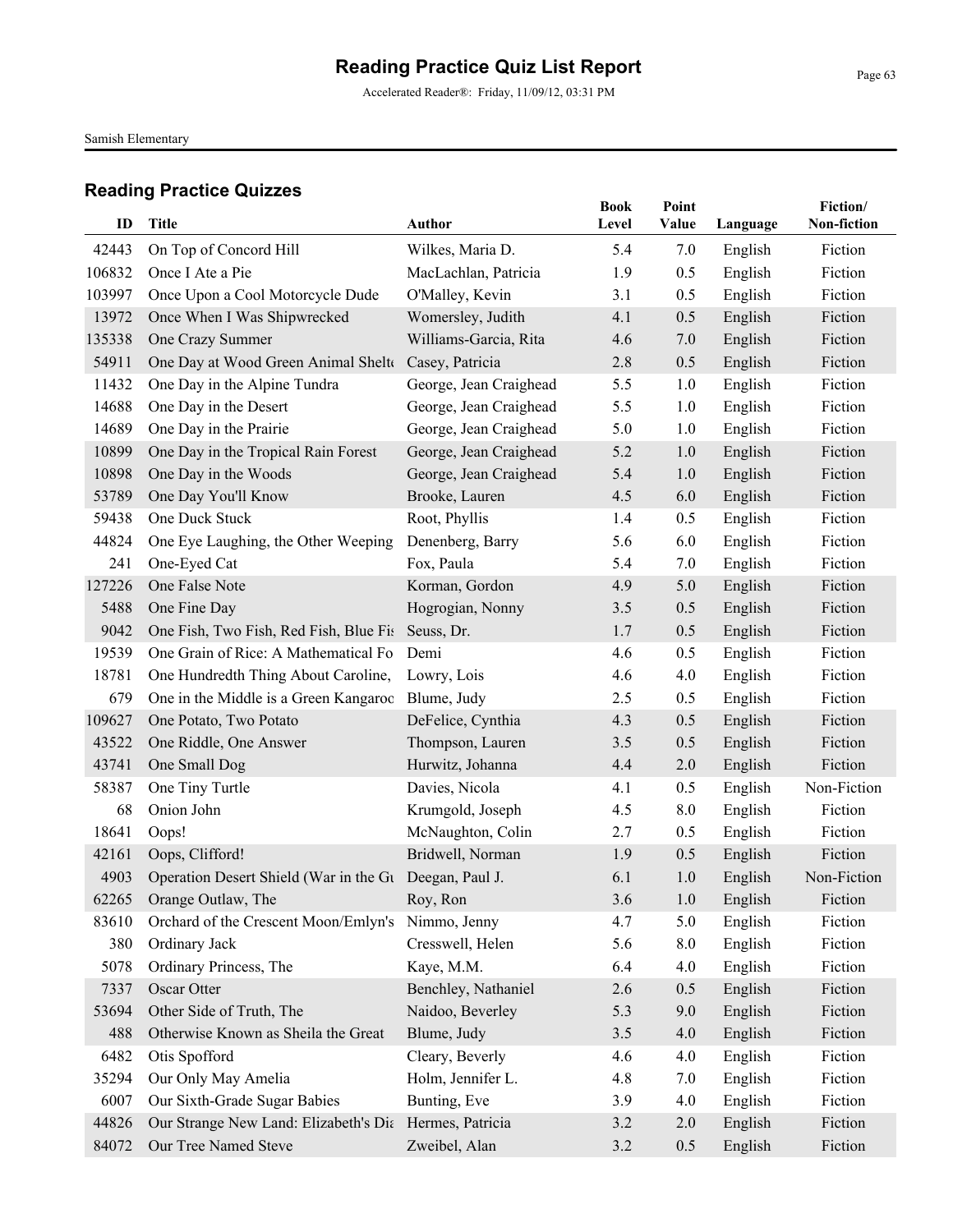Accelerated Reader®: Friday, 11/09/12, 03:31 PM

Samish Elementary

|        |                                                      |                           | <b>Book</b> | Point   |          | Fiction/    |
|--------|------------------------------------------------------|---------------------------|-------------|---------|----------|-------------|
| ID     | <b>Title</b>                                         | <b>Author</b>             | Level       | Value   | Language | Non-fiction |
| 5079   | Out from This Place                                  | Hansen, Joyce             | 4.6         | 5.0     | English  | Fiction     |
| 18783  | Out of the Dust                                      | Hesse, Karen              | 5.3         | 3.0     | English  | Fiction     |
| 15097  | Outcast of Redwall                                   | Jacques, Brian            | 6.3         | 15.0    | English  | Fiction     |
| 100602 | Outcast, The                                         | Lasky, Kathryn            | 5.1         | 6.0     | English  | Fiction     |
| 76086  | Outcasts of 19 Schuyler Place, The                   | Konigsburg, E.L.          | 5.5         | 9.0     | English  | Fiction     |
| 381    | Outsiders, The                                       | Hinton, S.E.              | 4.7         | 7.0     | English  | Fiction     |
| 129    | Over Sea, Under Stone                                | Cooper, Susan             | 5.4         | 12.0    | English  | Fiction     |
| 7635   | Owen                                                 | Henkes, Kevin             | 2.4         | 0.5     | English  | Fiction     |
| 82155  | Owen Foote, Mighty Scientist                         | Greene, Stephanie         | 3.8         | 2.0     | English  | Fiction     |
| 7387   | Owl at Home                                          | Lobel, Arnold             | 2.7         | 0.5     | English  | Fiction     |
| 680    | Owls in the Family                                   | Mowat, Farley             | 5.0         | 3.0     | English  | Fiction     |
| 6084   | Ox-Cart Man                                          | Hall, Donald              | 4.5         | 0.5     | English  | Fiction     |
| 7338   | P.J. the Spoiled Bunny                               | Sadler, Marilyn           | 2.8         | 0.5     | English  | Fiction     |
| 20090  | P.S. Longer Letter Later                             | Danziger, Paula           | 4.5         | 5.0     | English  | Fiction     |
| 73290  | Pablo Picasso                                        | Langley, Andrew           | 5.6         | 0.5     | English  | Non-Fiction |
| 6483   | Paddle-to-the-Sea                                    | Holling, Holling Clancy   | 5.4         | 1.0     | English  | Fiction     |
| 116832 | Paint the Wind                                       | Ryan, Pam Muñoz           | 5.3         | 6.0     | English  | Fiction     |
| 29253  | Paintbrush & Peacepipe: The Story of C               | Rockwell, Anne F.         | 6.6         | 3.0     | English  | Non-Fiction |
| 14641  | Pal the Pony                                         | Herman, R.A.              | 1.3         | 0.5     | English  | Fiction     |
| 128103 | Palace of Mirrors                                    | Haddix, Margaret Peterson | 5.4         | 10.0    | English  | Fiction     |
| 15189  | Palomino Horses (Horses)                             | Gammie, Janet L.          | 3.7         | 0.5     | English  | Non-Fiction |
| 62266  | Panda Puzzle, The                                    | Roy, Ron                  | 3.5         | 1.0     | English  | Fiction     |
| 48203  | Panther: Shadow of the Swamp                         | London, Jonathan          | 2.4         | 0.5     | English  | Non-Fiction |
| 83385  | Papa's Latkes                                        | Edwards, Michelle         | 3.2         | 0.5     | English  | Fiction     |
| 51674  | Paper, Paper Everywhere                              | Gibbons, Gail             | 3.2         | 0.5     | English  | Non-Fiction |
| 18642  | Paperboy, The                                        | Pilkey, Dav               | 2.9         | 0.5     | English  | Fiction     |
| 382    | Park's Quest                                         | Paterson, Katherine       | 4.2         | 5.0     | English  | Fiction     |
| 46852  | Parsifal's Page                                      | Morris, Gerald            | 5.5         | 8.0     | English  | Fiction     |
| 17728  | Passage to Freedom: The Sugihara Stor Mochizuki, Ken |                           | 4.1         | 0.5     | English  | Non-Fiction |
| 14481  | Passager                                             | Yolen, Jane               | 5.1         | $2.0\,$ | English  | Fiction     |
| 105801 | Patch                                                | Earhart, Kristin          | 2.6         | 0.5     | English  | Fiction     |
| 681    | Patchwork Quilt, The                                 | Flournoy, Valerie         | 3.7         | 0.5     | English  | Fiction     |
| 5489   | Patrick's Dinosaurs                                  | Carrick, Carol            | 3.3         | 0.5     | English  | Fiction     |
| 817    | Paul Revere: Boston Patriot                          | Stevenson, Augusta        | 3.9         | 3.0     | English  | Fiction     |
| 52603  | Paul Revere (In Their Own Words)                     | Sullivan, George          | 5.6         | $2.0$   | English  | Non-Fiction |
| 13973  | Paul Revere's Ride                                   | Longfellow/Fairbridge     | 5.5         | 0.5     | English  | Fiction     |
| 77129  | Paws Off, Cheddarface!                               | Stilton, Geronimo         | 3.4         | 1.0     | English  | Fiction     |
| 116972 | Peanut                                               | Alsenas, Linas            | 1.6         | 0.5     | English  | Fiction     |
| 51851  | Peanut Butter Lover Boy                              | Coville, Bruce            | 5.2         | 3.0     | English  | Fiction     |
| 15829  | Pearls of Lutra                                      | Jacques, Brian            | 6.1         | 18.0    | English  | Fiction     |
| 10682  | Peddler's Dream, A                                   | Shefelman, Janice Jordan  | 4.2         | 0.5     | English  | Fiction     |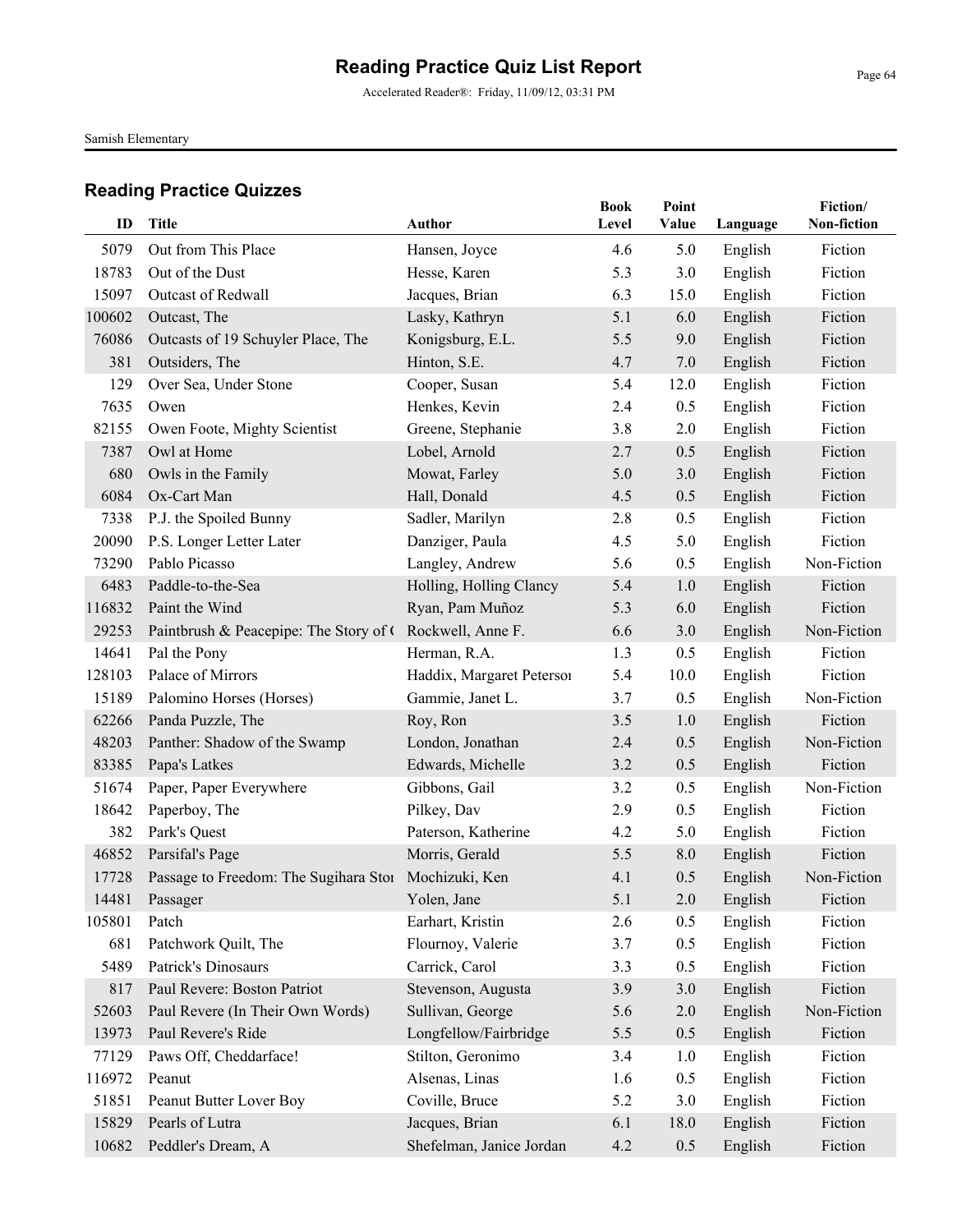Accelerated Reader®: Friday, 11/09/12, 03:31 PM

Samish Elementary

| ID             | Title                                                                  | Author                               | <b>Book</b><br>Level | Point<br>Value | Language           | Fiction/<br>Non-fiction |
|----------------|------------------------------------------------------------------------|--------------------------------------|----------------------|----------------|--------------------|-------------------------|
| 10683          |                                                                        | Delton, Judy                         |                      |                |                    | Fiction                 |
| 88005          | Pee Wees on First<br>Penderwicks: A Summer Tale of Four!               | Birdsall, Jeanne                     | 3.5<br>4.7           | 1.0<br>8.0     | English            | Fiction                 |
| 143702         |                                                                        | Birdsall, Jeanne                     |                      |                | English            | Fiction                 |
| 121474         | Penderwicks at Point Mouette, The<br>Penderwicks on Gardam Street, The | Birdsall, Jeanne                     | 5.6<br>5.3           | 10.0<br>10.0   | English<br>English | Fiction                 |
| 55251          | Penguin Puzzle                                                         | Cole/Stamper                         | 3.8                  | 1.0            |                    | Fiction                 |
| 46686          | Penguins!                                                              | Gibbons, Gail                        | 4.2                  | 0.5            | English<br>English | Non-Fiction             |
| 108040         | Penny from Heaven                                                      | Holm, Jennifer L.                    | 4.0                  | 7.0            | English            | Fiction                 |
| 7388           | Penrod Again                                                           | Christian, Mary Blount               | 2.0                  | 0.5            | English            | Fiction                 |
| 7389           | Penrod's Pants                                                         | Christian, Mary Blount               | 1.8                  | 0.5            |                    | Fiction                 |
| 101791         | Penultimate Peril, The                                                 |                                      | 7.4                  | 7.0            | English            | Fiction                 |
| 80066          |                                                                        | Snicket, Lemony                      | 4.9                  |                | English            | Fiction                 |
|                | People of Sparks, The                                                  | DuPrau, Jeanne                       |                      | 11.0           | English            |                         |
| 44421<br>9646  | People of the Breaking Day                                             | Sewall, Marcia                       | 5.3                  | 1.0            | English            | Fiction                 |
|                | Peppe the Lamplighter                                                  | Bartone, Elisa                       | 3.3                  | 0.5            | English            | Fiction<br>Fiction      |
| 101292         | Perfect Pumpkin Pie, The<br>Perfect the Pig                            | Cazet, Denys                         | 2.9                  | 0.5            | English            | Fiction                 |
| 7390<br>34832  | Perloo the Bold                                                        | Jeschke, Susan<br>Avi                | 3.3<br>4.9           | 0.5            | English<br>English | Fiction                 |
|                | Perrywinkle's Magic Match                                              |                                      |                      | 7.0            |                    | Fiction                 |
| 18643<br>15178 |                                                                        | Madsen, Ross Martin                  | 2.5<br>3.7           | 0.5            | English            | Non-Fiction             |
|                | Persian Cats (Cats)                                                    | Kallen, Stuart A.                    |                      | 0.5            | English            | Fiction                 |
| 109337<br>5434 | Peskie Spell, The<br>Pet-Sitting Peril, The                            | Rodda, Emily<br>Roberts, Willo Davis | 4.6<br>5.8           | 2.0<br>7.0     | English<br>English | Fiction                 |
| 118702         | Peter and the Secret of Rundoon                                        | Barry, Dave                          | 5.6                  | 14.0           | English            | Fiction                 |
| 107536         | Peter and the Shadow Thieves                                           | Barry, Dave                          | 5.3                  | 16.0           | English            | Fiction                 |
| 83056          | Peter and the Starcatchers                                             | Barry, Dave                          | 5.2                  | 13.0           | English            | Fiction                 |
| 134177         | Peter and the Sword of Mercy                                           | Barry, Dave                          | 5.2                  | 15.0           | English            | Fiction                 |
| 489            | Peter and Veronica                                                     | Sachs, Marilyn                       | 4.6                  | 5.0            | English            | Fiction                 |
| 517            | Peter Pan                                                              | Barrie, James M.                     | 7.2                  | 8.0            | English            | Fiction                 |
| 34834          | Petey                                                                  | Mikaelsen, Ben                       | 4.8                  | 6.0            | English            | Fiction                 |
| 10684          | Phantom in the Mirror, The                                             | Erickson, John R.                    | 5.1                  | 3.0            | English            | Fiction                 |
| 66942          | Phantom Menace: Episode I, The                                         | Brooks, Terry                        | 6.7                  | 14.0           | English            | Fiction                 |
| 83802          | Phantom of the Subway, The                                             | Stilton, Geronimo                    | $3.5$                | 1.0            | English            | Fiction                 |
| 130            | Phantom Tollbooth, The                                                 | Juster, Norton                       | 6.7                  | 7.0            | English            | Fiction                 |
| 131            | Philip Hall Likes Me. I Reckon Maybe.                                  | Greene, Bette                        | 5.0                  | 4.0            | English            | Fiction                 |
| 114723         | Physik                                                                 | Sage, Angie                          | 6.5                  | 17.0           | English            | Fiction                 |
| 444            | Pickle Puss                                                            | Giff, Patricia Reilly                | 2.1                  | 1.0            | English            | Fiction                 |
| 20901          | Picture Book of Harriet Tubman, A                                      | Adler, David A.                      | 4.3                  | 0.5            | English            | Non-Fiction             |
| 29434          | Picture Book of Helen Keller, A                                        | Adler, David A.                      | 3.5                  | 0.5            | English            | Non-Fiction             |
| 19958          | Picture Book of Martin Luther King, Jr                                 | Adler, David A.                      | 3.8                  | 0.5            | English            | Non-Fiction             |
| 11038          | Picture Book of Rosa Parks, A                                          | Adler, David A.                      | 5.1                  | 0.5            | English            | Non-Fiction             |
| 7339           | Picture for Harold's Room, A                                           | Johnson, Crockett                    | 2.3                  | 0.5            | English            | Fiction                 |
| 17636          | Picture of Freedom: The Diary of Clote                                 | McKissack, Patricia C.               | 4.6                  | 5.0            | English            | Fiction                 |
| 61467          | Pictures of Hollis Woods                                               | Giff, Patricia Reilly                | 4.4                  | 5.0            | English            | Fiction                 |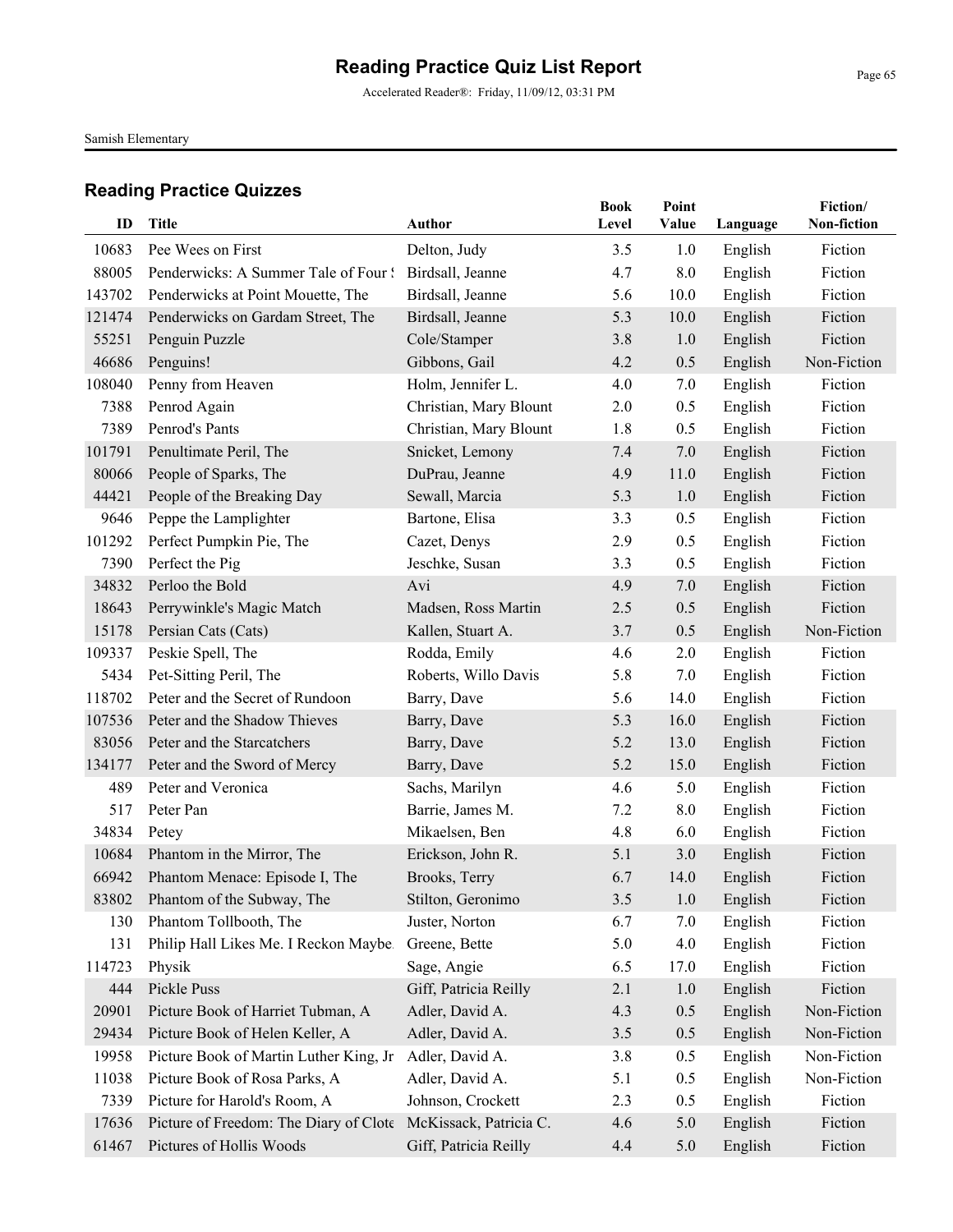Accelerated Reader®: Friday, 11/09/12, 03:31 PM

Samish Elementary

| ID              | Title                                     | <b>Author</b>                    | <b>Book</b><br>Level | Point<br>Value | Language           | Fiction/<br>Non-fiction |
|-----------------|-------------------------------------------|----------------------------------|----------------------|----------------|--------------------|-------------------------|
|                 |                                           |                                  |                      |                |                    |                         |
| 7391            | Pied Piper of Hamelin, The                | Hautzig, Deborah                 | 2.8                  | 0.5            | English            | Fiction<br>Fiction      |
| 14749<br>9290   | Piggie Pie!<br>Piles of Pets              | Palatini, Margie<br>Delton, Judy | 2.5<br>3.5           | 0.5            | English            | Fiction                 |
|                 |                                           | Osborne, Mary Pope               |                      | 1.0            | English            | Non-Fiction             |
| 100598<br>32525 | Pilgrims: A Nonfiction Companion to 7     |                                  | 4.2                  | 1.0            | English            | Fiction                 |
| 242             | Pilgrims of Plimoth, The<br>Pinballs, The | Sewall, Marcia<br>Byars, Betsy   | 5.6<br>3.8           | 1.0<br>3.0     | English<br>English | Fiction                 |
| 9387            | Pinocchio                                 | Hillert, Margaret                | 1.2                  | 0.5            | English            | Fiction                 |
| 15190           | Pinto Horses (Horses)                     | Gammie, Janet L.                 | 3.8                  | 0.5            | English            | Non-Fiction             |
| 18739           | Pippi Goes on Board                       | Lindgren, Astrid                 | 5.3                  | 4.0            | English            | Fiction                 |
| 27684           | Pippi Goes to School                      | Lindgren, Astrid                 | 4.6                  | 0.5            | English            | Fiction                 |
| 27680           | Pippi Goes to the Circus                  | Lindgren, Astrid                 | 4.5                  | 0.5            | English            | Fiction                 |
| 18740           | Pippi in the South Seas                   | Lindgren, Astrid                 | 5.4                  | 3.0            | English            | Fiction                 |
| 69              | Pippi Longstocking                        | Lindgren, Astrid                 | 5.2                  | 4.0            | English            | Fiction                 |
| 32697           | Pippi's Extraordinary Ordinary Day        | Lindgren, Astrid                 | 4.4                  | 0.5            | English            | Fiction                 |
| 48278           | Pippi to the Rescue                       | Lindgren, Astrid                 | 4.6                  | 0.5            | English            | Fiction                 |
| 51906           | Pirates                                   | Osborne, Will/Mary               | 4.9                  | 1.0            | English            | Non-Fiction             |
| 10685           | Pirates Don't Wear Pink Sunglasses        | Dadey/Jones                      | 3.9                  | 1.0            | English            | Fiction                 |
| 9291            | Pirates Past Noon                         | Osborne, Mary Pope               | 2.8                  | 1.0            | English            | Fiction                 |
| 5282            | Pistachio Prescription                    | Danziger, Paula                  | 3.8                  | 5.0            | English            | Fiction                 |
| 9292            | Pizza Mystery, The                        | Warner, Gertrude Chandle         | 4.1                  | 3.0            | English            | Fiction                 |
| 29344           | Place Not Home, A                         | Wiseman, Eva                     | 4.9                  | 6.0            | English            | Fiction                 |
| 132             | Planet of Junior Brown, The               | Hamilton, Virginia               | 5.1                  | 7.0            | English            | Fiction                 |
| 51293           | Planets, The                              | Gibbons, Gail                    | 4.1                  | 0.5            | English            | Non-Fiction             |
| 29338           | Planning the Impossible                   | Jukes, Mavis                     | 4.1                  | 5.0            | English            | Fiction                 |
| 5435            | Plant That Ate Dirty Socks, The           | McArthur, Nancy                  | 4.1                  | 4.0            | English            | Fiction                 |
| 6087            | Play Ball, Amelia Bedelia                 | Parish, Peggy                    | 2.3                  | 0.5            | English            | Fiction                 |
| 6374            | Plum Tree War, The                        | Pryor, Bonnie                    | 4.6                  | 4.0            | English            | Fiction                 |
| 24547           | Pocahontas: Young Peacemaker              | Gourse, Leslie                   | 4.5                  | 3.0            | English            | Fiction                 |
| 59168           | Point Blank                               | Horowitz, Anthony                | 4.8                  | 8.0            | English            | Fiction                 |
|                 | 7237 Poky Little Puppy, The               | Lowrey, Janette                  | $4.0\,$              | $0.5\,$        | English            | Fiction                 |
| 6088            | Polar Bear, Polar Bear, What Do You I     | Jr., Bill Martin                 | 2.1                  | 0.5            | English            | Fiction                 |
| 54253           | Polar Bears                               | Gibbons, Gail                    | 4.3                  | 0.5            | English            | Non-Fiction             |
| 27770           | Polar Bears (Bears)                       | Kallen, Stuart A.                | 4.2                  | 0.5            | English            | Non-Fiction             |
| 18742           | Polar Bears Past Bedtime                  | Osborne, Mary Pope               | 3.3                  | 1.0            | English            | Fiction                 |
| 5240            | Polar Express, The                        | Allsburg, Chris Van              | 3.8                  | 0.5            | English            | Fiction                 |
| 5436            | Polly Panic                               | Shura, Mary Francis              | 4.7                  | 4.0            | English            | Fiction                 |
| 15186           | Poodles (Dogs)                            | Kallen, Stuart A.                | 3.5                  | 0.5            | English            | Non-Fiction             |
| 41871           | Pooh's Honey Tree                         | Gaines, Isabel                   | 2.0                  | 0.5            | English            | Fiction                 |
| 11548           | Pool of Fire, The                         | Christopher, John                | 7.0                  | 8.0            | English            | Fiction                 |
| 7289            | Popcorn                                   | Asch, Frank                      | 2.3                  | 0.5            | English            | Fiction                 |
| 25095           | Poppleton Everyday                        | Rylant, Cynthia                  | 2.0                  | 0.5            | English            | Fiction                 |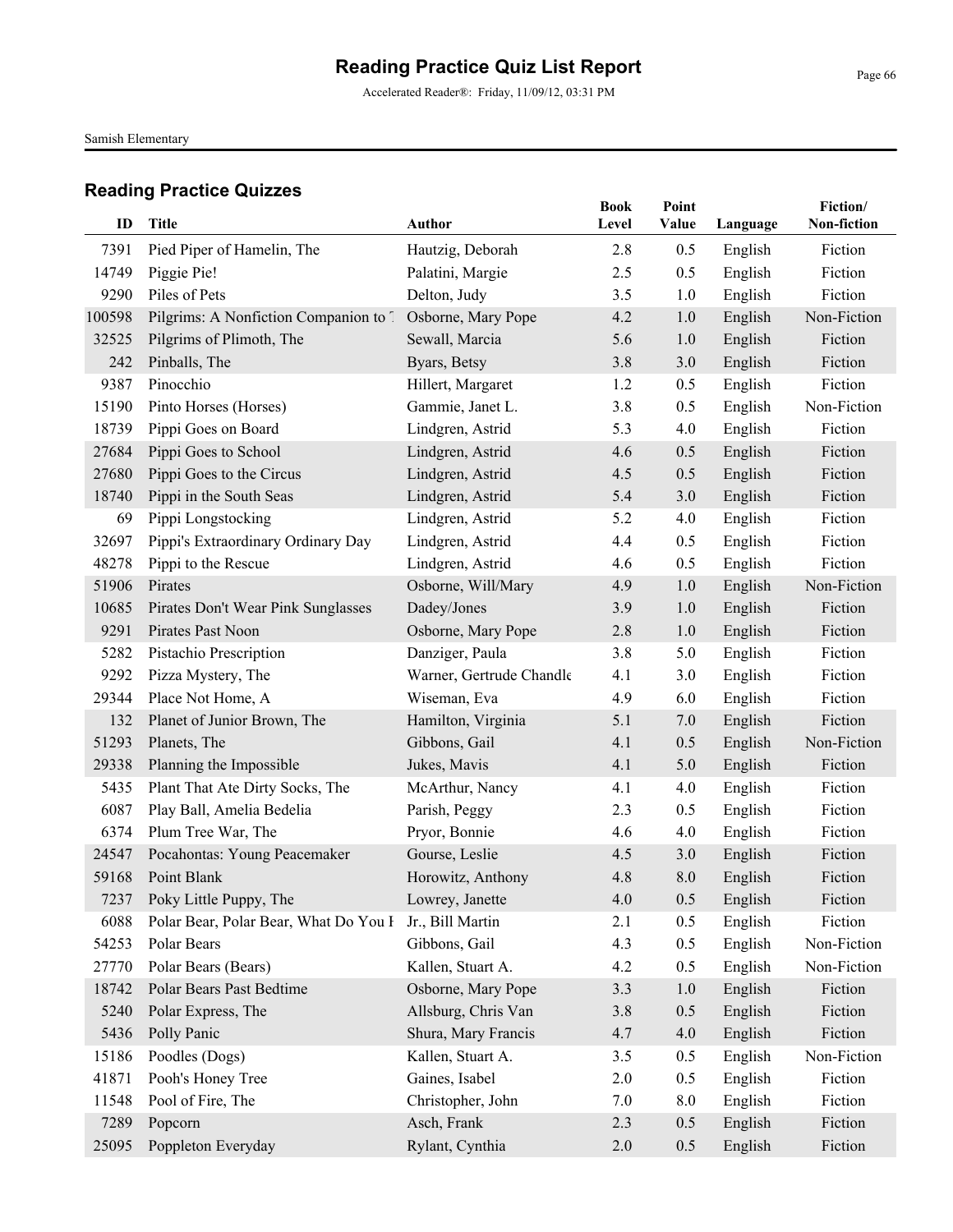Accelerated Reader®: Friday, 11/09/12, 03:31 PM

Samish Elementary

| ID     | Title                                    | Author                | <b>Book</b><br>Level | Point<br>Value | Language | Fiction/<br>Non-fiction |
|--------|------------------------------------------|-----------------------|----------------------|----------------|----------|-------------------------|
| 6498   | Possum Magic                             | Fox, Mem              | 3.0                  | 0.5            | English  | Fiction                 |
| 71390  | Poultrygeist                             | Auch, Mary Jane/Herm  | 3.1                  | 0.5            | English  | Fiction                 |
| 58778  | Practice Makes Perfect for Rotten Ralp   | Gantos, Jack          | 3.0                  | 0.5            | English  | Fiction                 |
| 70     | Prairie School                           | Lenski, Lois          | 4.0                  | 7.0            | English  | Fiction                 |
| 490    | Prairie Songs                            | Conrad, Pam           | 5.3                  | 5.0            | English  | Fiction                 |
| 84959  | Precious and the Boo Hag                 | McKissack, Pat        | 3.7                  | 0.5            | English  | Fiction                 |
| 18983  | Predator, The                            | Applegate, K.A.       | 3.6                  | 4.0            | English  | Fiction                 |
| 57574  | Prehistoric Animals                      | Gibbons, Gail         | 2.9                  | 0.5            | English  | Non-Fiction             |
| 5034   | Pressure Play                            | Hughes, Dean          | 3.6                  | 1.0            | English  | Fiction                 |
| 7392   | Pretty Good Magic                        | Dubowski, Cathy/Mark  | 2.4                  | 0.5            | English  | Fiction                 |
| 30552  | Prince and the Pauper (Great Illustrated | Twain/Bogart          | 5.0                  | 3.0            | English  | Fiction                 |
| 518    | Prince and the Pauper, The               | Twain, Mark           | 9.3                  | 12.0           | English  | Fiction                 |
| 634    | Prince Caspian                           | Lewis, C.S.           | 5.7                  | 7.0            | English  | Fiction                 |
| 7290   | Prince's Tooth Is Loose, The             | Ziefert, Harriet      | 1.5                  | 0.5            | English  | Fiction                 |
| 104732 | Princess Academy                         | Hale, Shannon         | 6.0                  | 10.0           | English  | Fiction                 |
| 44873  | Princess Diaries, The                    | Cabot, Meg            | 5.7                  | 9.0            | English  | Fiction                 |
| 6339   | Princess in the Pigpen, The              | Thomas, Jane Resh     | 4.9                  | 4.0            | English  | Fiction                 |
| 27518  | Princess Penelope's Parrot               | Lester, Helen         | 3.7                  | 0.5            | English  | Fiction                 |
| 41124  | Princess Test                            | Levine, Gail Carson   | 4.0                  | 1.0            | English  | Fiction                 |
| 12755  | Principal from the Black Lagoon, The     | Thaler, Mike          | 2.4                  | 0.5            | English  | Fiction                 |
| 24654  | Prison Camps of the Civil War            | Wade, Linda R.        | 5.3                  | 0.5            | English  | Non-Fiction             |
| 6828   | Program for Destruction                  | Dixon, Franklin W.    | 5.1                  | 4.0            | English  | Fiction                 |
| 48262  | Promise Quilt, The                       | Ransom, Candice F.    | 3.6                  | 0.5            | English  | Fiction                 |
| 106652 | Prophet of Yonwood, The                  | DuPrau, Jeanne        | 4.9                  | 9.0            | English  | Fiction                 |
| 104045 | <b>Public Enemies</b>                    | Korman, Gordon        | 5.2                  | 4.0            | English  | Fiction                 |
| 9293   | Pudmuddles                               | York, Carol Beach     | 4.5                  | 0.5            | English  | Fiction                 |
| 42619  | Pumpkin Book, The                        | Gibbons, Gail         | 4.2                  | 0.5            | English  | Fiction                 |
| 7238   | Pumpkin Pumpkin                          | Titherington, Jeanne  | 2.4                  | 0.5            | English  | Fiction                 |
| 56874  | Pumpkinhead                              | Kimmel, Eric A.       | 3.0                  | 0.5            | English  | Fiction                 |
|        | 89235 Punxsutawney Phyllis               | Hill, Susanna Leonard | 2.9                  | 0.5            | English  | Fiction                 |
| 86714  | Pup and Hound in Trouble                 | Hood, Susan           | 1.0                  | 0.5            | English  | Fiction                 |
| 117162 | Pup and Hound Play Copycats              | Hood, Susan           | 1.2                  | 0.5            | English  | Fiction                 |
| 86715  | Pup and Hound Stay Up Late               | Hood, Susan           | 1.3                  | 0.5            | English  | Fiction                 |
| 69019  | Puppeteer's Apprentice, The              | Love, D. Anne         | 5.1                  | 6.0            | English  | Fiction                 |
| 7291   | Puppies Are Like That                    | Pfloog, Jan           | 2.3                  | 0.5            | English  | Non-Fiction             |
| 7340   | Puppy Who Wanted a Boy, The              | Thayer, Jane          | 3.0                  | 0.5            | English  | Fiction                 |
| 698    | <b>Purple Climbing Days</b>              | Giff, Patricia Reilly | 2.4                  | 1.0            | English  | Fiction                 |
| 9788   | Purple Coat, The                         | Hest, Amy             | 3.4                  | 0.5            | English  | Fiction                 |
| 33625  | Queen Amidala                            | Watson, Jude          | 4.6                  | 3.0            | English  | Fiction                 |
| 133    | Queenie Peavy                            | Burch, Robert         | 5.6                  | 5.0            | English  | Fiction                 |
| 682    | Quentin Corn                             | Stolz, Mary           | 4.8                  | 4.0            | English  | Fiction                 |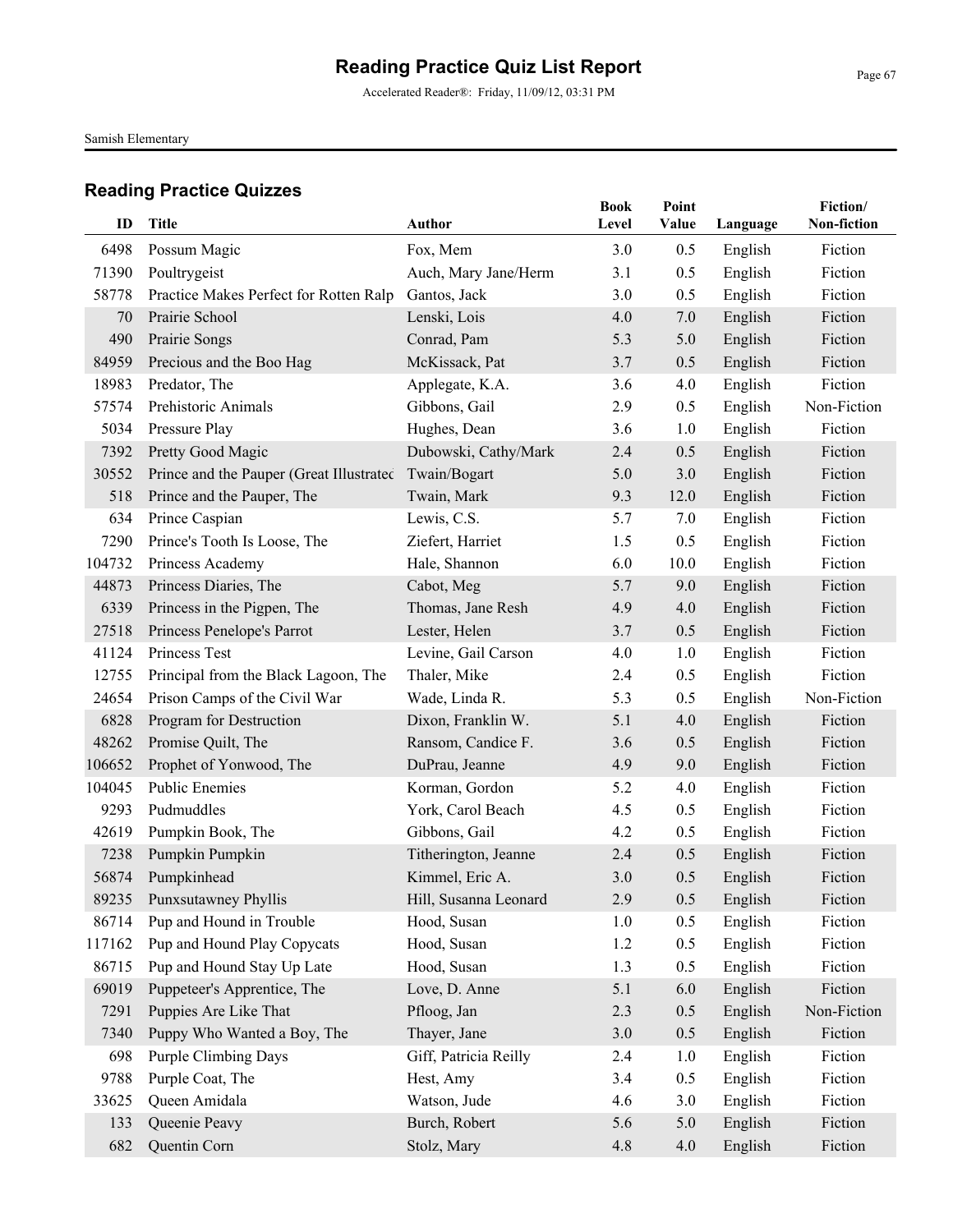Accelerated Reader®: Friday, 11/09/12, 03:31 PM

Samish Elementary

| ID     | Title                                  | Author             | <b>Book</b><br>Level | Point<br>Value |          | Fiction/<br>Non-fiction |
|--------|----------------------------------------|--------------------|----------------------|----------------|----------|-------------------------|
|        |                                        |                    |                      |                | Language |                         |
| 123127 | Quest Begins, The                      | Hunter, Erin       | 5.4                  | 12.0           | English  | Fiction                 |
| 5437   | Quest for Queenie, The                 | Ball, Brian        | 4.1                  | 1.0            | English  | Fiction                 |
| 124181 | Queste                                 | Sage, Angie        | 5.8                  | 18.0           | English  | Fiction                 |
| 56775  | Quick as a Cricket                     | Wood, Audrey       | 1.7                  | 0.5            | English  | Fiction                 |
| 61526  | Quicksand Question, The                | Roy, Ron           | 3.7                  | 1.0            | English  | Fiction                 |
| 63095  | Qwerty Stevens, StuckTimeBenjam        | Gutman, Dan        | 5.2                  | 4.0            | English  | Fiction                 |
| 18644  | R Is for Radish                        | Coxe, Molly        | 2.6                  | 0.5            | English  | Fiction                 |
| 6008   | R-T, Margaret & the Rats of NIMH       | Conly, Jane Leslie | 4.2                  | 7.0            | English  | Fiction                 |
| 43681  | Rabbit and Turtle Go to School         | Floyd, Lucy        | 0.7                  | 0.5            | English  | Fiction                 |
| 71     | Rabbit Hill                            | Lawson, Robert     | 6.4                  | 3.0            | English  | Fiction                 |
| 434    | Rabbit Spring                          | Michels, Tilde     | 3.8                  | 1.0            | English  | Fiction                 |
| 40203  | Rabbits, Rabbits, & More Rabbits!      | Gibbons, Gail      | 3.8                  | 0.5            | English  | Non-Fiction             |
| 5035   | Rabble Starkey                         | Lowry, Lois        | 5.3                  | 7.0            | English  | Fiction                 |
| 5036   | Racing the Sun                         | Pitts, Paul        | 4.4                  | 5.0            | English  | Fiction                 |
| 683    | Racso and the Rats of NIMH             | Conly, Jane Leslie | 5.0                  | 8.0            | English  | Fiction                 |
| 5037   | Radio Fifth Grade                      | Korman, Gordon     | 4.7                  | 5.0            | English  | Fiction                 |
| 6340   | Ragtime Tumpie                         | Schroeder, Alan    | 4.2                  | 0.5            | English  | Fiction                 |
| 41629  | Ragweed                                | Avi                | 4.4                  | 5.0            | English  | Fiction                 |
| 109459 | Rainbow Wand, The                      | Rodda, Emily       | 4.6                  | 2.0            | English  | Fiction                 |
| 336    | Ralph S. Mouse                         | Cleary, Beverly    | 5.1                  | 3.0            | English  | Fiction                 |
| 72     | Ramona and Her Father                  | Cleary, Beverly    | 5.2                  | 3.0            | English  | Fiction                 |
| 491    | Ramona and Her Mother                  | Cleary, Beverly    | 4.8                  | 4.0            | English  | Fiction                 |
| 186    | Ramona Forever                         | Cleary, Beverly    | 4.8                  | 4.0            | English  | Fiction                 |
| 134    | Ramona Quimby, Age 8                   | Cleary, Beverly    | 5.6                  | 3.0            | English  | Fiction                 |
| 32142  | Ramona's World                         | Cleary, Beverly    | 4.8                  | 4.0            | English  | Fiction                 |
| 285    | Ramona the Brave                       | Cleary, Beverly    | 4.9                  | 3.0            | English  | Fiction                 |
| 492    | Ramona the Pest                        | Cleary, Beverly    | 5.1                  | 4.0            | English  | Fiction                 |
| 6341   | Randall's Wall                         | Fenner, Carol      | 4.6                  | 2.0            | English  | Fiction                 |
| 5283   | Ransom                                 | Duncan, Lois       | 4.9                  | 7.0            | English  | Fiction                 |
| 29284  | Rapunzel                               | Zelinsky, Paul O.  | 4.6                  | 0.5            | English  | Fiction                 |
| 73     | Rascal                                 | North, Sterling    | 7.1                  | 7.0            | English  | Fiction                 |
| 10686  | Rats on the Range                      | Marshall, James    | 4.0                  | 1.0            | English  | Fiction                 |
| 7642   | Raven                                  | McDermott, Gerald  | 2.5                  | 0.5            | English  | Fiction                 |
| 71264  | Ravenmaster's Secret: Escape from the  | Woodruff, Elvira   | 5.2                  | 7.0            | English  | Fiction                 |
| 7161   | Real McCoy, The                        | Towle, Wendy       | 5.7                  | 0.5            | English  | Non-Fiction             |
| 286    | Real Thief, The                        | Steig, William     | 6.1                  | 1.0            | English  | Fiction                 |
| 519    | Rebecca of Sunnybrook Farm             | Wiggin, Kate       | 8.1                  | 13.0           | English  | Fiction                 |
| 55842  | Recess Queen, The                      | O'Neill, Alexis    | 3.0                  | 0.5            | English  | Fiction                 |
| 123051 | Reckoning                              | Watson, Jude       | 4.6                  | 4.0            | English  | Fiction                 |
| 24655  | Reconstruction: The Years Following th | Wade, Linda R.     | 5.8                  | 0.5            | English  | Non-Fiction             |
| 30554  | Red Badge of Courage (Great Illustrate | Crane/Vogel        | 5.4                  | 3.0            | English  | Fiction                 |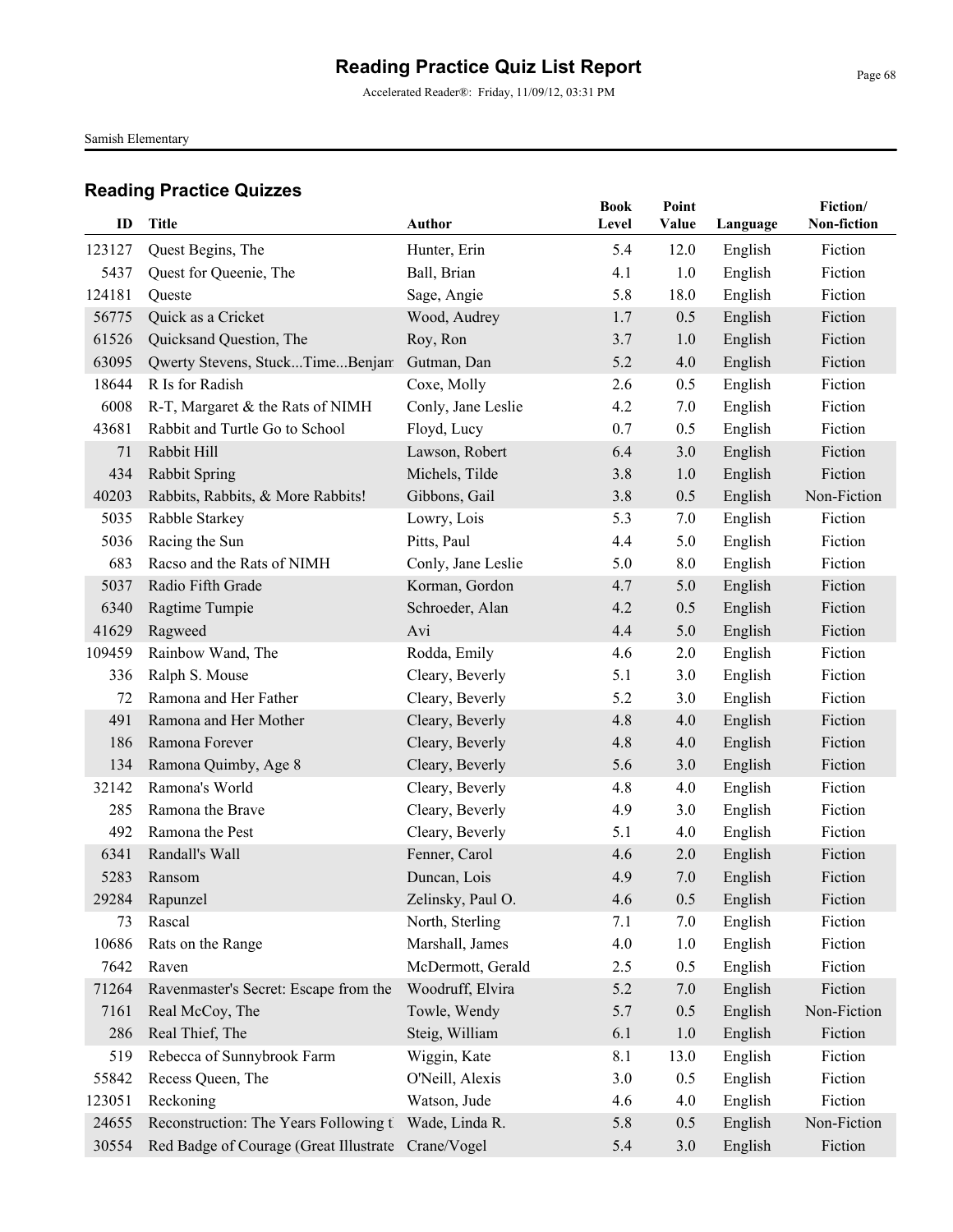Accelerated Reader®: Friday, 11/09/12, 03:31 PM

Samish Elementary

| ID     | Title                                  | <b>Author</b>           | <b>Book</b><br>Level | Point<br>Value | Language | Fiction/<br>Non-fiction |
|--------|----------------------------------------|-------------------------|----------------------|----------------|----------|-------------------------|
| 41125  | Red Badge of Courage, The              | Crane/Burgan            | 4.9                  | 4.0            | English  | Fiction                 |
| 6375   | Red Dog                                | Wallace, Bill           | 4.4                  | 5.0            | English  | Fiction                 |
| 684    | Red-Hot Hightops                       | Christopher, Matt       | 4.2                  | 3.0            | English  | Fiction                 |
| 58912  | Red Midnight                           | Mikaelsen, Ben          | 4.3                  | 7.0            | English  | Fiction                 |
| 77130  | Red Pizzas for a Blue Count            | Stilton, Geronimo       | 3.6                  | 1.0            | English  | Fiction                 |
| 5284   | Red Pony, The                          | Steinbeck, John         | 6.1                  | 6.0            | English  | Fiction                 |
| 137173 | Red Pyramid, The                       | Riordan, Rick           | 4.5                  | 18.0           | English  | Fiction                 |
| 16147  | Red Racer, The                         | Wood, Audrey            | 2.9                  | 0.5            | English  | Fiction                 |
| 435    | Red Ribbon Rosie                       | Marzollo, Jean          | 3.8                  | 1.0            | English  | Fiction                 |
| 5038   | Red Sails to Capri                     | Weil, Ann               | 3.4                  | 4.0            | English  | Fiction                 |
| 7129   | Redwall                                | Jacques, Brian          | 5.6                  | 16.0           | English  | Fiction                 |
| 53618  | Redwall Winter's Tale, A               | Jacques, Brian          | 4.9                  | 1.0            | English  | Fiction                 |
| 27919  | Regarding the Fountain: A Tale in Lett | Klise, Kate             | 5.8                  | 2.0            | English  | Fiction                 |
| 287    | Reluctant Dragon, The                  | Grahame, Kenneth        | 6.5                  | 1.0            | English  | Fiction                 |
| 5285   | Reluctant God, The                     | Service, Pamela F.      | 6.3                  | 9.0            | English  | Fiction                 |
| 493    | Remember Me to Harold Square           | Danziger, Paula         | 4.3                  | 4.0            | English  | Fiction                 |
| 288    | Remembering Box, The                   | Clifford, Eth           | 4.1                  | 1.0            | English  | Fiction                 |
| 101800 | Replay                                 | Creech, Sharon          | 4.2                  | 4.0            | English  | Fiction                 |
| 77860  | Report Card, The                       | Clements, Andrew        | 4.9                  | 5.0            | English  | Fiction                 |
| 41286  | Reptile Room, The                      | Snicket, Lemony         | 6.3                  | 5.0            | English  | Fiction                 |
| 7199   | Rescue Josh McGuire                    | Mikaelsen, Ben          | 4.4                  | 9.0            | English  | Fiction                 |
| 75126  | Rescue, The                            | Lasky, Kathryn          | 5.3                  | 6.0            | English  | Fiction                 |
| 74     | Rescuers, The                          | Sharp, Margery          | 6.3                  | 4.0            | English  | Fiction                 |
| 10687  | Return of Rinaldo, the Sly Fox, The    | Scheffler, Ursel        | 3.4                  | 0.5            | English  | Fiction                 |
| 111094 | Return of the Dark Side                | Watson, Jude            | 5.1                  | 4.0            | English  | Fiction                 |
| 11437  | Return of the Home Run Kid             | Christopher, Matt       | 4.7                  | 4.0            | English  | Fiction                 |
| 132029 | Return of the Homework Machine         | Gutman, Dan             | 4.7                  | 4.0            | English  | Fiction                 |
| 383    | Return of the Indian, The              | Banks, Lynne Reid       | 4.6                  | 5.0            | English  | Fiction                 |
| 124456 | Return of the Killer Cat, The          | Fine, Anne              | 3.2                  | 0.5            | English  | Fiction                 |
|        | 5286 Return of the King, The           | Tolkien, J.R.R.         | 6.2                  | 22.0           | English  | Fiction                 |
| 384    | Return to Bitter Creek                 | Smith, Doris Buchanan   | 4.8                  | 6.0            | English  | Fiction                 |
| 6484   | Return to Howliday Inn                 | Howe, James             | 5.8                  | 3.0            | English  | Fiction                 |
| 127752 | Return to Sender                       | Alvarez, Julia          | 5.5                  | 11.0           | English  | Fiction                 |
| 42592  | Reunion, The                           | Applegate, K.A.         | 4.0                  | 3.0            | English  | Fiction                 |
| 8543   | Revenge of the Wizard's Ghost, The     | Bellairs, John          | 5.8                  | 5.0            | English  | Fiction                 |
| 51866  | Revolt of the Miniature Mutants, The   | Coville, Bruce          | 5.3                  | 3.0            | English  | Fiction                 |
| 51732  | Revolution (The History News)          | Maynard, Christopher    | 6.6                  | 2.0            | English  | Non-Fiction             |
| 43682  | Revolutionary War on Wednesday         | Osborne, Mary Pope      | 3.5                  | 1.0            | English  | Fiction                 |
| 7745   | Ribsy                                  | Cleary, Beverly         | 5.0                  | 4.0            | English  | Fiction                 |
| 187    | Rich Mitch                             | Sharmat, Marjorie Weinm | 3.5                  | 2.0            | English  | Fiction                 |
| 24687  | Richard Nixon                          | Joseph, Paul            | 4.6                  | 0.5            | English  | Non-Fiction             |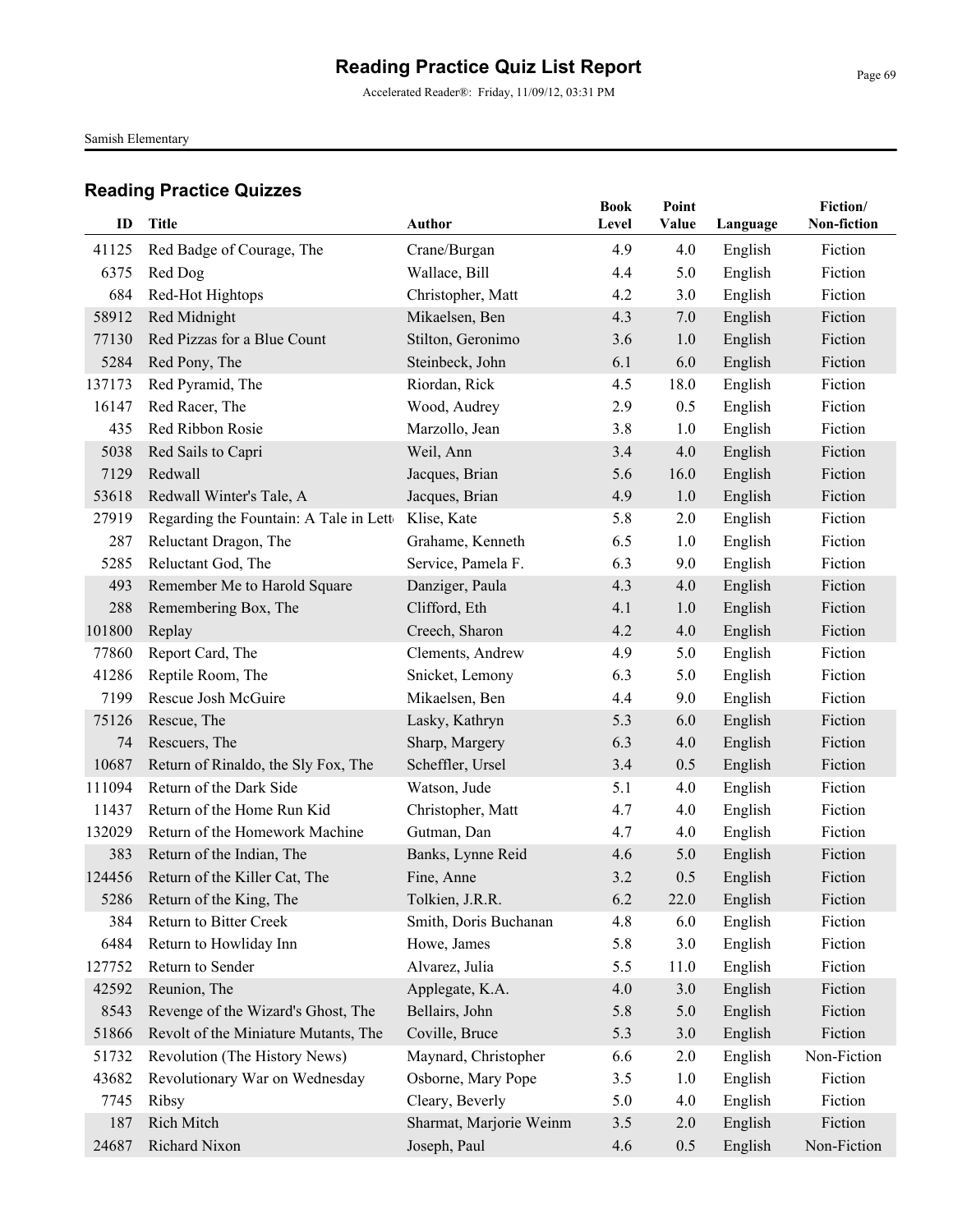Accelerated Reader®: Friday, 11/09/12, 03:31 PM

Samish Elementary

|        |                                                    |                        | <b>Book</b> | Point |          | Fiction/    |
|--------|----------------------------------------------------|------------------------|-------------|-------|----------|-------------|
| ID     | <b>Title</b>                                       | <b>Author</b>          | Level       | Value | Language | Non-fiction |
| 886    | Richard Nixon: Thirty-Seventh Preside              | Lillegard, Dee         | 7.4         | 2.0   | English  | Non-Fiction |
| 5039   | Riddle of Penncroft Farm, The                      | Jensen, Dorothea       | 5.4         | 7.0   | English  | Fiction     |
| 27747  | Riding Freedom                                     | Ryan, Pam Muñoz        | 4.5         | 3.0   | English  | Fiction     |
| 75     | Rifles for Watie                                   | Keith, Harold          | 6.1         | 14.0  | English  | Fiction     |
| 10688  | Rinaldo, the Sly Fox                               | Scheffler, Ursel       | 4.1         | 0.5   | English  | Fiction     |
| 135    | Ring of Endless Light, A                           | L'Engle, Madeleine     | 5.2         | 11.0  | English  | Fiction     |
| 33622  | Rising Force, The                                  | Wolverton, Dave        | 5.0         | 5.0   | English  | Fiction     |
| 75834  | <b>Rising Storm</b>                                | Hunter, Erin           | 6.1         | 11.0  | English  | Fiction     |
| 6376   | Risk N' Roses                                      | Slepian, Jan           | 4.2         | 6.0   | English  | Fiction     |
| 73789  | River Between Us, The                              | Peck, Richard          | 4.9         | 5.0   | English  | Fiction     |
| 115640 | River of Wind, The                                 | Lasky, Kathryn         | 5.3         | 6.0   | English  | Fiction     |
| 7023   | River, The                                         | Paulsen, Gary          | 5.5         | 4.0   | English  | Fiction     |
| 18831  | River Thunder                                      | Hobbs, Will            | 5.0         | 7.0   | English  | Fiction     |
| 243    | Road From Home, The                                | Kherdian, David        | 5.7         | 9.0   | English  | Non-Fiction |
| 110129 | Road to Paris, The                                 | Grimes, Nikki          | 4.3         | 4.0   | English  | Fiction     |
| 70869  | Roanoke: The Lost Colony: An Unsolv                | Yolen/Stemple          | 5.6         | 0.5   | English  | Non-Fiction |
| 814    | Robert E. Lee: Young Confederate                   | Monsell, Helen Albee   | 3.5         | 3.0   | English  | Non-Fiction |
| 16963  | Roberto Clemente: Young Ball Player                | Dunham, Montrew        | 5.4         | 4.0   | English  | Non-Fiction |
| 520    | Robinson Crusoe                                    | Defoe, Daniel          | 12.3        | 27.0  | English  | Fiction     |
| 10934  | Robot King, The                                    | Selznick, Brian        | 4.5         | 1.0   | English  | Fiction     |
| 4862   | Rock Climbing (Action Sports Library)              | Italia, Bob            | 6.5         | 1.0   | English  | Non-Fiction |
| 29506  | Rocking Horse Christmas                            | Osborne, Mary Pope     | 2.9         | 0.5   | English  | Fiction     |
| 49750  | Rocks in His Head                                  | Hurst, Carol Otis      | 3.5         | 0.5   | English  | Fiction     |
| 68142  | Rodzina                                            | Cushman, Karen         | 4.8         | 6.0   | English  | Fiction     |
| 136    | Roll of Thunder, Hear My Cry                       | Taylor, Mildred D.     | 5.7         | 10.0  | English  | Fiction     |
| 76     | <b>Roller Skates</b>                               | Sawyer, Ruth           | 6.3         | 8.0   | English  | Fiction     |
| 40879  | Roman News (The History News), The Langley, Andrew |                        | 6.4         | 1.0   | English  | Non-Fiction |
| 494    | Romeo and Juliet Together (and Alive)              | Avi                    | 5.4         | 3.0   | English  | Fiction     |
| 18645  | Romulus and Remus                                  | Rockwell, Anne         | 2.5         | 0.5   | English  | Fiction     |
| 24688  | Ronald Reagan                                      | Joseph, Paul           | 6.2         | 0.5   | English  | Non-Fiction |
| 45127  | Ronald Reagan: Young Leader                        | Dunham, Montrew        | 6.4         | 4.0   | English  | Fiction     |
| 5040   | Rookie Star                                        | Hughes, Dean           | 3.9         | 2.0   | English  | Fiction     |
| 106750 | Room One: A Mystery or Two                         | Clements, Andrew       | 5.1         | 4.0   | English  | Fiction     |
| 17546  | Rooster's Off to See the World                     | Carle, Eric            | 3.3         | 0.5   | English  | Fiction     |
| 5080   | Root Cellar, The                                   | Lunn, Janet            | 5.2         | 10.0  | English  | Fiction     |
| 5081   | Roots in the Outfield                              | Zirpoli, Jane          | 3.7         | 4.0   | English  | Fiction     |
| 24000  | Rope Burn                                          | Siebold, Jan           | 4.4         | 2.0   | English  | Fiction     |
| 102969 | Rosa                                               | Giovanni, Nikki        | 4.9         | 0.5   | English  | Non-Fiction |
| 6395   | Rosa Parks, My Story                               | Parks/Haskins          | 6.2         | 6.0   | English  | Non-Fiction |
| 45128  | Rosa Parks: Young Rebel                            | Kudlinski, Kathleen V. | 4.8         | 5.0   | English  | Fiction     |
| 59439  | Rosie's Walk                                       | Hutchins, Pat          | 0.6         | 0.5   | English  | Fiction     |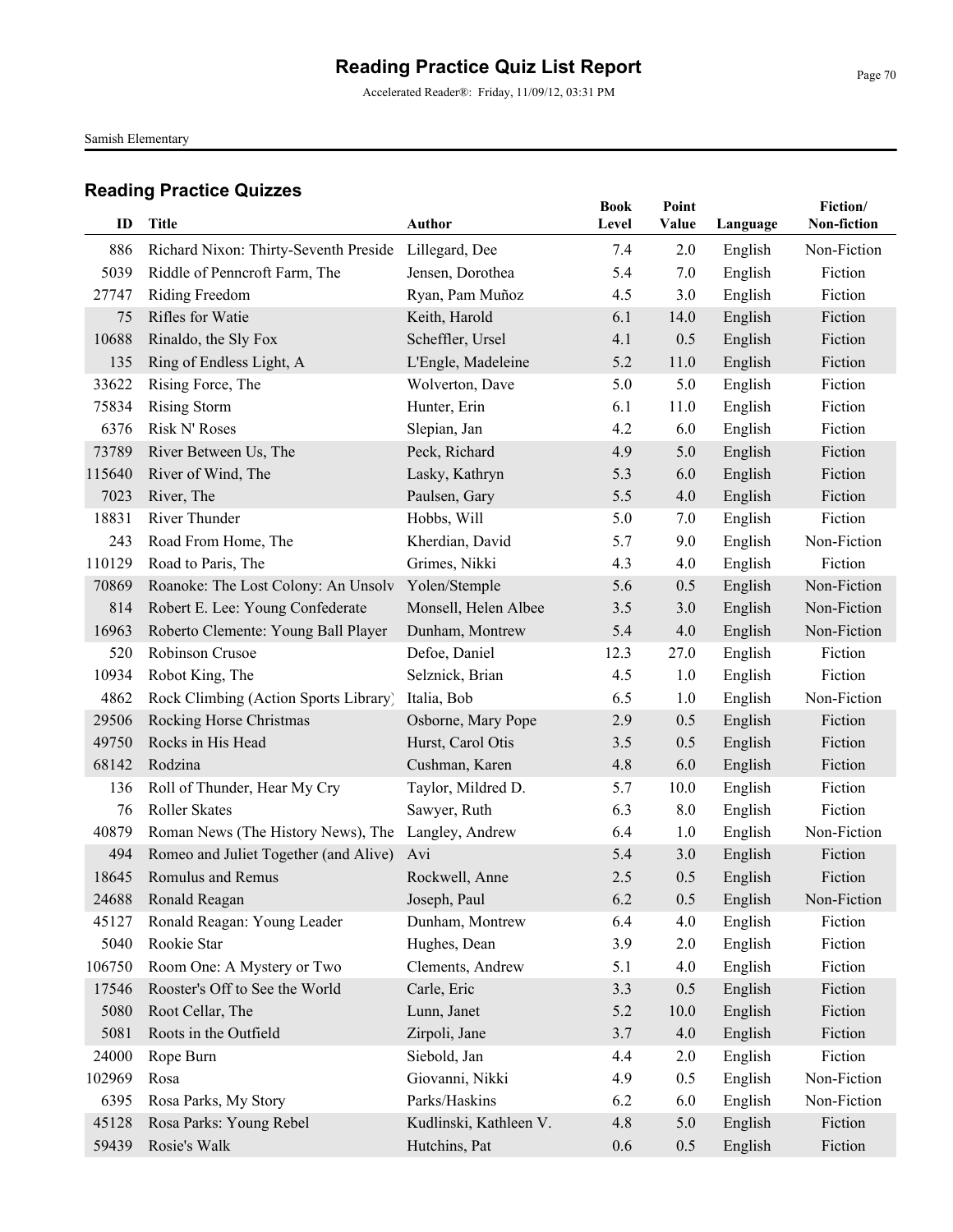Accelerated Reader®: Friday, 11/09/12, 03:31 PM

Samish Elementary

| ID     | <b>Title</b>                                            | <b>Author</b>             | <b>Book</b><br>Level | Point<br>Value | Language | Fiction/<br>Non-fiction |
|--------|---------------------------------------------------------|---------------------------|----------------------|----------------|----------|-------------------------|
| 685    | Rosy's Romance                                          | Greenwald, Sheila         | 3.8                  | 1.0            | English  | Fiction                 |
| 22372  | Rowan and the Keeper of the Crystal                     | Rodda, Emily              | 4.5                  | 5.0            | English  | Fiction                 |
| 18591  | Rowan and the Travelers                                 | Rodda, Emily              | 4.3                  | 5.0            | English  | Fiction                 |
| 58913  | Rowan and the Zebak                                     | Rodda, Emily              | 5.1                  | 6.0            | English  | Fiction                 |
| 22373  | Rowan of Rin                                            | Rodda, Emily              | 4.7                  | 5.0            | English  | Fiction                 |
| 35613  | Royal Bee, The                                          | Park, Frances             | 4.5                  | 0.5            | English  | Fiction                 |
| 5082   | Royal Pain, A                                           | Conford, Ellen            | 4.7                  | 5.0            | English  | Fiction                 |
| 131128 | <b>Ruby Bridges</b>                                     | Donaldson, Madeline       | 4.4                  | 0.5            | English  | Non-Fiction             |
| 58208  | Ruby Holler                                             | Creech, Sharon            | 4.3                  | 6.0            | English  | Fiction                 |
| 51323  | Rude Giants                                             | Wood, Audrey              | 3.4                  | 0.5            | English  | Fiction                 |
| 89662  | Ruins of Gorlan, The                                    | Flanagan, John            | 7.0                  | 12.0           | English  | Fiction                 |
| 106154 | Rules                                                   | Lord, Cynthia             | 3.9                  | 4.0            | English  | Fiction                 |
| 6141   | Rumpelstiltskin                                         | Zelinsky, Paul            | 4.0                  | 0.5            | English  | Fiction                 |
| 7292   | Runaway Bunny, The                                      | Brown, Margaret Wise      | 2.7                  | 0.5            | English  | Fiction                 |
| 126189 | Runaway Dolls, The                                      | Martin, Ann M.            | 4.4                  | 6.0            | English  | Fiction                 |
| 65673  | Runaway Racehorse, The                                  | Roy, Ron                  | 3.6                  | 1.0            | English  | Fiction                 |
| 50950  | Runaway Radish                                          | Haas, Jessie              | 3.2                  | 0.5            | English  | Fiction                 |
| 5041   | Runaway Ralph                                           | Cleary, Beverly           | 5.3                  | 4.0            | English  | Fiction                 |
| 7240   | Runaway Teddy Bear, The                                 | Hofmann, Ginnie           | 2.5                  | 0.5            | English  | Fiction                 |
| 54033  | Runaway Tortilla, The                                   | Kimmel, Eric A.           | 3.2                  | 0.5            | English  | Fiction                 |
| 29337  | Runaways, The                                           | Snyder, Zilpha Keatley    | 5.4                  | 10.0           | English  | Fiction                 |
| 5287   | Runner, The                                             | Voigt, Cynthia            | 5.0                  | 9.0            | English  | Fiction                 |
| 14531  | Running out of Time                                     | Haddix, Margaret Petersor | 4.8                  | 7.0            | English  | Fiction                 |
| 62567  | Runt                                                    | Bauer, Marion Dane        | 4.8                  | 3.0            | English  | Fiction                 |
| 9295   | S-S-Snakes                                              | Penner, Lucille Recht     | 3.0                  | 0.5            | English  | Non-Fiction             |
| 138718 | Sabotaged                                               | Haddix, Margaret Peterson | 5.0                  | 11.0           | English  | Fiction                 |
| 64582  | Sacagawea                                               | Birchfield, D.L.          | 5.6                  | 1.0            | English  | Non-Fiction             |
| 13713  | Sacagawea: American Pathfinder                          | Seymour, Flora Warren     | 4.7                  | 4.0            | English  | Non-Fiction             |
| 5083   | Sacred Moon Tree, The                                   | Shore, Laura Jan          | 5.7                  | 11.0           | English  | Fiction                 |
|        | 436 Sadako and the Thousand Paper Cranes Coerr, Eleanor |                           | 4.1                  | 1.0            | English  | Fiction                 |
| 124432 | Safe at Home                                            | Lupica, Mike              | 5.6                  | 5.0            | English  | Fiction                 |
| 58687  | Saffy's Angel                                           | McKay, Hilary             | 4.5                  | 6.0            | English  | Fiction                 |
| 70099  | Sahara Special                                          | Codell, Esmé Raji         | 4.2                  | 4.0            | English  | Fiction                 |
| 44423  | Saint Valentine                                         | Sabuda, Robert            | 5.4                  | 0.5            | English  | Non-Fiction             |
| 10793  | Salamandastron                                          | Jacques, Brian            | 5.7                  | 16.0           | English  | Fiction                 |
| 45330  | Salt in His Shoes: Michael Jordan in Pt                 | Jordan, Deloris           | 3.6                  | 0.5            | English  | Fiction                 |
| 47824  | Sam and the Firefly                                     | Eastman, P.D.             | 1.7                  | 0.5            | English  | Fiction                 |
| 686    | Sam, Bangs & Moonshine                                  | Ness, Evaline             | 3.6                  | 0.5            | English  | Fiction                 |
| 54443  | Sam Samurai                                             | Scieszka, Jon             | 3.8                  | 1.0            | English  | Fiction                 |
| 29749  | Sam the Minuteman                                       | Benchley, Nathaniel       | 2.9                  | 0.5            | English  | Fiction                 |
| 495    | Samantha Learns a Lesson                                | Adler, Susan S.           | 4.3                  | 1.0            | English  | Fiction                 |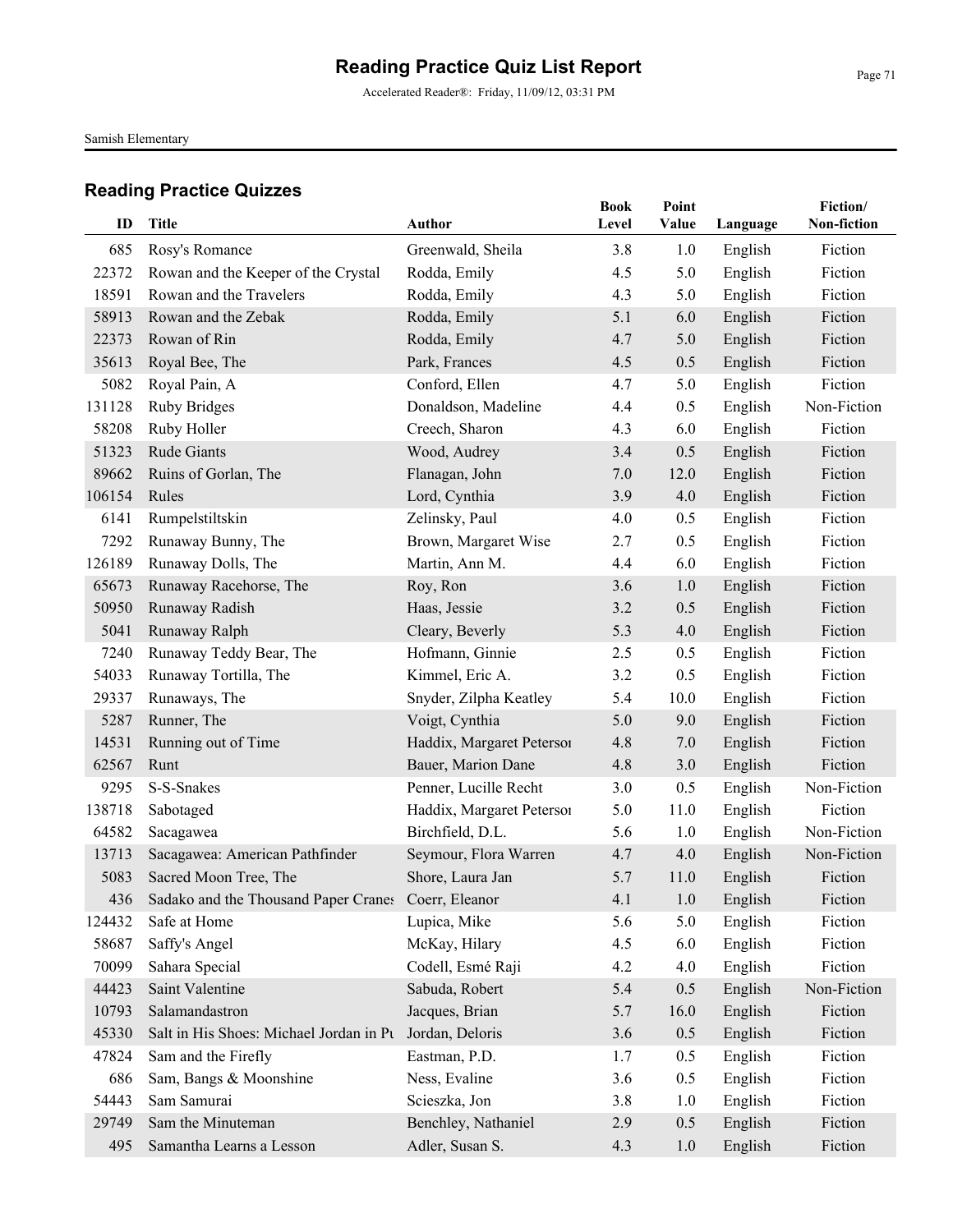Accelerated Reader®: Friday, 11/09/12, 03:31 PM

Samish Elementary

| ID     | <b>Title</b>                                           | <b>Author</b>            | <b>Book</b><br>Level | Point<br>Value | Language | Fiction/<br>Non-fiction |
|--------|--------------------------------------------------------|--------------------------|----------------------|----------------|----------|-------------------------|
| 687    | Samantha's Surprise                                    | Schur, Maxine Rose       | 3.9                  | 1.0            | English  | Fiction                 |
| 7341   | Sammy the Seal                                         | Hoff, Syd                | 2.0                  | 0.5            | English  | Fiction                 |
| 58882  | Samuel Eaton's Day: A Day in the Life                  | Waters, Kate             | 4.0                  | 0.5            | English  | Non-Fiction             |
| 6485   | Samuel's Choice                                        | Berleth, Richard         | 4.4                  | 1.0            | English  | Fiction                 |
| 45708  | Sandry's Book                                          | Pierce, Tamora           | 5.5                  | 9.0            | English  | Fiction                 |
| 6377   | Sarah and Me and the Lady from the St Beatty, Patricia |                          | 4.7                  | 6.0            | English  | Fiction                 |
| 385    | Sarah Bishop                                           | O'Dell, Scott            | 4.9                  | 7.0            | English  | Fiction                 |
| 29247  | Sarah Morton's Day                                     | Waters, Kate             | 3.4                  | 0.5            | English  | Fiction                 |
| 137    | Sarah, Plain and Tall                                  | MacLachlan, Patricia     | 3.4                  | 1.0            | English  | Fiction                 |
| 34510  | Sasquatch                                              | Smith, Roland            | 4.5                  | 5.0            | English  | Fiction                 |
| 103588 | Satch & Me: A Baseball Card Adventu                    | Gutman, Dan              | 4.1                  | 5.0            | English  | Fiction                 |
| 77     | Saucepan Journey                                       | Unnerstad, Edith         | 5.6                  | 8.0            | English  | Fiction                 |
| 6342   | Savage Sam                                             | Gipson, Fred             | 5.7                  | 8.0            | English  | Fiction                 |
| 17789  | Saving Shiloh                                          | Naylor, Phyllis Reynolds | 4.9                  | 6.0            | English  | Fiction                 |
| 17996  | <b>Saving Sweetness</b>                                | Stanley, Diane           | 3.9                  | 0.5            | English  | Fiction                 |
| 122451 | Savvy                                                  | Law, Ingrid              | 6.0                  | 9.0            | English  | Fiction                 |
| 657    | Say "Cheese"                                           | Giff, Patricia Reilly    | 2.4                  | 1.0            | English  | Fiction                 |
| 89887  | Scarecrow and His Servant, The                         | Pullman, Philip          | 5.3                  | 6.0            | English  | Fiction                 |
| 103011 | Scaredy Squirrel                                       | Watt, Mélanie            | 3.6                  | 0.5            | English  | Fiction                 |
| 34858  | Scary, Scary Halloween                                 | Bunting, Eve             | 2.6                  | 0.5            | English  | Fiction                 |
| 127433 | Scat                                                   | Hiaasen, Carl            | 5.5                  | 12.0           | English  | Fiction                 |
| 17592  | Schernoff Discoveries, The                             | Paulsen, Gary            | 5.6                  | 3.0            | English  | Fiction                 |
| 23606  | Schnitzel von Krumm Forget-Me-Not                      | Dodd, Lynley             | 3.6                  | 0.5            | English  | Fiction                 |
| 145592 | School Days According to Humphrey                      | Birney, Betty G.         | 4.1                  | 4.0            | English  | Fiction                 |
| 12756  | School Nurse from the Black Lagoon, 7                  | Thaler, Mike             | 3.1                  | 0.5            | English  | Fiction                 |
| 68450  | School of Fear, The                                    | Watson, Jude             | 4.8                  | 4.0            | English  | Fiction                 |
| 69219  | School Skeleton, The                                   | Roy, Ron                 | 3.7                  | 1.0            | English  | Fiction                 |
| 50395  | School Story, The                                      | Clements, Andrew         | 5.2                  | 5.0            | English  | Fiction                 |
| 116008 | Schooled                                               | Korman, Gordon           | 4.9                  | 6.0            | English  | Fiction                 |
| 9294   | Schoolyard Mystery, The                                | Levy, Elizabeth          | 2.9                  | 0.5            | English  | Fiction                 |
| 143608 | Scorpia Rising                                         | Horowitz, Anthony        | 5.6                  | 16.0           | English  | Fiction                 |
| 386    | Scorpions                                              | Myers, Walter Dean       | 3.7                  | 6.0            | English  | Fiction                 |
| 9043   | Scrambled Eggs Super!                                  | Seuss, Dr.               | 4.4                  | 0.5            | English  | Fiction                 |
| 437    | Scruffy                                                | Stoneley, Jack           | 5.3                  | 6.0            | English  | Fiction                 |
| 7342   | Scruffy                                                | Parish, Peggy            | 1.9                  | 0.5            | English  | Fiction                 |
| 139963 | Scumble                                                | Law, Ingrid              | 5.6                  | 10.0           | English  | Fiction                 |
| 109741 | Scuttle's Big Wish                                     | Delonas, Sean            | 2.5                  | 0.5            | English  | Fiction                 |
| 105933 | Sea of Monsters, The                                   | Riordan, Rick            | 4.6                  | 9.0            | English  | Fiction                 |
| 81202  | Sea of Trolls, The                                     | Farmer, Nancy            | 4.7                  | 16.0           | English  | Fiction                 |
| 51287  | Sea Turtles                                            | Gibbons, Gail            | 4.1                  | 0.5            | English  | Non-Fiction             |
| 6486   | Seabird                                                | Holling, Holling Clancy  | 5.1                  | 2.0            | English  | Non-Fiction             |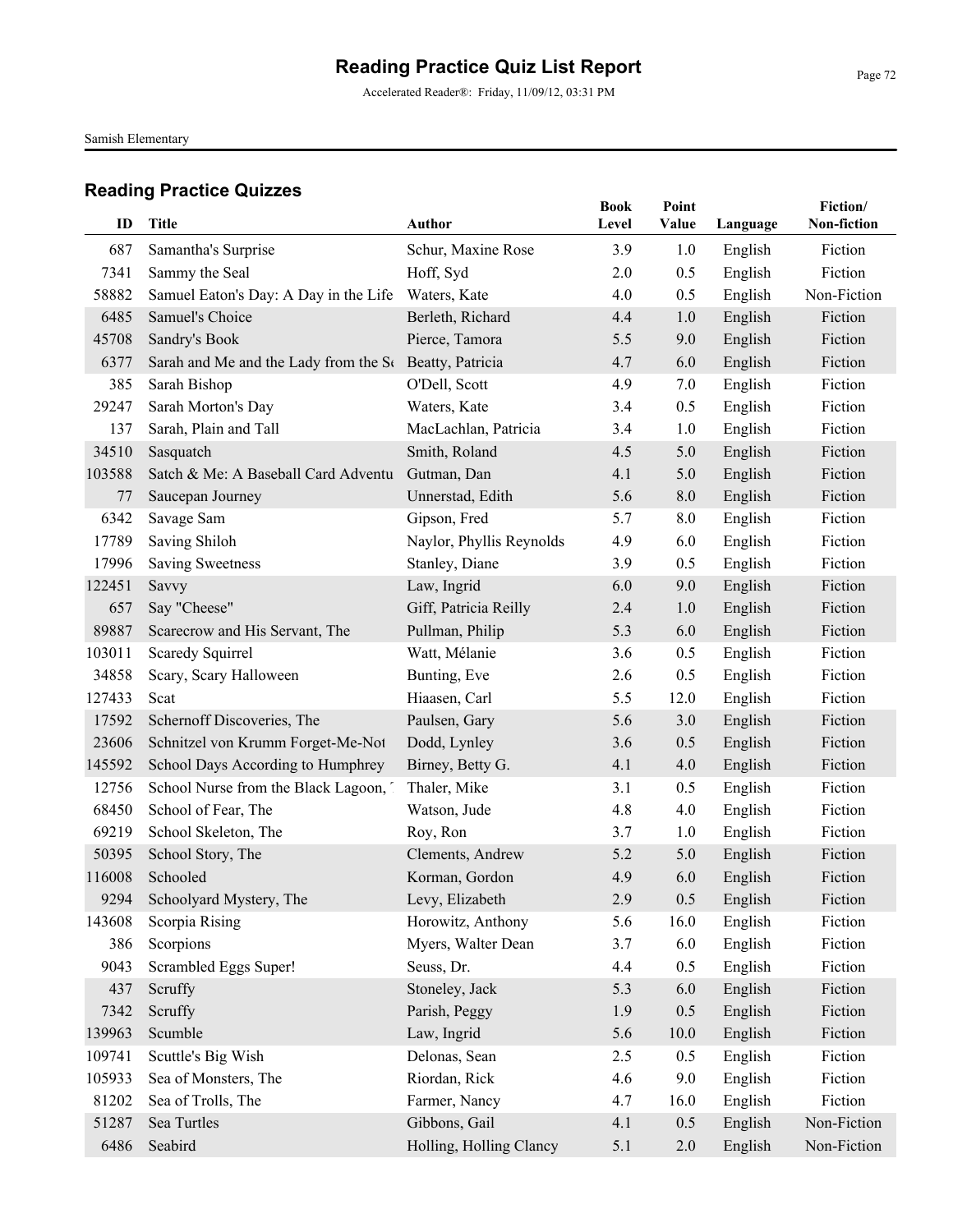Accelerated Reader®: Friday, 11/09/12, 03:31 PM

Samish Elementary

| ID     | <b>Title</b>                           | Author                    | <b>Book</b><br>Level | Point<br>Value | Language | Fiction/<br>Non-fiction |
|--------|----------------------------------------|---------------------------|----------------------|----------------|----------|-------------------------|
|        |                                        |                           |                      |                |          |                         |
| 688    | Seal Oil Lamp, The                     | DeArmond, Dale            | 4.6                  | 1.0            | English  | Fiction                 |
| 29425  | Seaman: The Dog Who Explored the W     | Karwoski, Gail Langer     | 6.0                  | 9.0            | English  | Fiction                 |
| 5042   | Search for Delicious, The              | Babbitt, Natalie          | 5.4                  | 4.0            | English  | Fiction                 |
| 188    | Search for Grissi, The                 | Shura, Mary Francis       | 5.0                  | 4.0            | English  | Fiction                 |
| 32376  | Search for Snout, The                  | Coville, Bruce            | 5.6                  | 6.0            | English  | Fiction                 |
| 53508  | Search for the Missing Bones, The      | Cole/Moore                | 4.4                  | 1.0            | English  | Fiction                 |
| 28542  | Searching for Candlestick Park         | Kehret, Peg               | 4.5                  | 5.0            | English  | Fiction                 |
| 100034 | Season of the Sandstorms               | Osborne, Mary Pope        | 3.9                  | 2.0            | English  | Fiction                 |
| 5084   | Secret City, U.S.A.                    | Holman, Felice            | 4.8                  | 8.0            | English  | Fiction                 |
| 78     | Secret Garden, The                     | Burnett, Frances          | 6.3                  | 13.0           | English  | Fiction                 |
| 75663  | Secret Identity                        | Van Draanen, Wendelin     | 3.3                  | 2.0            | English  | Fiction                 |
| 53795  | Secret in the Woods, The               | Leppard, Lois Gladys      | 4.6                  | 3.0            | English  | Fiction                 |
| 6009   | Secret Language of the SB, The         | Scarboro, Elizabeth       | 4.6                  | 3.0            | English  | Fiction                 |
| 438    | Secret Life of the Underwear Champ, T  | Miles, Betty              | 3.7                  | 2.0            | English  | Fiction                 |
| 101387 | Secret of Cacklefur Castle, The        | Stilton, Geronimo         | 3.1                  | 1.0            | English  | Fiction                 |
| 5043   | Secret of Gumbo Grove, The             | Tate, Eleanora E.         | 4.6                  | 7.0            | English  | Fiction                 |
| 21572  | Secret of Platform 13, The             | Ibbotson, Eva             | 5.8                  | 7.0            | English  | Fiction                 |
| 5643   | Secret of Shadow Ranch, The            | Keene, Carolyn            | 5.3                  | 5.0            | English  | Fiction                 |
| 5683   | Secret of Skull Mountain, The          | Dixon, Franklin W.        | 5.6                  | 5.0            | English  | Fiction                 |
| 79     | Secret of the Andes                    | Clark, Ann Nolan          | 4.7                  | 5.0            | English  | Fiction                 |
| 5684   | Secret of the Caves, The               | Dixon, Franklin W.        | 5.2                  | 5.0            | English  | Fiction                 |
| 8931   | Secret of the Haunted Mirror, The      | Carey, M.V.               | 4.8                  | 5.0            | English  | Fiction                 |
| 5044   | Secret of the Indian, The              | Banks, Lynne Reid         | 5.2                  | 5.0            | English  | Fiction                 |
| 52625  | Secret School, The                     | Avi                       | 4.1                  | 3.0            | English  | Fiction                 |
| 109634 | Secret Science Project That Almost Ate | Sierra, Judy              | 3.4                  | 0.5            | English  | Fiction                 |
| 18986  | Secret, The                            | Applegate, K.A.           | 3.9                  | 4.0            | English  | Fiction                 |
| 54920  | Secret to Freedom, The                 | Vaughan, Marcia           | 3.7                  | 0.5            | English  | Fiction                 |
| 114518 | Secret Weapon                          | Watson, Jude              | 4.8                  | 4.0            | English  | Fiction                 |
| 5438   | Secret Window, The                     | Wright, Betty Ren         | 4.4                  | 4.0            | English  | Fiction                 |
| 147581 | Secrets at Sea                         | Peck, Richard             | 4.2                  | 5.0            | English  | Fiction                 |
| 44955  | See You Later, Gladiator               | Scieszka, Jon             | 4.2                  | 2.0            | English  | Fiction                 |
| 74243  | Seed and the Giant Saguaro, The        | Ward, Jennifer            | 3.3                  | 0.5            | English  | Fiction                 |
| 52606  | Seeds of Hope: The Gold Rush Diary o   | Gregory, Kristiana        | 5.5                  | 5.0            | English  | Fiction                 |
| 70129  | Seeing Stone, The                      | DiTerlizzi, Tony          | 4.0                  | 1.0            | English  | Fiction                 |
| 121299 | Seer of Shadows, The                   | Avi                       | 5.2                  | 6.0            | English  | Fiction                 |
| 5288   | Semester in the Life of a Garbage Bag, | Korman, Gordon            | 6.0                  | 10.0           | English  | Fiction                 |
| 5289   | Send No Blessings                      | Naylor, Phyllis Reynolds  | 5.4                  | 9.0            | English  | Fiction                 |
| 131852 | Sent                                   | Haddix, Margaret Petersoi | 5.0                  | 9.0            | English  | Fiction                 |
| 42593  | Separation, The                        | Applegate, K.A.           | 3.3                  | 3.0            | English  | Fiction                 |
| 57302  | September 11, 2001: TheChanged Ar      | Wheeler, Jill C.          | 6.6                  | 1.0            | English  | Non-Fiction             |
| 5290   | Seven Days to a Brand-New Me           | Conford, Ellen            | 4.9                  | 4.0            | English  | Fiction                 |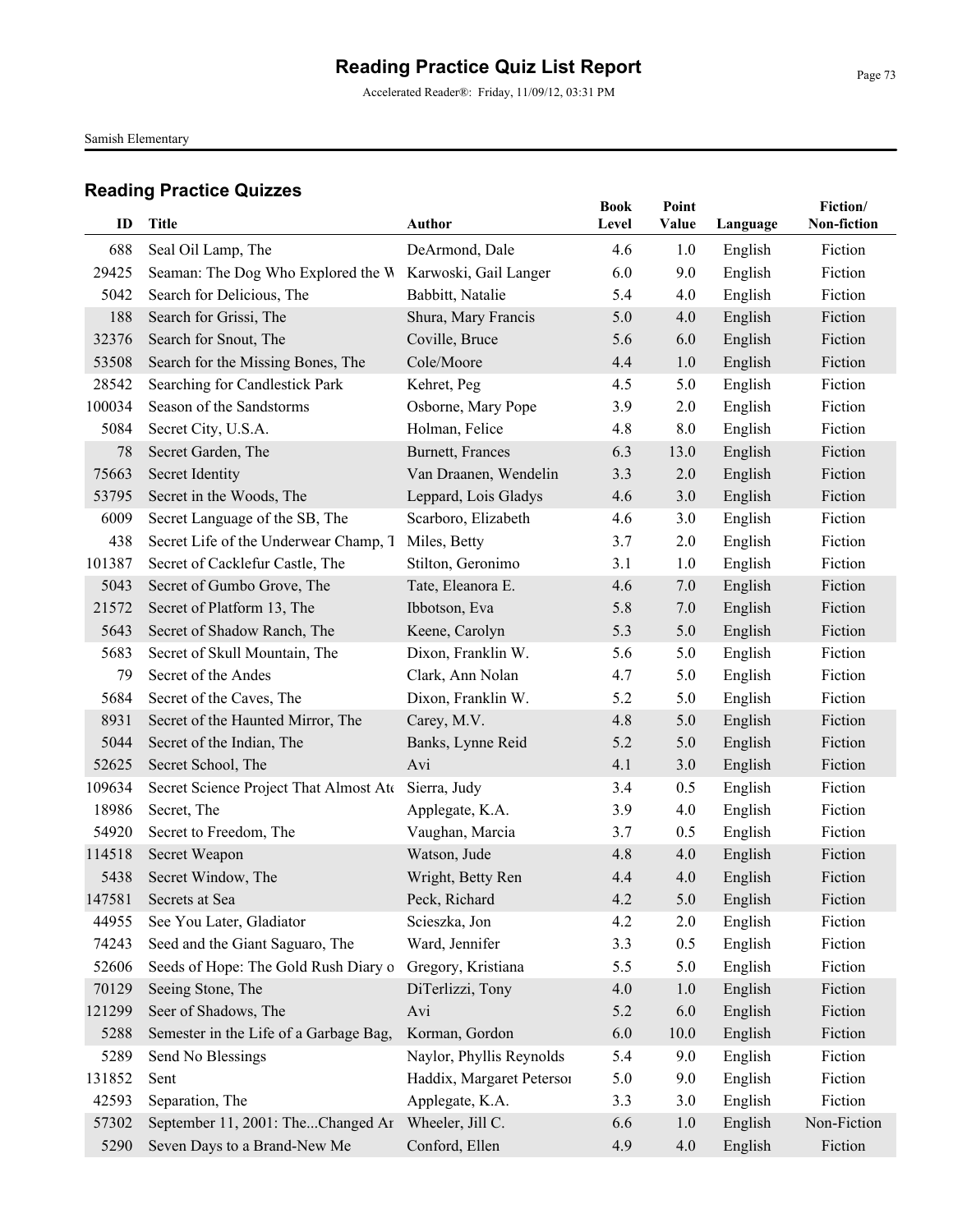Accelerated Reader®: Friday, 11/09/12, 03:31 PM

Samish Elementary

| ID     | <b>Title</b>                                        | <b>Author</b>            | <b>Book</b><br>Level | Point<br>Value | Language | Fiction/<br>Non-fiction |
|--------|-----------------------------------------------------|--------------------------|----------------------|----------------|----------|-------------------------|
| 289    | Seven Kisses in a Row                               | MacLachlan, Patricia     | 3.4                  | 1.0            | English  | Fiction                 |
| 28468  | Seven Songs of Merlin, The                          | Barron, T.A.             | 5.2                  | 12.0           | English  | Fiction                 |
| 5291   | Seventeen against the Dealer                        | Voigt, Cynthia           | 6.3                  | 11.0           | English  | Fiction                 |
| 5292   | Seventeenth Summer                                  | Daly, Maureen            | 5.9                  | 14.0           | English  | Fiction                 |
| 5293   | Shadow Club, The                                    | Shusterman, Neal         | 5.5                  | 7.0            | English  | Fiction                 |
| 80     | Shadow of a Bull                                    | Wojciechowska, Maia      | 5.2                  | 5.0            | English  | Fiction                 |
| 84321  | Shadow Trap, The                                    | Watson, Jude             | 4.9                  | 4.0            | English  | Fiction                 |
| 290    | Shadowmaker, The                                    | Hansen, Ron              | 5.1                  | 1.0            | English  | Fiction                 |
| 9532   | Shadows in the Water                                | Lasky, Kathryn           | 5.3                  | 7.0            | English  | Fiction                 |
| 81     | Shadrach                                            | DeJong, Meindert         | 4.9                  | 5.0            | English  | Fiction                 |
| 68614  | Shakespeare Bats Cleanup                            | Koertge, Ron             | 3.8                  | 2.0            | English  | Fiction                 |
| 101237 | Shakespeare's Secret                                | Broach, Elise            | 4.0                  | 6.0            | English  | Fiction                 |
| 32179  | Shaman's Apprentice: A Tale of the An               | Cherry/Plotkin           | 5.1                  | 0.5            | English  | Fiction                 |
| 10636  | Shape-Changer                                       | Brittain, Bill           | 4.0                  | 3.0            | English  | Fiction                 |
| 9044   | Shape of Me and Other Stuff                         | Seuss, Dr.               | 1.7                  | 0.5            | English  | Fiction                 |
| 5294   | Shark beneath the Reef                              | George, Jean Craighead   | 5.3                  | 7.0            | English  | Fiction                 |
| 59386  | Shark Lady: True Adventures of Eugen                | McGovern, Ann            | 4.9                  | 1.0            | English  | Non-Fiction             |
| 1836   | <b>Sharks</b>                                       | Gibbons, Gail            | 4.0                  | 0.5            | English  | Non-Fiction             |
| 54975  | Shattered Peace, The                                | Watson, Jude             | 4.6                  | 4.0            | English  | Fiction                 |
| 81926  | Shattering, The                                     | Lasky, Kathryn           | 5.1                  | 5.0            | English  | Fiction                 |
| 34581  | Sheila Rae, the Brave                               | Henkes, Kevin            | 2.5                  | 0.5            | English  | Fiction                 |
| 31193  | Shelter Dogs: Amazing Stories of Adop               | Kehret, Peg              | 6.5                  | 3.0            | English  | Non-Fiction             |
| 15191  | Shetland Ponies (Horses)                            | Gammie, Janet L.         | 3.9                  | 0.5            | English  | Non-Fiction             |
| 5439   | Shh! We're Writing the Constitution                 | Fritz, Jean              | 7.1                  | 1.0            | English  | Non-Fiction             |
| 5440   | Shiloh                                              | Naylor, Phyllis Reynolds | 4.4                  | 4.0            | English  | Fiction                 |
| 13758  | Shiloh Season                                       | Naylor, Phyllis Reynolds | 4.8                  | 5.0            | English  | Fiction                 |
| 100081 | Shipwreck on the Pirate Islands                     | Stilton, Geronimo        | 3.5                  | 1.0            | English  | Fiction                 |
| 24314  | Shipwreck Season                                    | Hill, Donna              | 4.3                  | 6.0            | English  | Fiction                 |
| 46268  | Shipwrecked Sailor: An Egyptian Tale                | Bower, Tamara            | 4.5                  | 0.5            | English  | Fiction                 |
| 46291  | Shipwrecked! The True Adventures of Blumberg, Rhoda |                          | 7.4                  | 2.0            | English  | Non-Fiction             |
| 31595  | Shoe Town                                           | Stevens/Crummel          | 1.7                  | 0.5            | English  | Fiction                 |
| 5085   | Shoebag                                             | James, Mary              | 4.7                  | 4.0            | English  | Fiction                 |
| 57144  | Shoeless Joe & Me: A Baseball Card A                | Gutman, Dan              | 4.3                  | 4.0            | English  | Fiction                 |
| 110407 | Shoo, Fly Guy!                                      | Arnold, Tedd             | 1.7                  | 0.5            | English  | Fiction                 |
| 137617 | Shoot-Out                                           | Lupica, Mike             | 5.1                  | 4.0            | English  | Fiction                 |
| 88030  | Show Way                                            | Woodson, Jacqueline      | 3.8                  | 0.5            | English  | Fiction                 |
| 148737 | Showoff                                             | Korman, Gordon           | 5.1                  | 6.0            | English  | Fiction                 |
| 5910   | Shrek!                                              | Steig, William           | 3.9                  | 0.5            | English  | Fiction                 |
| 15179  | Siamese Cats (Cats)                                 | Kallen, Stuart A.        | 3.4                  | 0.5            | English  | Non-Fiction             |
| 42594  | Sickness, The                                       | Applegate, K.A.          | 3.7                  | 3.0            | English  | Fiction                 |
| 291    | Sidewalk Story                                      | Mathis, Sharon Bell      | 3.3                  | 1.0            | English  | Fiction                 |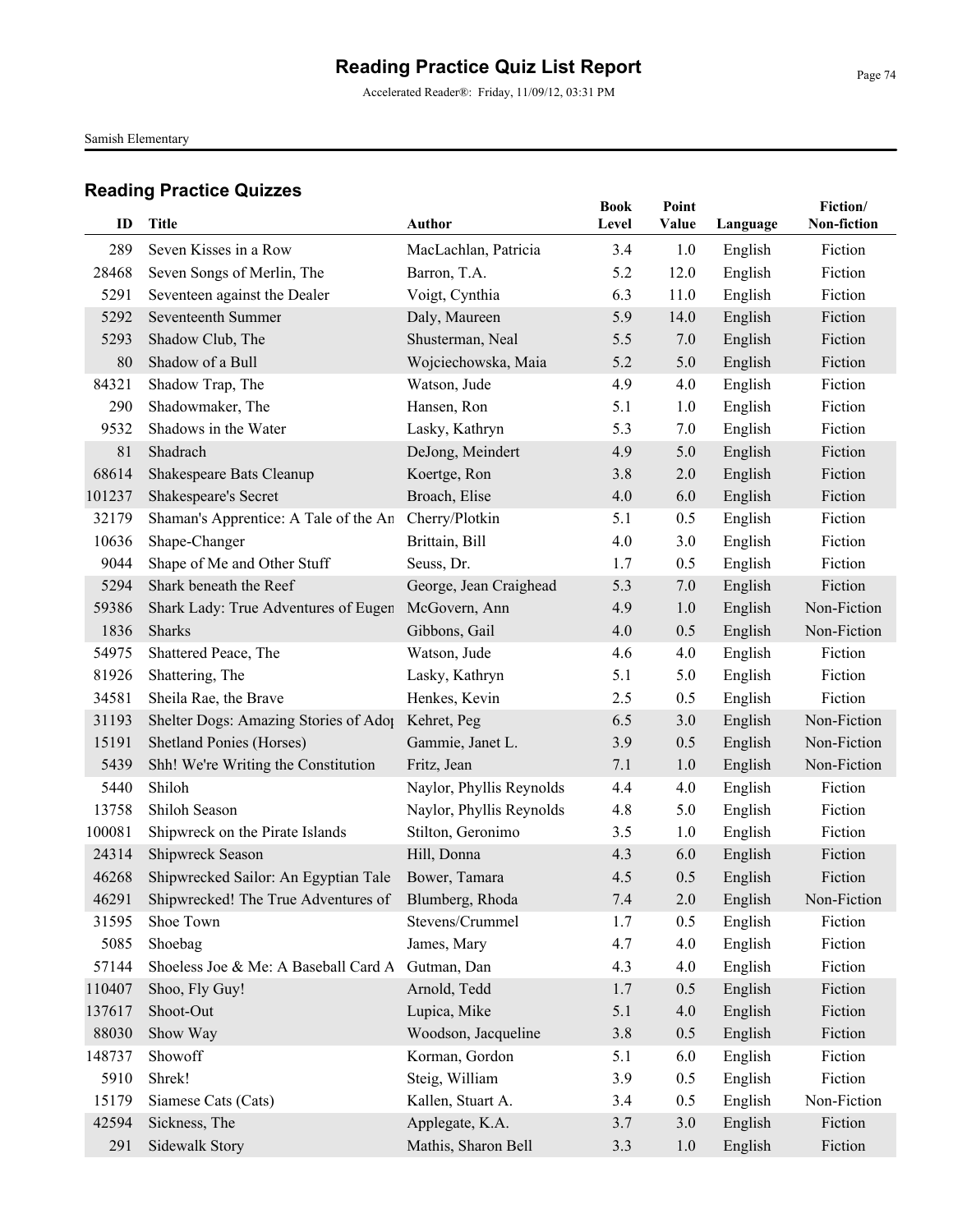Accelerated Reader®: Friday, 11/09/12, 03:31 PM

Samish Elementary

| ID             | <b>Title</b>                                                | Author                                              | <b>Book</b><br>Level | Point<br>Value | Language           | Fiction/<br>Non-fiction |
|----------------|-------------------------------------------------------------|-----------------------------------------------------|----------------------|----------------|--------------------|-------------------------|
|                |                                                             |                                                     |                      |                |                    |                         |
| 131926         | Siege of Macindaw, The                                      | Flanagan, John                                      | 6.2                  | 13.0           | English            | Fiction<br>Fiction      |
| 78969          | Siege, The                                                  | Lasky, Kathryn                                      | 5.6                  | 6.0            | English            | Fiction                 |
| 138            | Sign of the Beaver, The                                     | Speare, Elizabeth George<br>Fradin, Dennis Brindell | 4.9                  | 5.0            | English            | Non-Fiction             |
| 63725<br>44292 | Signers: The 56 StoriesDeclaration of<br>Silent to the Bone |                                                     | 7.7<br>5.4           | 3.0            | English            | Fiction                 |
| 51676          | Silly Sally                                                 | Konigsburg, E.L.<br>Wood, Audrey                    | 2.6                  | 7.0<br>0.5     | English<br>English | Fiction                 |
| 439            | Silver                                                      | Whelan, Gloria                                      | 4.5                  | 1.0            | English            | Fiction                 |
| 639            | Silver Chair, The                                           | Lewis, C.S.                                         | 5.7                  | 8.0            | English            | Fiction                 |
| 6378           | <b>Silver Days</b>                                          | Levitin, Sonia                                      | 3.9                  | 6.0            | English            | Fiction                 |
| 6682           | Silver on the Tree                                          | Cooper, Susan                                       | 6.0                  | 14.0           | English            | Fiction                 |
| 120738         | Simon Bloom: The Gravity Keeper                             | Reisman, Michael                                    | 4.9                  | 9.0            | English            | Fiction                 |
| 87331          | Sing a Song of Tuna Fish: Hard to Swa                       | Codell, Esmé Raji                                   | 5.4                  | 3.0            | English            | Fiction                 |
| 244            | Sing Down the Moon                                          | O'Dell, Scott                                       | 4.9                  | 4.0            | English            | Fiction                 |
| 7393           | Singing Sam                                                 | Bulla, Clyde Robert                                 | 2.2                  | 0.5            | English            | Fiction                 |
| 49768          | Single Shard, A                                             | Park, Linda Sue                                     | 6.6                  | 6.0            | English            | Fiction                 |
| 7241           | Sir Small and the Dragonfly                                 | O'Connor, Jane                                      | 1.7                  | 0.5            | English            | Fiction                 |
| 104413         | Sir Thursday                                                | Nix, Garth                                          | 6.5                  | 12.0           | English            | Fiction                 |
| 27663          | Sirko and the Wolf                                          | Kimmel, Eric A.                                     | 3.4                  | 0.5            | English            | Fiction                 |
| 6343           | <b>Sister Yessa's Story</b>                                 | Greenfield, Karen                                   | 4.0                  | 0.5            | English            | Fiction                 |
| 20916          | <b>Sisters</b>                                              | Paulsen, Gary                                       | 5.4                  | 1.0            | English            | Fiction                 |
| 104622         | Sisters Grimm: The Fairy-Tale Detectiv                      | Buckley, Michael                                    | 5.2                  | 9.0            | English            | Fiction                 |
| 13714          | Sitting Bull: Dakota Boy                                    | Stevenson, Augusta                                  | 3.3                  | 3.0            | English            | Non-Fiction             |
| 245            | Sixth Grade Can Really Kill You                             | DeClements, Barthe                                  | 4.3                  | 4.0            | English            | Fiction                 |
| 5086           | <b>Sixth Grade Secrets</b>                                  | Sachar, Louis                                       | 3.7                  | 5.0            | English            | Fiction                 |
| 4869           | Skateboarding (Action Sports Library)                       | Italia, Bob                                         | 5.5                  | 0.5            | English            | Non-Fiction             |
| 189            | Skates of Uncle Richard, The                                | Fenner, Carol                                       | 4.3                  | 1.0            | English            | Fiction                 |
| 129141         | <b>Skeleton Creek</b>                                       | Carman, Patrick                                     | 4.8                  | 4.0            | English            | Fiction                 |
| 69602          | Skeleton Key                                                | Horowitz, Anthony                                   | 4.9                  | 10.0           | English            | Fiction                 |
| 52617          | Skeleton Man                                                | Bruchac, Joseph                                     | 4.8                  | 3.0            | English            | Fiction                 |
|                | 10690 Skeletons Don't Play Tubas                            | Dadey/Jones                                         | $3.8\,$              | 1.0            | English            | Fiction                 |
| 4865           | Skiing on the Edge (Action Sports Libr                      | Italia, Bob                                         | 6.0                  | 1.0            | English            | Non-Fiction             |
| 16732          | Skull of Truth, The                                         | Coville, Bruce                                      | 4.7                  | 6.0            | English            | Fiction                 |
| 10691          | <b>Sky Babies</b>                                           | Delton, Judy                                        | 3.4                  | 1.0            | English            | Fiction                 |
| 6836           | Sky Blue Frame, The                                         | Dixon, Franklin W.                                  | 4.2                  | 4.0            | English            | Fiction                 |
| 10692          | Slam Dunk Saturday                                          | Marzollo, Jean                                      | 3.2                  | 1.0            | English            | Fiction                 |
| 82             | Slave Dancer, The                                           | Fox, Paula                                          | 6.0                  | 6.0            | English            | Fiction                 |
| 24650          | Slavery and the Civil War                                   | Wade, Linda R.                                      | 5.5                  | 1.0            | English            | Non-Fiction             |
| 39832          | Sleeping Giant of Goll, The                                 | Abbott, Tony                                        | 3.0                  | 1.0            | English            | Fiction                 |
| 7242           | Sleepy Dog                                                  | Ziefert, Harriet                                    | 0.8                  | 0.5            | English            | Fiction                 |
| 43686          | Slinky, Scaly Snakes                                        | Dussling, Jennifer                                  | 2.9                  | 0.5            | English            | Non-Fiction             |
| 72848          | Slippery Slope, The                                         | Snicket, Lemony                                     | 7.1                  | 9.0            | English            | Fiction                 |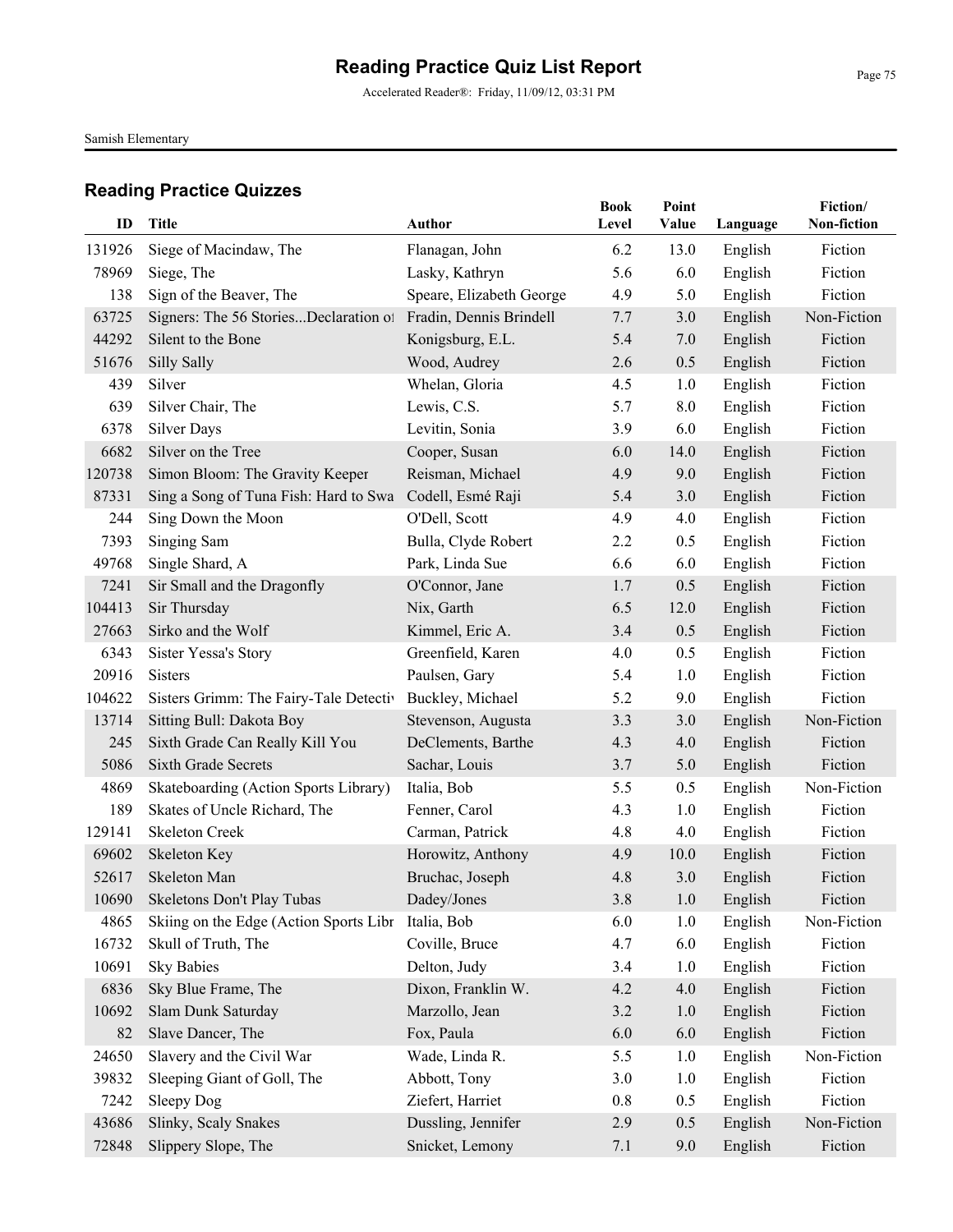Accelerated Reader®: Friday, 11/09/12, 03:31 PM

Samish Elementary

| ID     | Title                                   | <b>Author</b>             | <b>Book</b><br>Level | Point<br>Value | Language | Fiction/<br>Non-fiction |
|--------|-----------------------------------------|---------------------------|----------------------|----------------|----------|-------------------------|
| 7343   | Small Pig                               | Lobel, Arnold             | 2.3                  | 0.5            | English  | Fiction                 |
| 102722 | Small Steps                             | Sachar, Louis             | 4.2                  | 7.0            | English  | Fiction                 |
| 143964 | <b>Smells Like Treasure</b>             | Selfors, Suzanne          | 4.5                  | 11.0           | English  | Fiction                 |
| 130734 | Smoke Mountain                          | Hunter, Erin              | 4.8                  | 9.0            | English  | Fiction                 |
| 10202  | <b>Smoky Night</b>                      | Bunting, Eve              | 2.4                  | 0.5            | English  | Fiction                 |
| 83     | Smoky, the Cow Horse                    | James, Will               | 6.5                  | 13.0           | English  | Fiction                 |
| 448    | <b>Snaggle Doodles</b>                  | Giff, Patricia Reilly     | 2.6                  | 1.0            | English  | Fiction                 |
| 77707  | Snarf Attack, UnderfoodleThe Riot B     | Amato, Mary               | 3.4                  | 2.0            | English  | Fiction                 |
| 51855  | Snatched from Earth                     | Coville, Bruce            | 5.9                  | 5.0            | English  | Fiction                 |
| 9045   | Sneetches and Other Stories, The        | Seuss, Dr.                | 3.4                  | 0.5            | English  | Fiction                 |
| 440    | <b>Snot Stew</b>                        | Wallace, Bill             | 3.2                  | 2.0            | English  | Fiction                 |
| 107530 | Snow Globe Family, The                  | O'Connor, Jane            | 2.7                  | 0.5            | English  | Fiction                 |
| 41748  | Snow Is Falling                         | Branley, Franklyn M.      | 2.7                  | 0.5            | English  | Non-Fiction             |
| 7344   | Snow Lion                               | McPhail, David            | 2.7                  | 0.5            | English  | Fiction                 |
| 76146  | Snow Spider, The                        | Nimmo, Jenny              | 4.6                  | 4.0            | English  | Fiction                 |
| 85     | <b>Snow Treasure</b>                    | McSwigan, Marie           | 5.3                  | 5.0            | English  | Fiction                 |
| 14750  | Snowballs                               | Ehlert, Lois              | 1.3                  | 0.5            | English  | Fiction                 |
| 139    | Snowbird, The                           | Calvert, Patricia         | 5.2                  | 7.0            | English  | Fiction                 |
| 4859   | Snowboarding (Action Sports Library)    | Italia, Bob               | 5.1                  | 0.5            | English  | Non-Fiction             |
| 5313   | Snowbound Mystery                       | Warner, Gertrude Chandle  | 3.4                  | 3.0            | English  | Fiction                 |
| 441    | Snowbound With Betsy                    | Haywood, Carolyn          | 3.7                  | 3.0            | English  | Fiction                 |
| 110863 | Snowflake                               | Weyn, Suzanne             | 3.1                  | 0.5            | English  | Fiction                 |
| 27678  | Snowflake Bentley                       | Martin, Jacqueline Briggs | 4.4                  | 0.5            | English  | Non-Fiction             |
| 18646  | Snowman Storybook, The                  | Briggs, Raymond           | 2.5                  | 0.5            | English  | Fiction                 |
| 65071  | Snowmen at Night                        | Buehner, Caralyn          | 3.0                  | 0.5            | English  | Fiction                 |
| 78419  | So B. It                                | Weeks, Sarah              | 5.0                  | 6.0            | English  | Fiction                 |
| 17641  | So Far from Home: The Diary of Mary     | Denenberg, Barry          | 4.4                  | 3.0            | English  | Fiction                 |
| 387    | So Far from the Bamboo Grove            | Watkins, Y. Kawashima     | 4.7                  | 6.0            | English  | Fiction                 |
| 7243   | So Sick!                                | Ziefert, Harriet          | 1.1                  | 0.5            | English  | Fiction                 |
| 10239  | Soap! Soap! Don't Forget the Soap!      | Birdseye, Tom             | 3.6                  | 0.5            | English  | Fiction                 |
| 5386   | Soccer Halfback                         | Christopher, Matt         | 4.6                  | 4.0            | English  | Fiction                 |
| 4847   | Soccer (How-To Sports)                  | Joseph, Paul              | 4.5                  | 0.5            | English  | Non-Fiction             |
| 190    | Socks                                   | Cleary, Beverly           | 5.2                  | 2.0            | English  | Fiction                 |
| 15173  | Sojourner Truth: A Photo-Illustrated Bi | McLoone, Margo            | 3.5                  | 0.5            | English  | Non-Fiction             |
| 14591  | Sojourner Truth: A Voice for Freedom    | McKissack, Patricia       | 4.1                  | 0.5            | English  | Non-Fiction             |
| 20135  | Soldier's Heart                         | Paulsen, Gary             | 5.7                  | 2.0            | English  | Fiction                 |
| 388    | Solitary Blue, A                        | Voigt, Cynthia            | 5.3                  | 11.0           | English  | Fiction                 |
| 54174  | Some Kind of Pride                      | Testa, Maria              | 4.4                  | 3.0            | English  | Fiction                 |
| 10252  | Someone Was Watching                    | Patneaude, David          | 4.5                  | 6.0            | English  | Fiction                 |
| 8587   | Somewhere in the Darkness               | Myers, Walter Dean        | 4.4                  | 6.0            | English  | Fiction                 |
| 146841 | Son of Neptune, The                     | Riordan, Rick             | 4.7                  | 17.0           | English  | Fiction                 |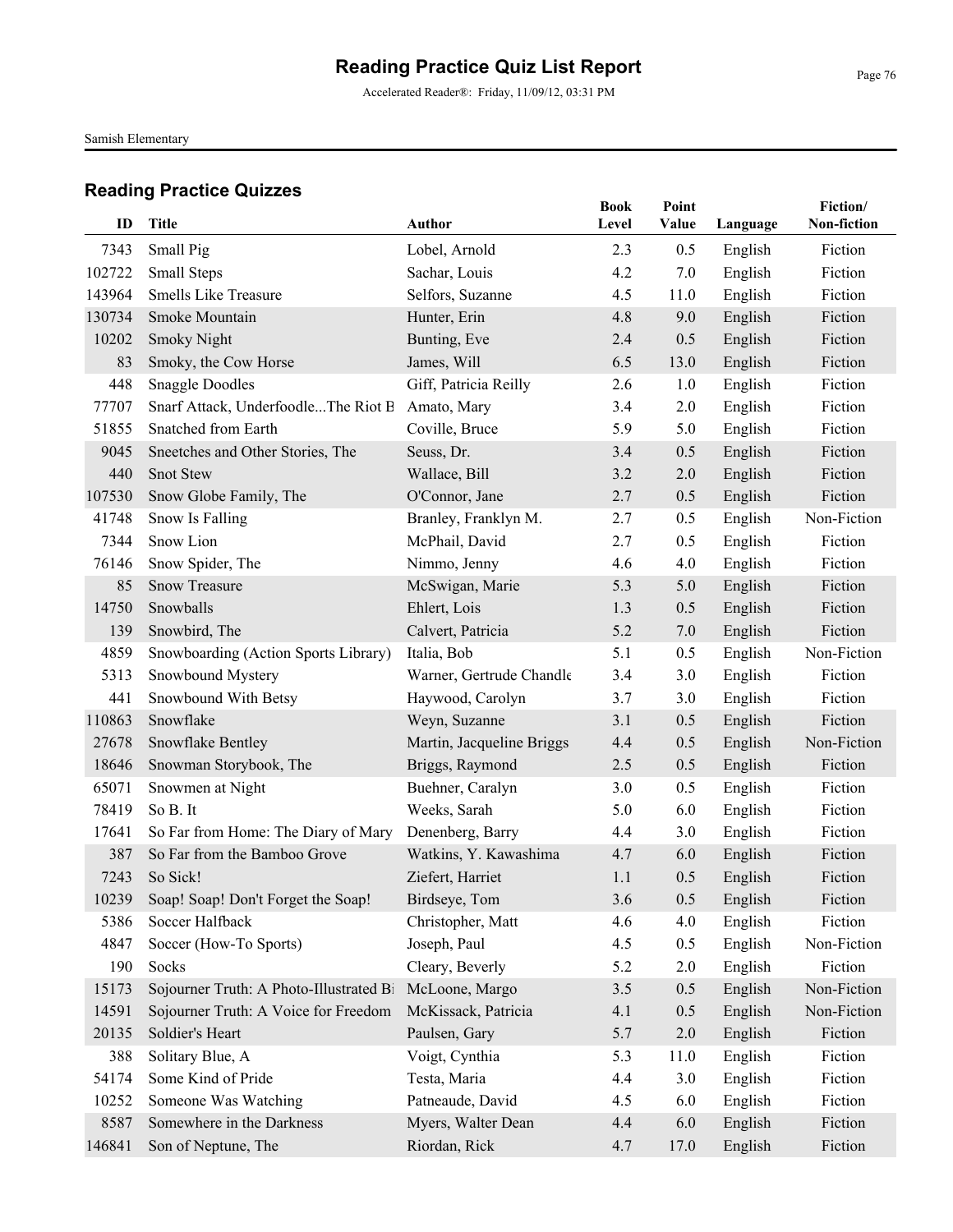Accelerated Reader®: Friday, 11/09/12, 03:31 PM

Samish Elementary

| ID     | Title                                   | Author                | <b>Book</b><br>Level | Point<br>Value |          | Fiction/<br>Non-fiction |
|--------|-----------------------------------------|-----------------------|----------------------|----------------|----------|-------------------------|
|        |                                         |                       |                      |                | Language |                         |
| 10594  | Son of the Black Stallion               | Farley, Walter        | 6.1                  | 11.0           | English  | Fiction                 |
| 59355  | Sondok: Princess of the Moon and Star   | Holman, Sheri         | 6.6                  | 5.0            | English  | Fiction                 |
| 5490   | Song and Dance Man                      | Ackerman, Karen       | 4.0                  | 0.5            | English  | Fiction                 |
| 9296   | Song Lee in Room 2B                     | Kline, Suzy           | 3.0                  | 1.0            | English  | Fiction                 |
| 6379   | Song of the Christmas Mouse, The        | Murphy, Shirley       | 3.6                  | 1.0            | English  | Fiction                 |
| 191    | Song of the Trees                       | Taylor, Mildred D.    | 3.8                  | 1.0            | English  | Fiction                 |
| 84962  | Song of the Water Boatman: And Other    | Sidman, Joyce         | 5.0                  | 0.5            | English  | Fiction                 |
| 5087   | Sons from Afar                          | Voigt, Cynthia        | 5.3                  | 13.0           | English  | Fiction                 |
| 7394   | Sophie and Lou                          | Mathers, Petra        | 3.1                  | 0.5            | English  | Fiction                 |
| 49751  | Sophie's Masterpiece: A Spider's Tale   | Spinelli, Eileen      | 3.2                  | 0.5            | English  | Fiction                 |
| 126579 | Sorcerer of the North, The              | Flanagan, John        | 6.1                  | 13.0           | English  | Fiction                 |
| 14492  | SOS Titanic                             | Bunting, Eve          | 4.5                  | 6.0            | English  | Fiction                 |
| 84     | Sounder                                 | Armstrong, William H. | 5.3                  | 3.0            | English  | Fiction                 |
| 192    | Soup                                    | Peck, Robert Newton   | 4.4                  | 2.0            | English  | Fiction                 |
| 292    | Soup and Me                             | Peck, Robert Newton   | 4.3                  | 3.0            | English  | Fiction                 |
| 5045   | Soup For President                      | Peck, Robert Newton   | 4.0                  | 3.0            | English  | Fiction                 |
| 496    | Soup's Hoop                             | Peck, Robert Newton   | 4.4                  | 3.0            | English  | Fiction                 |
| 7691   | Space Brat                              | Coville, Bruce        | 3.7                  | 1.0            | English  | Fiction                 |
| 902    | Space Brat 3: The Wrath of Squat        | Coville, Bruce        | 2.7                  | 1.0            | English  | Fiction                 |
| 901    | Space Brat 4: Planet of the Dips        | Coville, Bruce        | 2.9                  | 1.0            | English  | Unknown                 |
| 9795   | Space Case                              | Marshall, Edward      | 2.8                  | 0.5            | English  | Fiction                 |
| 53495  | Space Explorers                         | Cole/Moore            | 4.2                  | 1.0            | English  | Fiction                 |
| 6380   | Spanish Kidnapping Disaster, The        | Hahn, Mary Downing    | 4.7                  | 5.0            | English  | Fiction                 |
| 7895   | Sparrow Hawk Red                        | Mikaelsen, Ben        | 4.2                  | 6.0            | English  | Fiction                 |
| 8546   | Spell of the Sorcerer's Skull, The      | Bellairs, John        | 5.6                  | 6.0            | English  | Fiction                 |
| 64285  | Spider and the Fly, The                 | Howitt/DiTerlizzi     | 4.8                  | 0.5            | English  | Fiction                 |
| 51288  | Spiders                                 | Gibbons, Gail         | 3.9                  | 0.5            | English  | Non-Fiction             |
| 9576   | Splat!                                  | O'Connor, Jane        | 1.1                  | 0.5            | English  | Fiction                 |
| 18242  | Spoon for Every Bite, A                 | Hayes, Joe            | 4.0                  | 0.5            | English  | Fiction                 |
|        | 44768 Spyglass, The                     | Evans, Richard Paul   | 4.4                  | 0.5            | English  | Fiction                 |
| 42614  | Squanto's Journey: The Story of the Fir | Bruchac, Joseph       | 4.2                  | 0.5            | English  | Fiction                 |
| 28016  | Squids Will Be Squids                   | Scieszka, Jon         | 3.8                  | 0.5            | English  | Fiction                 |
| 51289  | St. Patrick's Day                       | Gibbons, Gail         | 3.8                  | 0.5            | English  | Non-Fiction             |
| 10491  | St. Patrick's Day in the Morning        | Bunting, Eve          | 2.7                  | 0.5            | English  | Fiction                 |
| 442    | Stage Fright                            | Martin, Ann M.        | 3.5                  | 3.0            | English  | Fiction                 |
| 58030  | Stage Fright on a Summer Night          | Osborne, Mary Pope    | 3.3                  | 1.0            | English  | Fiction                 |
| 25224  | Standing in the Light: The Captive Dia  | Osborne, Mary Pope    | 5.1                  | 4.0            | English  | Fiction                 |
| 88510  | Star Cloak, The                         | Rodda, Emily          | 4.6                  | 2.0            | English  | Fiction                 |
| 36529  | Star in the Storm                       | Harlow, Joan Hiatt    | 4.4                  | 4.0            | English  | Fiction                 |
| 80746  | Star of Kazan, The                      | Ibbotson, Eva         | 6.1                  | 16.0           | English  | Fiction                 |
| 36572  | Star of Luis                            | Talbert, Marc         | 4.2                  | 5.0            | English  | Fiction                 |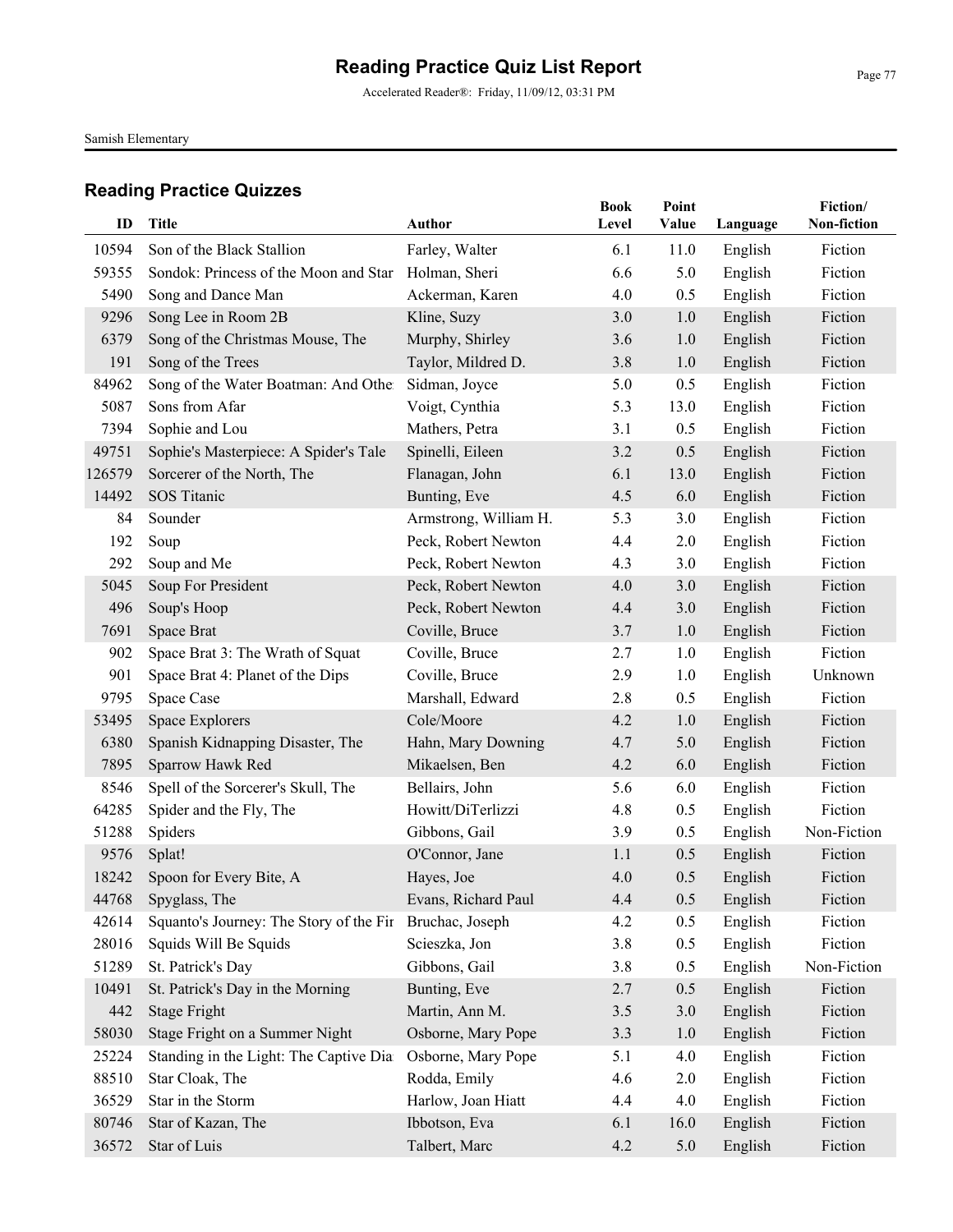Accelerated Reader®: Friday, 11/09/12, 03:31 PM

Samish Elementary

| ID     | <b>Title</b>                                              | <b>Author</b>             | <b>Book</b><br>Level | Point<br>Value | Language | Fiction/<br>Non-fiction |
|--------|-----------------------------------------------------------|---------------------------|----------------------|----------------|----------|-------------------------|
| 904    | Star Wars: Dangers of the Core                            | Thomas, Jim               | 2.5                  | 0.5            | English  | Fiction                 |
| 900    | Star Wars Episode 1: Anakin's Fate                        | Cerasini, Marc            | 3.0                  | 0.5            | English  | Fiction                 |
| 903    | Star Wars: Luke's Fate                                    | Thomas, Jim               | 2.5                  | 0.5            | English  | Fiction                 |
| 125597 | Stargazer                                                 | Carman, Patrick           | 5.6                  | 10.0           | English  | Fiction                 |
| 41562  | Stargirl                                                  | Spinelli, Jerry           | 4.2                  | 6.0            | English  | Fiction                 |
| 6011   | Stargone John                                             | McKenzie, Ellen           | 4.4                  | 2.0            | English  | Fiction                 |
| 6381   | Starring Sally J. Freedman as Herself                     | Blume, Judy               | 4.4                  | 8.0            | English  | Fiction                 |
| 7395   | <b>Stars for Sarah</b>                                    | Turner, Ann               | 3.4                  | 0.5            | English  | Fiction                 |
| 52610  | Starving Time: Elizabeth's Diary, Book                    | Hermes, Patricia          | 3.2                  | 2.0            | English  | Fiction                 |
| 52493  | State Seals (The Rourke Guide to State                    | Armentrout, David/Patrici | 5.3                  | 1.0            | English  | Non-Fiction             |
| 59697  | Statue of Liberty, The                                    | Marcovitz, Hal            | 8.1                  | 1.0            | English  | Non-Fiction             |
| 7396   | Stay Away from the Junkyard                               | Tusa, Tricia              | 3.4                  | 0.5            | English  | Fiction                 |
| 31524  | Stealing Home: The Story of Jackie Ro                     | Denenberg, Barry          | 6.2                  | 3.0            | English  | Non-Fiction             |
| 7193   | Stellaluna                                                | Cannon, Janell            | 3.5                  | 0.5            | English  | Fiction                 |
| 689    | Stepbrother Sabotage                                      | Wittman, Sally            | 4.1                  | 1.0            | English  | Fiction                 |
| 5088   | <b>Sticks and Stones and Skeleton Bones</b>               | Gilson, Jamie             | 4.1                  | 4.0            | English  | Fiction                 |
| 7165   | Stinky Cheese Man and Other Fairly St Scieszka, Jon       |                           | 3.4                  | 0.5            | English  | Fiction                 |
| 44533  | Stone Age News (The History News),                        | Macdonald, Fiona          | 6.1                  | 1.0            | English  | Non-Fiction             |
| 293    | <b>Stone Fox</b>                                          | Gardiner, John Reynolds   | 4.0                  | 1.0            | English  | Fiction                 |
| 5491   | Stone Soup                                                | Brown, Marcia             | 3.3                  | 0.5            | English  | Fiction                 |
| 6499   | Stonecutter, The                                          | McDermott, Gerald         | 3.2                  | 0.5            | English  | Fiction                 |
| 46293  | <b>Storm Warriors</b>                                     | Carbone, Elisa            | 5.5                  | 6.0            | English  | Fiction                 |
| 50390  | Stormbreaker                                              | Horowitz, Anthony         | 5.1                  | 7.0            | English  | Fiction                 |
| 5441   | Stormy                                                    | Kjelgaard, Jim            | 6.9                  | 6.0            | English  | Fiction                 |
| 5492   | Story about Ping, The                                     | Flack, Marjorie           | 4.3                  | 0.5            | English  | Fiction                 |
| 71759  | Story of a Seagull and the Cat Who Tau                    | Sepúlveda, Luis           | 5.5                  | 3.0            | English  | Fiction                 |
| 45934  | Story of Anne Frank, The                                  | Lewis, Brenda Ralph       | 5.8                  | 1.0            | English  | Non-Fiction             |
| 16304  | Story of Davy Crockett: Frontier Hero,                    | Retan, Walter             | 6.2                  | 4.0            | English  | Non-Fiction             |
| 5493   | Story of Ferdinand, The                                   | Leaf, Munro               | 3.7                  | 0.5            | English  | Fiction                 |
|        | 16308 Story of Harriet Tubman: Conductor I McMullan, Kate |                           | 4.7                  | 3.0            | English  | Non-Fiction             |
| 29231  | Story of Helen Keller, The                                | Hickok, Lorena A.         | 5.7                  | 4.0            | English  | Non-Fiction             |
| 5046   | Story of Jumping Mouse, The                               | Steptoe, John             | 3.8                  | 0.5            | English  | Fiction                 |
| 16322  | Story of Squanto: First Friend to the Pil                 | Dubowski, Cathy East      | 5.3                  | 2.0            | English  | Non-Fiction             |
| 105082 | Story of the Star-Spangled Banner, The                    | Jacobson, Ryan            | 3.9                  | 0.5            | English  | Non-Fiction             |
| 18894  | Story of the White House, The                             | Waters, Kate              | 4.6                  | 0.5            | English  | Non-Fiction             |
| 44830  | Stowaway                                                  | Hesse, Karen              | 6.1                  | 11.0           | English  | Fiction                 |
| 102146 | Stowaway Solution, The                                    | Korman, Gordon            | 5.3                  | 4.0            | English  | Fiction                 |
| 11492  | Stranded                                                  | Mikaelsen, Ben            | 4.2                  | 8.0            | English  | Fiction                 |
| 30555  | Strange Case of Dr. Jekyll and Mr. Hyc                    | Stevenson/Yamamoto        | 5.4                  | 3.0            | English  | Fiction                 |
| 41126  | Strange Case of Dr. Jekyll & Mr. Hyde                     | Mattern, Joanne           | 5.5                  | 3.0            | English  | Fiction                 |
| 389    | Stranger at Green Knowe, A                                | Boston, L.M.              | 6.4                  | 7.0            | English  | Fiction                 |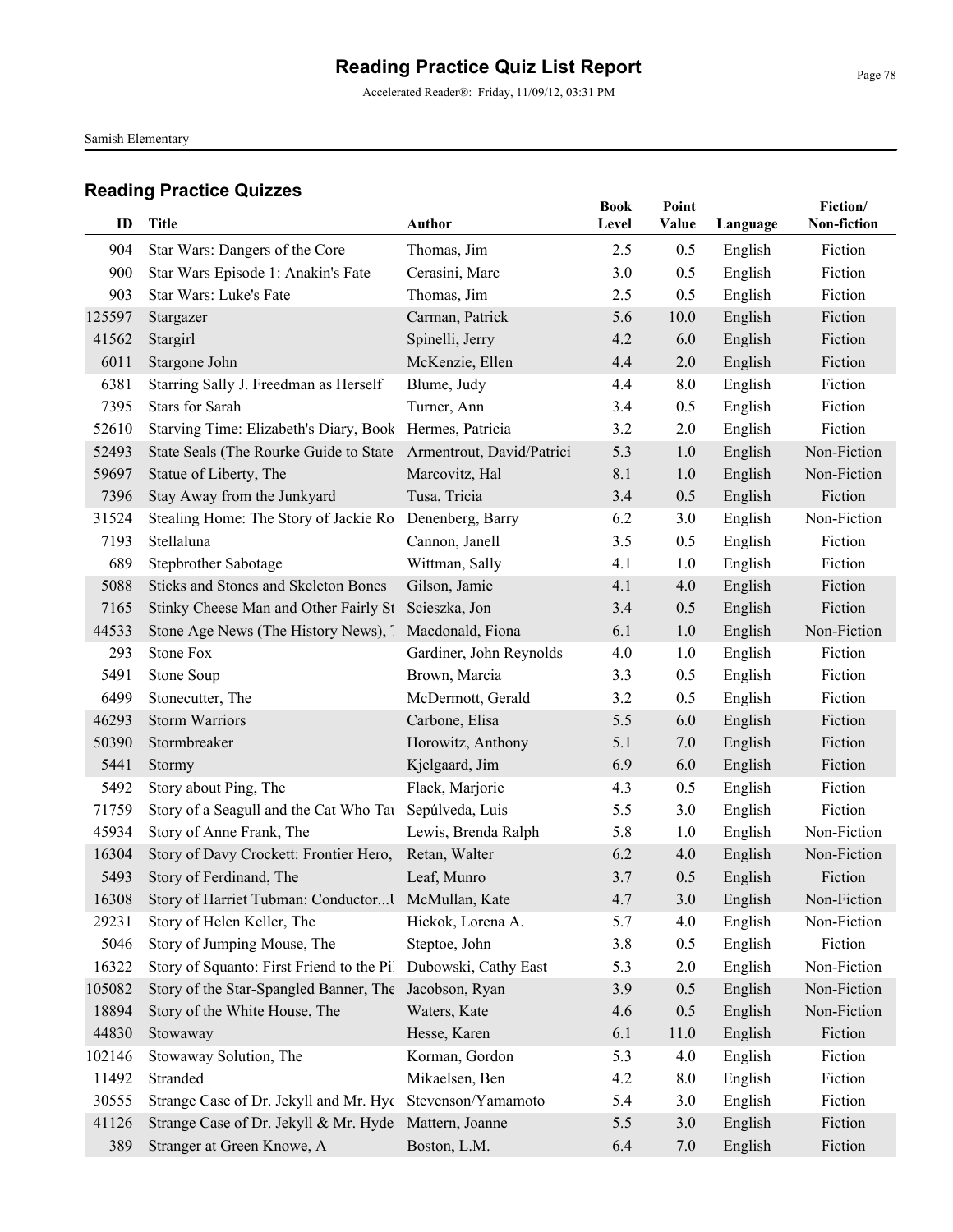Accelerated Reader®: Friday, 11/09/12, 03:31 PM

Samish Elementary

| ID             | <b>Title</b>                           | Author                   | <b>Book</b><br>Level | Point<br>Value | Language           | Fiction/<br>Non-fiction |
|----------------|----------------------------------------|--------------------------|----------------------|----------------|--------------------|-------------------------|
|                | Stranger in the Woods: A Photographic  | Sams/Stoick              |                      |                |                    |                         |
| 43624<br>58530 | Stranger Next Door, The                | Kehret, Peg              | 2.9<br>4.7           | 0.5<br>5.0     | English<br>English | Fiction<br>Fiction      |
| 86             | Strawberry Girl                        | Lenski, Lois             | 4.8                  | 6.0            | English            | Fiction                 |
| 390            | Streams to the River, River to the Sea | O'Dell, Scott            | 4.8                  | 7.0            | English            | Fiction                 |
| 5442           | Strider                                | Cleary, Beverly          | 4.8                  | 3.0            | English            | Fiction                 |
| 140            | String in the Harp, A                  | Bond, Nancy              | 5.2                  | 17.0           | English            | Fiction                 |
| 193            | Striped Ice Cream                      | Lexau, Joan              | 3.5                  | 2.0            | English            | Fiction                 |
| 59373          | Strong Right Arm: The Story of Mamic   | Green, Michelle Y.       | 5.1                  | 3.0            | English            | Non-Fiction             |
| 194            | <b>Stuart Little</b>                   | White, E.B.              | 6.0                  | 3.0            | English            | Fiction                 |
| 102992         | Stumptown Kid                          | Gorman, Carol            | 3.7                  | 7.0            | English            | Fiction                 |
| 17842          | Subtle Knife, The                      | Pullman, Philip          | 6.2                  | 16.0           | English            | Fiction                 |
| 6244           | Sukey and the Mermaid                  | Souci, Robert D. San     | 4.8                  | 0.5            | English            | Fiction                 |
| 136792         | Summer According to Humphrey           | Birney, Betty G.         | 4.3                  | 5.0            | English            | Fiction                 |
| 113746         | Summer Ball                            | Lupica, Mike             | 5.3                  | 10.0           | English            | Fiction                 |
| 391            | Summer of My German Soldier            | Greene, Bette            | 5.2                  | 9.0            | English            | Fiction                 |
| 392            | Summer of the Monkeys                  | Rawls, Wilson            | 4.8                  | 13.0           | English            | Fiction                 |
| 76983          | Summer of the Sea Serpent              | Osborne, Mary Pope       | 3.8                  | 1.0            | English            | Fiction                 |
| 87             | Summer of the Swans, The               | Byars, Betsy             | 4.9                  | 4.0            | English            | Fiction                 |
| 24950          | Summer Reading Is Killing Me!          | Scieszka, Jon            | 3.9                  | 1.0            | English            | Fiction                 |
| 29973          | <b>Summer Song</b>                     | Masters, Susan Rowan     | 4.8                  | 4.0            | English            | Fiction                 |
| 64512          | Summerland                             | Chabon, Michael          | 6.3                  | 22.0           | English            | Fiction                 |
| 14885          | Sunset of the Sabertooth               | Osborne, Mary Pope       | 3.0                  | 1.0            | English            | Fiction                 |
| 104778         | Super Fly Guy                          | Arnold, Tedd             | 1.7                  | 0.5            | English            | Fiction                 |
| 76675          | Superdog: The Heart of a Hero          | Buehner, Caralyn         | 3.5                  | 0.5            | English            | Fiction                 |
| 443            | Superfudge                             | Blume, Judy              | 3.4                  | 4.0            | English            | Fiction                 |
| 123439         | Superior Saturday                      | Nix, Garth               | 6.1                  | 9.0            | English            | Fiction                 |
| 86940          | Surf's Up, Geronimo!                   | Stilton, Geronimo        | 3.4                  | 1.0            | English            | Fiction                 |
| 5302           | Surprise Island                        | Warner, Gertrude Chandle | 4.2                  | 3.0            | English            | Fiction                 |
| 7397           | Surprise Party, The                    | Prager, Annabelle        | 2.2                  | 0.5            | English            | Fiction                 |
|                | 43945 Surprise Puppy!                  | Walker-Hodge, Judith     | 2.1                  | 0.5            | English            | Fiction                 |
| 120833         | Surprises According to Humphrey        | Birney, Betty G.         | 4.4                  | 4.0            | English            | Fiction                 |
| 43744          | Surviving Brick Johnson                | Myers, Laurie            | 3.5                  | 1.0            | English            | Fiction                 |
| 60652          | Surviving the Applewhites              | Tolan, Stephanie S.      | 5.5                  | 7.0            | English            | Fiction                 |
| 24102          | Susan B. Anthony: A Photo-Illustrated  | Davis, Lucile            | 3.7                  | 0.5            | English            | Non-Fiction             |
| 801            | Susan B. Anthony: Champion of Wome     | Monsell, Helen Albee     | 3.7                  | 3.0            | English            | Fiction                 |
| 32079          | Swamp: Bayou Teche, Louisiana, 1851    | Duey/Bale                | 5.2                  | 4.0            | English            | Fiction                 |
| 81657          | Sweet Tooth                            | Palatini, Margie         | 2.3                  | 0.5            | English            | Fiction                 |
| 141            | Sweet Whispers, Brother Rush           | Hamilton, Virginia       | 3.8                  | 8.0            | English            | Fiction                 |
| 6398           | Swiftly Tilting Planet, A              | L'Engle, Madeleine       | 5.2                  | 10.0           | English            | Fiction                 |
| 119940         | Swindle                                | Korman, Gordon           | 4.9                  | 5.0            | English            | Fiction                 |
| 30556          | Swiss Family Robinson (Great Illustrat | Wyss/Warren              | 5.5                  | 3.0            | English            | Fiction                 |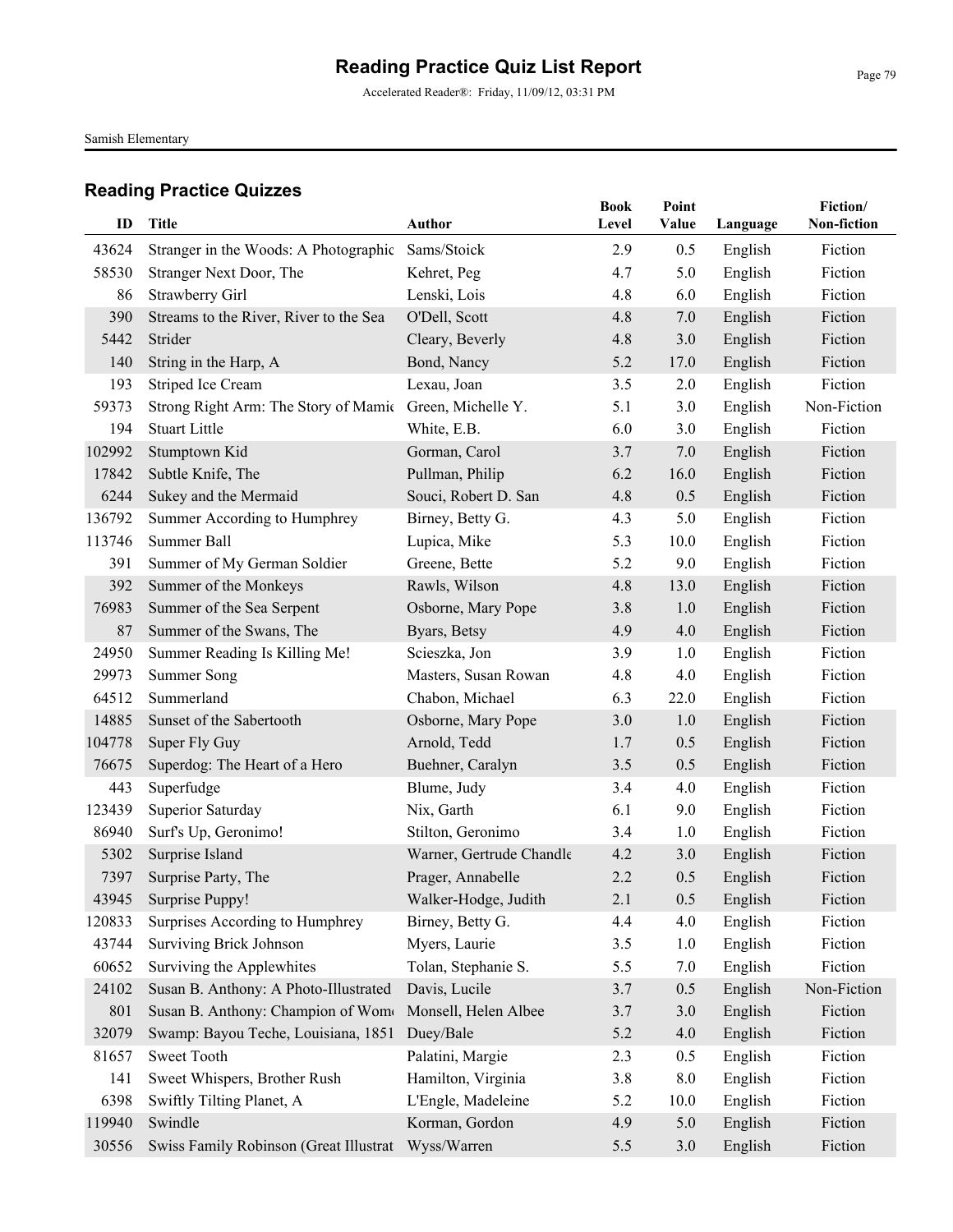Accelerated Reader®: Friday, 11/09/12, 03:31 PM

Samish Elementary

| ID     | <b>Title</b>                                                       | Author                 | <b>Book</b><br>Level | Point<br>Value | Language | Fiction/<br>Non-fiction |
|--------|--------------------------------------------------------------------|------------------------|----------------------|----------------|----------|-------------------------|
|        |                                                                    |                        |                      |                |          |                         |
| 521    | Swiss Family Robinson, The                                         | Wyss, Johann           | 9.7                  | 23.0           | English  | Fiction                 |
| 64958  | Sword of Camelot, The                                              | Morris, Gilbert        | 5.0                  | 7.0            | English  | Fiction                 |
| 29342  | Sword of the Samurai                                               | Kimmel, Eric A.        | 4.6                  | 2.0            | English  | Fiction                 |
| 129581 | Sword Thief, The                                                   | Lerangis, Peter        | 4.4                  | 4.0            | English  | Fiction                 |
| 5494   | Sylvester and the Magic Pebble                                     | Steig, William         | 4.0                  | 0.5            | English  | Fiction                 |
| 133620 | Syren                                                              | Sage, Angie            | 5.9                  | 18.0           | English  | Fiction                 |
| 48205  | T.F. Letters, The                                                  | Ray, Karen             | 3.9                  | 3.0            | English  | Fiction                 |
| 15180  | Tabby Cats (Cats)                                                  | Kallen, Stuart A.      | 3.3                  | 0.5            | English  | Non-Fiction             |
| 68684  | Tadpole                                                            | White, Ruth            | 4.9                  | 6.0            | English  | Fiction                 |
| 53575  | Taggerung                                                          | Jacques, Brian         | 5.2                  | 19.0           | English  | Fiction                 |
| 136650 | Take Me with You                                                   | Marsden, Carolyn       | 4.3                  | 4.0            | English  | Fiction                 |
| 7293   | Take My Picture!                                                   | Ziefert, Harriet       | 0.7                  | 0.5            | English  | Fiction                 |
| 45916  | Tale of a Tadpole                                                  | Wallace, Karen         | 2.1                  | 0.5            | English  | Non-Fiction             |
| 70401  | Tale of Despereaux, The                                            | DiCamillo, Kate        | 4.7                  | 5.0            | English  | Fiction                 |
| 15796  | Tale of Peter Rabbit, The                                          | Potter, Beatrix        | 4.2                  | 0.5            | English  | Fiction                 |
| 5911   | Tale of the Mandarin Ducks, The                                    | Paterson, Katherine    | 5.6                  | 0.5            | English  | Fiction                 |
| 43529  | Tale of Tricky Fox, The                                            | Aylesworth, Jim        | 3.9                  | 0.5            | English  | Fiction                 |
| 113967 | Talented Clementine, The                                           | Pennypacker, Sara      | 4.0                  | 2.0            | English  | Fiction                 |
| 294    | Tales of a Fourth Grade Nothing                                    | Blume, Judy            | 3.3                  | 3.0            | English  | Fiction                 |
| 19247  | Tales of Oliver Pig                                                | Van Leeuwen, Jean      | 2.3                  | 0.5            | English  | Fiction                 |
| 107288 | Tales of the Cryptids: Mysterious Creat                            | Halls, Kelly Milner    | 8.0                  | 3.0            | English  | Non-Fiction             |
| 445    | Talk About a Family                                                | Greenfield, Eloise     | 3.6                  | 1.0            | English  | Fiction                 |
| 5089   | Talking Earth, The                                                 | George, Jean Craighead | 5.2                  | 6.0            | English  | Fiction                 |
| 7697   | Talking Eggs, The                                                  | Souci, Robert D. San   | 4.4                  | 0.5            | English  | Fiction                 |
| 74702  | Talking T. Rex, The                                                | Roy, Ron               | 3.8                  | 1.0            | English  | Fiction                 |
| 108270 | Tangled Web, A                                                     | Watson, Jude           | 5.0                  | 4.0            | English  | Fiction                 |
| 131335 | Tango: The Tale of an Island Dog                                   | Beha, Eileen           | 4.8                  | 6.0            | English  | Fiction                 |
| 6144   | Tar Beach                                                          | Ringgold, Faith        | 3.4                  | 0.5            | English  | Fiction                 |
| 6632   | Taran Wanderer                                                     | Alexander, Lloyd       | 6.2                  | 9.0            | English  | Fiction                 |
|        | 18794 Tarantula in My Purse and 172 Other V George, Jean Craighead |                        | 5.4                  | 3.0            | English  | Fiction                 |
| 77552  | Tarantula Scientist, The                                           | Montgomery, Sy         | 5.8                  | 2.0            | English  | Non-Fiction             |
| 18795  | Tarantula Shoes                                                    | Birdseye, Tom          | 4.3                  | 4.0            | English  | Fiction                 |
| 6382   | Tasmanian Devil on Location                                        | Darling, Kathy         | 6.4                  | 1.0            | English  | Non-Fiction             |
| 295    | Taste of Blackberries, A                                           | Smith, Doris Buchanan  | 4.0                  | 2.0            | English  | Fiction                 |
| 7647   | Teach Us, Amelia Bedelia                                           | Parish, Peggy          | 1.9                  | 0.5            | English  | Fiction                 |
| 12757  | Teacher from the Black Lagoon, The                                 | Thaler, Mike           | 2.4                  | 0.5            | English  | Fiction                 |
| 346    | Teacher's Pet                                                      | Hurwitz, Johanna       | 4.7                  | 3.0            | English  | Fiction                 |
| 6245   | Teammates                                                          | Golenbock, Peter       | 5.4                  | 0.5            | English  | Fiction                 |
| 819    | Teddy Roosevelt: Young Rough Rider                                 | Parks, Edd Winfield    | 3.5                  | 3.0            | English  | Fiction                 |
| 7244   | Teeny Tiny Woman, The                                              | O'Connor, Jane         | 2.2                  | 0.5            | English  | Fiction                 |
| 84207  | Temple of the Ruby of Fire, The                                    | Stilton, Geronimo      | 3.5                  | 1.0            | English  | Fiction                 |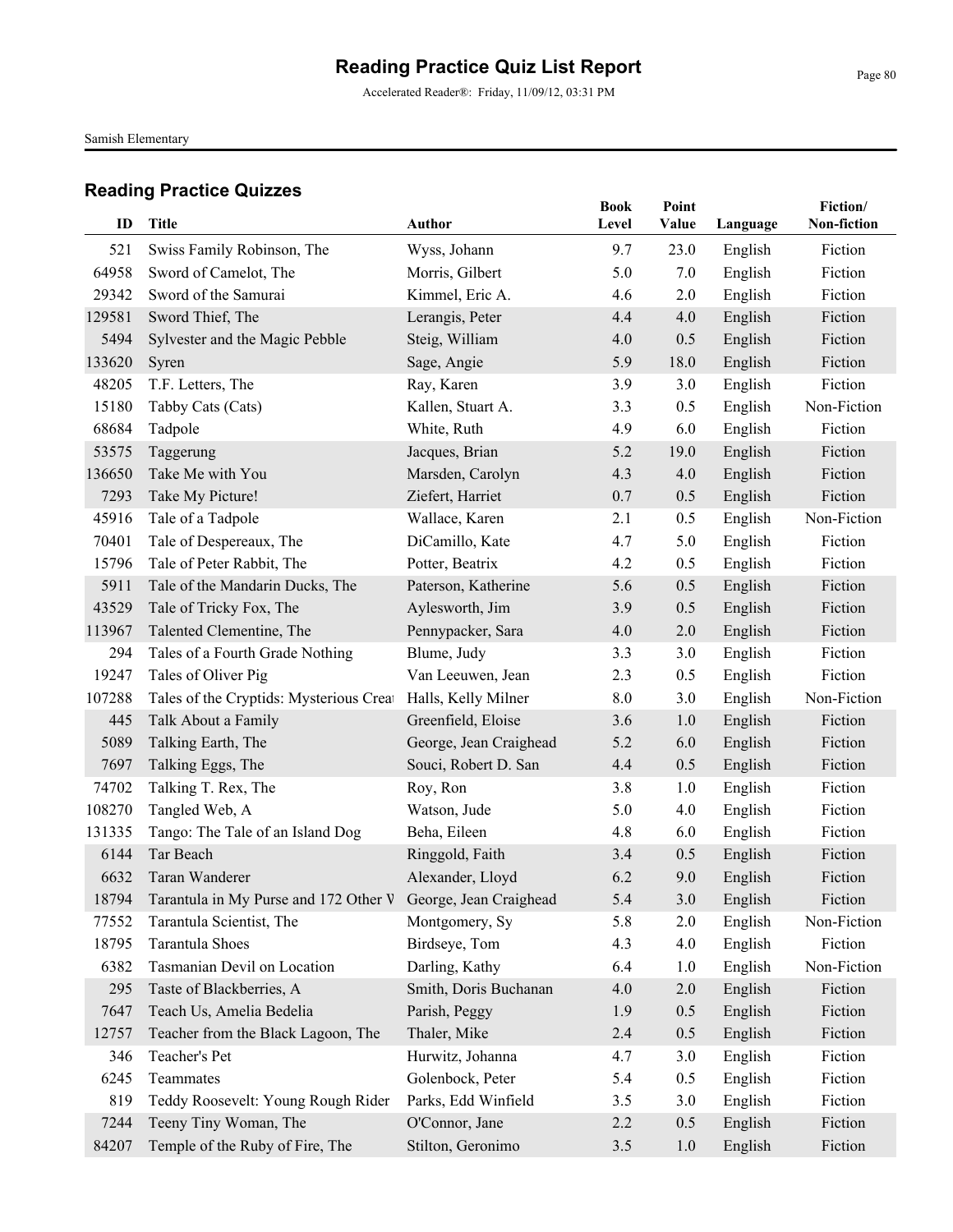Accelerated Reader®: Friday, 11/09/12, 03:31 PM

Samish Elementary

|        |                                                          |                        | <b>Book</b> | Point    |          | Fiction/    |
|--------|----------------------------------------------------------|------------------------|-------------|----------|----------|-------------|
| ID     | Title                                                    | <b>Author</b>          | Level       | Value    | Language | Non-fiction |
| 84444  | Ten Little Fish                                          | Wood, Audrey           | 1.5         | 0.5      | English  | Fiction     |
| 690    | Ten-Speed Babysitter, The                                | Herzig, Alison Cragin  | 3.3         | 4.0      | English  | Fiction     |
| 116749 | Ten Ways to Make My Sister Disappea                      | Mazer, Norma Fox       | 3.7         | 3.0      | English  | Fiction     |
| 106296 | Tenth City, The                                          | Carman, Patrick        | 5.5         | 7.0      | English  | Fiction     |
| 43396  | Terrifying Taste of Short & Shivery, A                   | Souci, Robert D. San   | 5.7         | 5.0      | English  | Fiction     |
| 8937   | Terror at the Zoo                                        | Kehret, Peg            | 4.6         | 5.0      | English  | Fiction     |
| 59570  | <b>Testing Miss Malarkey</b>                             | Finchler, Judy         | 3.6         | 0.5      | English  | Fiction     |
| 393    | Tex                                                      | Hinton, S.E.           | 4.7         | 7.0      | English  | Fiction     |
| 9141   | Thank You, Amelia Bedelia                                | Parish, Peggy          | 2.6         | 0.5      | English  | Fiction     |
| 6013   | Thank You, Dr. Martin Luther King, Jr                    | Tate, Eleanora E.      | 4.1         | 7.0      | English  | Fiction     |
| 27677  | Thank You, Mr. Falker                                    | Polacco, Patricia      | 4.1         | 0.5      | English  | Fiction     |
| 62571  | Thank You, Sarah: The Woman Who S Anderson, Laurie Halse |                        | 3.7         | 0.5      | English  | Non-Fiction |
| 51290  | Thanksgiving Day                                         | Gibbons, Gail          | 3.0         | 0.5      | English  | Non-Fiction |
| 64034  | Thanksgiving on Thursday                                 | Osborne, Mary Pope     | 3.3         | 1.0      | English  | Fiction     |
| 61749  | That Pesky Rat                                           | Child, Lauren          | 3.2         | 0.5      | English  | Fiction     |
| 137599 | Theodore Boone: Kid Lawyer                               | Grisham, John          | 5.2         | 8.0      | English  | Fiction     |
| 144766 | Theodore Boone: The Abduction                            | Grisham, John          | 5.5         | 7.0      | English  | Fiction     |
| 24689  | <b>Theodore Roosevelt</b>                                | Welsbacher, Anne       | 4.2         | 0.5      | English  | Non-Fiction |
| 13579  | Theodore Roosevelt: A Photo-Illustrate                   | Potts, Steve           | 3.7         | 0.5      | English  | Non-Fiction |
| 29323  | There Goes the Neighborhood                              | Lupini, Valerie        | 5.0         | 5.0      | English  | Fiction     |
| 7345   | There Is a Carrot in My Ear and Other 1                  | Schwartz, Alvin        | 2.5         | 0.5      | English  | Fiction     |
| 76032  | There Once Was a Puffin                                  | Jaques, Florence Page  | 1.5         | 0.5      | English  | Fiction     |
| 5090   | There's a Bat in Bunk Five                               | Danziger, Paula        | 3.8         | 4.0      | English  | Fiction     |
| 349    | There's a Boy in the Girls' Bathroom                     | Sachar, Louis          | 3.4         | 5.0      | English  | Fiction     |
| 9047   | There's a Wocket in My Pocket!                           | Seuss, Dr.             | 2.1         | 0.5      | English  | Fiction     |
| 55833  | There's an Alien in My Backpack                          | Coville, Bruce         | 5.3         | 3.0      | English  | Fiction     |
| 48086  | There's an Alien in My Underwear                         | Coville, Bruce         | 5.3         | 3.0      | English  | Fiction     |
| 10641  | There's an Owl in the Shower                             | George, Jean Craighead | 4.3         | 3.0      | English  | Fiction     |
| 116920 | There Was an Old Lady Who Swallow( Arnold, Tedd          |                        | 1.6         | 0.5      | English  | Fiction     |
| 497    | These Happy Golden Years                                 | Wilder, Laura Ingalls  | 5.6         | $10.0\,$ | English  | Fiction     |
| 9048   | Thidwick the Big-Hearted Moose                           | Seuss, Dr.             | 3.4         | 0.5      | English  | Fiction     |
| 63446  | Thief Lord, The                                          | Funke/Latsch           | 4.8         | 13.0     | English  | Fiction     |
| 88     | Thimble Summer                                           | Enright, Elizabeth     | 5.7         | 5.0      | English  | Fiction     |
| 82176  | Thin Wood Walls                                          | Patneaude, David       | 4.3         | 8.0      | English  | Fiction     |
| 691    | Third Grade is Terrible                                  | Baker, Barbara         | 2.7         | 1.0      | English  | Fiction     |
| 69262  | Third Wish, The                                          | Rodda, Emily           | 3.8         | $2.0$    | English  | Fiction     |
| 692    | Thirteen Ways to Sink a Sub                              | Gilson, Jamie          | 5.2         | 4.0      | English  | Fiction     |
| 7294   | This Is My Friend                                        | Mayer, Mercer          | 1.3         | 0.5      | English  | Fiction     |
| 105027 | This Is the Dream                                        | Shore, Diane Z.        | 4.6         | 0.5      | English  | Fiction     |
| 23612  | This Is the Way We Go to School                          | Baer, Edith            | 2.2         | 0.5      | English  | Non-Fiction |
| 806    | Thomas A. Edison: Young Inventor                         | Guthridge, Sue         | 4.1         | 3.0      | English  | Fiction     |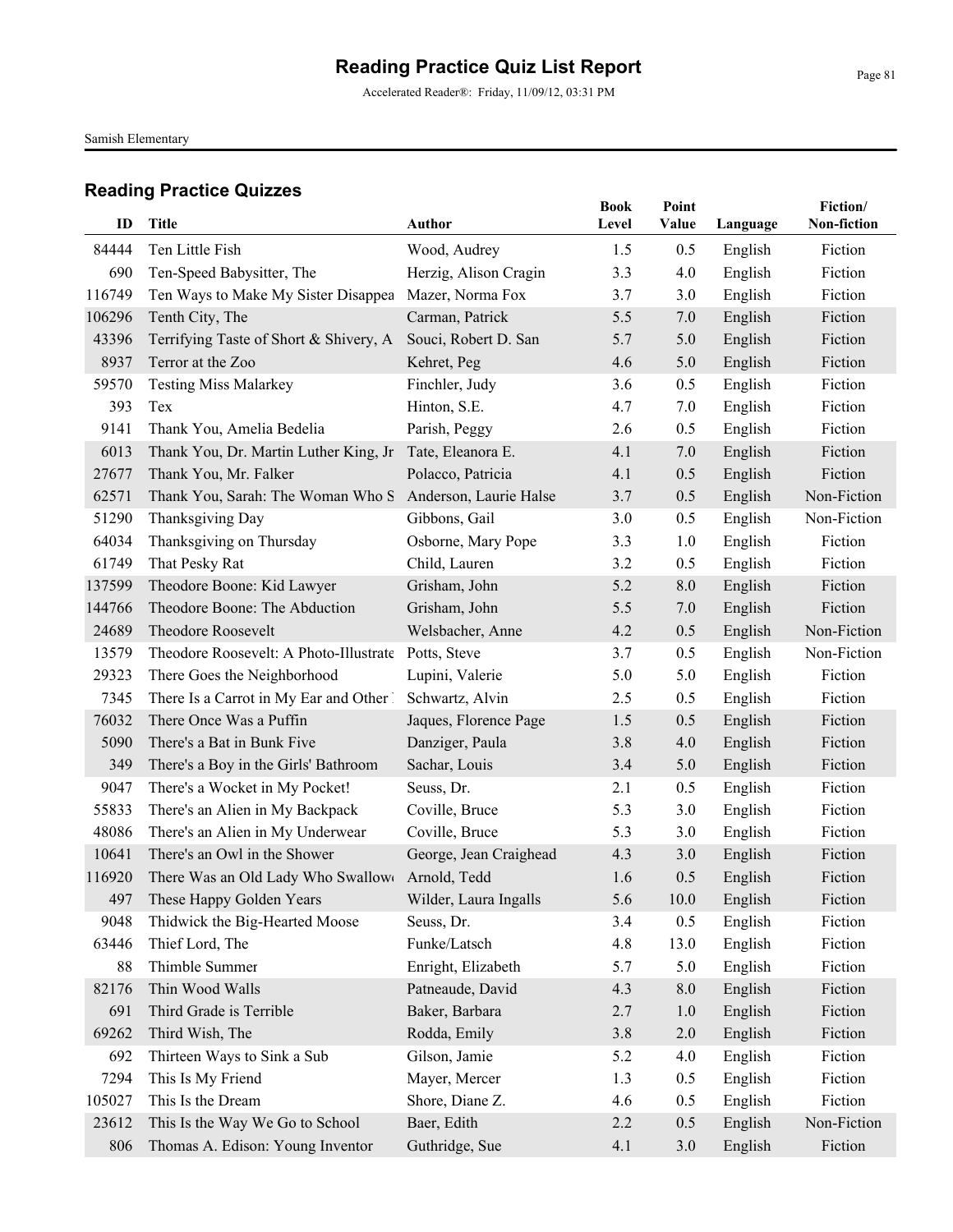Accelerated Reader®: Friday, 11/09/12, 03:31 PM

Samish Elementary

| ID     | <b>Title</b>                                        |                    | <b>Book</b> | Point<br>Value |          | Fiction/<br>Non-fiction |
|--------|-----------------------------------------------------|--------------------|-------------|----------------|----------|-------------------------|
|        |                                                     | <b>Author</b>      | Level       |                | Language |                         |
| 7295   | Thomas and the School Trip                          | Awdry, Rev. W.     | 1.1         | 0.5            | English  | Fiction                 |
| 30954  | Thomas Edison: A Photo-Illustrated Bi Linder, Greg  |                    | 4.0         | 0.5            | English  | Non-Fiction             |
| 29169  | Thomas Jefferson                                    | Welsbacher, Anne   | 4.4         | 0.5            | English  | Non-Fiction             |
| 75939  | Thomas Jefferson                                    | Harness, Cheryl    | 7.0         | 1.0            | English  | Non-Fiction             |
| 13580  | Thomas Jefferson: A Photo-Illustrated               | Usel, T.M.         | 4.6         | 0.5            | English  | Non-Fiction             |
| 9391   | Three Bears, The                                    | Hillert, Margaret  | 0.6         | 0.5            | English  | Fiction                 |
| 7346   | Three by the Sea                                    | Marshall, Edward   | 1.8         | 0.5            | English  | Fiction                 |
| 5495   | Three Ducks Went Wandering                          | Roy, Ron           | 2.8         | 0.5            | English  | Fiction                 |
| 9392   | Three Goats, The                                    | Hillert, Margaret  | 0.6         | 0.5            | English  | Fiction                 |
| 31599  | Three Little Pigs, The                              | Miles, Betty       | 1.3         | 0.5            | English  | Fiction                 |
| 9393   | Three Little Pigs, The                              | Hillert, Margaret  | 0.6         | 0.5            | English  | Fiction                 |
| 30558  | Three Musketeers (Great Illustrated Cla Dumas/Vogel |                    | 5.1         | 2.0            | English  | Fiction                 |
| 48718  | Three Pigs, The                                     | Wiesner, David     | 2.3         | 0.5            | English  | Fiction                 |
| 117605 | Three Snow Bears, The                               | Brett, Jan         | 3.1         | 0.5            | English  | Fiction                 |
| 7347   | Three up a Tree                                     | Marshall, James    | 2.1         | 0.5            | English  | Fiction                 |
| 6344   | Three Wishes                                        | Clifton, Lucille   | 3.3         | 0.5            | English  | Fiction                 |
| 143960 | Throne of Fire, The                                 | Riordan, Rick      | 4.8         | 17.0           | English  | Fiction                 |
| 7296   | Through Moon and Stars and Night Ski                | Turner, Ann        | 2.1         | 0.5            | English  | Fiction                 |
| 36565  | Through My Eyes                                     | Bridges, Ruby      | 5.9         | 2.0            | English  | Non-Fiction             |
| 6014   | Thunder Cake                                        | Polacco, Patricia  | 3.5         | 0.5            | English  | Fiction                 |
| 14850  | Thunder Cave                                        | Smith, Roland      | 4.2         | 9.0            | English  | Fiction                 |
| 78526  | Thunder from the Sea                                | Harlow, Joan Hiatt | 4.2         | 5.0            | English  | Fiction                 |
| 29326  | Thunder Ice                                         | Acheson, Alison    | 4.9         | 5.0            | English  | Fiction                 |
| 29972  | Thunder on the Tennessee                            | Wisler, G. Clifton | 5.3         | 5.0            | English  | Fiction                 |
| 20661  | Thurgood Marshall: Young Justice                    | Dunham, Montrew    | 5.8         | 4.0            | English  | Non-Fiction             |
| 7297   | Tiger is a Scaredy Cat                              | Phillips, Joan     | 0.9         | 0.5            | English  | Fiction                 |
| 45130  | Tiger Rising, The                                   | DiCamillo, Kate    | 4.0         | 3.0            | English  | Fiction                 |
| 31073  | <b>Tigers at Twilight</b>                           | Osborne, Mary Pope | 3.0         | 1.0            | English  | Fiction                 |
| 498    | <b>Tight End</b>                                    | Christopher, Matt  | 4.3         | 4.0            | English  | Fiction                 |
| 6095   | Tikki Tikki Tembo                                   | Mosel, Arlene      | 4.2         | 0.5            | English  | Fiction                 |
| 7348   | Tillie and Mert                                     | Luttrell, Ida      | 2.7         | 0.5            | English  | Fiction                 |
| 7298   | Tim and Jim Take Off                                | Ziefert, Harriet   | 1.6         | 0.5            | English  | Fiction                 |
| 17794  | Time Cat                                            | Alexander, Lloyd   | 4.7         | 5.0            | English  | Fiction                 |
| 58676  | Time for Courage: The Suffragette Dia               | Lasky, Kathryn     | 5.9         | 6.0            | English  | Fiction                 |
| 30559  | Time Machine (Great Illustrated Classi              | Wells/Bogart       | 5.4         | 3.0            | English  | Fiction                 |
| 54881  | Time Stops for No Mouse                             | Hoeye, Michael     | 5.0         | $8.0\,$        | English  | Fiction                 |
| 6015   | Time Tree, The                                      | Richemont, Enid    | 5.1         | $2.0\,$        | English  | Fiction                 |
| 48289  | Timothy Tunny Swallowed a Bunny                     | Grossman, Bill     | 3.6         | 0.5            | English  | Fiction                 |
| 122630 | Tiny on the Farm                                    | Meister, Cari      | 1.3         | 0.5            | English  | Fiction                 |
| 114711 | Titan's Curse, The                                  | Riordan, Rick      | 4.2         | 10.0           | English  | Fiction                 |
| 109868 | To Be a King                                        | Lasky, Kathryn     | 5.3         | 6.0            | English  | Fiction                 |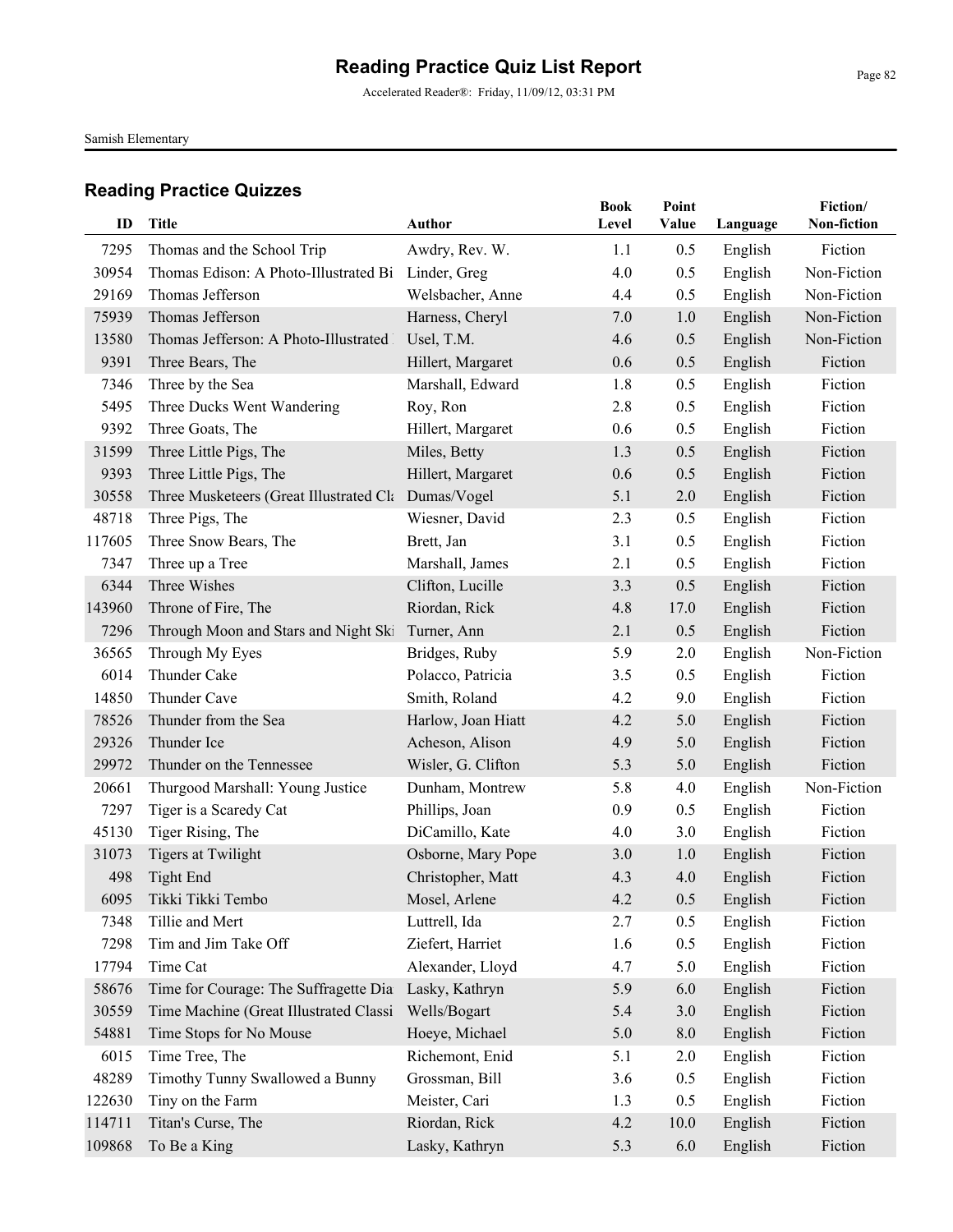Accelerated Reader®: Friday, 11/09/12, 03:31 PM

Samish Elementary

| ID     | <b>Title</b>                             | <b>Author</b>             | <b>Book</b><br>Level | Point<br>Value | Language | Fiction/<br>Non-fiction |
|--------|------------------------------------------|---------------------------|----------------------|----------------|----------|-------------------------|
| 110718 | To Dance: A Ballerina's Graphic Novel    | Siegel, Siena Cherson     | 3.8                  | 0.5            | English  | Non-Fiction             |
| 6345   | To the Top                               | Kramer, S.A.              | 4.2                  | 0.5            | English  | Non-Fiction             |
| 59496  | Togo                                     | Blake, Robert J.          | 3.8                  | 0.5            | English  | Fiction                 |
| 29971  | <b>Toliver's Secret</b>                  | Brady, Esther Wood        | 4.7                  | 4.0            | English  | Fiction                 |
| 13715  | Tom Jefferson: Third President of the U  | Monsell, Helen Albee      | 3.8                  | 3.0            | English  | Non-Fiction             |
| 89     | Tom's Midnight Garden                    | Pearce, A. Philippa       | 6.1                  | 9.0            | English  | Fiction                 |
| 246    | Tombs of Atuan, The                      | LeGuin, Ursula K.         | 5.9                  | 7.0            | English  | Fiction                 |
| 31065  | Tonight on the Titanic                   | Osborne, Mary Pope        | 3.1                  | 1.0            | English  | Fiction                 |
| 51868  | Too Many Aliens                          | Coville, Bruce            | 5.5                  | 4.0            | English  | Fiction                 |
| 19906  | Too Many Ponies                          | Betancourt, Jeanne        | 3.8                  | 1.0            | English  | Fiction                 |
| 10693  | <b>Tooter Pepperday</b>                  | Spinelli, Jerry           | 2.9                  | 1.0            | English  | Fiction                 |
| 195    | Toothpaste Millionaire, The              | Merrill, Jean             | 5.0                  | 3.0            | English  | Fiction                 |
| 196    | Top Secret                               | Gardiner, John Reynolds   | 4.0                  | 2.0            | English  | Fiction                 |
| 11397  | Tops and Bottoms                         | Stevens, Janet            | 3.2                  | 0.5            | English  | Fiction                 |
| 145510 | Torn                                     | Haddix, Margaret Peterson | 5.0                  | 9.0            | English  | Fiction                 |
| 10547  | Tortoise and the Hare, The               | Stevens, Janet            | 3.3                  | 0.5            | English  | Fiction                 |
| 44057  | Tortoise and the Jackrabbit, The         | Lowell, Susan             | 3.1                  | 0.5            | English  | Fiction                 |
| 18647  | Tortoise Brings the Mail                 | Lillegard, Dee            | 2.8                  | 0.5            | English  | Fiction                 |
| 45132  | Touching Spirit Bear                     | Mikaelsen, Ben            | 5.3                  | 9.0            | English  | Fiction                 |
| 694    | Tough-Luck Karen                         | Hurwitz, Johanna          | 4.8                  | 4.0            | English  | Fiction                 |
| 693    | Tough to Tackle                          | Christopher, Matt         | 4.2                  | 2.0            | English  | Fiction                 |
| 5443   | Tough Winter, The                        | Lawson, Robert            | 6.2                  | 4.0            | English  | Fiction                 |
| 11398  | Town Mouse, Country Mouse                | Brett, Jan                | 4.0                  | 0.5            | English  | Fiction                 |
| 87483  | Traction Man Is Here!                    | Grey, Mini                | 3.6                  | 0.5            | English  | Fiction                 |
| 63101  | Trail of the Jedi, The                   | Watson, Jude              | 4.6                  | 3.0            | English  | Fiction                 |
| 18896  | Trains                                   | Gibbons, Gail             | 2.2                  | 0.5            | English  | Non-Fiction             |
| 20142  | Transall Saga, The                       | Paulsen, Gary             | 4.3                  | 8.0            | English  | Fiction                 |
| 5091   | Trapped in Death Cave                    | Wallace, Bill             | 4.2                  | 5.0            | English  | Fiction                 |
| 80501  | <b>Travel Team</b>                       | Lupica, Mike              | 5.4                  | 11.0           | English  | Fiction                 |
| 522    | Treasure Island                          | Stevenson, Robert Louis   | 8.3                  | 12.0           | English  | Fiction                 |
| 30560  | Treasure Island (Great Illustrated Class | Stevenson/Laiken          | 5.5                  | 2.0            | English  | Fiction                 |
| 9898   | Treasure of Alpheus Winterborn, The      | Bellairs, John            | 5.2                  | 7.0            | English  | Fiction                 |
| 7398   | Treasure of the Lost Lagoon, The         | Hayes, Geoffrey           | 3.0                  | 0.5            | English  | Fiction                 |
| 78027  | Tree Girl                                | Mikaelsen, Ben            | 5.7                  | 6.0            | English  | Fiction                 |
| 5314   | Tree House Mystery                       | Warner, Gertrude Chandle  | 3.3                  | $2.0$          | English  | Fiction                 |
| 5092   | Tree of Freedom                          | Caudill, Rebecca          | 6.1                  | 10.0           | English  | Fiction                 |
| 44249  | Treeful of Pigs, A                       | Lobel, Arnold             | 3.4                  | 0.5            | English  | Fiction                 |
| 57069  | Trees Kneel at Christmas, The            | Lovelace, Maud Hart       | 4.4                  | 3.0            | English  | Fiction                 |
| 24439  | Trees (Rourke Guide to State Symbols)    | Cooper, Jason             | 5.7                  | 1.0            | English  | Non-Fiction             |
| 18323  | Trek, The                                | Jonas, Ann                | 1.5                  | 0.5            | English  | Fiction                 |
| 6846   | <b>Tricky Business</b>                   | Dixon, Franklin W.        | 4.9                  | 4.0            | English  | Fiction                 |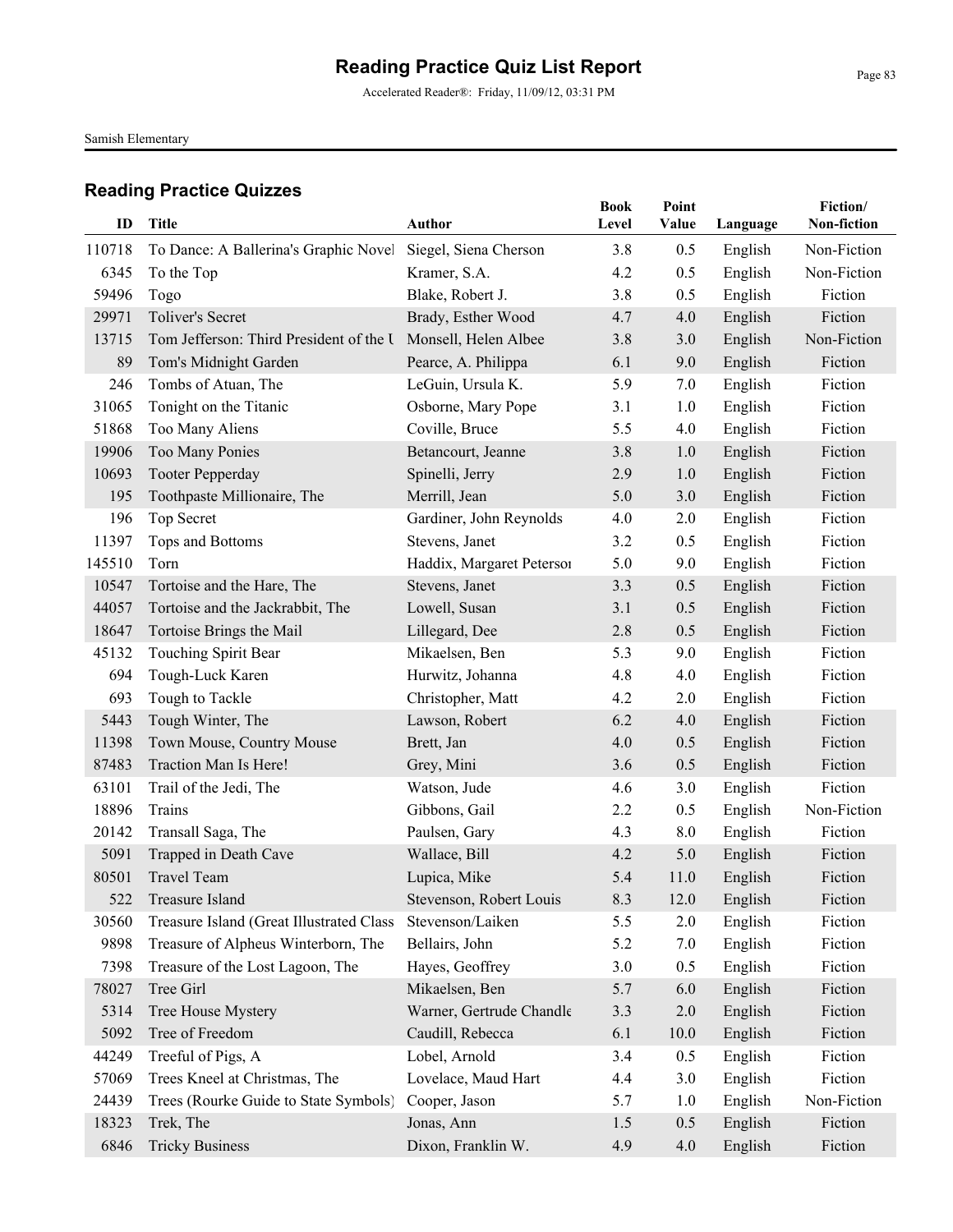Accelerated Reader®: Friday, 11/09/12, 03:31 PM

Samish Elementary

| ID     | <b>Title</b>                           | <b>Author</b>         | <b>Book</b><br>Level | Point<br>Value | Language | Fiction/<br>Non-fiction |
|--------|----------------------------------------|-----------------------|----------------------|----------------|----------|-------------------------|
| 68454  | Trip to the Zoo, A                     | Wallace, Karen        | 2.4                  | 0.5            | English  | Non-Fiction             |
| 45717  | Tris's Book                            | Pierce, Tamora        | 5.5                  | 9.0            | English  | Fiction                 |
| 78855  | <b>Troll Fell</b>                      | Langrish, Katherine   | 4.5                  | 9.0            | English  | Fiction                 |
| 36568  | Trolls, The                            | Horvath, Polly        | 5.4                  | 5.0            | English  | Fiction                 |
| 113356 | Trouble According to Humphrey          | Birney, Betty G.      | 4.3                  | 5.0            | English  | Fiction                 |
| 58692  | Trouble at Betts Pets                  | Easton, Kelly         | 4.0                  | 3.0            | English  | Fiction                 |
| 197    | Trouble for Lucy                       | Stevens, Carla        | 3.8                  | 1.0            | English  | Fiction                 |
| 7595   | Trouble with Trolls                    | Brett, Jan            | 3.1                  | 0.5            | English  | Fiction                 |
| 198    | Trouble With Tuck, The                 | Taylor, Theodore      | 5.5                  | 4.0            | English  | Fiction                 |
| 24914  | <b>Truck Trouble</b>                   | Royston, Angela       | 2.3                  | 0.5            | English  | Non-Fiction             |
| 5093   | True Confessions of Charlotte Doyle, T | Avi                   | 5.3                  | 8.0            | English  | Fiction                 |
| 143703 | True (Sort Of)                         | Hannigan, Katherine   | 3.4                  | 6.0            | English  | Fiction                 |
| 9585   | True Story of Pocahontas, The          | Penner, Lucille Recht | 2.7                  | 0.5            | English  | Non-Fiction             |
| 9506   | True Story of the 3 Little Pigs, The   | Scieszka, Jon         | 3.0                  | 0.5            | English  | Fiction                 |
| 90     | Trumpet of the Swan, The               | White, E.B.           | 4.9                  | 6.0            | English  | Fiction                 |
| 142    | Trumpeter of Krakow, The               | Kelly, Eric           | 7.1                  | 10.0           | English  | Fiction                 |
| 53509  | Truth About Bats, The                  | Cole/Moore            | 3.7                  | 1.0            | English  | Fiction                 |
| 126430 | Truth About Horses, Friends, & My Lit  | Gibson, Sarah P.      | 5.6                  | 6.0            | English  | Fiction                 |
| 247    | <b>Tuck Everlasting</b>                | Babbitt, Natalie      | 5.0                  | 4.0            | English  | Fiction                 |
| 248    | Tucker's Countryside                   | Selden, George        | 4.9                  | 5.0            | English  | Fiction                 |
| 32262  | Tucket's Gold                          | Paulsen, Gary         | 5.2                  | 3.0            | English  | Fiction                 |
| 44730  | Tucket's Home                          | Paulsen, Gary         | 5.2                  | 2.0            | English  | Fiction                 |
| 14146  | Tucket's Ride                          | Paulsen, Gary         | 4.8                  | 3.0            | English  | Fiction                 |
| 120835 | Tunnels                                | Gordon, Roderick      | 7.0                  | 20.0           | English  | Fiction                 |
| 6096   | Turkey for Thanksgiving, A             | Bunting, Eve          | 2.5                  | 0.5            | English  | Fiction                 |
| 20623  | Turkey That Ate My Father, The         | Marney, Dean          | 3.4                  | 3.0            | English  | Fiction                 |
| 89242  | Turkeys Together                       | Wallace, Carol        | 1.9                  | 0.5            | English  | Fiction                 |
| 24652  | Turning Points in the Civil War        | Wade, Linda R.        | 5.2                  | 1.0            | English  | Non-Fiction             |
| 71107  | Turtle and Snake's Day at the Beach    | Spohn, Kate           | 1.2                  | 0.5            | English  | Fiction                 |
| 137063 | Turtle in Paradise                     | Holm, Jennifer L.     | 3.7                  | 4.0            | English  | Fiction                 |
| 27759  | Turtles (Popular Pet Care)             | Hansen, Ann Larkin    | 4.7                  | 0.5            | English  | Non-Fiction             |
| 15076  | Tut, Tut                               | Scieszka, Jon         | 4.2                  | 2.0            | English  | Fiction                 |
| 199    | TV Kid, The                            | Byars, Betsy          | 4.3                  | 3.0            | English  | Fiction                 |
| 200    | Twenty and Ten                         | Bishop, Claire        | 4.0                  | 2.0            | English  | Fiction                 |
| 91     | Twenty-One Balloons, The               | DuBois, William Pene  | 6.8                  | 6.0            | English  | Fiction                 |
| 6016   | Twenty Ways to Lose Your Best Friend   | Singer, Marilyn       | 3.3                  | $2.0$          | English  | Fiction                 |
| 7245   | Twinkle, Twinkle, Little Bug           | Ross, Katharine       | 1.9                  | 0.5            | English  | Fiction                 |
| 29518  | Twister                                | Beard, Darleen Bailey | 2.5                  | 0.5            | English  | Fiction                 |
| 47830  | Twister on Tuesday                     | Osborne, Mary Pope    | 3.2                  | 1.0            | English  | Fiction                 |
| 53512  | <b>Twister Trouble</b>                 | Cole/Schreiber        | 3.9                  | 1.0            | English  | Fiction                 |
| 45917  | Twisters!                              | Hayden, Kate          | 3.6                  | 0.5            | English  | Non-Fiction             |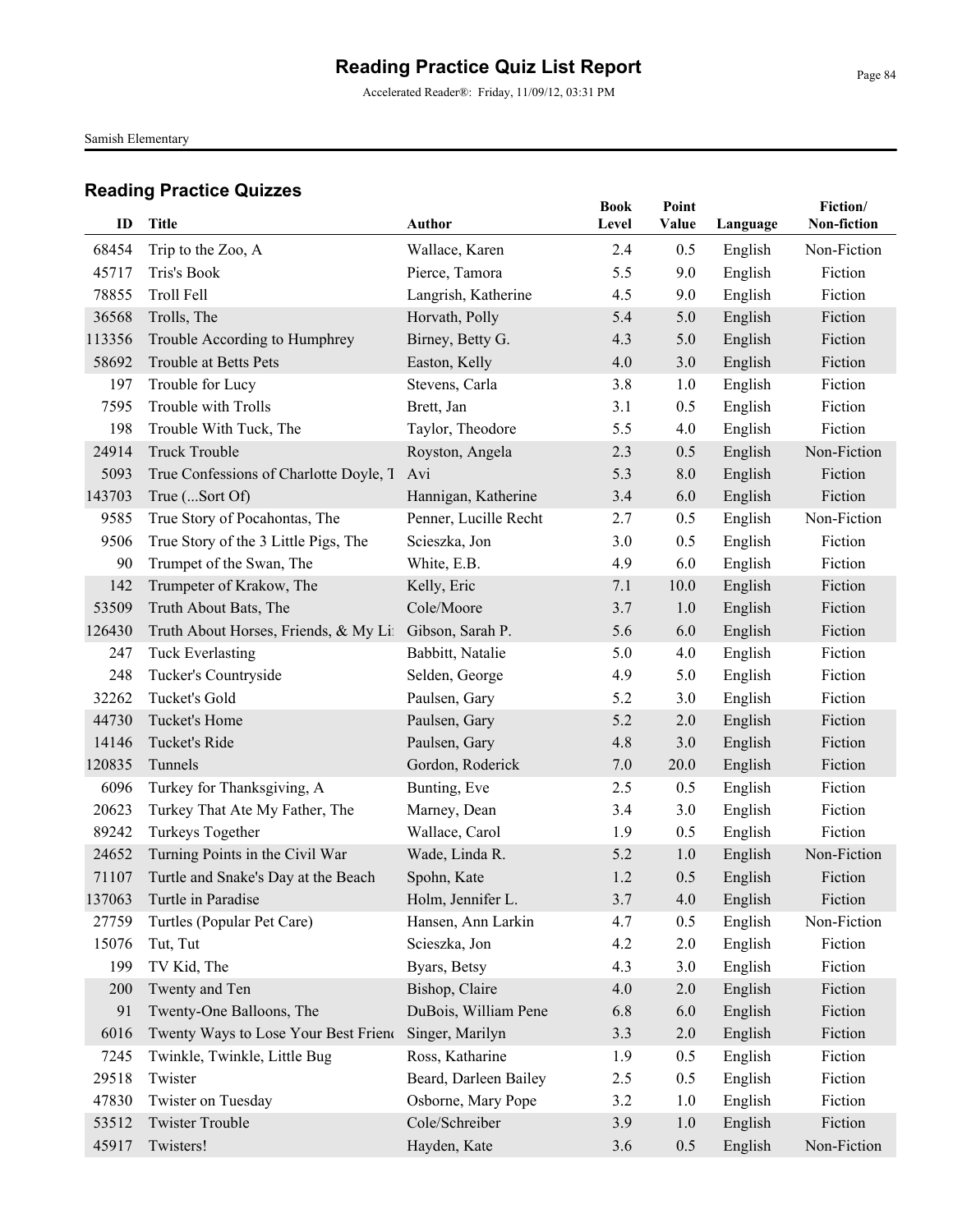Accelerated Reader®: Friday, 11/09/12, 03:31 PM

Samish Elementary

| ID     | <b>Title</b>                          | <b>Author</b>       | <b>Book</b><br>Level | Point<br>Value | Language           | Fiction/<br>Non-fiction |
|--------|---------------------------------------|---------------------|----------------------|----------------|--------------------|-------------------------|
| 9297   | Twits, The                            | Dahl, Roald         | 4.4                  | 1.0            |                    | Fiction                 |
| 117634 | Two-Minute Drill                      | Lupica, Mike        | 5.1                  | 4.0            | English<br>English | Fiction                 |
| 41532  | Two Mountains: An Aztec Legend, The   | Kimmel, Eric A.     | 4.0                  | 0.5            | English            | Fiction                 |
| 47670  | Two Princesses of Bamarre, The        | Levine, Gail Carson | 4.5                  | 8.0            | English            | Fiction                 |
| 5295   | Two Towers, The                       | Tolkien, J.R.R.     | 6.3                  | 23.0           | English            | Fiction                 |
| 296    | Two Under Par                         | Henkes, Kevin       | 4.7                  | 3.0            | English            | Fiction                 |
| 10694  | Ty Cobb: Bad Boy of Baseball          | Kramer, S.A.        | 3.8                  | 1.0            | English            | Non-Fiction             |
| 13539  | U.S. Army Rangers                     | Koons, James        | 5.2                  | 0.5            | English            | Non-Fiction             |
| 4576   | U.S. Army Special Operations          | Green, Michael      | 5.5                  | 0.5            | English            | Non-Fiction             |
| 13540  | U.S. Navy Seals                       | Streissguth, Tom    | 5.8                  | 0.5            | English            | Non-Fiction             |
| 42596  | <b>UFOs</b>                           | Coville, Bruce      | 5.4                  | 8.0            | English            | Fiction                 |
| 86097  | Uglies                                | Westerfeld, Scott   | 5.2                  | 13.0           | English            | Fiction                 |
| 65244  | Ugly Princess and the Wise Fool, The  | Gray, Margaret      | 6.0                  | 4.0            | English            | Fiction                 |
| 42317  | Ulysses S. Grant                      | Welsbacher, Anne    | 5.2                  | 0.5            | English            | Non-Fiction             |
| 54977  | Uncertain Path, The                   | Watson, Jude        | 4.6                  | 4.0            | English            | Fiction                 |
| 7399   | Uncle Elephant                        | Lobel, Arnold       | 2.6                  | 0.5            | English            | Fiction                 |
| 122589 | Underneath, The                       | Appelt, Kathi       | 5.2                  | 9.0            | English            | Fiction                 |
| 92     | <b>Understood Betsy</b>               | Fisher, Dorothy     | 5.9                  | 8.0            | English            | Fiction                 |
| 105095 | Underworld                            | Watson, Jude        | 4.7                  | 4.0            | English            | Fiction                 |
| 78926  | Unicorn, The                          | Rodda, Emily        | 3.8                  | 2.0            | English            | Fiction                 |
| 24064  | United States Air Force, The          | Green, Michael      | 4.8                  | 0.5            | English            | Non-Fiction             |
| 24065  | United States Army, The               | Green, Michael      | 5.5                  | 0.5            | English            | Non-Fiction             |
| 4577   | United States Coast Guard, The        | Green, Michael      | 5.4                  | 0.5            | English            | Non-Fiction             |
| 24066  | United States Marine Corps, The       | Green, Michael      | 5.7                  | 1.0            | English            | Non-Fiction             |
| 24067  | United States Navy, The               | Green, Michael      | 5.1                  | 0.5            | English            | Non-Fiction             |
| 62762  | United Tates of America               | Danziger, Paula     | 4.4                  | 4.0            | English            | Fiction                 |
| 77275  | Unwilling Umpire, The                 | Roy, Ron            | 3.5                  | 1.0            | English            | Fiction                 |
| 249    | Up a Road Slowly                      | Hunt, Irene         | 6.6                  | 8.0            | English            | Fiction                 |
| 5047   | Up From Jericho Tel                   | Konigsburg, E.L.    | 5.7                  | 7.0            | English            | Fiction                 |
|        | 7400 Up North in Winter               | Hartley, Deborah    | 3.1                  | 0.5            | English            | Fiction                 |
| 394    | Upon the Head of the Goat             | Siegal, Aranka      | 5.5                  | 10.0           | English            | Non-Fiction             |
| 143    | Upstairs Room, The                    | Reiss, Johanna      | 2.9                  | 6.0            | English            | Fiction                 |
| 5912   | Urban Roosts: Where Birds Nest in the | Bash, Barbara       | 5.6                  | 0.5            | English            | Non-Fiction             |
| 20050  | Vacation Under the Volcano            | Osborne, Mary Pope  | 3.3                  | 1.0            | English            | Fiction                 |
| 51296  | Valentine's Day                       | Gibbons, Gail       | 3.1                  | 0.5            | English            | Non-Fiction             |
| 50168  | Valley of the Moon: The Diary of Mari | Garland, Sherry     | 6.2                  | 6.0            | English            | Fiction                 |
| 80082  | Vampire's Vacation, The               | Roy, Ron            | 3.5                  | 1.0            | English            | Fiction                 |
| 5444   | Vampires Don't Wear Polka Dots        | Dadey, Debbie       | 3.8                  | 1.0            | English            | Fiction                 |
| 119073 | Velma Gratch & the Way Cool Butterfl  | Madison, Alan       | 4.1                  | 0.5            | English            | Fiction                 |
| 695    | Velveteen Rabbit, The                 | Williams, Margery   | 4.9                  | 1.0            | English            | Fiction                 |
| 14443  | Verdi                                 | Cannon, Janell      | 3.4                  | 0.5            | English            | Fiction                 |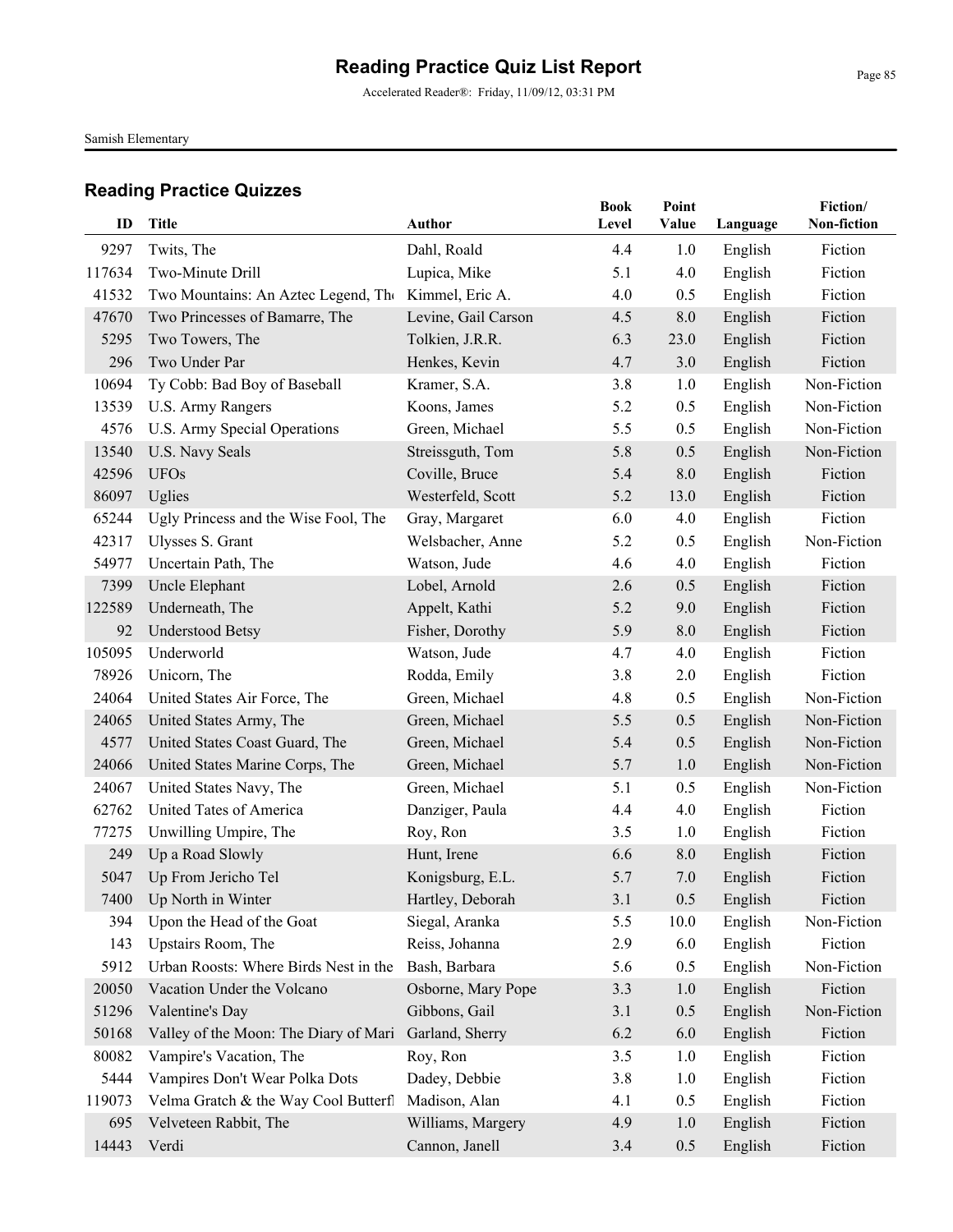Accelerated Reader®: Friday, 11/09/12, 03:31 PM

Samish Elementary

| ID     | <b>Title</b>                                            | <b>Author</b>        | <b>Book</b><br>Level | Point<br>Value | Language | Fiction/<br>Non-fiction |
|--------|---------------------------------------------------------|----------------------|----------------------|----------------|----------|-------------------------|
| 297    | Veronica Ganz                                           | Sachs, Marilyn       | 4.9                  | 4.0            | English  | Fiction                 |
| 36015  | Very Busy Spider, The                                   | Carle, Eric          | 1.3                  | 0.5            | English  | Fiction                 |
| 34578  | Very Clumsy Click Beetle, The                           | Carle, Eric          | 2.8                  | 0.5            | English  | Fiction                 |
| 5496   | Very Hungry Caterpillar, The                            | Carle, Eric          | 2.9                  | 0.5            | English  | Fiction                 |
| 68519  | Very Important Day, A                                   | Herold, Maggie Rugg  | 3.5                  | 0.5            | English  | Fiction                 |
| 13776  | Very Lonely Firefly, The                                | Carle, Eric          | 2.4                  | 0.5            | English  | Fiction                 |
| 36523  | Very Quiet Cricket, The                                 | Carle, Eric          | 3.0                  | 0.5            | English  | Fiction                 |
| 54693  | Victoria: May Blossom of Britannia                      | Kirwan, Anna         | 6.2                  | 6.0            | English  | Fiction                 |
| 15098  | View from Saturday, The                                 | Konigsburg, E.L.     | 5.9                  | 7.0            | English  | Fiction                 |
| 59610  | Viking It and Liking It                                 | Scieszka, Jon        | 3.9                  | 1.0            | English  | Fiction                 |
| 44534  | Viking News (The History News), The                     | Wright, Rachel       | 6.2                  | 1.0            | English  | Non-Fiction             |
| 24935  | Viking Ships at Sunrise                                 | Osborne, Mary Pope   | 3.3                  | 1.0            | English  | Fiction                 |
| 48687  | Vile Village, The                                       | Snicket, Lemony      | 6.7                  | 7.0            | English  | Fiction                 |
| 6487   | Village of Blue Stone, The                              | Trimble, Stephen     | 6.0                  | 1.0            | English  | Non-Fiction             |
| 25236  | Virtual War                                             | Skurzynski, Gloria   | 5.0                  | 6.0            | English  | Fiction                 |
| 29485  | Virtually Perfect                                       | Gutman, Dan          | 4.1                  | 3.0            | English  | Fiction                 |
| 18996  | Visitor, The                                            | Applegate, K.A.      | 3.7                  | 4.0            | English  | Fiction                 |
| 78566  | Voice That Challenged a Nation: M. A1 Freedman, Russell |                      | 8.2                  | 3.0            | English  | Non-Fiction             |
| 20299  | Volcano Disaster, The                                   | Kehret, Peg          | 5.1                  | 3.0            | English  | Fiction                 |
| 649    | Voyage of the "Dawn Treader", The                       | Lewis, C.S.          | 5.9                  | 9.0            | English  | Fiction                 |
| 64960  | Voyage of the Dolphin                                   | Morris, Gilbert      | 4.6                  | 6.0            | English  | Fiction                 |
| 5094   | Voyage of the Frog, The                                 | Paulsen, Gary        | 6.0                  | 5.0            | English  | Fiction                 |
| 25892  | Voyage on the Great Titanic: The Diary                  | White, Ellen Emerson | 6.5                  | 5.0            | English  | Fiction                 |
| 93     | Voyages of Doctor Dolittle, The                         | Lofting, Hugh        | 5.7                  | 11.0           | English  | Fiction                 |
| 10695  | Wacky Jacks                                             | Adler, David A.      | 4.3                  | 1.0            | English  | Fiction                 |
| 27476  | Wagon Wheels                                            | Brenner, Barbara     | 2.6                  | 0.5            | English  | Fiction                 |
| 596    | Wait Till Helen Comes                                   | Hahn, Mary Downing   | 4.6                  | 5.0            | English  | Fiction                 |
| 10696  | Waiting for the Whales                                  | McFarlane, Sheryl    | 4.7                  | 0.5            | English  | Fiction                 |
| 7246   | Wake Up, Sun                                            | Harrison, David      | 1.2                  | 0.5            | English  | Fiction                 |
|        | 5296 Walk in Wolf Wood, A                               | Stewart, Mary        | 5.4                  | 6.0            | English  | Fiction                 |
| 10299  | Walk Two Moons                                          | Creech, Sharon       | 4.9                  | 9.0            | English  | Fiction                 |
| 117633 | Wall: Growing up Behind the Iron Curt                   | Sís, Peter           | 5.2                  | 1.0            | English  | Non-Fiction             |
| 32248  | Wall, The                                               | Bunting, Eve         | 2.4                  | 0.5            | English  | Fiction                 |
| 16648  | Walt Disney: Young Movie Maker                          | Hammontree, Marie    | 3.8                  | 3.0            | English  | Non-Fiction             |
| 12484  | Wanda's Roses                                           | Brisson, Pat         | 3.8                  | 0.5            | English  | Fiction                 |
| 36678  | Wanderer, The                                           | Creech, Sharon       | 5.2                  | 6.0            | English  | Fiction                 |
| 32495  | Wanted Dead or Alive: The True Story                    | McGovern, Ann        | 3.8                  | 1.0            | English  | Non-Fiction             |
| 5095   | WantedMud Blossom                                       | Byars, Betsy         | 4.2                  | 4.0            | English  | Fiction                 |
| 30505  | War of Jenkins' Ear, The                                | Morpurgo, Michael    | 5.0                  | 7.0            | English  | Fiction                 |
| 126403 | War of the Ember, The                                   | Lasky, Kathryn       | 5.5                  | 7.0            | English  | Fiction                 |
| 298    | War With Grandpa, The                                   | Smith, Robert Kimmel | 3.9                  | 3.0            | English  | Fiction                 |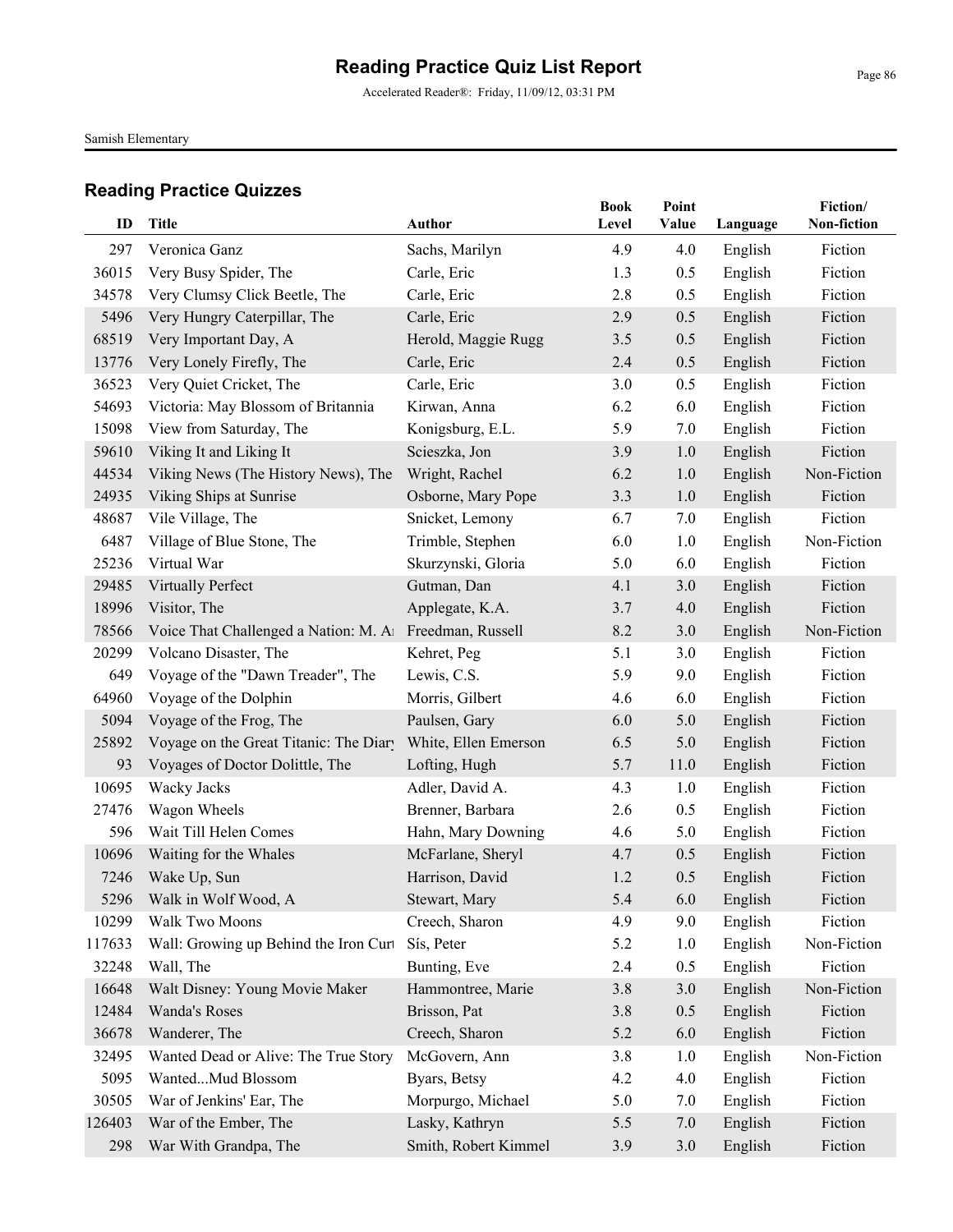Accelerated Reader®: Friday, 11/09/12, 03:31 PM

Samish Elementary

| ID     | <b>Title</b>                           | <b>Author</b>            | <b>Book</b><br>Level | Point<br>Value | Language | Fiction/<br>Non-fiction |
|--------|----------------------------------------|--------------------------|----------------------|----------------|----------|-------------------------|
| 18998  | Warning, The                           | Applegate, K.A.          | 3.9                  | 4.0            | English  | Fiction                 |
| 2023   | Washington Facts and Symbols           | McAuliffe, Emily         | 3.8                  | 0.5            | English  | Non-Fiction             |
| 26235  | Washington (Hello U.S.A.)              | Powell, E.S.             | 6.8                  | 1.0            | English  | Non-Fiction             |
| 56550  | Washington: The Evergreen State        | Barenblat, Rachel        | 8.6                  | 2.0            | English  | Non-Fiction             |
| 7349   | Watch Out, Ronald Morgan!              | Giff, Patricia Reilly    | 2.4                  | 0.5            | English  | Fiction                 |
| 10550  | Watch the Stars Come Out               | Levinson, Riki           | 2.6                  | 0.5            | English  | Fiction                 |
| 86809  | Watch Your Whiskers, Stilton!          | Stilton, Geronimo        | 3.2                  | 1.0            | English  | Fiction                 |
| 395    | Water Sky                              | George, Jean Craighead   | 4.7                  | 7.0            | English  | Fiction                 |
| 102515 | Water Sprites, The                     | Rodda, Emily             | 4.7                  | 2.0            | English  | Fiction                 |
| 74540  | Waterless Mountain                     | Armer, Laura Adams       | 5.6                  | 8.0            | English  | Fiction                 |
| 6017   | Waterman's Boy (Trouble at Marsh Ha    | Sharpe, Susan            | 4.6                  | 4.0            | English  | Fiction                 |
| 11552  | Watsons Go to Birmingham-1963, The     | Curtis, Christopher Paul | 5.0                  | 8.0            | English  | Fiction                 |
| 59072  | Way of the Apprentice, The             | Watson, Jude             | 4.8                  | 4.0            | English  | Fiction                 |
| 58693  | We Are Patriots: Hope's Revolutionary  | Gregory, Kristiana       | 4.4                  | 2.0            | English  | Fiction                 |
| 51687  | We Share Everything!                   | Munsch, Robert N.        | 2.4                  | 0.5            | English  | Fiction                 |
| 24667  | Weapons of World War II                | Taylor, Mike             | 6.6                  | 1.0            | English  | Non-Fiction             |
| 5297   | Weasel                                 | DeFelice, Cynthia        | 5.0                  | 4.0            | English  | Fiction                 |
| 114653 | Wednesday Wars, The                    | Schmidt, Gary D.         | 5.9                  | 12.0           | English  | Fiction                 |
| 63085  | Week in the Woods, A                   | Clements, Andrew         | 5.5                  | 7.0            | English  | Fiction                 |
| 32750  | Welcome Comfort                        | Polacco, Patricia        | 4.5                  | 0.5            | English  | Fiction                 |
| 43634  | Wemberly Worried                       | Henkes, Kevin            | 2.7                  | 0.5            | English  | Fiction                 |
| 10697  | Werewolves Don't Go to Summer Cam      | Dadey/Jones              | 3.8                  | 1.0            | English  | Fiction                 |
| 29941  | Weslandia                              | Fleischman, Paul         | 4.8                  | 0.5            | English  | Fiction                 |
| 5096   | West from Home                         | Wilder, Laura Ingalls    | 5.7                  | 4.0            | English  | Non-Fiction             |
| 18799  | West to a Land of Plenty: The Diary of | Murphy, Jim              | 5.2                  | 6.0            | English  | Fiction                 |
| 144    | Westing Game, The                      | Raskin, Ellen            | 5.3                  | 8.0            | English  | Fiction                 |
| 396    | Westmark                               | Alexander, Lloyd         | 5.3                  | 6.0            | English  | Fiction                 |
| 50170  | Westward to Home: Joshua's Diary       | Hermes, Patricia         | 3.1                  | 1.0            | English  | Fiction                 |
| 51297  | Whales                                 | Gibbons, Gail            | 4.0                  | 0.5            | English  | Non-Fiction             |
| 86253  | Whales on Stilts!                      | Anderson, M.T.           | 4.6                  | $3.0$          | English  | Fiction                 |
| 6383   | Whales: The Gentle Giants              | Milton, Joyce            | 2.8                  | 0.5            | English  | Non-Fiction             |
| 696    | What a Catch!                          | Hughes, Dean             | 3.8                  | 2.0            | English  | Fiction                 |
| 49867  | What Do You Do When Something Wa       | Jenkins, Steve           | 4.0                  | 0.5            | English  | Non-Fiction             |
| 6346   | What Eric Knew                         | Howe, James              | 3.9                  | 3.0            | English  | Fiction                 |
| 71393  | What Game Shall We Play?               | Hutchins, Pat            | 2.1                  | 0.5            | English  | Fiction                 |
| 5698   | What Happened at Midnight              | Dixon, Franklin W.       | 5.8                  | 5.0            | English  | Fiction                 |
| 10891  | What Hearts                            | Brooks, Bruce            | 6.1                  | 6.0            | English  | Fiction                 |
| 13834  | What Makes Day and Night               | Branley, Franklyn M.     | 2.8                  | 0.5            | English  | Non-Fiction             |
| 6488   | What's Cooking, Jenny Archer?          | Conford, Ellen           | 3.2                  | 1.0            | English  | Fiction                 |
| 5445   | What's the Big Idea, Ben Franklin?     | Fritz, Jean              | 5.5                  | 1.0            | English  | Non-Fiction             |
| 299    | What's the Matter with Herbie Jones?   | Kline, Suzy              | 3.3                  | 2.0            | English  | Fiction                 |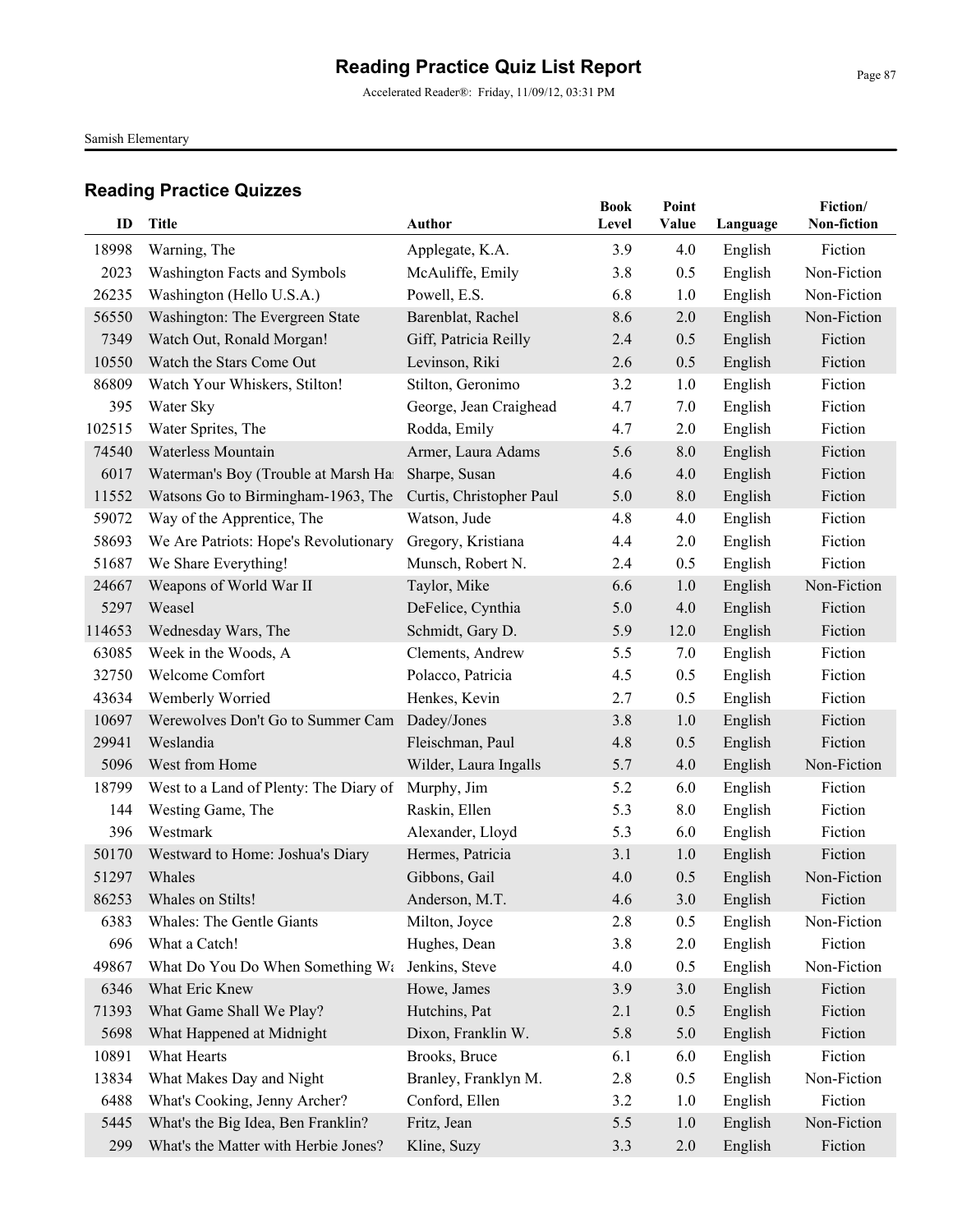Accelerated Reader®: Friday, 11/09/12, 03:31 PM

Samish Elementary

| ID           | <b>Title</b>                                             | <b>Author</b>        | <b>Book</b><br>Level | Point<br>Value | Language | Fiction/<br>Non-fiction |
|--------------|----------------------------------------------------------|----------------------|----------------------|----------------|----------|-------------------------|
|              |                                                          |                      |                      |                |          |                         |
| 58866        | What the Dinosaurs Saw                                   | Schlein, Miriam      | 2.5<br>5.1           | 0.5            | English  | Fiction<br>Fiction      |
| 63671        | What Would Joey Do?                                      | Gantos, Jack         |                      | 8.0            | English  |                         |
| 94<br>116280 | Wheel on the School, The<br>When a Monster Is Born       | DeJong, Meindert     | 4.7                  | 10.0           | English  | Fiction<br>Fiction      |
| 5497         |                                                          | Taylor, Sean         | 4.0                  | 0.5            | English  | Fiction                 |
| 87623        | When Bluebell Sang<br>When Charlie McButton Lost Power   | Ernst, Lisa Campbell | 3.5                  | 0.5<br>0.5     | English  | Fiction                 |
| 5048         | When Grandfather's ParrotCourt                           | Collins, Suzanne     | 3.8<br>4.4           |                | English  | Fiction                 |
| 18846        | When Hitler Stole Pink Rabbit                            | Allen, Linda         | 5.7                  | 1.0            | English  | Fiction                 |
|              |                                                          | Kerr, Judith         |                      | 9.0            | English  | Fiction                 |
| 7247         | When I Get Bigger                                        | Mayer, Mercer        | 2.2                  | 0.5            | English  |                         |
| 5498         | When I Was Young in the Mountains                        | Rylant, Cynthia      | 3.6                  | 0.5            | English  | Fiction                 |
| 44966        | When Mules Flew on Magnolia Street                       | Johnson, Angela      | 4.6                  | 2.0            | English  | Fiction                 |
| 29508        | When Sophie Gets Angry--Really, Rea                      | Bang, Molly          | 1.4                  | 0.5            | English  | Fiction                 |
| 54858        | When the Circus Came to Town                             | Yep, Laurence        | 4.0                  | 3.0            | English  | Fiction                 |
| 9298         | When the Giants Came to Town                             | Leonard, Marcia      | 3.6                  | 0.5            | English  | Fiction                 |
| 11746        | When the Tripods Came                                    | Christopher, John    | 5.2                  | 5.0            | English  | Fiction                 |
| 41889        | When the TV Broke                                        | Ziefert, Harriet     | 1.3                  | 0.5            | English  | Fiction                 |
| 7248         | When Will I Read?                                        | Cohen, Miriam        | 2.3                  | 0.5            | English  | Fiction                 |
| 18648        | When Will It Be Spring?                                  | Walters, Catherine   | 2.4                  | 0.5            | English  | Fiction                 |
| 17648        | When Will This Cruel War Be Over? T                      | Denenberg, Barry     | 6.6                  | 3.0            | English  | Fiction                 |
| 131144       | When You Reach Me                                        | Stead, Rebecca       | 4.5                  | 6.0            | English  | Fiction                 |
| 5446         | Where do you Think You're GoingCc Fritz, Jean            |                      | 5.8                  | 2.0            | English  | Non-Fiction             |
| 59358        | Where Have All the Flowers Gone? Di White, Ellen Emerson |                      | 5.8                  | 6.0            | English  | Fiction                 |
| 10698        | Where's Molly?                                           | Waas, Uli            | 2.9                  | 0.5            | English  | Fiction                 |
| 145          | Where the Lilies Bloom                                   | Cleaver, Vera        | 5.2                  | 6.0            | English  | Fiction                 |
| 131480       | Where the Mountain Meets the Moon                        | Lin, Grace           | 5.5                  | 7.0            | English  | Fiction                 |
| 95           | Where the Red Fern Grows                                 | Rawls, Wilson        | 4.9                  | 11.0           | English  | Fiction                 |
| 5499         | Where the Wild Things Are                                | Sendak, Maurice      | 3.4                  | 0.5            | English  | Fiction                 |
| 5447         | Where Was Patrick Henry on the 29th                      | Fritz, Jean          | 5.9                  | 1.0            | English  | Non-Fiction             |
| 6347         | Which Way Freedom?                                       | Hansen, Joyce        | 4.5                  | 5.0            | English  | Fiction                 |
|              | 48260 Which Witch?                                       | Ibbotson, Eva        | 6.2                  | 7.0            | English  | Fiction                 |
| 5699         | While the Clock Ticked                                   | Dixon, Franklin W.   | 5.7                  | 5.0            | English  | Fiction                 |
| 146          | Whipping Boy, The                                        | Fleischman, Sid      | 3.9                  | 2.0            | English  | Fiction                 |
| 59598        | White Dynamite and Curly Kidd                            | Martin/Archambault   | 1.6                  | 0.5            | English  | Fiction                 |
| 147          | White Fang                                               | London, Jack         | 8.4                  | 19.0           | English  | Fiction                 |
| 44728        | White Fox Chronicles: Escape, Return,                    | Paulsen, Gary        | 4.8                  | 6.0            | English  | Fiction                 |
| 59699        | White House, The                                         | Marcovitz, Hal       | 7.4                  | 1.0            | English  | Non-Fiction             |
| 397          | White Mountains, The                                     | Christopher, John    | 6.2                  | 7.0            | English  | Fiction                 |
| 96           | White Stag, The                                          | Seredy, Kate         | 6.6                  | 2.0            | English  | Fiction                 |
| 77713        | White Star: A Dog on the Titanic                         | Crisp, Marty         | 4.7                  | 4.0            | English  | Fiction                 |
| 83391        | White Wolf, The                                          | Roy, Ron             | 3.6                  | 1.0            | English  | Fiction                 |
| 101956       | Whittington                                              | Armstrong, Alan W.   | 4.9                  | 5.0            | English  | Fiction                 |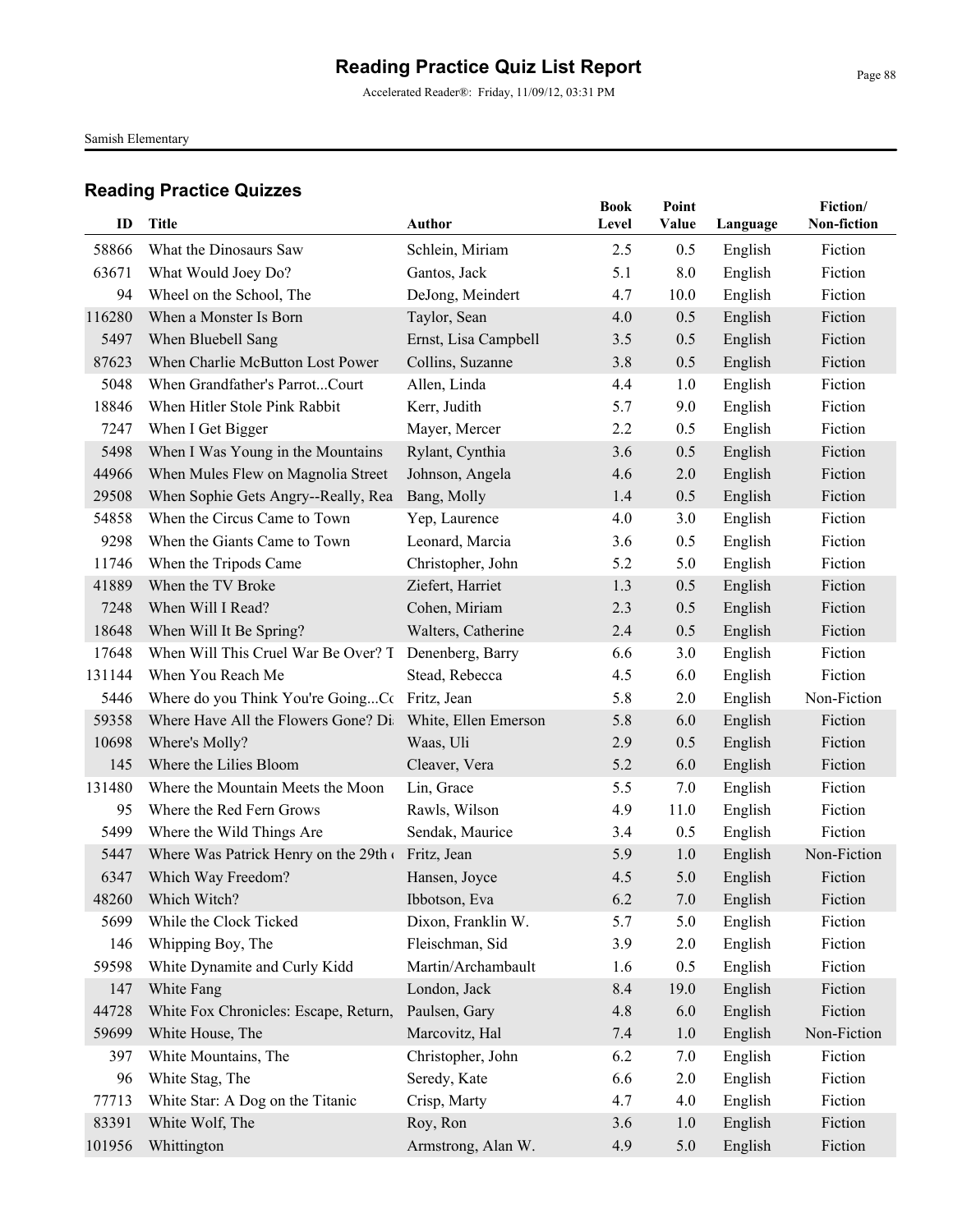Accelerated Reader®: Friday, 11/09/12, 03:31 PM

Samish Elementary

| ID     | <b>Title</b>                          | <b>Author</b>            | <b>Book</b><br>Level | Point<br>Value | Language | Fiction/<br>Non-fiction |
|--------|---------------------------------------|--------------------------|----------------------|----------------|----------|-------------------------|
| 107533 | Who Is Melvin Bubble?                 | Bruel, Nick              | 2.8                  | 0.5            | English  | Fiction                 |
| 5298   | Who Put That Hair in My Toothbrush?   | Spinelli, Jerry          | 3.5                  | 7.0            | English  | Fiction                 |
| 7350   | Who Put the Pepper in the Pot?        | Cole, Joanna             | 2.9                  | 0.5            | English  | Fiction                 |
| 42831  | Who Really Killed Cock Robin?         | George, Jean Craighead   | 5.6                  | 5.0            | English  | Fiction                 |
| 63633  | Who's That Knocking on Christmas Ev   | Brett, Jan               | 4.3                  | 0.5            | English  | Fiction                 |
| 20233  | Who's That Stepping on Plymouth Roc   | Fritz, Jean              | 5.0                  | 0.5            | English  | Non-Fiction             |
| 446    | Who Stole the Wizard of Oz?           | Avi                      | 3.6                  | 2.0            | English  | Fiction                 |
| 7299   | Who Wants an Old Teddy Bear?          | Hofmann, Ginnie          | 2.5                  | 0.5            | English  | Fiction                 |
| 6447   | Who Was That Masked Man, Anyway?      | Avi                      | 2.7                  | 3.0            | English  | Fiction                 |
| 7249   | Who Will Be My Friends?               | Hoff, Syd                | 1.4                  | 0.5            | English  | Fiction                 |
| 134342 | Whole Nother Story, A                 | Soup, Cuthbert           | 5.6                  | 9.0            | English  | Fiction                 |
| 7250   | Why Can't I Fly?                      | Gelman, Rita             | 1.6                  | 0.5            | English  | Fiction                 |
| 5448   | Why Don't You Get a Horse, Sam Ada    | Fritz, Jean              | 5.7                  | 0.5            | English  | Non-Fiction             |
| 10699  | Why Ducks Sleep on One Leg            | Garland, Sherry          | 4.1                  | 0.5            | English  | Fiction                 |
| 18649  | Why So Sad, Brown Rabbit?             | Cain, Sheridan           | 2.6                  | 0.5            | English  | Fiction                 |
| 43698  | Why the Frog Has Big Eyes             | Franco, Betsy            | 0.9                  | 0.5            | English  | Fiction                 |
| 41287  | Wide Window, The                      | Snicket, Lemony          | 6.3                  | 5.0            | English  | Fiction                 |
| 54455  | Widget                                | McFarland, Lyn Rossiter  | 1.5                  | 0.5            | English  | Fiction                 |
| 6348   | Widow's Broom, The                    | VanAllsburg, Chris       | 4.7                  | 0.5            | English  | Fiction                 |
| 35975  | Wilbur and Orville Wright: The Flight | Sabin, Louis             | 5.0                  | 1.0            | English  | Non-Fiction             |
| 825    | Wilbur and Orville Wright: Young Flie | Stevenson, Augusta       | 3.7                  | 3.0            | English  | Fiction                 |
| 5097   | Wild Children, The                    | Holman, Felice           | 5.3                  | 6.0            | English  | Fiction                 |
| 6100   | Wild Christmas Reindeer, The          | Brett, Jan               | 4.1                  | 0.5            | English  | Fiction                 |
| 59177  | Wild Man Island                       | Hobbs, Will              | 5.1                  | 7.0            | English  | Fiction                 |
| 130575 | Wild River                            | Petersen, P.J.           | 3.4                  | 2.0            | English  | Fiction                 |
| 53511  | Wild Whale Watch, The                 | Cole/Moore               | 4.0                  | 1.0            | English  | Fiction                 |
| 102147 | Wild, Wild West, The                  | Stilton, Geronimo        | 3.3                  | 1.0            | English  | Fiction                 |
| 17600  | Will Clark: Boy Adventurer            | Wilkie, Katharine E.     | 3.7                  | 3.0            | English  | Non-Fiction             |
| 5449   | Will You Sign Here, John Hancock?     | Fritz, Jean              | 5.8                  | 1.0            | English  | Non-Fiction             |
|        | 5500 William's Doll                   | Zolotow, Charlotte       | 3.6                  | 0.5            | English  | Fiction                 |
| 31725  | Willie's Wonderful Pet                | Cebulash, Mel            | 1.5                  | 0.5            | English  | Fiction                 |
| 121315 | Willoughbys, The                      | Lowry, Lois              | 5.2                  | 4.0            | English  | Fiction                 |
| 100996 | Willow Run                            | Giff, Patricia Reilly    | 4.2                  | 4.0            | English  | Fiction                 |
| 97     | Willow Whistle, The                   | Meigs, Cornelia          | 6.8                  | 5.0            | English  | Fiction                 |
| 5098   | Wind in the Door, A                   | L'Engle, Madeleine       | 5.0                  | 7.0            | English  | Fiction                 |
| 524    | Wind in the Willows, The              | Grahame, Kenneth         | 8.2                  | 11.0           | English  | Fiction                 |
| 44669  | Wind Says Good Night                  | Rydell, Katy             | 3.4                  | 0.5            | English  | Fiction                 |
| 5099   | Windcatcher                           | Avi                      | 4.0                  | 3.0            | English  | Fiction                 |
| 6349   | Wing Shop, The                        | Woodruff, Elvira         | 3.7                  | 0.5            | English  | Fiction                 |
| 9508   | Winged Cat: A Tale of Ancient Egypt,  | Lattimore, Deborah Nours | 4.3                  | 0.5            | English  | Fiction                 |
| 300    | Winged Colt of Casa Mia, The          | Byars, Betsy             | 4.6                  | 4.0            | English  | Fiction                 |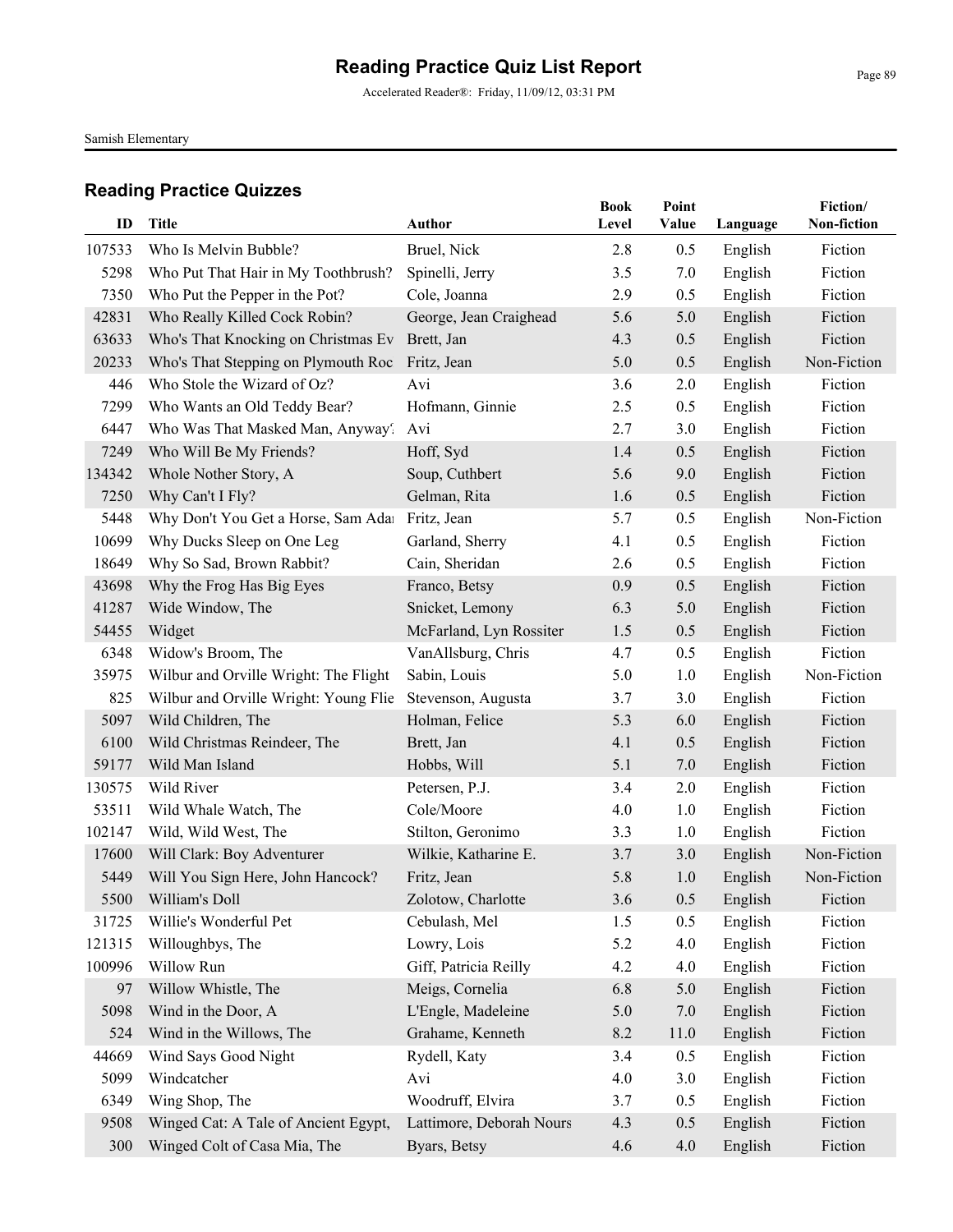Accelerated Reader®: Friday, 11/09/12, 03:31 PM

Samish Elementary

| ID     | Title                                 | Author                   | <b>Book</b><br>Level | Point<br>Value | Language | Fiction/<br>Non-fiction |
|--------|---------------------------------------|--------------------------|----------------------|----------------|----------|-------------------------|
|        |                                       |                          |                      |                |          |                         |
| 64961  | Winged Raiders of the Desert          | Morris, Gilbert          | 4.8                  | 5.0            | English  | Fiction                 |
| 45219  | Wings of Merlin, The                  | Barron, T.A.             | 5.8                  | 14.0           | English  | Fiction                 |
| 148    | Winnie-The-Pooh                       | Milne, A.A.              | 4.6                  | 3.0            | English  | Fiction                 |
| 5049   | Winning of Miss Lynn Ryan, The        | Cooper, Ilene            | 4.6                  | 3.0            | English  | Fiction                 |
| 697    | Winning Streak                        | Hughes, Dean             | 3.6                  | 1.0            | English  | Fiction                 |
| 12493  | Winning Stroke, The                   | Christopher, Matt        | 4.9                  | 4.0            | English  | Fiction                 |
| 11199  | Winter Days in the Big Woods: Adapte  | Wilder, Laura Ingalls    | 4.0                  | 0.5            | English  | Fiction                 |
| 6384   | Winter Holding Spring                 | Dragonwagon, Crescent    | 4.4                  | 1.0            | English  | Fiction                 |
| 17650  | Winter of Red Snow: The Revolutionar  | Gregory, Kristiana       | 5.5                  | 4.0            | English  | Fiction                 |
| 82243  | Winter of the Ice Wizard              | Osborne, Mary Pope       | 3.8                  | 2.0            | English  | Fiction                 |
| 398    | Winter Room, The                      | Paulsen, Gary            | 5.0                  | 3.0            | English  | Fiction                 |
| 499    | Wish Giver, The                       | Brittain, Bill           | 4.4                  | 4.0            | English  | Fiction                 |
| 98     | Witch of Blackbird Pond, The          | Speare, Elizabeth George | 5.7                  | 9.0            | English  | Fiction                 |
| 500    | Witch of Fourth Street, The           | Levoy, Myron             | 4.8                  | 3.0            | English  | Fiction                 |
| 21541  | Witch's Face: A Mexican Tale, The     | Kimmel, Eric A.          | 3.7                  | 0.5            | English  | Fiction                 |
| 10700  | Witches Don't Do Backflips            | Dadey/Jones              | 3.7                  | 1.0            | English  | Fiction                 |
| 149    | Witches of Worm, The                  | Snyder, Zilpha Keatley   | 5.7                  | 6.0            | English  | Fiction                 |
| 25913  | Within Reach: My Everest Story        | Pfetzer/Galvin           | 6.0                  | 11.0           | English  | Non-Fiction             |
| 54110  | Witness                               | Hesse, Karen             | 5.0                  | 2.0            | English  | Fiction                 |
| 5100   | Wizard of Earthsea, A                 | LeGuin, Ursula K.        | 6.7                  | 9.0            | English  | Fiction                 |
| 525    | Wizard of Oz, The                     | Baum, L. Frank           | 7.0                  | 7.0            | English  | Fiction                 |
| 43430  | Wizard's Hall                         | Yolen, Jane              | 5.0                  | 4.0            | English  | Fiction                 |
| 35031  | Wolf!                                 | Bloom, Becky             | 3.5                  | 0.5            | English  | Fiction                 |
| 85992  | Wolf Brother                          | Paver, Michelle          | 4.5                  | 8.0            | English  | Fiction                 |
| 6350   | Wolf Child                            | Nolan, Dennis            | 5.1                  | 1.0            | English  | Fiction                 |
| 18650  | Wolf Is Coming!, The                  | MacDonald, Elizabeth     | 3.8                  | 0.5            | English  | Fiction                 |
| 113174 | Wolf's Coming!                        | Kulka, Joe               | 1.2                  | 0.5            | English  | Fiction                 |
| 25558  | Wolves                                | Gibbons, Gail            | 4.2                  | 0.5            | English  | Non-Fiction             |
| 137856 | Wolves, Boys, and Other Things That I | Chandler, Kristen        | 3.9                  | 10.0           | English  | Fiction                 |
|        | 99 Wolves of Willoughby Chase, The    | Aiken, Joan              | 6.5                  | 7.0            | English  | Fiction                 |
| 14447  | Wombat Divine                         | Fox, Mem                 | 2.2                  | 0.5            | English  | Fiction                 |
| 42829  | Wonder Worm Wars, The                 | Palatini, Margie         | 3.0                  | 3.0            | English  | Fiction                 |
| 146551 | Wonderstruck                          | Selznick, Brian          | 5.4                  | 4.0            | English  | Fiction                 |
| 42320  | Woodrow Wilson                        | Joseph, Paul             | 4.7                  | 0.5            | English  | Non-Fiction             |
| 134843 | Woods Runner                          | Paulsen, Gary            | 5.5                  | 5.0            | English  | Fiction                 |
| 48342  | Word Eater, The                       | Amato, Mary              | 4.5                  | 4.0            | English  | Fiction                 |
| 399    | Words By Heart                        | Sebestyen, Ouida         | 4.6                  | 6.0            | English  | Fiction                 |
| 141508 | Words In the Dust                     | Reedy, Trent             | 4.6                  | 10.0           | English  | Fiction                 |
| 77182  | World According to Humphrey, The      | Birney, Betty G.         | 4.2                  | 4.0            | English  | Fiction                 |
| 6489   | World's Fair, The                     | Tedrow, T.L.             | 4.5                  | 8.0            | English  | Fiction                 |
| 105280 | World's Greatest Elephant, The        | Helfer, Ralph            | 4.7                  | 1.0            | English  | Non-Fiction             |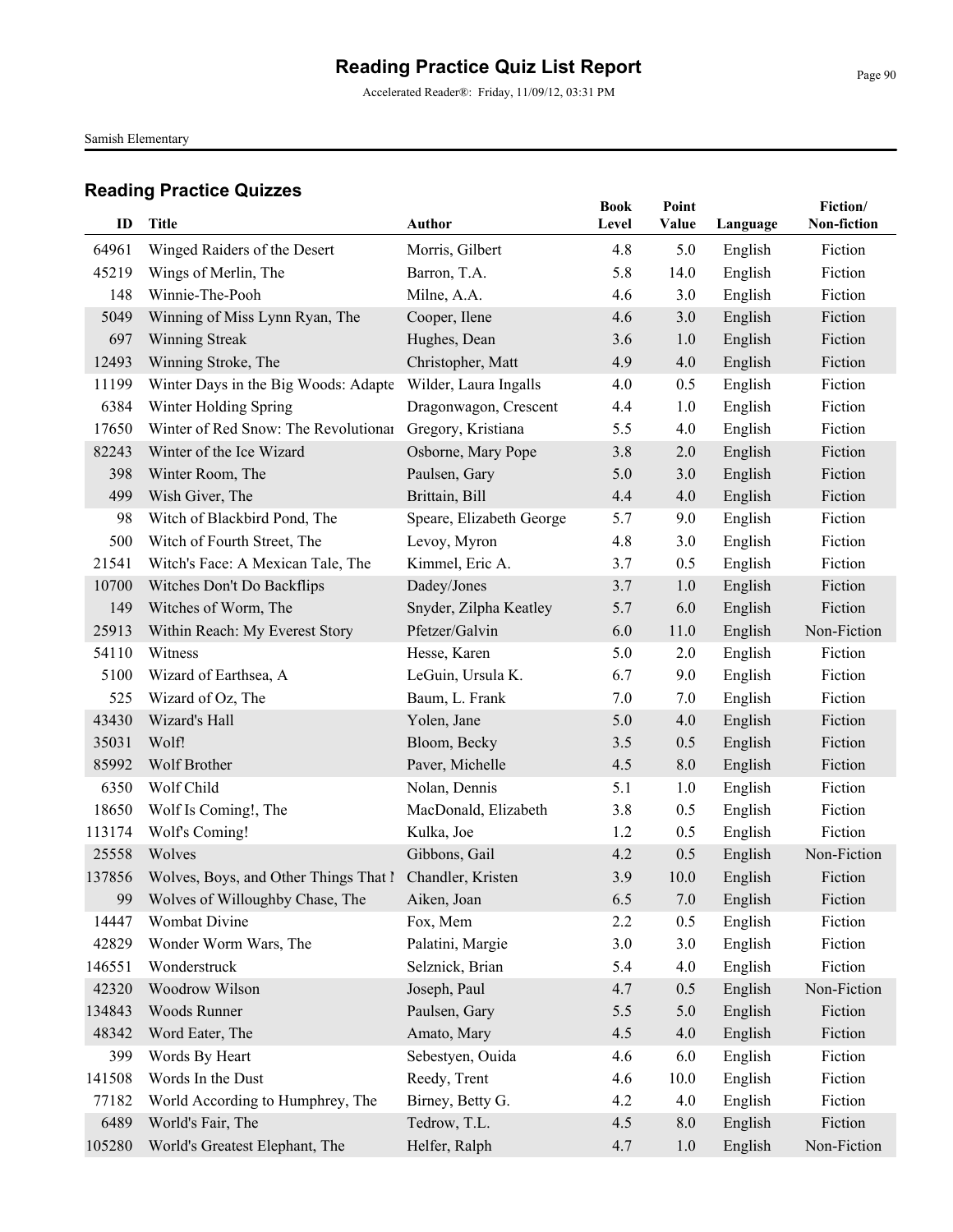Accelerated Reader®: Friday, 11/09/12, 03:31 PM

Samish Elementary

| ID           | <b>Title</b>                                          | <b>Author</b>                      | <b>Book</b><br>Level | Point<br>Value | Language | Fiction/<br>Non-fiction |
|--------------|-------------------------------------------------------|------------------------------------|----------------------|----------------|----------|-------------------------|
| 114925       |                                                       |                                    |                      |                |          |                         |
|              | Would I Ever Lie to You?                              | Buehner, Caralyn                   | 3.1                  | 0.5            | English  | Fiction                 |
| 81843        | Wrath of Mulgarath, The                               | DiTerlizzi, Tony<br>Balliett, Blue | 4.4                  | 2.0            | English  | Fiction                 |
| 105862       | Wright 3, The                                         | Freedman, Russell                  | 5.7                  | 7.0            | English  | Fiction<br>Non-Fiction  |
| 5913         | Wright Brothers: How They Invented tl                 |                                    | 7.7                  | 4.0            | English  | Fiction                 |
| 17800<br>150 | Wringer                                               | Spinelli, Jerry                    | 4.5<br>4.7           | 5.0            | English  | Fiction                 |
| 133243       | Wrinkle in Time, A                                    | L'Engle, Madeleine                 | 4.4                  | 7.0<br>3.0     | English  | Fiction                 |
| 85882        | Wyrm King, The                                        | DiTerlizzi, Tony                   | 3.8                  |                | English  | Fiction                 |
| 9299         | X'ed-Out X-Ray, The<br>X-Men: Battle of the Sentinels | Roy, Ron                           |                      | 1.0            | English  |                         |
|              |                                                       | Hautzig, Deborah                   | 3.3                  | 0.5            | English  | Fiction<br>Fiction      |
| 9300         | X-Men: Enter Magneto                                  | Weiner, Eric                       | 3.0                  | 0.5            | English  |                         |
| 14149        | Yang the Third and Her Impossible Far                 | Namioka, Lensey                    | 4.5                  | 3.0            | English  | Fiction                 |
| 8550         | Yang the Youngest and His Terrible Ea                 | Namioka, Lensey                    | 4.6                  | 3.0            | English  | Fiction                 |
| 29947        | Yankee Doodle Boy                                     | Martin, Joseph Plumb               | 7.4                  | 6.0            | English  | Non-Fiction             |
| 44671        | Year Down Yonder, A                                   | Peck, Richard                      | 4.5                  | 4.0            | English  | Fiction                 |
| 447          | Year Mom Won the Pennant, The                         | Christopher, Matt                  | 4.0                  | 2.0            | English  | Fiction                 |
| 43754        | Year of Miss Agnes, The                               | Hill, Kirkpatrick                  | 4.5                  | 3.0            | English  | Fiction                 |
| 120357       | Year of the Black Pony                                | Morey, Walt                        | 4.4                  | 6.0            | English  | Fiction                 |
| 104901       | Year of the Dog, The                                  | Lin, Grace                         | 4.2                  | 3.0            | English  | Fiction                 |
| 699          | Year of the Perfect Christmas Tree, The               | Houston, Gloria                    | 4.2                  | 0.5            | English  | Fiction                 |
| 400          | Year Without Michael, The                             | Pfeffer, Susan                     | 4.3                  | 7.0            | English  | Fiction                 |
| 5450         | Yellow Bird and Me                                    | Hansen, Joyce                      | 4.0                  | 5.0            | English  | Fiction                 |
| 106044       | <b>Yellow Star</b>                                    | Roy, Jennifer Rozines              | 4.3                  | 3.0            | English  | Fiction                 |
| 86483        | Yellow Yacht, The                                     | Roy, Ron                           | 3.9                  | 1.0            | English  | Fiction                 |
| 9049         | Yertle the Turtle and Other Stories                   | Seuss, Dr.                         | 3.3                  | 0.5            | English  | Fiction                 |
| 29511        | Yoko                                                  | Wells, Rosemary                    | 2.9                  | 0.5            | English  | Fiction                 |
| 128887       | You Never Heard of Sandy Koufax?!                     | Winter, Jonah                      | 4.5                  | 0.5            | English  | Non-Fiction             |
| 9050         | You're Only Old Once!                                 | Seuss, Dr.                         | 5.2                  | 0.5            | English  | Fiction                 |
| 7300         | You're the Scaredy-Cat                                | Mayer, Mercer                      | 1.6                  | 0.5            | English  | Fiction                 |
| 14853        | You Want Women to Vote, Lizzie Stan Fritz, Jean       |                                    | 6.4                  | 3.0            | English  | Non-Fiction             |
|              | 34956 Young Arthur                                    | Souci, Robert D. San               | 5.1                  | 0.5            | English  | Fiction                 |
| 10600        | Young Black Stallion, The                             | Farley, Walter/Steven              | 6.7                  | 6.0            | English  | Fiction                 |
| 100          | Young Fu of the Upper Yangtze                         | Lewis, Elizabeth                   | 6.4                  | 10.0           | English  | Fiction                 |
| 9509         | Young Guinevere                                       | Souci, Robert D. San               | 5.6                  | 0.5            | English  | Fiction                 |
| 65297        | Young Lancelot                                        | Souci, Robert D. San               | 5.1                  | 0.5            | English  | Fiction                 |
| 77134        | Young Man and the Sea, The                            | Philbrick, Rodman                  | 4.5                  | 5.0            | English  | Fiction                 |
| 29325        | Young Pioneers                                        | Lane, Rose Wilder                  | 4.9                  | 4.0            | English  | Fiction                 |
| 105221       | Younger Brother's Survival Guide: By                  | Kopelke, Lisa                      | 2.9                  | 0.5            | English  | Fiction                 |
| 9643         | Your Mother Was a Neanderthal                         | Scieszka, Jon                      | 3.7                  | 1.0            | English  | Fiction                 |
| 449          | Yours Turly, Shirley                                  | Martin, Ann M.                     | 3.8                  | 4.0            | English  | Fiction                 |
| 5299         | Z for Zachariah                                       | O'Brien, Robert C.                 | 5.6                  | 9.0            | English  | Fiction                 |
| 64293        | Zathura: A Space Adventure                            | Allsburg, Chris Van                | 3.8                  | 0.5            | English  | Fiction                 |